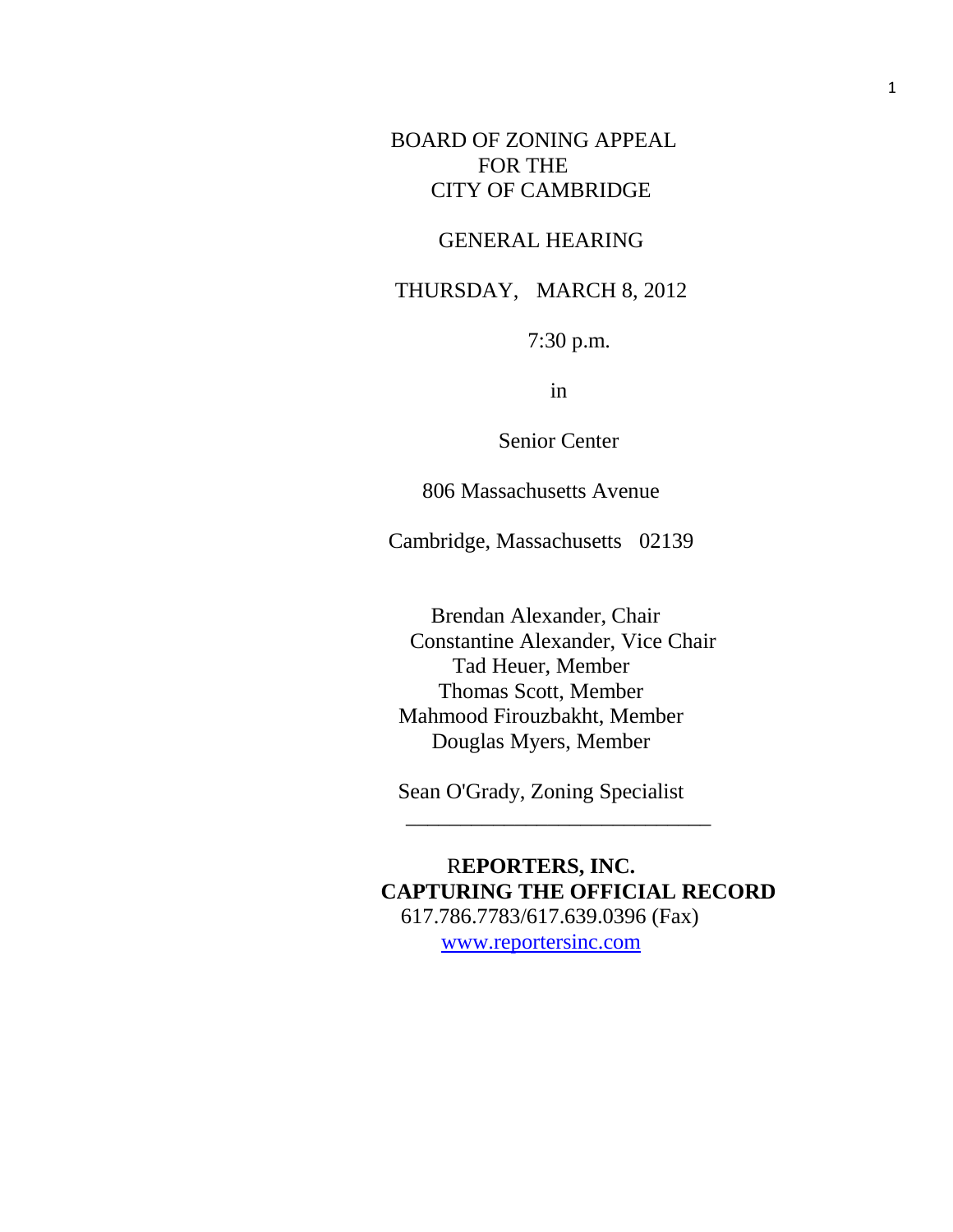**CASE PAGE**

| 10210 | 20  |
|-------|-----|
| 10147 | 3   |
| 10188 | 12  |
| 10106 | 15  |
| 10214 | 17  |
| 10120 | 82  |
| 10140 | 100 |
| 10219 | 129 |
| 10220 | 183 |
| 10221 | 173 |
| 10222 | 206 |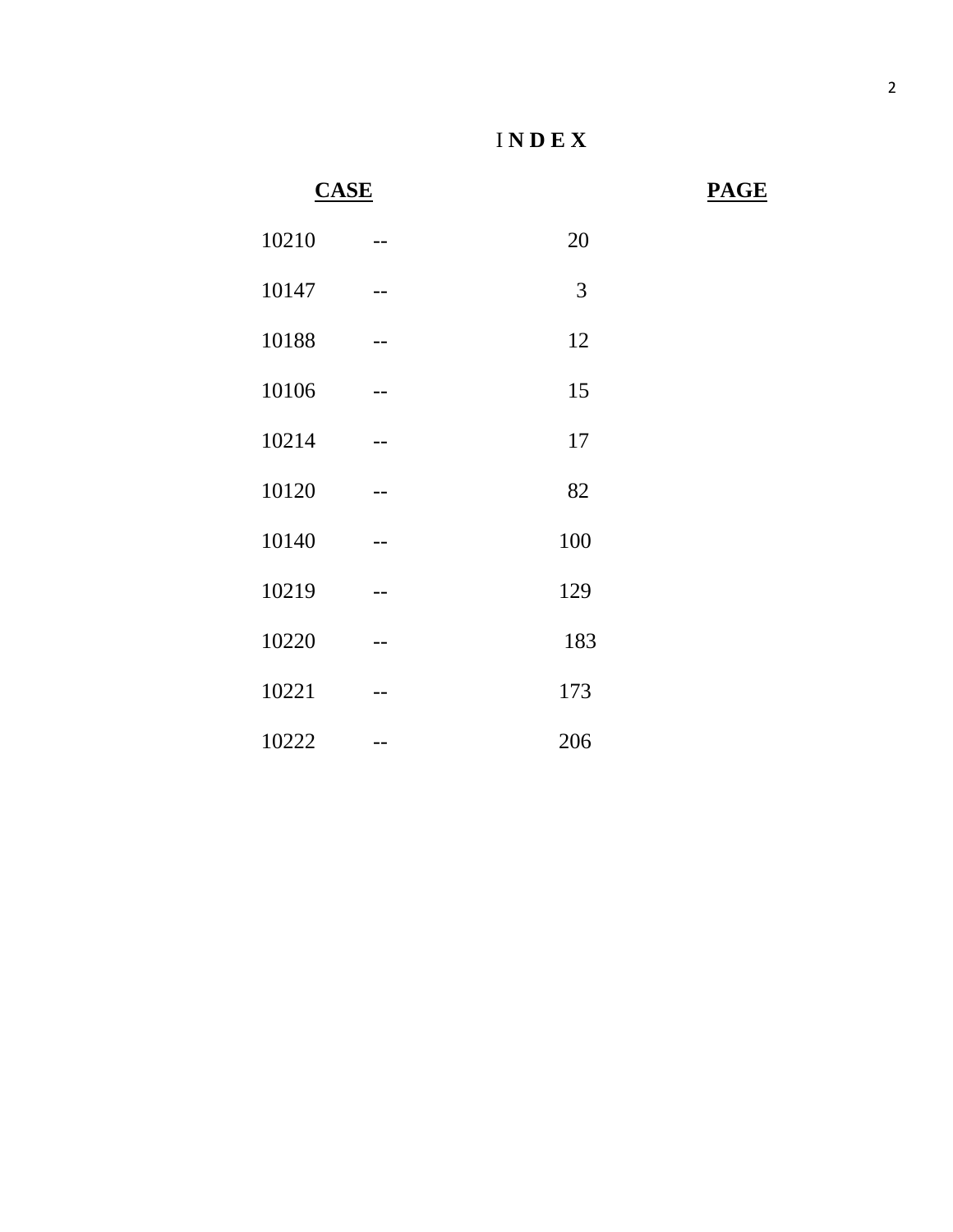### **P R O C E E D I N G S**

 $(7:05 \, \text{p.m.})$ 

(Sitting Members: Brendan Sullivan, Constantine Alexander, Tad Heuer, Thomas Scott, Mahmood Firouzbakht.)

BRENDAN SULLIVAN: Let me call to order the Board of Zoning Appeals for March 8, 2012. The first matter will be case No. 10147, 131-137 First Street. Is there anybody here on that matter?

(No Response.)

BRENDAN SULLIVAN: I see nobody. Let me state for the record that the Petitioner has been asked to provide some additional information regarding their application and to support the request for relief from the applicable Ordinance for a Special Permit. They have failed to provide same. Also to appear at the hearing of December 1, 2011, and have also failed to appear tonight. And have failed to communicate to the Board or to the secretary at Inspectional Services, and has failed to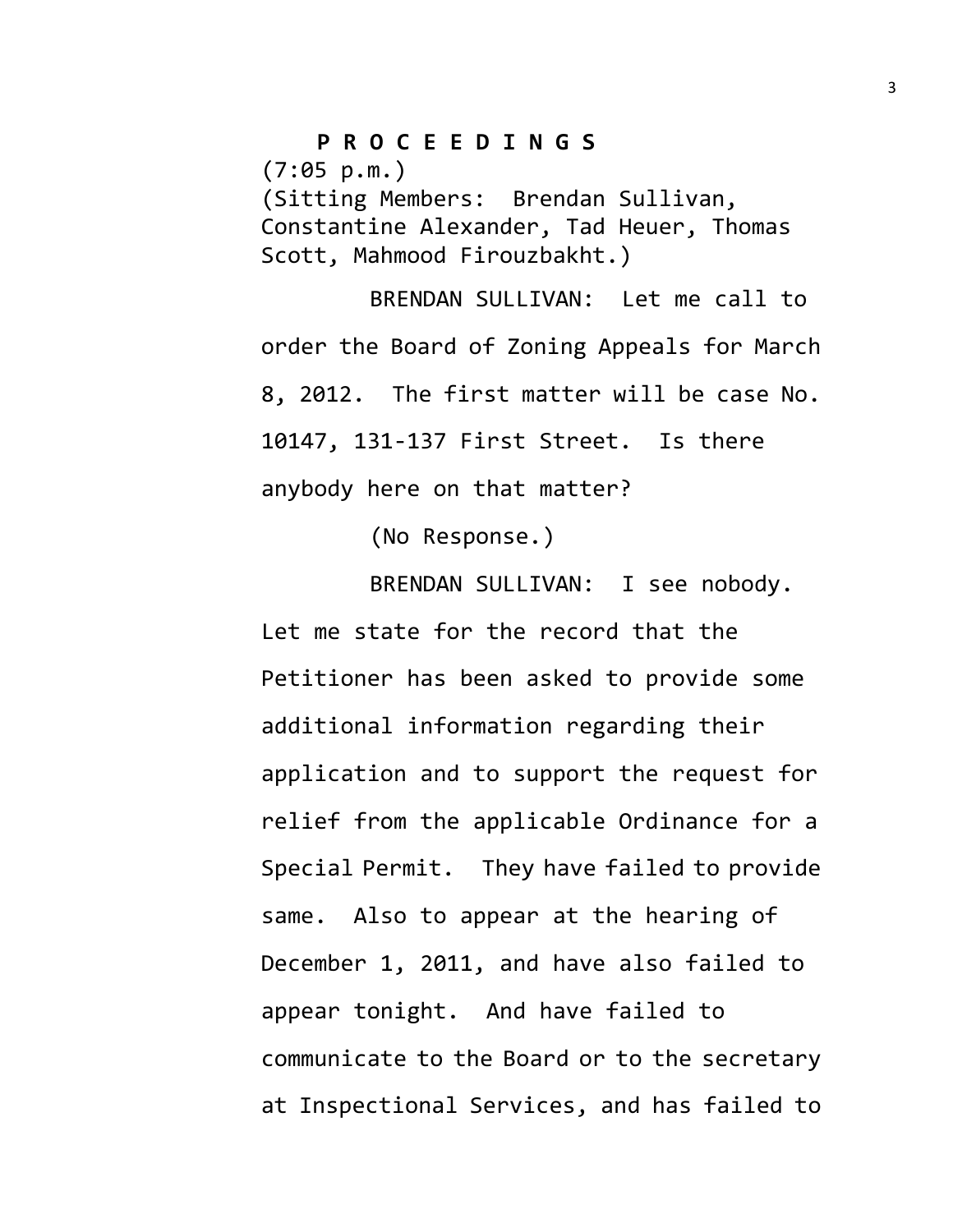comply with Article 10, Section 10.421 which is the notice posting and failed to comply with that section of the Ordinance. And also in reading their pleadings for a Special Permit that, let's say that the post-use is one permitted but only allowed by way of Special Permit. They feel that the traffic generated, patterns of access would not cause congestion, hazard, or substantial change in the established neighborhood. And I would say that their lack of providing information is a determination that this -- I as a member have not been able to fully determine. And that also we have not, because of their lack of information, or I have not determined that it would not be a negative and substantial change in the established neighborhood character. And that this operation has to me has not been determined that it would not affect development or operation of adjacent uses, and that their failure to respond to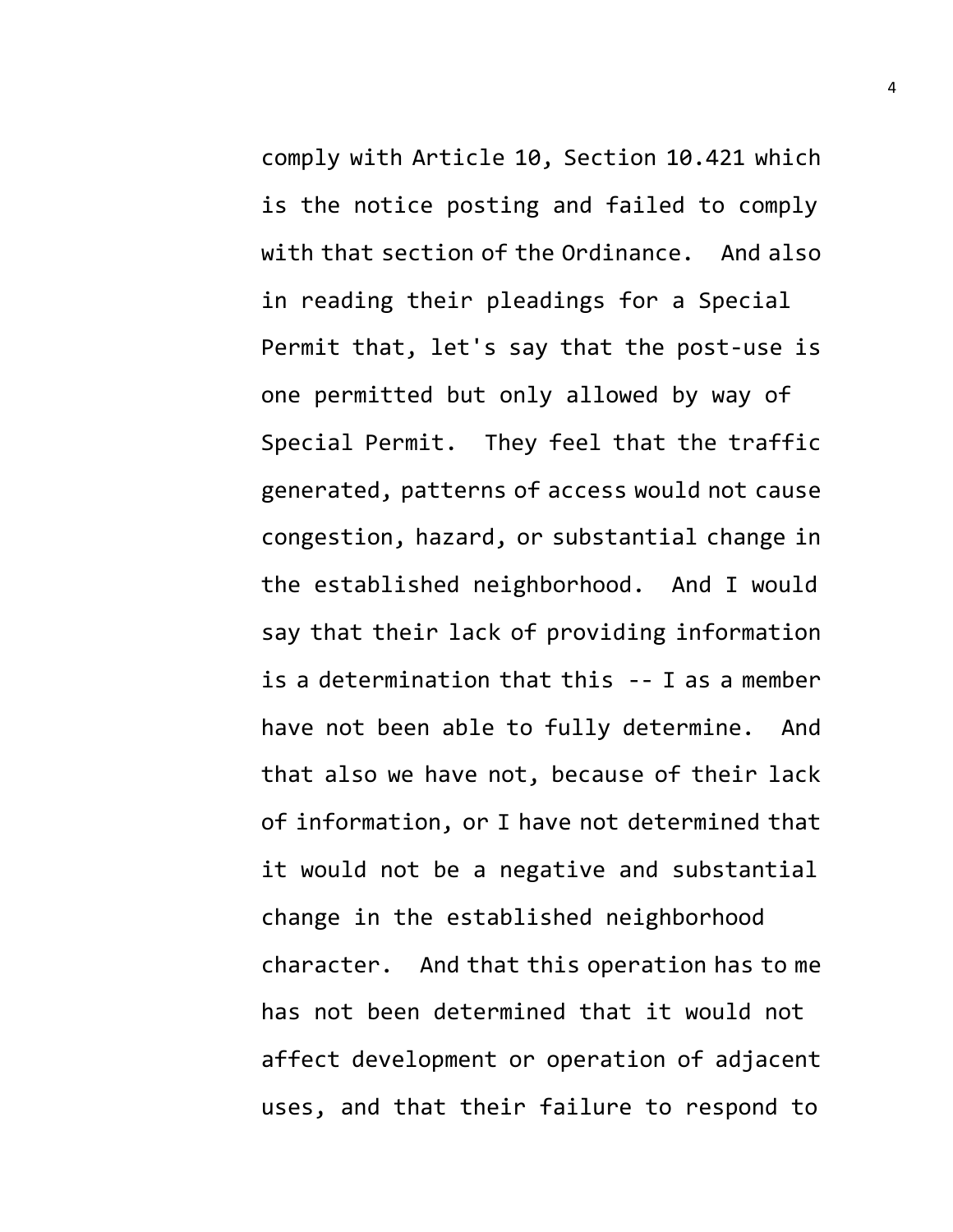specific queries, they have failed to satisfy that no nuisance or hazard would be created to the detriment of the health, safety, and/or welfare of the occupant of the proposed use or to the citizens of the city. And that they have not met the standard to satisfy me that the proposal would not impair the integrity of the districts or adjoining districts or otherwise derogate from the intent and purpose of the Ordinance.

Is there anybody else who wishes to comment?

#### CONSTANTINE ALEXANDER:

Mr. Chairman, I think just procedurally as we go forward, they have the burden of proof. They're not here -- they haven't given us any evidence as you point out. I think you should read into the record the statement they made when they filed the petition. That's the only thing that they have. Either read it into the record or summarize it or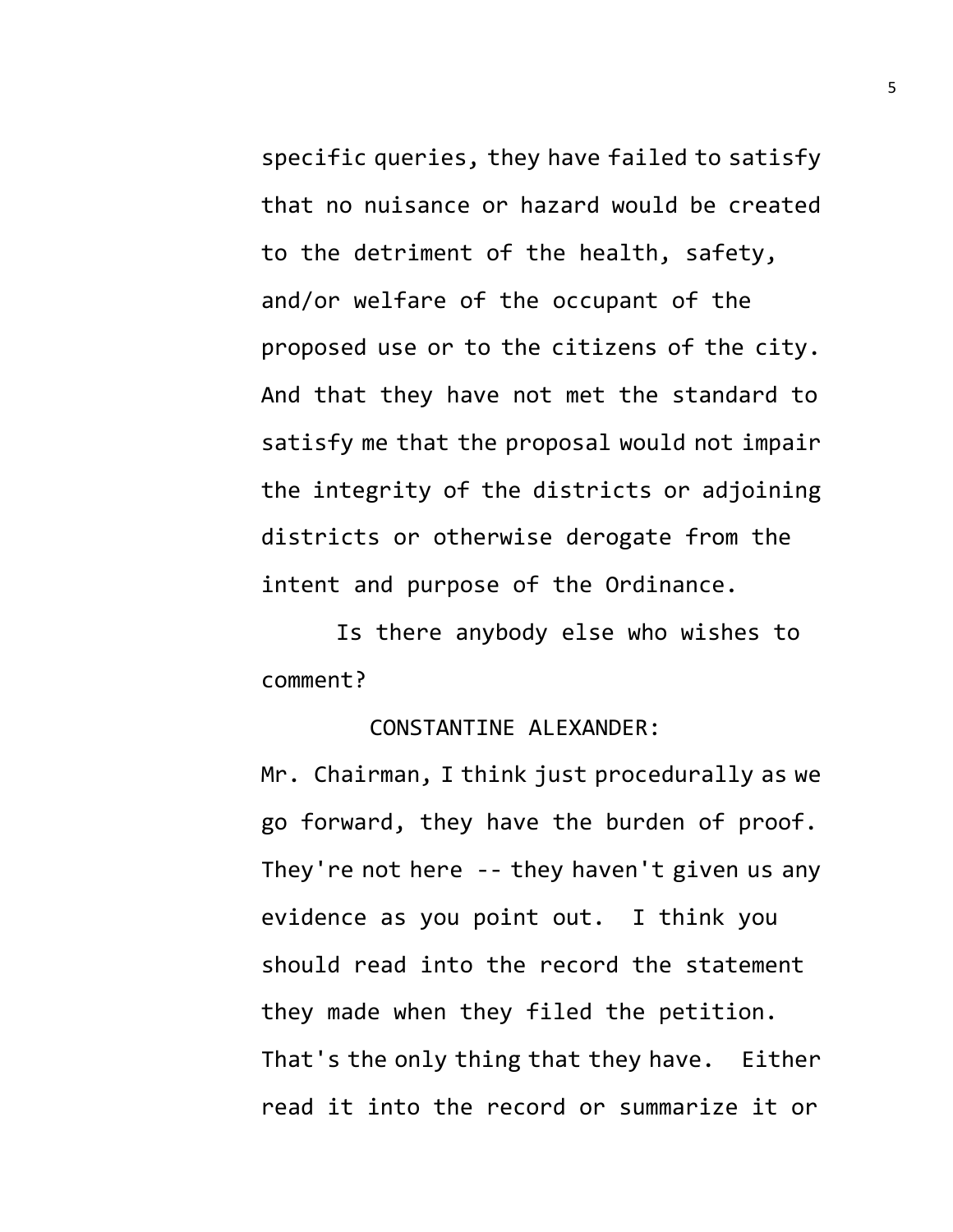incorporate it into the record so that we can say we gave them due process in terms of they had an opportunity to present their case.

BRENDAN SULLIVAN: Well, I would -- yes, I mean I would by inference it's a, you know, two pages long. I think that we've all read their supporting statements, and their supporting statements were in the affirmative, and I think that I have just said that because of their lack of providing information and being here, that they have not satisfied any of those specific requirements. All of their statements are that they can meet them and I don't think that they have. So that's all. But I think that by inference and their supporting statements are included.

CONSTANTINE ALEXANDER: Well, again, they've incorporated -- their statements are incorporated into the record and now you're giving the rebuttal as to why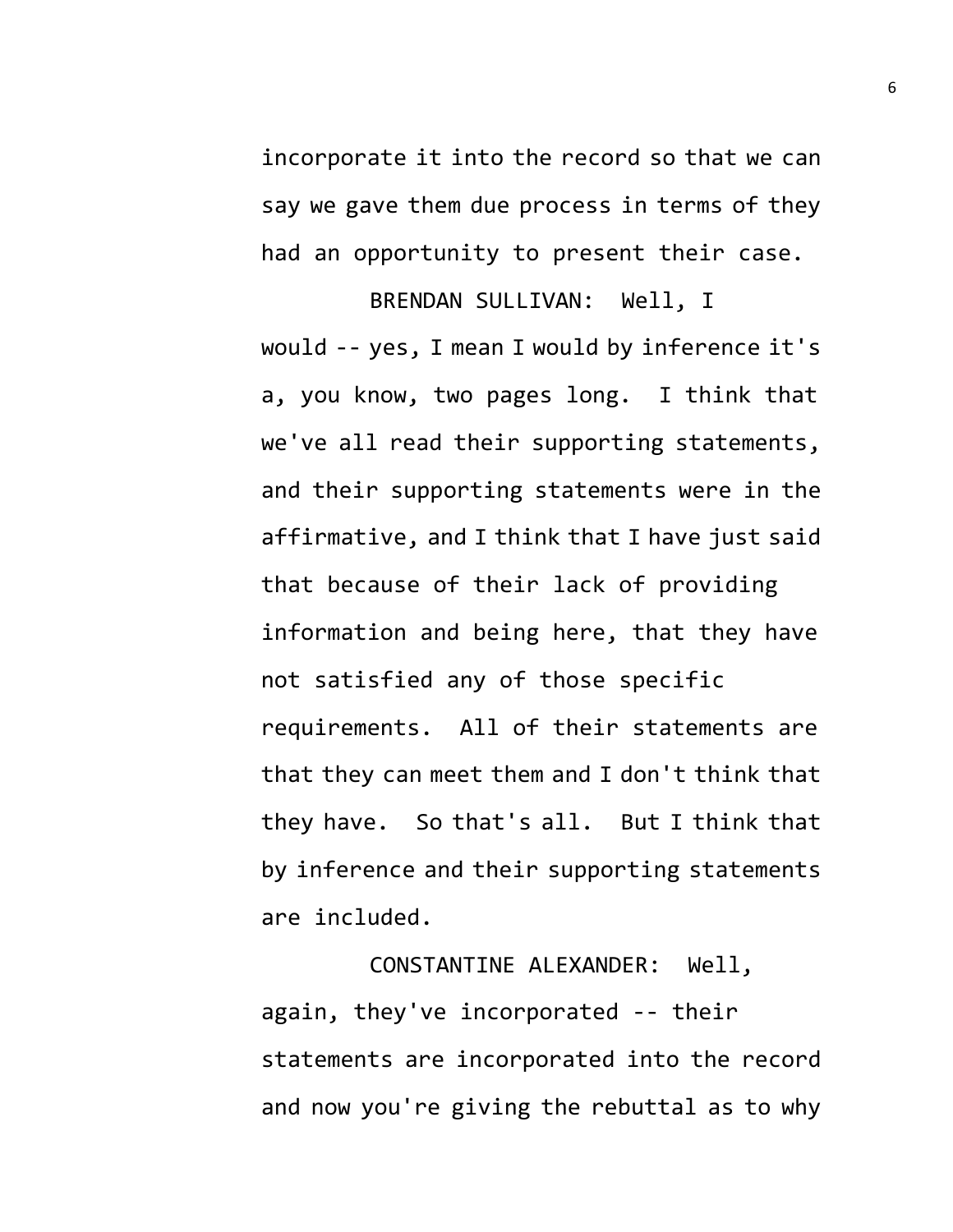you think those statements do not carry the day in terms of satisfying the burden of proof.

BRENDAN SULLIVAN: Right. I just feel they have not met that standard on any of the requirements for granting of a Special Permit.

Tom, any questions or statements?

THOMAS SCOTT: I agree. I don't believe they met any of those requirements for those standards. And I'm curious, can we vote on this tonight or do we have to continue it again?

BRENDAN SULLIVAN: No, I think we can vote on it.

CONSTANTINE ALEXANDER: I think the notion of continuing is always, Tom, a courtesy on behalf of the Board. And we extend the courtesy. We've extended the courtesy to these folks several times and now they're not even giving us the courtesy as to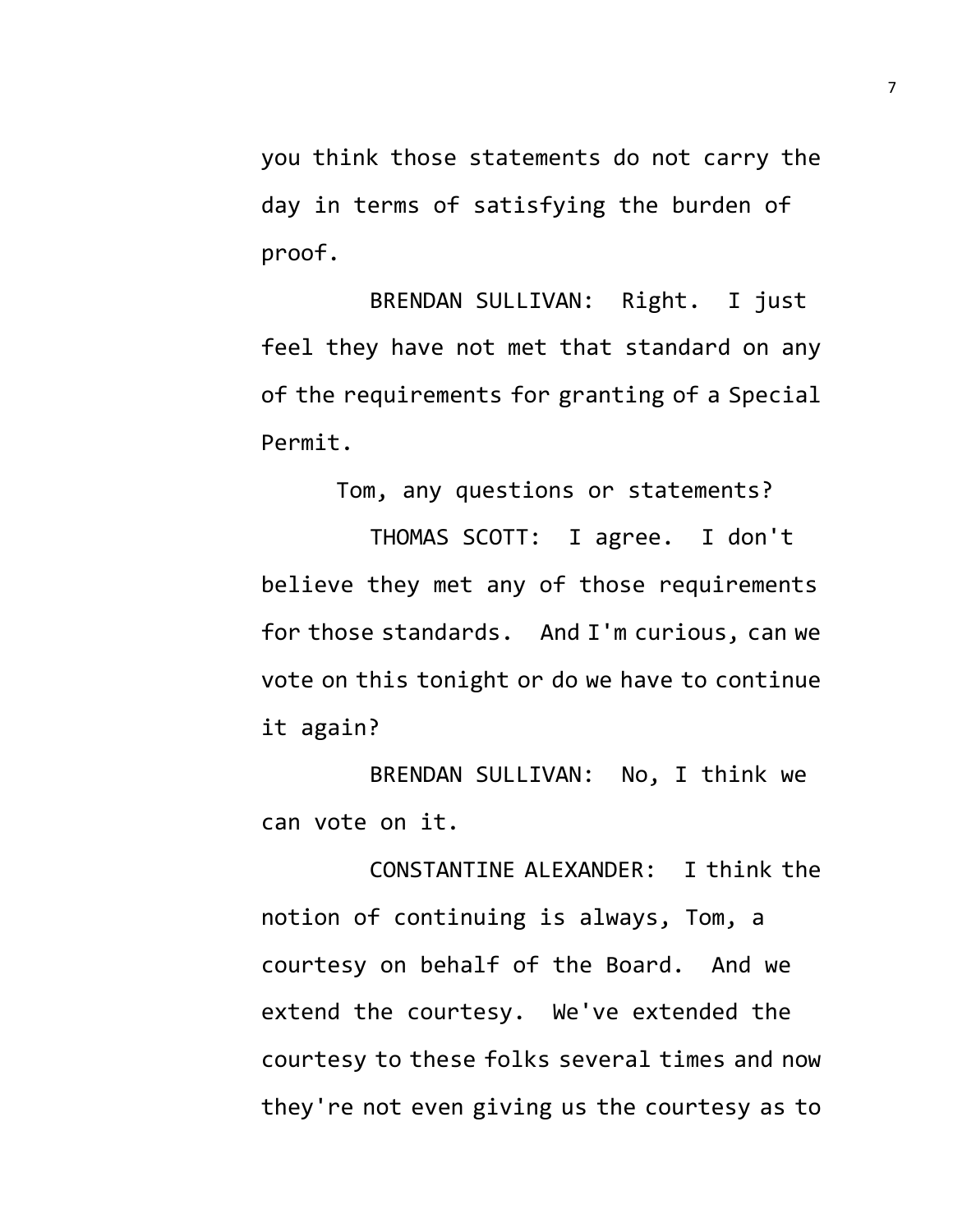why they're not showing up.

BRENDAN SULLIVAN: I mean, the communication and phone messages have been left and there's been no response on the other side at all. So I think I would consider it somewhat unfriendly, discourteous on their part.

## Mahmood, any comments?

MAHMOOD FIROUZBAKHT: Well, I would concur with all that you just said. I think that frankly the application being sufficient as being presented to the Board, and there may be additional relief with respect to the parking requirements that they did not apply for and nor was it advertised accordingly. And so I think on those grounds, too, we're well positioned to go ahead and vote tonight.

> BRENDAN SULLIVAN: Mr. Heuer. TAD HEUER: I agree. BRENDAN SULLIVAN: Let me make a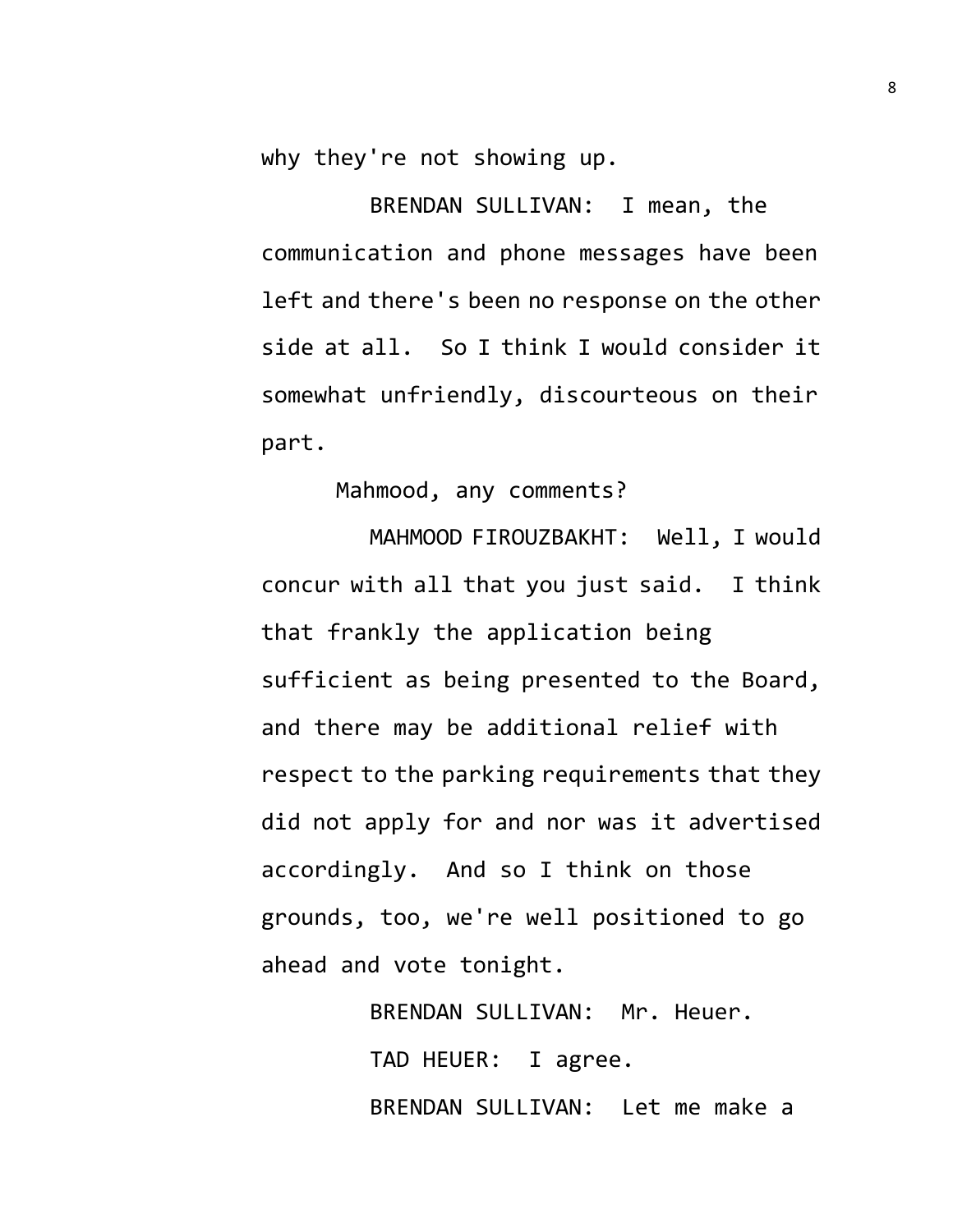notion then to deny.

CONSTANTINE ALEXANDER: We make a motion to grant and if it doesn't grant, then we put on the record why it doesn't carry.

BRENDAN SULLIVAN: Let me make a motion to grant the Special Permit to grant a food truck pod at 131-137 First Street as per the application drawings in the file.

The Board finds that the requirements of the Ordinance can be met.

The Board finds that traffic generated or patterns of access or egress would not cause congestion, hazard, or substantial change in the established neighborhood character.

The Board finds that continued operation of or the development of adjacent uses as permitted in the Zoning Ordinance would not be adversely affected by the nature of the proposed use.

The Board finds that there would not be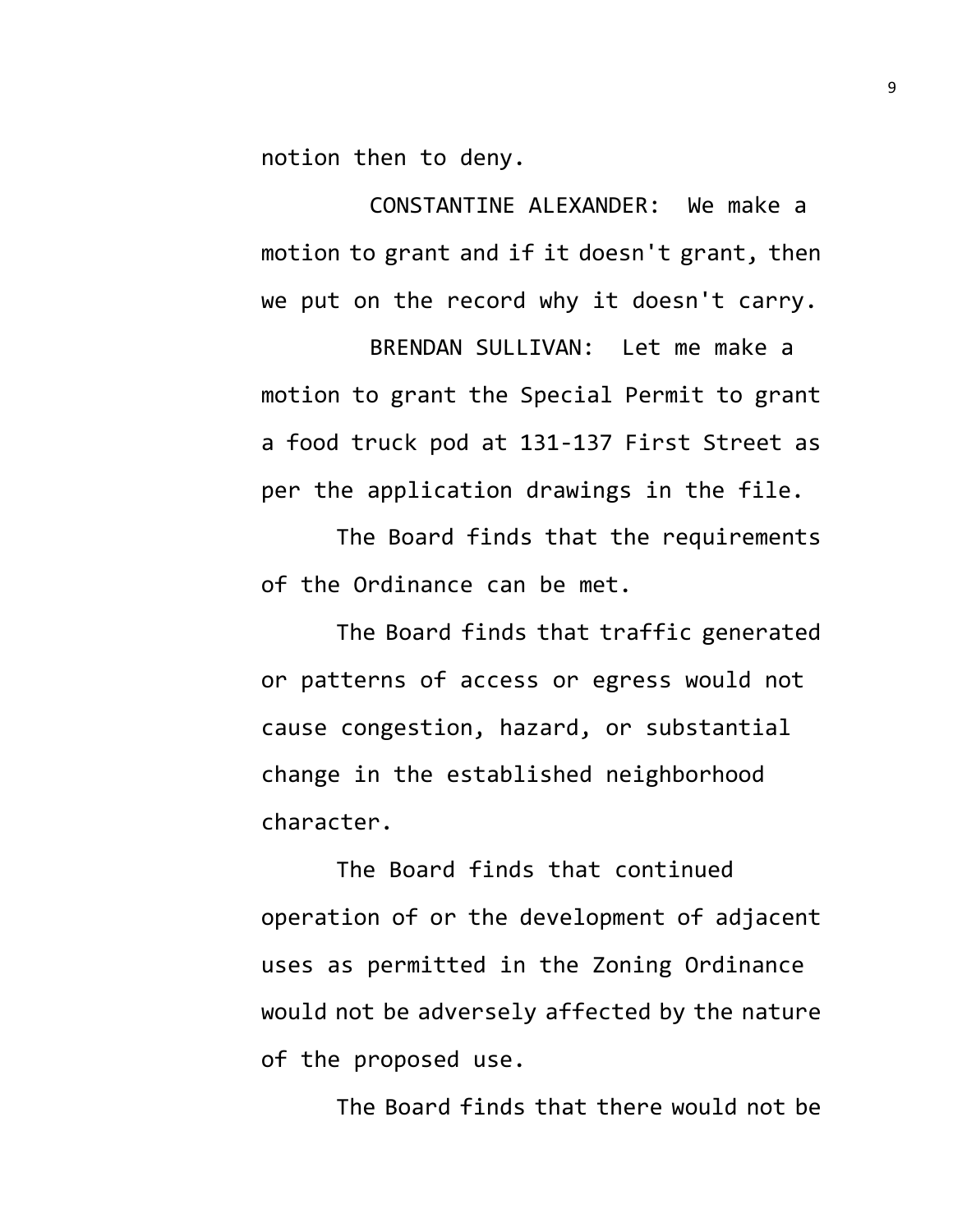any nuisance or hazard created to the detriment of the health, safety, and/or welfare of the occupant or the proposed use or to the citizens of the city. And that the proposed use would not impair the integrity of the district or adjoining districts or otherwise derogate from the intent and purpose of the Ordinance.

All those in favor of granting the Special Permit based on those findings.

(No Response.)

BRENDAN SULLIVAN: None in favor.

And those opposed?

(Show of hands).

BRENDAN SULLIVAN: Five opposed.

(Sullivan, Alexander, Heuer, Scott, Firouzbakht.)

CONSTANTINE ALEXANDER: And the reasons for the opposition are the reasons that the Chair stated earlier and that Mahmood supplemented. I want to get on the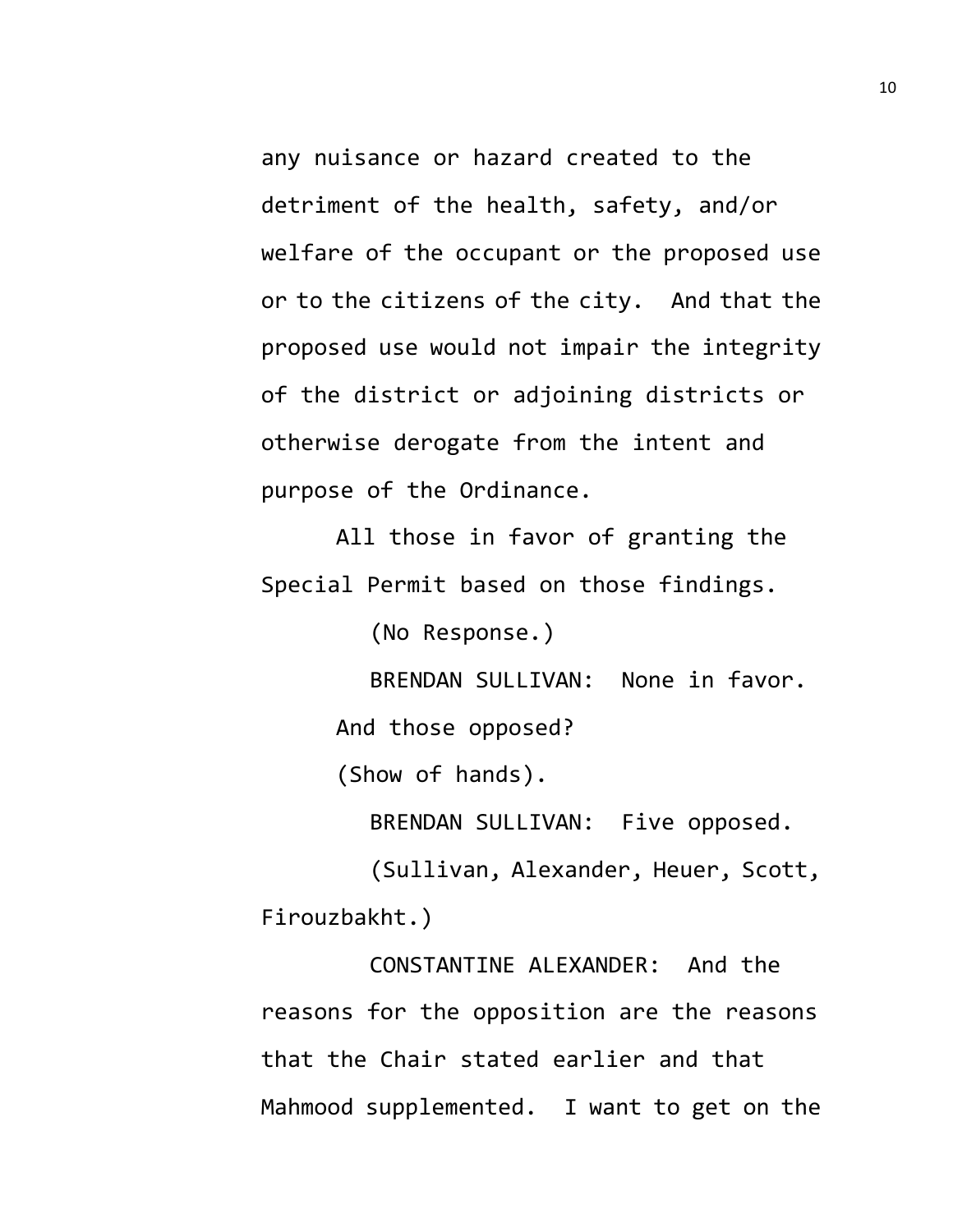record the reasons why we turned it down.

BRENDAN SULLIVAN: Right.

The Special Permit is denied.

\* \* \* \* \*

 $(7:10 \text{ p.m.})$ 

(Sitting Members: Brendan Sullivan, Constantine Alexander, Tad Heuer, Thomas Scott, Mahmood Firouzbakht.)

BRENDAN SULLIVAN: The Board will hear case No. 10188, 21-23 Sciarappa Street.

The Board is in receipt of correspondence on the letterhead of Foley Fiore Architecture addressed to Maria Pacheco. (Reading) I'm writing to ask for a continuance of the case. The Petition was last brought before the Board of Zoning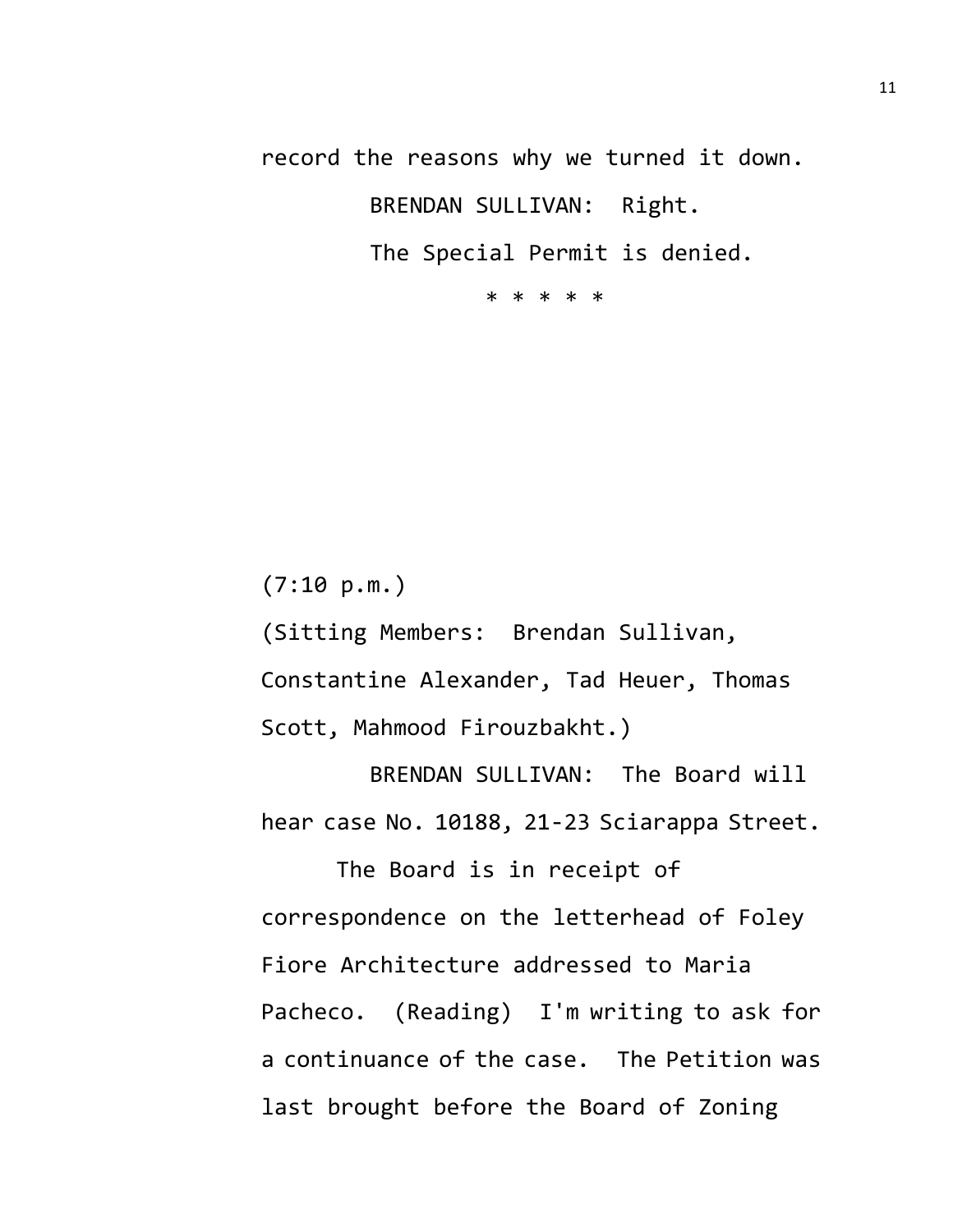Appeal on December 1st, but was not heard after the Historic Commission implemented a six-month demolition delay. The East Cambridge Planning Team and the Planning Board also presented minor objections to the design. The BZA chairperson elected to continue the case until a later date to address design objectives as reflected by the Planning Board and the ECPT.

The continuance is being sought to acquire all revised statements before appearing before the Board of Zoning Appeal.

The owner is also seeking a meeting with a representative of the Historic Commission to review the proposed changes and receive comments from them. We request a continuance until the BZA hearing of April 26th. Please let me know if this is acceptable. April 26th.

> SEAN O'GRADY: It is. BRENDAN SULLIVAN: Motion to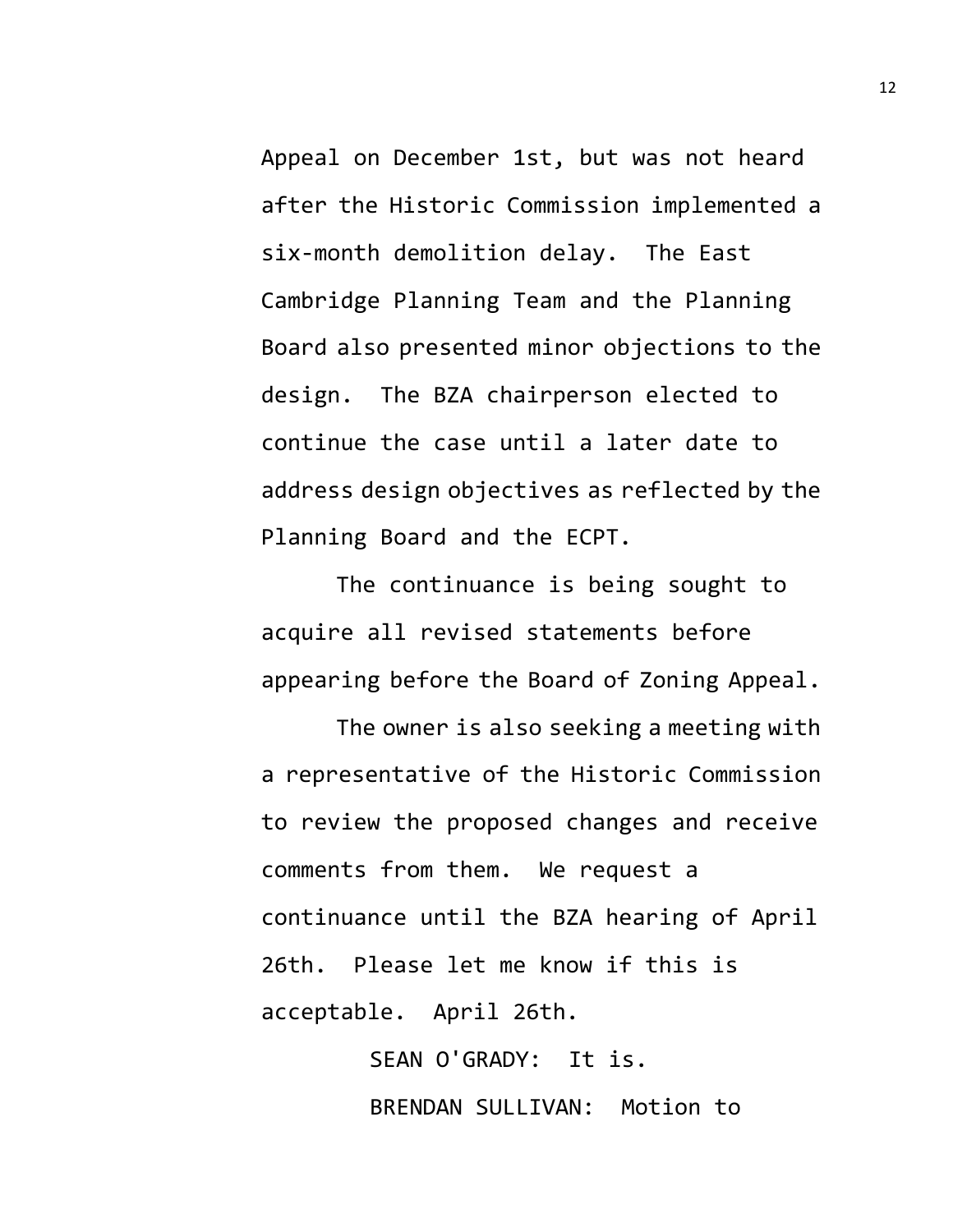continue this matter until April 26, 2012, on the condition that the Petitioner change the posting sign to reflect the new date of April 26th and time of 7:00 p.m.

That the posting sign be maintained as per the requirements in the Ordinance.

That any changes to the application in the file be resubmitted and in the file by five p.m. on the Monday prior to the April 26th hearing. And should any additional or revised drawings necessitate a revised dimensional form, that that dimensional form also accompany any new submittals.

Anything else to add?

All those in favor of continuing this matter.

(Show of hands.)

BRENDAN SULLIVAN: Five in favor. Matter is continued.

(Sullivan, Alexander, Heuer, Scott, Firouzbakht.)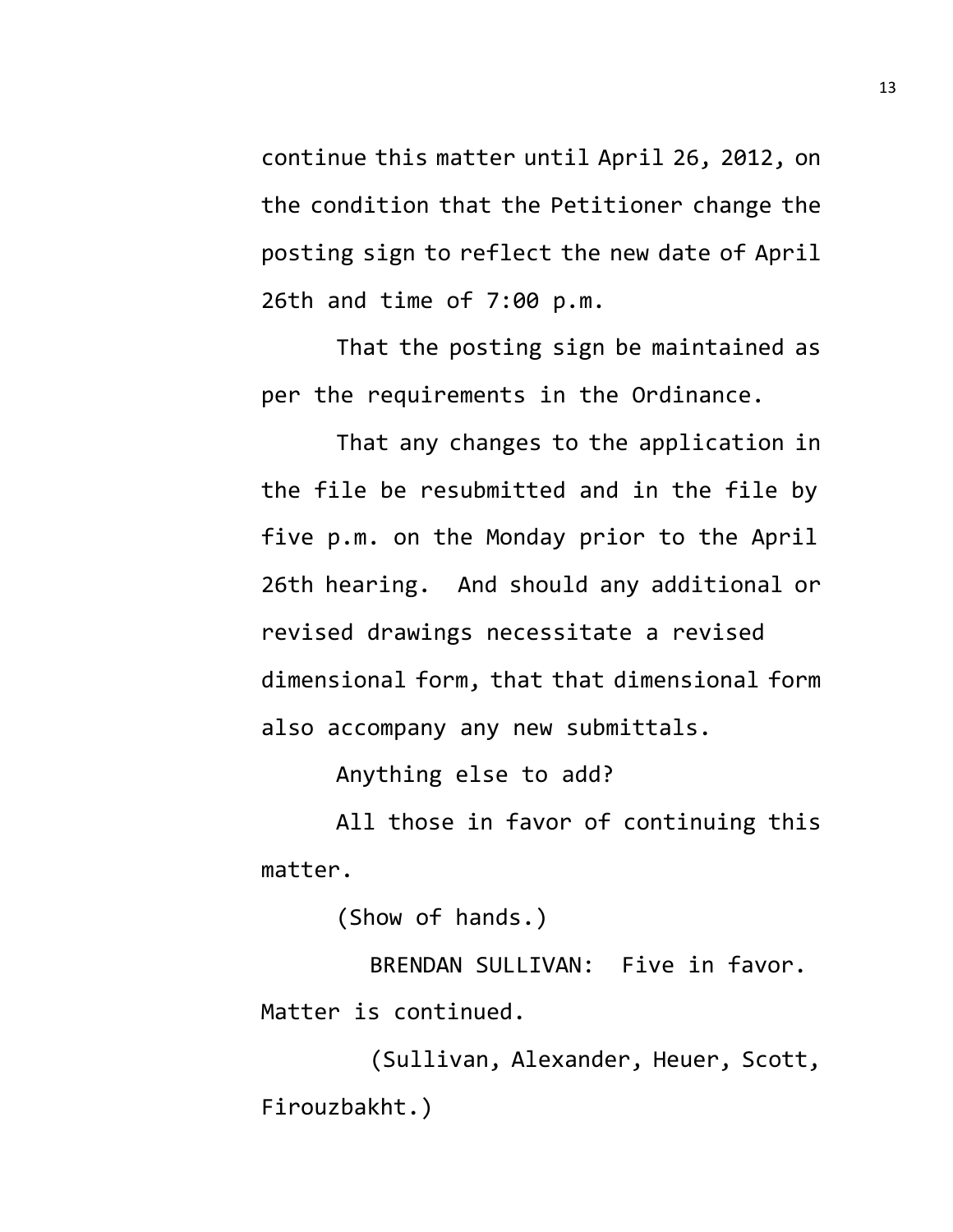$(7:15 \, \text{p.m.})$ 

(Sitting Members: Brendan Sullivan, Constantine Alexander, Tad Heuer, Thomas Scott, Douglas Myers.)

BRENDAN SULLIVAN: The Board will hear case No. 10106, 7-9 Crescent Street.

Anybody here on that matter?

The Board is in receipt of correspondence from Thomas and Eleanor Deegan. (Reading) To whom it may concern: In connection with ZBA case No. 10106, we write to request the Board continue this case to its hearing on March 22nd. In connection with certain changes to our plans, we have submitted new application to the Board's consideration. The hearing for this new case is scheduled for March 22nd. We would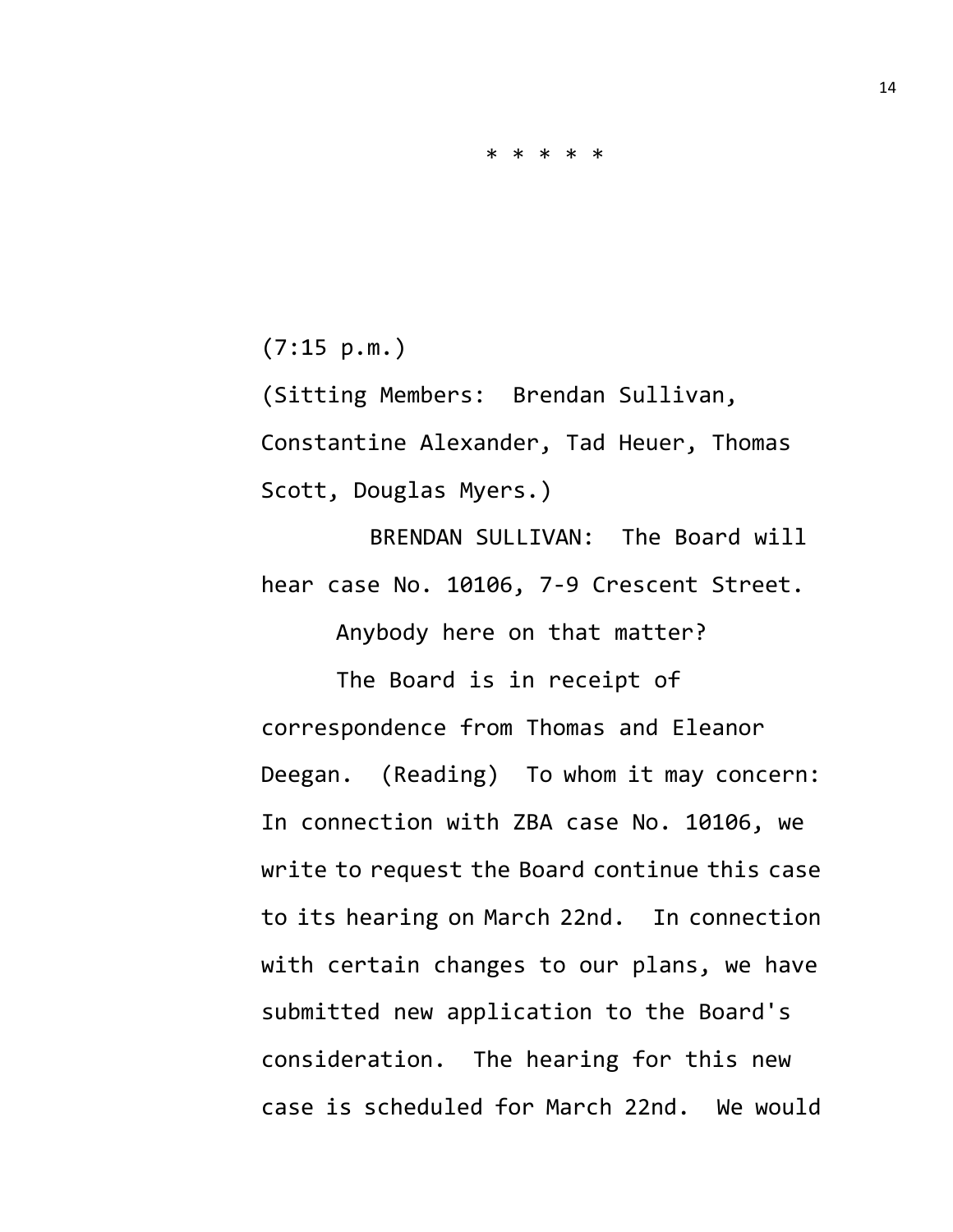like to proceed with the new case, and pending the outcome of that, potentially withdraw this case. We appreciate the Board's patience and look forward to the March 22nd hearing. Please feel free to contact me should you have any questions. Eleanor Deegan.

On the motion to continue this matter  $until --$ 

SEAN O'GRADY: 7:30, 3/22.

BRENDAN SULLIVAN: 7:30 on March 22, 2012. On the condition that the Petitioner change the posting sign to reflect the new date of March 22nd and the time of 7:30.

And should there be any changes to the submittal on this particular case at 10106, that they be in the file on the Monday prior to the March 22nd hearing.

All those in favor of continuing this matter.

(Show of hands.)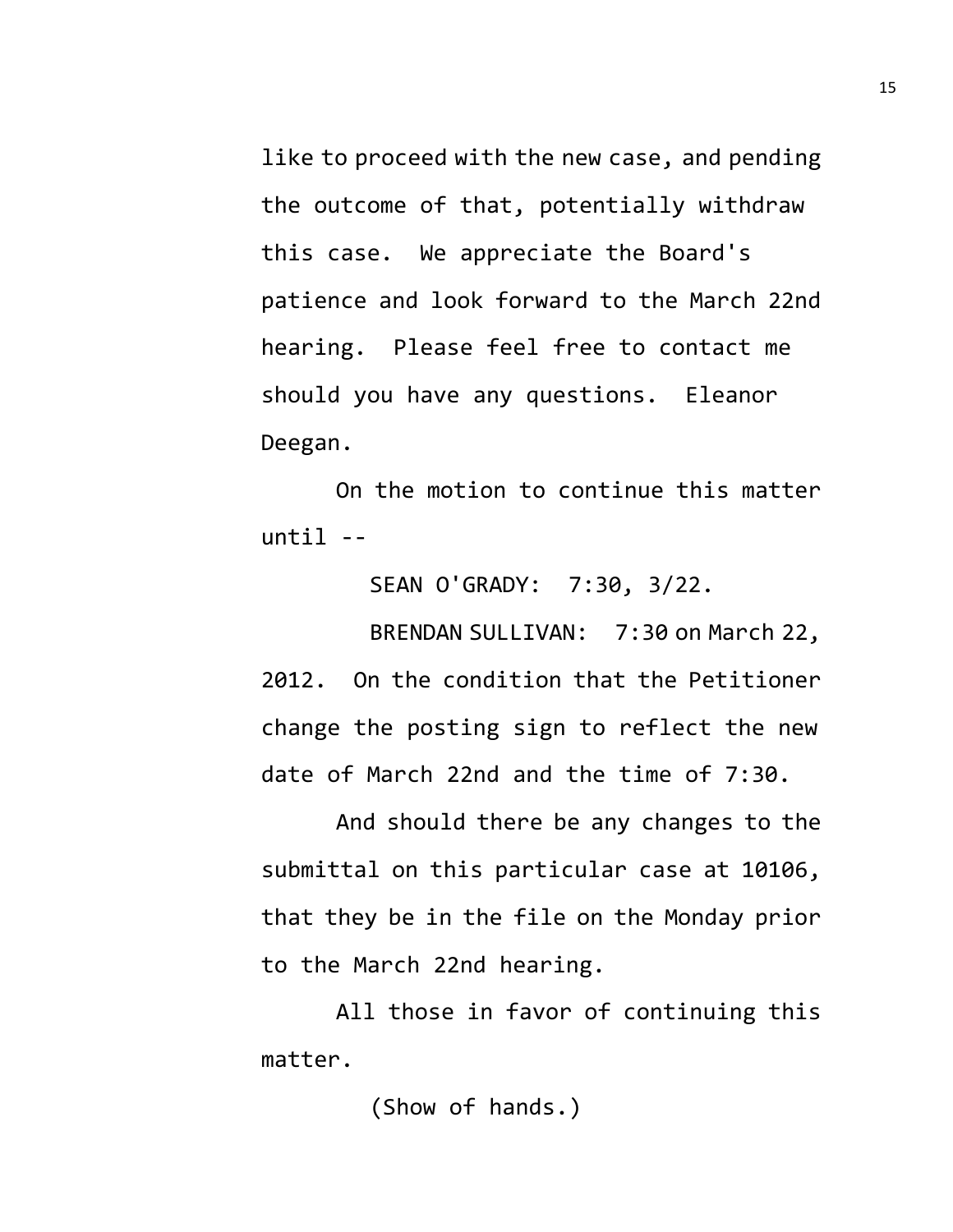BRENDAN SULLIVAN: Five in favor.

(Sullivan, Alexander, Heuer, Scott,

Myers.)

\* \* \* \* \*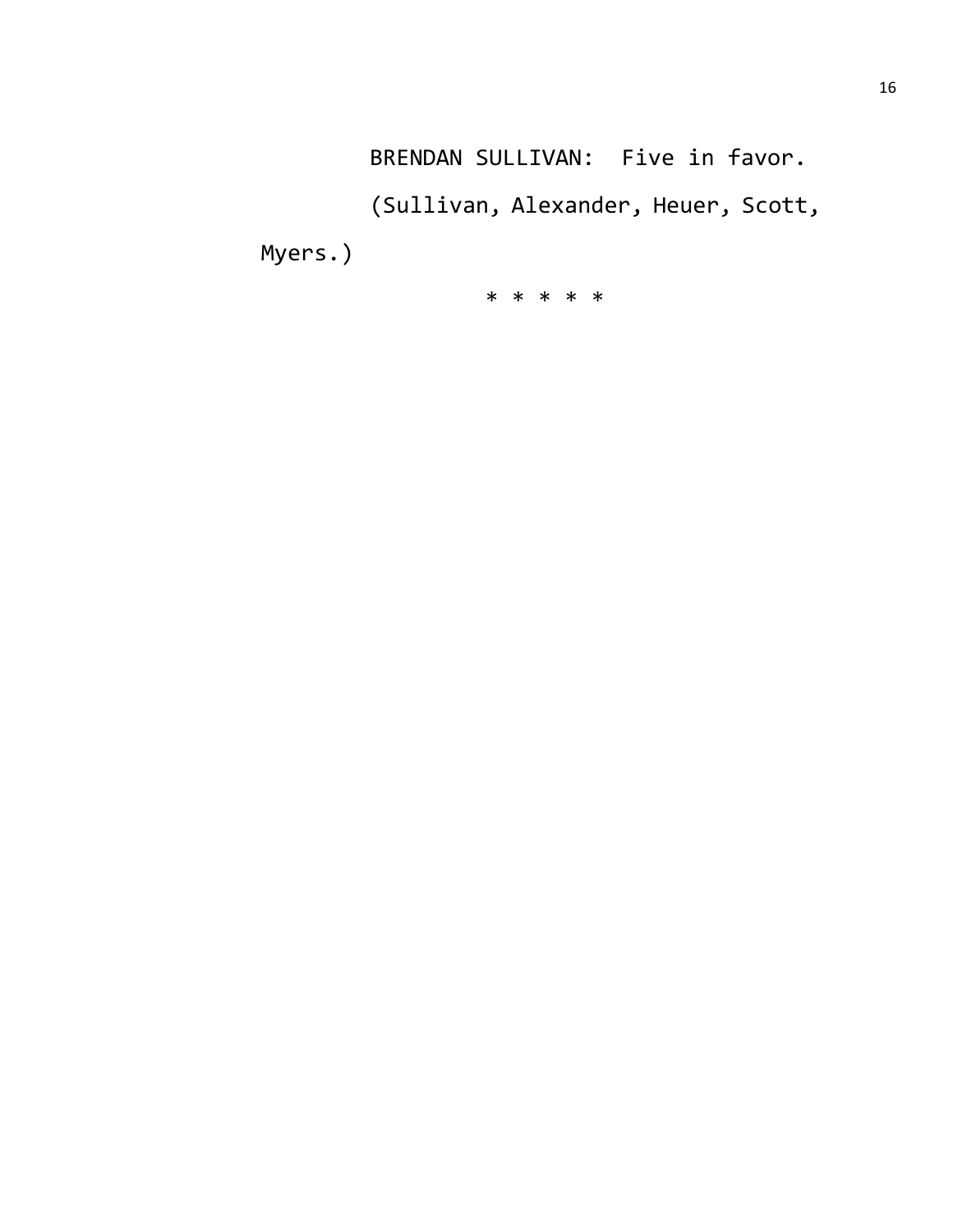(7:15 p.m.)

(Sitting Members: Brendan Sullivan, Constantine Alexander, Tad Heuer, Thomas Scott, Mahmood Firouzbakht.)

BRENDAN SULLIVAN: 28 Garfield Street, case No. 10214.

Anybody here on that matter?

(No Response.)

BRENDAN SULLIVAN: I see nobody. The Board is in receipt of correspondence from Rishi P. Reddi, R-i-s-h-i, P. R-e-d-d-i, 76 Garfield Street.

(Reading) To the Board of Zoning Appeal, I'm writing to request a continuance of this case due to a mis-advertisement of the proposed project. I request that the case be heard if possible at the March 22, 2012, meeting of the Board. I'm also submitting a BZA timely decision waiver form with this letter. If you have any further questions, please call me. Sincerely, Rishi P. Reddi.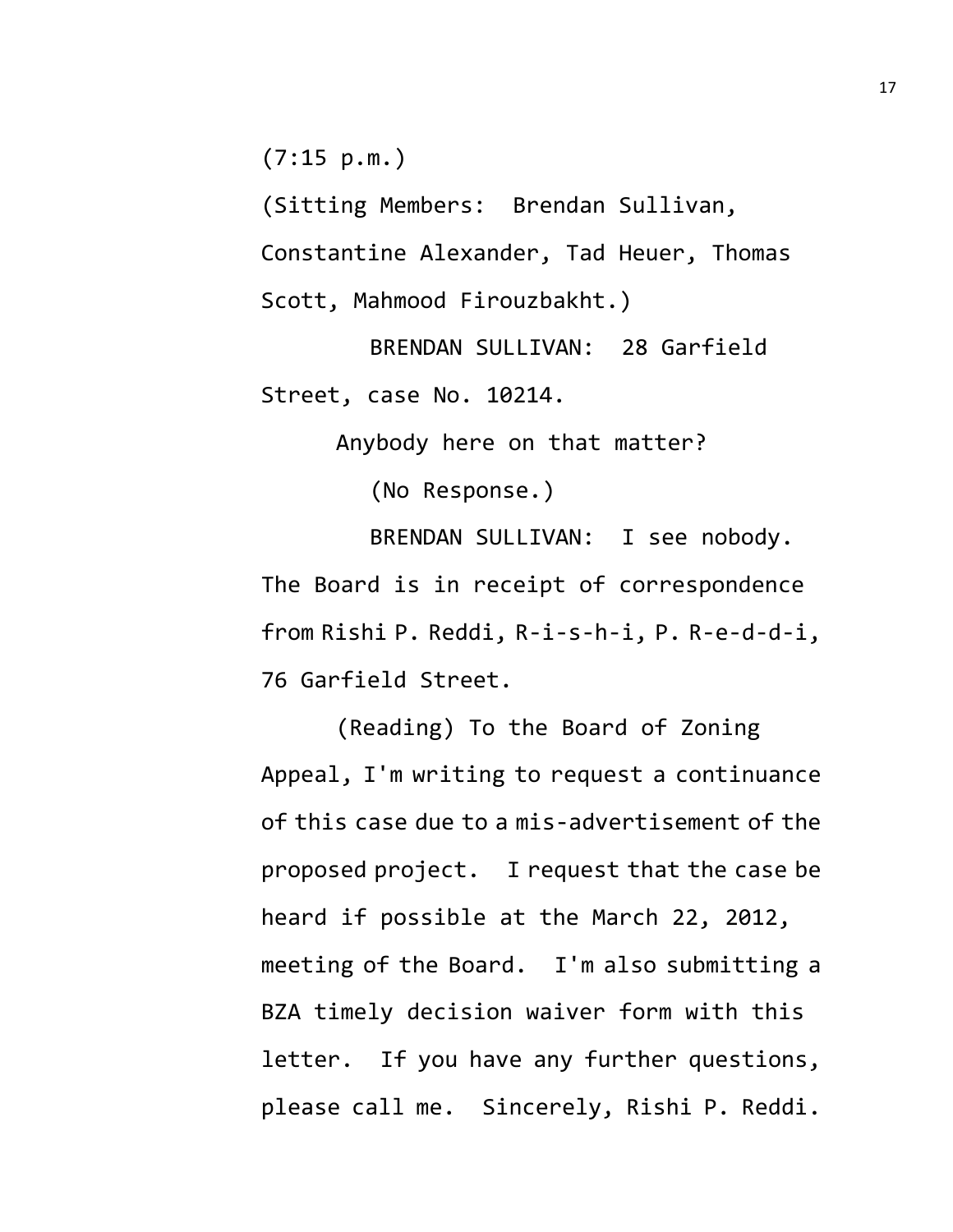On the motion to continue this matter until --

SEAN O'GRADY: March 22nd, 7:45.

BRENDAN SULLIVAN: March 22, 2012, at 7:45 on the condition that the Petitioner change the posting sign to reflect the new date of March 22nd, and that it be maintained as per the requirements of the Ordinance.

CONSTANTINE ALEXANDER: And the time, too, Brendan.

BRENDAN SULLIVAN: And that the time be changed to 7:45 on March 22nd. And that any new submittals be in the file by five p.m. of the Monday prior to. And should that re-necessitate a changing of the dimensional form, that one also be submitted.

All those in favor of continuing this matter.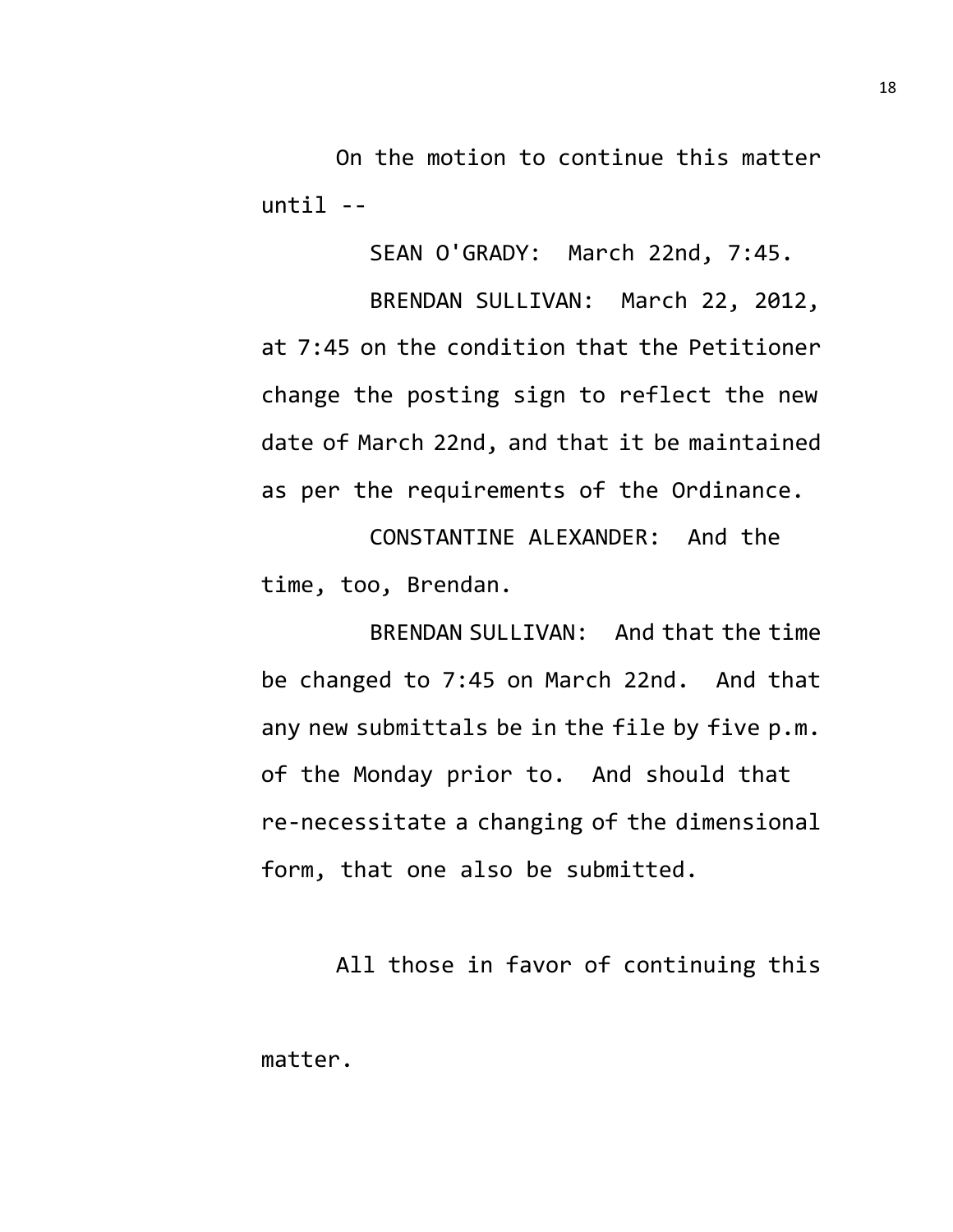(Show of hands.)

BRENDAN SULLIVAN: Five in favor.

(Sullivan, Alexander, Heuer, Scott,

Firouzbakht.)

\* \* \* \* \*

(7:15 p.m.)

(Sitting Members: Brendan Sullivan, Tad Heuer, Thomas Scott, Mahmood Firouzbakht, Douglas Myers.)

BRENDAN SULLIVAN: Okay. Case No. 10210, 59-61 Jay Street. Anybody here on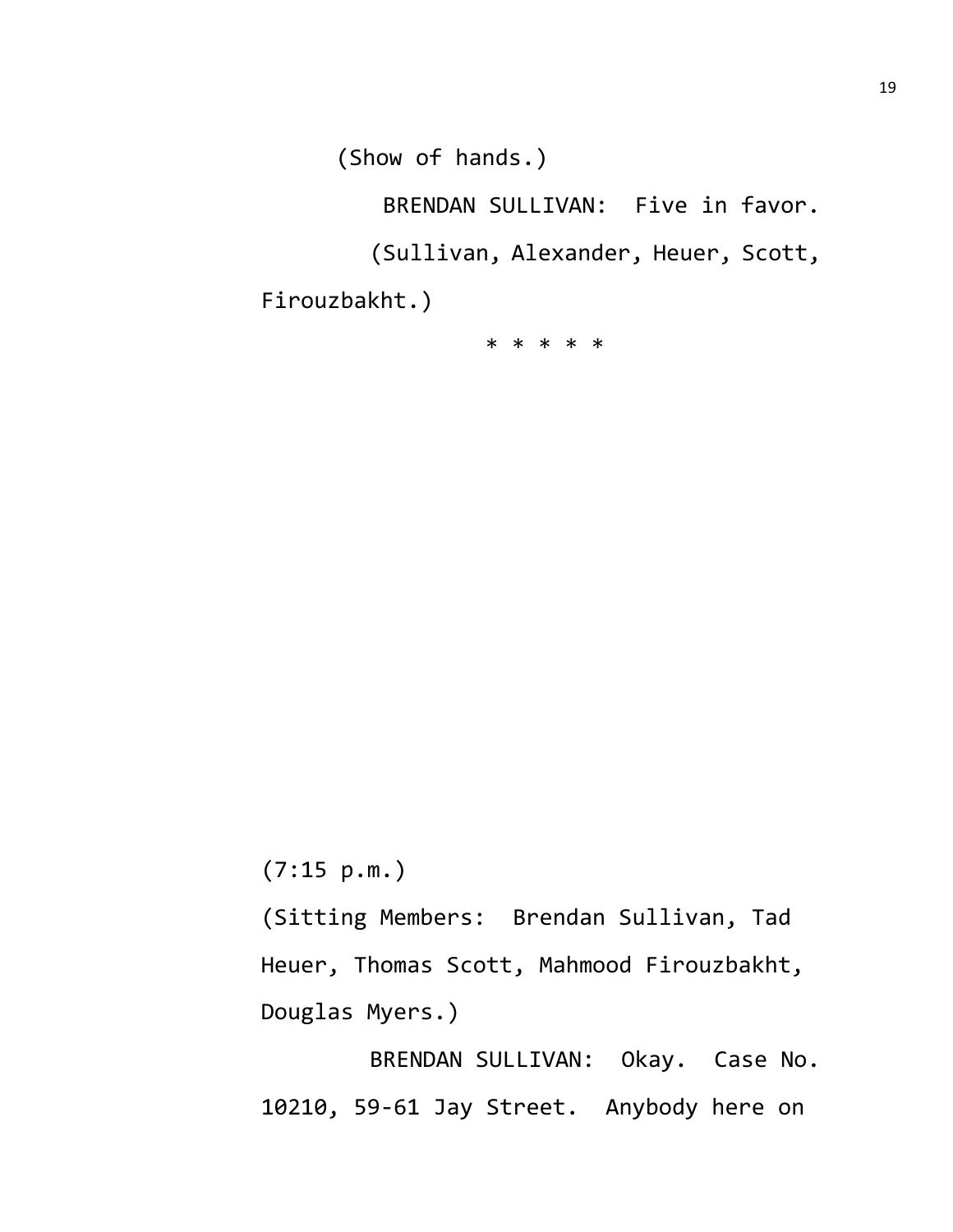that matter?

CAL PIEROG: I am Cal Pierog. My wife and I own 59 Jay Street.

KATHERINE PERDUE: Katherine Perdue, said wife.

DANIEL LABARRE: Daniel Labarre, L-a-b-a-r-r-e. I'm the contractor who constructed the enclosure in question.

BRENDAN SULLIVAN: Okay. Just to reflect and going back a little bit. The violation is a shed that was built within the front yard setback.

Sean, is that correct?

SEAN O'GRADY: That's correct, yes.

BRENDAN SULLIVAN: And it's been considered an accessory structure. Okay. And there was a lot of discussion about it, its location, and some concern of an abutter on it, and we sort of sent you back to huddle and see what has come about that.

So whoever wants to report back.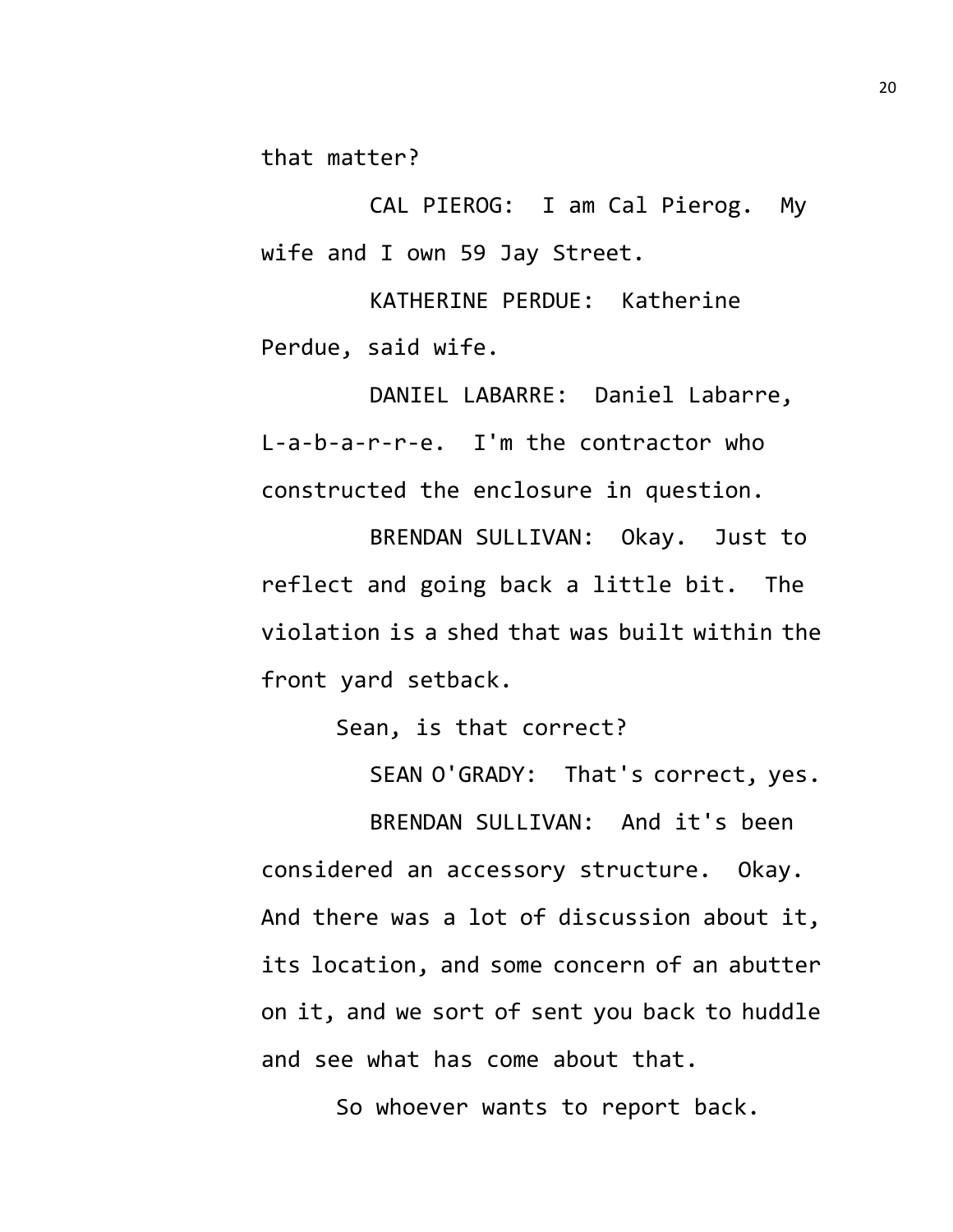CAL PIEROG: So we met with our neighbor Amy, and we talked about her concerns and about our needs for storing things outside, and we were unable to reach any compromise that made sense for both parties unfortunately. She doesn't like the height of the structure, and that would be unchanged if the Variance didn't go through. The six-foot fence, which this is our six-foot fence area, is entirely within code and we intend to keep that. What we're here for, what the Variance is for, is to keep the current roof over this area right here. And so she objected not to the roof, but to the fence which is entirely legal, and which we would like to keep.

TAD HEUER: But you weren't intending to build a fence; right?

CAL PIEROG: It was built.

TAD HEUER: But you weren't intending to build a fence.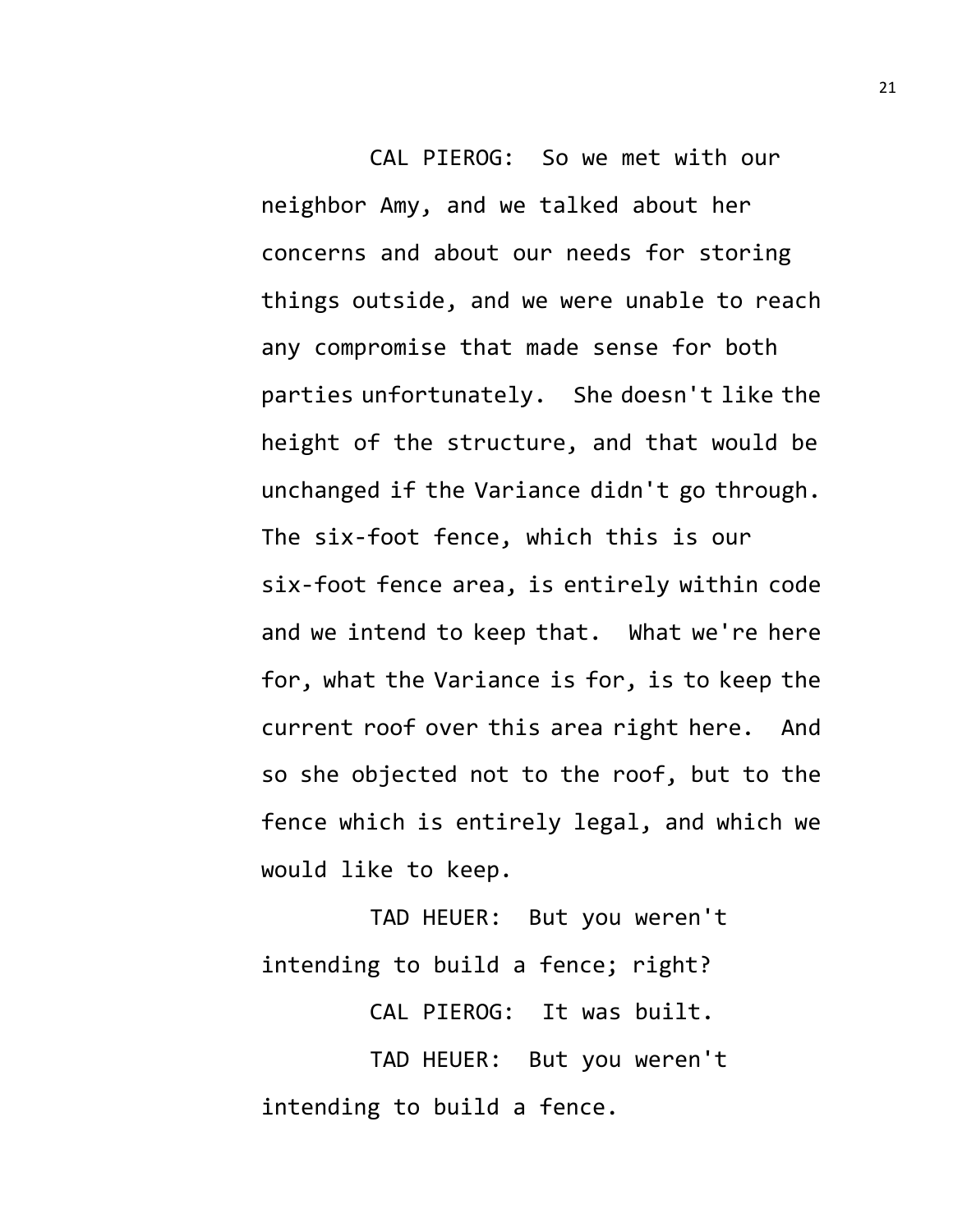CAL PIEROG: We're building a -- so what we wanted was a place where the trash cans could be out of sight, you know, separated like no one likes to look at trash cans. They're unsightly. So we were building an enclosure for our trash cans. That was our purpose. We put a roof on it because we wanted our trash cans to not be out in the rain, you know, to be enclosed a little bit more. No dead leaves, you know. No rats to get in there, etcetera, etcetera. So we felt the roof was a good idea. And at the time that we built it, we thought it was within code. We later realized that it is not within code to have a shed so close to the edge of the property.

TAD HEUER: Right, right. So let me just stop you there. Just so I'm clear, you thought you were building a structure.

CAL PIEROG: Uh-huh.

TAD HEUER: That was within code.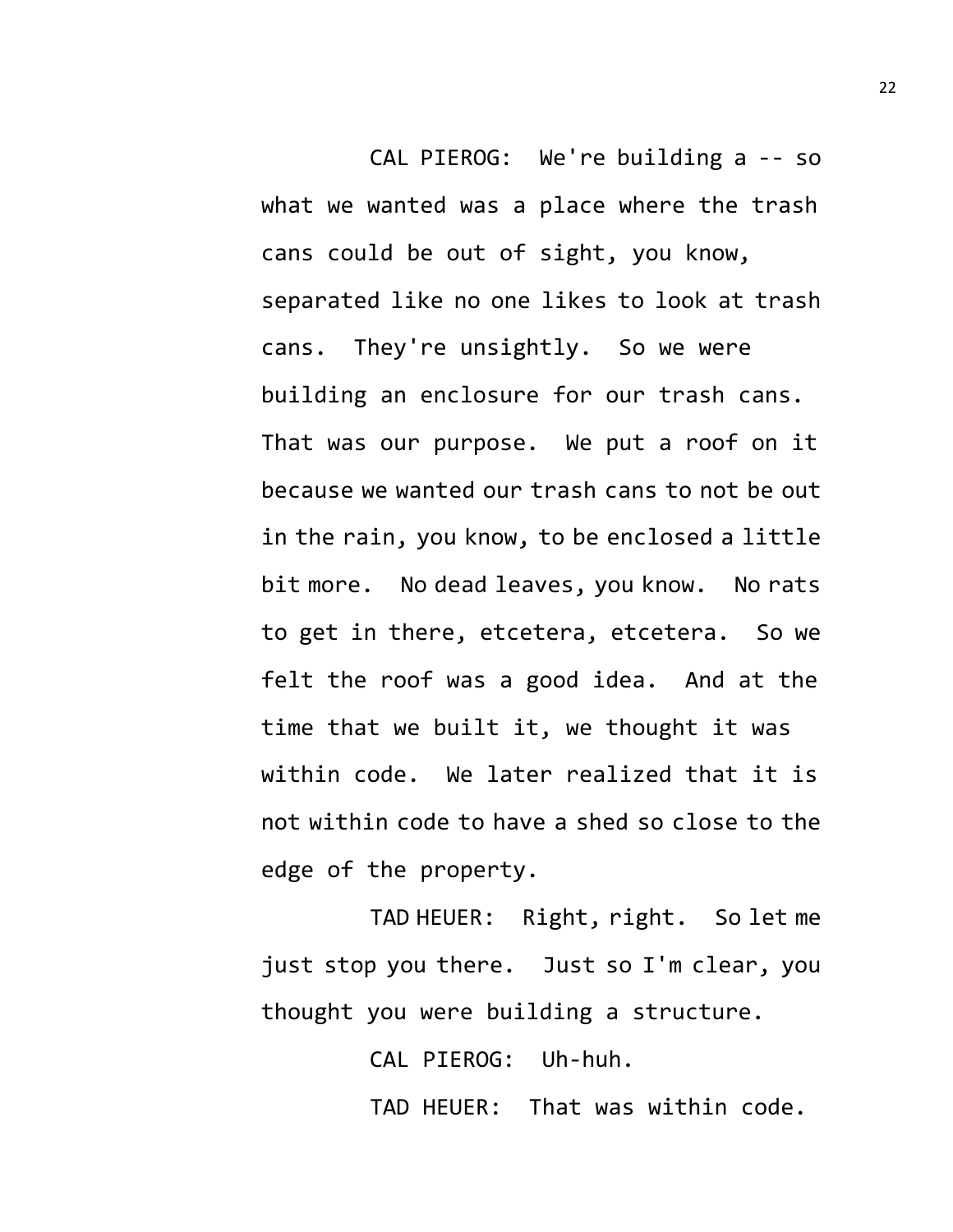DANIEL LABARRE: A mistake was made as far as the location of the shed.

TAD HEUER: Right. You weren't intending to build a fence?

DANIEL LABARRE: The point is that in order to keep the things in context, the shed was very specifically designed and custom built so that it would look -- certainly from the back and side, identical to the existing fence. That is six feet, then it drops to four, and then it would come back up to six. And the idea being that it would be connected ultimately by a trellis and look pretty and all tie in. The winter got on top of us.

TAD HEUER: Right.

DANIEL LABARRE: But winter got on top of us. So it wasn't like we said oh, let's go to Home Depot and drop a fence in. It was built to as much as possible look like a fence enclosure. And the mistake being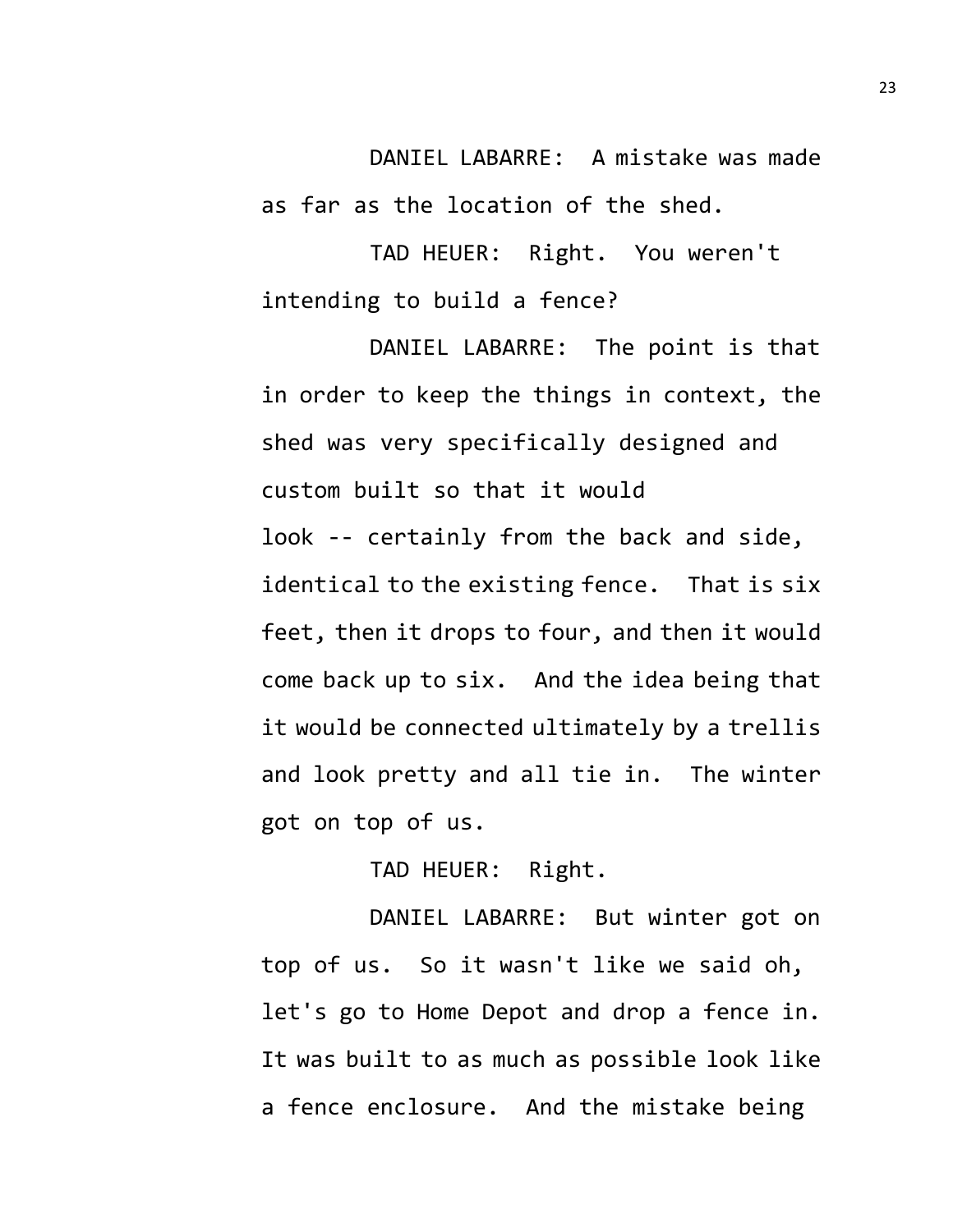that I checked is the fence okay on a property line? Sure. Does the shed require a permit? No. I should have asked one or two more questions to get to the bottom. But since it has been constructed as Cal points out, if the roof is removed, it's completely code compliant, and our abutting neighbor's complaint that it is six-foot tall is fundamentally moot. The argument is that at six feet, it -- with or without a roof it's gonna look identical.

TAD HEUER: Right. So my point is I'm just trying to clarify.

KATHERINE PERDUE: Maybe I can adjust your question. We thought we were doing the neighborhood a favor. That's where the trash cans were gonna go anyway. We figured that no one would want to look at our trash cans that's why we built it.

TAD HEUER: I understand that. You were not attempting to build an enclosed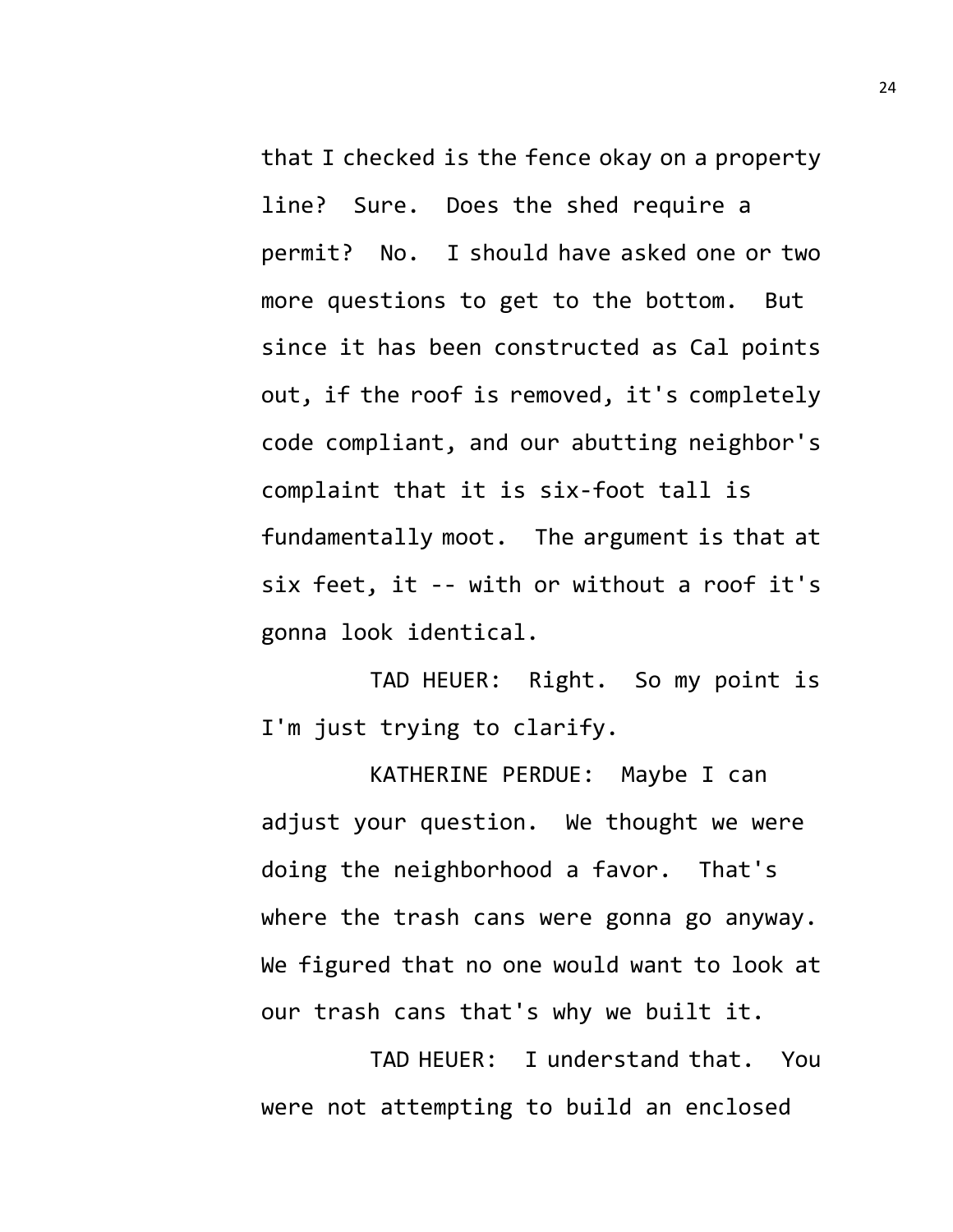fence. The reason we're here is because you have a roof on it and that makes it a structure. But your intent really was to build a structure. The reason you're able to keep it, even if we deny the Variance, is because there's a -- I'm going to call it a loophole in the Ordinance, that allows this item to be called a fence and therefore within code. You weren't intending to build a small, miniature fenced area; right?

DANIEL LABARRE: So we have some pictures here. You can see that the fence we built really looks like the other fence. Like, it is actually four walls that look identical except it's not weathered yet to the rest of the fence.

TAD HEUER: But nobody fences with -- what's the area?

> CAL PIEROG: This area? DANIEL LABARRE: It's eight feet. TAD HEUER: Eight square feet?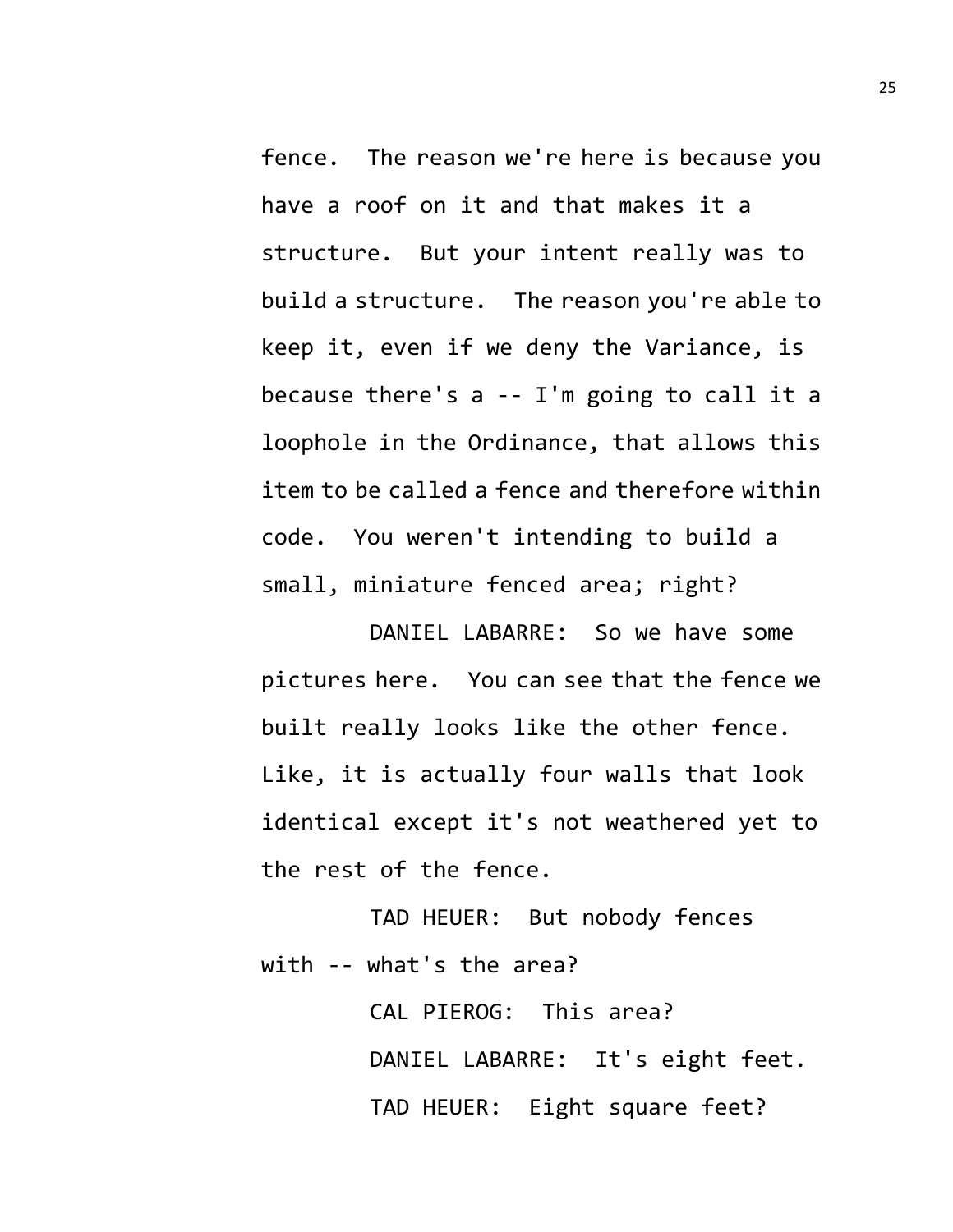DANIEL LABARRE: No, no. It's eight feet in length, and it's about three-foot, four in-depth.

TAD HEUER: Okay, so 25 square feet roughly, give or take?

DANIEL LABARRE: Okay, sure.

TAD HEUER: Right?

Nobody fences a 25-foot area in their front lawn, do they? Fences.

KATHERINE PERDUE: They do, yeah.

TAD HEUER: They do?

KATHERINE PERDUE: Yeah, there's a trash can -- I think of it a corral. There's one on Kinnaird. People -- I mean, people try to put their trash cans so you don't see them. If -- I mean, some people just put them on the street, but there are definitely trash can corrals around.

DANIEL LABARRE: And six-foot fences are not inconsistent from the neighborhood. Just from Western Ave. to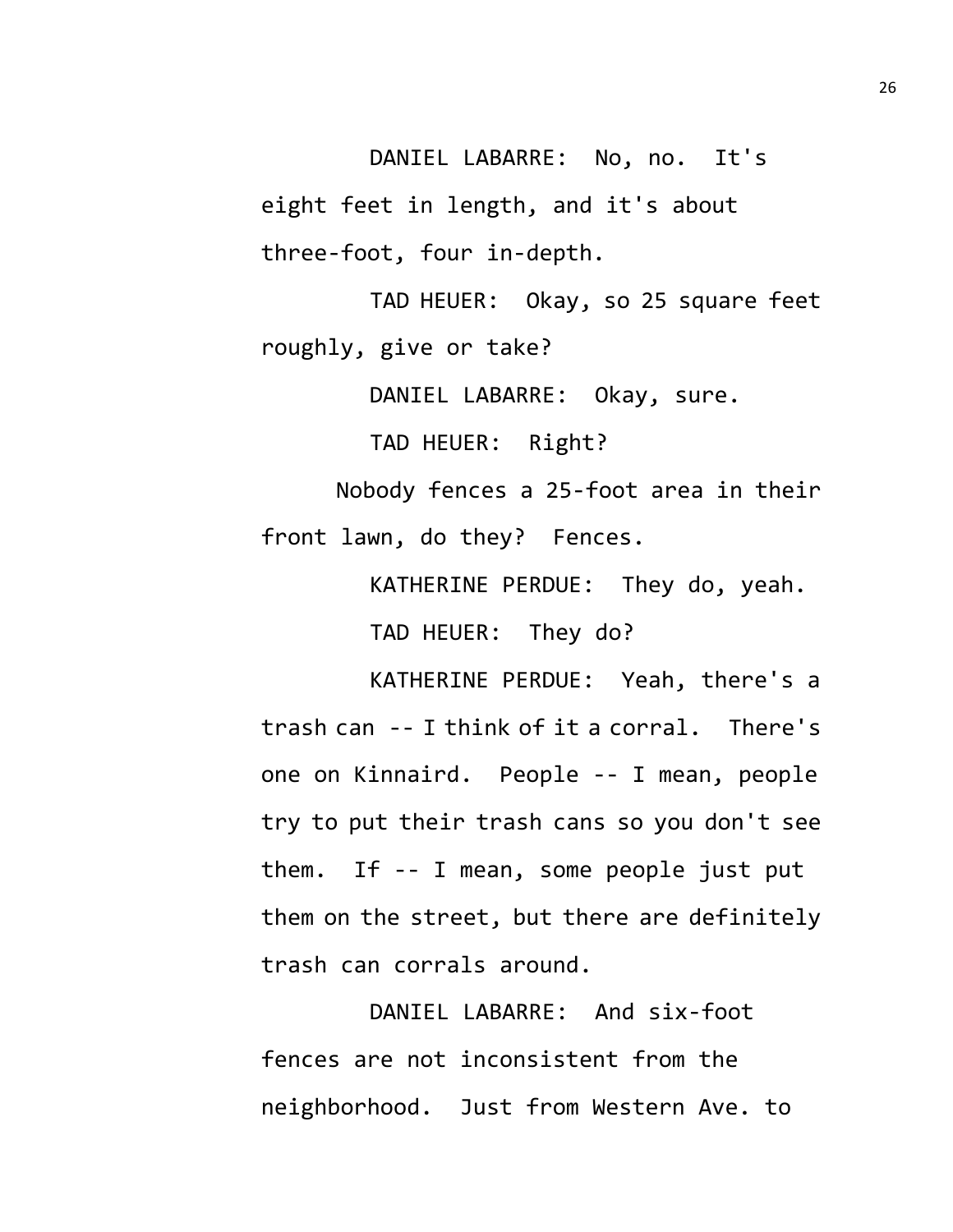Kinnaird Street, we have eight fences at six feet at each of these addresses going down actually on the odd side of the street, which is where the attempted to look like a fence.

CAL PIEROG: And this one actually is a trash can enclosure.

DANIEL LABARRE: And so they go -- I mean, the style's different.

MAHMOOD FIROUZBAKHT: Without a roof on it, though; right?

DANIEL LABARRE: Admittedly. But the point is the context of six-foot fence is coming to the street and even taking a turn of various styles.

TAD HEUER: Are these all fences that are enclosed on four sides at six feet?

DANIEL LABARRE: No. They are in one case has a return, but for the -- yes, for the most -- well, this one wraps around.

CAL PIEROG: Many of them wrap at least on two or three sides.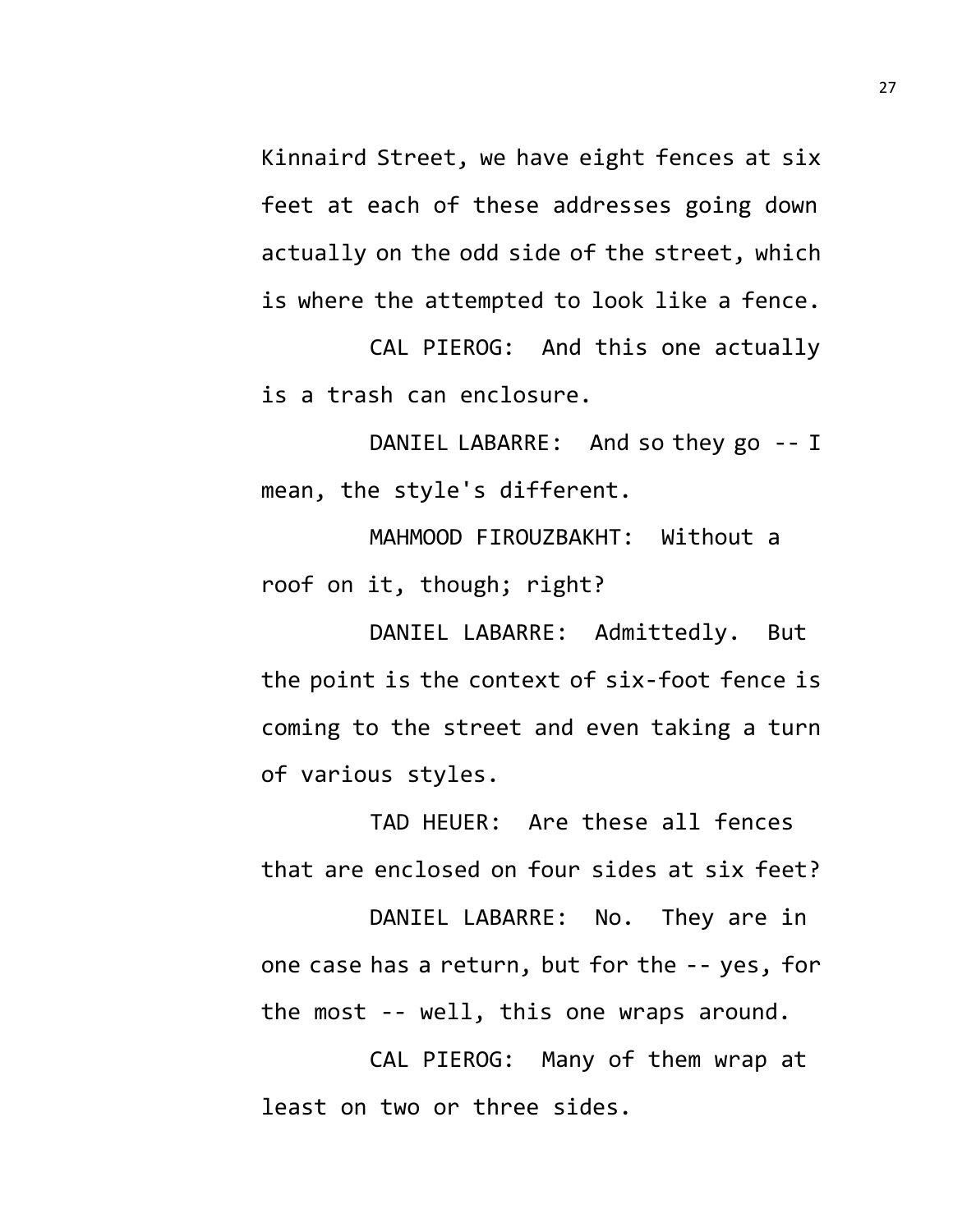TAD HEUER: Two sides I can kind of understand because that's the boundary of your lot; right?

DANIEL LABARRE: Yes.

TAD HEUER: I'm going to hazard that the abutter, although concerned about the height, is also concerned about the massing, I believe the --

CAL PIEROG: What is massing?

TAD HEUER: The phrase that was used at the last meeting was an outhouse in the front yard. That it's not necessarily the fencing that is on the lot line. So your front lot line and your side lot line where you have six feet, is the fact that you're also adding a six-foot fence, quote, unquote, across the front that as you're proceeding down Jay Street, you don't necessarily just see a fence on either side of your lot line; right? At that right angle. You see additionally a full front six-foot fence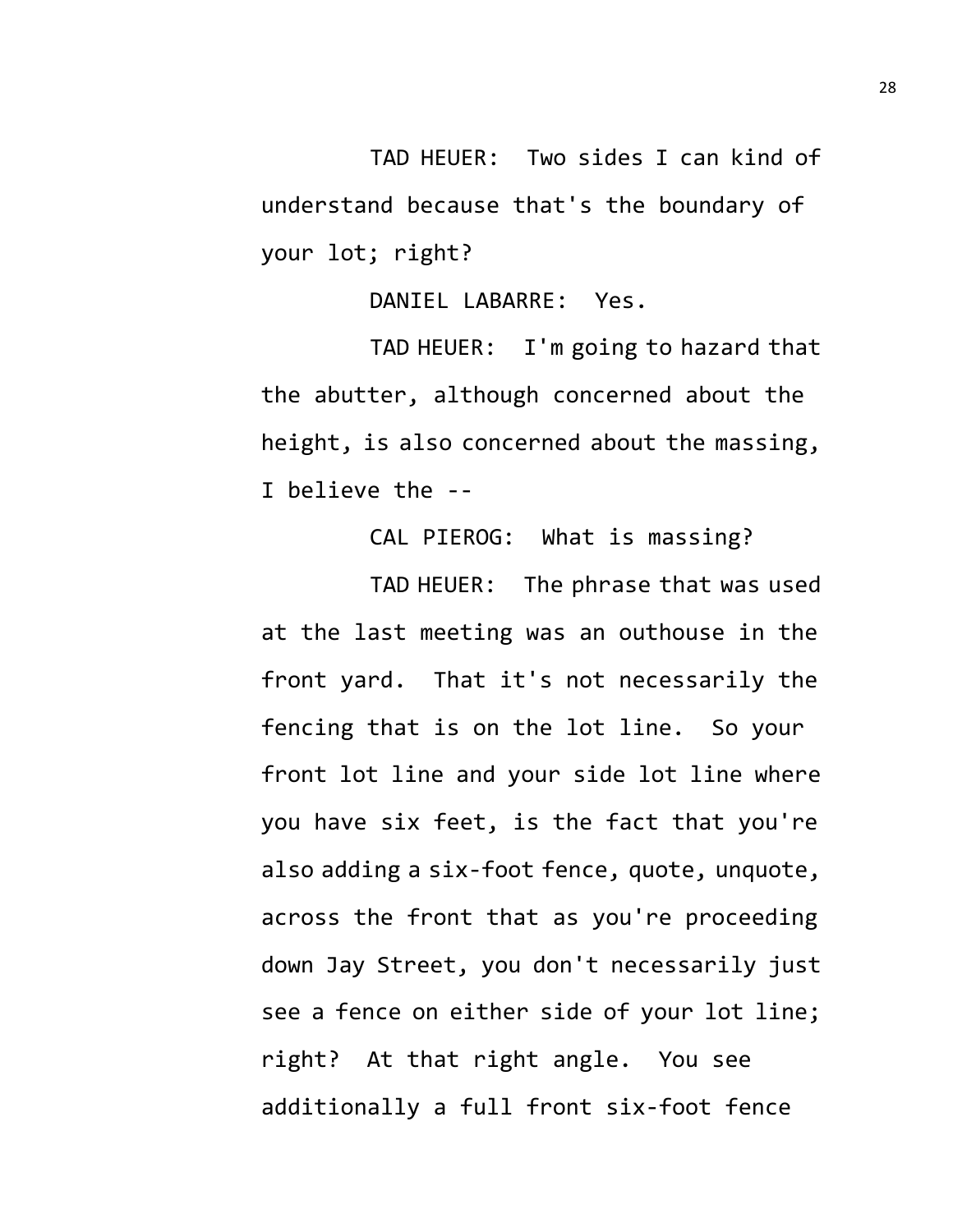running for eight feet through the front yard.

DANIEL LABARRE: With two doors on it, yes.

TAD HEUER: With two doors.

DANIEL LABARRE: Yes.

TAD HEUER: But a solid enclosure? Right?

DANIEL LABARRE: Yes.

TAD HEUER: My sense is that that is also part of the concern. It's not just the height, but it's that you've massed a large object in the front yard in a way that if I'm understanding correctly from the photos you provided, is not common to Jay Street.

DANIEL LABARRE: It's common in two instances. Actually, no --

TAD HEUER: This is common in any instance?

DANIEL LABARRE: The point is that it's not without some level of precedent.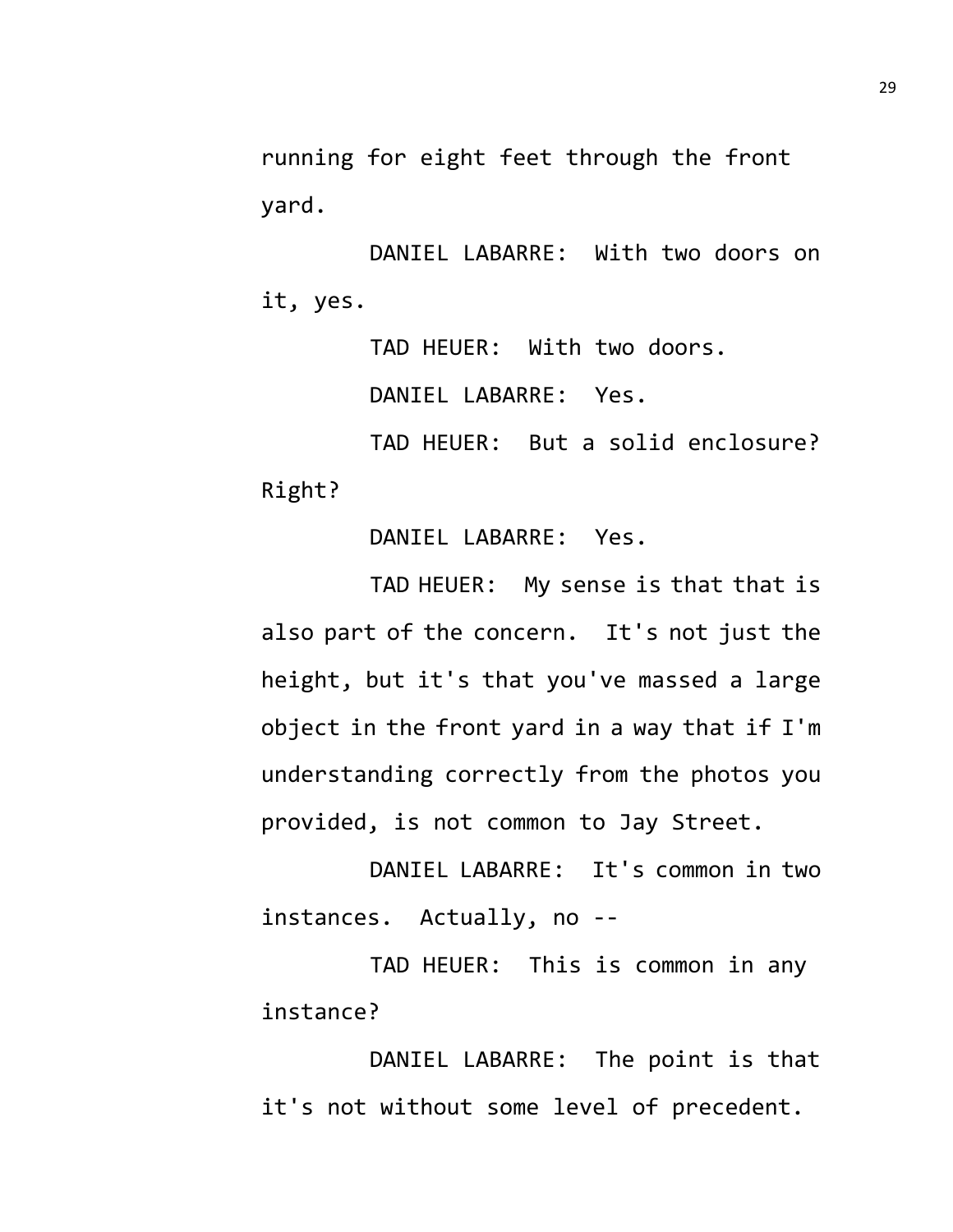And this, while it does not return, extends so far that they can get their trash cans tucked into the corner in a way that it won't show.

TAD HEUER: Right.

DANIEL LABARRE: But that would require going all the way to here, and even still arguably being able to be seen because we have reasonable six-and-a-half-foot frontage running this way. Actually, no, closer to eight feet, forgive me, of a small front yard that runs across the length of the building.

CAL PIEROG: So, also, we discussed this in great length. Great, great length. And she really objects to this along the fence right here. She's like okay, I come out, her porch is kind of right here. And she says she comes out and she doesn't like this section of six-foot fence. It's not that it has runners like this and this. It is really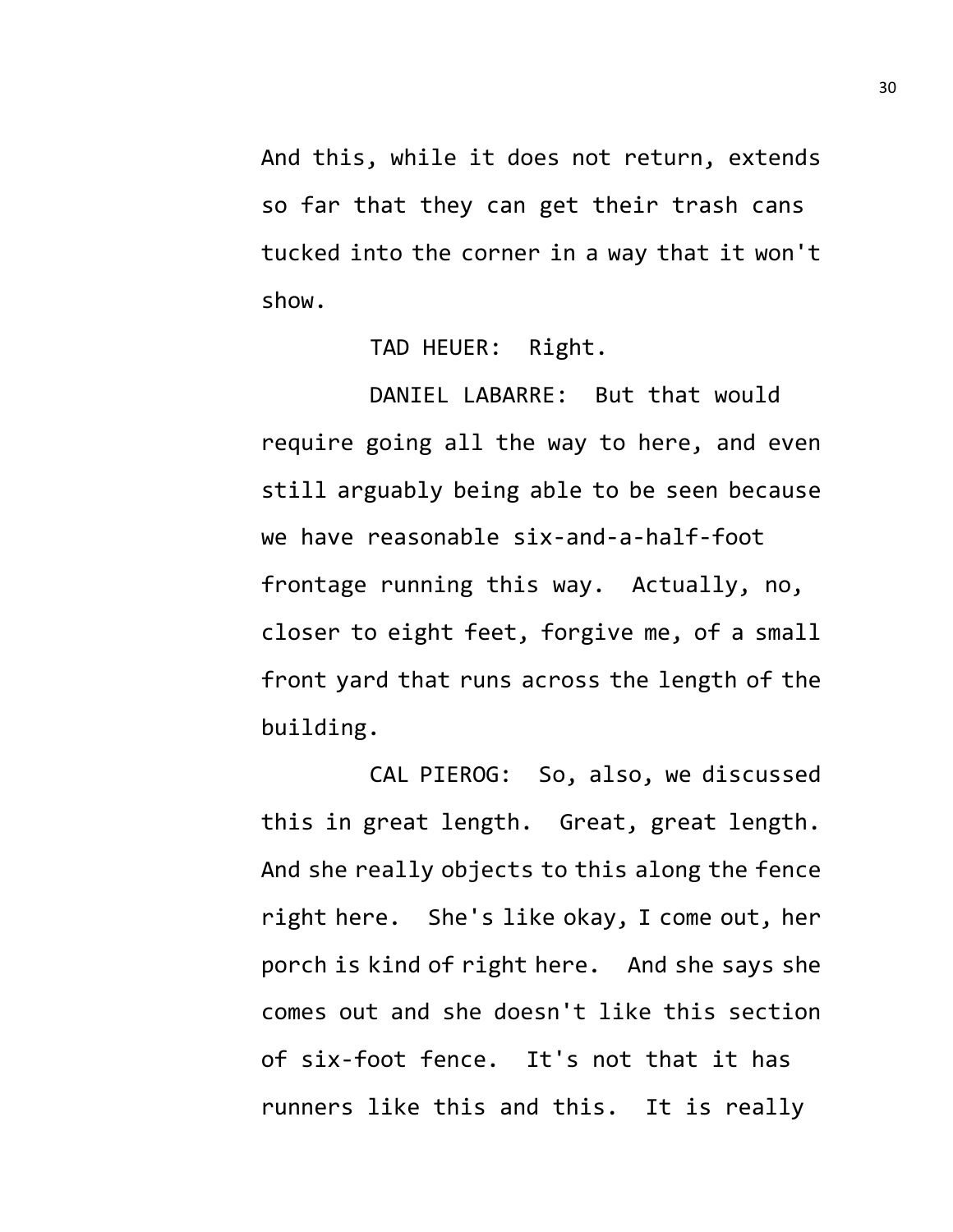that there's --

TAD HEUER: I'm talking about the runner here.

DANIEL LABARRE: Right. But she's quite okay with --

CAL PIEROG: She can't see that.

DANIEL LABARRE: She's okay with a shed at around four feet. She has no problem with the massing of it being a shed wrapped around the front. Her problem is that it's six feet tall.

TAD HEUER: And the other neighbor who spoke --

BRENDAN SULLIVAN: Go back to your statement, it's a bulk, it's a mass.

TAD HEUER: The other neighbor that spoke at the last meeting who spoke was concerned about the massing.

DANIEL LABARRE: That would be her husband.

TAD HEUER: Okay.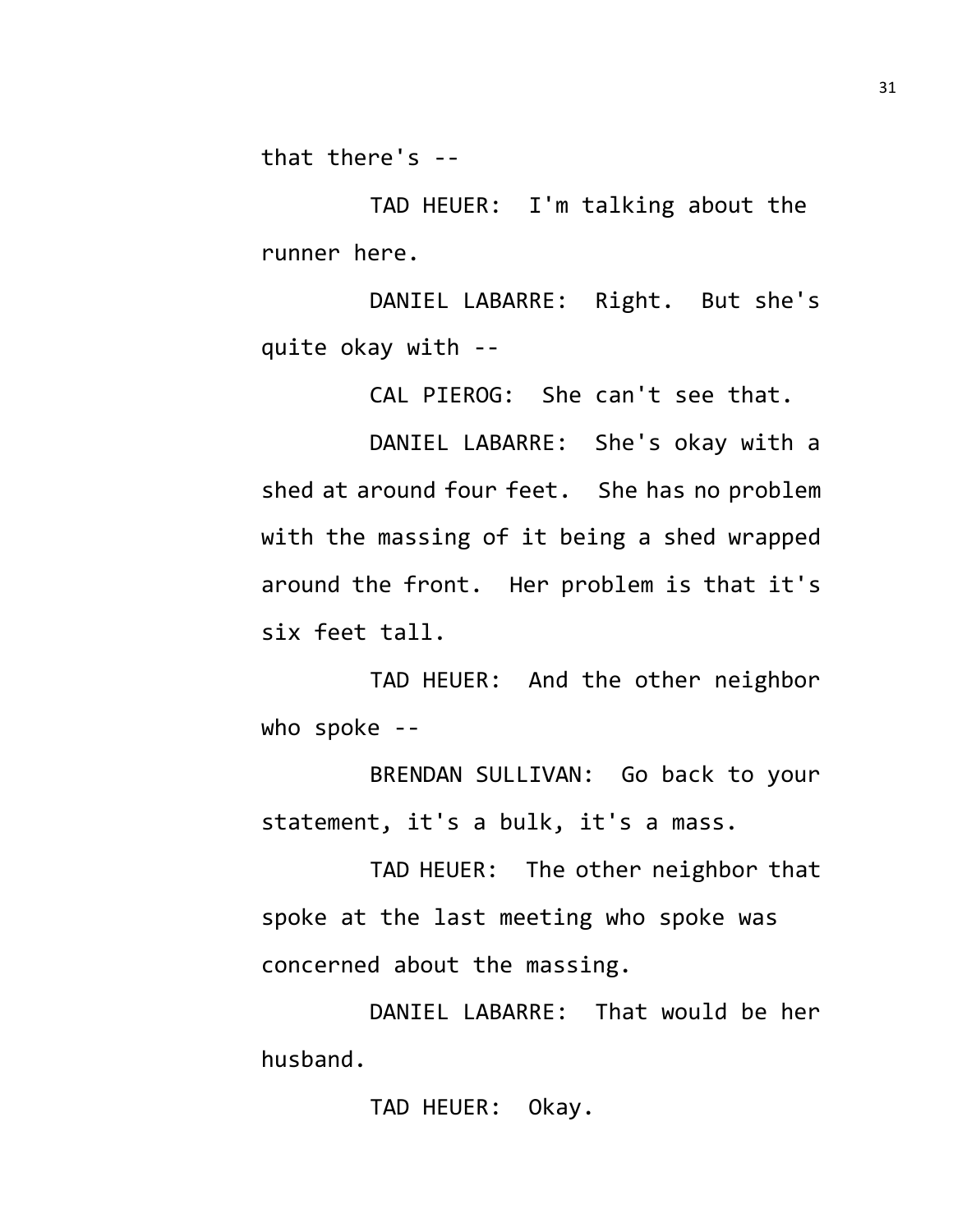DANIEL LABARRE: So I'm not surprised that they might have similar points of view on that.

TAD HEUER: But you've just suggested that those are quite different. In one sense the female is concerned about the height of the fence, the male is concerned about the bulking.

DANIEL LABARRE: No, they're consistent with the massing.

TAD HEUER: All right.

DANIEL LABARRE: The message being they don't want to see six feet.

CAL PIEROG: The compromise they suggested, by the way, was that we have the same exact enclosure as we have it now with a roof but a foot or two lower. That was their suggestion for compromise.

TAD HEUER: Okay. And just for the sake of argument that's not acceptable why? DANIEL LABARRE: Because the trash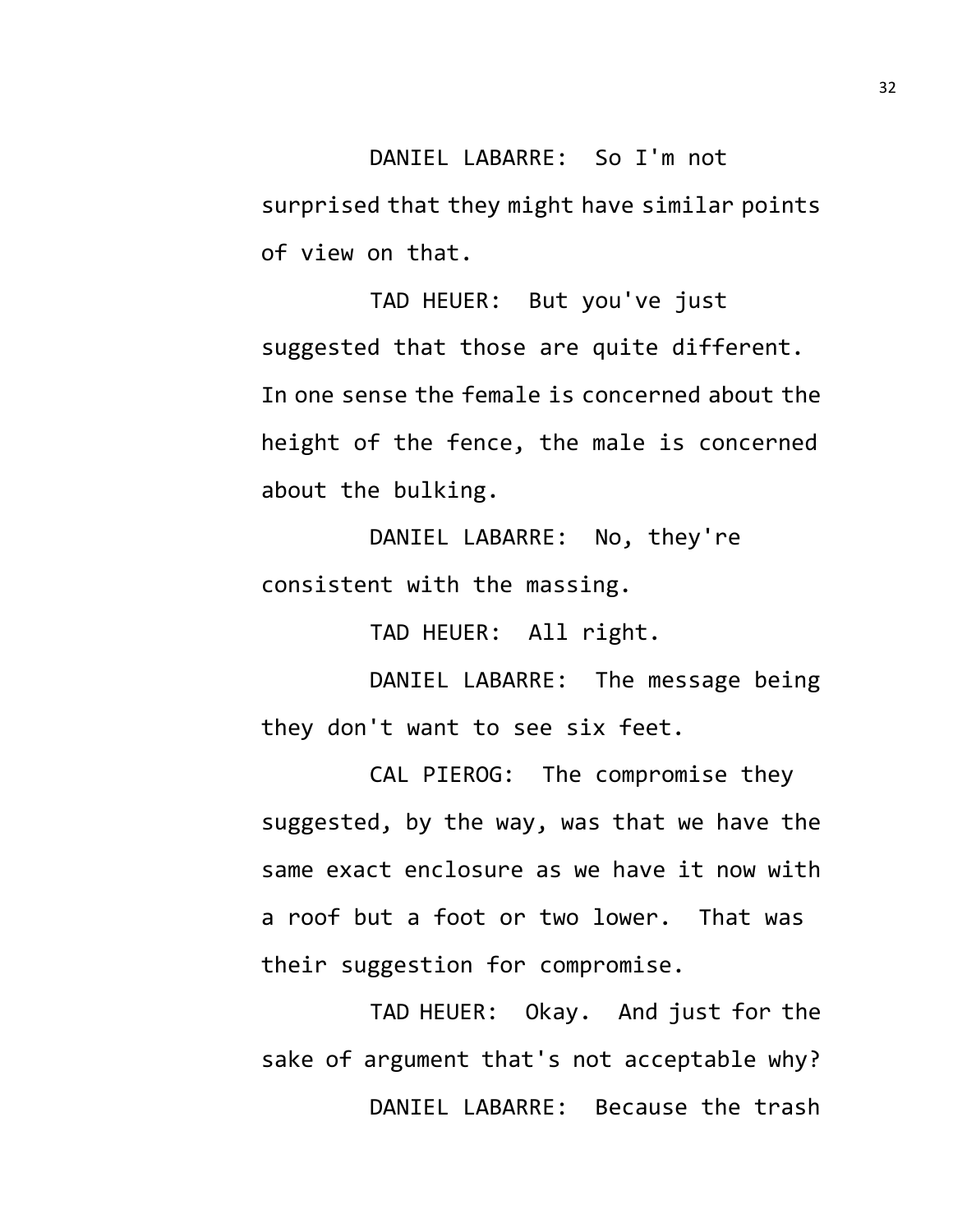bins that the City of Cambridge --

TAD HEUER: I own some, yes.

DANIEL LABARRE: You know their size?

TAD HEUER: I do.

DANIEL LABARRE: The only way at that point to access them is to lift said roof, then reach in, and lift trash can roof and then get your trash in, which --

MAHMOOD FIROUZBAKHT: Why can't you pull out the trash bins?

DANIEL LABARRE: Each time you fill it with trash?

MAHMOOD FIROUZBAKHT: Yes.

TAD HEUER: Yes.

DANIEL LABARRE: I guess anything can be done as a compromise. Right now you open the doors --

MAHMOOD FIROUZBAKHT: But you didn't do that, though. Wait a minute. So we gave us guys the benefit of the doubt. We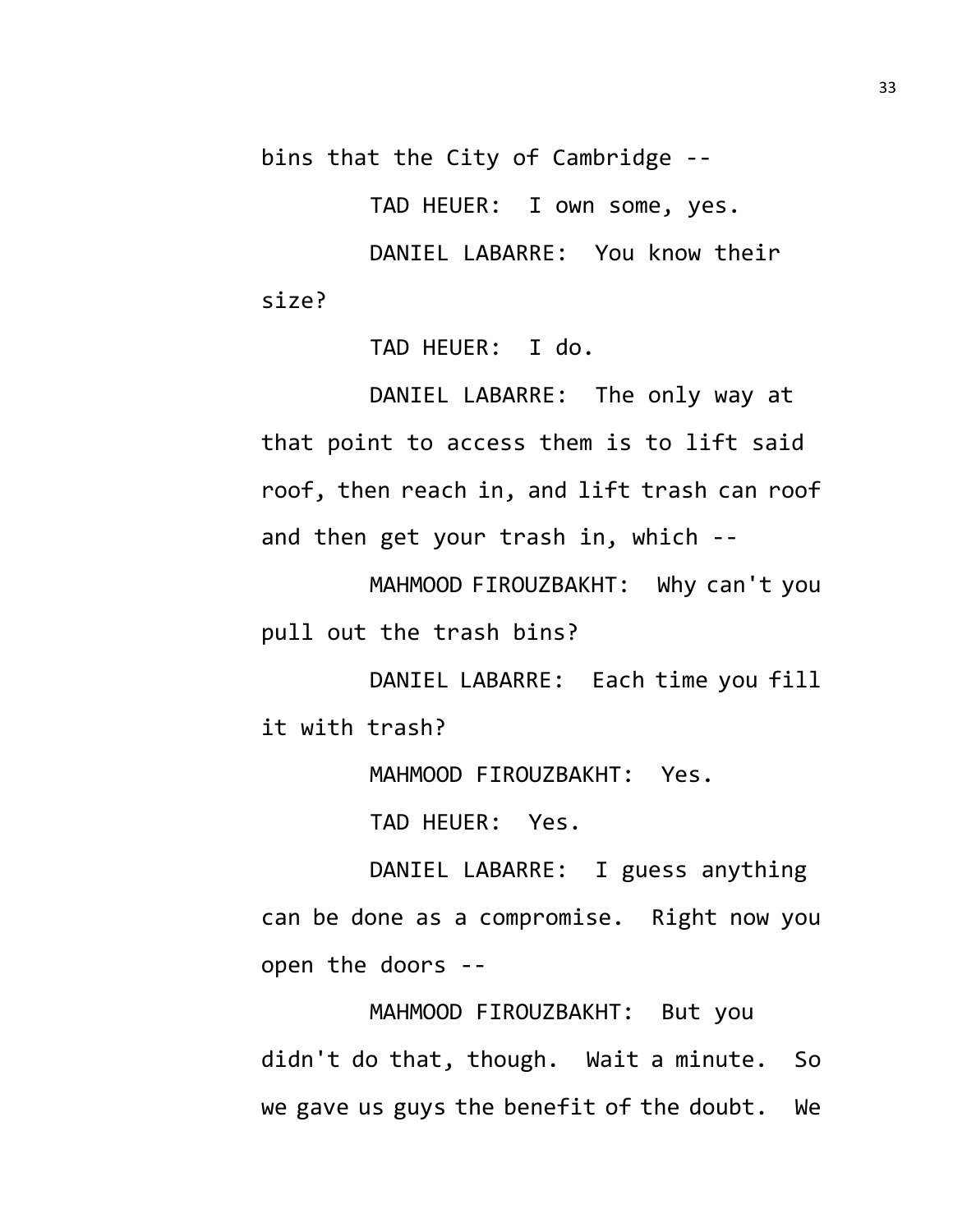gave you a continuance to go work it out with the neighbors. Gee, that seems like a really reasonable solution to me, but you didn't figure that out.

And so I'm of the mind that we gave them the due chance, they didn't get the job done, they didn't reach a compromise that was reasonable for the parties. Frankly, I don't want to take up any more of the time of the Board discussing this matter. I think it is what it is. They're asking for a Variance. They don't meet the standards. They weren't able to deal appropriately with their neighbors, and I think we should proceed with all due speed to move this along. I don't think this really is worthy of a long, drawn out discussion at this point.

CAL PIEROG: What is the standards that we're in violation you said?

TAD HEUER: Pretty much all of them. So you're --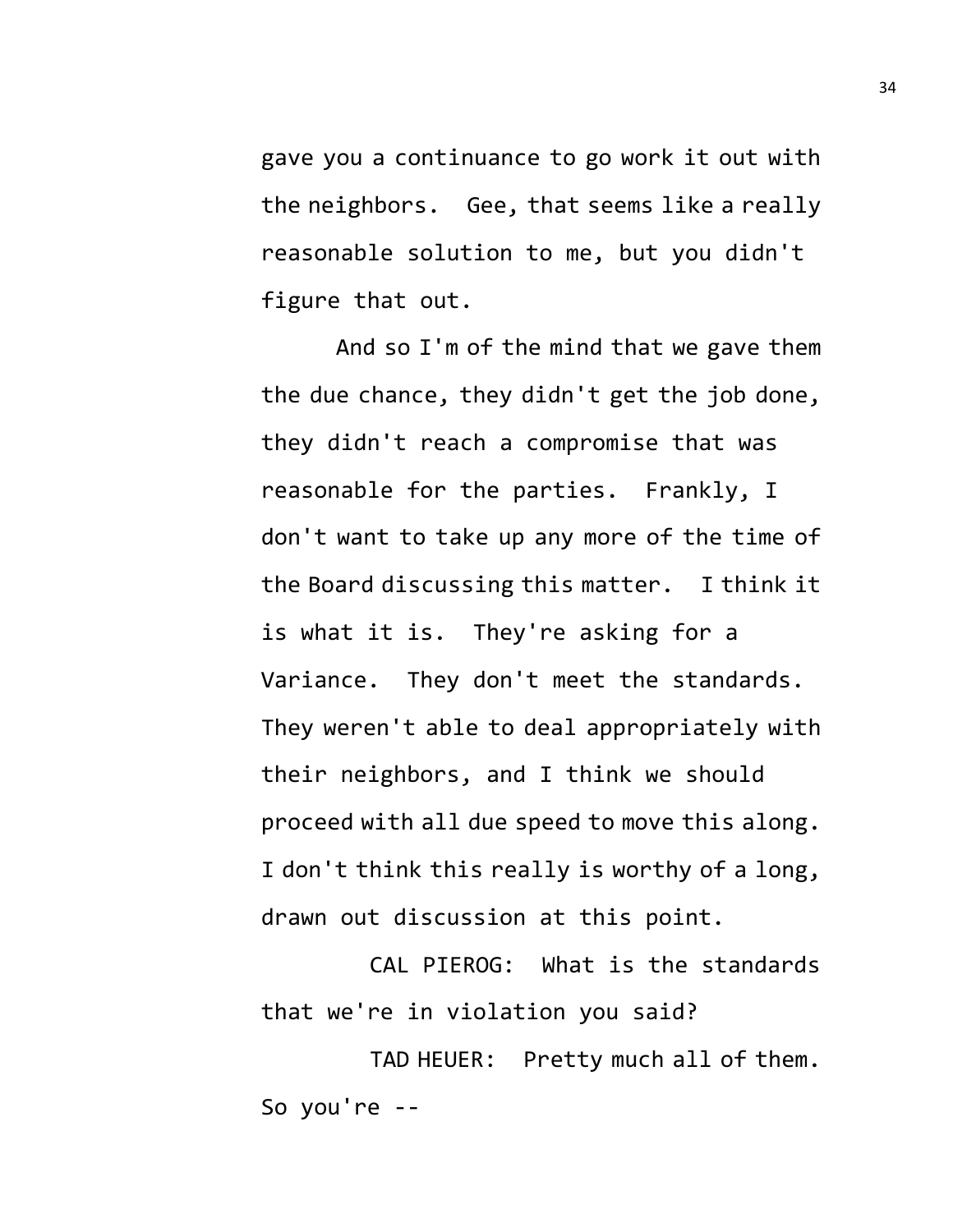CAL PIEROG: What are the standards that we're in violation?

TAD HEUER: You're in violation of the front yard setback. You can't have a structure in a front yard setback.

DANIEL LABARRE: Fair enough.

TAD HEUER: You're in violation, and I believe that's sufficient, you can see that you have a roof on something. That makes it a structure.

CAL PIEROG: That's what we're applying for the Variance for.

DANIEL LABARRE: Just the roof.

TAD HEUER: The reason you're applying for a Variance is because the Ordinance doesn't allow it; right? So the Variance is, what, you come and say it's okay enough because we have a substantial hardship, and that's a term that's set by statute, owing to the shape, size or topography or soil conditions of the lot.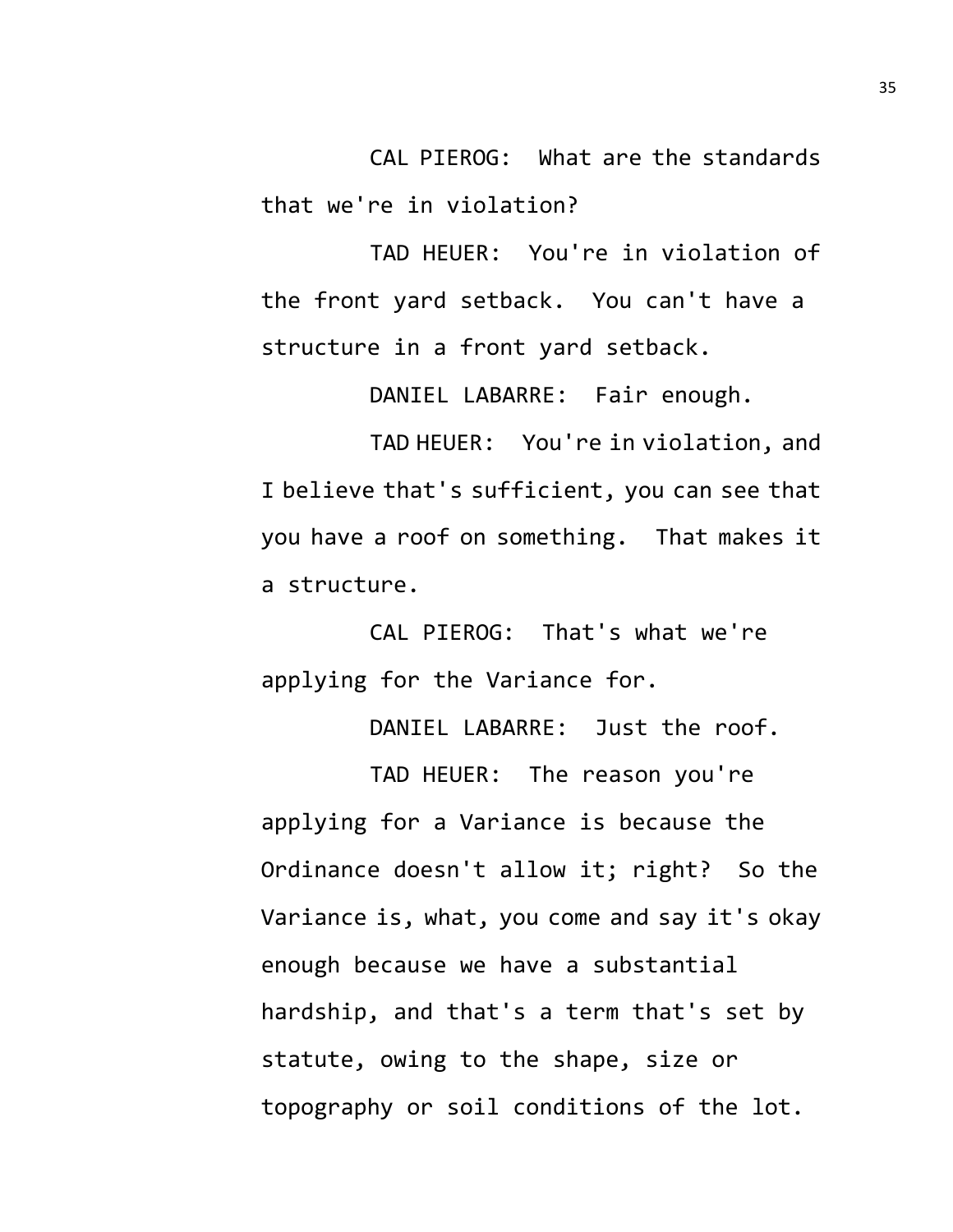And that once you have the substantial hardship, that the relief you're asking for wouldn't substantially derogate from the intent and purpose of the Ordinance. So it's those two elements. Show a hardship, once you've shown the hardship, we look at whether the Ordinance as broadly written should be interpreted to allow this exception for it.

CAL PIEROG: So for hardship. I think we do actually have some reasonable hardship. So, all the other four -- all the other three of the four units in our building have a place where they can store kind of outdoor stuff, you know, dirty stuff that you don't necessarily want in the interior of a nice condo. So the top two have back things that go straight to their basement. The one on the right has a side door that goes straight into their basement. We don't have any of that. We don't have a place where you can store kind of --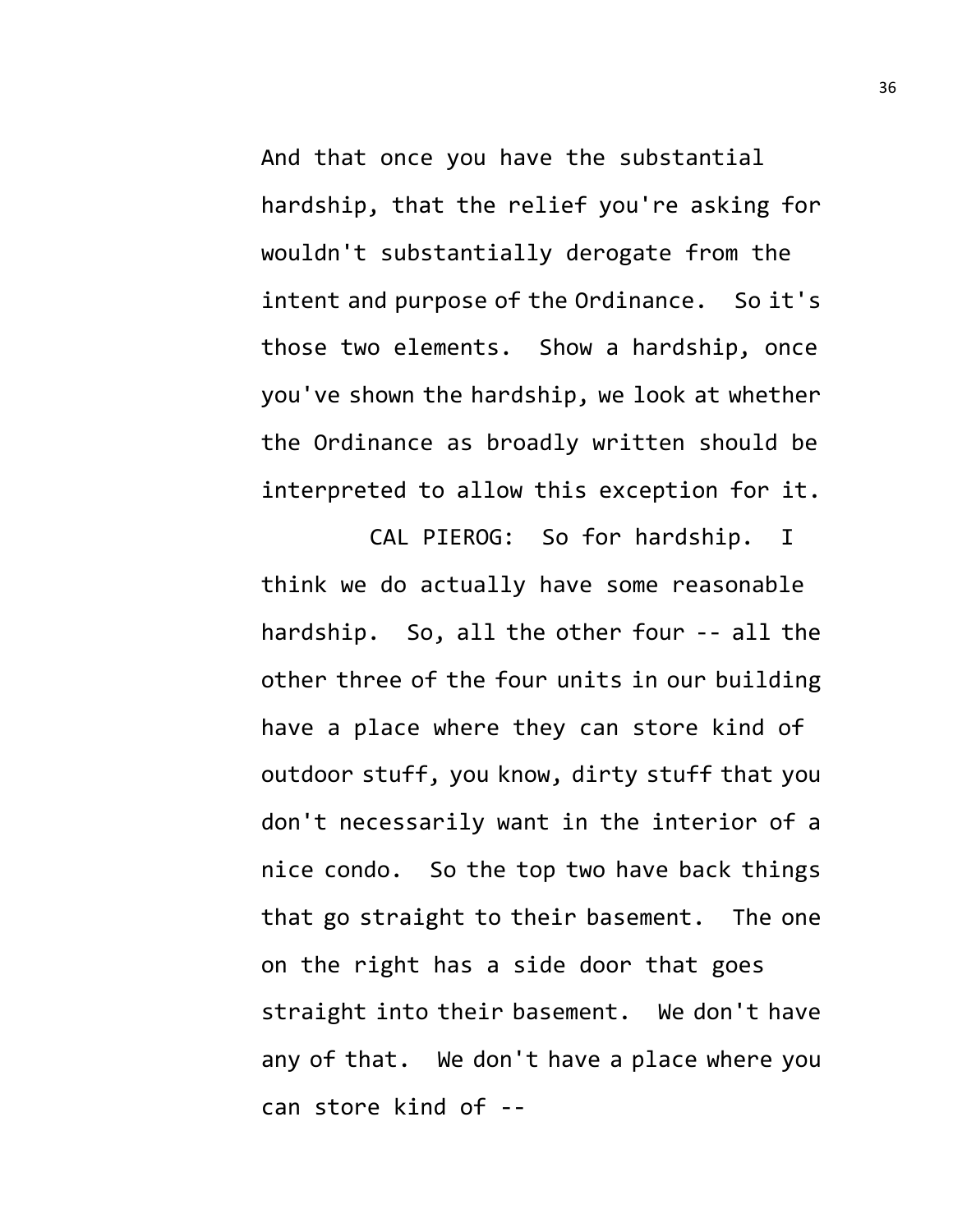TAD HEUER: Do you have a bulkhead that goes to your basement?

KATHERINE PERDUE: No.

TAD HEUER: Was there a bulkhead on the structure before it was renovated?

CAL PIEROG: No.

DANIEL LABARRE: Not at this point they purchased it. At some point there may have been, but not at the point -- it was not removed for this landscape job if that's your question.

TAD HEUER: It was.

BRENDAN SULLIVAN: You're relevant you don't have an outdoor spot. To me I think really what you're saying is we don't have a more desirable spot than that particular corner at the very front because the side and the back of the house have been nicely landscaped. And it's gorgeous. It's very nice. I applaud you for that. And now what do we do with the trash cans? Well, we don't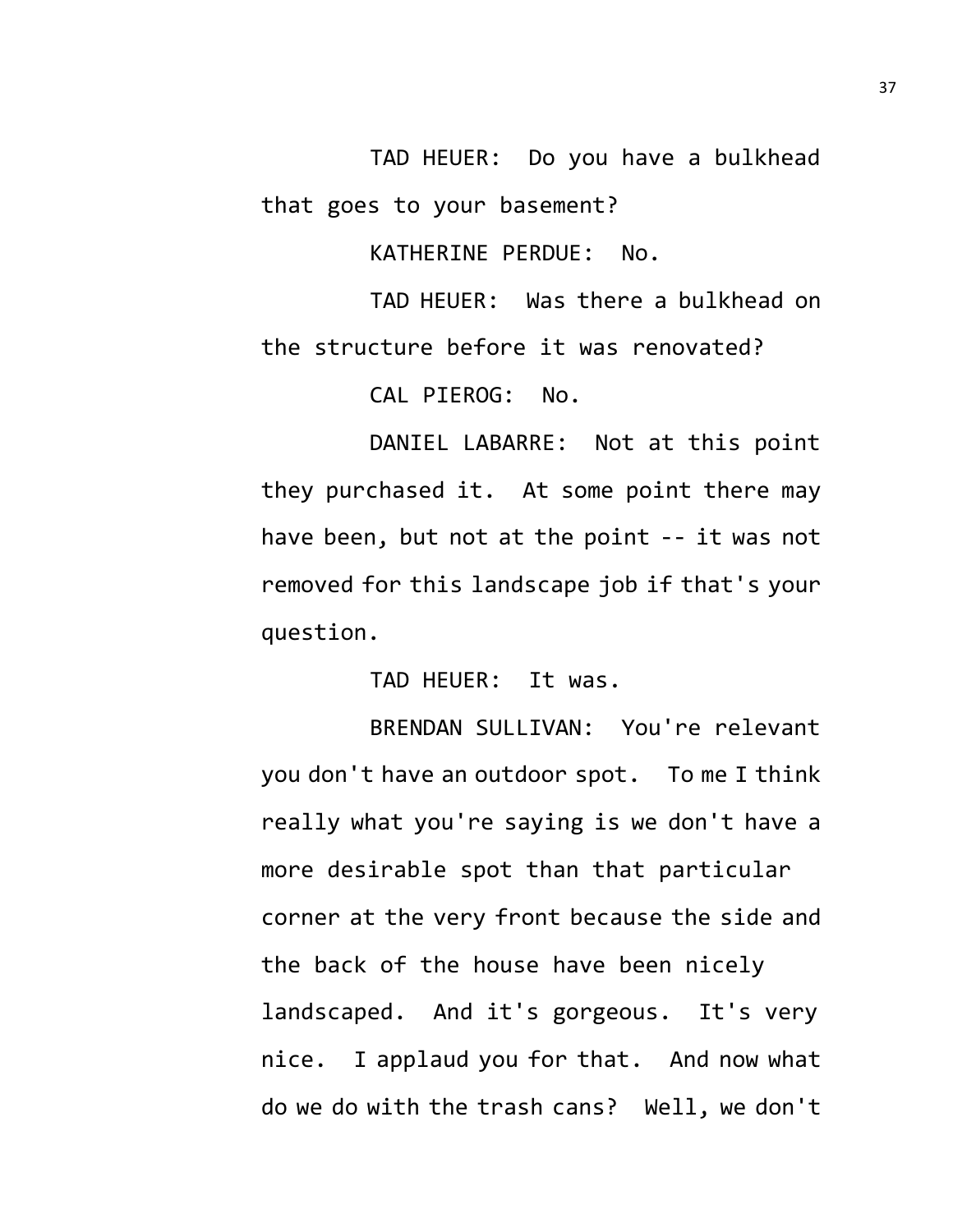want them back here because this has become now our outdoor living area. And again, it's an urban oasis. But by putting it here then imposes you're not wanting to put it any place else because it doesn't fit into what you've done. And so that is sort of a logical place for it. But then what that does is that then pushes that out into a public domain. I happen to -- I don't mean to take away, before I lose the thought.

TAD HEUER: Okay.

BRENDAN SULLIVAN: I have gone down the street and have parked at least four or five times, actually, and have up and down the street as to what is going on in the street as far as trash. And yes, a lot of them are in the front. And I think that's sort of very urban, you know, it's probably been going on for years and years and years. And at some point maybe the people -- and I don't know if I got there the day of trash or after trash,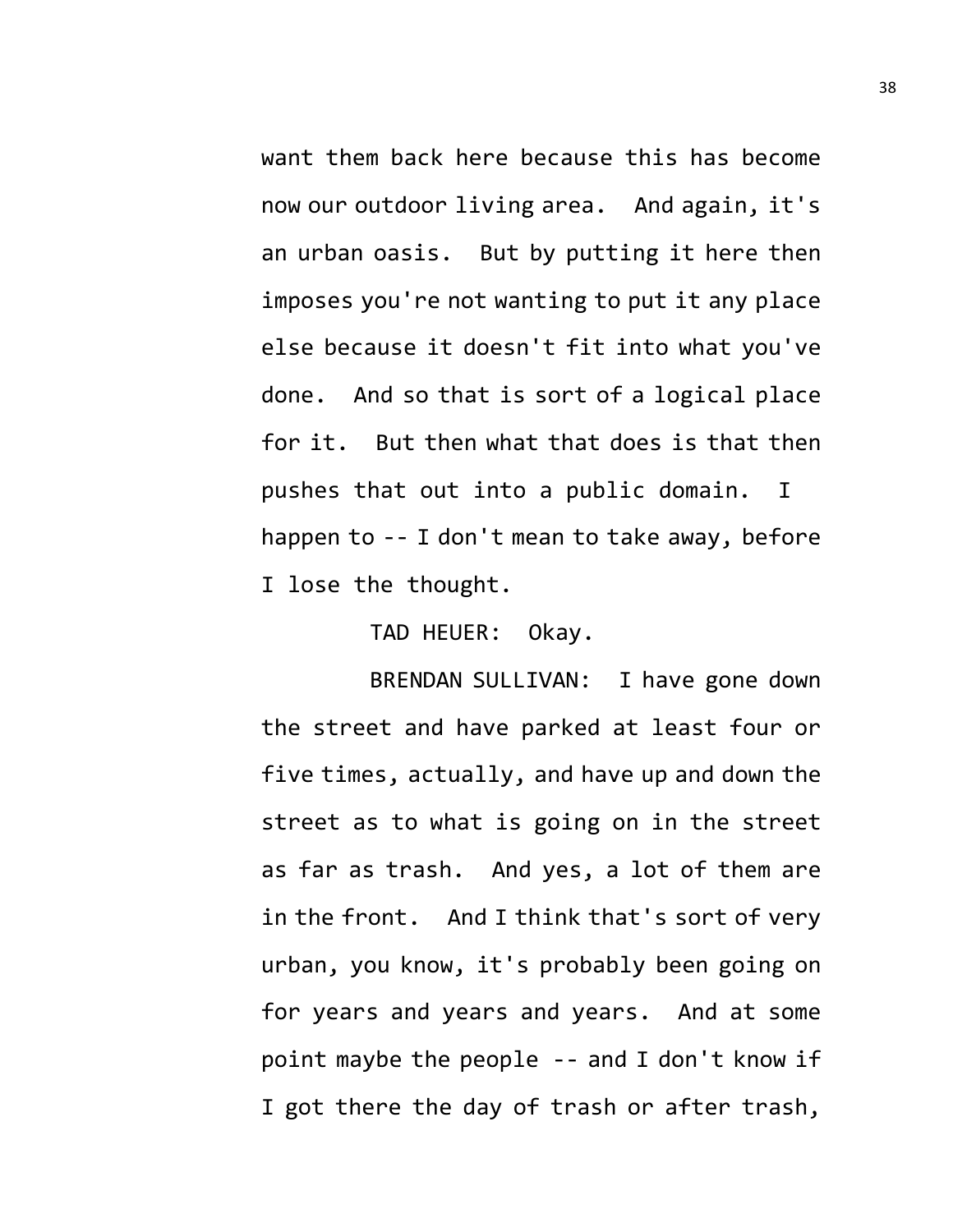but at some point it migrates to the side or to the back. Maybe people don't want to see their trash cans in their front. And you would like possibly the streetscape to clean-up a little bit by putting up, people putting their trash barrels further away from public view.

So what's the alternative is, yes, you would like to see the trash barrels disappear. But I would not like to see a proliferation of trash sheds in the front. Because, again, I think it goes back to it's a mass, it's a bulk, that I don't really think it belongs in a front yard setback. And if it were a fence that were there, and again, I'm not a fan at all of a six-foot fences especially out in the front of the sidewalk line because I think they're somewhat unfriendly and rather exclusive, you know, it's almost you're creating almost like a walled-in community behind all that. That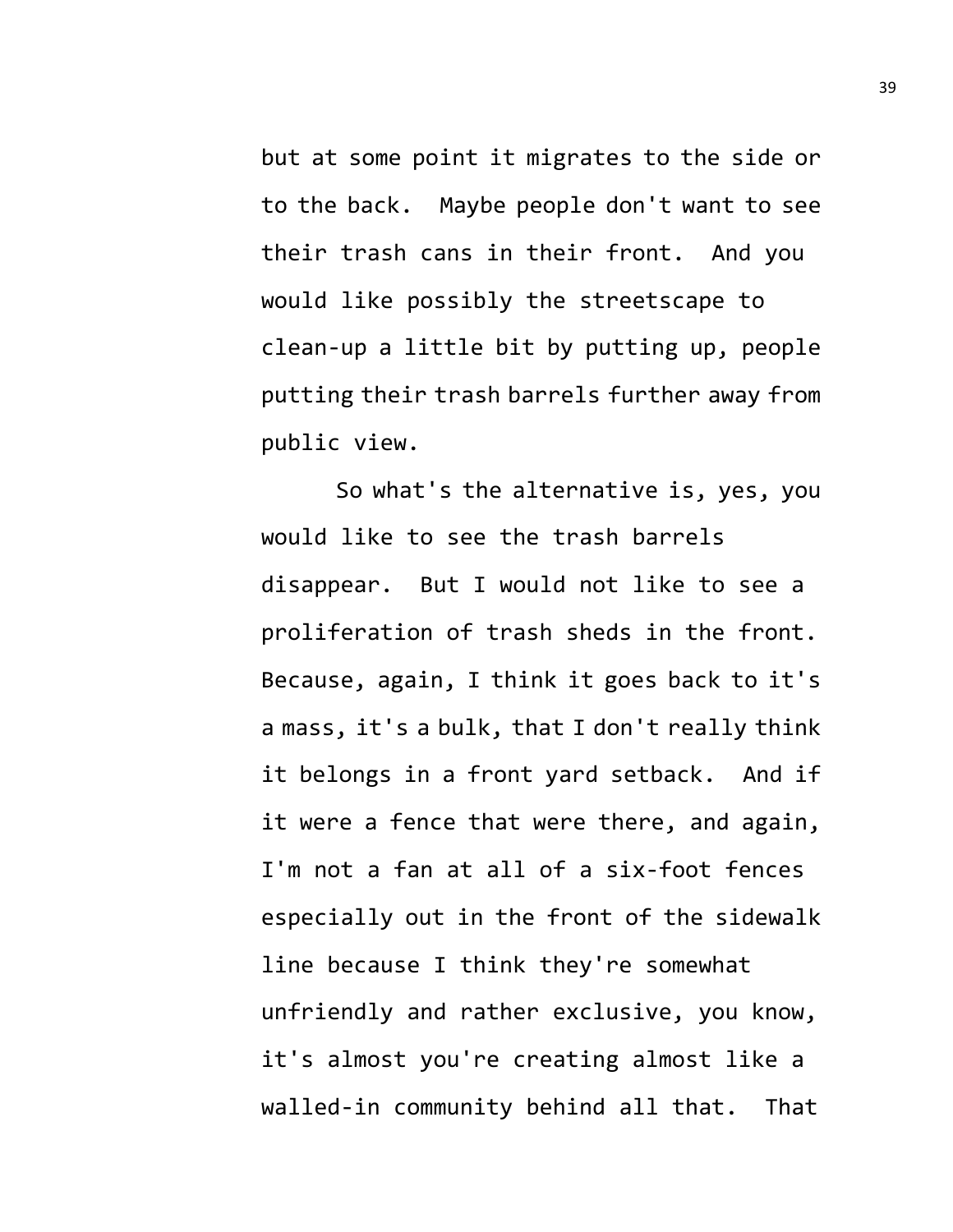it's not much you can do about a six-foot fence. But if it were a fence, and then all of a sudden oh, let's put a roof over it, that's sort of one thing. But I think it was built with the intention of being a shed for the trash. And to me, again, it goes back to your -- I think it's a mass, it's a bulk. And next-door neighbor, yes, I really wouldn't want to see it either.

CAL PIEROG: Right. So the alternative, like, this is where we're going to store our trash cans. The alternative is just seeing the trash cans right there.

DANIEL LABARRE: Because as it turns out, there's no legal location upon which to place a shed on this property.

BRENDAN SULLIVAN: Well, why does it have to be in a shed?

CAL PIEROG: It's more sightly. It does not need to be in a shed. You've walked up and down Jay Street, and many people keep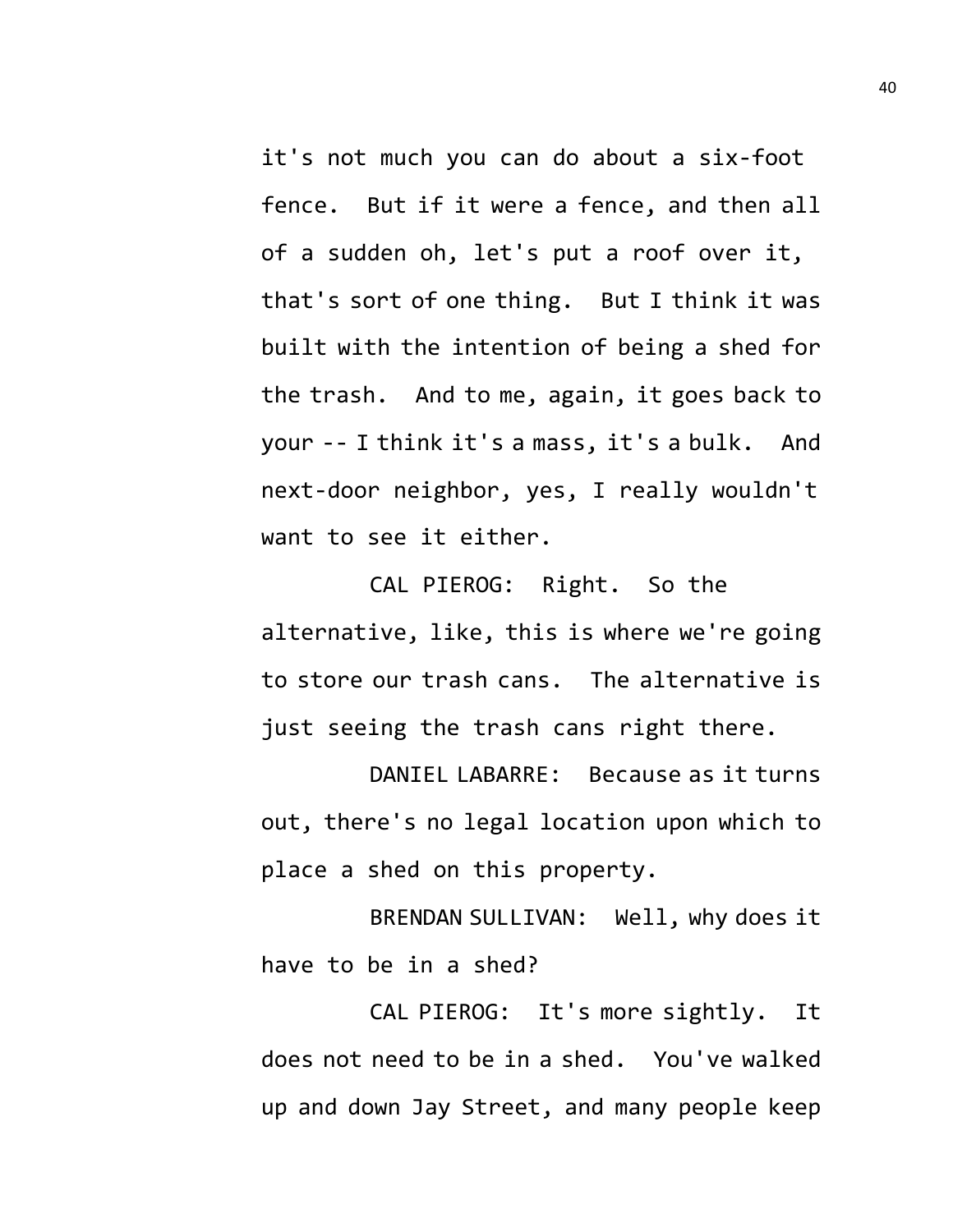their stuff --

BRENDAN SULLIVAN: And it could go in the back of the house other than the fact that it is, you know, it's inconvenient and, you know, again, not desirable to have it back there because it's a very --

DANIEL LABARRE: And drag it down this narrow side of the house.

> BRENDAN SULLIVAN: We all do. CAL PIEROG: Yeah. BRENDAN SULLIVAN: We all do. CAL PIEROG: So I mean -- KATHERINE PERDUE: But I think

so -- we did actually --

BRENDAN SULLIVAN: I mean, that's where I'm coming from. And I'm not convinced at all, at all, that that belongs or in proliferation of those belong on the street. KATHERINE PERDUE: We did actually

like the six-foot part because it gives us a little bit of privacy. SO our yard is really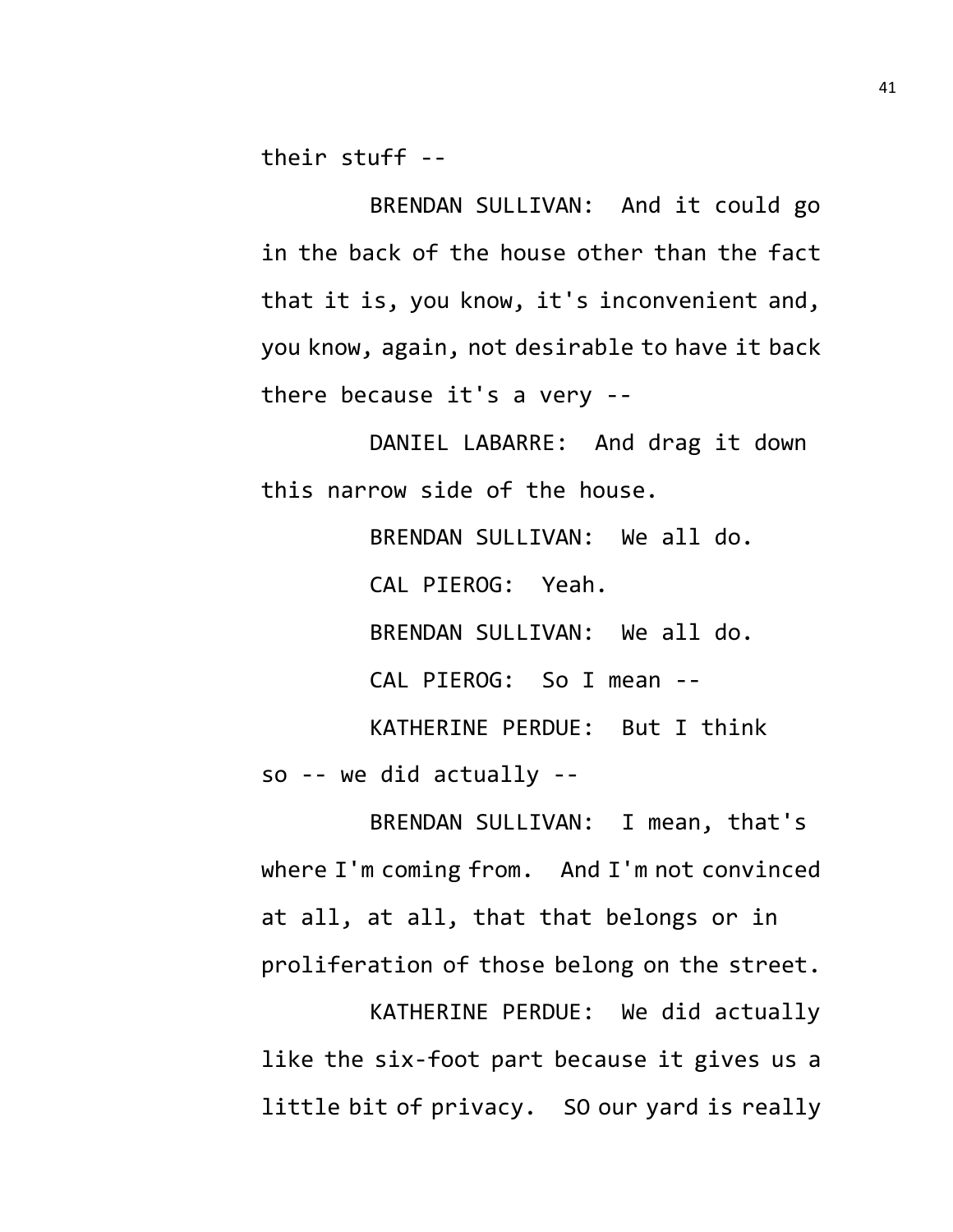long and narrow. The back here, you can see directly the street. So we feel like we wanted some private space that's outside the front. I think you can interact with people on the street.

BRENDAN SULLIVAN: But it's the city. It's an urban, it's an urban environment, I mean, you know.

DANIEL LABARRE: So what I'm hearing then, and forgive me, and I'm not trying to be in any way flip, great efforts were made to make this look as much as possible like a fence.

BRENDAN SULLIVAN: It's a work of art.

DANIEL LABARRE: Thank you. And it's well constructed.

BRENDAN SULLIVAN: I can see that. DANIEL LABARRE: Okay. It would be preferable to you to have this removed and look at trash cans because you're concerned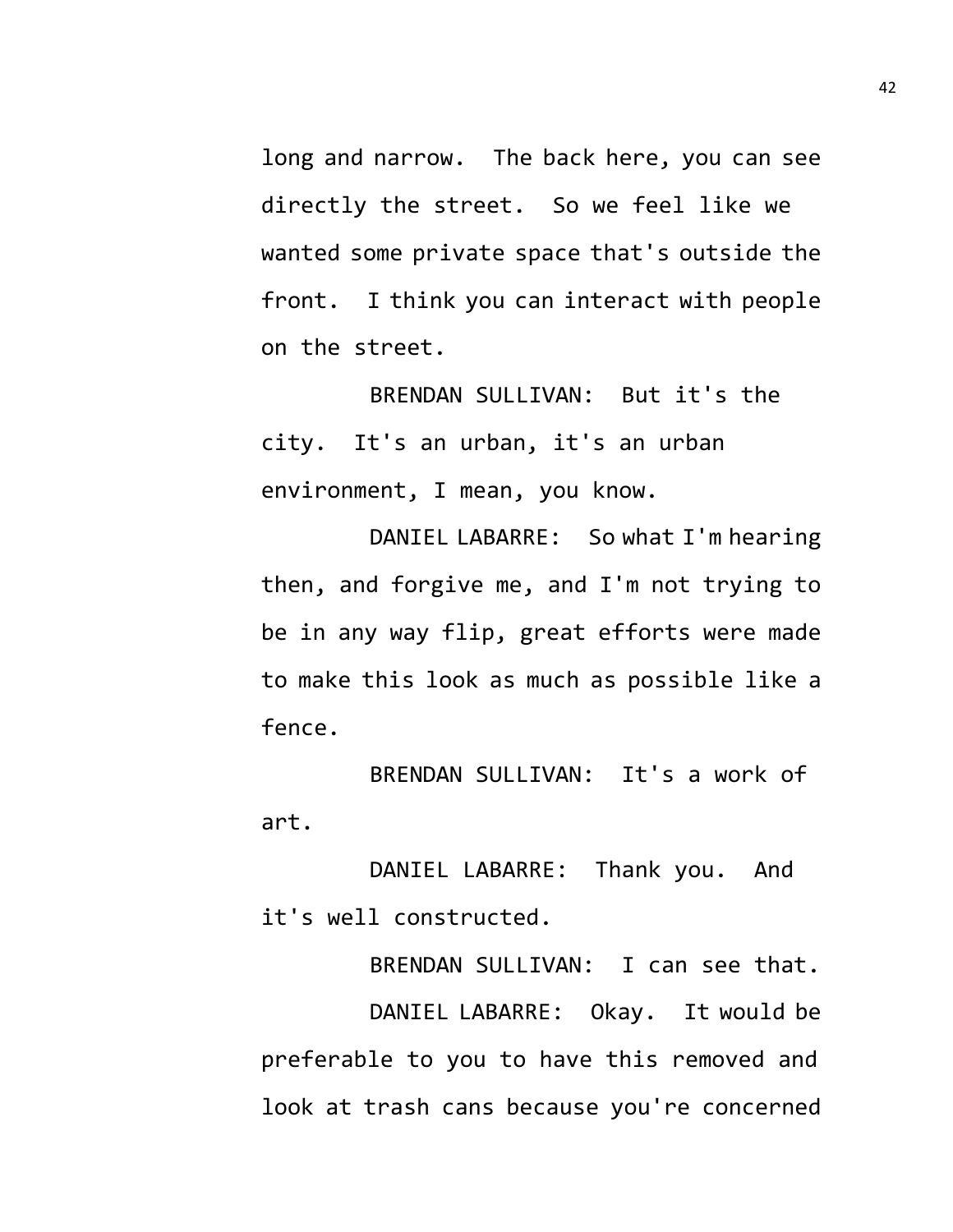about the massing.

BRENDAN SULLIVAN: No. My preference would be not to see a proliferation of those. And if we were to grant this, then am I giving my impromotto to anybody else who wants one?

CAL PIEROG: So if someone has, you know, someone, not us, has their trash cans right by the street, you would have --

DANIEL LABARRE: A four-foot picket fence.

CAL PIEROG: -- putting a fence around that place where they store their trash cans, like, week in and week out, like, they're always there. Like, a fence to enclose that and, you know, just kind of take that unsightly view from the street, you would object to that?

BRENDAN SULLIVAN: I cannot -- I cannot like it.

THOMAS SCOTT: If it were six feet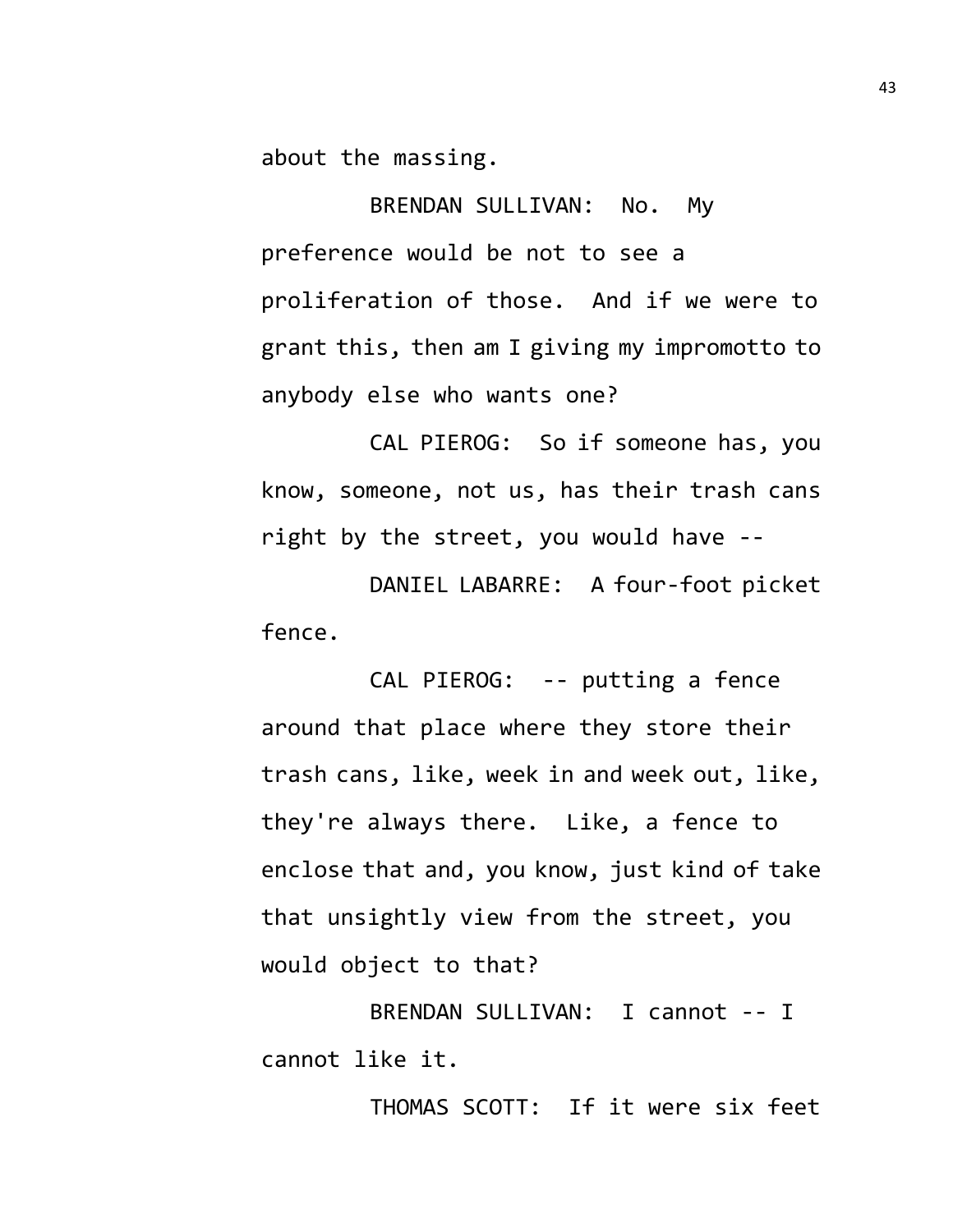tall, I would object to it.

DANIEL LABARRE: Anything shorter you look at the top of the cans.

THOMAS SCOTT: I'm just disappointed that basically what you've done is you come in here and said that if you don't -- if we don't grant this Variance, you're just going to take the roof off and leave it even though you've had this conversation with your neighbor. And the whole purpose of this process is to involve people because you're making a change to their environment.

DANIEL LABARRE: We have had the conversation. She was the one who was adamant about the fact that she wants it in the back of the yard.

THOMAS SCOTT: All she asked you to do was take two feet off of it. And I, I can definitely see her point. I mean, I just -- I agree with the rest of the Board, this is a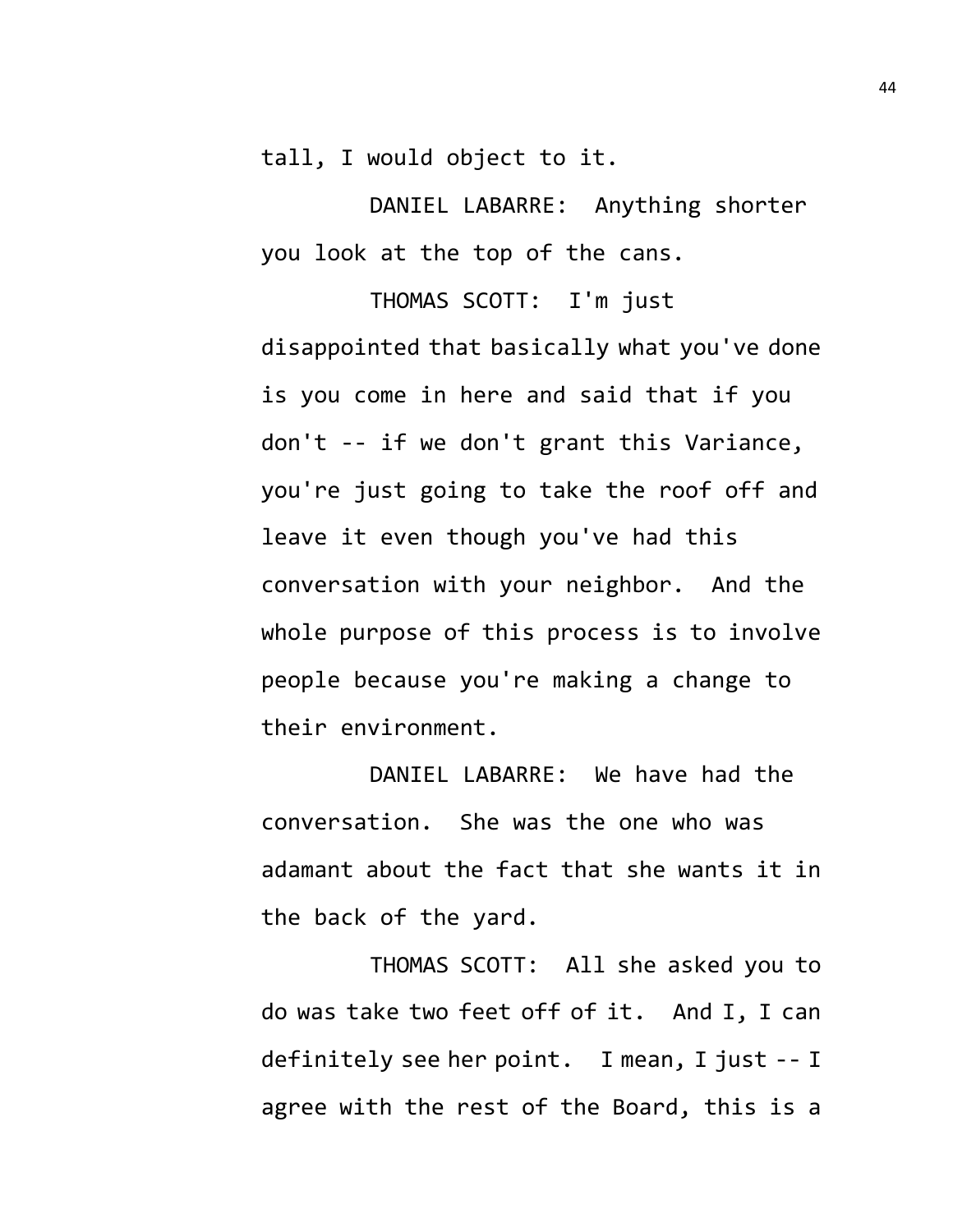massive element that's sitting in a front yard and I wouldn't want to see a proliferation of these things up and down the street. It's terrible. I'd rather see the trash barrels frankly. That's just my opinion.

BRENDAN SULLIVAN: Did I cut you off in midstream there or something?

TAD HEUER: No. I mean --

DANIEL LABARRE: Worse yet I think I did. I'm sorry for doing that.

TAD HEUER: That's all right.

I mean, I'm looking at your other fence. So pick one at random.

DANIEL LABARRE: That happens to be one of the most beautiful fences on the street.

TAD HEUER: It's a gorgeous one.

DANIEL LABARRE: Pick this one at random.

TAD HEUER: Why would I want to do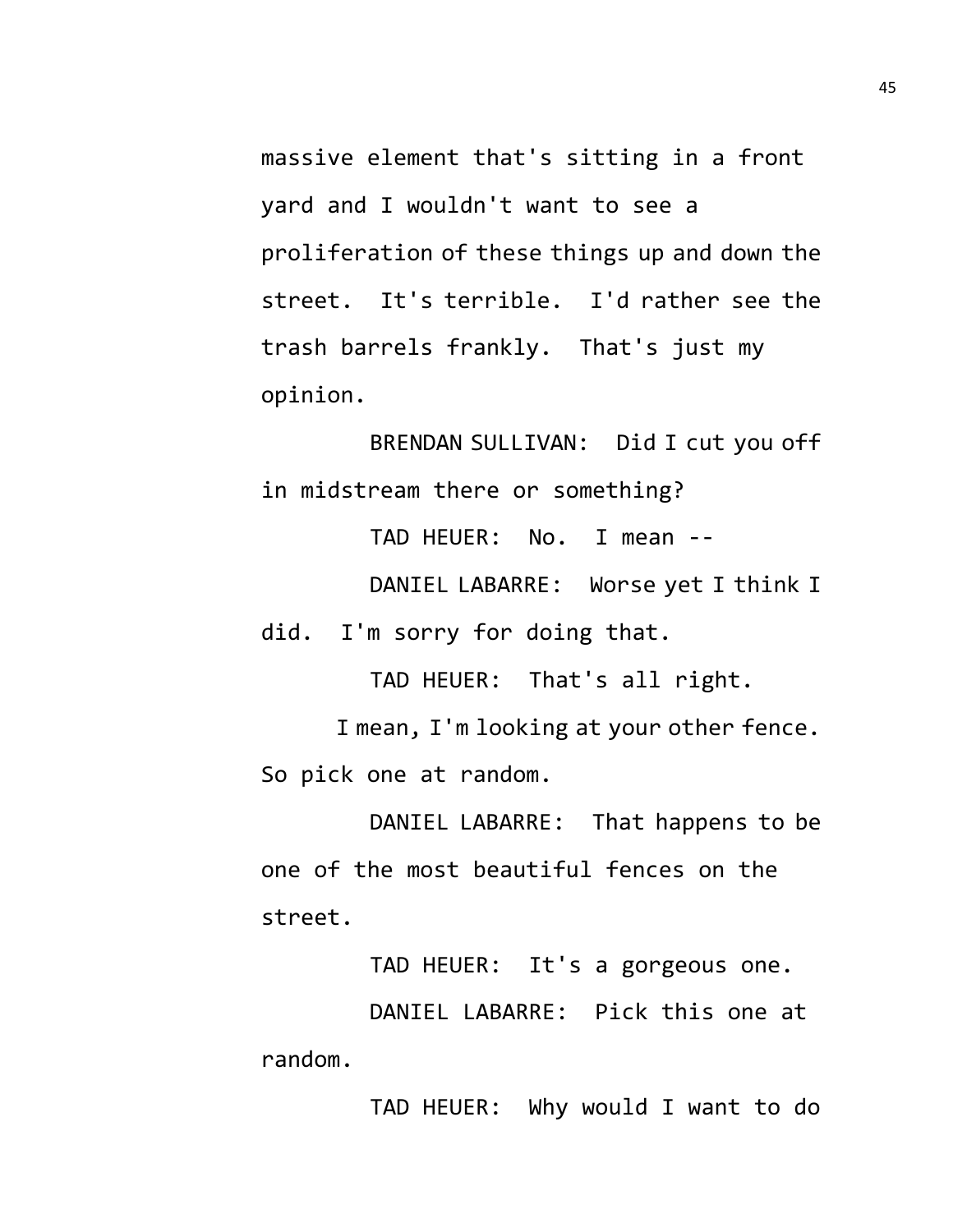that?

DANIEL LABARRE: Or this one at random. That works better. To put things in real context.

TAD HEUER: Well, I could, but here you have an abutter -- I mean this is -- yes, we get to --

DANIEL LABARRE: That's a stunner. That's an absolutely stunning fence.

TAD HEUER: I agree.

BRENDAN SULLIVAN: But is that a party fence?

DANIEL LABARRE: Yes.

BRENDAN SULLIVAN: It's a party fence?

DANIEL LABARRE: Well, it's setback from the street to the extent that it has a flower bed in front of it. It is a party fence, yes. It runs between the properties. This is clearly a party fence. This one comes back. This one is definitely a party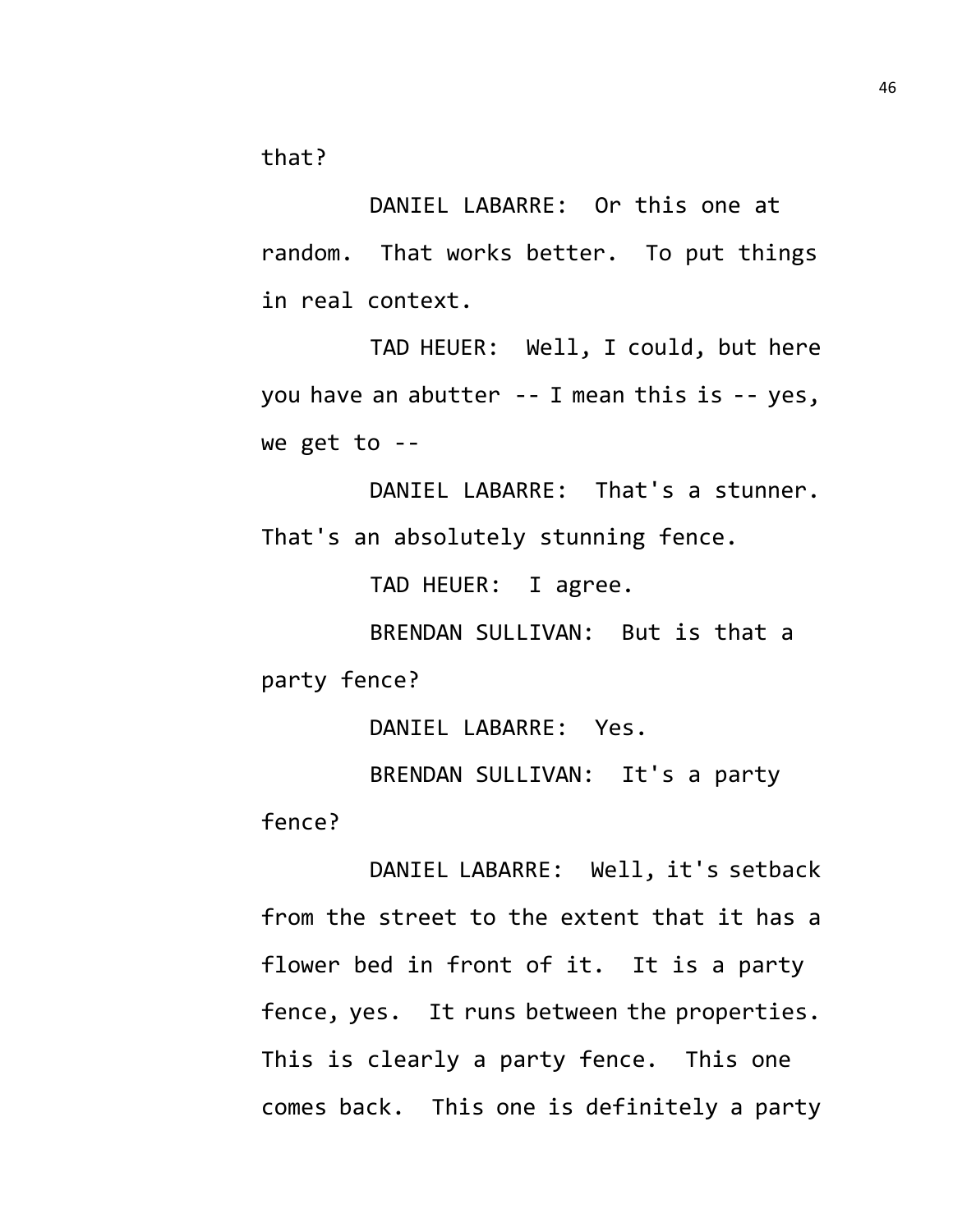fence.

You know, again, there was no malicious intent. It was absolutely saying, all right, within the context of building, we have a six-foot shiplap fence that runs all the way down here. All the way down, by the way, the same abutting neighbor through the backyard. So it's not like all of a sudden we're taking this nice little fence where people chat to each other. It's a six-foot fence, it just drops to four over here and comes across and goes back to six, which the idea was and then we'll tie it together with a trellis like that, and get it all covered. But everything in context.

TAD HEUER: Let me distinguish somewhat that, yes, we've been talking about the neighbor and her concerns. The Board doesn't sit as co-extensive with just whatever the neighbor is and then limits itself to any one concern because no one came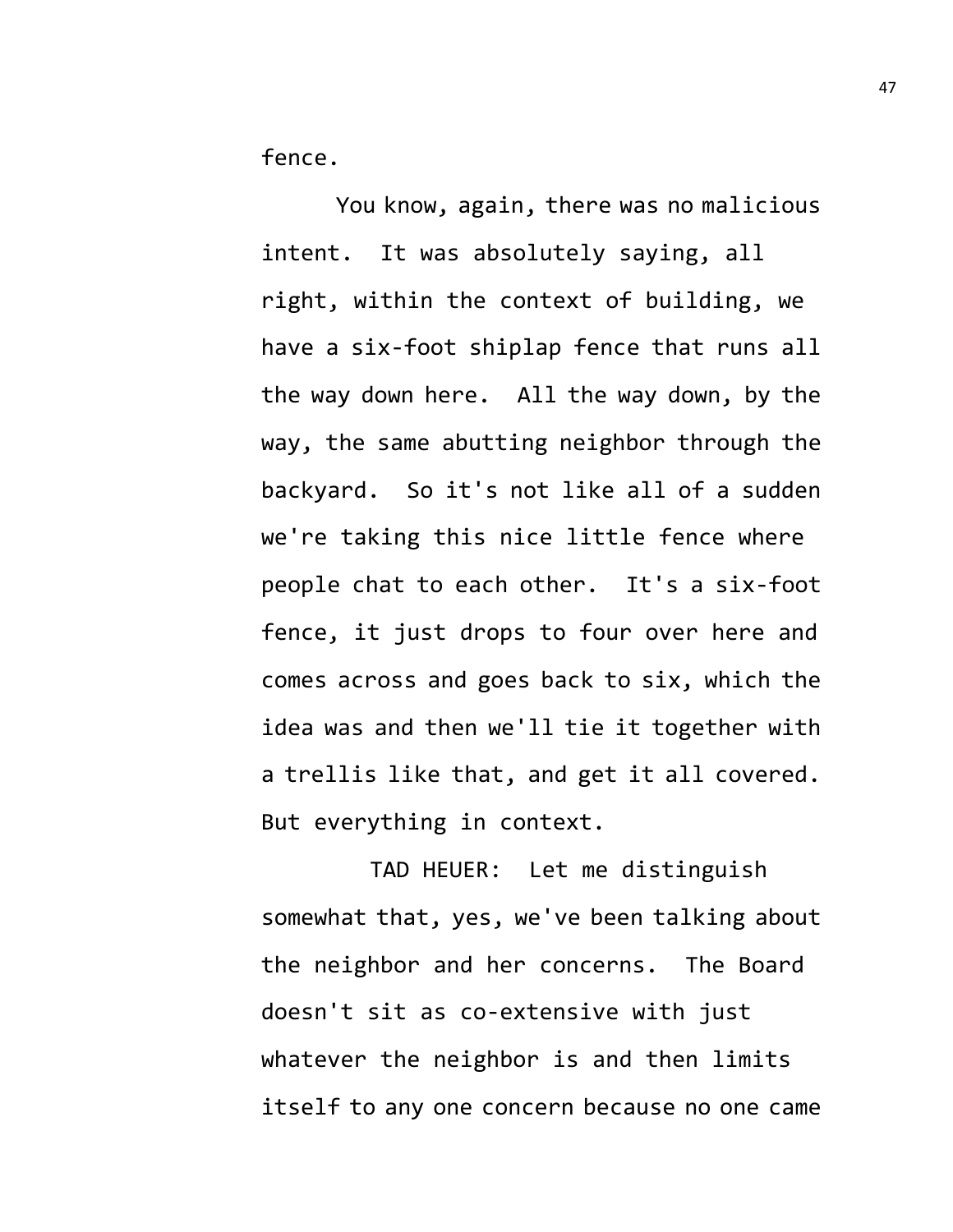in and we just say I guess you get whatever you want. Yes, we consider that, but we also consider independently. And my concern, regardless whether your neighbor has it or not, is about the massing of a large structure in the front yard setback in an area where large structures in the front yard setback do not exist, certainly do not predominate. So, I take your point that the fence runs six feet through the length of the property, it drops to four, comes back up to six. I would -- if it were my fence, I would -- if it were something like this fence at 30 Day Street that you've shown that does drop to four and drops to four all around. If you wanted it at six, have some kind of spacing above it so it doesn't create a massing on the front. That it creates four feet plus two feet that is more open, more like a trellis. If the trellis ran all the way around, I might be on the lot line sides, I might be -- I think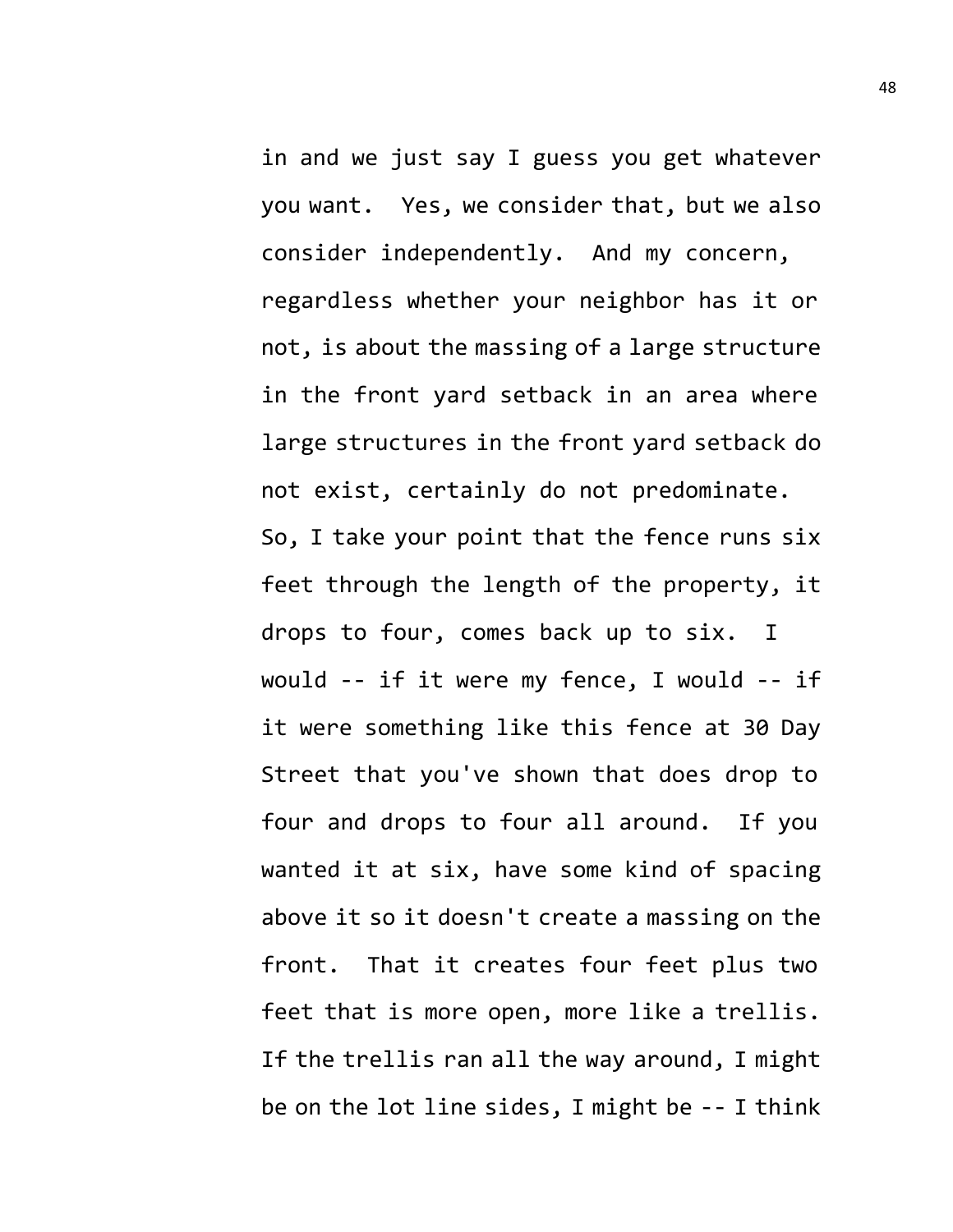I would be much more pleased with aesthetically the design. But it's this notion of the front wall of the fence slash structure with the doors that comes across perpendicular to the street in the through the front yard setback, that's what really troubles me because that's what creates the massing, not necessarily the fencing which is the fence that I think the far lot line and the front lot line are fenced lot lines, and I can understand that. I wish they were maybe trellised at the top four feet the way you're going to do in the midsection, but it's really this, you know, wall that comes across the front yard setback, that's what concerns me.

CAL PIEROG: So, I mean, the other fences that you've seen have this thing where they have six-foot run like to the corner and then another fairly substantial, if you look at any of these, six-foot run across the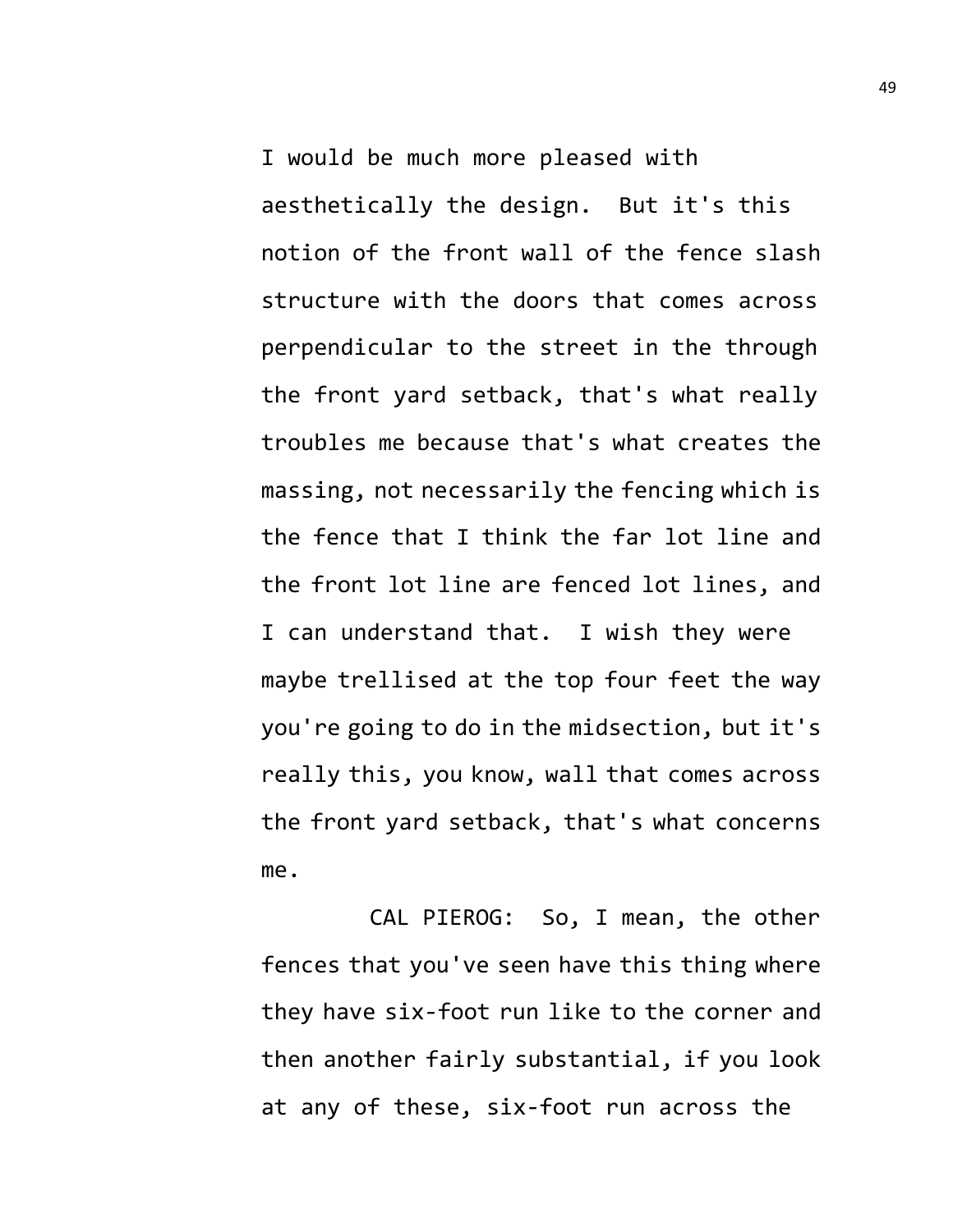front.

DANIEL LABARRE: Here, here are good examples.

CAL PIEROG: So if we were to put a six-foot run from here to here --

DANIEL LABARRE: With a gate that nobody can see through.

CAL PIEROG: -- with a six-foot fence, then you wouldn't be able to see any of this massing; right? It would be totally included from the --

TAD HEUER: That's true. And there's absolutely no way I would vote for a roof on that structure because we -- and you don't have the benefit that we do --

DANIEL LABARRE: No, no, no, he's suggesting --

TAD HEUER: I understand what he's suggesting.

DANIEL LABARRE: Okay.

TAD HEUER: That we had a case a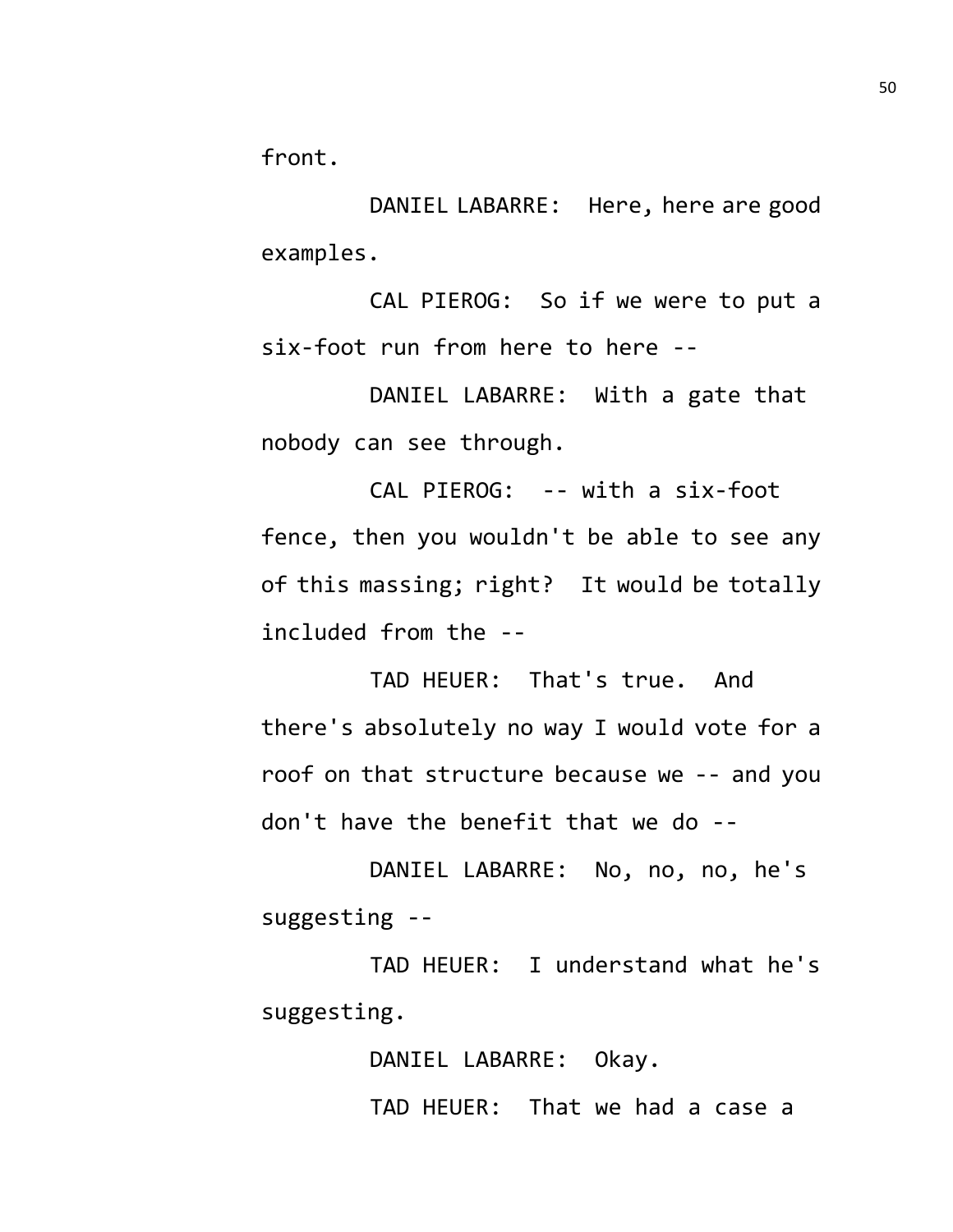months ago where someone said I'd like to park in the front yard setback. That's also prohibited under the Ordinance. And they said, but no one will see it because I'm going to build a fence all the way across my front yard and so no one will see it and it won't be a big deal. And we voted that down predominantly because it would encourage people to do things the Ordinance expressly says don't do, which is park in the front yard setback, regardless whether it can be seen or not. Because it creates other kinds of issues that the Ordinance asks us not to permit. And the same here. The Ordinance says do not permit structures in the front yard setback. If you can get around it legally by calling it a fence, there may be nothing we can do about it. And if you want to fence across your front yard, you could --

> CAL PIEROG: That seems like -- TAD HEUER: Let me finish.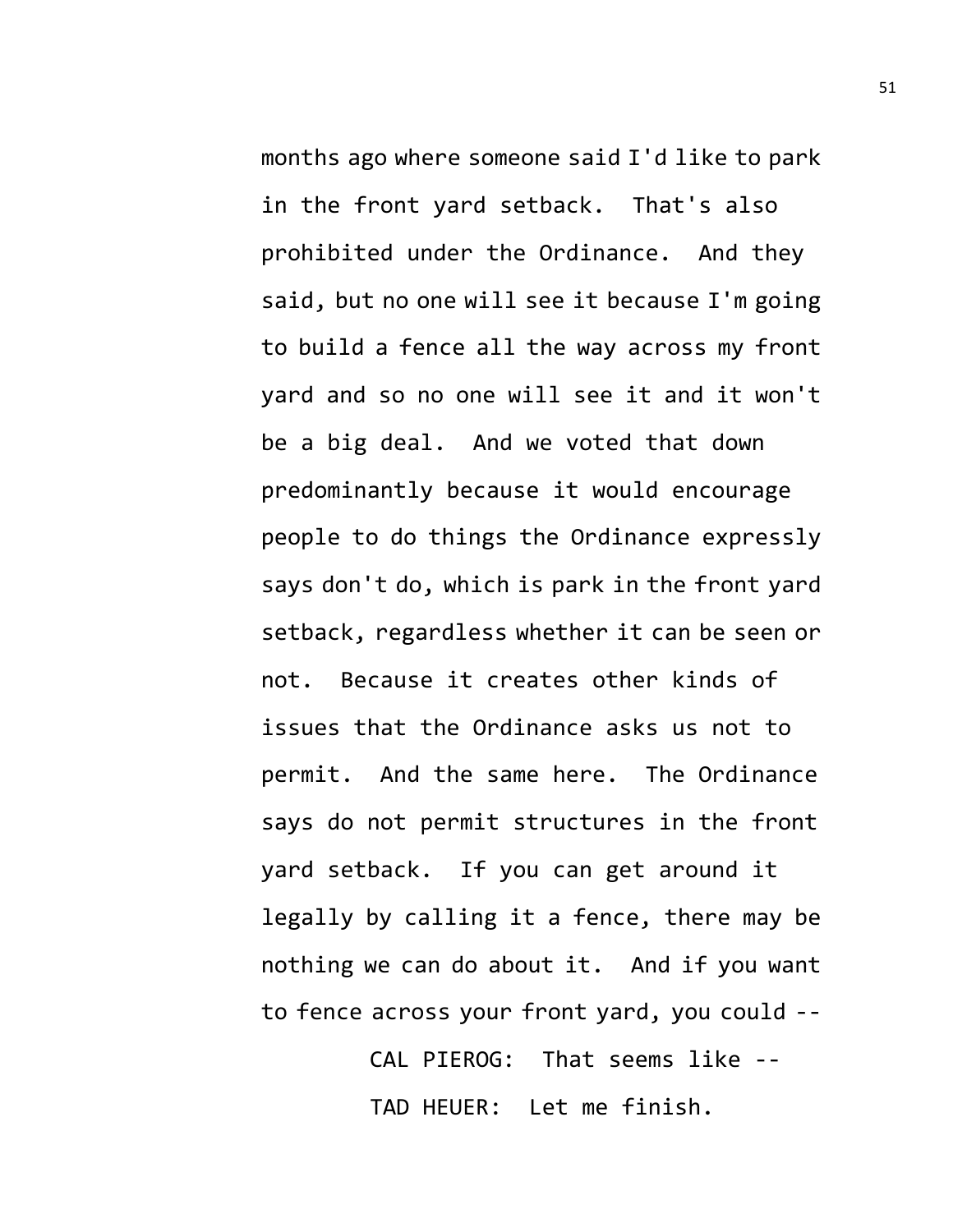CAL PIEROG: Oh, I'm sorry.

TAD HEUER: If you want a fence across your front yard, you could certainly, and you wouldn't see it. But that doesn't necessarily translate to see no evil, hear no evil. If it's not allowed by the Ordinance, we're somewhat constrained to say where's the hardship, what can you do? I don't think that the proposal that you could fence across your entire front yard would necessarily make me change my view.

CAL PIEROG: That's not our hardship.

DANIEL LABARRE: Nor is it your brother's.

THOMAS SCOTT: And not to mention it could make the massing even worse, frankly; right?

CAL PIEROG: Right, but it's what everyone else has done on the block.

THOMAS SCOTT: I don't think it is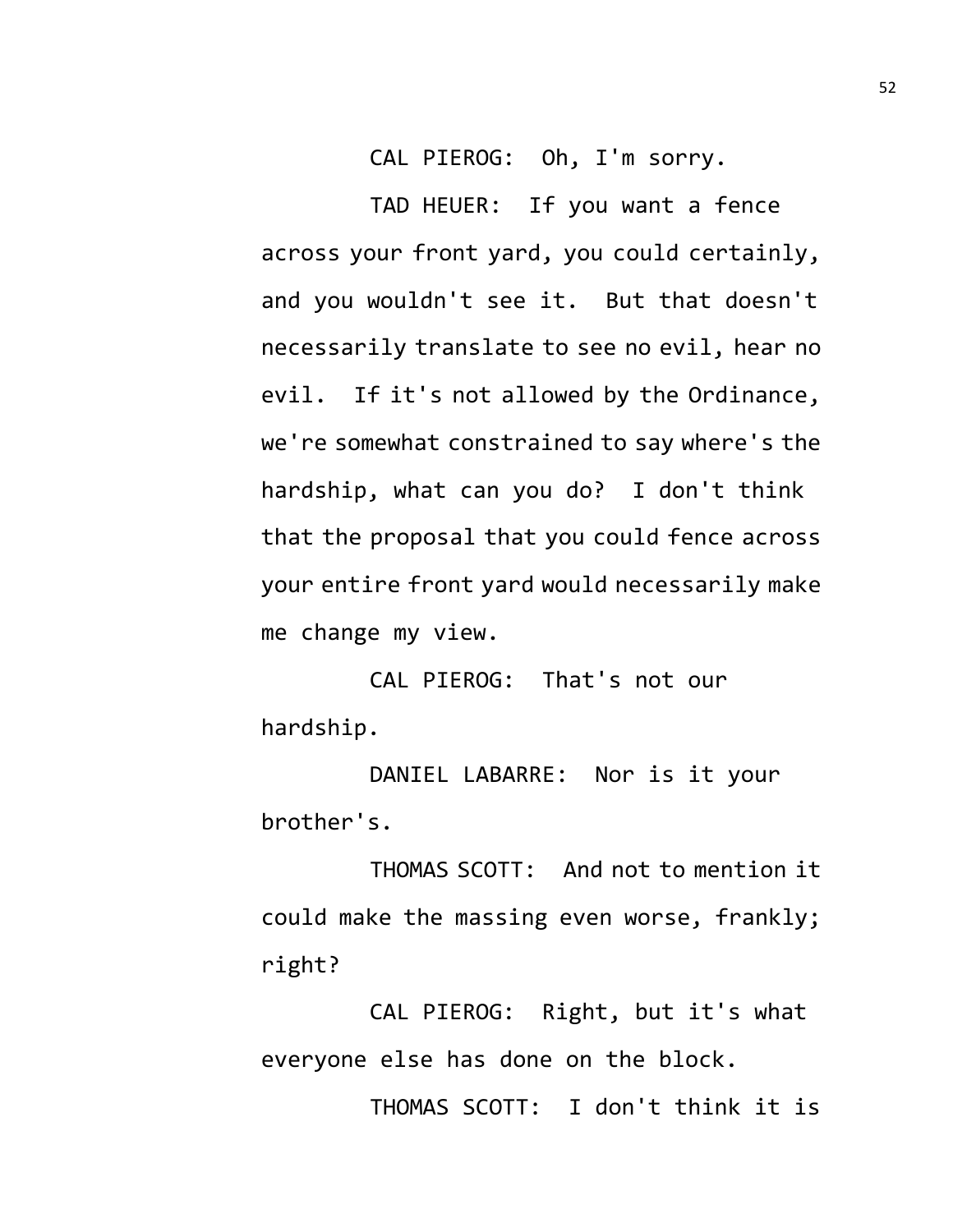what everyone else has done on block.

CAL PIEROG: Certainly not. But some.

DANIEL LABARRE: Again, it's not what you would prefer see happen.

CAL PIEROG: But the difference between that situation and ours is that we're just trying to store trash cans; right? The Ordinance says don't park there. And so he's putting up a fence to block off the don't park. There's no Ordinance that says don't put your trash cans.

TAD HEUER: Oh, indeed. And if you were here and said I want to put my trash cans there, we wouldn't even be here. We would say put your trash cans there as often as you wish. Go forth and dispose of stuff.

CAL PIEROG: Right.

DANIEL LABARRE: And that would be preferable to the Board?

TAD HEUER: I think it would be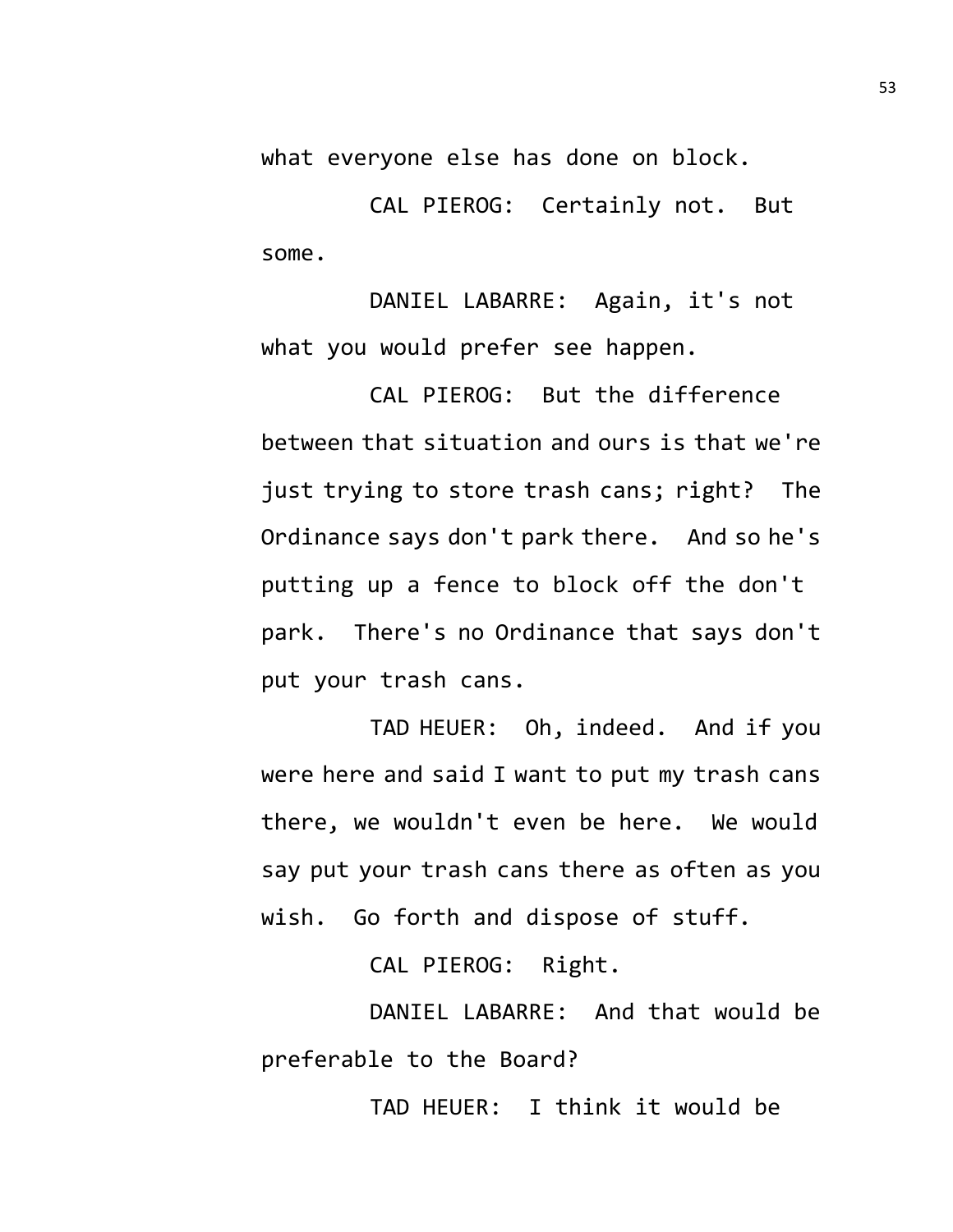preferable -- I still understand, I think Tom was getting there before I cut him off, and I apologize. But I think what Tom was about to say is he doesn't understand why with these bins, we all know how tall they are, they're about yea high. About four feet. Why a four-foot structure, why a four-foot fence around doesn't solve your problem. I understand, you know, you wish that you could -- I mean, it's kind of like the deluxe disposal method of being able to luxuriously open the doors, find yourself in this small, enclosed space, and be able to dispose of your trash and then depart. But, you know, many people have a small enclosure where they can go, they open the lid, they drop in the bag, they close the lid, they go inside. They don't think about it two days later when they go and drop another bag and go back and walk back inside.

CAL PIEROG: So I think our actual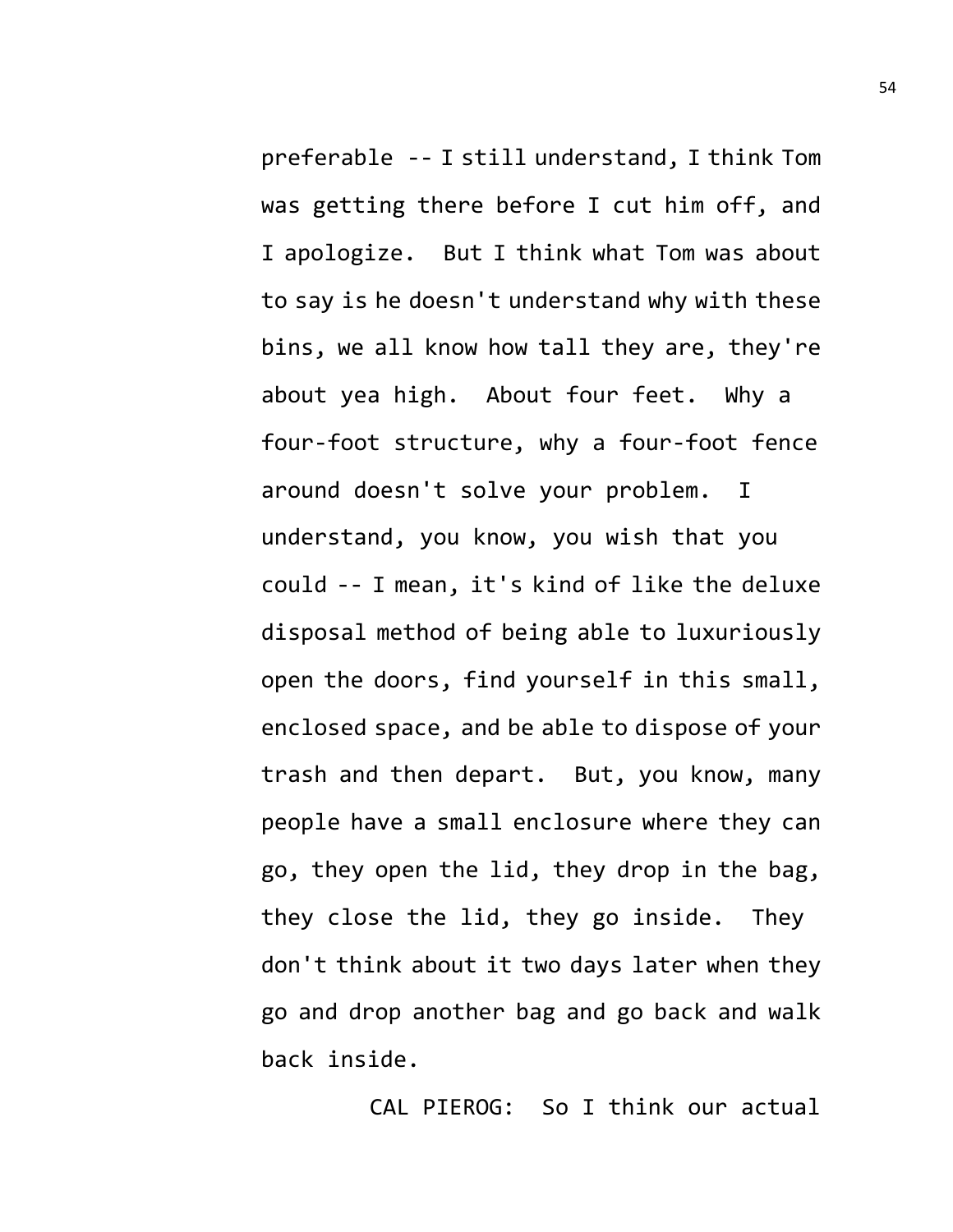stated hardship is that we don't really have outdoor space to store stuff.

TAD HEUER: But that's self-imposed.

BRENDAN SULLIVAN: That's false. That's not a true statement.

CAL PIEROG: How is that so?

TAD HEUER: You could put it right here.

DANIEL LABARRE: No, you cannot put the shed there legally.

BRENDAN SULLIVAN: It's not preferable.

CAL PIEROG: You can't put the shed here.

TAD HEUER: Why not? You're in the setback?

KATHERINE PERDUE: No, it's within ten feet of the building.

> TAD HEUER: Just build an addition. DANIEL LABARRE: You can't legally.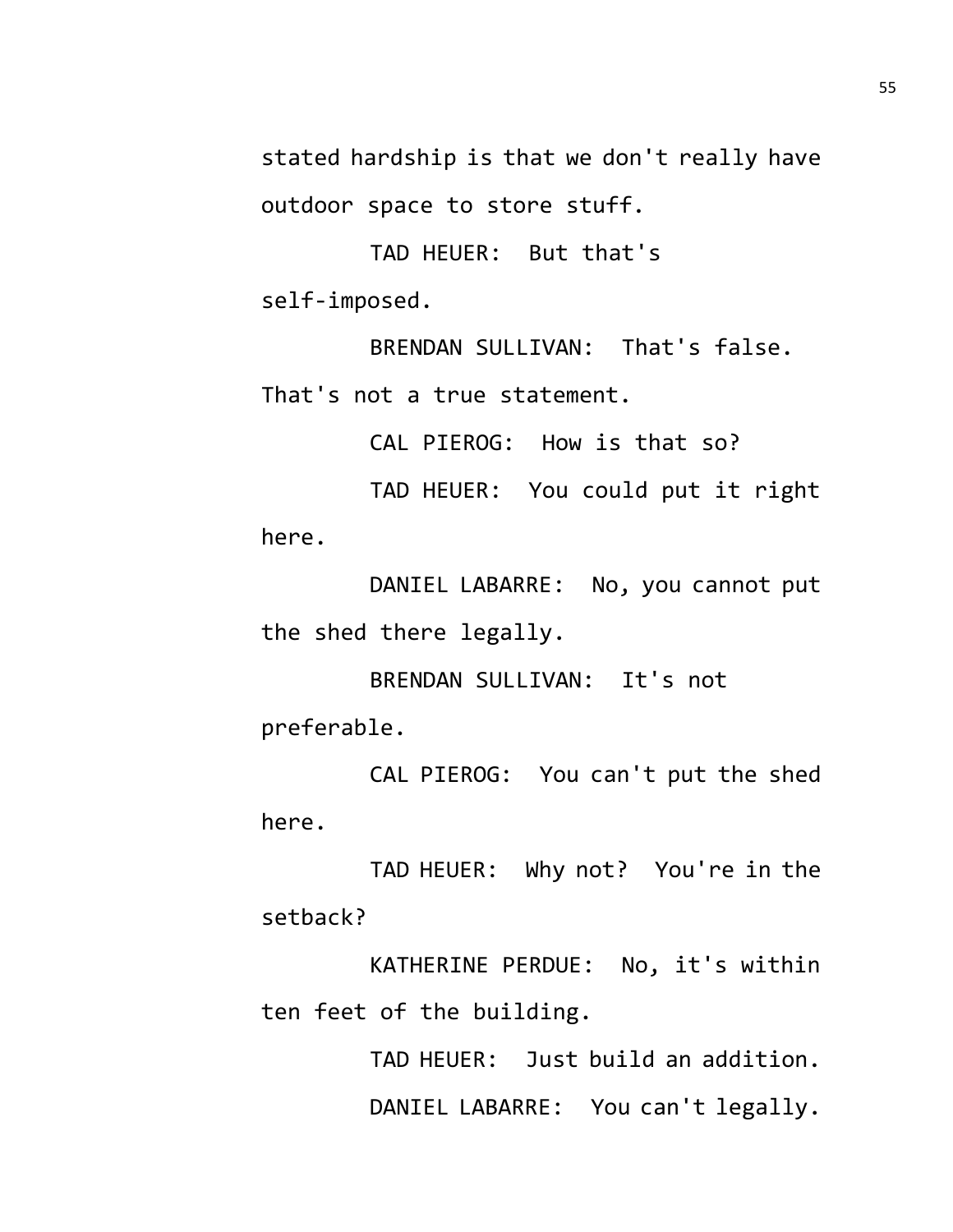TAD HEUER: What do you mean you can't legally? You over FAR?

KATHERINE PERDUE: Five feet from the property line --

TAD HEUER: I'm talking about a shed. I'm talking about building an addition to the house.

BRENDAN SULLIVAN: What you're saying is we don't want to look at our trash cans, so we want to build a structure. But to say that there was no other place for us to store outdoor stuff is not correct.

CAL PIEROG: No, no.

BRENDAN SULLIVAN: There is. It's just that there is no desirable other place other than here. And, again, your fence in the back which is a six-foot fence goes down to four and goes back up again. Fine. This is all your private domain. Once you put it into a front yard setback on the streetscape, that to me becomes a public domain. This is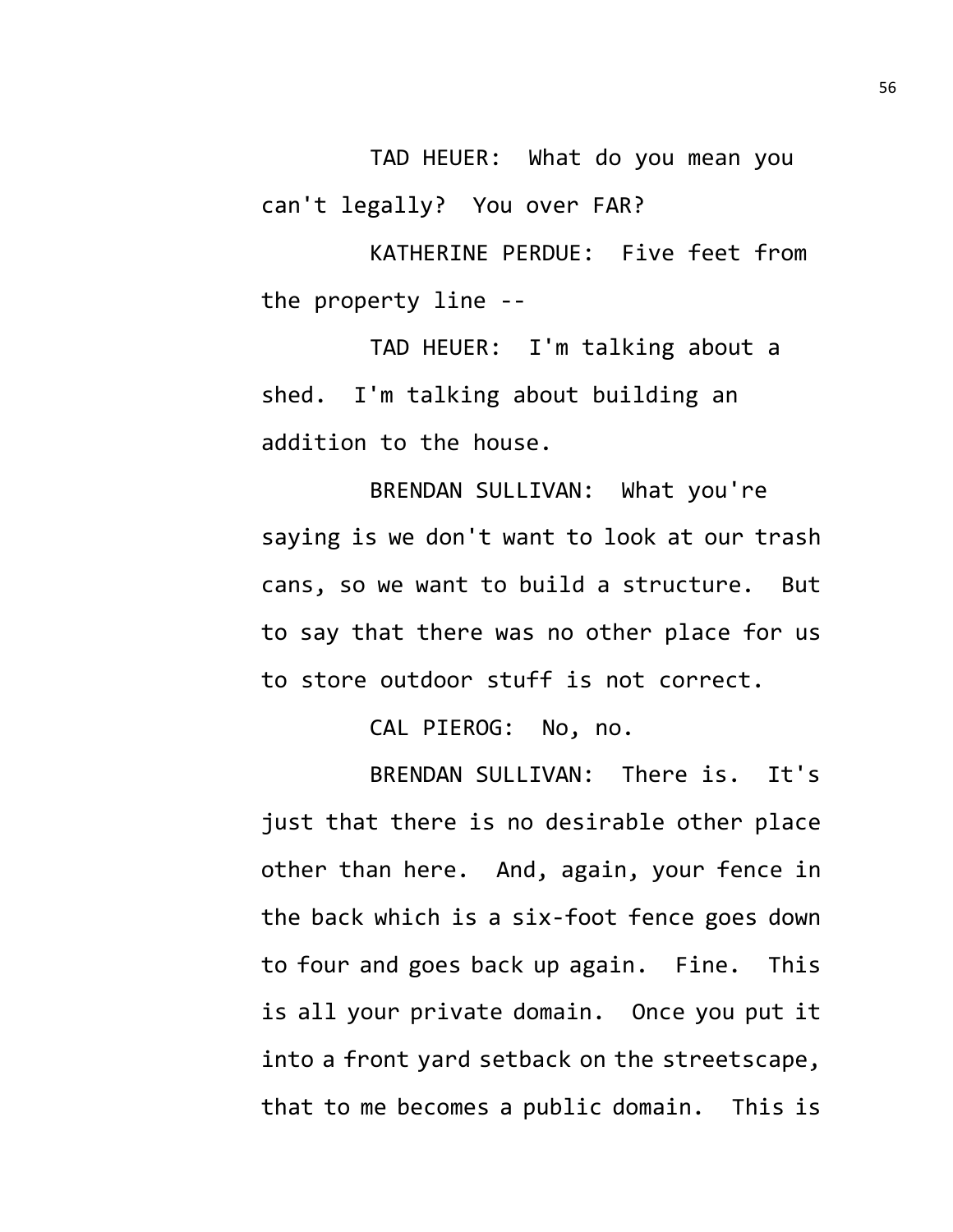all private. Do whatever you want there.

CAL PIEROG: Absolutely understood, the private and public distinction. What I am trying to say is that there is no legal place in the entirety of our backyard where  $we can --$ 

BRENDAN SULLIVAN: Because you're saying we have to put our trash cans in an enclosed structure.

THOMAS SCOTT: You don't have to. BRENDAN SULLIVAN: And I'm saying you don't have to.

CAL PIEROG: Like a bike. Like, anything we don't want to get wet; right? Like, you know, trash cans happen to be the primary purpose. Now you can imagine putting other things in the shed. And there's, there's literally no place to put something that you want covered in our yard legally.

TAD HEUER: But isn't that impounded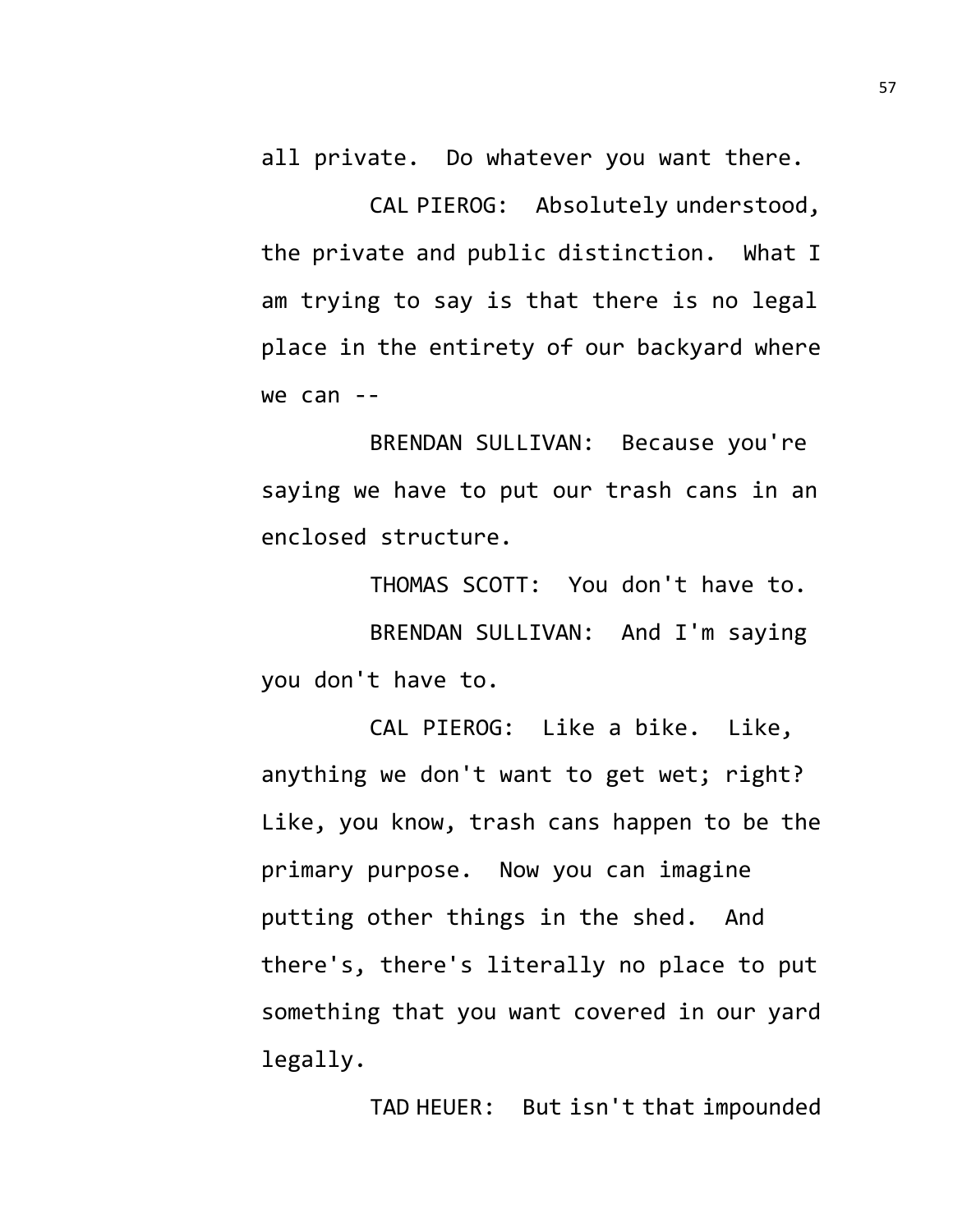in the price. I hate to go there. That's impounded in the price; right? Like, you paid for a house that had no enclosures and presumably it's impounded in the price that you paid that you had no place to put things. If you had a place to put things, the price would be higher. It doesn't have once the price is lower. That's economics; right?

CAL PIEROG: I think the other side paid fairly similar to what we did. I couldn't tell you off the top of my head, but they have egress to their basement right off their side yard which is where they can store it.

KATHERINE PERDUE: Can I? I think that the -- understanding each other. So we don't have -- so, in my opinion, it's preferable to have something that's totally enclosed, and that's why we say roof and it has a solid fence. If we can't have it be totally enclosed, and plus it also matches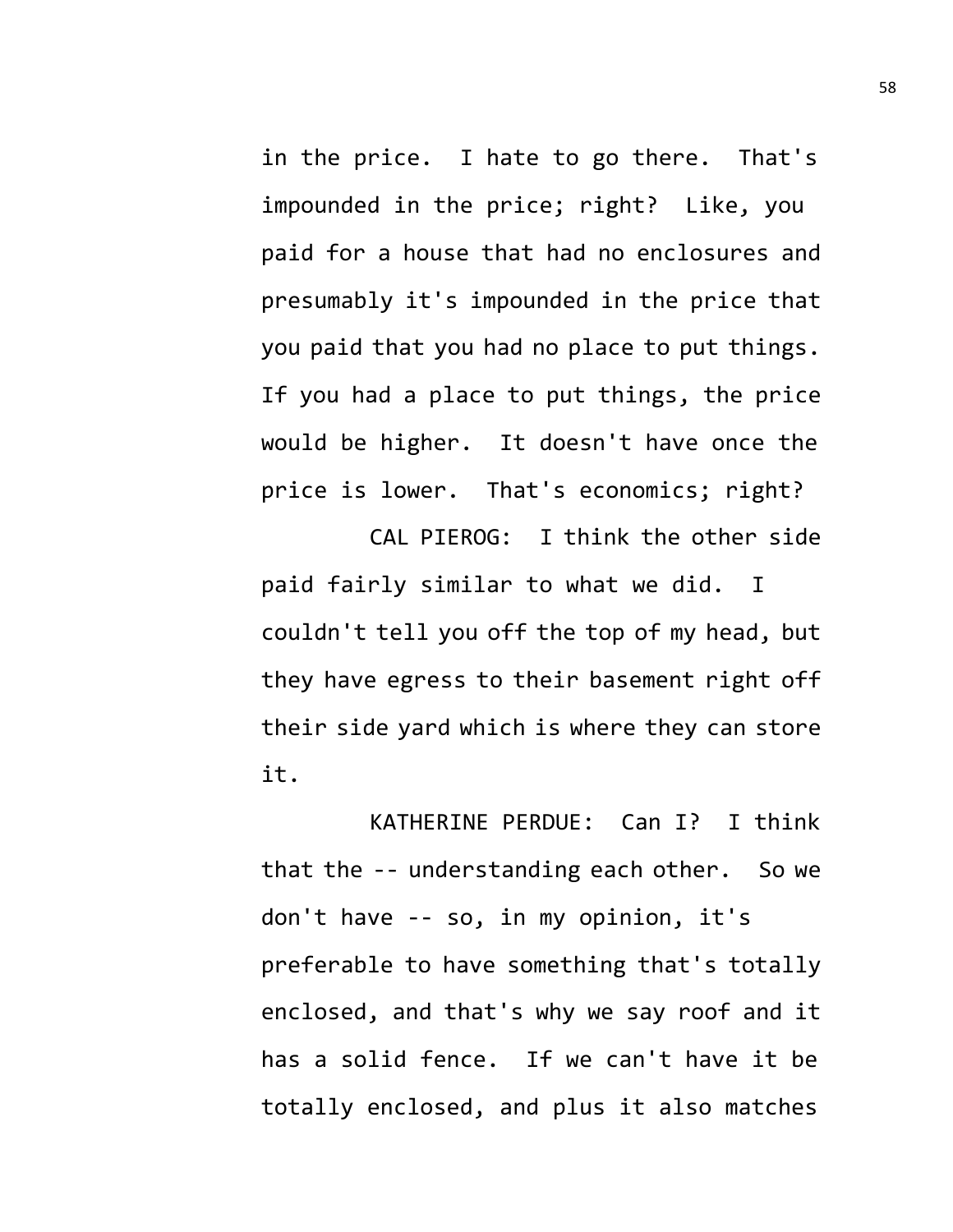the other side, then I think, we might be open to the idea of making it a trellis or somehow, you know, opening up this the space. I understand what you're saying about that. It's just that it doesn't suit our vision, our idea of what it is, but --

TAD HEUER: I entirely understand. I mean, I get the vision end. I don't think the Chairman is being facetious when he says it's a work of art. It's a beautiful fence. Yes, you've got a really nice structure there. It's just we're arguing about placement, not about quality or anything else. I mean, I think again speaking for myself, it would be -- if it could be trellised, it could be something that would avoid creating a mass bulking, that would be preferable. And --

CAL PIEROG: We're planning on putting a hydrangea on like the sides of these.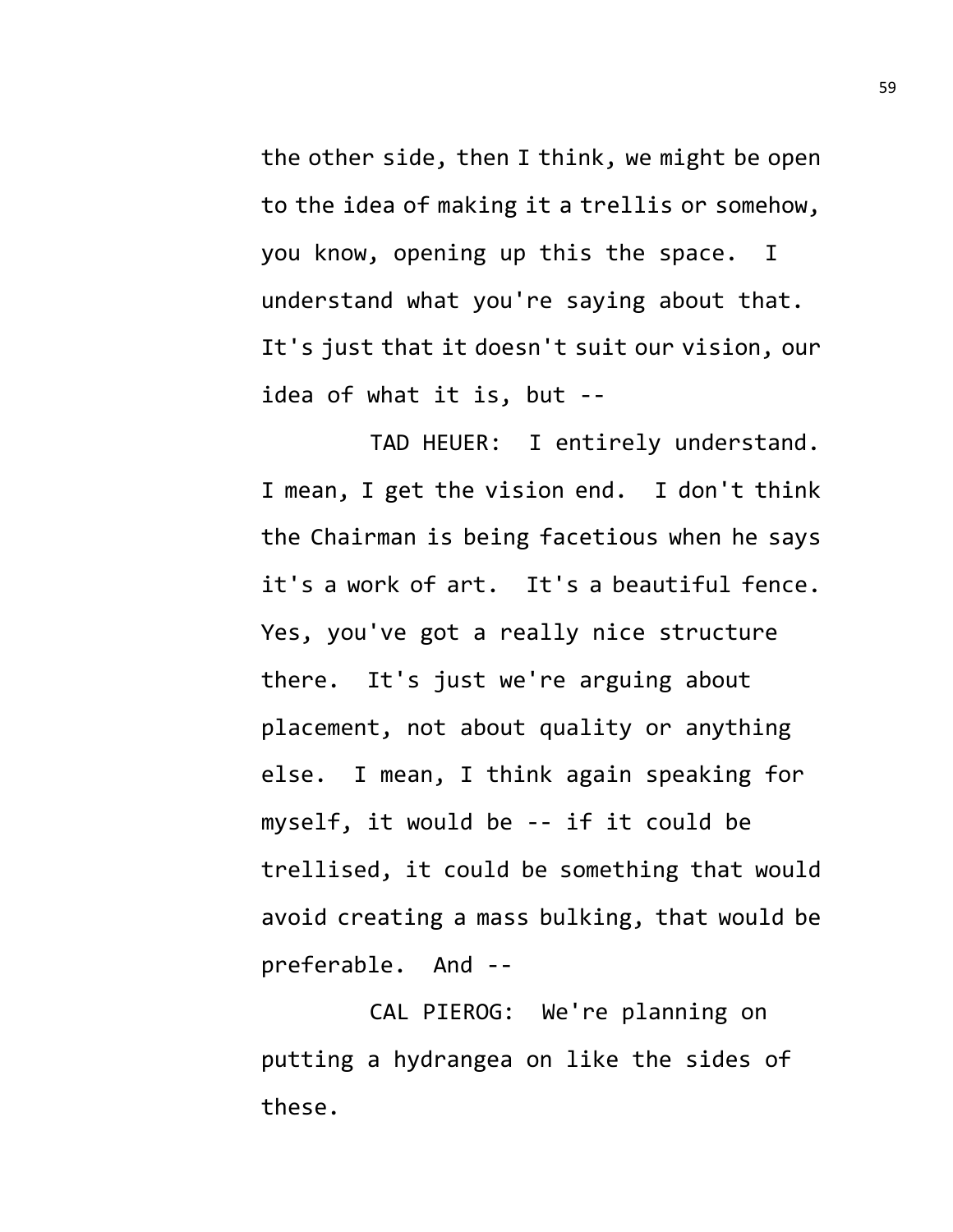DANIEL LABARRE: It's been trained to grow.

CAL PIEROG: So it will look like, you know, flowery and green.

DANIEL LABARRE: Like, right now it's sticking out a lot because it's brand new cedar. And everything else is faded. But give it a season and it will fade down like everybody else's. And yes, there is climbing hydrangea that's designed to go across this fence, up the side, and across the back. Again, it's already been trained across the back to get full year coverage so it just doesn't --

CAL PIEROG: It's not going to be this big.

DANIEL LABARRE: It's the difference in a lot of what you see here.

CAL PIEROG: This wall the entire time.

TAD HEUER: Right. Like I said, I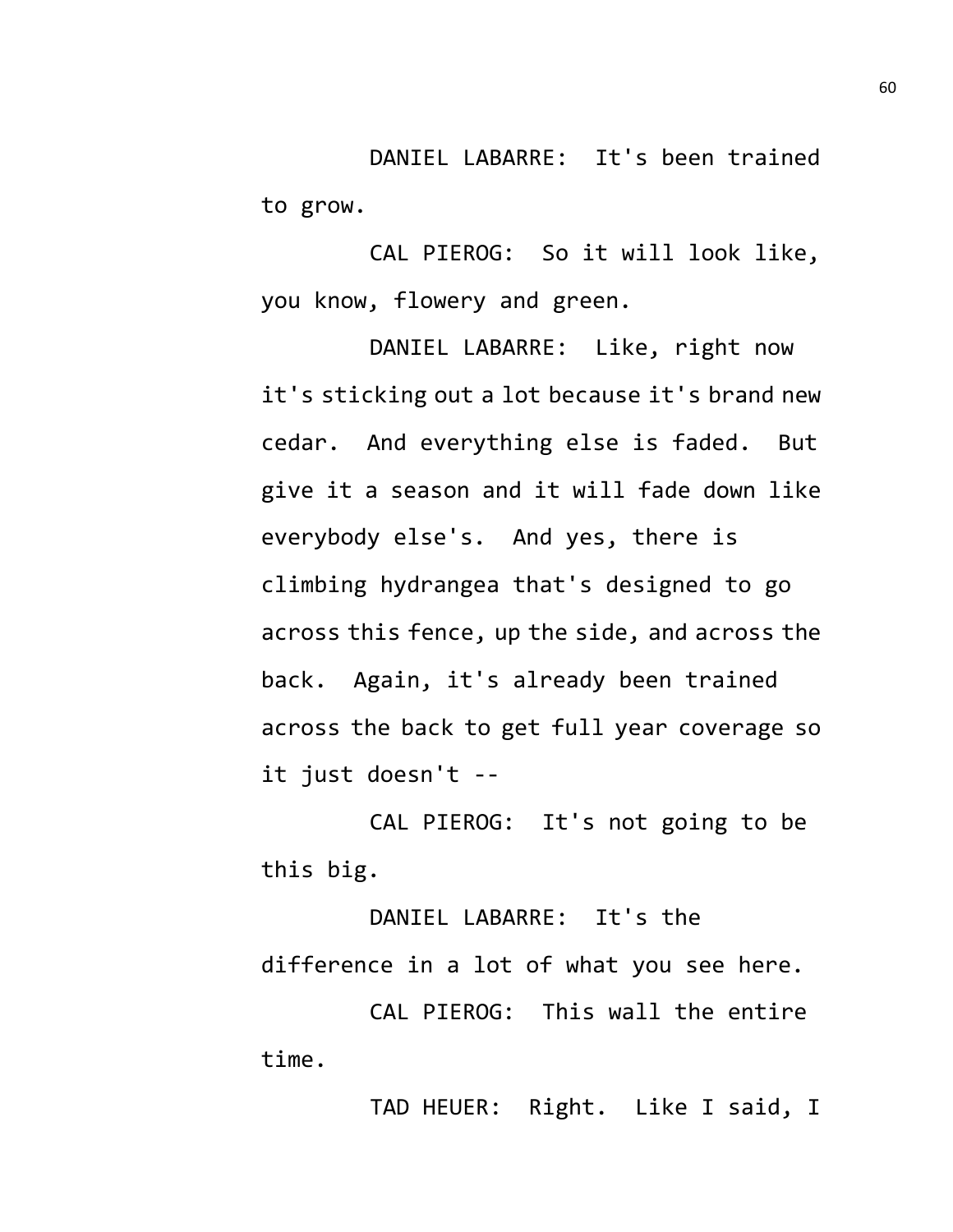think, you know, going back to this 30 Day Street fence, not saying -- I'm sure that you'd be happy to build one for this quality for them if they're willing to outlay the --

DANIEL LABARRE: That is a piling. TAD HEUER: I know. I'm just taking this as the visual example of four feet solid, two feel trellis, my ideal for this would be, and obviously understand that there's no compunction for you to take it under consideration except for listening, it would be something that has that four and two mix across from where you've gone down to four and here and here. And, you know, perhaps have that as a four-foot solid that gives you some setback enclosure. You know, it's -- it brings the height down. It brings the massing down. It still gives you some enclosed area. And, you know, acknowledging that you're in the city environment. You know, you're doing a lot more than most other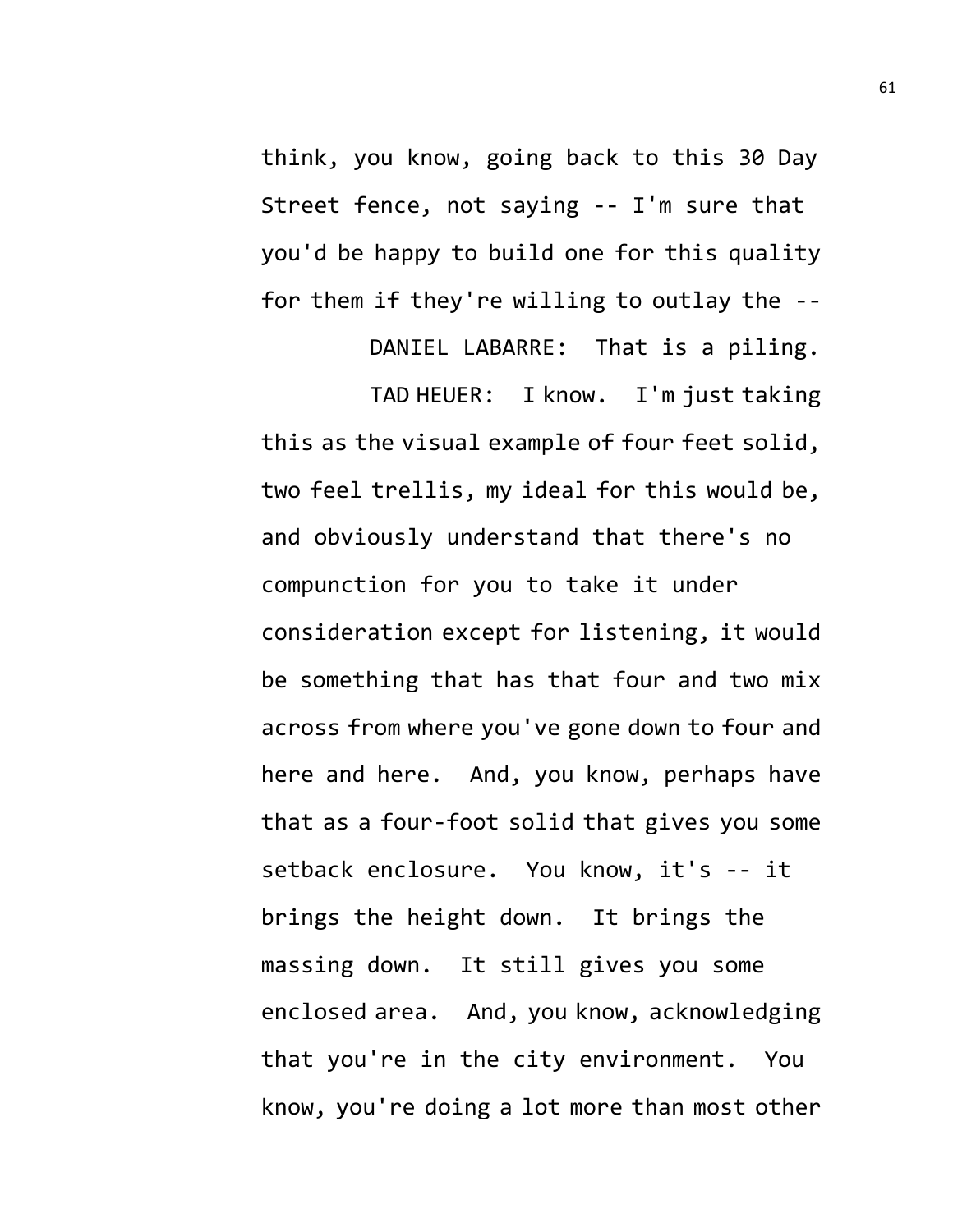people are doing with their trash cans just dropping into the nearest corner of their yard, and I appreciate that. Not having it roofed and, you know, being able to go in, lift, close, and almost have a door without the top. Somewhere along that line in my mind strikes the compromise that your neighbor would appreciate that she has a bit more visualization through the massing, gives you, you know, a six-foot fence that provides some level of privacy, not just straight across. Gives you a place to put your trash cans, but doesn't necessarily have the roofing and kind of like the deluxe quality that you might be ideally looking for. But acknowledges the urban environment that you're in, says we're getting a lot more --

DANIEL LABARRE: So this line is better?

TAD HEUER: Yes. And this is -- 37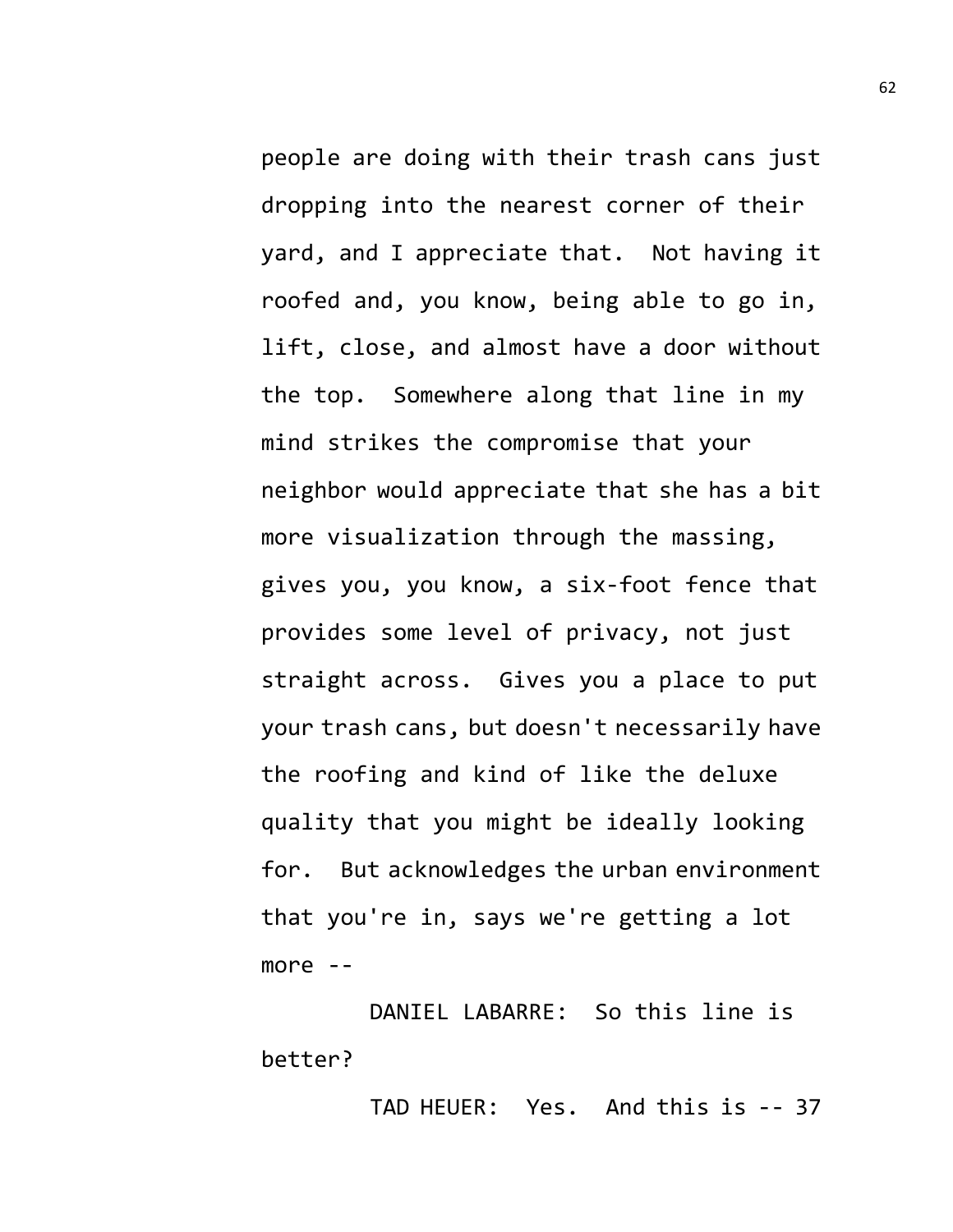Day Street model.

DANIEL LABARRE: And the cans being here is better for you in your mind?

TAD HEUER: Better? I mean, it's better for me in my mind. I think what you'd be suggesting is a return across here along your front yard lot line. And I'd say, you know, if you had something that was trellised that gave you some visualization in your top two feet that came across, I'd be -- that would be much more preferable to what --

CAL PIEROG: So if we just kind of strip out these two feet right here like along both of these sides and put in trellises, you would support the keeping of the roof?

TAD HEUER: Well, I'm not sure how you, I mean. My preference --

KATHERINE PERDUE: I don't know if -- yeah. Maybe to have a trellised roof or something. Like not even a real roof. DANIEL LABARRE: I just -- I have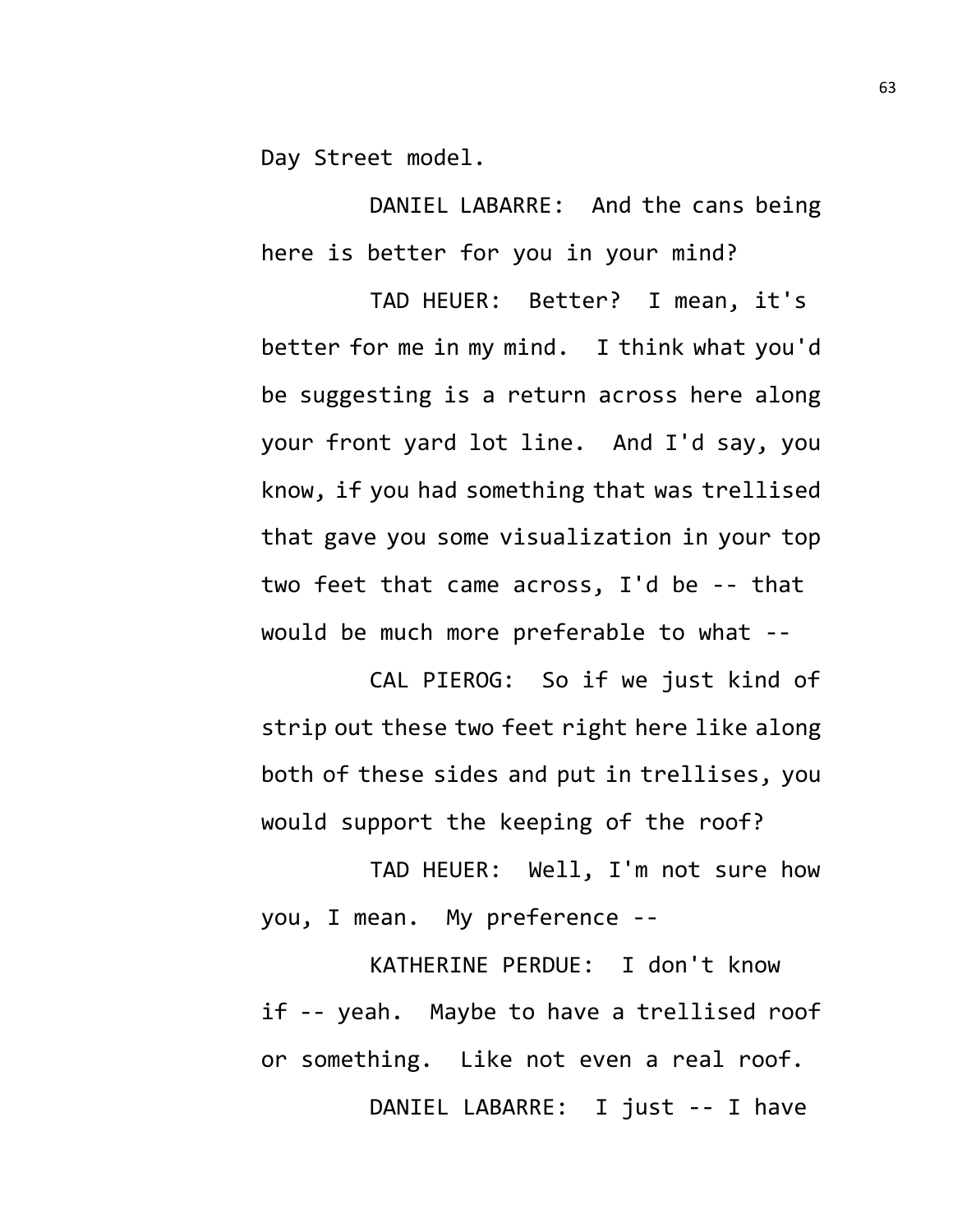trouble visualizing what you're talking about.

TAD HEUER: I mean, the roof issue and, again, you just have to recognize that where we're sitting, we're looking at the entire city that would look at this and say, if they get that, we can roof structures in the front yard for whatever purpose. For here it's trash cans. For their bikes and lawn mower. That leads us down a road that, you know, we would start seeing a lot of petitions saying, hey, the best place for me is to put stuff in my front yard, too. I'm not sure I can go with the roof, but you know, it's something that would give you the kind of privacy you're looking for while still respecting the massing and getting the massing down so you're literally shielding your trash cans. Maybe not fully cloak cocooning. But you're shielding your trash cans from the view to the street, but only to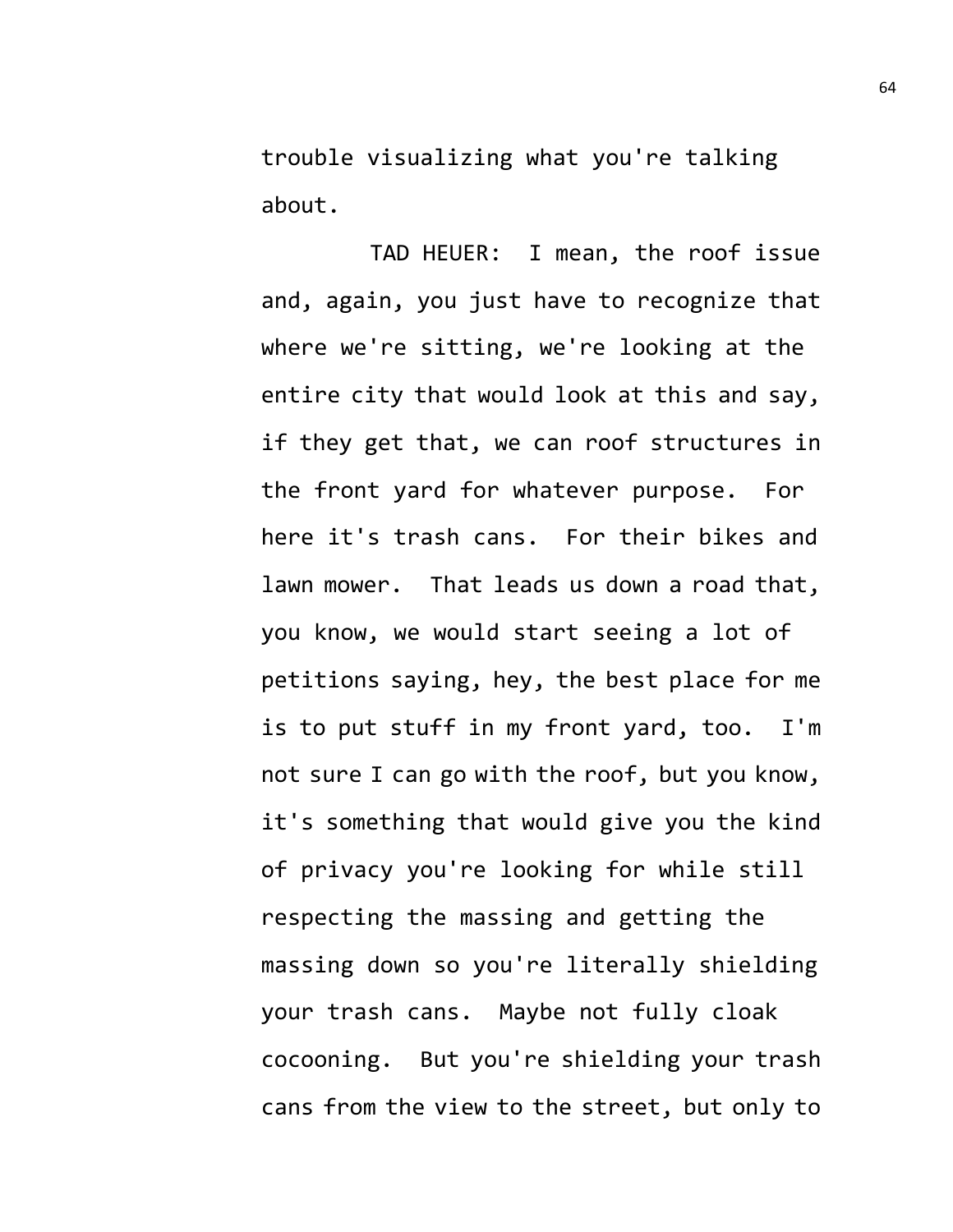the maximum extent necessary to, you know, have that visual value that you're looking for without adding additional bulking that some of the neighbors and I personally am concerned about.

BRENDAN SULLIVAN: Doug, can you sort of chime in on this?

DOUGLAS MYERS: No. I think Tad is proceeding along the lines of my thoughts. But I believe some concession along these lines from the Applicant is essential in order to persuade me to not to vote against.

DANIEL LABARRE: Against the roof? So you'd want the roof at a lower point below the trellis?

CAL PIEROG: I think he's saying the roof is fine where it is but the top two feet of the shed needs --

KATHERINE PERDUE: No. I interpret it as a no roof, we're done, and we have your design.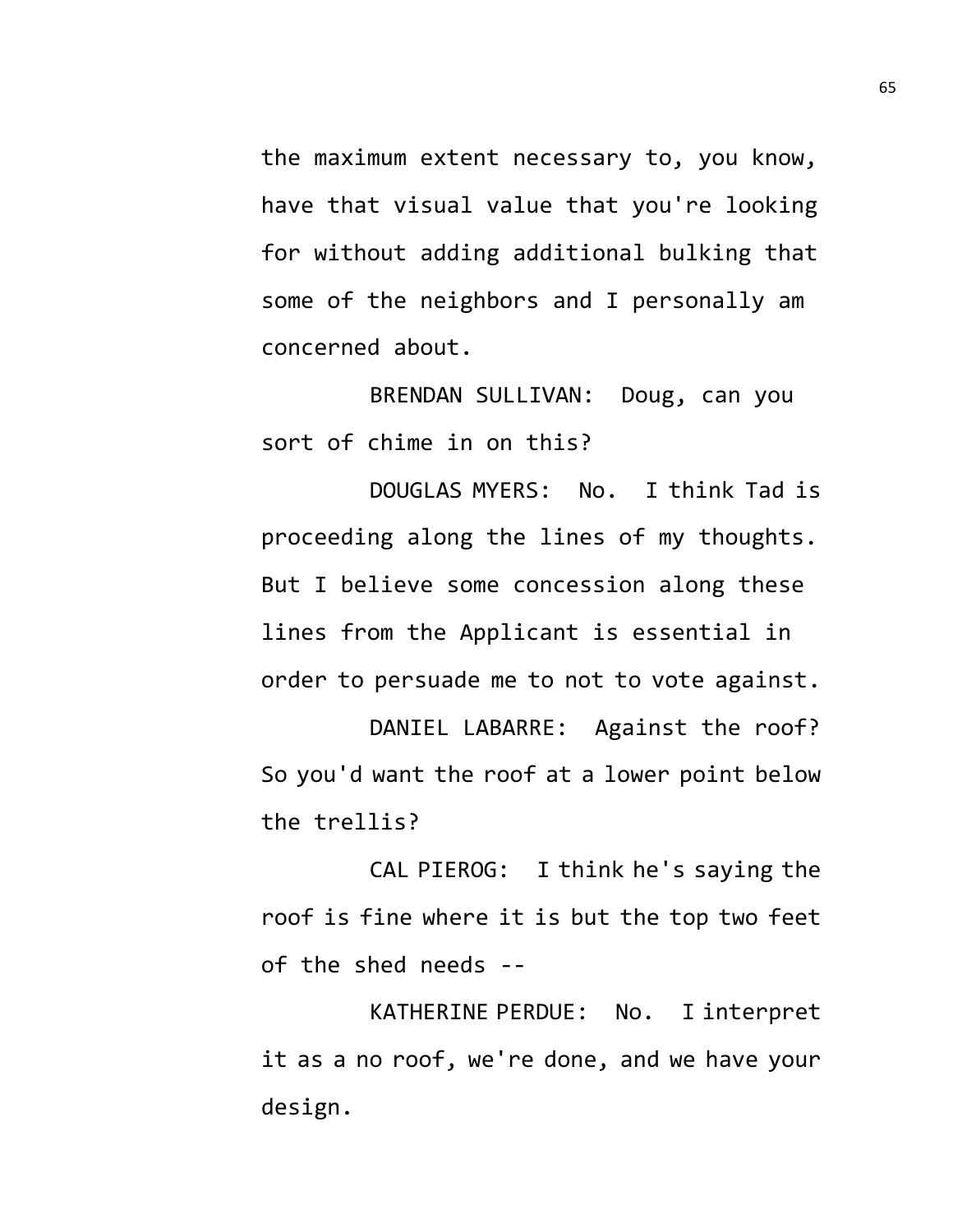TAD HEUER: I would prefer no roof but with a modified design that gives you a lot of the stuff that you're looking for. If roof is your, you know, gotta have a roof because roofs are just something that you've gotta have, I'm not sure I can go that far. Again, because we're looking at a precedent issue that's beyond just this property, but the entire city that's, you know, coming to -- will be coming to -- coming in front of beating down our door looking for roof enclosures in the front yard because it's a convenient place to put stuff because they'd like to maximize their backyard space.

BRENDAN SULLIVAN: And they would not be as nice looking.

TAD HEUER: Oh, indeed. Right? They would just have a roof stuck in the front yard.

BRENDAN SULLIVAN: You've set a high bar and we would get everything at a low bar.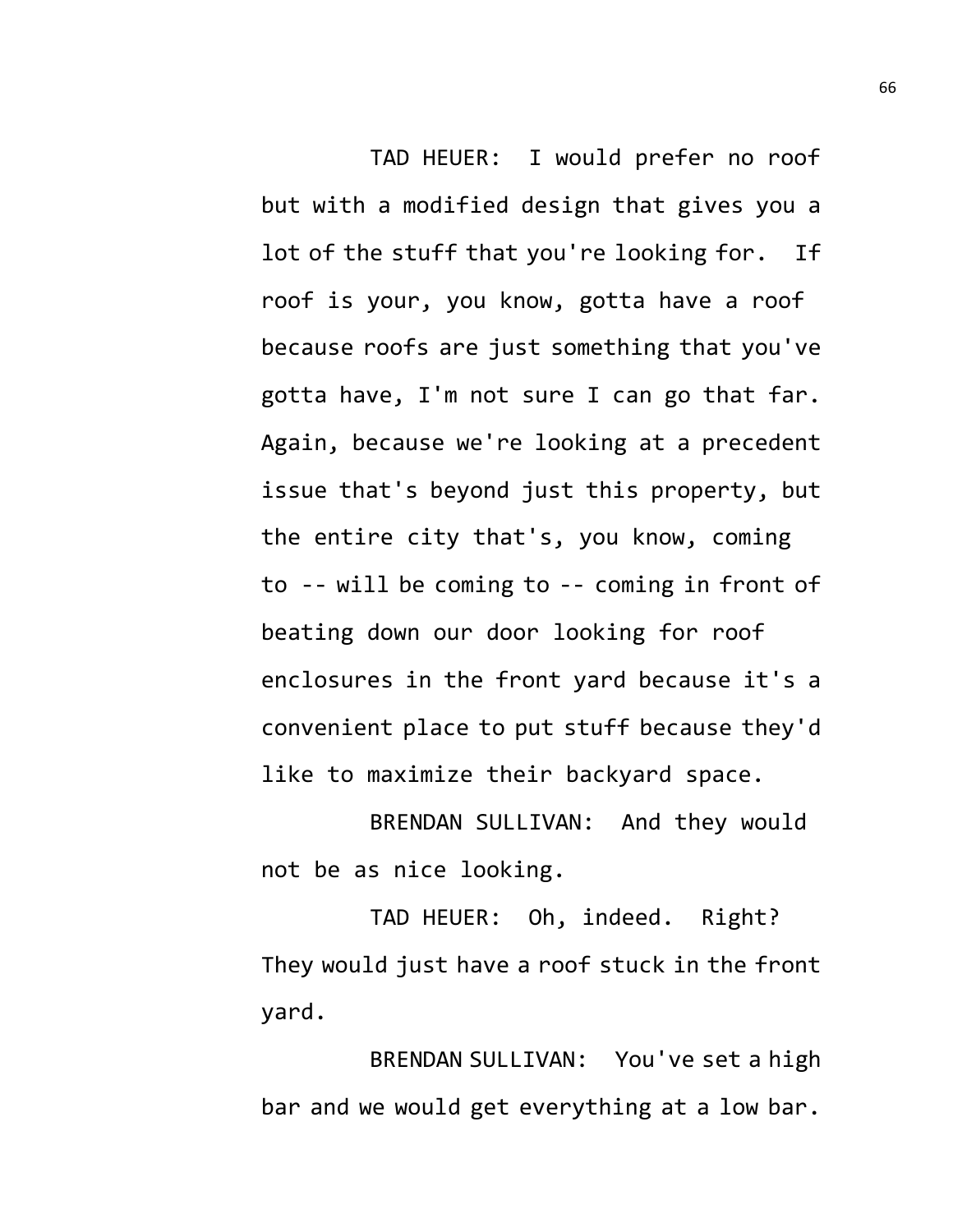TAD HEUER: We'd get a lot of chain ling fences with a sheet of plywood.

BRENDAN SULLIVAN: Or corrugated metal. Believe me.

I would not support a roof structure in the front yard setback.

DANIEL LABARRE: Period.

BRENDAN SULLIVAN: Period.

However you want to --

DANIEL LABARRE: No matter how it was designed?

BRENDAN SULLIVAN: Correct.

Correct. And I think your sentiments 20 minutes ago were that.

MAHMOOD FIROUZBAKHT: Yes, I would concur. The application before us is for a six-foot shed. If there's a, if there was a four-foot shed in front of us, then perhaps with neighborhood support, it would be a different story, but that story isn't before us. The story before us is a six-foot shed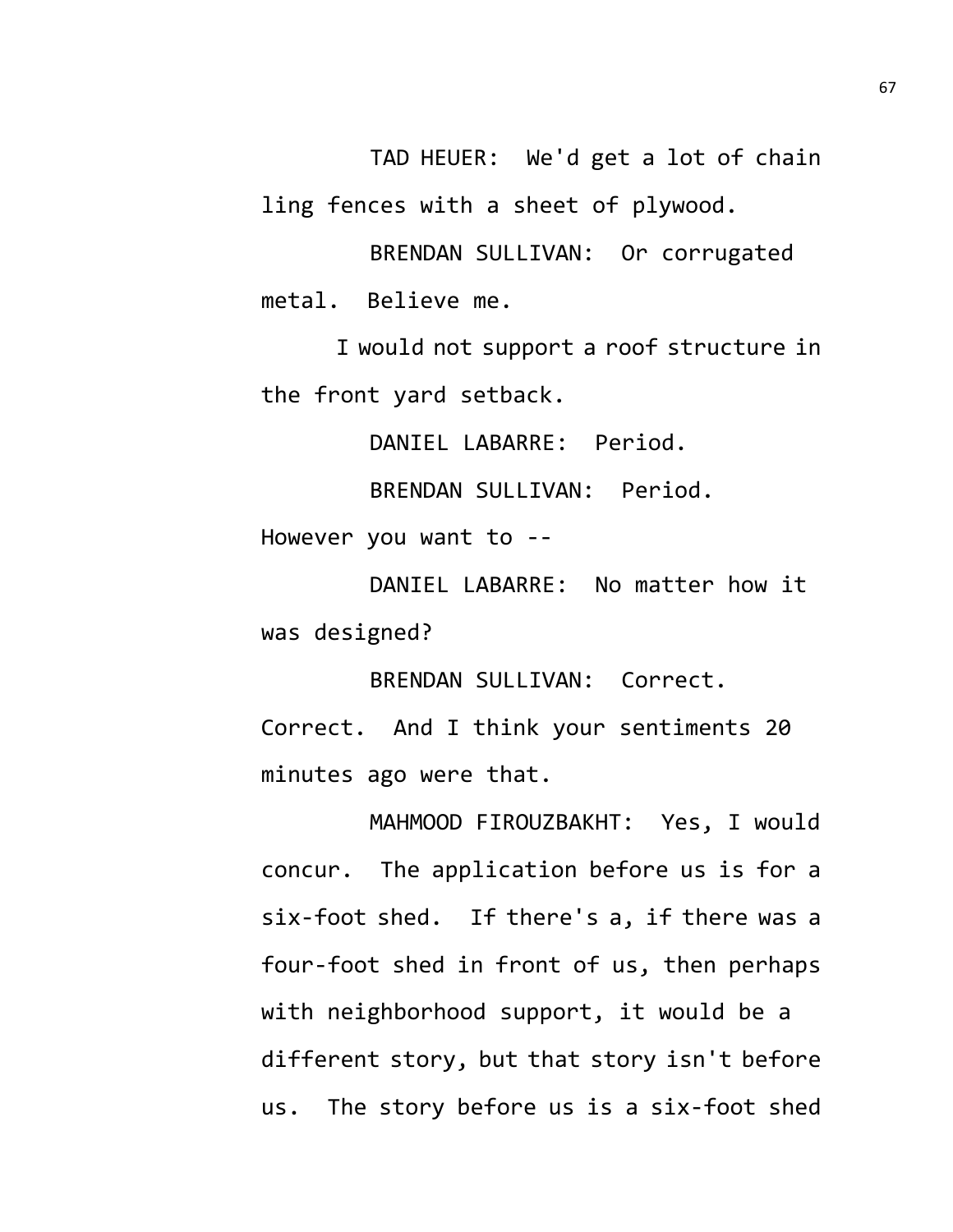with a roof on it, and I think we can vote on that.

BRENDAN SULLIVAN: Okay. Let me just open it up to, get a final word here.

DANIEL LABARRE: We do have support from a neighbor, too -- but for what that's worth.

BRENDAN SULLIVAN: Let me just open it up to public comment.

Is there anybody here who would like to speak on the matter 59-61 Jay Street? If you would please sort of identify yourself again for the record.

AMY THOMPSON: Amy Thompson. I'm a direct abutter. Yes, I think it's very unfortunate we're here tonight. This is not what I'd like to be doing and I don't want to be arguing with my neighbors. We did meet and I have told them very clearly that I would support a four-foot high shed. I believe it has a cement foundation. It's a true shed.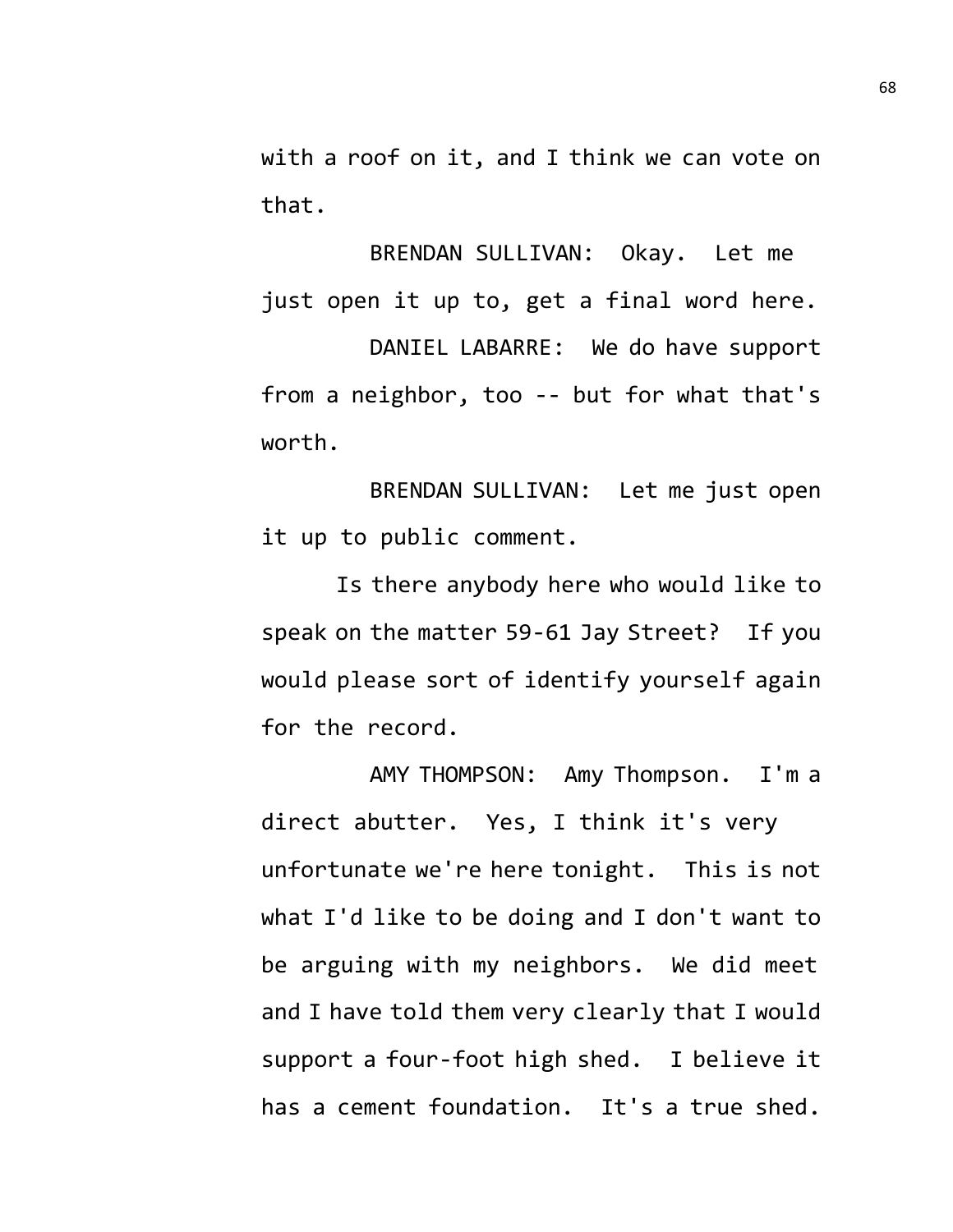I think part of the problem here is they don't only want to keep their garbage in there and they want to hang their bikes, and that's why they have the height that it's at. In trying to speak with them and negotiate, I told them that, you know, I've been there since 1984 and I have a clear view from my house out to the street. They erected this six-foot, eight-foot structure with a roof on it, and it's -- I don't think it's beautiful, but then maybe that's just my taste. To me it looks like a box. I appreciate the expense that they put into it, but  $I - -$  it goes directly to the street. Their shed is literally on my property line with no fence in between and it's abutting the sidewalk. There's no setback, nothing. I think the Board agreed last time that there is nothing like it on the street. In fact, in the entire neighborhood. And when I spoke to my neighbors, I said, there's been a lot of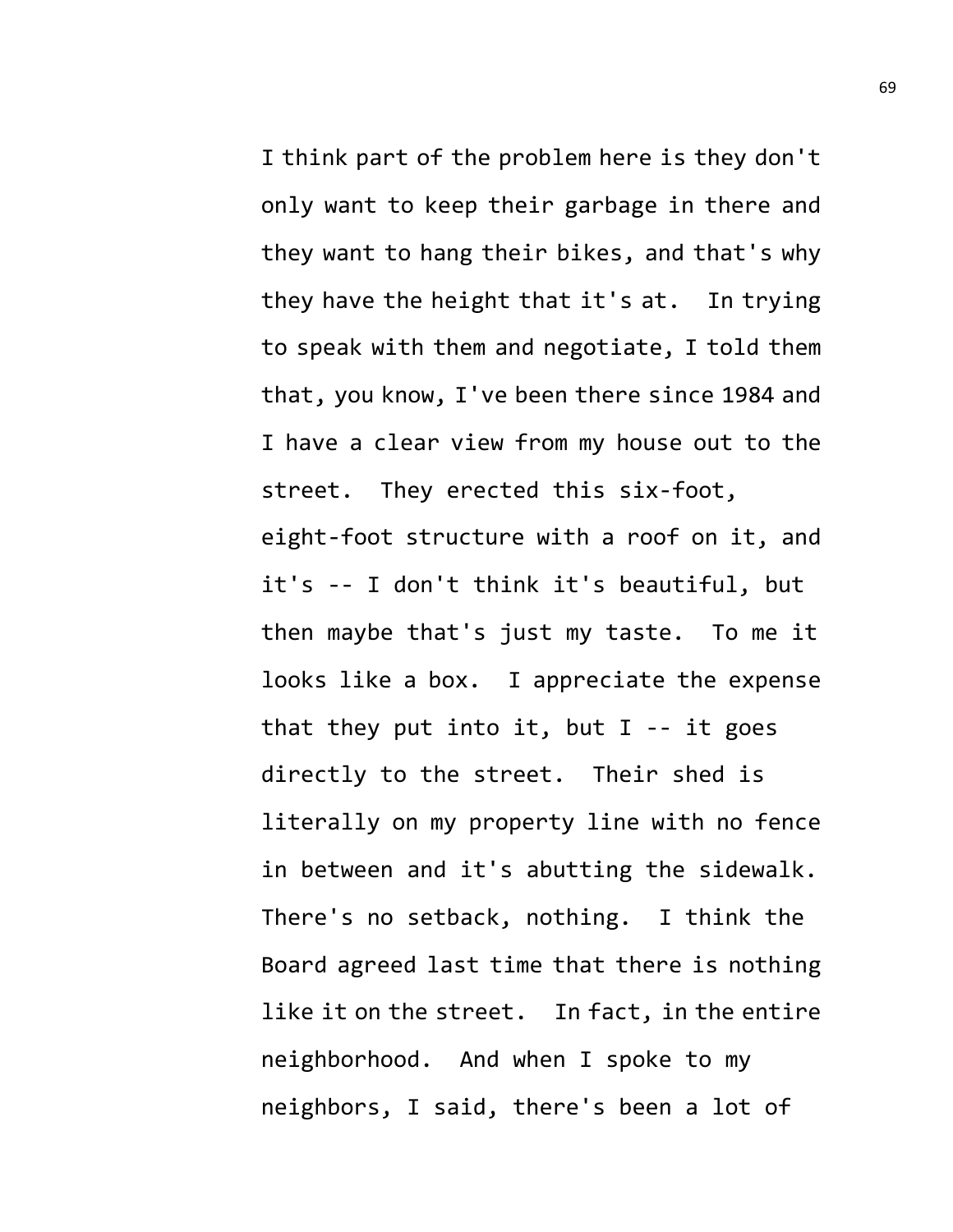break-ins, that I felt that it coming right to the street and that it -- I felt unsafe, and that it blocked my view and I thought it was unattractive. The options that I was given in an e-mail was would it be okay if we grew greenery all over it? Well, greenery isn't year round and I don't see that as a solution. Then they asked me if I would attach a mirror to my house so I could see people coming up and down the sidewalk. Which I think frankly is ridiculous. And lastly, for their suggestions and, again, my house has been there since 1984, and I can look out and see everything from my windows. They actually wrote that my house is in the way of my view, and that I should rebuild my front steps to come out further to the street. Which I also find quite ridiculous. And lastly, they told me that I should put my money where my mouth is and pay for the structure to be reduced. When, in fact,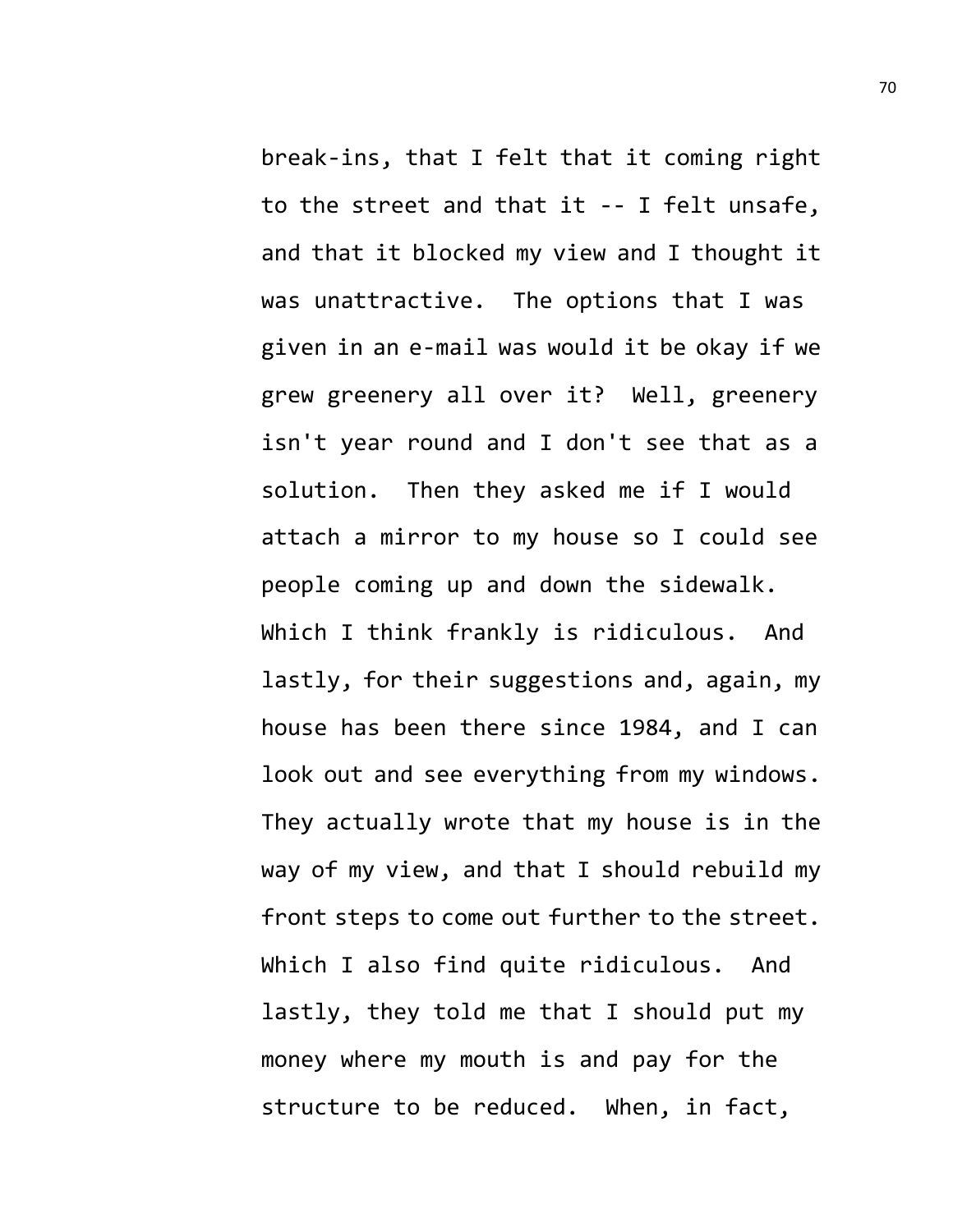their contractor who is an experienced, talented guy, built them a totally illegal structure. And I've also told them that I am very willing to support their structure at four feet high with a top. They wouldn't be able to keep their bikes there, but they would be able to enclose their garbage. And I really feel that I'm trying to make some concessions because I'd prefer the garbage not to be there at all, but it is and I understand why they want it there and not on their side yard. They also have a huge basement where they can store a lot of their things. So, I think I clearly have stated my position and I thank you.

BRENDAN SULLIVAN: Thank you.

Anything else?

DANIEL LABARRE: Not worth mentioning that would be argumentative.

DOUGLAS MYERS: I didn't hear you. I didn't really hear you.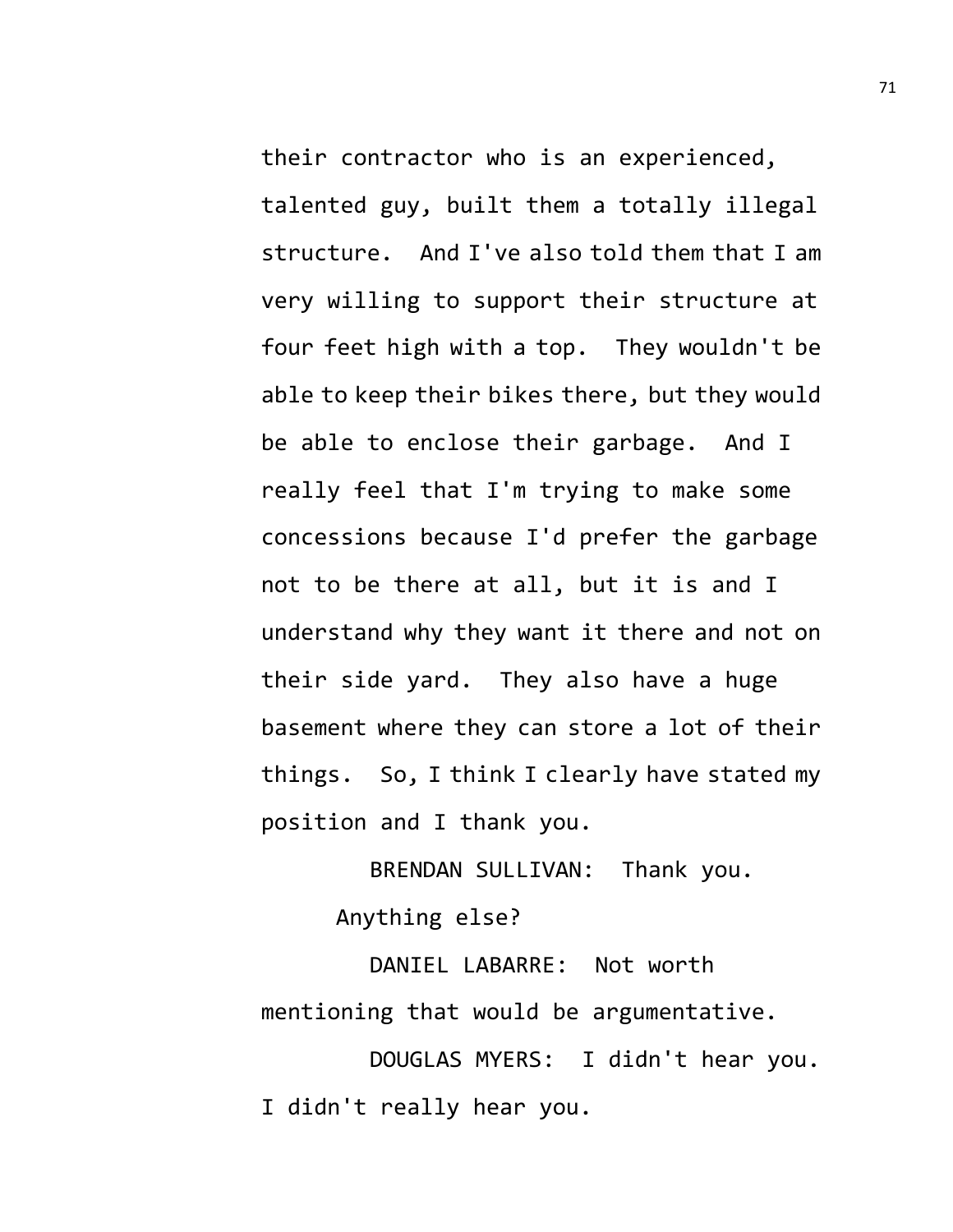DANIEL LABARRE: Not worth mentioning that would simply be simply argumentative as to facts stated and other people that have other opinions not necessarily the three of us here.

BRENDAN SULLIVAN: That's fine. Thank you. Let me close the comment part of it and discuss among the Board.

Mahmood.

MAHMOOD FIROUZBAKHT: I think I've expressed -- I'm disappointed that this is where we're at. I was hoping that there was going to be some resolution. I think massing is definitely the issue here, and I think we have -- if the neighbors have been able to work out a solution, it might address the concerns of the abutting neighbor, that probably would have dealt with the massing that many of the Board members have a problem with. And so it's disappointing that we are where we are. And I think, you know,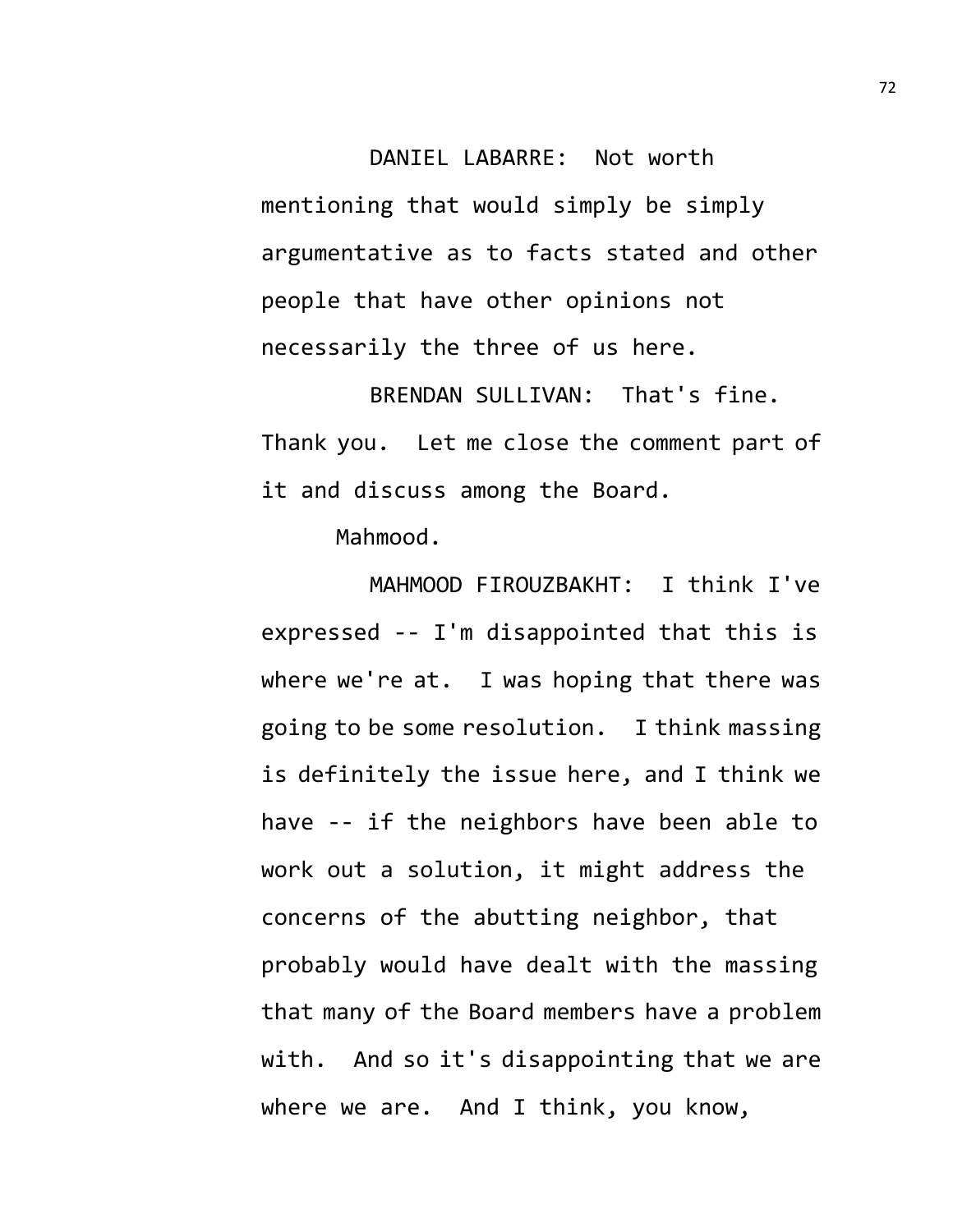hopefully after tonight, there still would be some work done because I think it would be unfortunate, too, to leave off a six-foot fence without a top on it to the extent that that's, you know, the result of the vote tonight. So hopefully, you know, you can go back to the drawing board and come up with something that's a little bit more reasonable appearance and address some of the concerns that you've heard.

BRENDAN SULLIVAN: Tad, your thoughts?

TAD HEUER: So, like I've said, you know, I won't be able to vote for the roof largely because of precedent issues. I think it creates a massing. I understand the point that it will look very similar, but the legal standards that we need to meet just aren't there for me so I don't think I can. I hope that you'll be able to go back and, you know, having heard some of what we discussed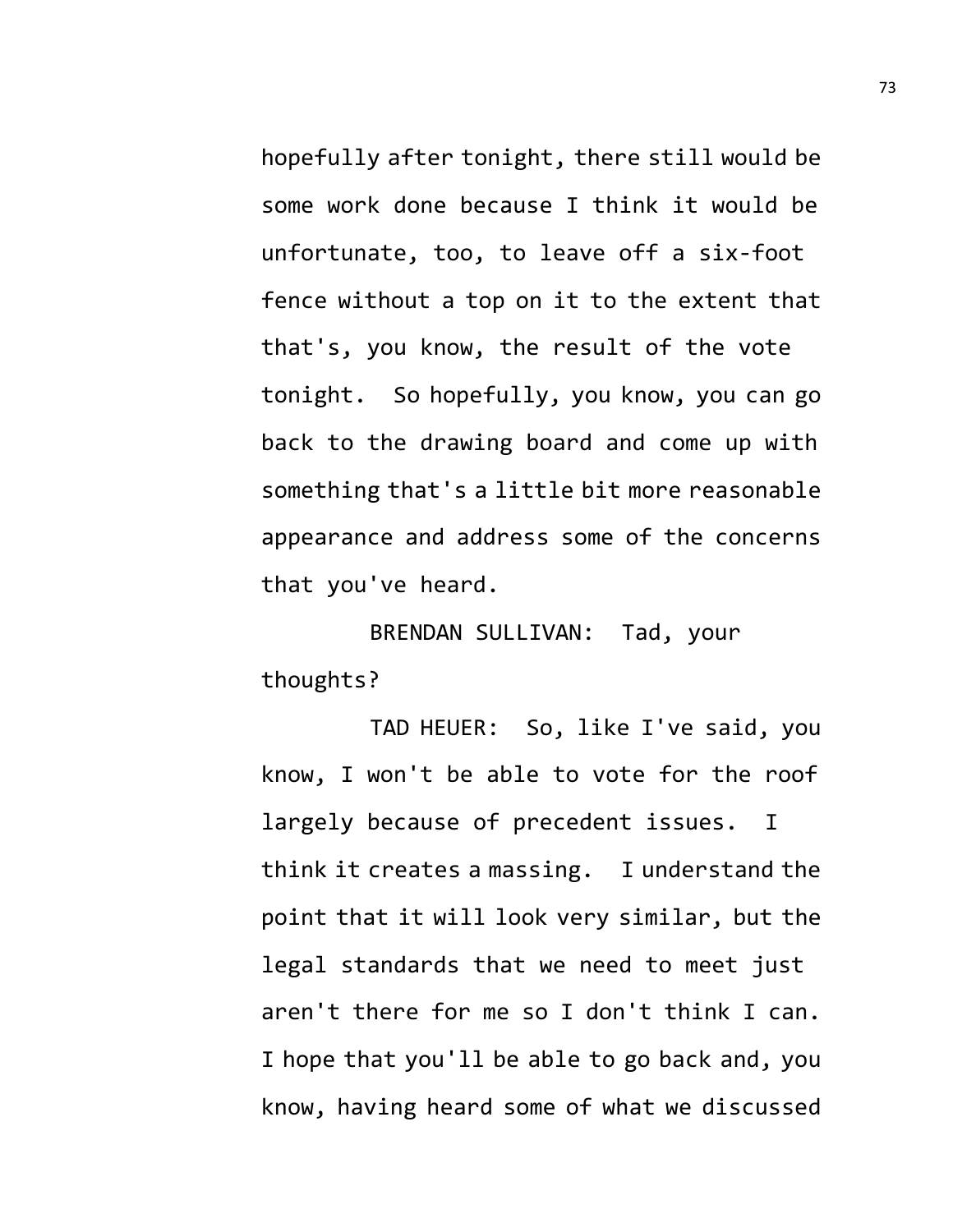tonight and where some of the Board members, what it should look like and recognizing your desires for, you know, certainly a legitimate need to put trash in, I'm not saying it's legitimate I don't think. But acknowledging that there's maybe some need to strike a bit of a balance between how that's done. And also acknowledging you sunk a cost into this. I understand that. Looking long term, and we see these cases a lot, people will come down and have these disputes that, you know, we see you for half an hour, you get to live next to these people, if it works well, for the next 20 or 30 years. So I really do hope that you will be able to come to some kind of accommodation that will meet your needs but also being able to build a relationship with your neighbors. And my sense is that, at least from my perspective, you know, kind of a two plus one approach, you know, four feet on the bottom, two on the top, it's a bit more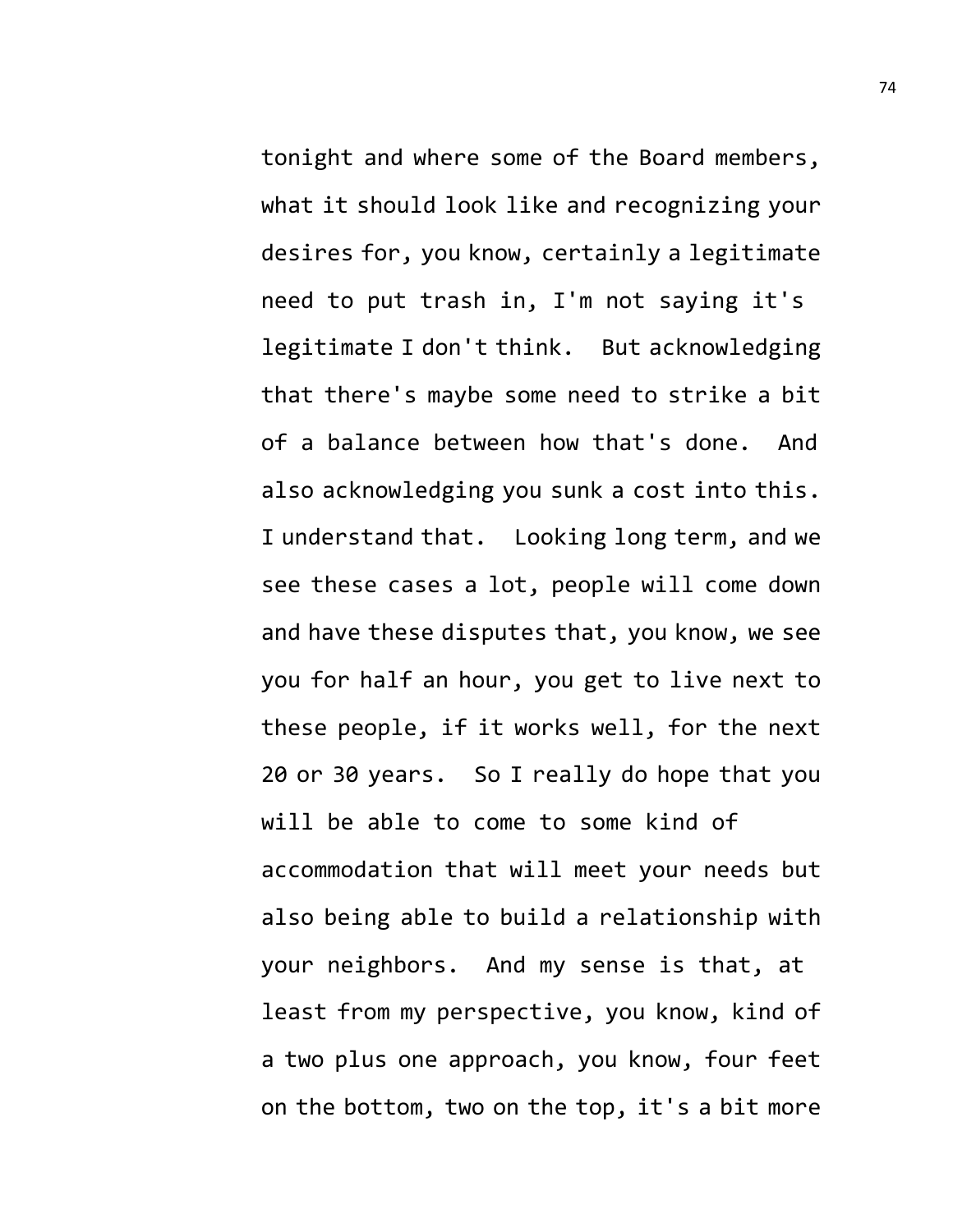open, you know, reducing some of the massing on the street as you go down Jay Street, would in my mind strike that balance and improve, you know, your quality of life in terms of your relationship with your neighbors, as well as giving you some of the benefits, practical things that you were seeking with building this in the first place.

DANIEL LABARRE: May I ask a clarifying question just so I'm clear?

TAD HEUER: Yes.

DANIEL LABARRE: In as much as the entire Board hasn't voted but I can sort of see where it's going. If the massing part of the fence, i.e., the solid, were covered with a trellis, not necessarily of this style, but of appropriately attractive style, trust me at that. Would they at that point be allowed to have the roof over their trash cans if that were lowered to the four feet? Or in no case are they allowed to have the roof over their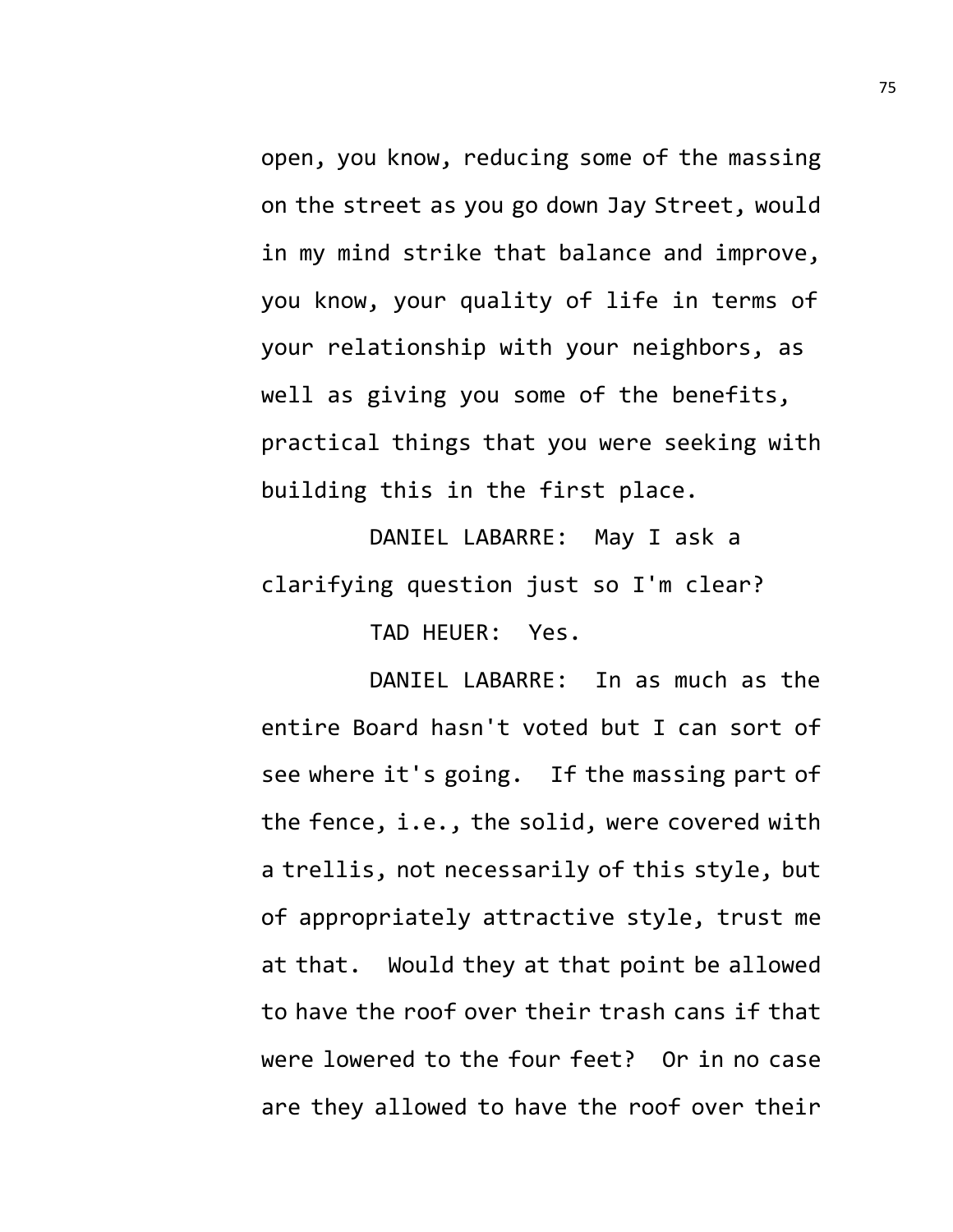trash cans?

TAD HEUER: I think that's an individual Board --

BRENDAN SULLIVAN: In no case would it be allowed as of right. Is that what you're saying? Is that your question?

DANIEL LABARRE: I'm asking if we are to make the accommodations of taking a six-foot fence down to a four-foot height emulating this with a style of lattice that would be appropriate, can at this point, the four-foot point or the four-and-a-half-foot point, whatever it needs to be, can that have a roof over it? Or is it no roof, no how period?

BRENDAN SULLIVAN: Well, it's no roof for me anyhow.

DANIEL LABARRE: I just, I just want to make sure I'm clear as to the direction that the Board is --

MAHMOOD FIROUZBAKHT: You would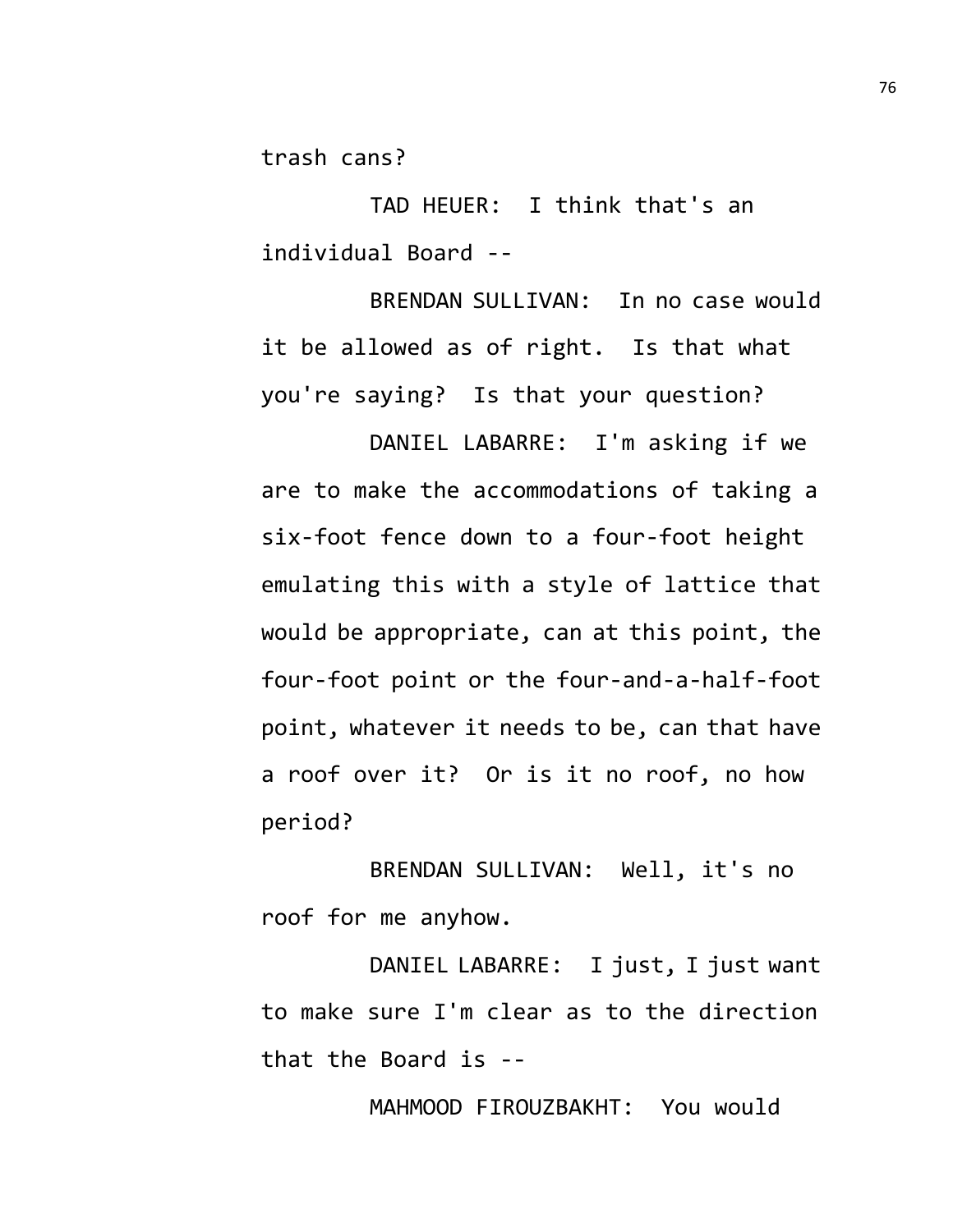still need a Variance to put a roof on a four-foot shed; right?

DANIEL LABARRE: I'm asking if the Variance is being allowed with the proviso that the design along the lines per the suggestion, is that acceptable?

MAHMOOD FIROUZBAKHT: That's not before us. And that's what I'm disappointed about. Because that's what should have been before us.

BRENDAN SULLIVAN: Well, I think it's a two-part question.

No. 1, it's not allowed as of right.

But No. 2, it would not satisfy me, anyhow, being one member anyhow.

DANIEL LABARRE: I just want to be clear on our direction.

BRENDAN SULLIVAN: Right. Okay. Any thoughts, Doug?

DOUGLAS MYERS: I was impressed by Mr. Heuer's constructive sympathetic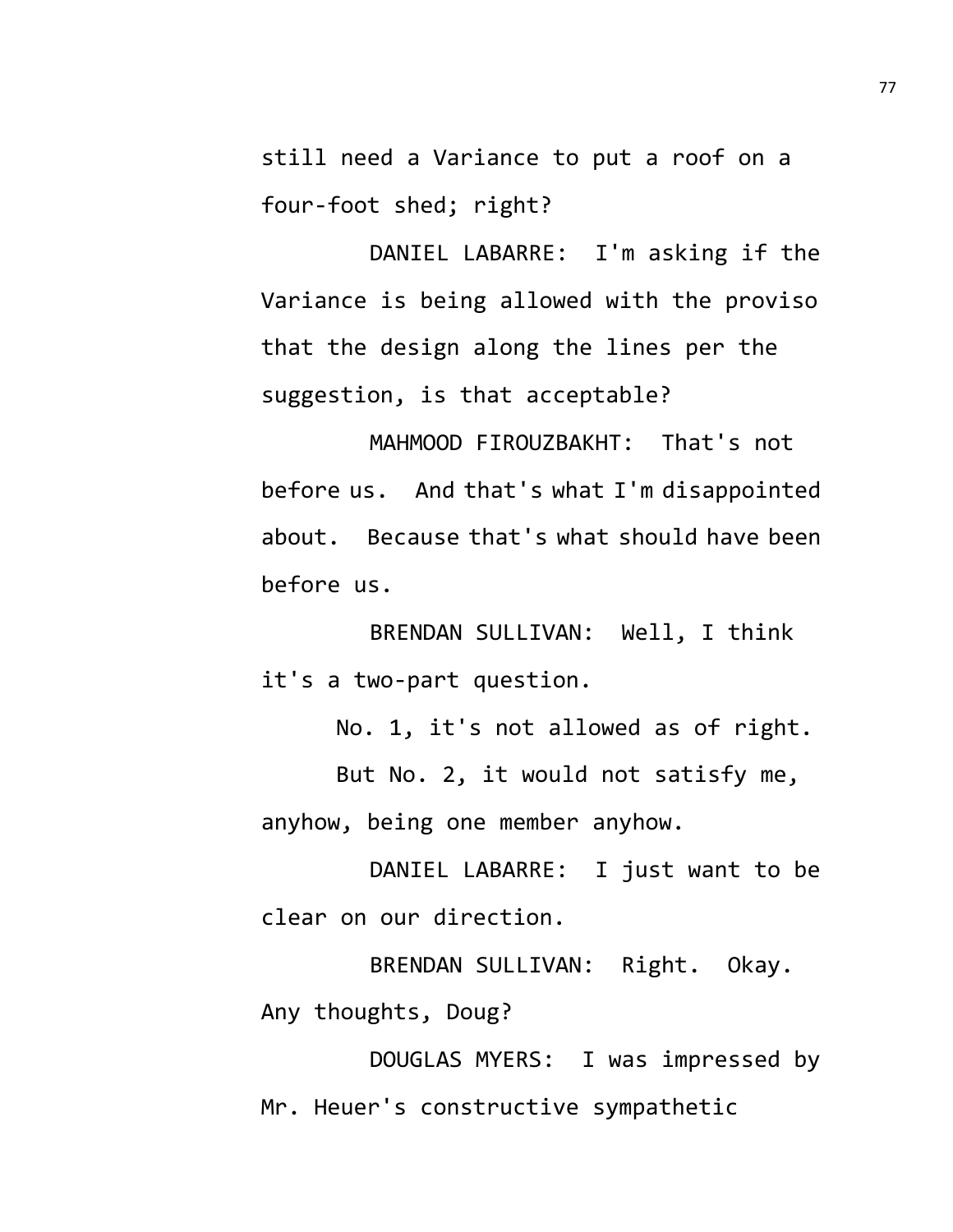statement of the facts and our present situation. But as I understand his position and the Chair's position, even your last suggestion doesn't get there. So I really have nothing to add to what he said except as matters now stand, I will vote against.

BRENDAN SULLIVAN: Tom?

THOMAS SCOTT: Yes, I would not vote for a shed structure in the front yard setback, and I'm hopeful that there could be some compromise with your neighbor.

BRENDAN SULLIVAN: Let me make a motion to grant the relief requested to maintain the shed that was built in the front yard.

As per the application, the Board finds that a literal enforcement of the provisions of the Ordinance would involve a substantial hardship to the Petitioner because it would require the Petitioner to remove the roof of the current structure at some great expense.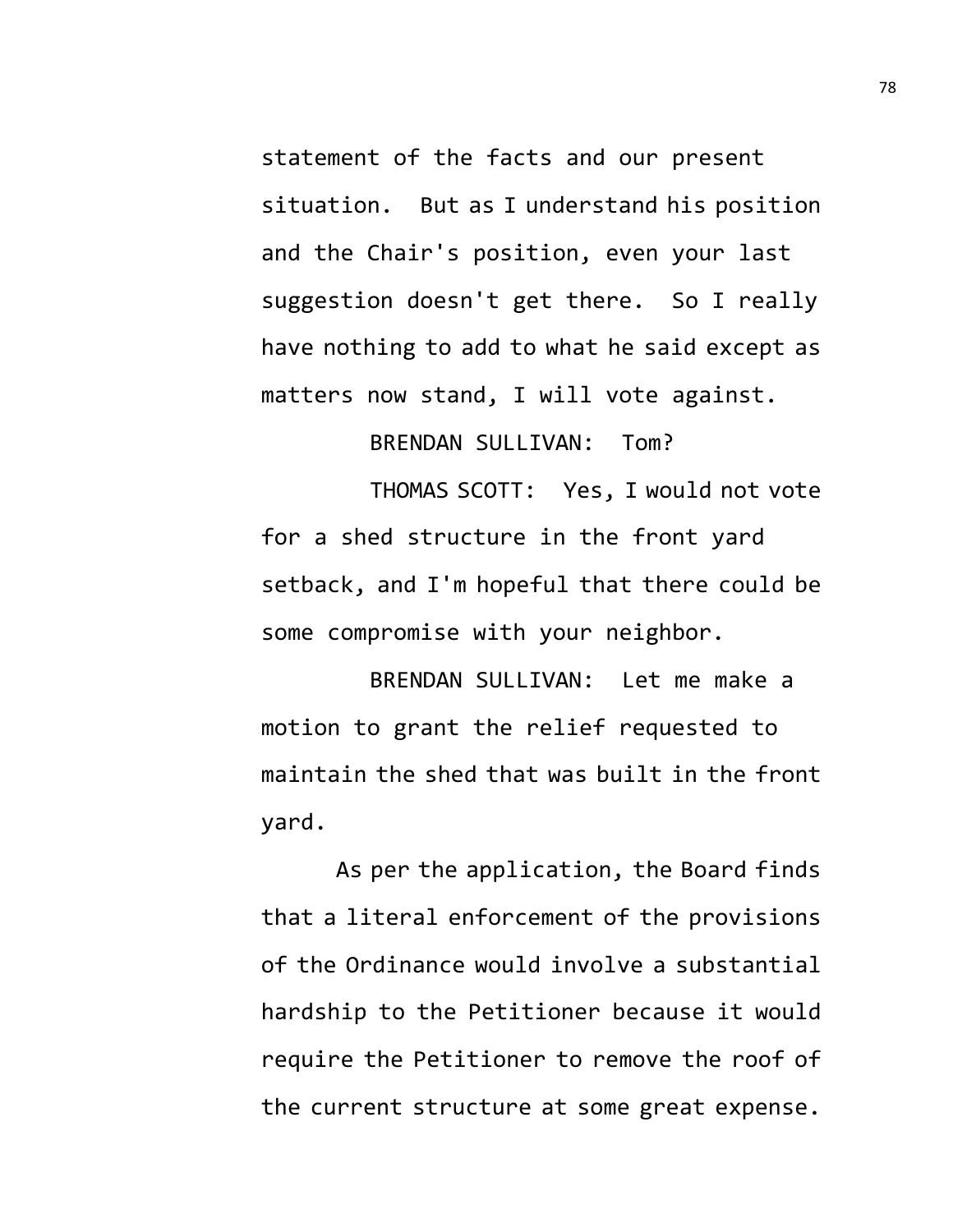The hardship is owing to the fact that Petitioner states there is no other practical location on the property to site a trash can enclosure to be accessible at No. 59 and 61 Jay Street.

The Board finds that desirable relief may be granted without substantial detriment to the public good, and relief may be granted without nullifying or substantially derogating from the intent or purpose of the Ordinance.

All those who are in support of the granting of the Variance.

(No Response.)

BRENDAN SULLIVAN: There is none.

All those opposed to the granting of the Variance.

(Show of hands.)

BRENDAN SULLIVAN: Five opposed.

(Sullivan, Heuer, Scott,

Firouzbakht, Myers.)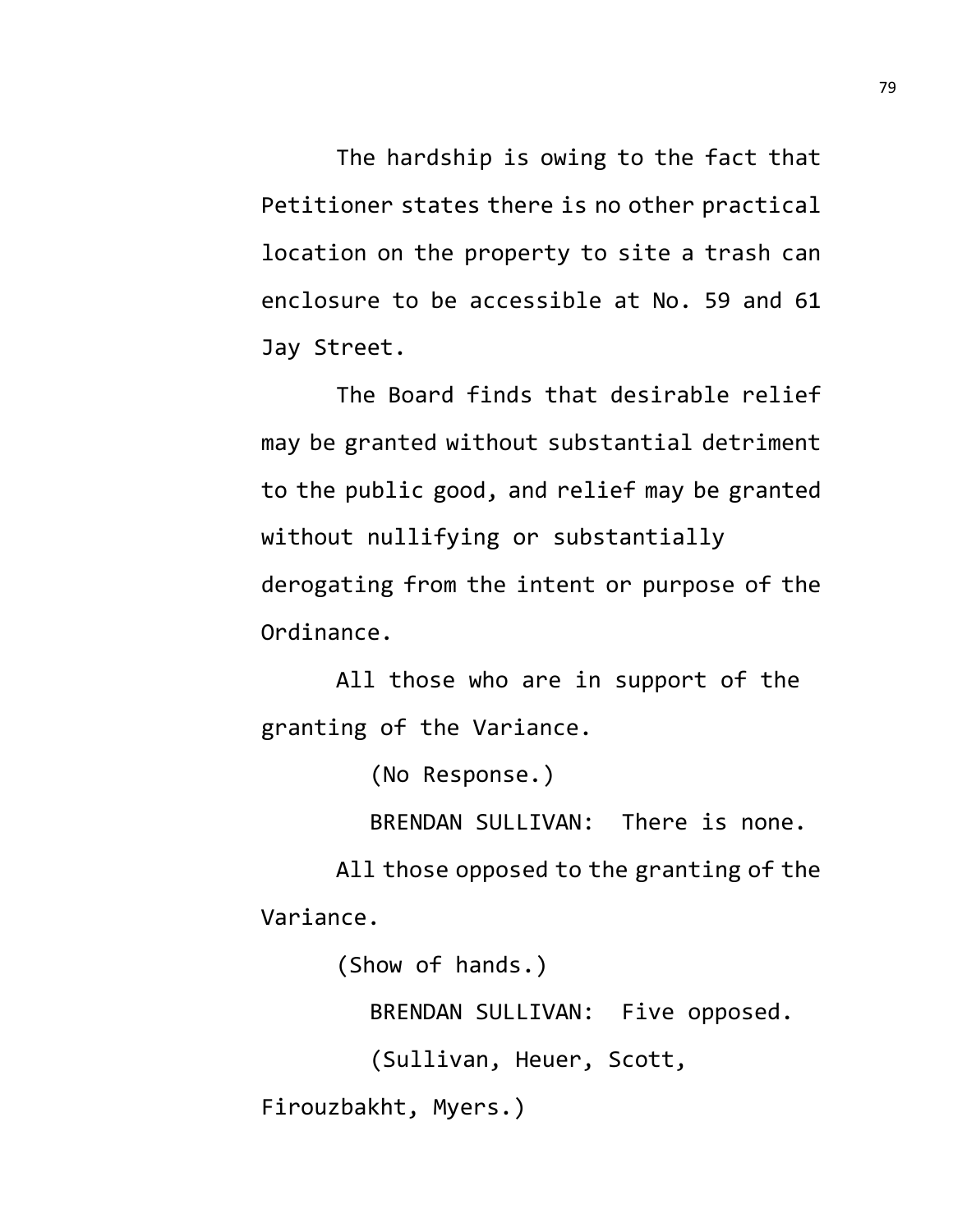BRENDAN SULLIVAN: The Board would note that the standards for -- that the Board finds that a literal enforcement of the provisions of the Ordinance would not involve a substantial hardship to the Petitioner regardless of the cost associated with it, which is of a personal nature and is not addressed by the Ordinance.

The Board finds that there is no hardship demonstrated which relates to the soil conditions, shape, or topography of the land or structures at which especially affects this particular land or structure, and not the general Zoning District in which it is located.

The Board finds that substantial -- that there would be substantial detriment to the public good in the granting of this Variance.

And the Board finds that if we granted relief, it would nullify and substantially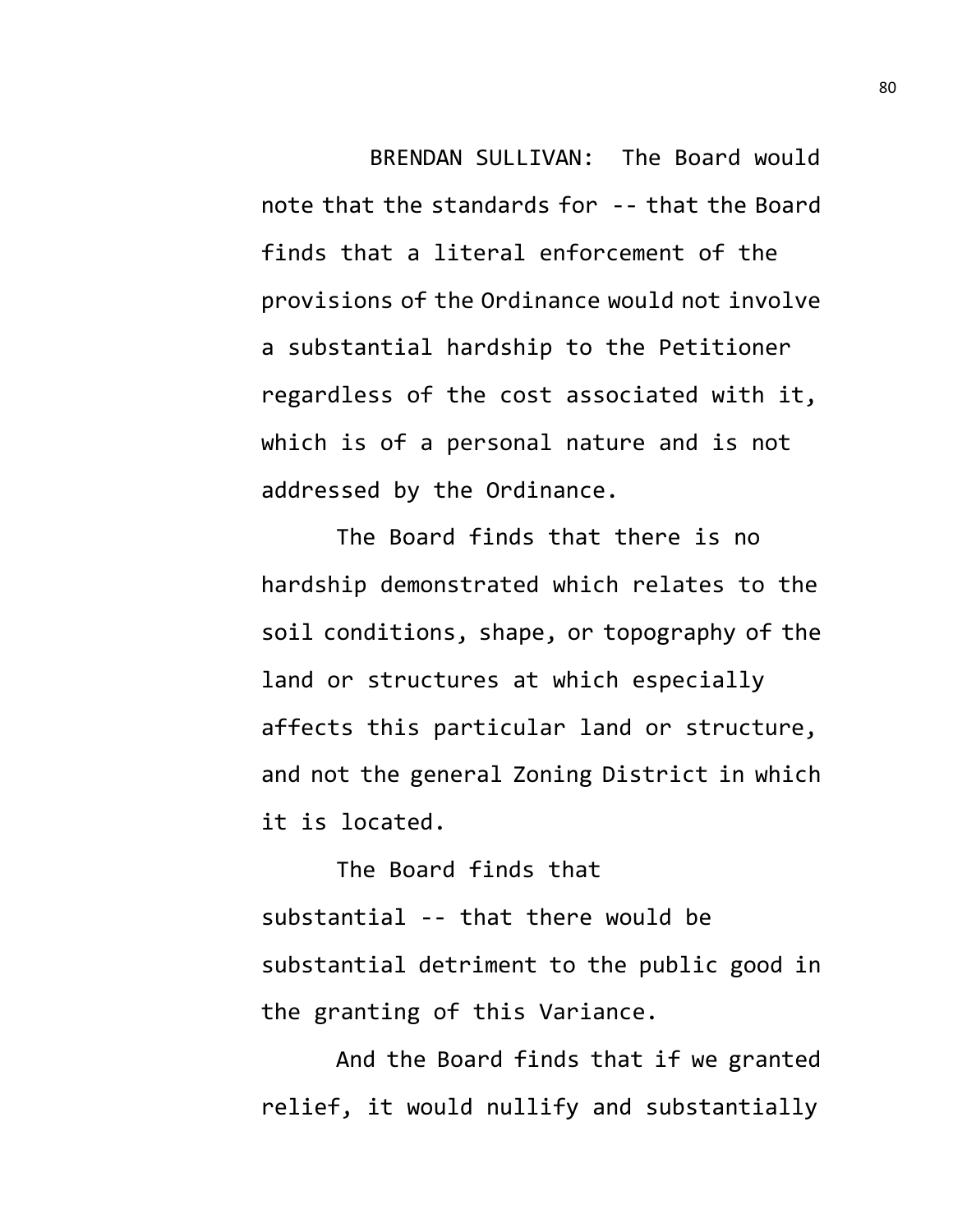derogate from the intent and purpose of the Ordinance of locating a structure within a front yard setback.

Anything else to add to that?

Okay. Sorry.

DANIEL LABARRE: Thank you for your consideration.

\* \* \* \* \*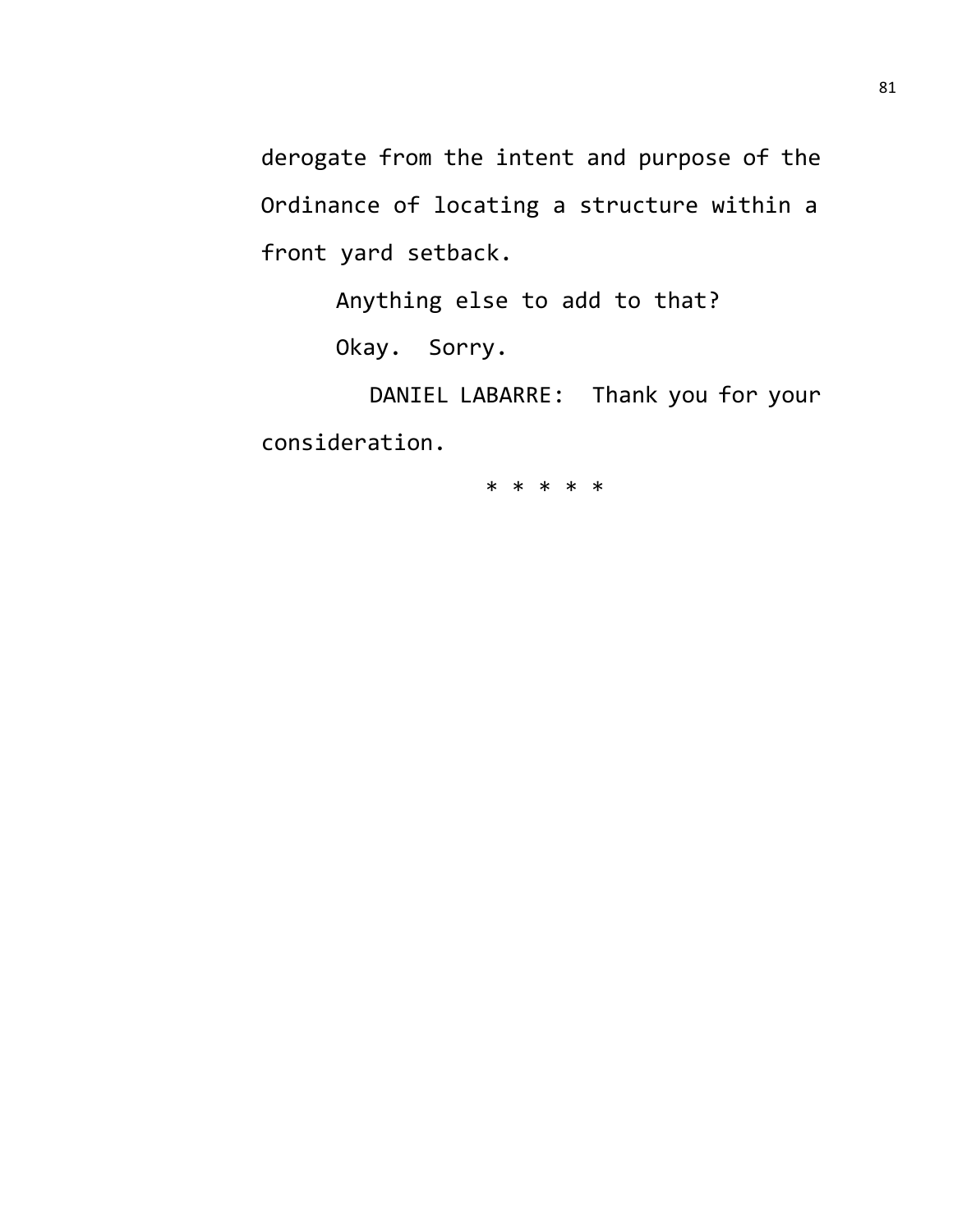(8:05 p.m.)

(Sitting Members: Brendan Sullivan, Constantine Alexander, Tad Heuer, Thomas Scott, Mahmood Firouzbakht.)

BRENDAN SULLIVAN: The Board will hear case No. 10120, 101 Larchwood Drive.

Whoever is going to speak, if you would introduce yourself, spell your last name for the record.

ZEEK BROWN: Zeek Brown, B-r-o-w-n, the architect. We -- this application has some history with the Board. We first started in September I think last year, and the project has gone to continuance a couple times. With feedback from the Board, we've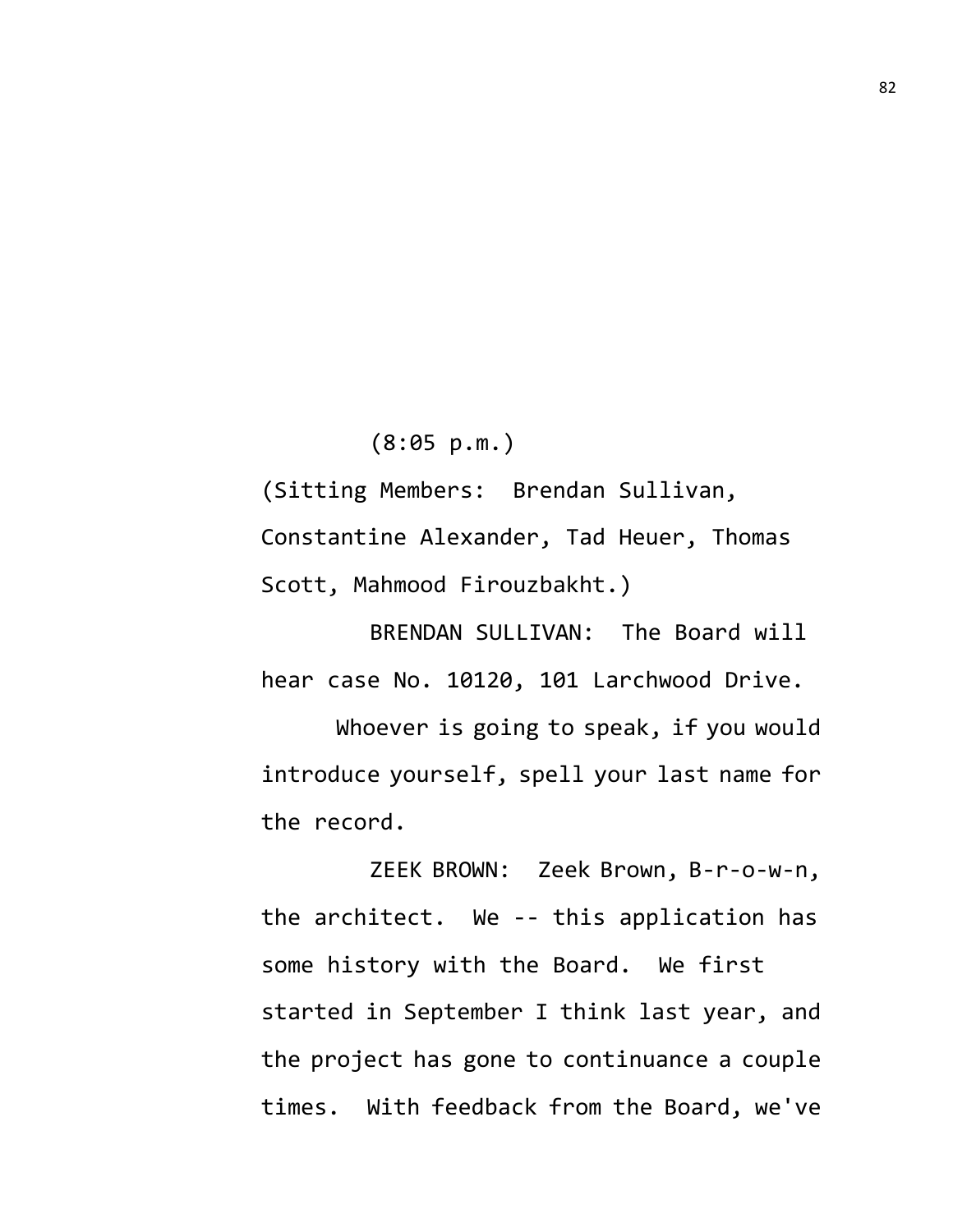worked really hard to minimize some of the Variance relief that we were here for. And we changed the plan around quite a bit then what it was before. So essentially for members that haven't heard it before, we are, we're looking to expand this house, to put a kitchen addition on, and to expand the second floor bedrooms for two girls who are entering their teen years. And the house is small, and the owners want more space.

We also have a conversion of the third floor which is sort of not used terribly well now to become a master bedroom. And there's a dormer on the third floor.

Basically what we are here for are a couple of things. On the side yard, the right side yard, we have a setback violation of about six or seven inches for approximately four feet. It's an extension of -- it's because the house doesn't sit quite parallel to the property line. So we want to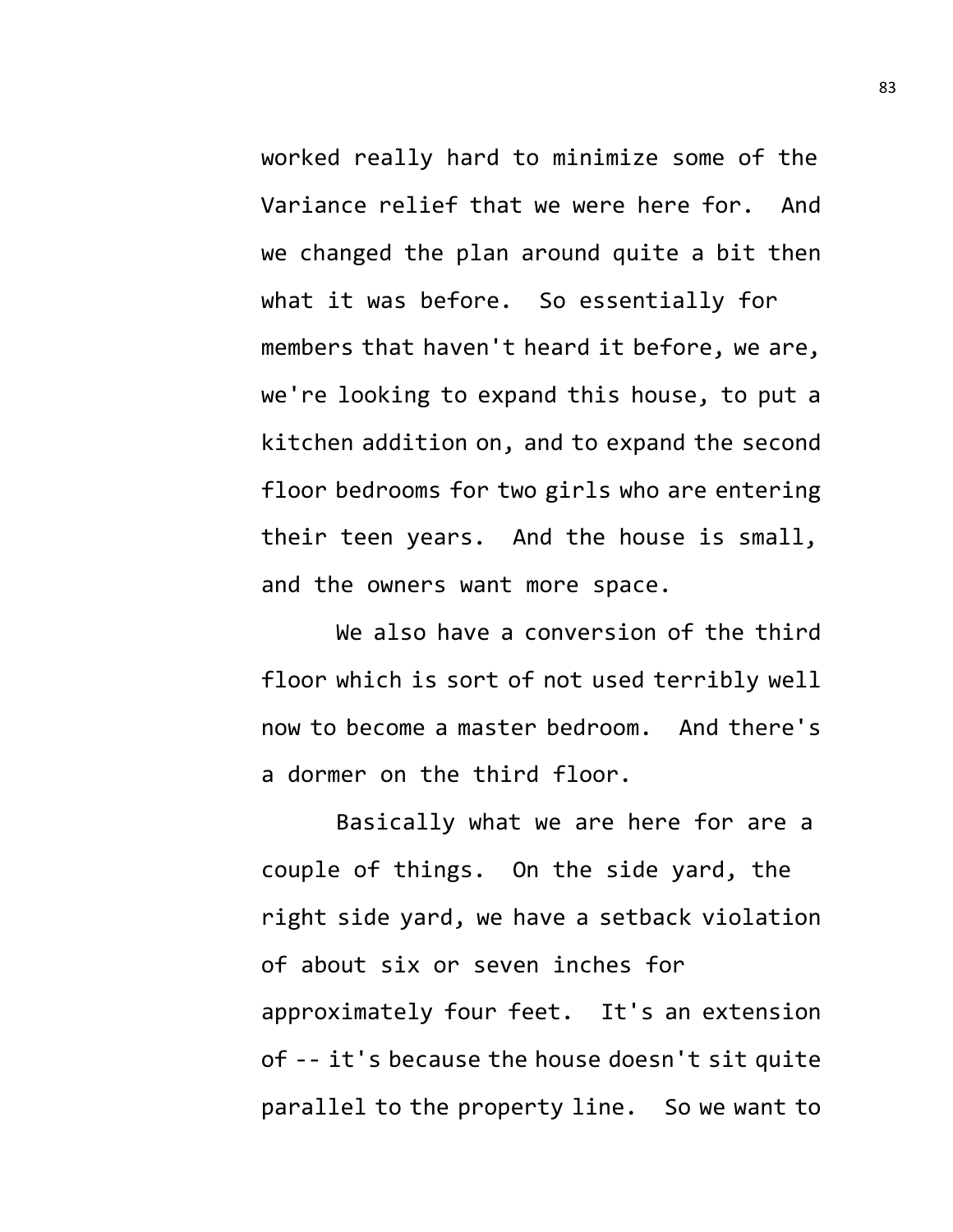extend the line of the house out. So for that four-foot extension, we've got about a six or seven-inch setback violation on the side.

CONSTANTINE ALEXANDER: Don't you have a setback violation right now? ZEEK BROWN: Yes, we do, existing.

CONSTANTINE ALEXANDER: The increase of the setback violation is two and a half inches or inch and a half.

ZEEK BROWN: Right. And on the other side we actually have reduced our setback violation because we've taken an entry, we're proposing to take an entry away and a bulkhead away which are in the setback. So we're sort of trading those.

The front yard, the front yard we're proposing to put a covered entry. Now, the FAR is -- we are over the FAR only by the amount of that covered entry. So we've worked really hard to get the whole program within the Article 5 requirements, but for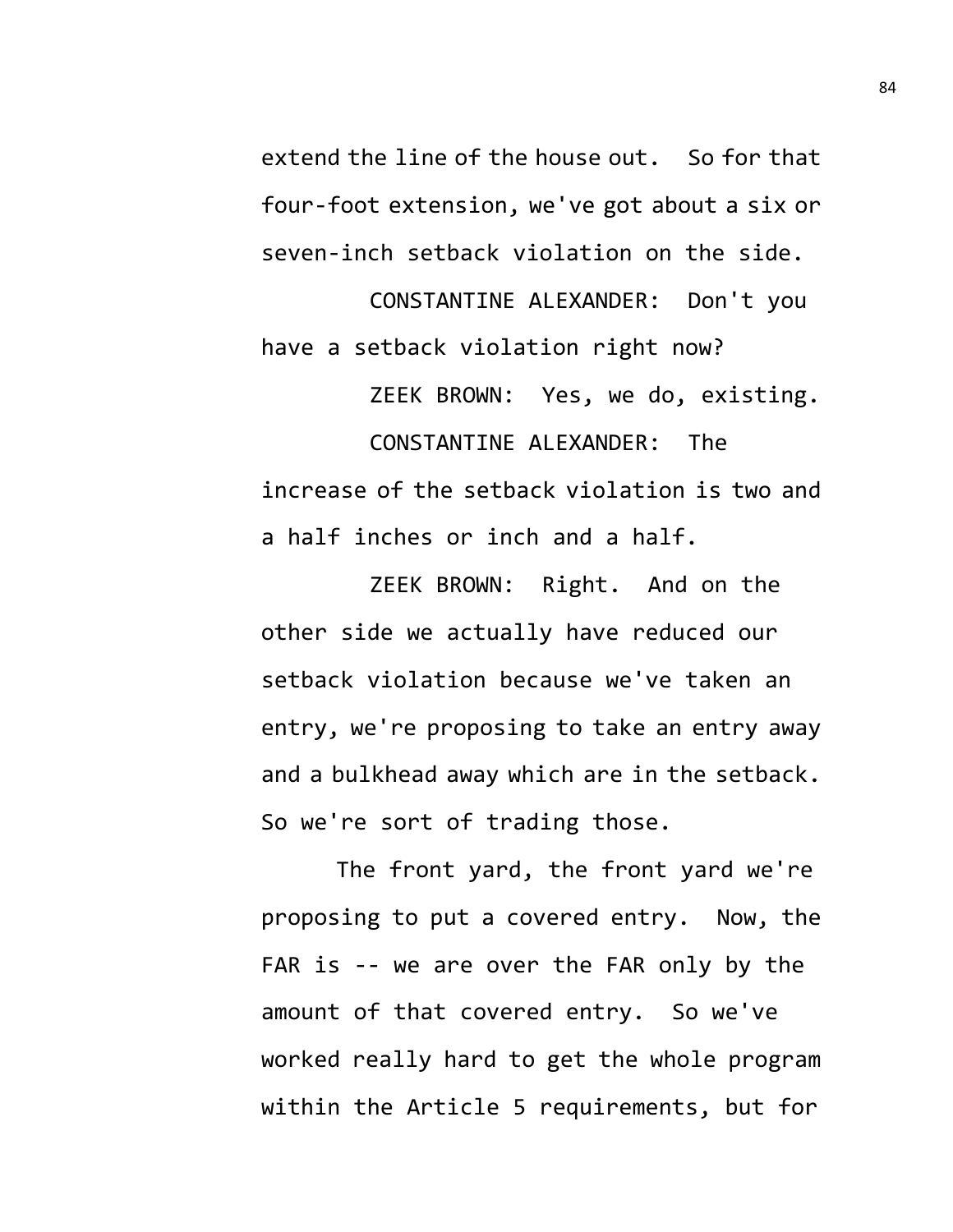good building practices and neighborhood continuity we want to have covered entries so the sill doesn't rot and the door's safer. And those, those are essentially the reasons -- and in doing that, in doing that covered entry, our front yard setback also gets a little worse by about like five or six inches.

TAD HEUER: And that's only at its worst, quote, unquote, point because you have a curbing in the front yard?

ZEEK BROWN: Yeah, correct.

TAD HEUER: And just for those who didn't sit on it before, just so we have it on the record, originally your plan was to do most of the addition to your left side?

ZEEK BROWN: To our left side, correct.

TAD HEUER: To the left side of the house.

ZEEK BROWN: Yeah.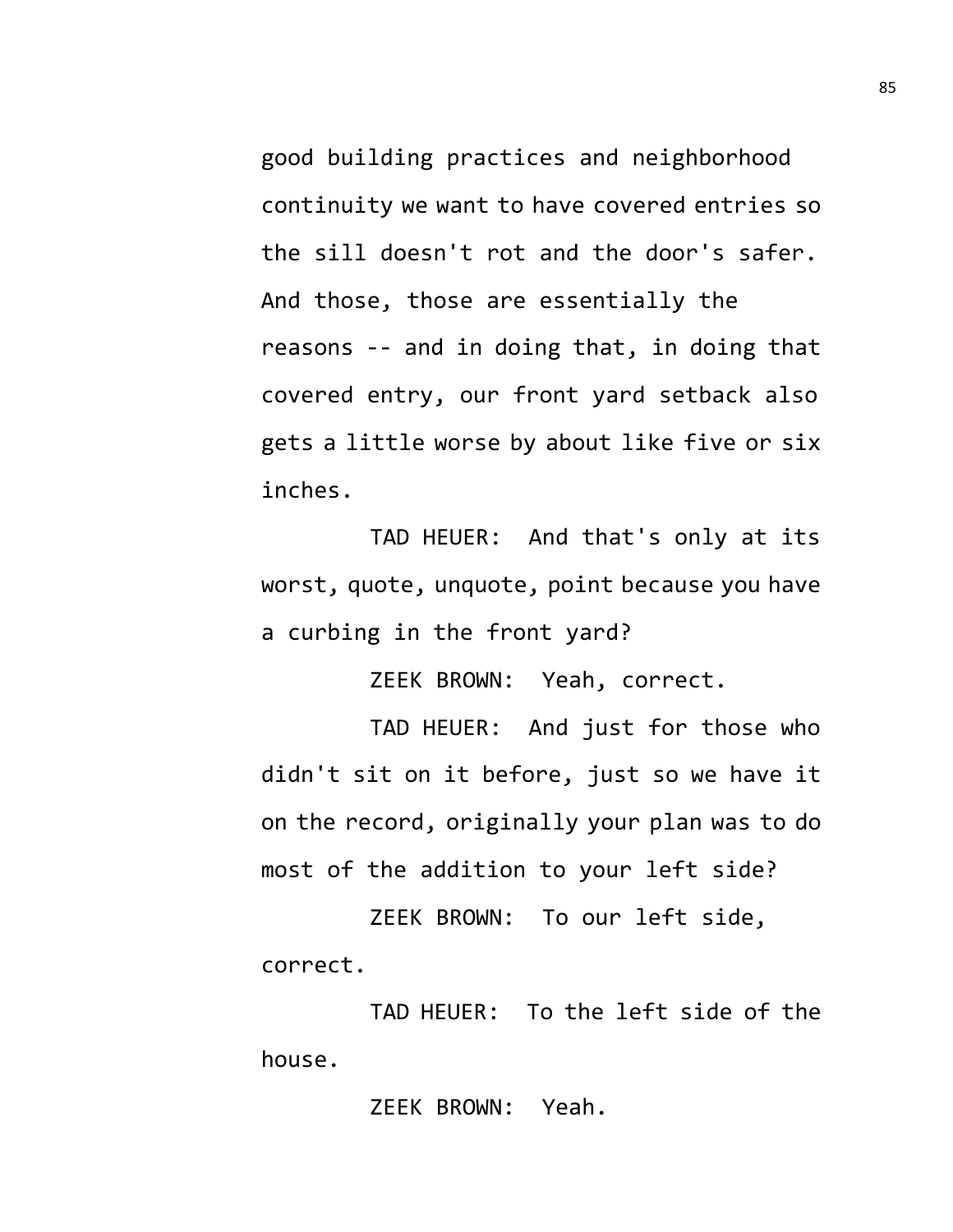TAD HEUER: And now the bulk of the addition is to the rear.

ZEEK BROWN: In the back.

TAD HEUER: Which doesn't create any setback violation because you have a fairly large rear setback.

ZEEK BROWN: That's correct.

TAD HEUER: And your dormer, your dormer was -- were you originally on the front?

ZEEK BROWN: The dormer was always in the back.

TAD HEUER: Okay.

ZEEK BROWN: And the first application we had, it went up to the ridge

and it was flush with the exterior wall and we've created those both.

TAD HEUER: So your dormer is dormer guideline compliant?

ZEEK BROWN: Yes, it is.

TAD HEUER: And just one point you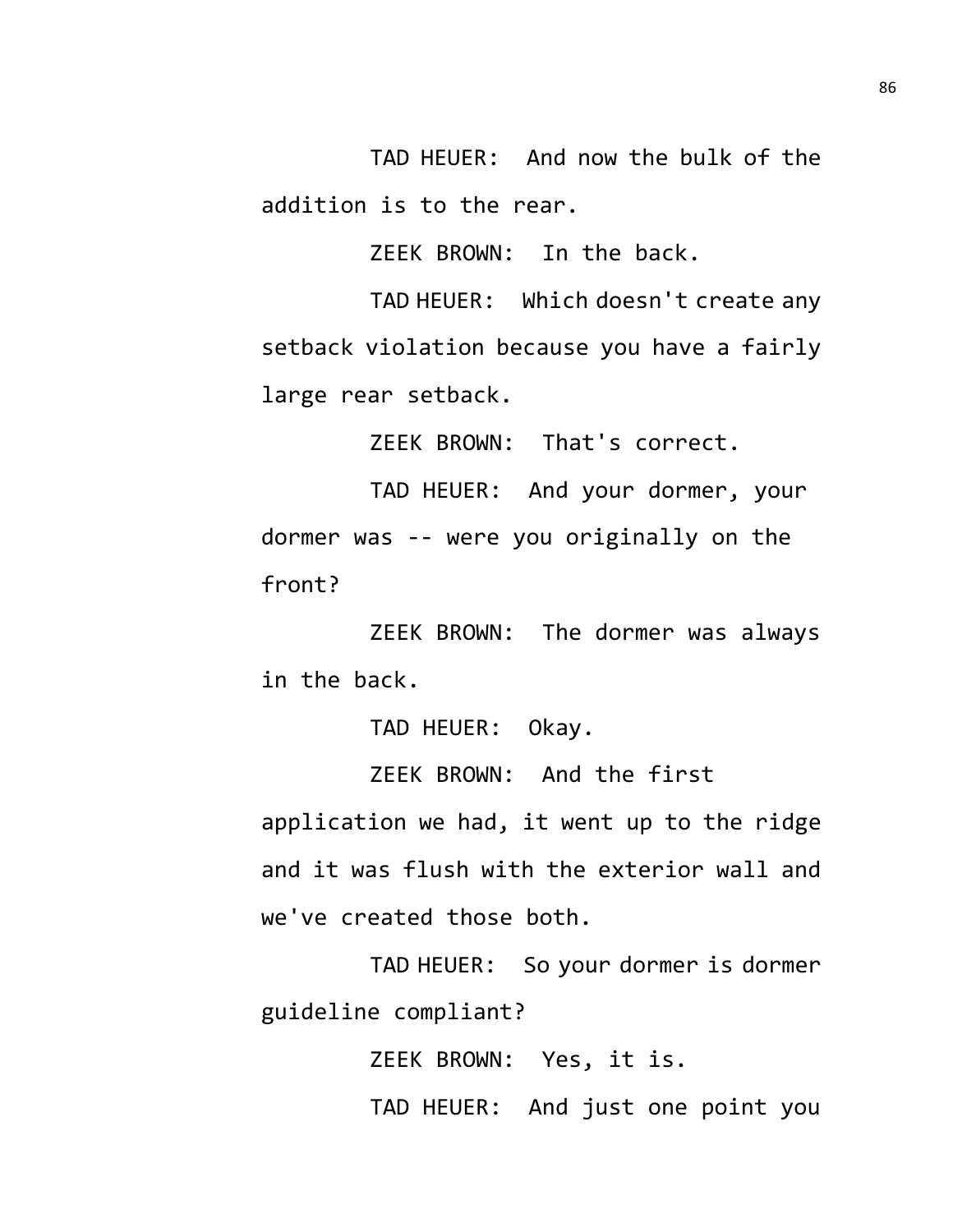made, and it doesn't really matter one way or the other, the bulkhead on the left side, I don't believe that that counts in terms of a side yard violation. So if for some reason you wanted to keep your bulk down, I don't know if you have plans to move bulkhead elsewhere --

MARION ODENCE-FORD: It would just jut out.

ZEEK BROWN: Right, we do have plans to put a new bulkhead.

TAD HEUER: Okay. I was going to say to the extent that that was something you took out in order to avoid a side yard setback violation in addition to the door, that's not something that I don't think Inspectional would care about and you could leave it there if it works better for you.

MARION ODENCE-FORD: I think it's more aesthetic.

TAD HEUER: I didn't want you to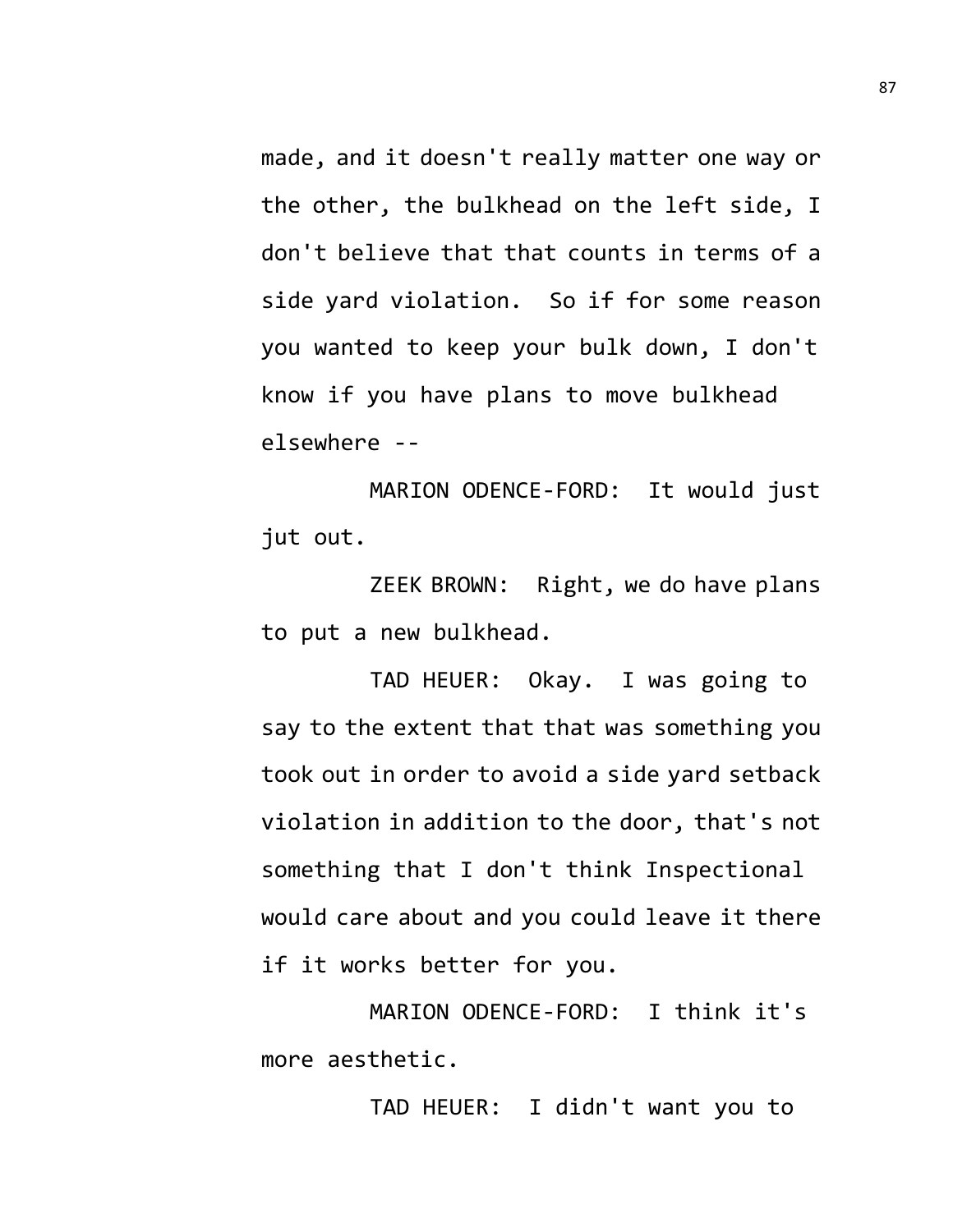think it was a requirement you do it for side yard reason.

BRENDAN SULLIVAN: Just very briefly, originally you're sort of bumping out to the left side and there was some discussion with the neighbor; is that correct?

ZEEK BROWN: On the left side, yes. The neighbor to the left attended one of the hearings and was in support of what we were doing before and they were the most affected by that proposal at that time.

BRENDAN SULLIVAN: Okay. And so basically you're rearranging the interior layout, and the kitchen is now in the front of the house?

ZEEK BROWN: Yeah.

BRENDAN SULLIVAN: And you're pushing that to the back.

ZEEK BROWN: Correct.

BRENDAN SULLIVAN: And having a more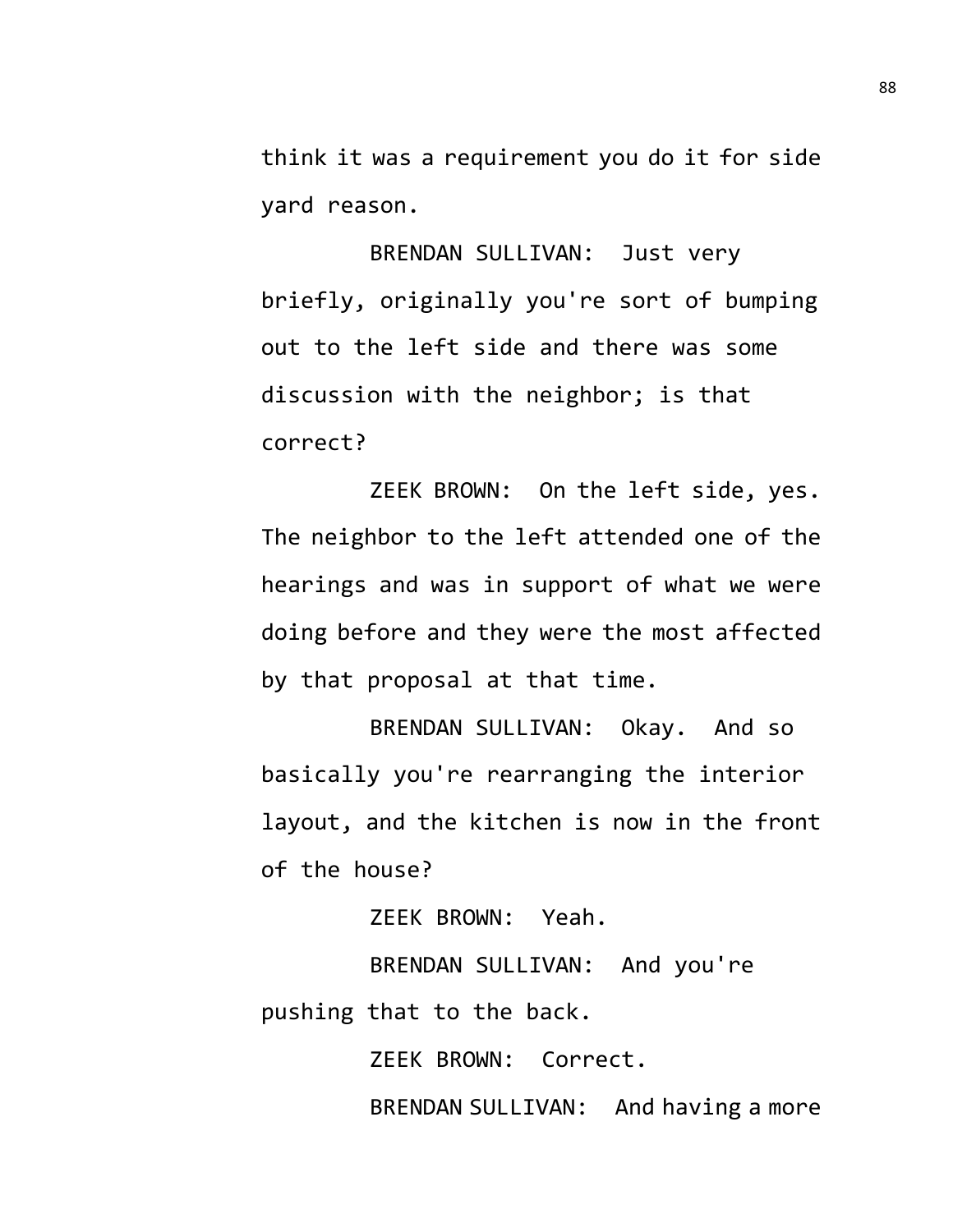traditional layout of the house: Entry, living room, dining room, and then pushing the kitchen to the back.

On the second floor, that bumping out of the kitchen will then allow you to expand the two bedrooms upstairs?

ZEEK BROWN: Not exactly. We're sort of -- that's the -- that is the line of the existing house.

BRENDAN SULLIVAN: Oh, I'm sorry, that's correct.

ZEEK BROWN: So we're sort of extruding the mass of the house to the rear.

BRENDAN SULLIVAN: Pushing that back wall --

ZEEK BROWN: Right. Out four and a half feet. And then the kitchen addition is one story and it goes out further.

BRENDAN SULLIVAN: Okay. And the need for that additional is basically -- well, it's functional but also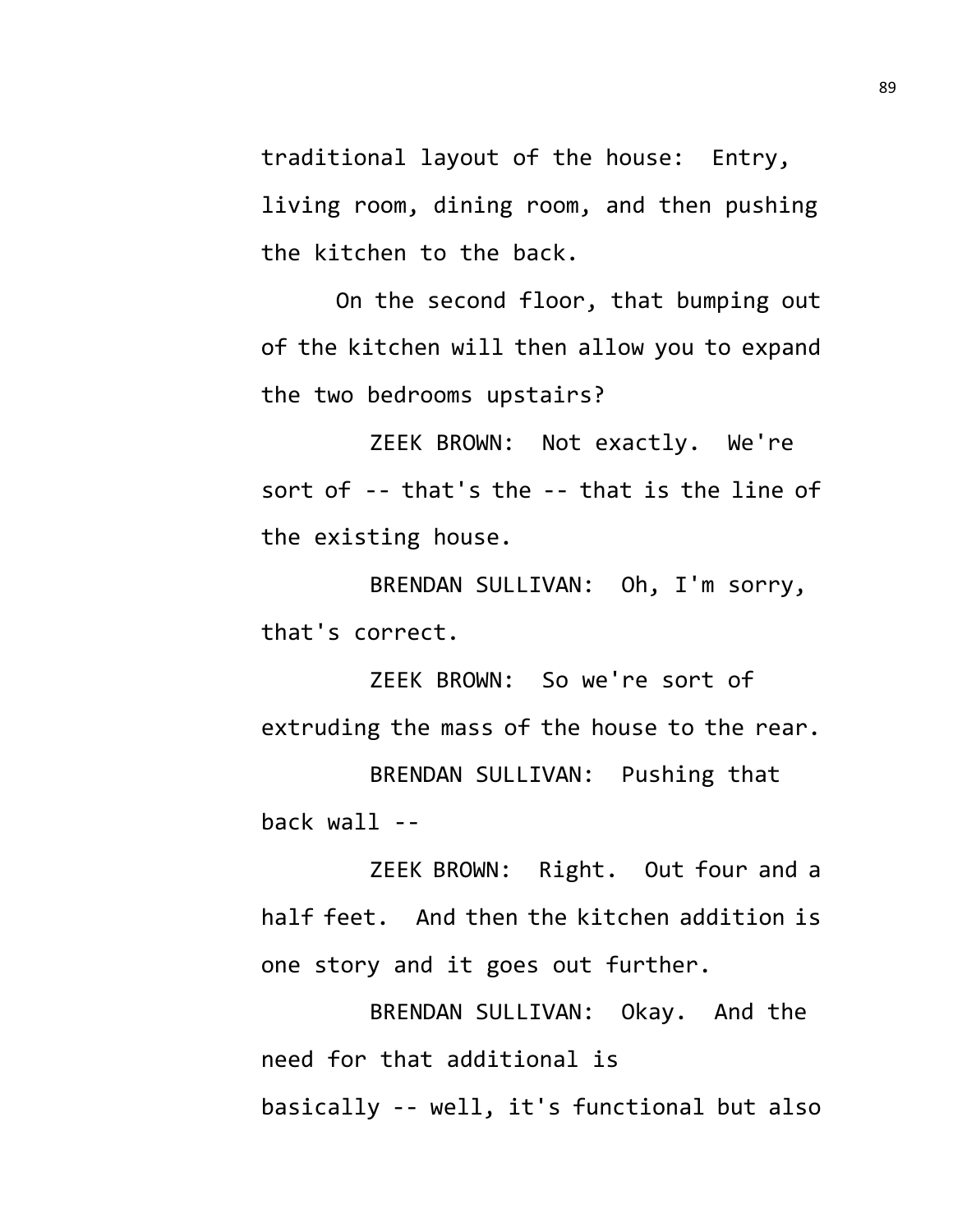aesthetics, also. It's just that while you're doing all this disruption is let's push that wall out to make it a --

ZEEK BROWN: We wanted to have larger bedrooms for their children. And that's essentially what we're doing. But it also -- that second floor addition happens to make a nice covered entry porch down below into the kitchen, in and out of the kitchen. So, it's over in here. And that's all calculated in the FAR as square footage. So I've caught all of that.

BRENDAN SULLIVAN: Okay. And then the third floor now used as a master bedroom? ZEEK BROWN: No, it's used as a guest room.

BRENDAN SULLIVAN: Okay. So on the second floor there is -- well, you have bedroom, bedroom, and guest room. One of the children are a guest now or something? ZEEK BROWN: No, no.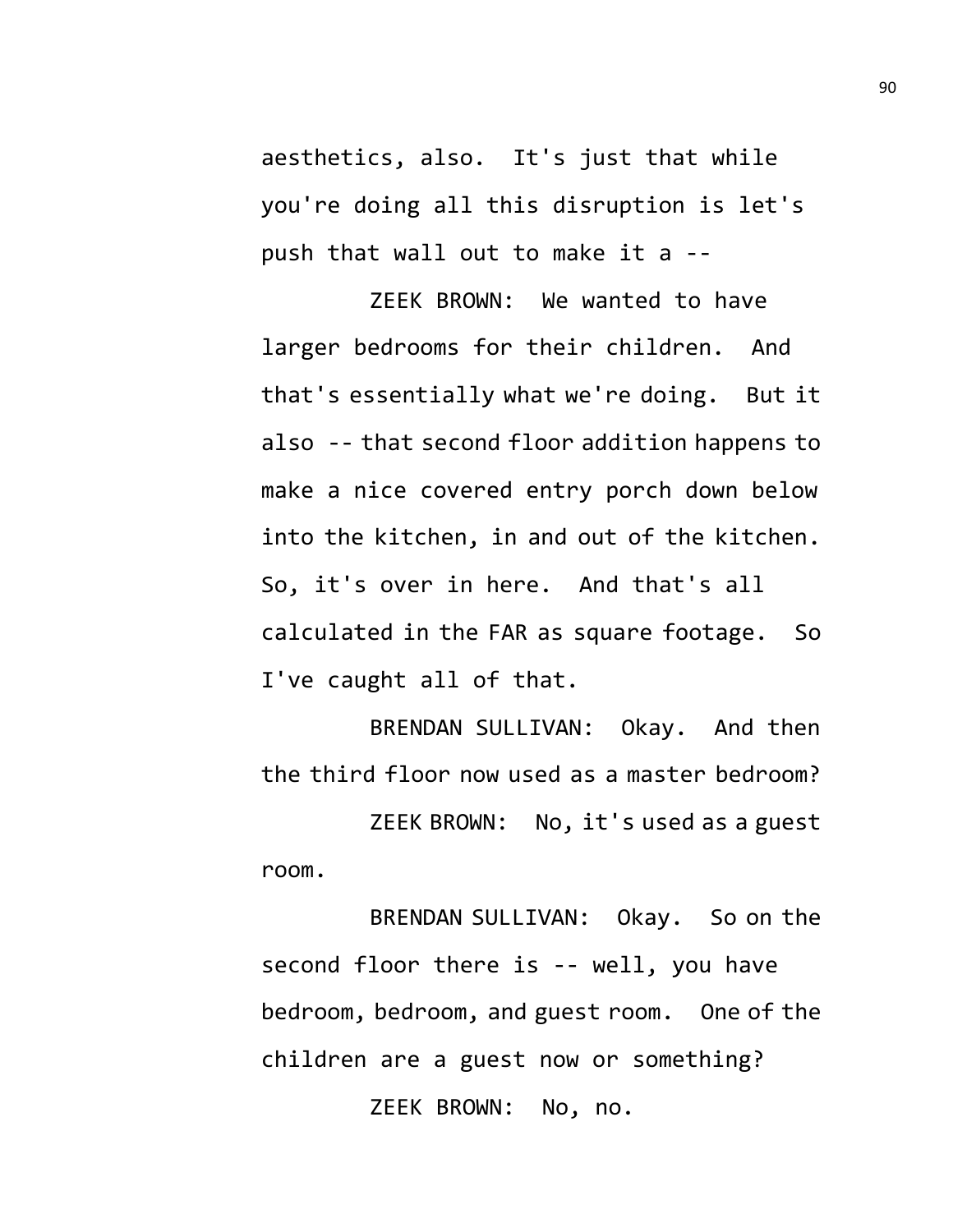BRENDAN SULLIVAN: We won't tell you

which one. Don't tell us which one.

And that's a master bedroom now?

ZEEK BROWN: Was there, yeah.

BRENDAN SULLIVAN: And then

basically girl's room, girl's room --

MARION ODENCE-FORD: And those are the two children.

BRENDAN SULLIVAN: Okay.

And third floor is sort of a realignment of some of the interior space pretty much I would think; is that correct?

ZEEK BROWN: Yep.

BRENDAN SULLIVAN: Okay.

Any questions by the Board at this time? Gus, anything?

CONSTANTINE ALEXANDER: I don't have a question, just an observation. Excuse me, you're exceeding the FAR because of the inclusion in the covered entryway, but disingenuous. You're going over the FAR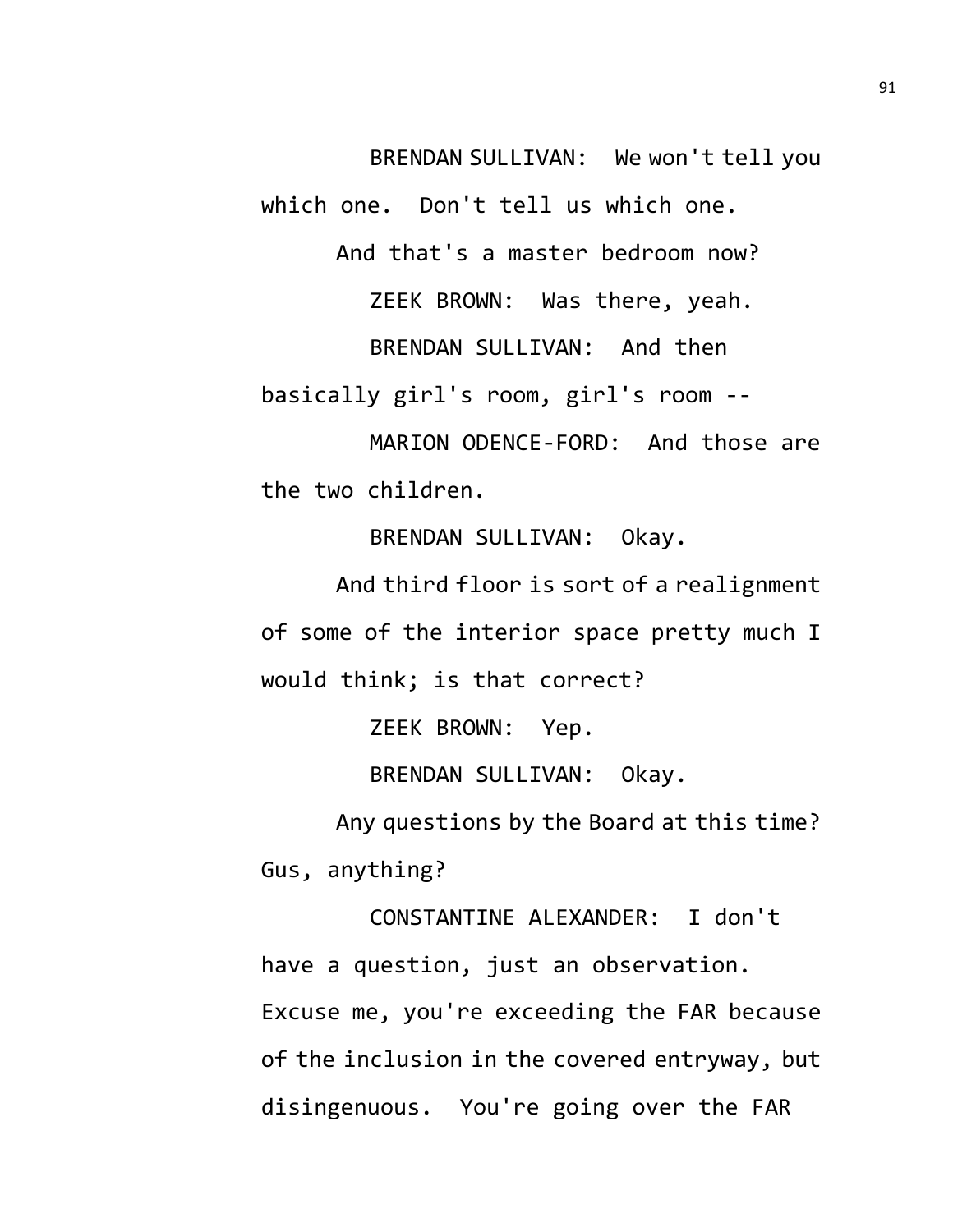because you're adding 500 square feet. And you chose to -- if you wanted to, I'm not saying you have to, you could have reduced the sides of the addition from other aspects to bring you under the 500 square feet with a covered entryway.

ZEEK BROWN: I don't understand. I mean, our FAR's 0.5.

CONSTANTINE ALEXANDER: Yes.

ZEEK BROWN: And that means we're allowed to go up to 2681 square feet in the house.

CONSTANTINE ALEXANDER: Yes.

TAD HEUER: He's just suggesting that FAR is fungible; right? Where you put a square foot doesn't really matter.

ZEEK BROWN: Okay.

TAD HEUER: You could have taken 22 square feet, you know, one foot in on the 22-foot line and gotten back here.

MARION ODENCE-FORD: Okay.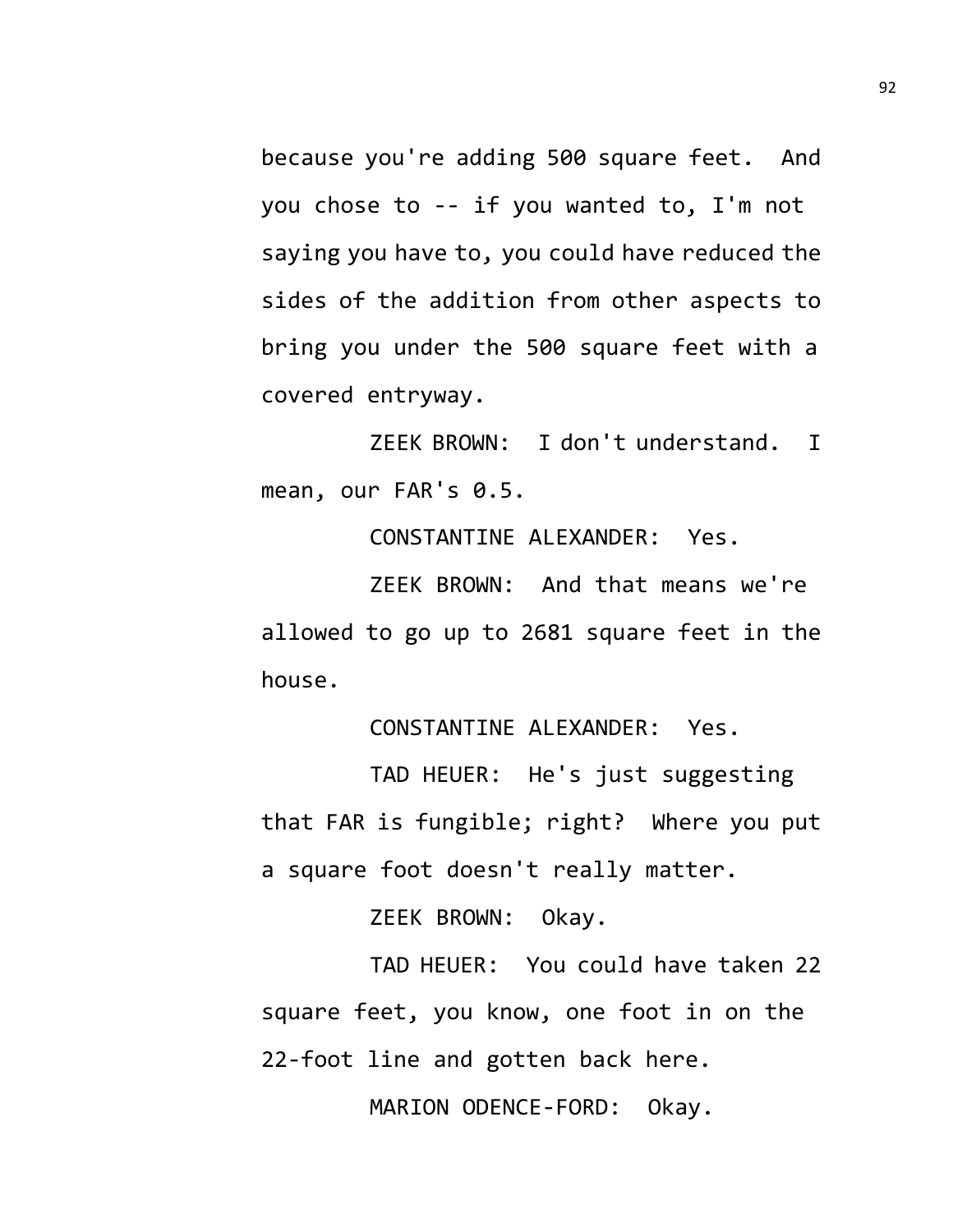CONSTANTINE ALEXANDER: That's an observation. I personally have no problems with the plan.

ZEEK BROWN: I've been squeezing and pushing and pulling this and, you know.

CONSTANTINE ALEXANDER: You put it in the best possible light.

ZEEK BROWN: The 2680 was hard to get to.

TAD HEUER: A number that you thought of many times as you were trying to fall asleep at night over the last few months.

ZEEK BROWN: Yeah.

BRENDAN SULLIVAN: Tom, any thoughts at this point?

THOMAS SCOTT: No, I'm pretty good with this.

BRENDAN SULLIVAN: Mahmood? MAHMOOD FIROUZBAKHT: I'm fine. BRENDAN SULLIVAN: Tad, anything at this point?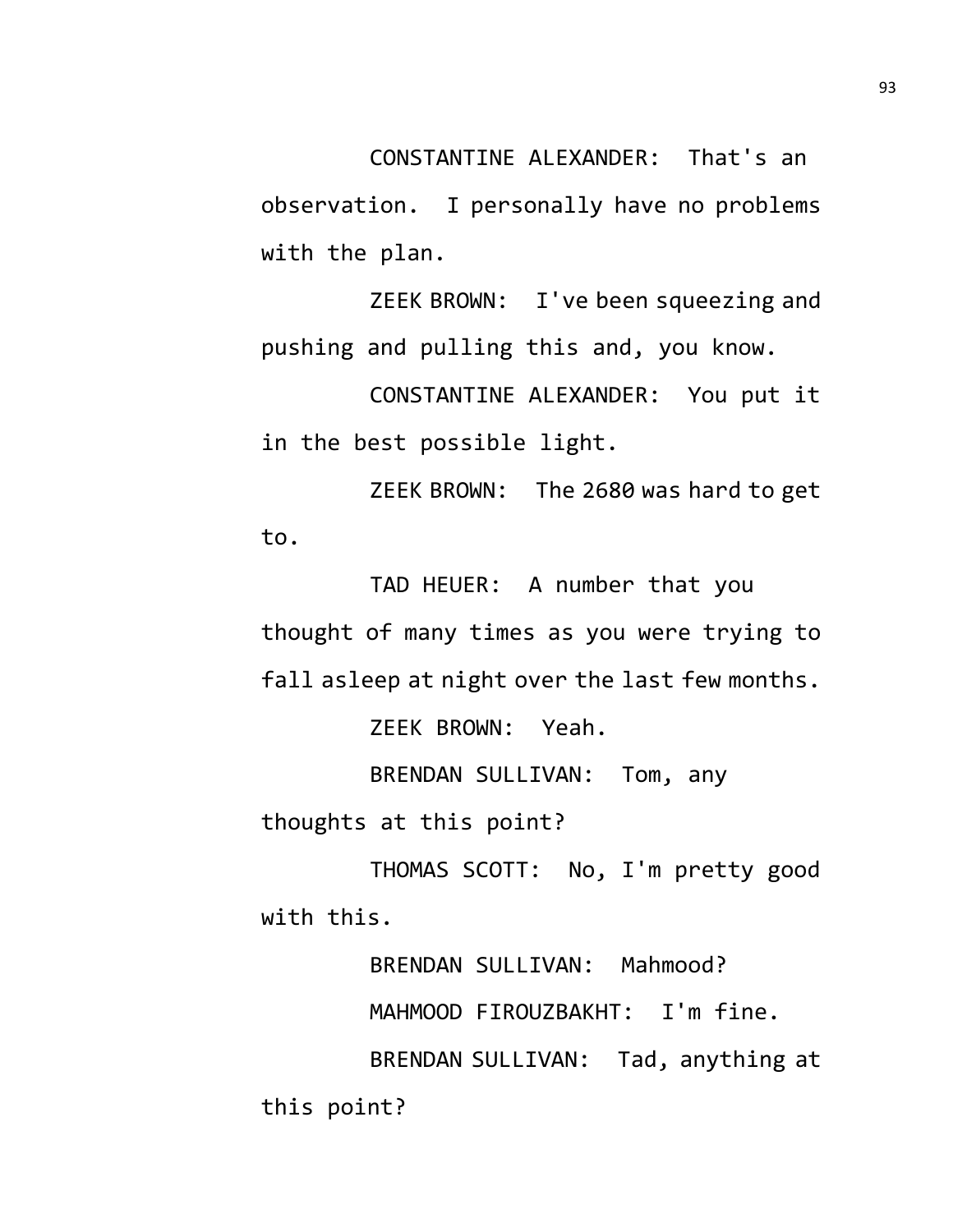TAD HEUER: No, I'm fine. I appreciate very much that you've taken our comments and thoughts and really done what looks like something that works for you that really does minimize the Zoning violations here. An inch and a half on your right side. Most people are coming in looking for feet, not inches. You're making your left side something we almost never see. You're converting a non-conforming setback into a conforming setback on your left side, which I very much like seeing. And I think the FAR is a very minor addition. And you have a lot of FAR to work with as of right, and I'm not that concerned that the -- although it's fungible, you know, you are looking at FAR over a doorway which I think is a safety issue and something that's well within the realm of, you know, necessity. And where your structure is placed on the lot, I think does necessitate some of the things that you're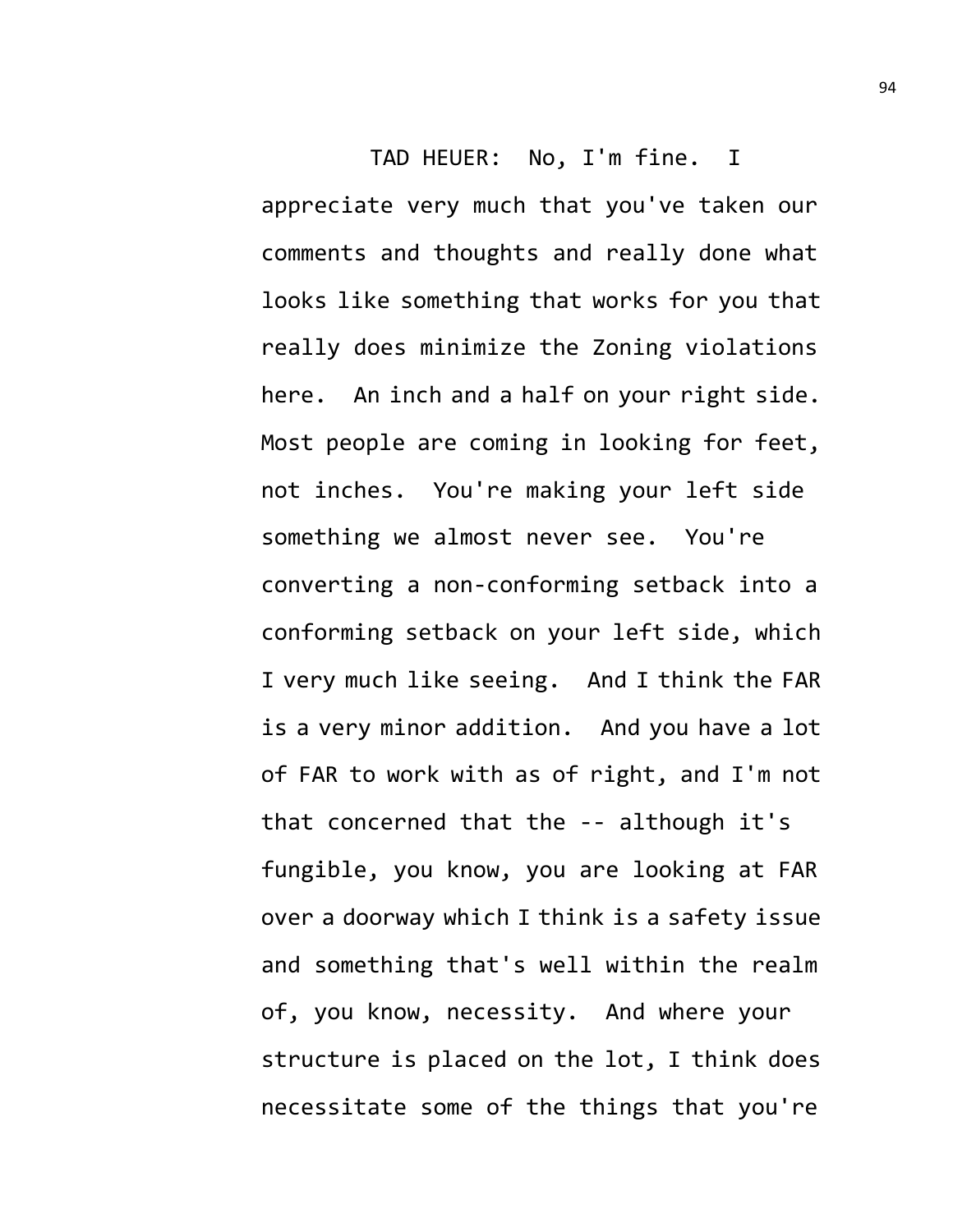asking for, too, particularly in terms of your setbacks where you've tried to minimize those as much as possible. I'm at this point in favor of it.

BRENDAN SULLIVAN: Okay. Let me open it to public comment.

Is there anybody here who would like to speak on the matter at 101 Larchwood Drive? (No Response.)

BRENDAN SULLIVAN: I see nobody in attendance.

There is correspondence in the file that  $-$ 

MARION ODENCE-FORD: That's from our neighbor from our former setback.

BRENDAN SULLIVAN: Mr. Maniotis (phonetic).

MARION ODENCE-FORD: Maniotis, that's right.

BRENDAN SULLIVAN: He's writing to you. He's writing to agree to your request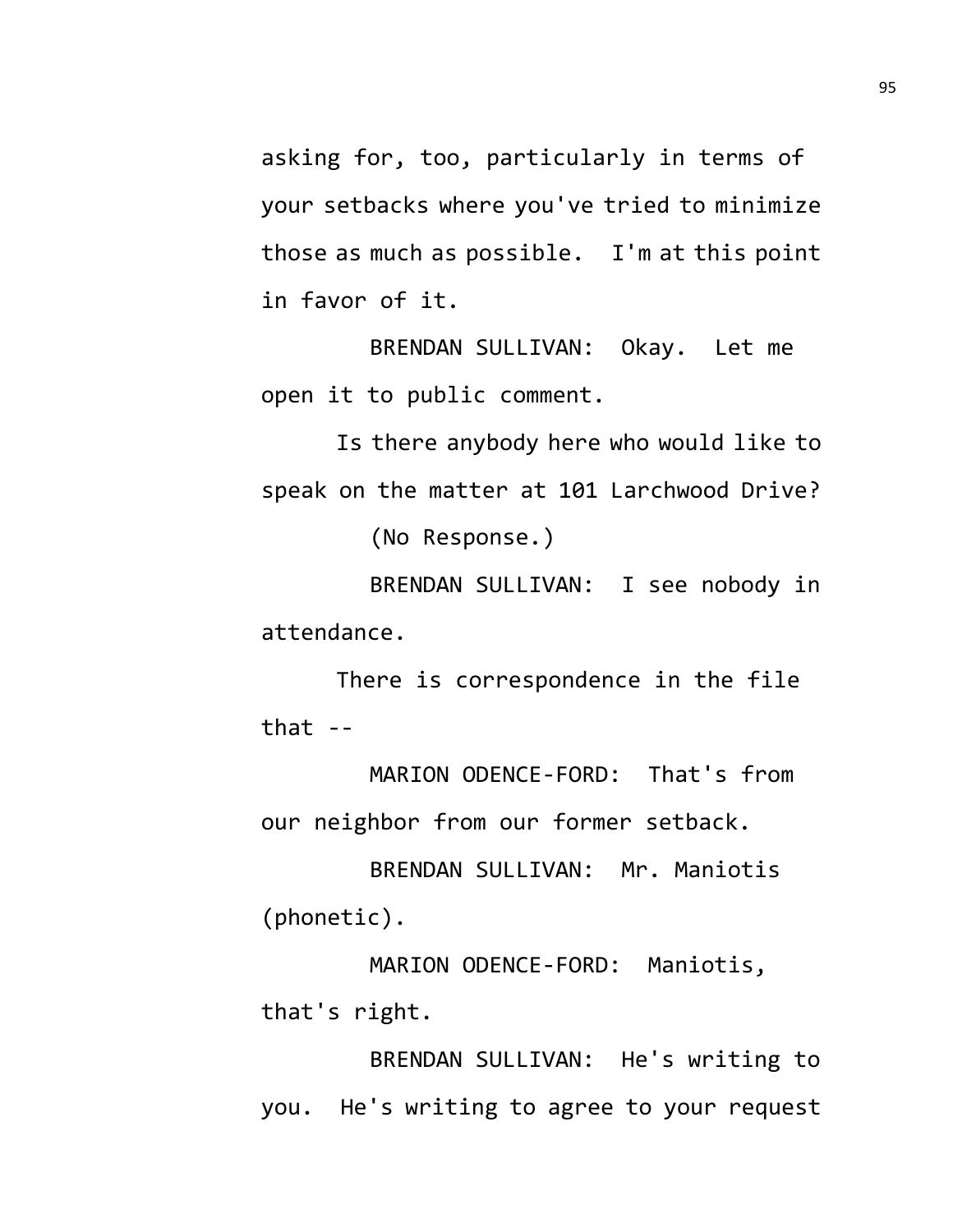for Variance which would replace the extension of your house five-foot, six from his property line. He understands that the proposed extension will be 15 feet from his garage and fence, and that you will provide the appropriate landscaping in the buffer zone. And this is before the changes.

MARION ODENCE-FORD: We no longer have that issue.

BRENDAN SULLIVAN: Right. He's even far more happier now.

There is correspondence -- well, it's from you just regarding this continuance. So not a comment. And that's all there is on the -- you've spoken to all your neighbors obviously or at least to those who expressed some interest?

MARION ODENCE-FORD: Yes.

BRENDAN SULLIVAN: Anything to add, delete, change? None.

Let me make a motion to grant the relief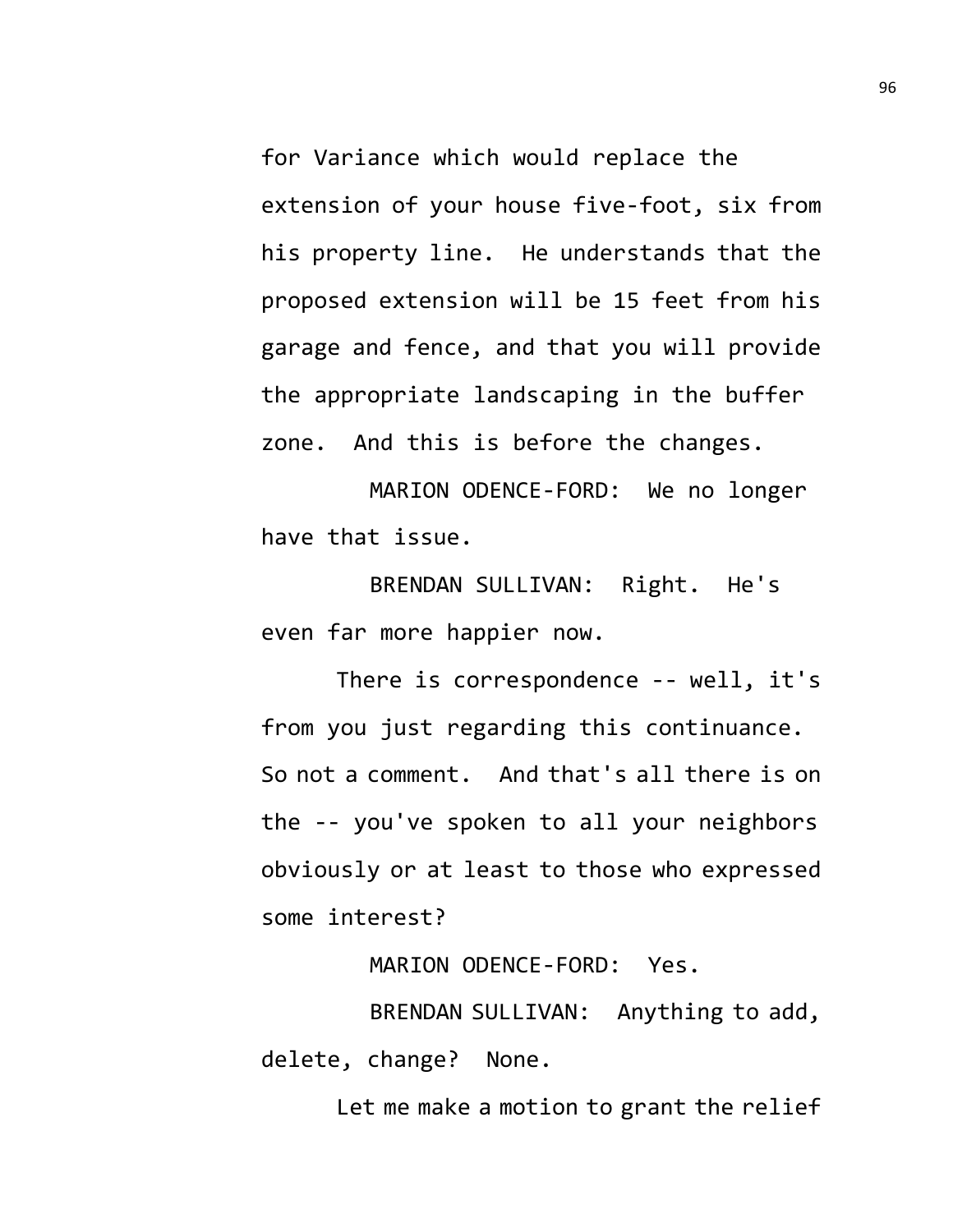requested for the additions to the present house as per the plans. No changes? This is it?

ZEEK BROWN: This is it.

BRENDAN SULLIVAN: As per the plan and initialed by the Chair.

The Board finds that a literal enforcement of the provisions of the Ordinance would involve a substantial hardship to the Petitioner.

The Board finds that the existing house which is -- there is some existing non-conformities to the house now. So that the de minimus addition is that a requested, is a fair and reasonable request, and would require some relief from this Board.

The Board finds that it would be a hardship to the Petitioner because it would severely limit the realignment of the space, and a better utilization of the interior space of this house which predates the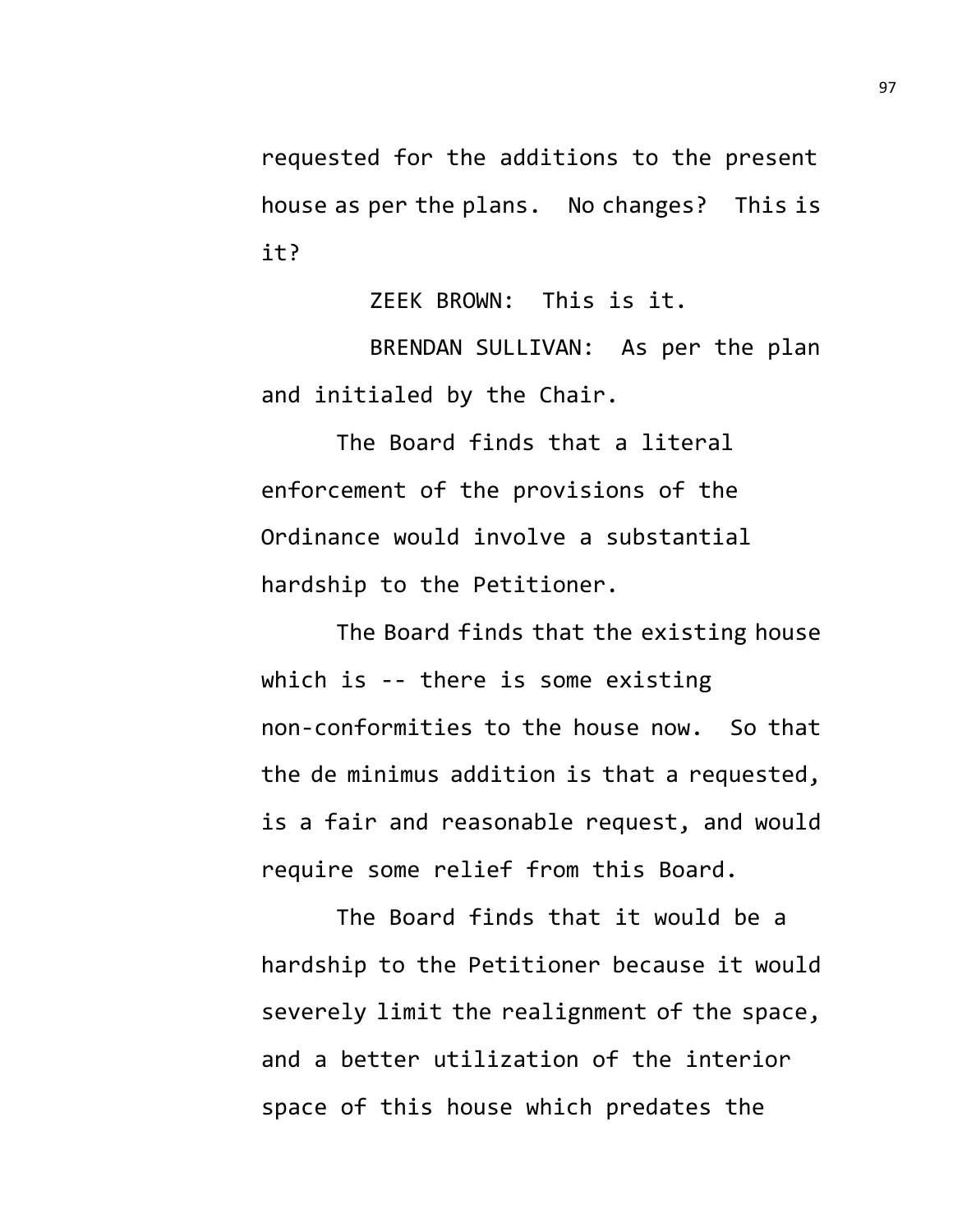existing Ordinance.

The Board finds that the hardship is owing to the pre-existing non-conformity of the house. The siting of the house on the lot, and it would be impractical to relocate it to another location to be Ordinance compliant.

The Board finds that desirable relief may be granted without substantial detriment to the public good. And that relief may be granted without nullifying or substantially derogating from the intent and purpose of this the Ordinance.

Anything else to add to the decision? CONSTANTINE ALEXANDER: Just make it clear that the decision will be conditioned on the work proceeding in accordance with the plans. You identified them but it should be specifically a condition.

BRENDAN SULLIVAN: Correct, right.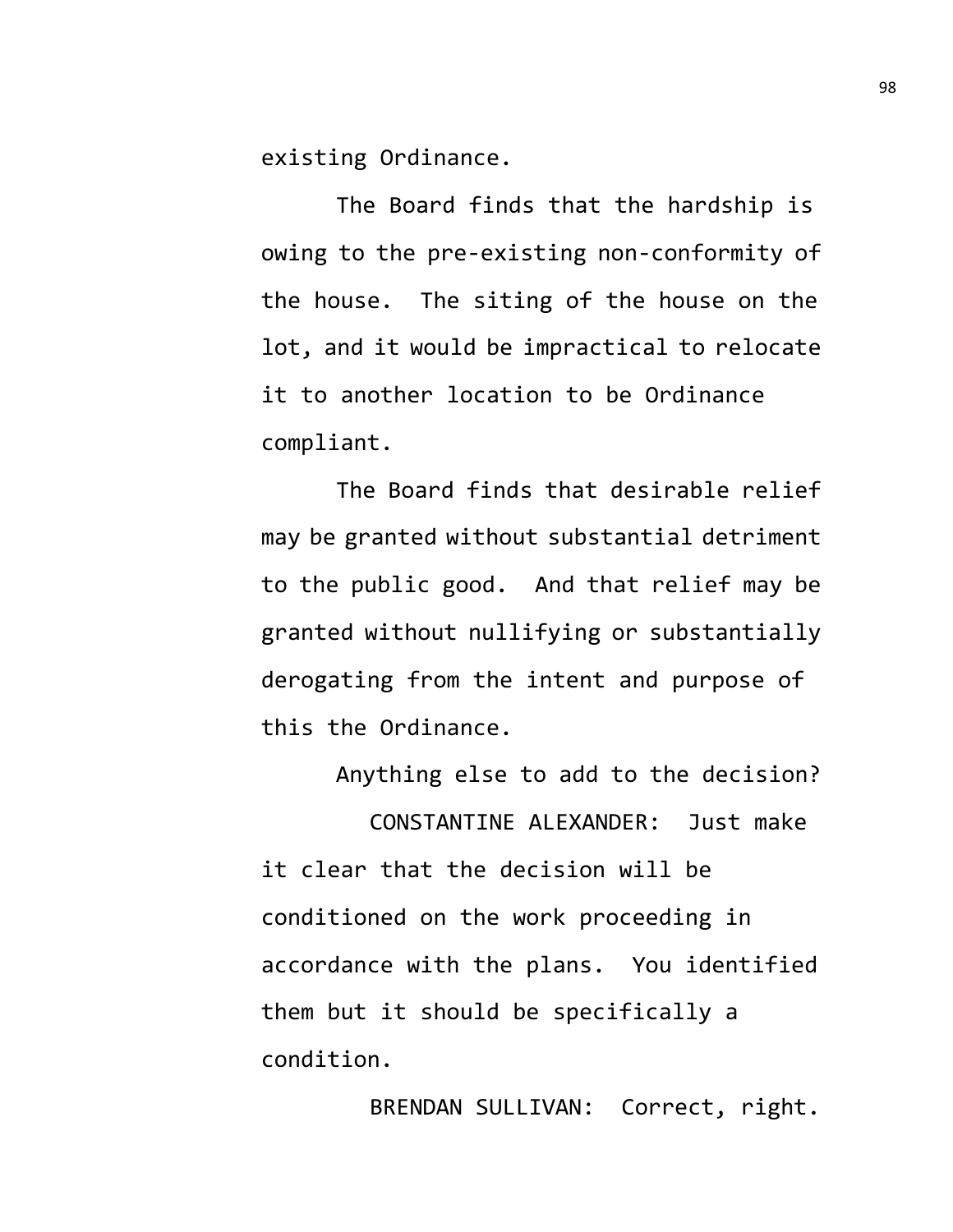That there be no changes to the drawing.

Anything else to add to it?

All those in favor of granting the relief requested.

(Show of hands.)

BRENDAN SULLIVAN: Five in favor.

(Sullivan, Alexander, Heuer, Scott,

Firouzbakht.)

BRENDAN SULLIVAN: Good luck.

\* \* \* \* \*

(8:20 p.m.) (Sitting Members: Brendan Sullivan,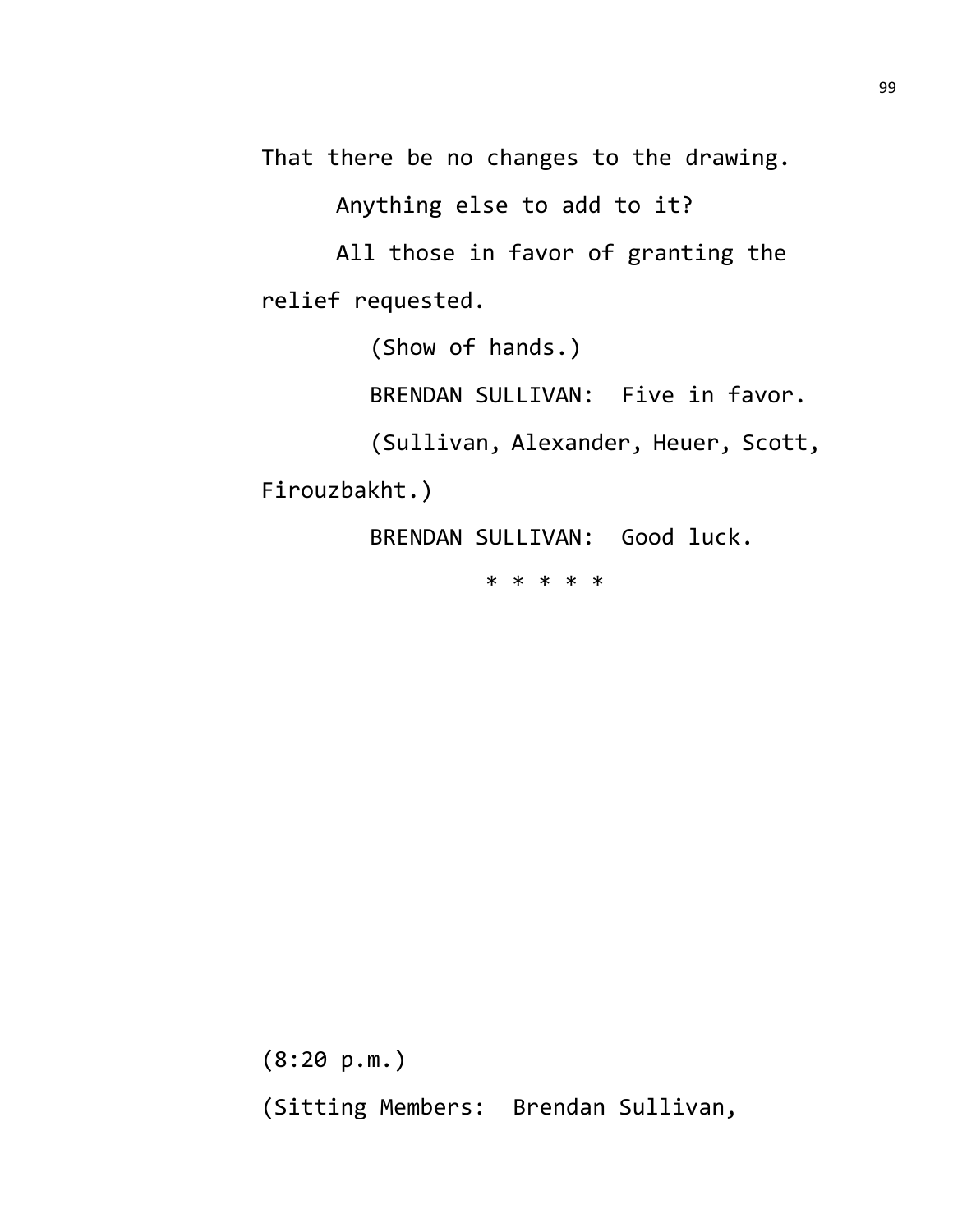Constantine Alexander, Tad Heuer, Thomas Scott, Mahmood Firouzbakht.)

BRENDAN SULLIVAN: The Board will hear case No. 10140, 2 Hutchinson Street.

Introduce yourself for the record, please.

EDRICK VAN BEUZEKOM: Edrick, E-d-r-i-c-k. Last name is van Beuzekom, v-a-n B-e-u-z-e-k-o-m. I'm the architect of the project. And my client is Jody Schindelheim. J-o-d-y

S-c-h-i-n-d-e-l-h-e-i-m.

BRENDAN SULLIVAN: Okay. Since last we met.

EDRICK VAN BEUZEKOM: Since last we met. We were here in August. At the time we were proposing a fairly large addition on the second floor of this existing structure. It's on a small lot. It's a one-story addition on the second house. We're proposing to go up. We since then scaled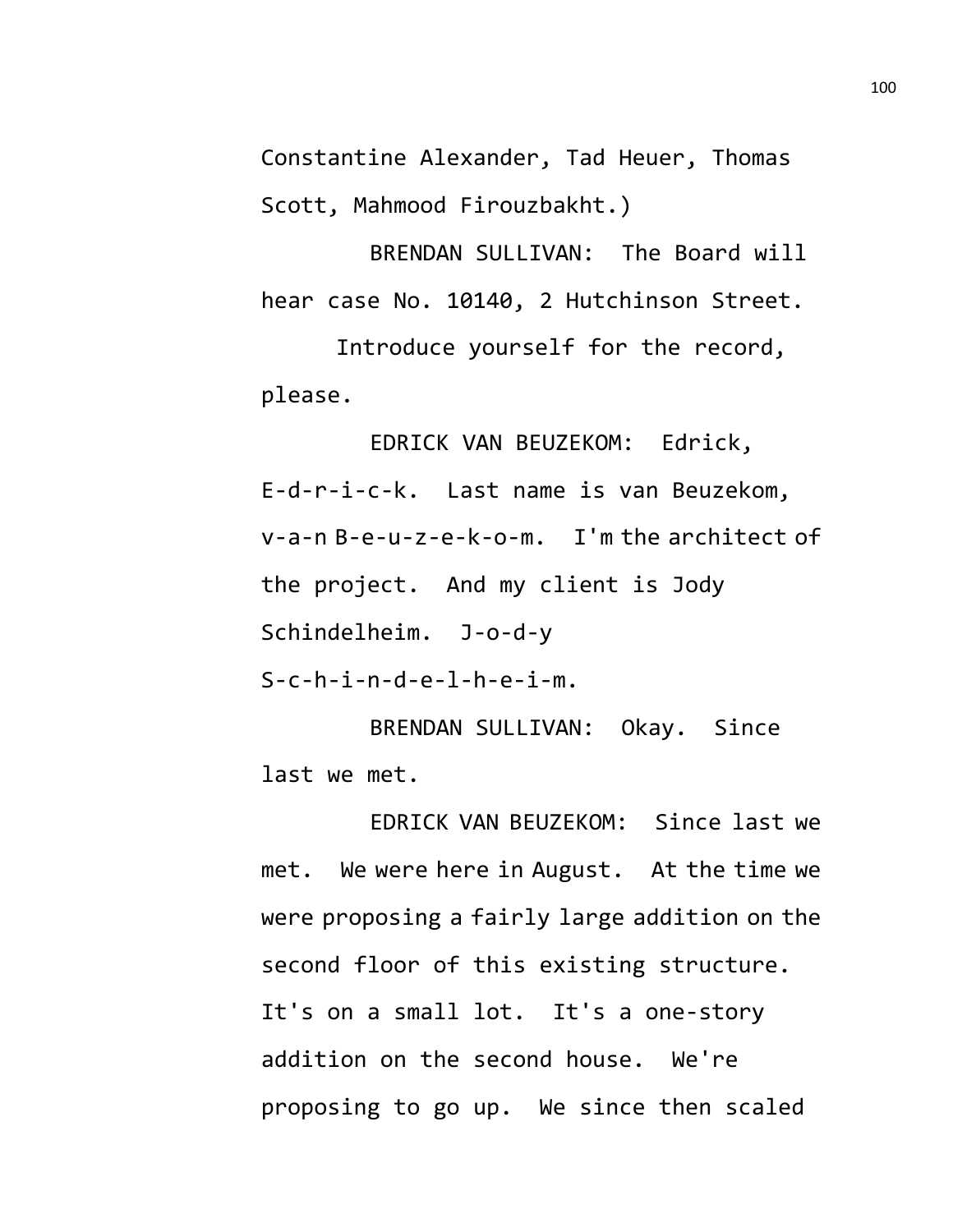back the plan. We were here in December. At that time we had to ask for a continuance because Jody had forgotten to keep the sign posted on the property. And we were going to come back I think in January which we couldn't get the Board together. So anyway, we're here now.

What we are proposing is two pieces of the project here. One is a small addition on the third floor. And so let me start with that, which is basically an increasing size of existing dormer.

BRENDAN SULLIVAN: How is the third floor used now?

EDRICK VAN BEUZEKOM: The third floor currently is a master bedroom. And the second floor actually -- yeah, I'll run through how the house is currently.

Yeah, so the third floor currently has a master bedroom with two dormers in it which both have very limited headroom.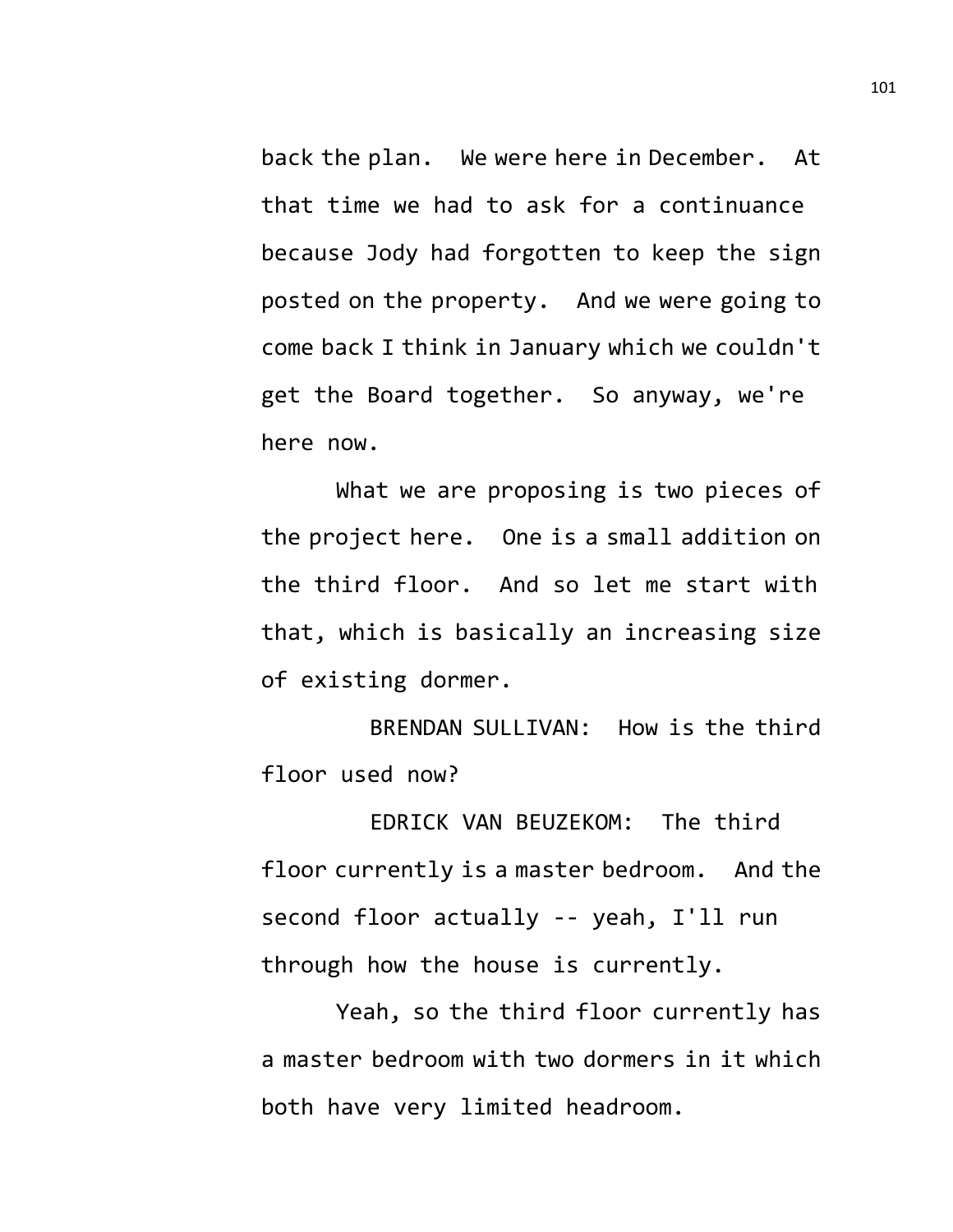BRENDAN SULLIVAN: Hutchinson Street being there.

EDRICK VAN BEUZEKOM: Excuse me? BRENDAN SULLIVAN: Hutchinson Street being there.

EDRICK VAN BEUZEKOM: Yes, exactly.

And stairway coming up. There's a small bathroom in the front, and there's a couple small closets here.

The second floor currently is used -- this is a walk-in closet basically for this room in the front here. This room here used as a library/study. My client, who works -- I'll let him talk about how he uses his space in a moment. But anyways, so maybe before I talk about more of the architectural, I should have Jody introduce why he wants to do this project and explain what the goal is here.

JODY SCHINDELHEIM: Yeah, well, good to be back. Yeah, I've lived in this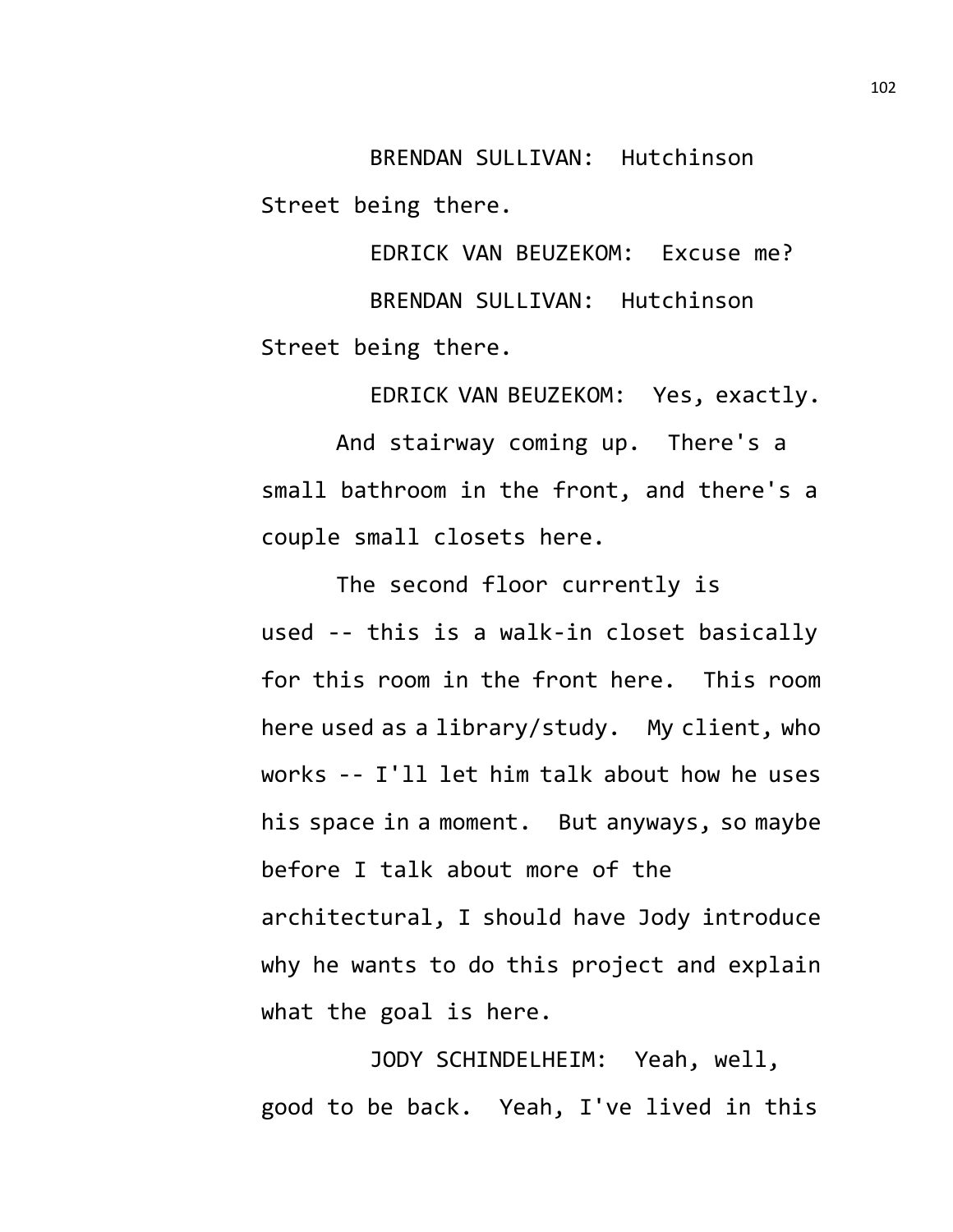house for about 20 years, I've been in the neighborhood, and I'm very comfortable there. And as I explained last time, Andrea, who I'm with now has adopted a little girl from China and we're raising her child together. Andrea lives in Cambridge as well, and we'd like to move together, raise a family, and you know stay in this house if possible.

Part of our thinking is that, you know, in terms of the other option of buying a bigger house, this would require Andrea sort of getting her place together and selling it. Me getting my place together and selling it, and buying a third and getting a third place, all of which seemed a little daunting both in this market and also in the process of having jobs and raising a child. So our thinking was to move in to my house, get a little more space and stay in the environment and the neighborhood that I really like. So that's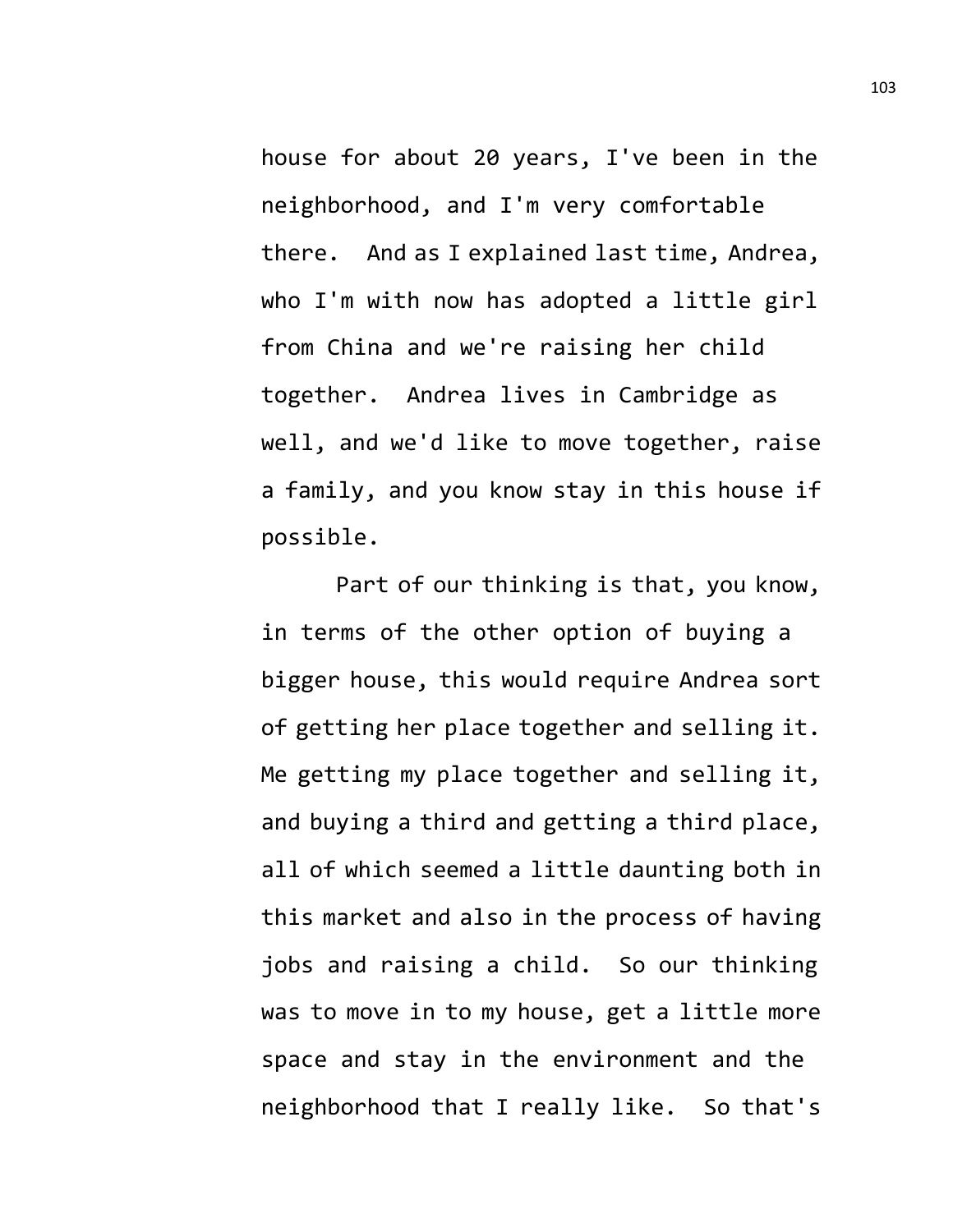why we want to get a little more space on the third floor in terms of making it more usable space and expanding a little bit on the second floor much less than we had come to the Board in the past. As you say, the neighbors had signed a petition saying that the first plan which was quite a bit larger was okay by them, but we have reduced it quite a bit, and we were hoping we can, you know -- that we can have that additional space and we can move into the house, or Andrea and the child can move into the house.

EDRICK VAN BEUZEKOM: So, what we're proposing on the second floor is basically bumping out above that one-story addition in the back here with that addition that extends back six-foot, four-and-a-half, and then the width of it is -- and the width of it is let me guess, six feet, nine-and-a-half. So that is sort of the most substantial piece of this project.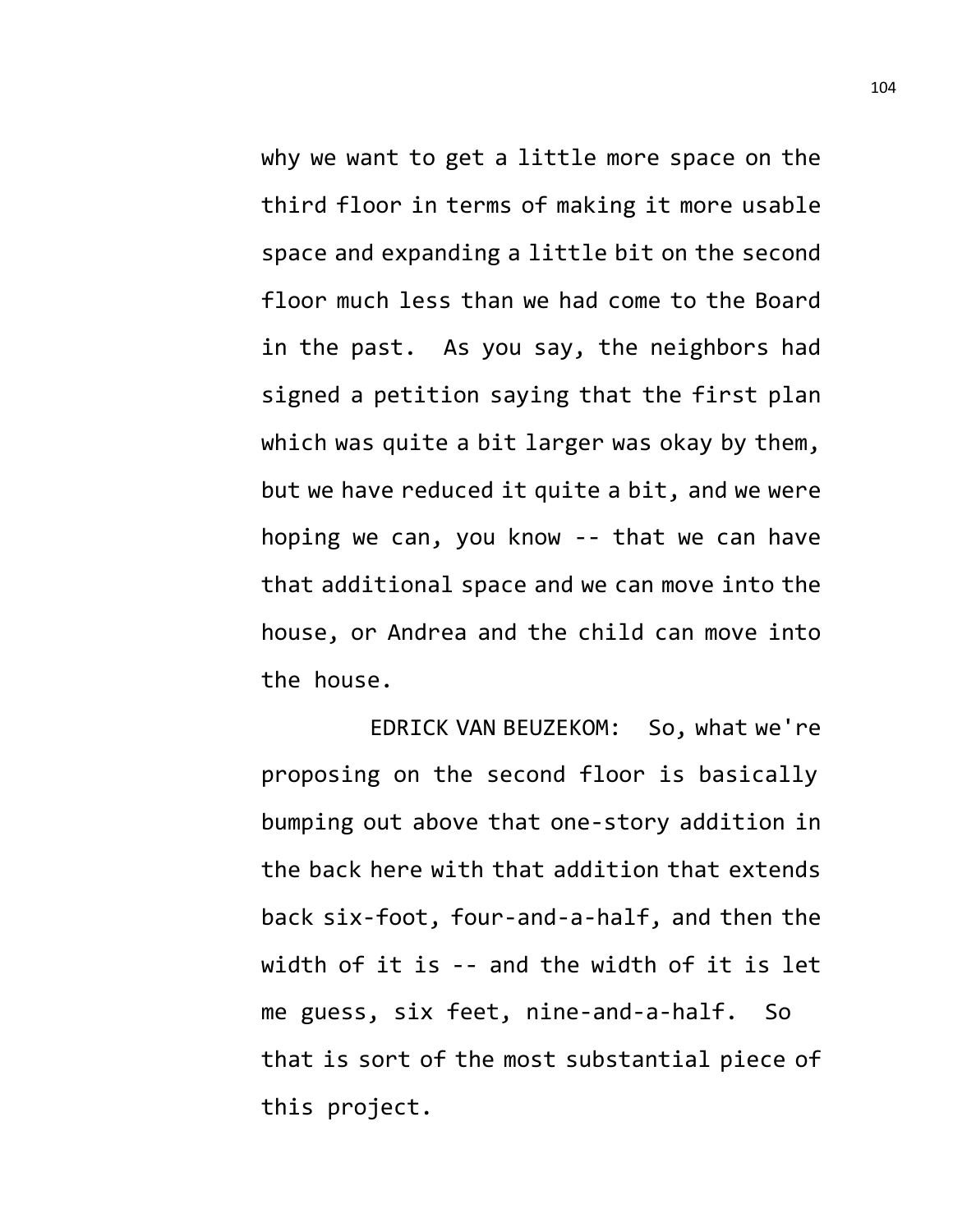On the third floor what we're proposing is to take this existing gable that comes out one side of the house on the left side if you're facing it from the street, and basically right now, that gable comes right down to the floor, so you really only have about three feet of usable space in the center of it.

BRENDAN SULLIVAN: So it's not very functional.

EDRICK VAN BEUZEKOM: Exactly. What we'd like to do is extend the walls up, keep the gable, and keep it within the height of the neighbor. And that's what you see in the 3-D view here.

On the other side of the house, there's a small dormer, and we're basically just proposing to increase the size of that just by a couple of feet, again, bringing the height of that up a little bit because it, right now it's down and about five feet tall.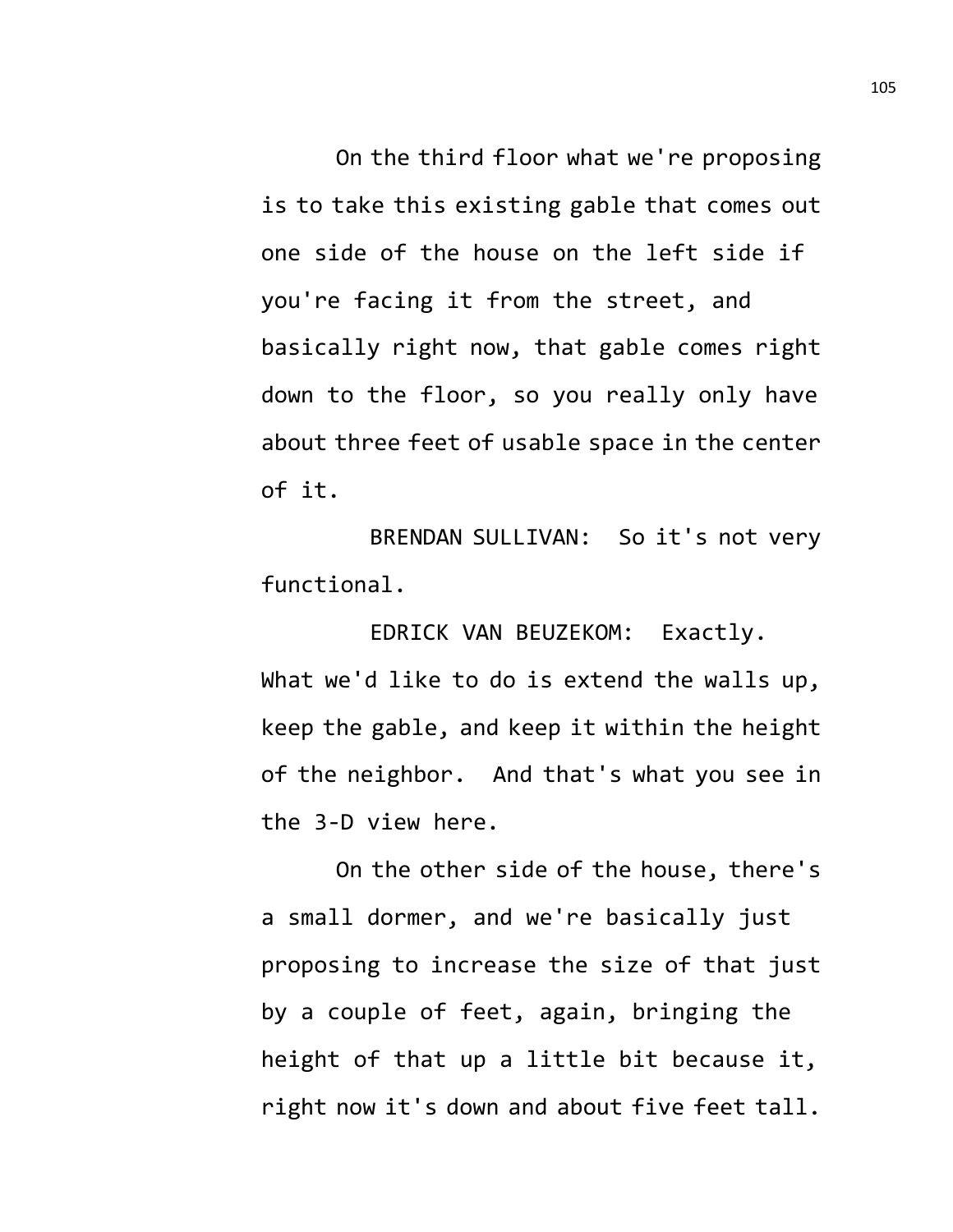I just want to get it out to six-foot, eight space. So it's actually more usable space there. But basically keeping the same general form of what's there. It's just a shed dormer, it's not really changing significantly there.

TAD HEUER: So what is your knee wall go to?

> EDRICK VAN BEUZEKOM: The new one? TAD HEUER: Yes.

EDRICK VAN BEUZEKOM: We have it six-foot, eight. But I believe that's --

TAD HEUER: So your -- the floor on the third floor actually starts pretty much right above the second floor, is that what you said?

EDRICK VAN BEUZEKOM: Yeah.

TAD HEUER: So the addition gives you whatever space you had there above this. So that times that distance there is -- EDRICK VAN BEUZEKOM: That's what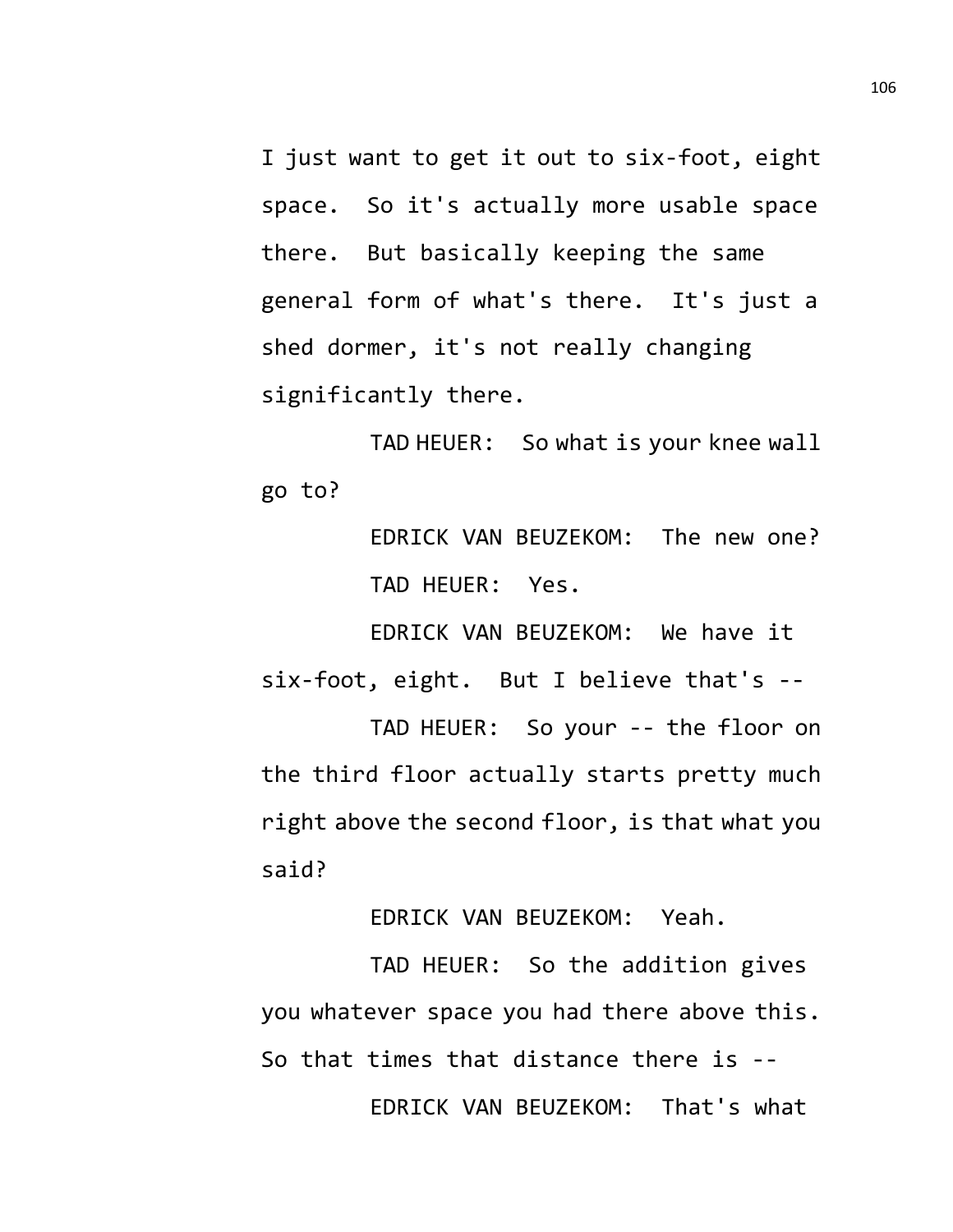we'll have for -- actually no, I'm sorry, this is --

TAD HEUER: You're getting six, eight there; right? Down the center.

EDRICK VAN BEUZEKOM: Right. TAD HEUER: From the ridge line? EDRICK VAN BEUZEKOM: Rather than walls, we're getting five feet in that area.

TAD HEUER: Okay. So you have a five-foot knee wall on the side and you'll be able to get useful at its max?

EDRICK VAN BEUZEKOM: Yeah.

TAD HEUER: Okay, that's fine.

EDRICK VAN BEUZEKOM: We have some 3-D views here to give you a sense of the dormer. And I also have a couple shots from the street. I don't have multiple copies of this. Maybe you can pass it around. That's showing the proposed new dormer. The shed dormer that's slightly expanded on the side. And this would give it a view from the rear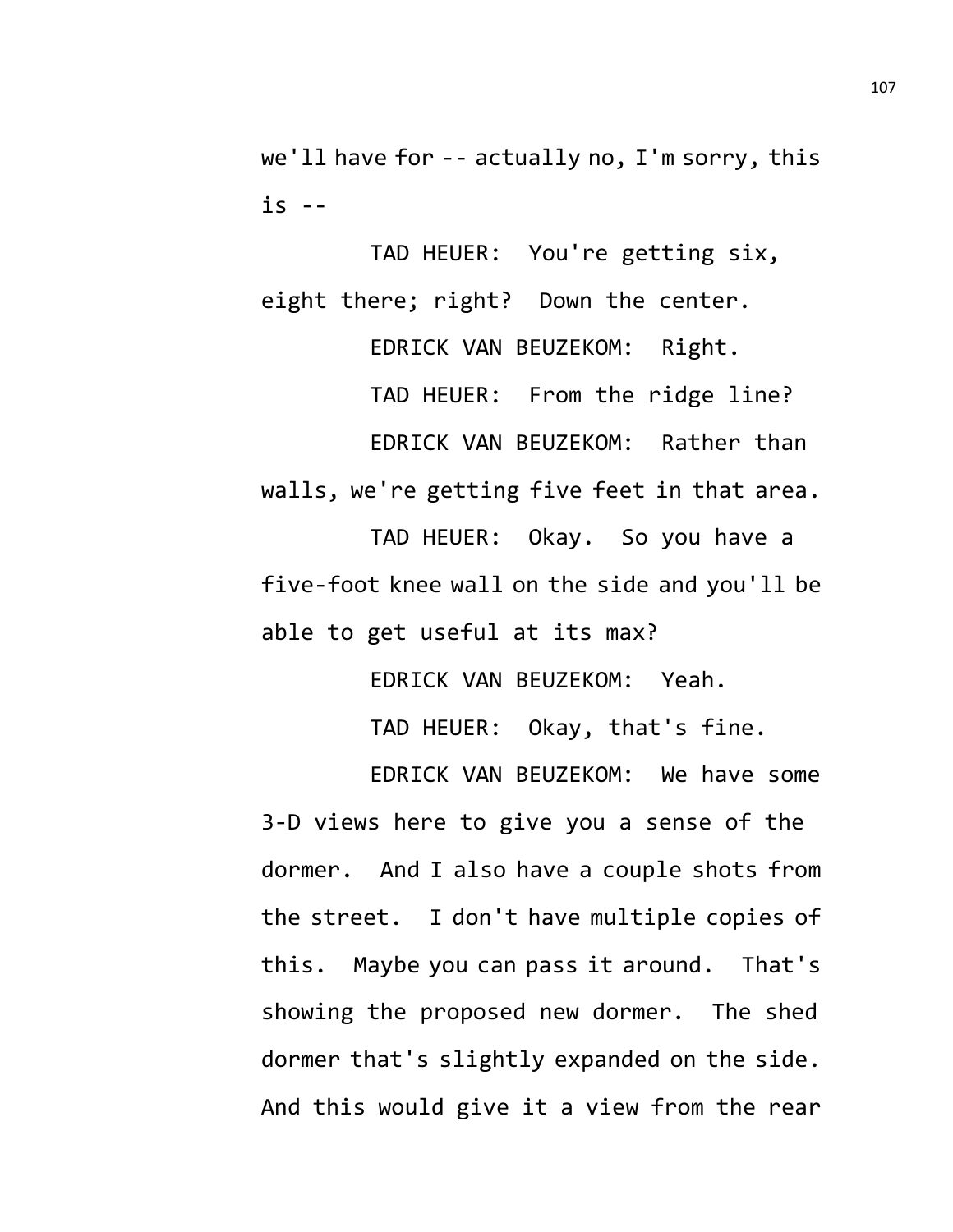of the --

CONSTANTINE ALEXANDER: I've seen them.

EDRICK VAN BEUZEKOM: Okay.

So, and they are -- the total gross floor area that we're adding is just under 189 square feet total. Of that amount, 100 square feet is basically the second floor addition. And the remaining of that --

BRENDAN SULLIVAN: I'm sorry. You're adding 189.

EDRICK VAN BEUZEKOM: A hundred and ninety --

BRENDAN SULLIVAN: Is that right?

EDRICK VAN BEUZEKOM: We're going from 2,047, to 2,236 is that what you have on there?

TAD HEUER: Add 180.

BRENDAN SULLIVAN: 189. And I'm sorry, 100 square feet of that is? EDRICK VAN BEUZEKOM: Second floor. 108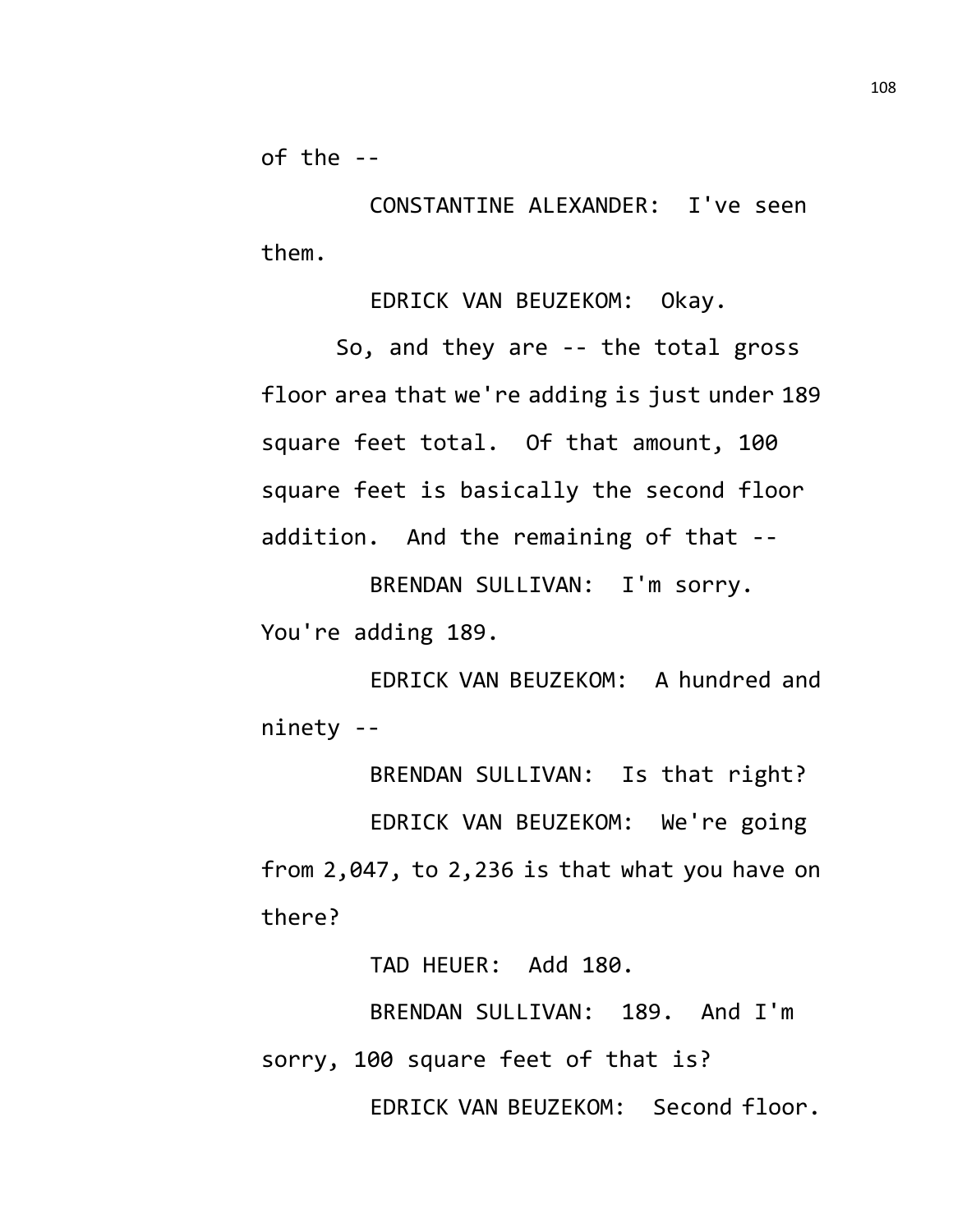And the other 89 would be the third floor on the dormers that we basically just picked up what is floor space now, but not usable floor space.

CONSTANTINE ALEXANDER: And you're not -- you don't need any setback relief?

EDRICK VAN BEUZEKOM: We are -- for the second floor addition we do. We are -- the house is currently in violation of the side yard setback, so we are extending that setback violation just a little ways.

CONSTANTINE ALEXANDER: From what to what?

EDRICK VAN BEUZEKOM: The current, currently it's five-foot, one, the existing wall. We're just extending

out -- continuing that five-foot, one line out an additional six feet.

CONSTANTINE ALEXANDER: And what's the requirement, 10?

EDRICK VAN BEUZEKOM: Requirement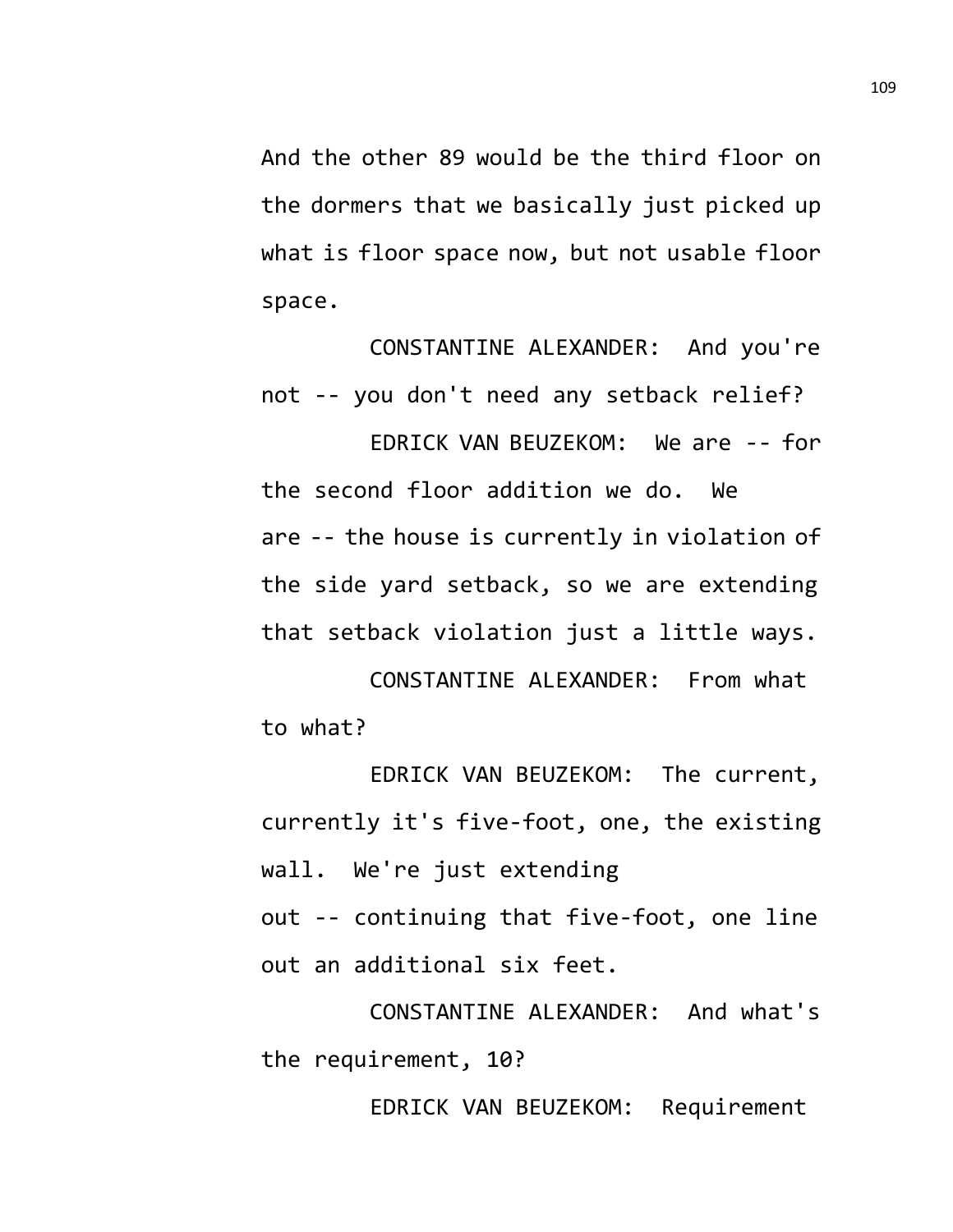is seven and a half.

BRENDAN SULLIVAN: On the right side; is that correct?

EDRICK VAN BEUZEKOM: On the right side, yes.

BRENDAN SULLIVAN: Five-foot, one? EDRICK VAN BEUZEKOM: Yes.

BRENDAN SULLIVAN: All right. It says four-foot, eight here. Okay. So you're not changing the wall? You're not --

EDRICK VAN BEUZEKOM: I'm sorry. Five-foot, one is labelled. I think the four-foot, eight is probably correct.

BRENDAN SULLIVAN: I'll just leave it where it is. But you're not changing the footprint of the house, you're basically going --

EDRICK VAN BEUZEKOM: Yes. It's existing.

CONSTANTINE ALEXANDER: And the additional 189 feet that you're adding to the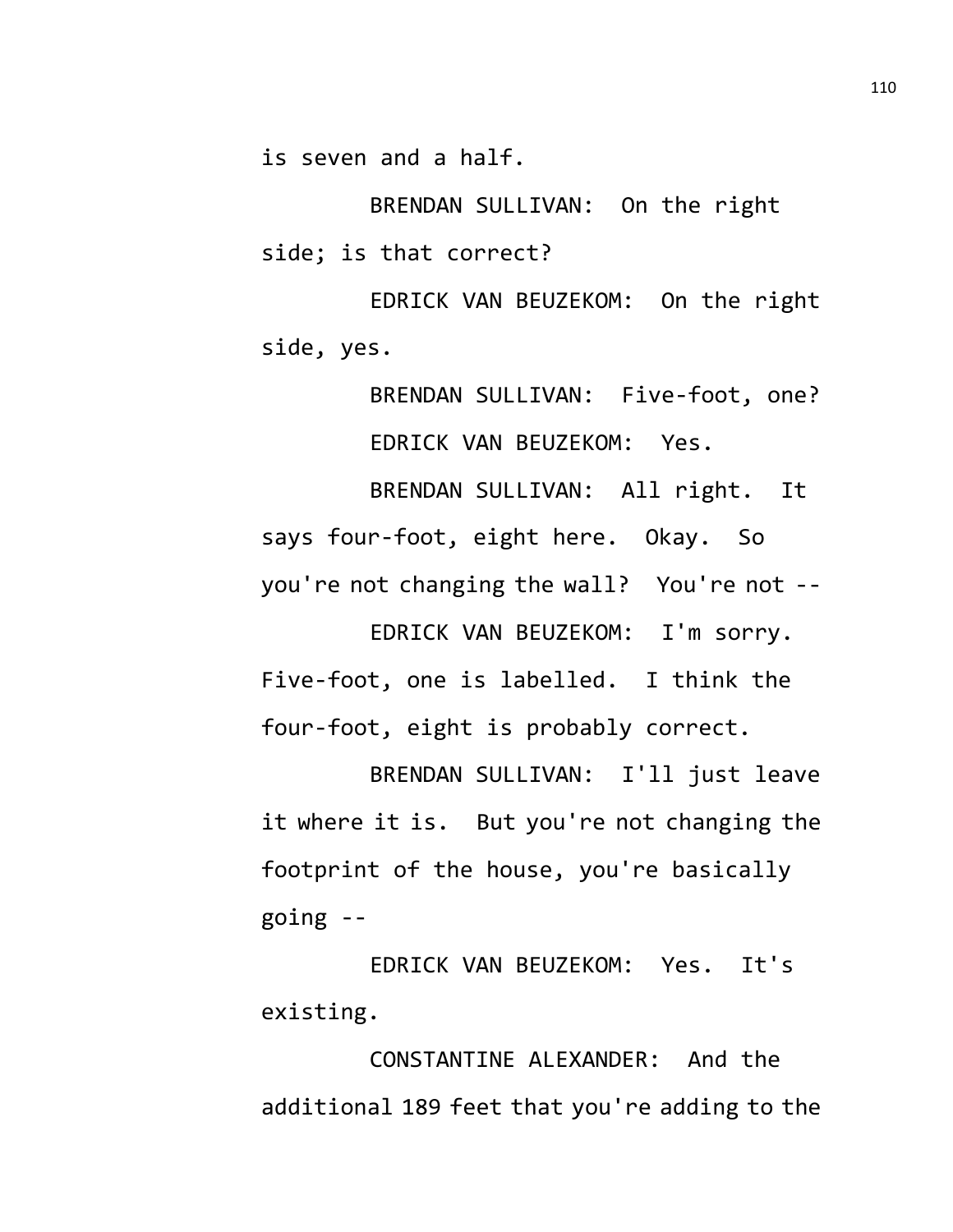structure creates the FAR issue? You're already non-compliant --

EDRICK VAN BEUZEKOM: That's right. We're already non-compliant and now we're increasing the FAR.

CONSTANTINE ALEXANDER: So you're going -- if my math is right, basically your form is right, from 0.57 which in a 0.5 district, you're going to 0.62?

EDRICK VAN BEUZEKOM: Correct.

CONSTANTINE ALEXANDER: So roughly 10 percent increase from where you are now? EDRICK VAN BEUZEKOM: Yes, just a little bit under that, yeah.

Jody has spoken to all his abutting neighbors as well as the house beyond each of the abutting neighbors. There's a petition on file from the original project. And then he also got another petition signed in December when he failed to keep the sign up. So there's definitely --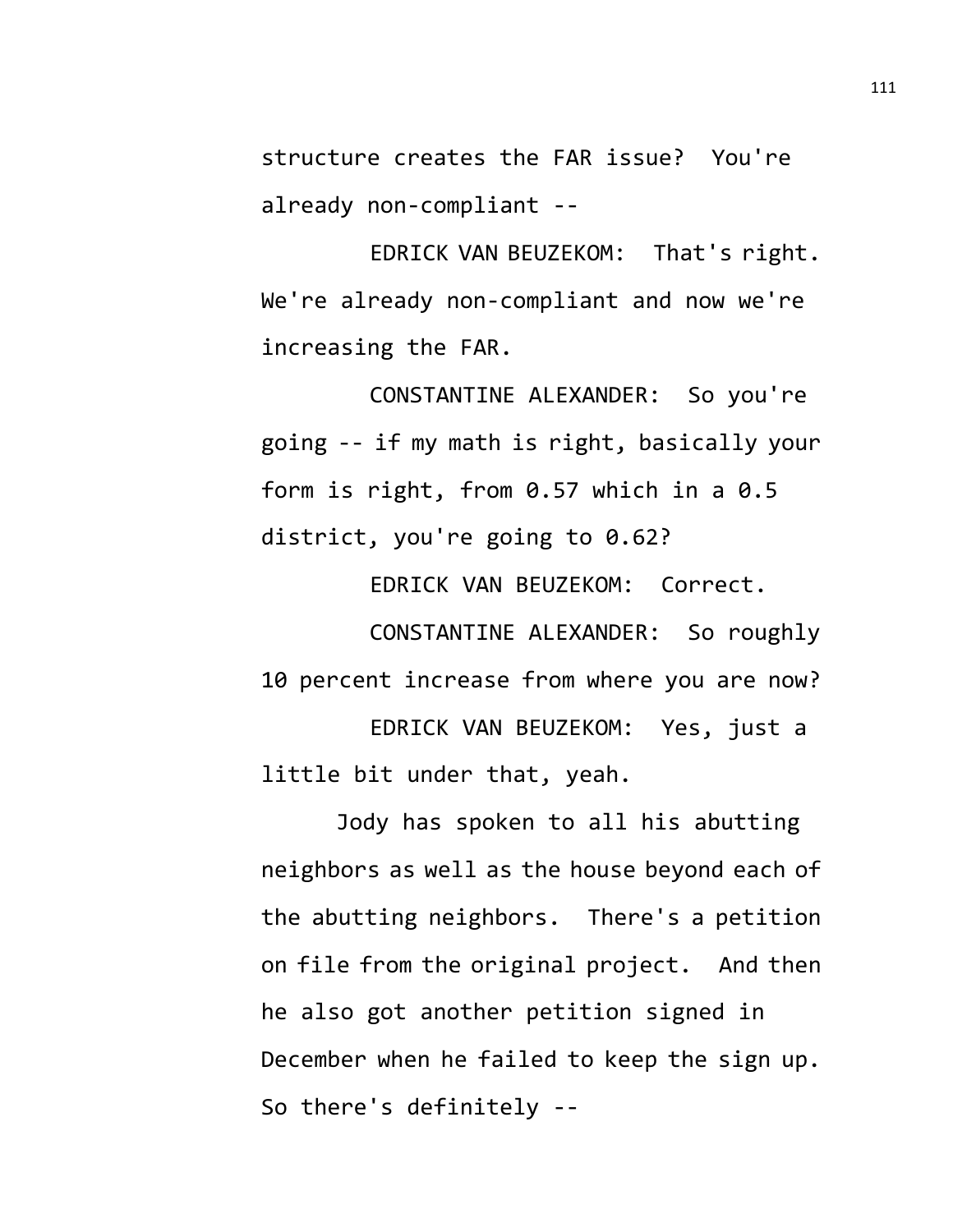CONSTANTINE ALEXANDER: The sign is

up. I checked. It is up.

JODY SCHINDELHEIM: Taped and nailed.

EDRICK VAN BEUZEKOM: So, looking around the neighborhood, I don't know if -- I have a few photos of other properties surrounding if you want to see. First of all, this is Jody's garden in the back.

BRENDAN SULLIVAN: It's an eclectic --

EDRICK VAN BEUZEKOM: It is. These two photos -- this one is basically looking off if you're in the backyard sort of looking to the side toward Appleton Street. So this large house here is right on the corner of Appleton Street, and this one is the next one down that gives you a sense of sort of the scale. And then the -- yeah, the -- his house plus that. Same house and beyond.

This, these prints didn't come out too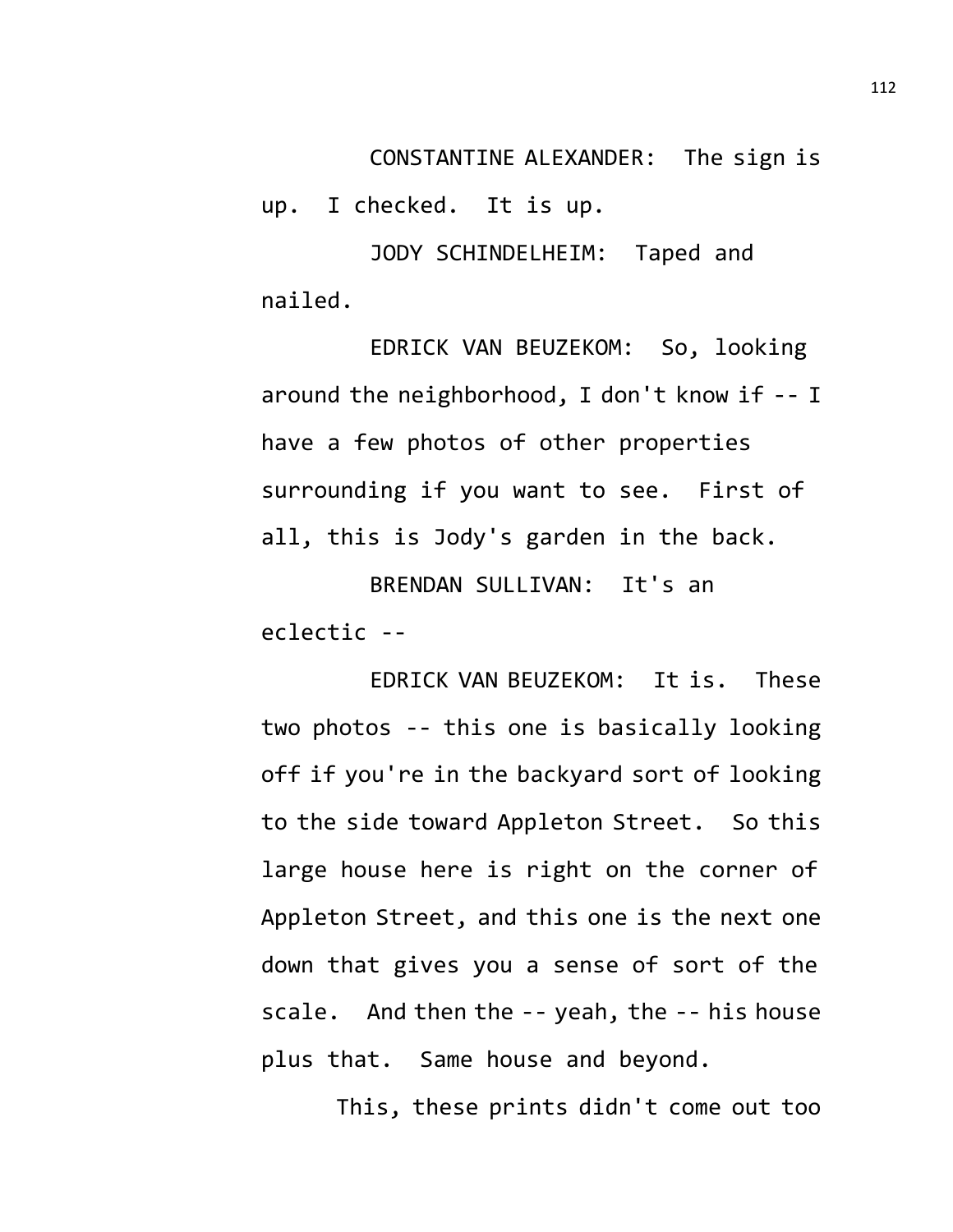well. But this photo shows that's Jody's house and the houses on the other side which were probably built around the same time. Very similar structures. And these two photos are of -- this is the house directly behind him. And these are the ones sort of to the right of that house if you look behind him.

BRENDAN SULLIVAN: How long have you owned the house?

JODY SCHINDELHEIM: About 20 years, I think. '91.

BRENDAN SULLIVAN: All right, '91. Because in 1989 the previous owner had added to it. But you had --

> JODY SCHINDELHEIM: He renovated. BRENDAN SULLIVAN: But you had not. JODY SCHINDELHEIM: No.

EDRICK VAN BEUZEKOM: But we did. Jody did add to the house in 2003 I think it was.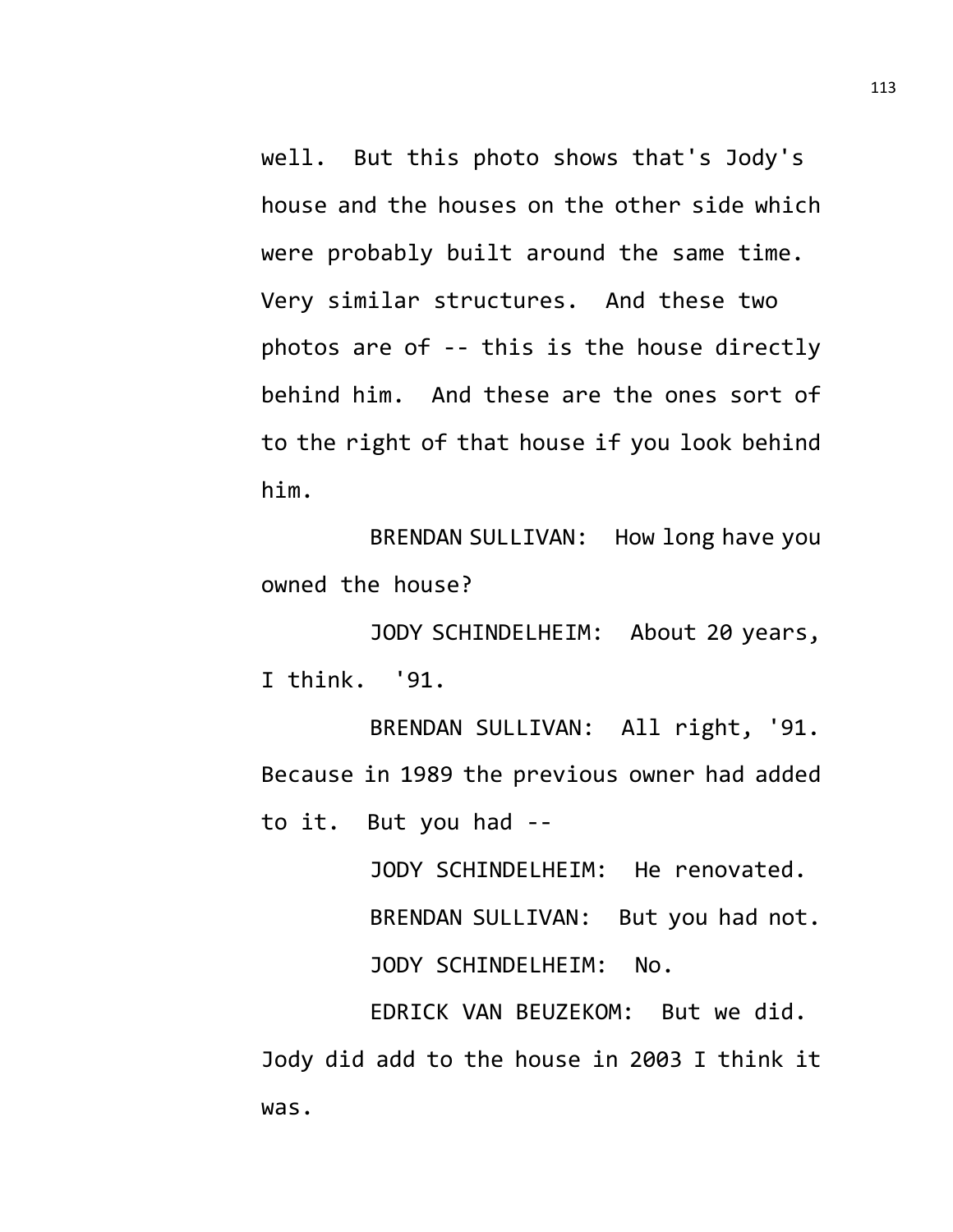BRENDAN SULLIVAN: In which way? EDRICK VAN BEUZEKOM: That was the back. That was the back which was part of that was there, and he added this angled piece on the conner here that jutted out a little bit further.

BRENDAN SULLIVAN: Okay. At one point the house was probably conforming with FAR but that's subsequent. I think the previous owner threw it over the line.

JODY SCHINDELHEIM: Yes.

BRENDAN SULLIVAN: You kind of nudged it over the line.

EDRICK VAN BEUZEKOM: Yes.

BRENDAN SULLIVAN: We saw the one in

1989. We didn't see the one in 2003.

SEAN O'GRADY: Was it a BZA case?

EDRICK VAN BEUZEKOM: Yes, it was. I'm not sure if Maria has that.

BRENDAN SULLIVAN: Somehow I sort of remember that.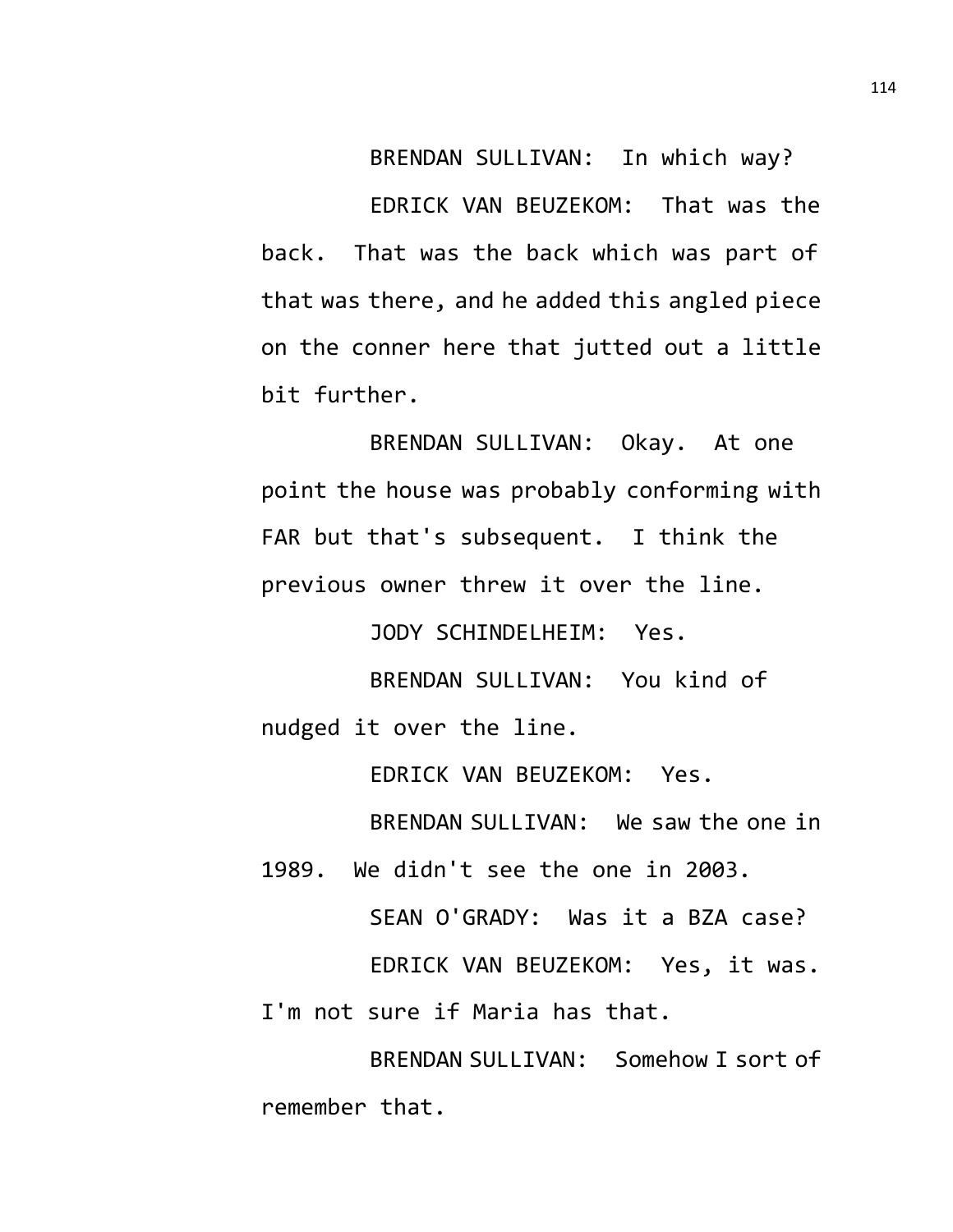EDRICK VAN BEUZEKOM: You were on the Board at that time. I think you were, too.

CONSTANTINE ALEXANDER: No. I wasn't even living in Cambridge at that time. BRENDAN SULLIVAN: Okay, let me open it to public comments.

Is there anybody here who would like to speak on the matter of 2 Hutchinson Street?

(No Response.)

BRENDAN SULLIVAN: I see nobody in attendance. I thought there was. Do you still have copies of that petition?

EDRICK VAN BEUZEKOM: I do have a copy of it.

JODY SCHINDELHEIM: Two of my neighbors came last time when we got canceled because I didn't have the sign up. But they weren't available now.

EDRICK VAN BEUZEKOM: Yes, here's a copy.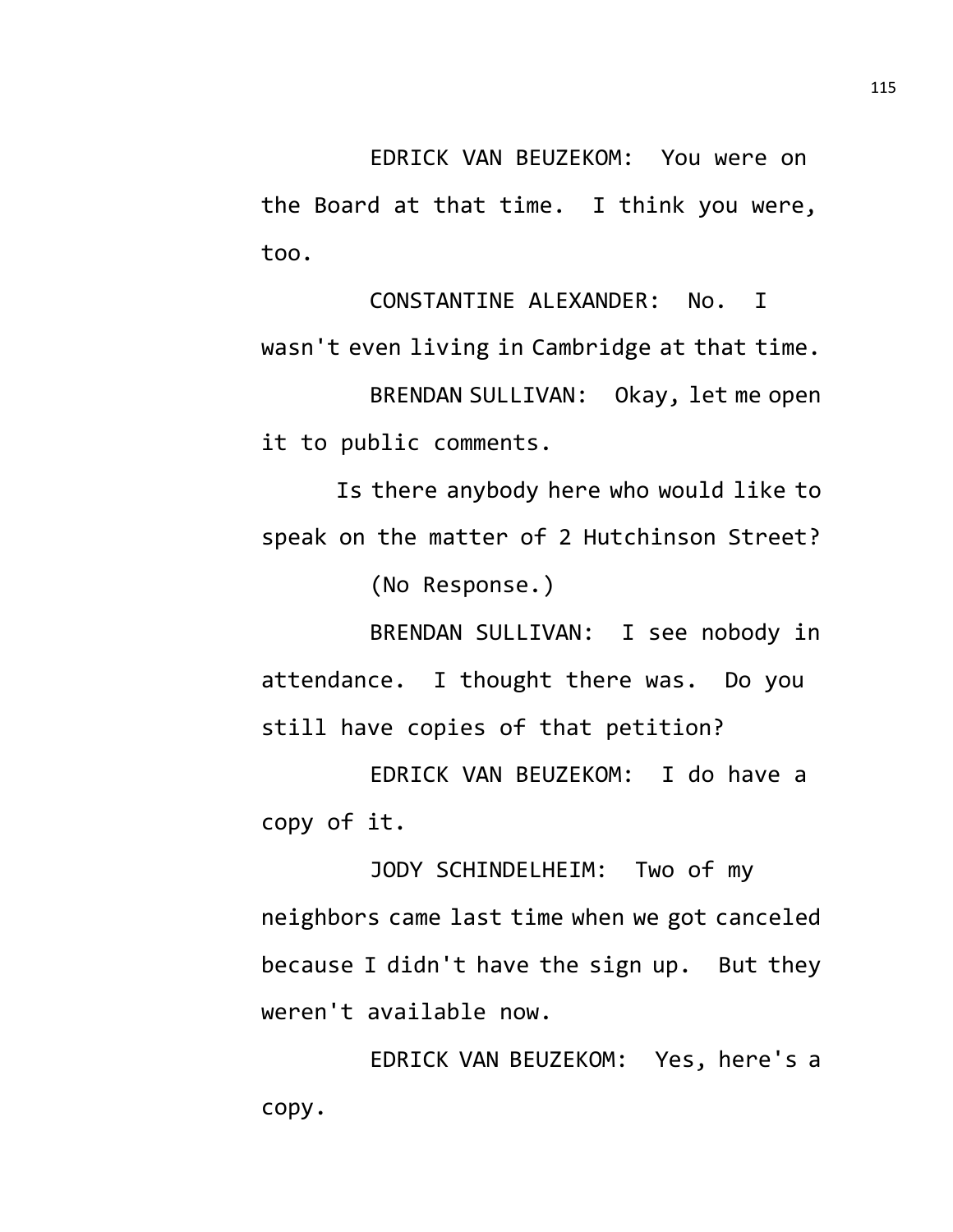TAD HEUER: They still were here for support.

EDRICK VAN BEUZEKOM: Here's signatures, and on the third page is a letter from the --

BRENDAN SULLIVAN: The Board is in receipt of correspondence. (Reading) To whom it may concern: We the undersigned have reviewed the drawings for the proposed renovation and addition to Doctor Jody Schindelheim's residence at 2 Hutchinson Street. We support the plans for the proposed addition and do not oppose this application for a Variance. And it's signed by the owners at 173 Appleton, 159, 11 Hutchinson, 53 Vassal Lane, 15 Vassal Lane, 153 Appleton, 153 Appleton, 11 Vassal Lane, 151 Appleton, and 157 Appleton.

JODY SCHINDELHEIM: The e-mail is from the immediate neighbor. They're out of the country.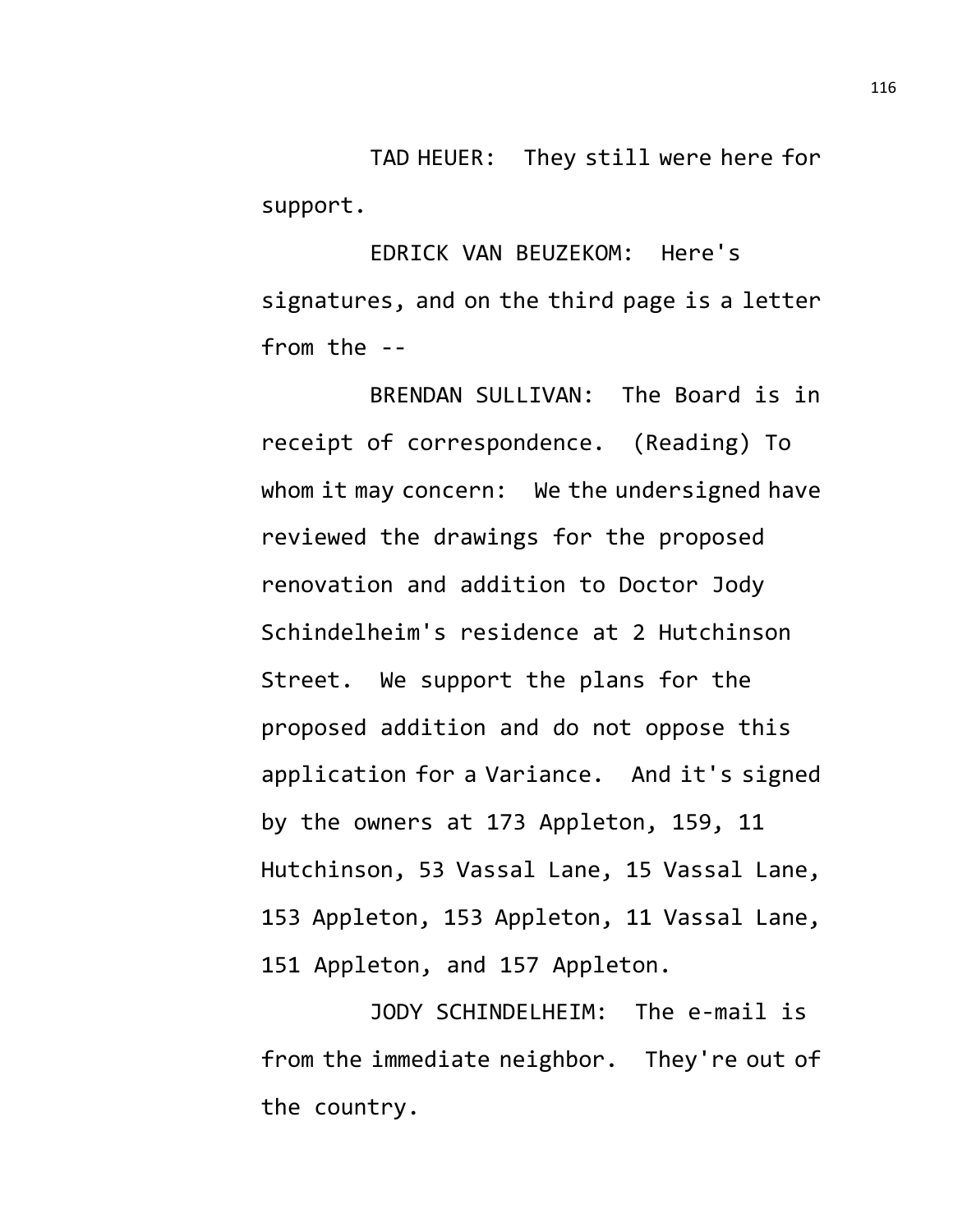BRENDAN SULLIVAN: And 4 Hutchinson would be your immediate?

JODY SCHINDELHEIM: Correct.

BRENDAN SULLIVAN: (Reading) We the undersigned reviewed the drawings. We support the plans for the proposed addition and do not oppose the application.

Okay. We'll keep that in the file; is that all right?

EDRICK VAN BEUZEKOM: Sure. That's my only copy but can you have it, that's fine.

BRENDAN SULLIVAN: When you come back again, they can pull it out for you. There may be another one here. I don't know, Edrick. I thought it was here. But I can't put my hands on it. We can make copies of it and get it back to you so you can have it for you your file.

Okay. Anything to add, delete, change? These are the drawings.

EDRICK VAN BEUZEKOM: These are the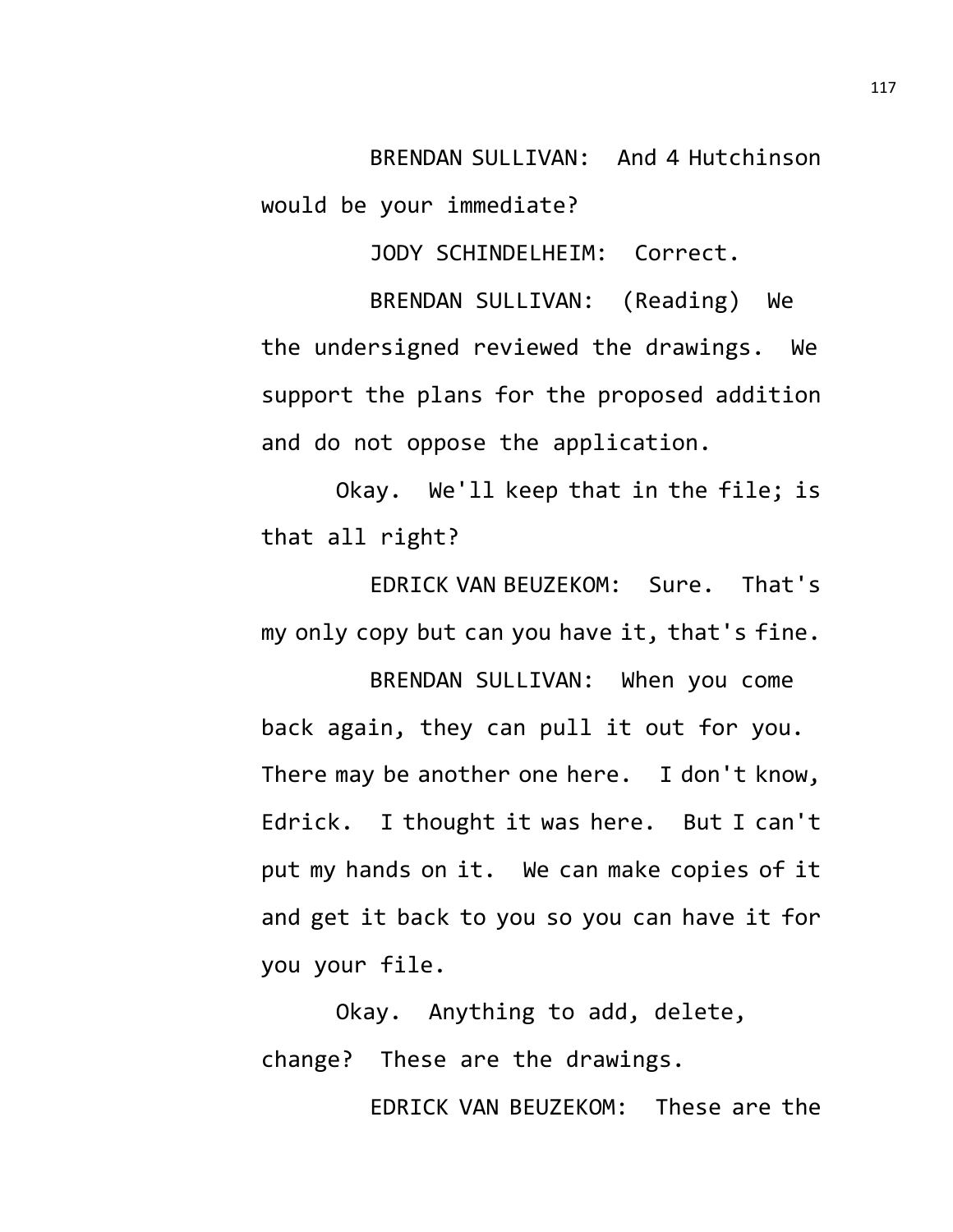drawings. We tried to scale it down as much as we could and still keep the spaces to meet the needs of the client. And we tried to be sympathetic of the scale of it within the neighborhood.

BRENDAN SULLIVAN: Yes, I think from my thought that the original plan that you had come back with is a little bit too much massing. I think that this particular plan I think you were receptive and addressed the original concerns. And I think that by raising this is somewhat fairly traditional. Actually, I think it adds to the aesthetic value to the house. I also think on the other side with the dormer, on pushing that up a little bit back up, and a little bit of expansion is probably neither one of those is going to be very noticeable. That the back addition I think is probably necessary in order to get an adequate bedroom back there. And, again, it doesn't change the footprint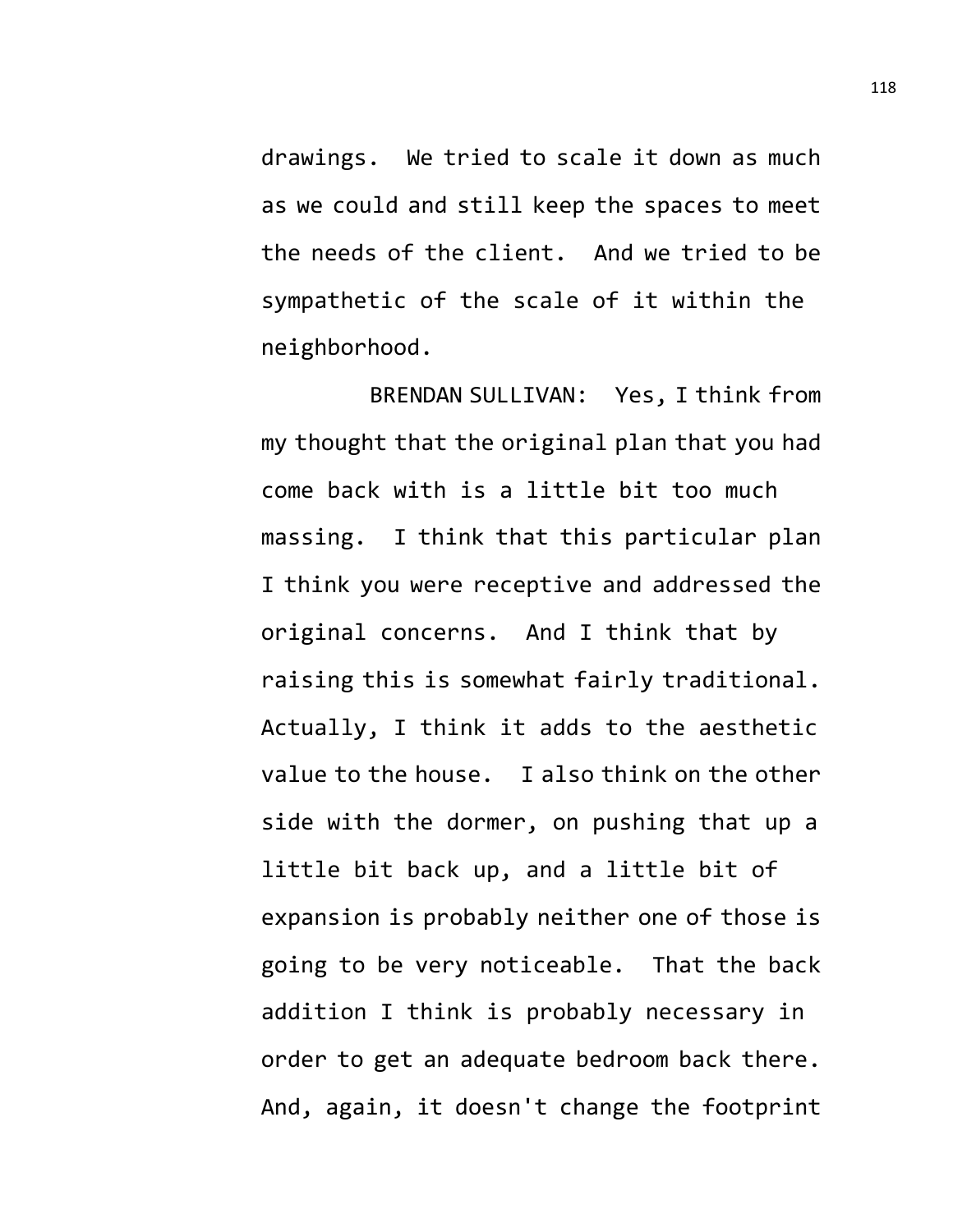of the house, and hardly noticeable other than the neighbor's agree on which I think it does not affect. And by their support, obviously, they find it not a bit of a problem. So I think I would support this.

CONSTANTINE ALEXANDER: I concur with your views, and as Tim Hughes would say if he were here, "I'm good."

THOMAS SCOTT: I agree. I think, you know, the changes to the house especially from the front seem to be very minimal even though they're adding a lot of space and making the house more usable. So from that aesthetic standpoint it just seems very minimal change for a pretty sizable impact. I just have a question on the third floor level. The master bedroom, I guess, it seems to have a double door to the flat roof area as opposed to a pair of windows that's shown in the elevation. I was wondering why there's a conflict.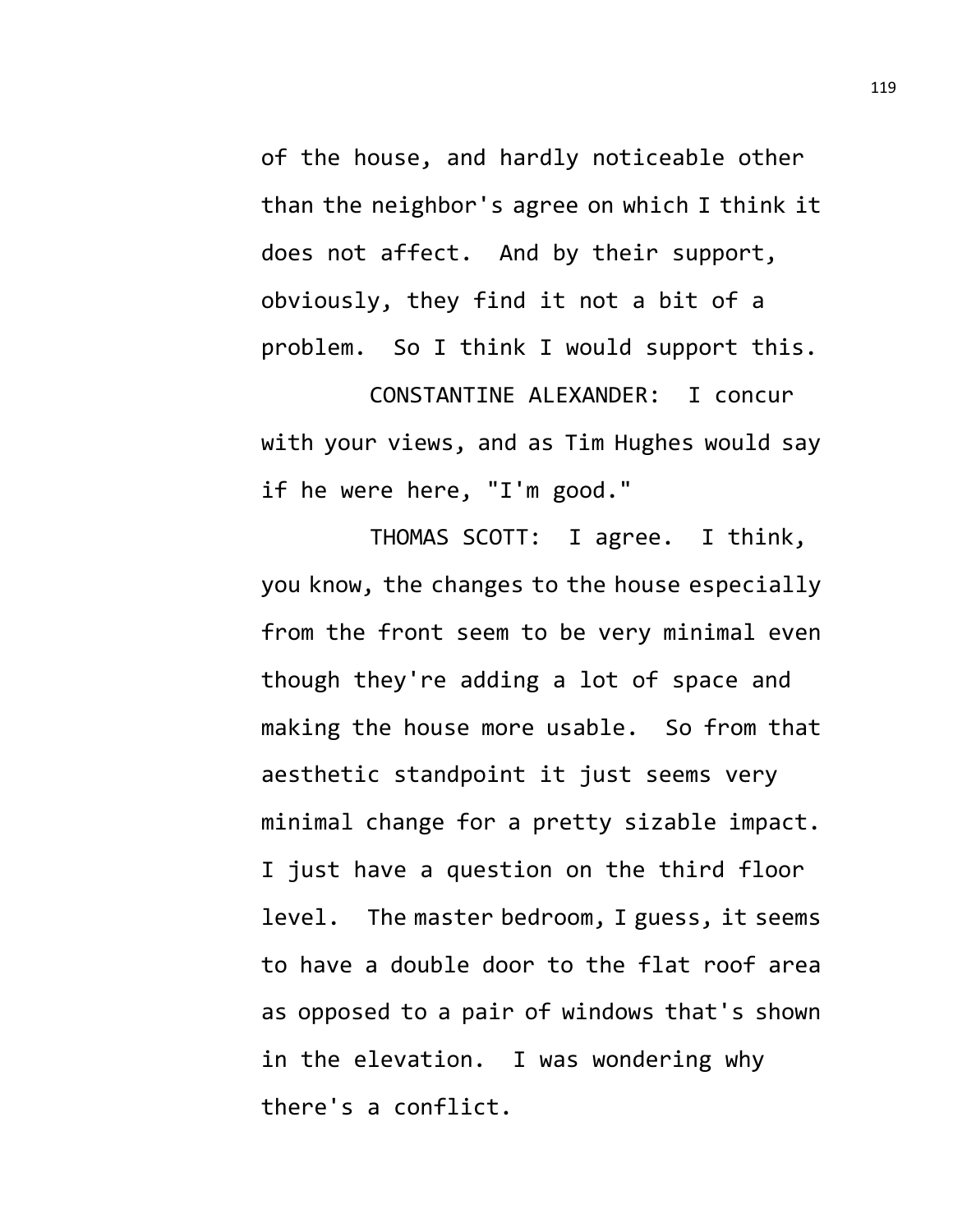EDRICK VAN BEUZEKOM: That's a good point. I think the double doors are remnant of the old plan.

THOMAS SCOTT: So those should be windows?

EDRICK VAN BEUZEKOM: Yes. X that out and refer to the old visions.

THOMAS SCOTT: That should be a pair of windows then?

EDRICK VAN BEUZEKOM: Yes.

THOMAS SCOTT: And I think the modest addition on the, you know, the second level above that first floor addition especially where it's in the rear of the house has a minimal impact to the neighborhood. So I'm in favor of it, the petition.

MAHMOOD FIROUZBAKHT: Sorry if I missed this, but the first floor, is that changing at all?

> EDRICK VAN BEUZEKOM: No. MAHMOOD FIROUZBAKHT: And then the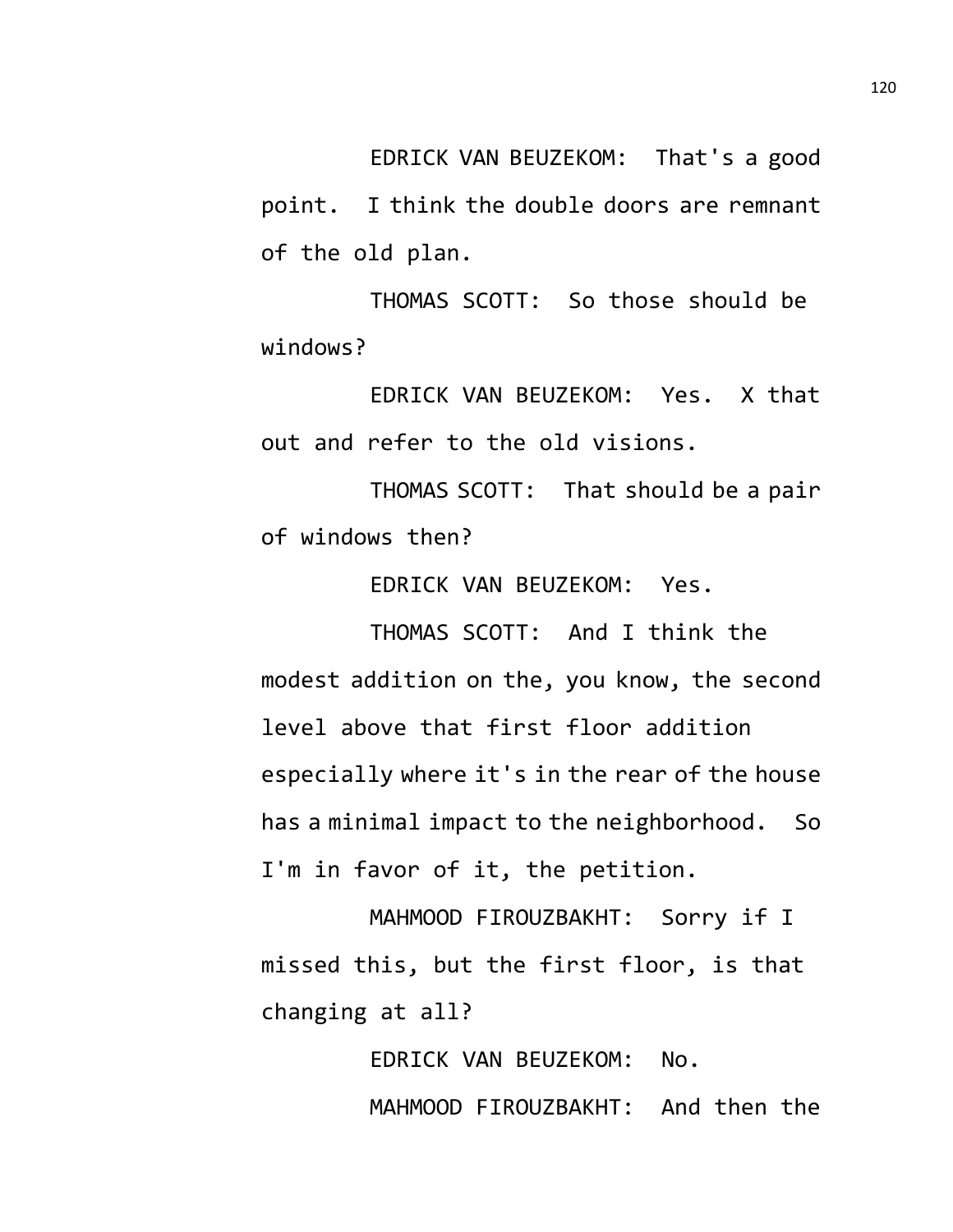use of the third floor is as a family room?

JODY SCHINDELHEIM: Well, it's a family room, study. I have -- sometimes I have small classes or seminars in the house, so, you know, sort of space for maybe to seat five or six people to sit around. But I also do work in the study at home. I just -- preparing stuff, that sort of thing. But as a family, family room, TV, desk, that sort of thing.

CONSTANTINE ALEXANDER: Excuse me, can I -- you just peaked my curiosity. You're going to have seminars on the third floor?

JODY SCHINDELHEIM: No, not seminars. I'll sometimes have people come and discuss a case or something like that. You know, it's on occasion.

CONSTANTINE ALEXANDER: I'm sorry. Elaborate a little bit more. What would you do up there? Are you running a business up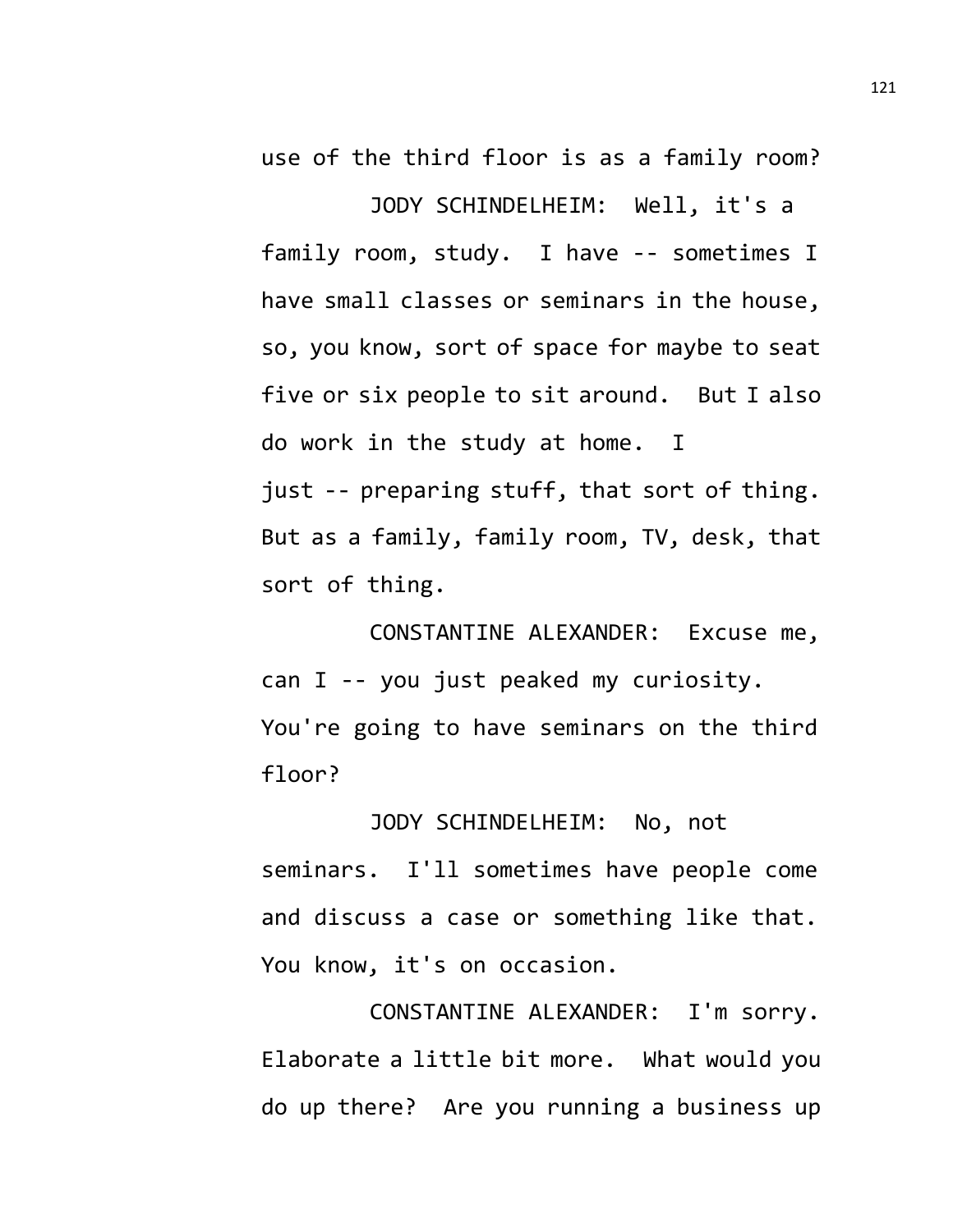there?

JODY SCHINDELHEIM: No.

CONSTANTINE ALEXANDER: That's what I want to hear.

JODY SCHINDELHEIM: No, I'm not. It would just be having colleagues, two or three colleagues, four colleagues, come over and talk about a reading or, you know, a case that, you know, someone presented a case.

CONSTANTINE ALEXANDER: How frequently will you have these sessions?

JODY SCHINDELHEIM: I think I had in the last two years or three years, I might have had ten sessions or ten meetings, something like that.

CONSTANTINE ALEXANDER: It's not a regular weekly or twice weekly basis?

JODY SCHINDELHEIM: No. CONSTANTINE ALEXANDER: Okay. BRENDAN SULLIVAN: You're associated with Tufts Medical?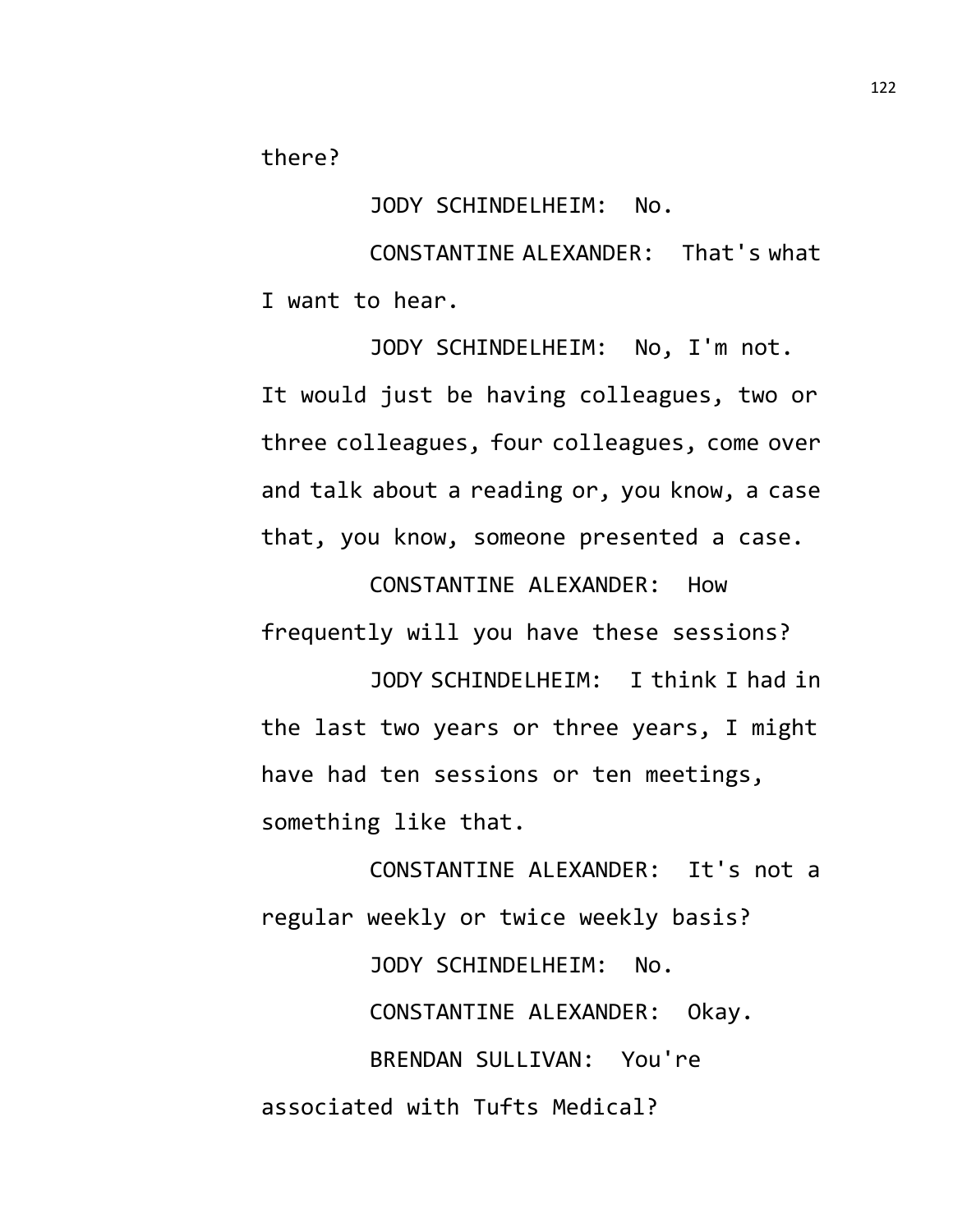JODY SCHINDELHEIM: Tufts Medical School.

EDRICK VAN BEUZEKOM: I might add Jody uses the space as an art studio, too. So that's one of the functions that trying to accommodate.

MAHMOOD FIROUZBAKHT: And that's indicated on the first floor; right?

EDRICK VAN BEUZEKOM: Right. But now with the young child in the house she's going to take that over.

MAHMOOD FIROUZBAKHT: Yes, that happens.

JODY SCHINDELHEIM: All sorts of stuff.

MAHMOOD FIROUZBAKHT: Plastic.

JODY SCHINDELHEIM: Motorcycles, bicycles, stomp rockets, and the whole bit. MAHMOOD FIROUZBAKHT: I think otherwise it's reasonably scaled appropriate and I think it's a good proposal.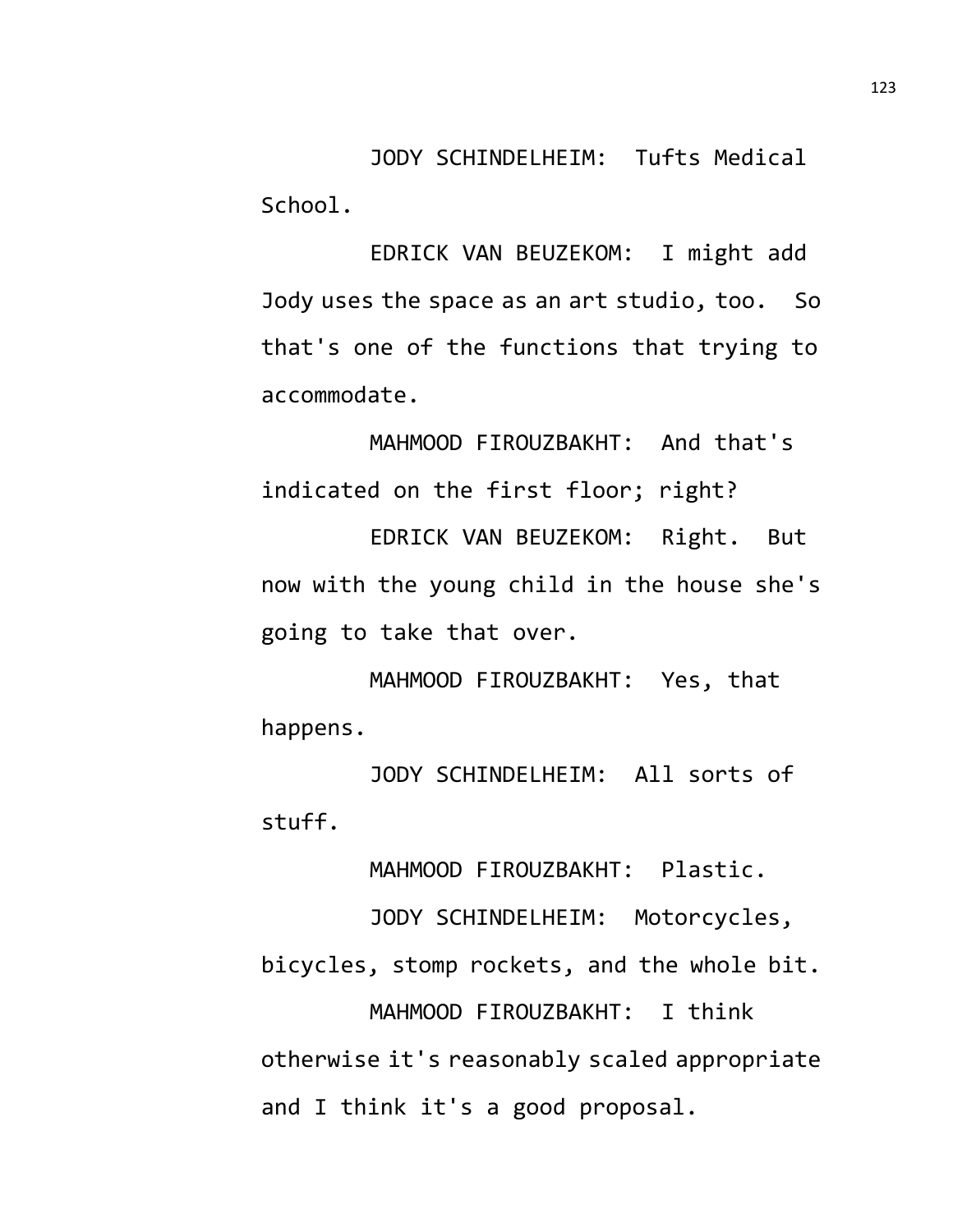BRENDAN SULLIVAN: Mr. Heuer.

TAD HEUER: I agree. I think it's appropriately scaled. As Tom has said, you've done -- I think gone from the ideal, you know, what your ideal goal would be down to something that, while not ideal, but it gives you the space that you need to work. So I agree that it's reasonable. I think you're on a small lot, an, you know, not a significantly undersized lot, but undersized lot nonetheless. That doesn't necessarily mean that any addition would be pushing out and running up against your neighbors. You do have some space on your side lot lines. I think that constraining it to the footprint also helps me be the more comfortable with that regard. And essentially you're keeping everything, you know, below your existing height. You're adding up to the back and existing roof. You're adding a dormer on one side. You know, the question of the knee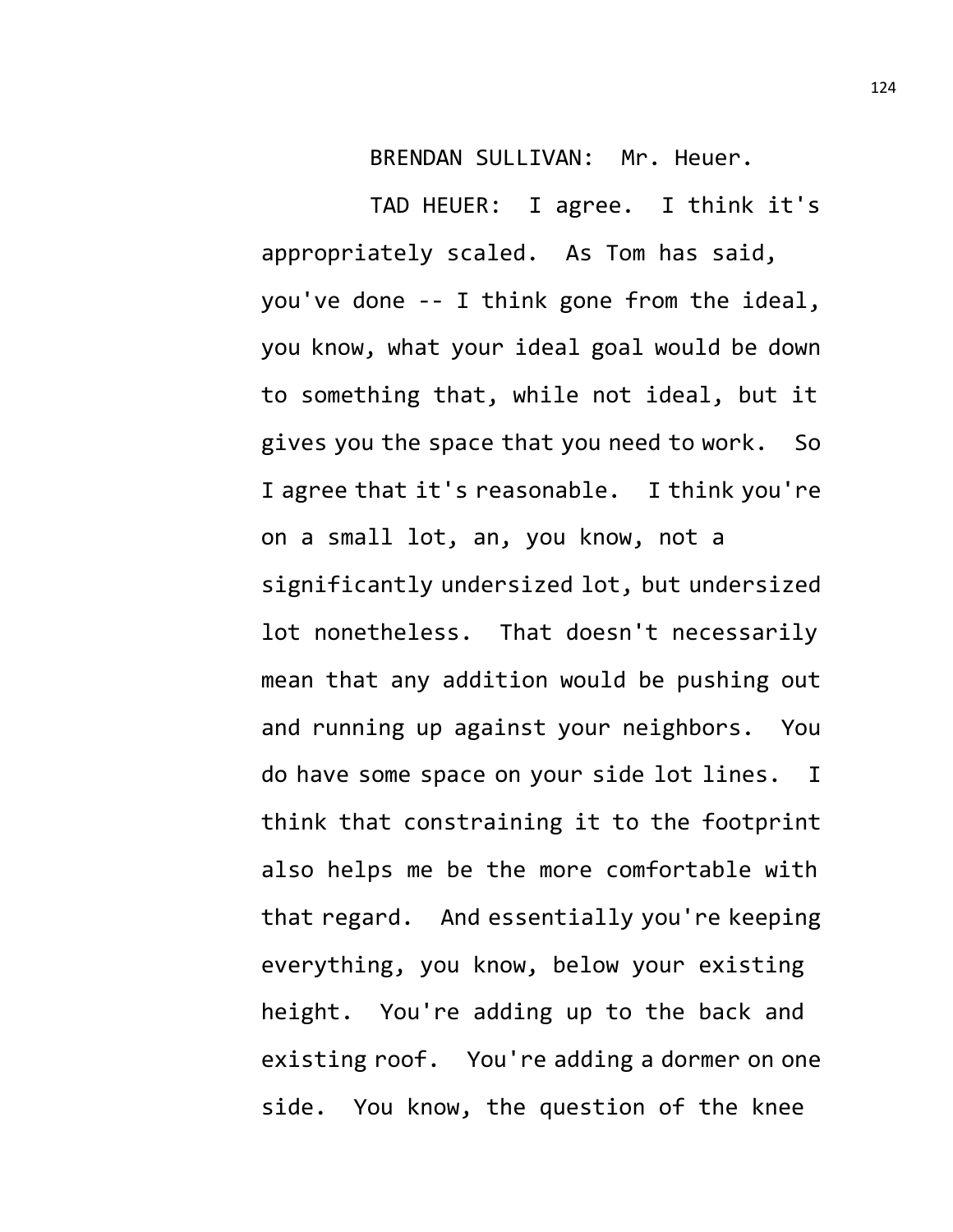wall I think takes an existing element and expands it very modestly without any indication that you've changed the structure of the sense of the house in the way that if you were raising the roof to add an additional floor, that would become, you know, potentially not in character with the rest of the neighborhood or with the house that you have right now. So, I think I'm in favor of it. And I also would express our gratitude for your patience and going through this process and having to re-advertise for the re-hearing. It's not something we like to do. We're happy that you -- not that you had much choice in the matter but that your good graces and understanding.

EDRICK VAN BEUZEKOM: We appreciate you getting us in with that situation.

BRENDAN SULLIVAN: I'll make a motion to grant the relief requested as per the application for the additions as per the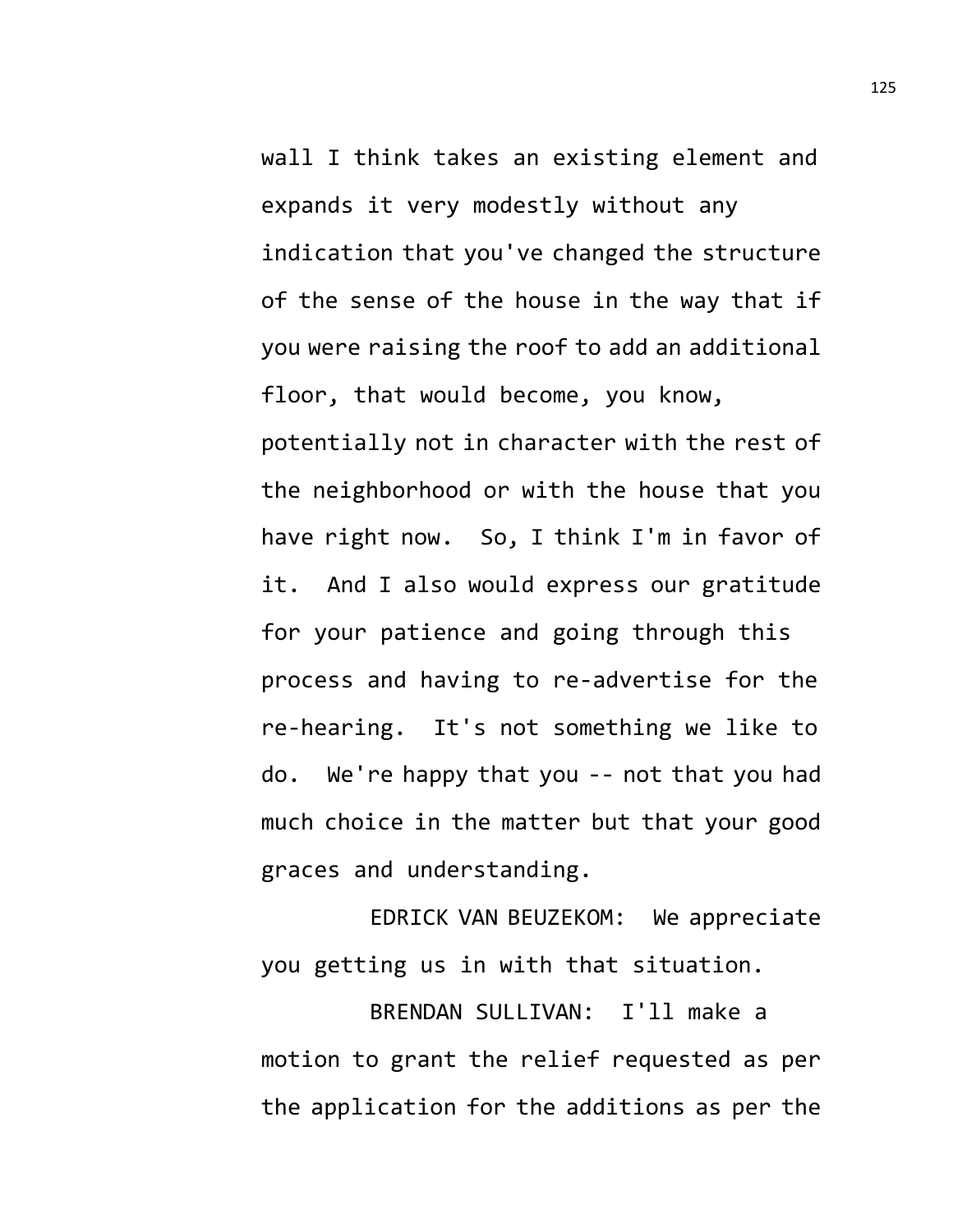dimensional form and also the drawings which are initialed by the Chair with the one notation at the third floor level.

EDRICK VAN BEUZEKOM: Yes.

BRENDAN SULLIVAN: Substituting the shown doors on one sheet for the windows as shown on another sheet.

The Board finds that a literal enforcement of the provisions of the Ordinance would involve a substantial hardship to Petitioner because it would preclude the Petitioner from a realignment of a more sensible use of the interior space with the addition of an adopted child and the need to provide adequate space for the new family members.

The Board finds that the hardship is owing to the existing non-conformity of the house in the size of the lot, the FAR, and the front/year setbacks, and the open space requirement which predate the enactment of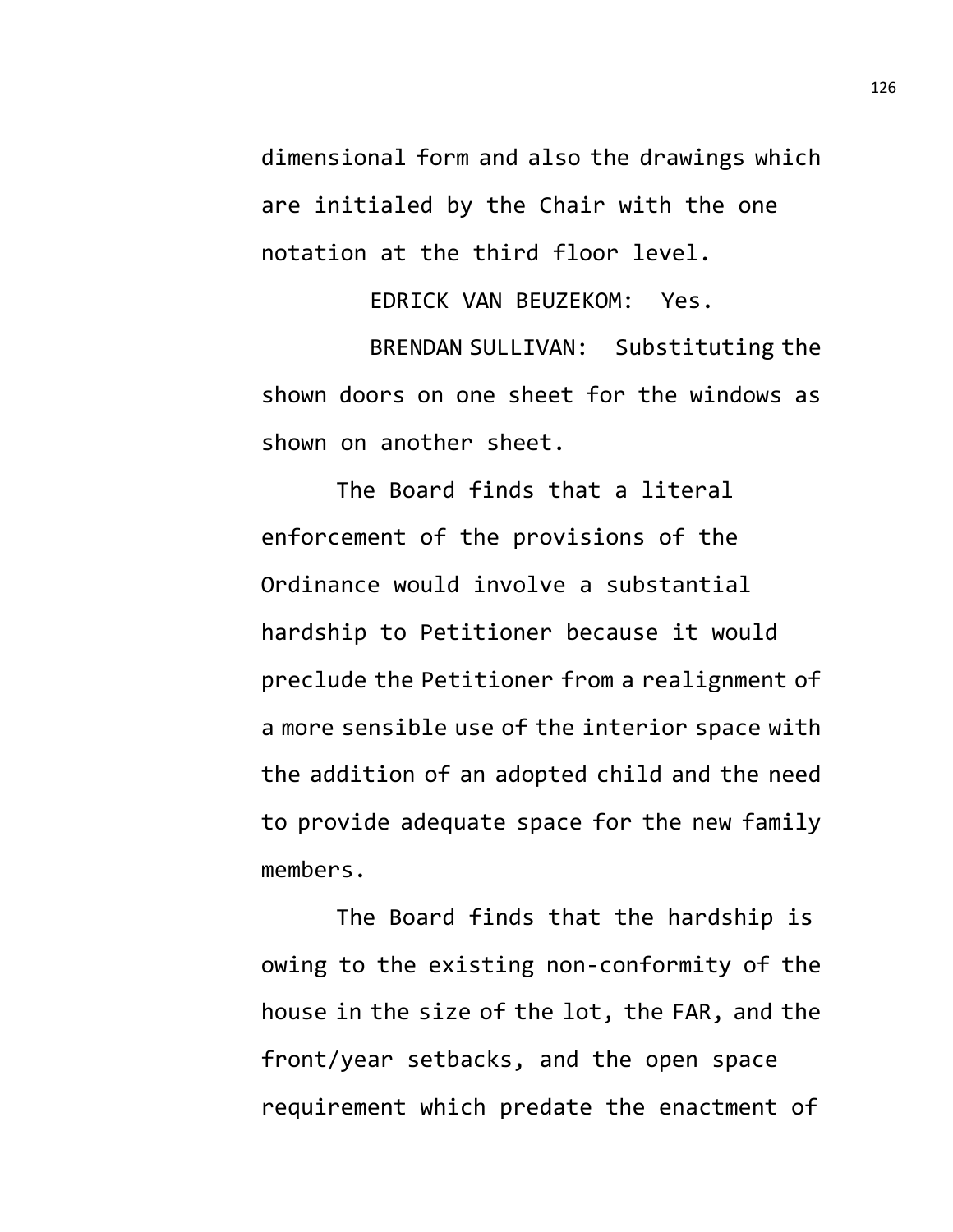the current Ordinance. And that any change, in the Board finds that this is a fair and reasonable request, would require some relief from this Board.

The Board finds that desirable relief may be granted without the use of the detriment to the public good. And the Board notes the letters of support from the immediate abutters and their support thereof.

And the Board finds that this relief would not nullify or substantially derogate from the intent and purpose of the Ordinance.

Anything else to add to that?

All those in favor of granting the relief.

(Show of hands.)

BRENDAN SULLIVAN: Five in favor.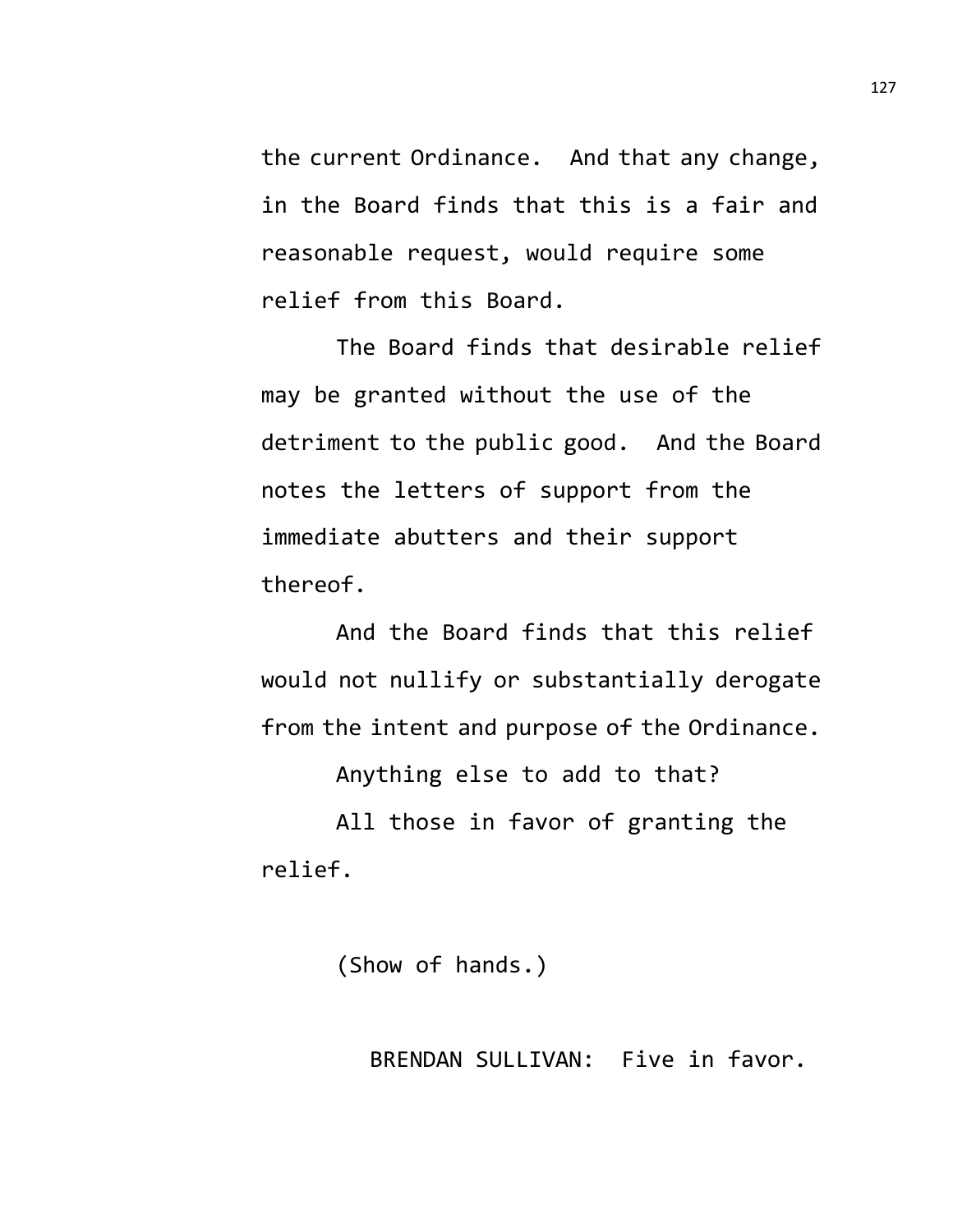(Sullivan, Alexander, Heuer, Scott,

Firouzbakht.)

\* \* \* \* \*

(8:45 p.m.)

(Sitting Members: Brendan Sullivan,

Constantine Alexander, Tad Heuer, Thomas

Scott, Mahmood Firouzbakht.)

BRENDAN SULLIVAN: The Board will hear case No. 10219, 31 Shea Road.

If you could introduce yourself for the record.

CRAIG HIGHLAND: I'm Craig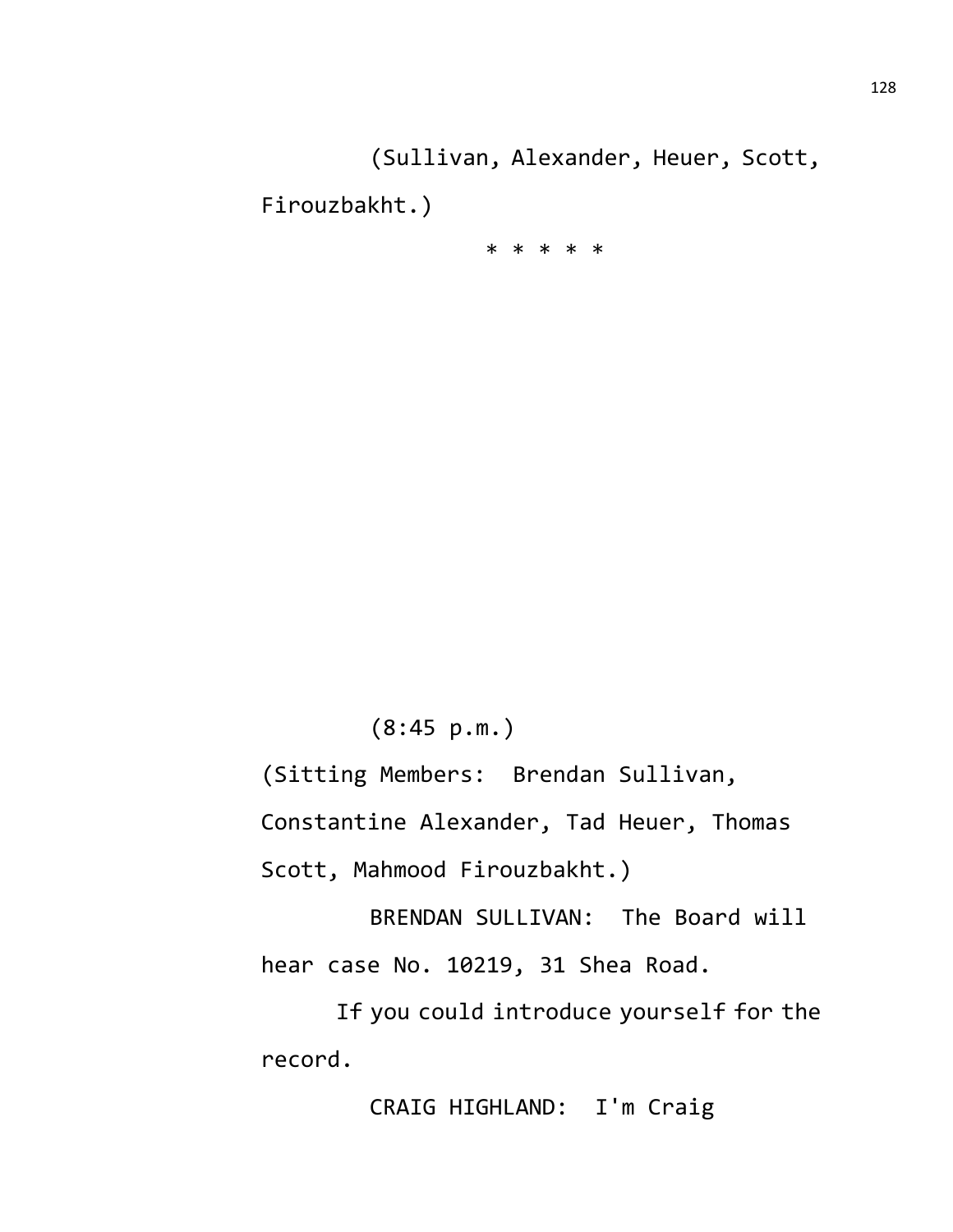Highland. I live on 31 Shea Road. My family's here behind me, Katherine, Didi, Drew, Ezekiel, and Elias. Those are our kids.

PETER WRIGHT: I'm Peter Wright, W-r-i-g-h-t, the architect.

BRENDAN SULLIVAN: Okay, what is it that you you'd like to do?

CRAIG HIGHLAND: Well, our house now has three bedrooms and with four kids it's kind of tight. So we'd like to create another room by moving up five feet and making the attic space into a room that would fit at least two of the boys.

BRENDAN SULLIVAN: Do you currently use the attic space?

CRAIG HIGHLAND: Just as storage.

BRENDAN SULLIVAN: And access to it is by way of?

CRAIG HIGHLAND: There's kind of tight stairs that go steep up to it.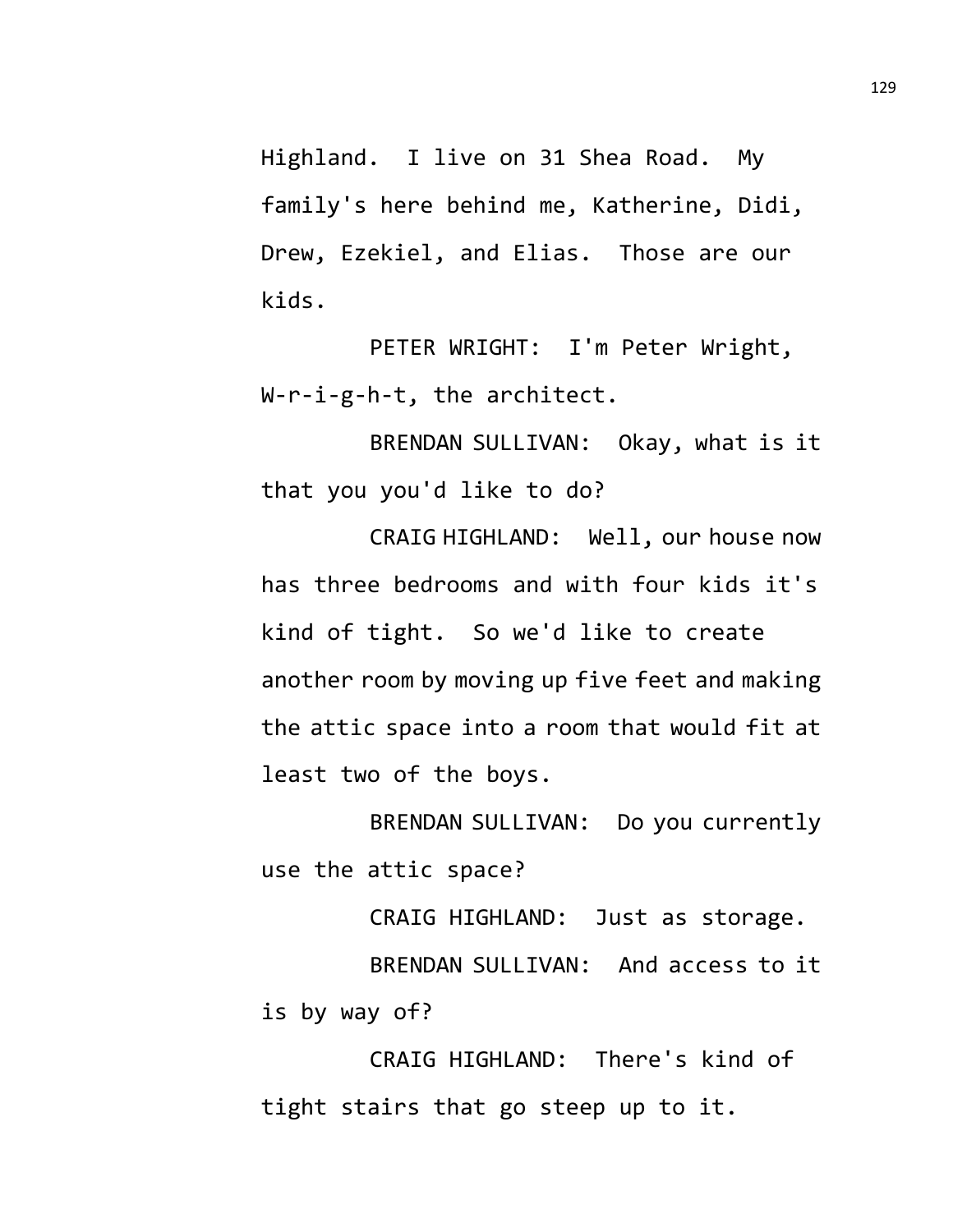PETER WRIGHT: A ladder essentially.

BRENDAN SULLIVAN: So for all intents and purposes, there is floor area up there which is not accessible. Well, it's accessible but it's not usable.

CRAIG HIGHLAND: Right. You bump your head.

PETER WRIGHT: I'd like to make one note if you don't mine. This plan shows the visual part of the house. I don't know whether you have the site plan. There is a part of the house right here that is -- and I apologize that -- oh, it's on the site plan right here. So the area in question is actually the old original part of the house that is right on the front facing the street, Shea Road. And that's the area that we're proposing to telescope up five feet. The rear part of the house was renovated six, seven years ago. We had to tear down at one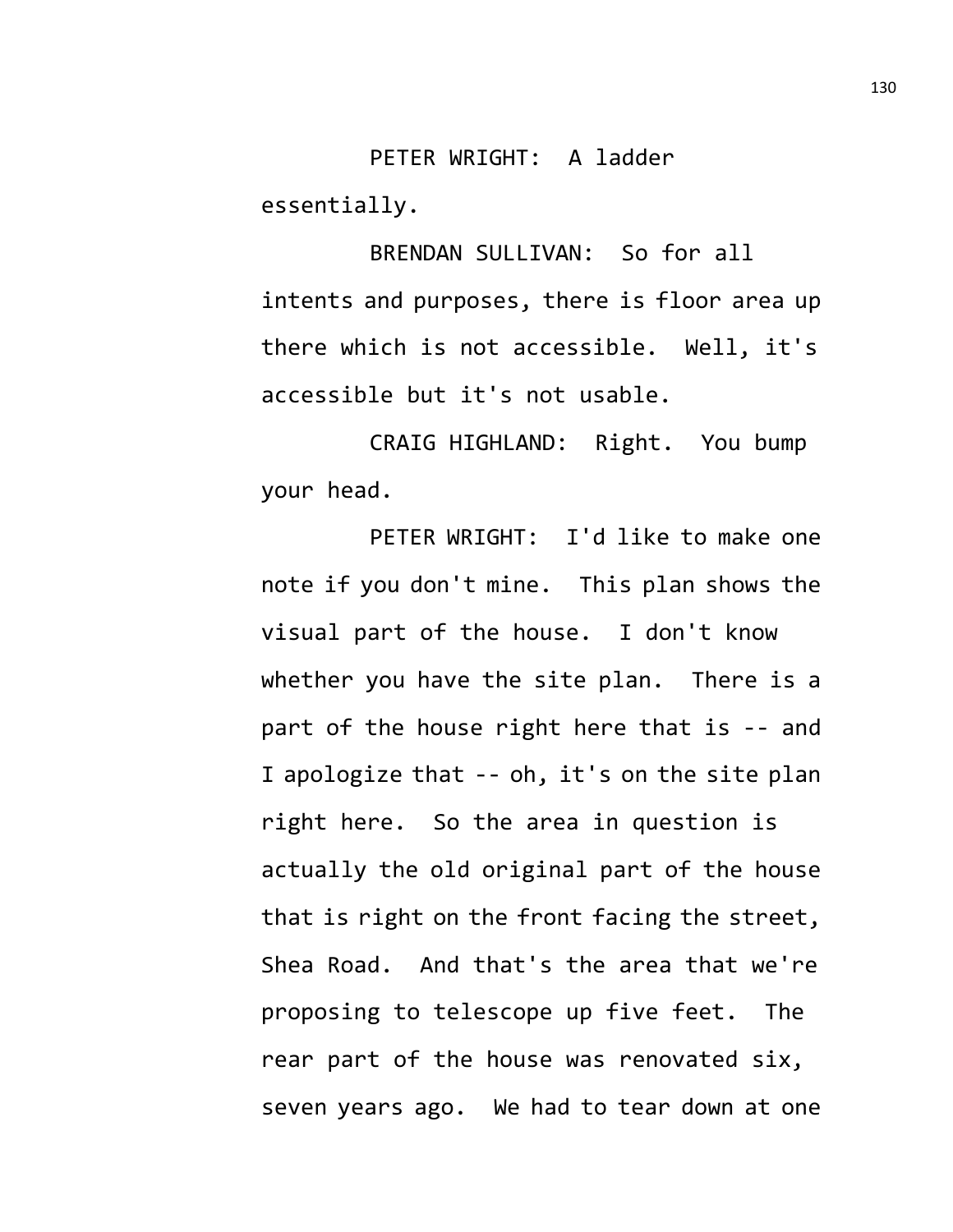part that was in very, very bad shape and then we -- we actually had appeals to do a bedroom, kitchen, and a dining room area in the back of the house. That we are not touching whatsoever and we're focusing the, this proposed addition on the front of the house.

CONSTANTINE ALEXANDER: Did you have to get Zoning relief for the addition in the back?

PETER WRIGHT: We did, yes.

TAD HEUER: Here.

CONSTANTINE ALEXANDER: I didn't see that before.

PETER WRIGHT: And so we're, we're gonna continue this -- reflect the same pitch on the roof as the existing and go up to 35 feet. And we get an additional 328, I believe. Yeah, 328 square feet close floor area as a result. It does involve two dormers. Shall I continue? I'm sorry. CRAIG HIGHLAND: Yeah.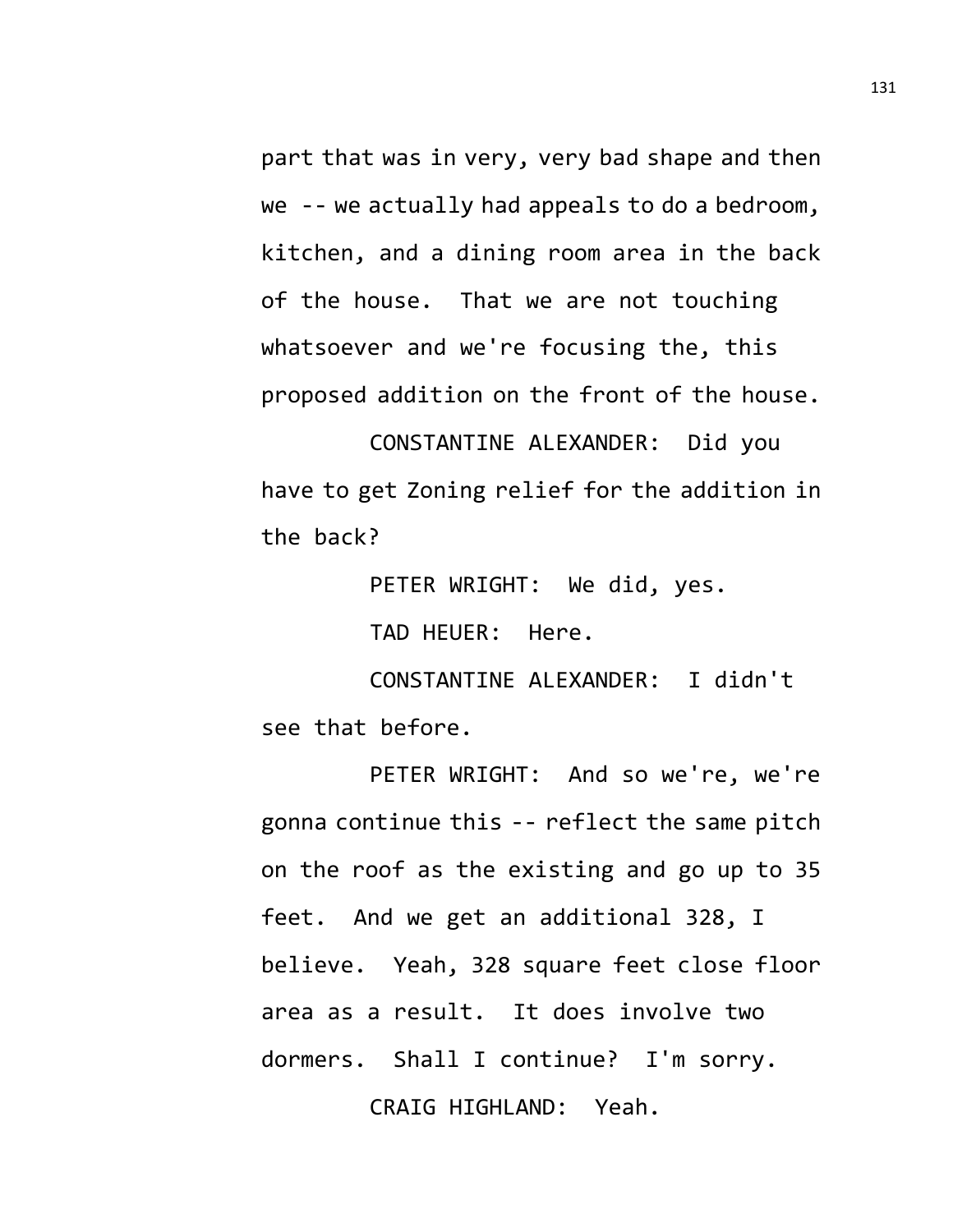PETER WRIGHT: It does involve two dormers, shed dormers. We set them back more than the suggested of the -- we're able to go back on one roughly four and a half feet and another one eight feet from the street. We do have our mechanical system up there, which we have been maintained as you can see on the plan.

BRENDAN SULLIVAN: But the dormers, basically you're extending the exterior wall of the house --

PETER WRIGHT: Yes.

BRENDAN SULLIVAN: -- straight up.

PETER WRIGHT: See, it's only a 20-foot wide -- it's a rather small house. We're rather limited there. It's only 20 feet wide. And for us to come in, we found would be severe compromise. I can do it structurally I know, but we tried to get -- we have 11 plus by 14-foot bedroom plus a closet in this little tiny study and the bathroom.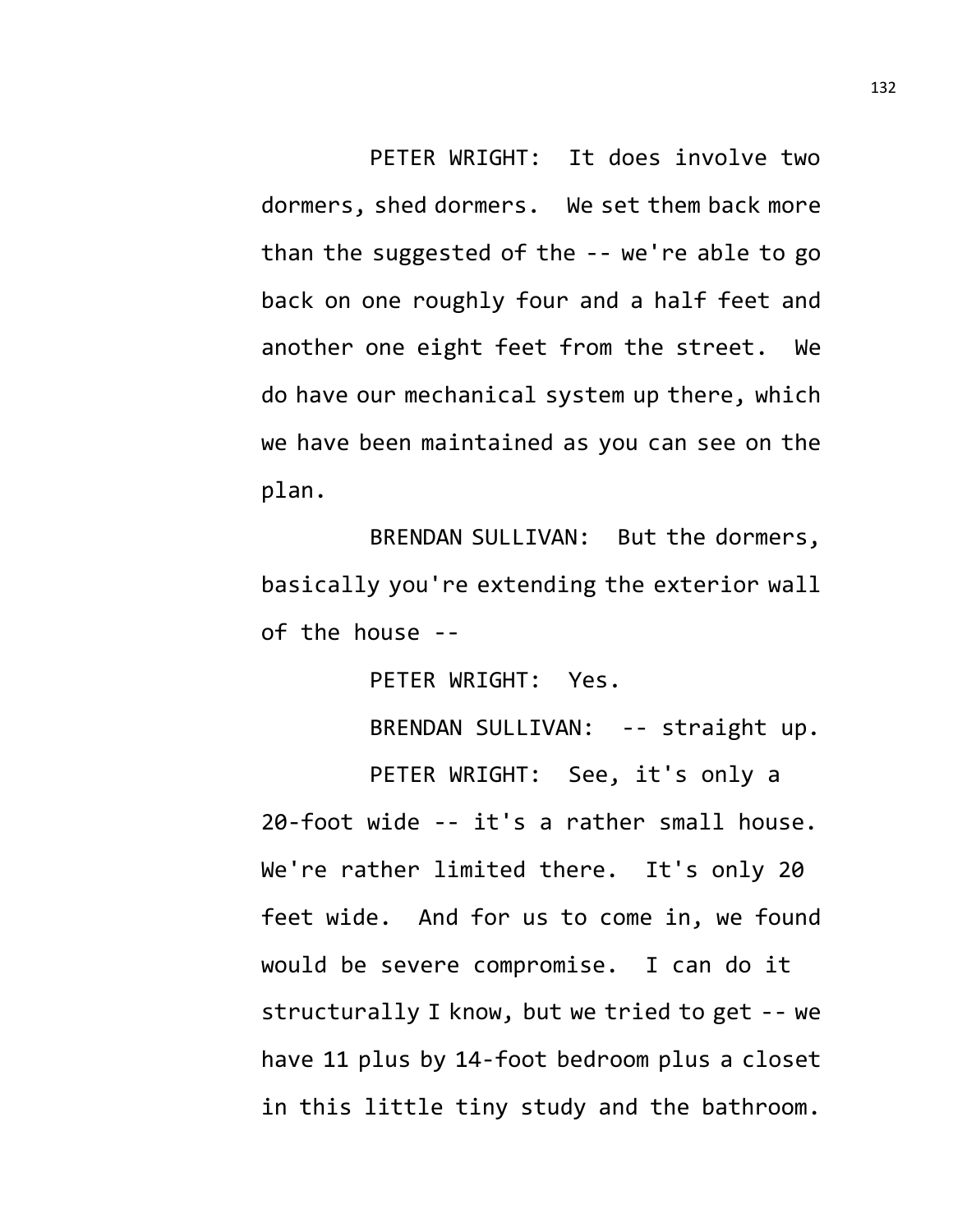And if I may, the -- on the other side of the street all the houses and also -- they're all very much 35 feet tall. In fact, it's amazing how continuous they are.

BRENDAN SULLIVAN: What about the ones on either side?

PETER WRIGHT: No. There's an exception there. There is a one-story home for  $-$ 

CRAIG HIGHLAND: It's assisted living place.

BRENDAN SULLIVAN: Except for that one.

PETER WRIGHT: Assisted living, yeah. And they are on the south side. The people on the north side -- we had demonstrated a computerized shadow study for them to understand what. And so we suggested a smaller dormer on that side. Nine-foot wide dormer. And they saw exactly how it was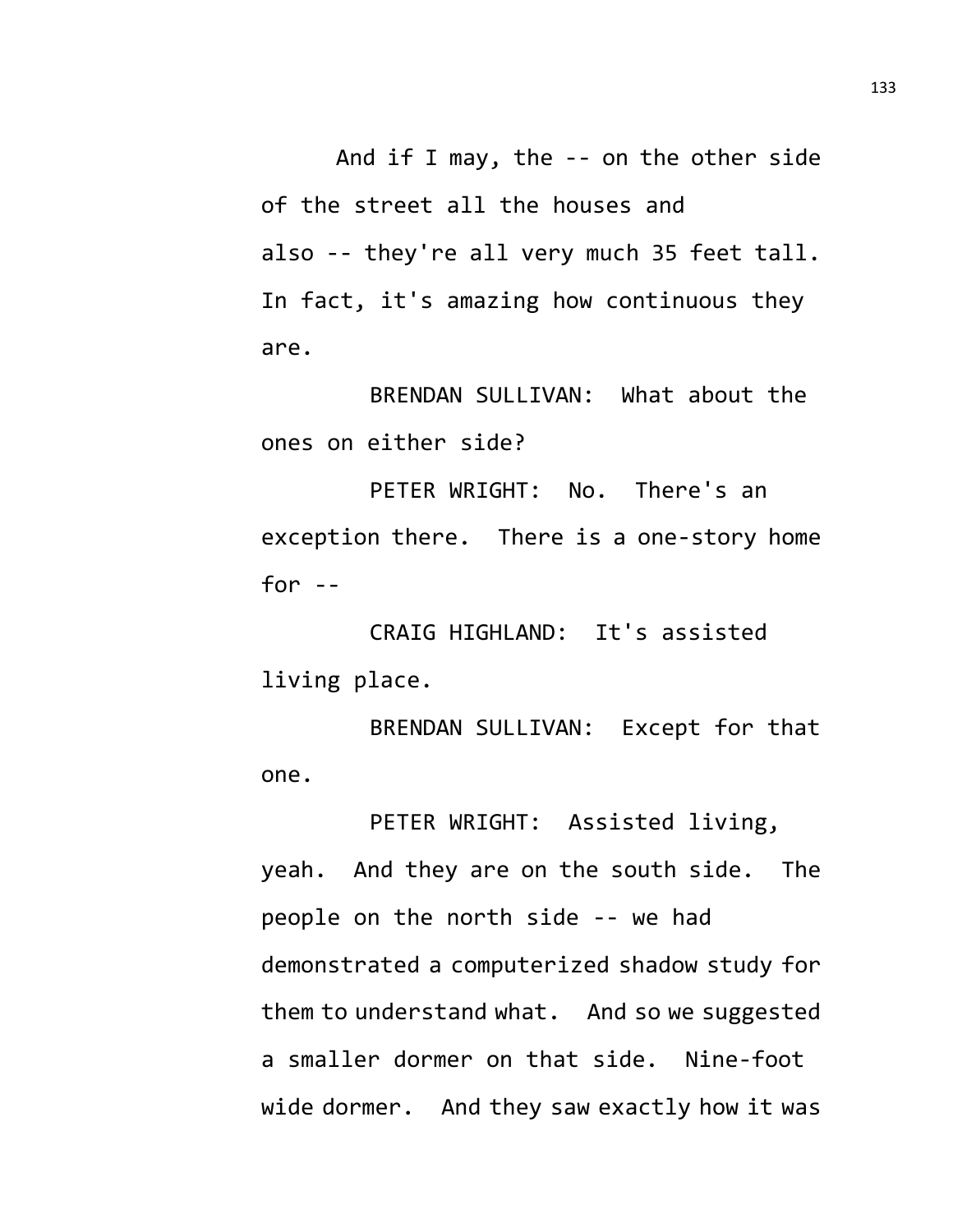shaded in different times of the year, and they had written a letter. I don't know their names. Sorry.

CRAIG HIGHLAND: George and Judy. If you don't have it, we actually have a copy. It's George and --

BRENDAN SULLIVAN: What was the address?

CRAIG HIGHLAND: Oh, God. What's George and Judy's address?

KATHERINE HIGHLAND: 35 I think.

BRENDAN SULLIVAN: Okay, I'm sorry, go ahead.

PETER WRIGHT: I just want to mention that was our major concern was the shadowing of their house. We are -- obviously we're keeping the same footprint so we're not increasing the coverage on the property. We are increasing, of course, the gross floor area and, therefore, the FAR by 13 percent. We're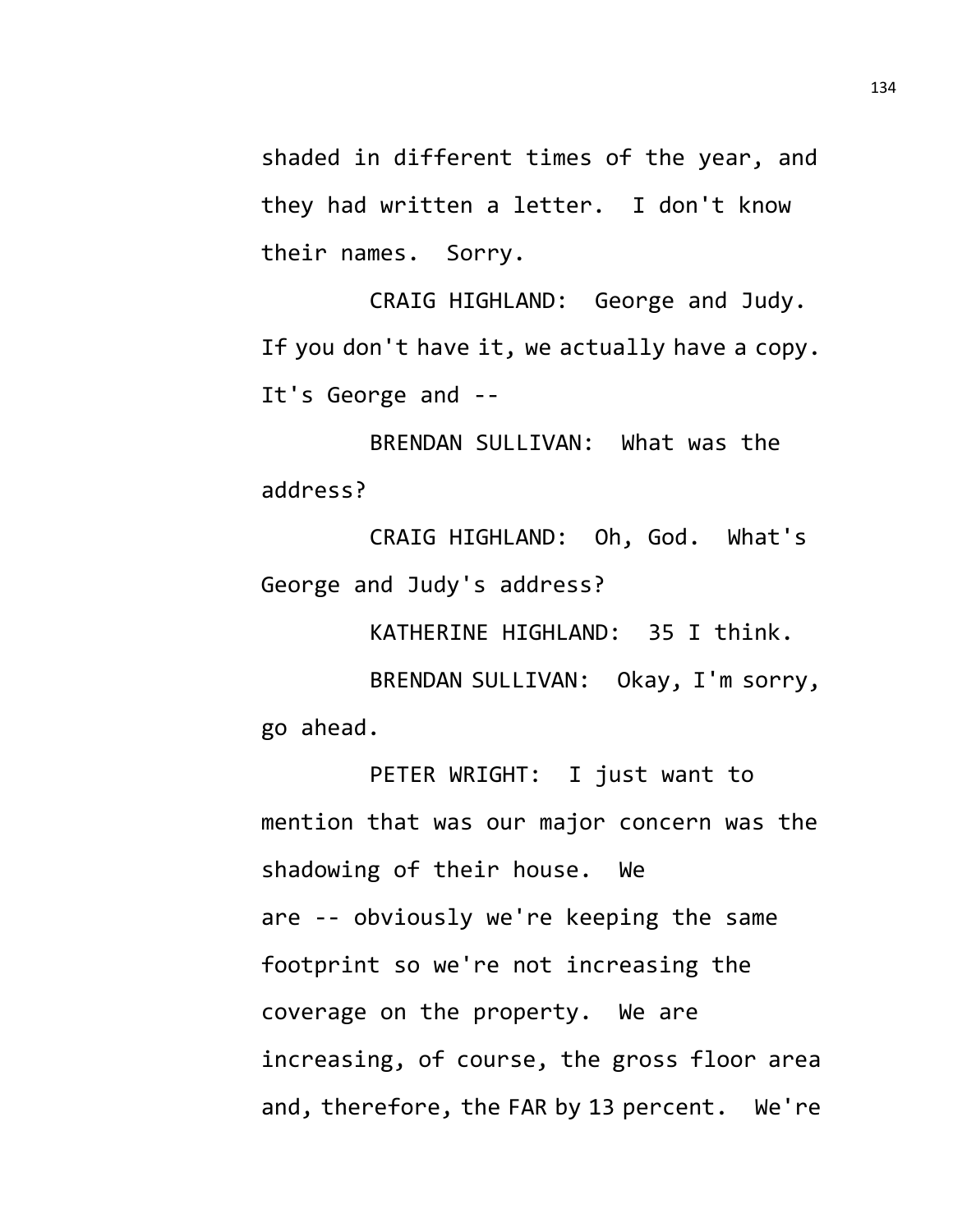violating, because the house already is violating the setback, both the -- only the left-hand side and the front if I remember correctly. Yeah.

BRENDAN SULLIVAN: And what is before us is the minimum I would think; is that correct? Or to create space for some additional bedrooms? Is that it? Just sort of realigning of the existing?

PETER WRIGHT: We consider it to be modest, but we're trying to get a bedroom for the children. They still will be sharing a bedroom, but better than what is going on now.

CRAIG HIGHLAND: Well, it will be as the baby starts to get bigger.

BRENDAN SULLIVAN: And the house tends to appear smaller?

PETER WRIGHT: You might want to talk about your investment in the property.

CRAIG HIGHLAND: In the neighborhood?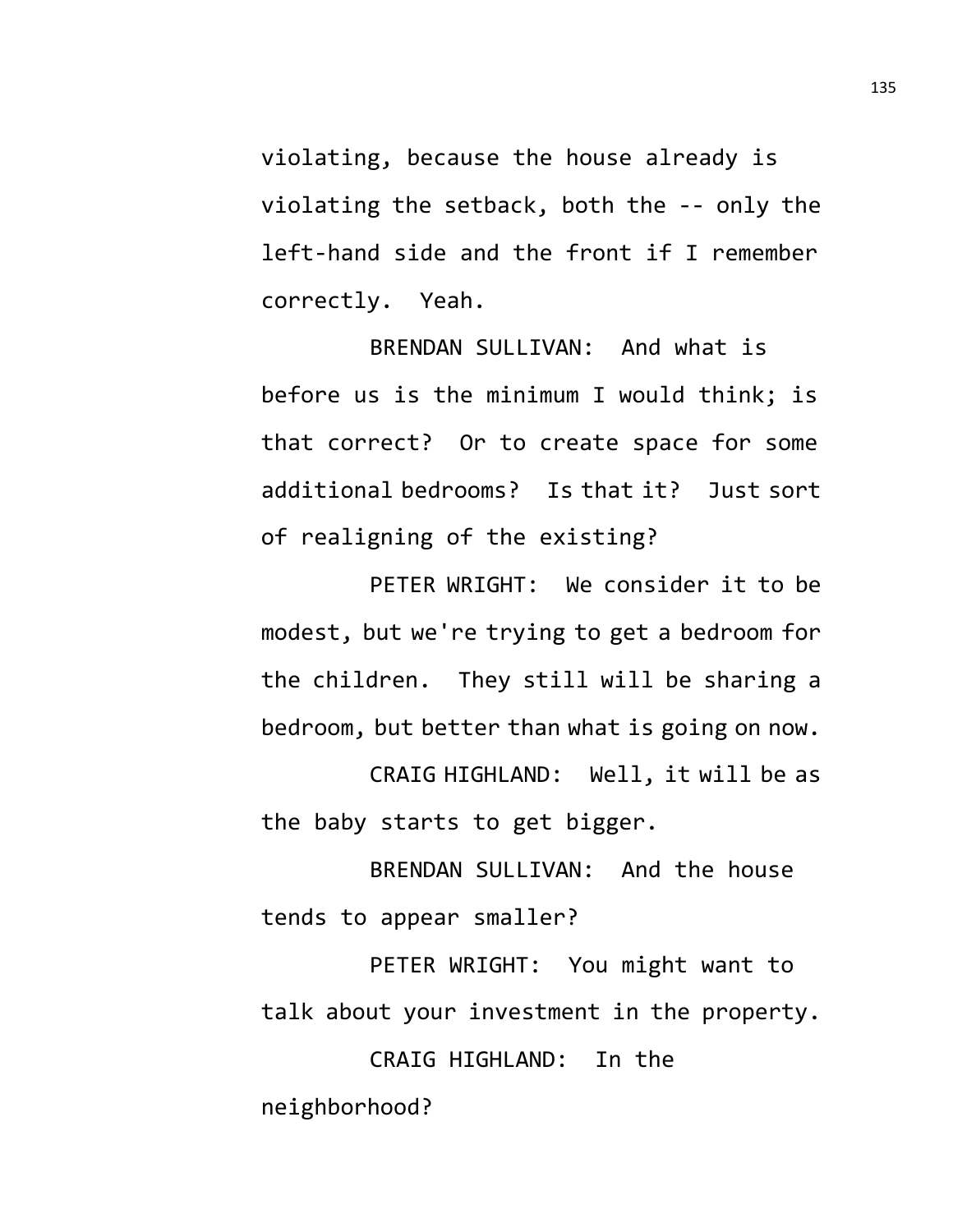PETER WRIGHT: Yeah.

CRAIG HIGHLAND: We love our neighborhood, too. We can't imagine moving. We're friendly with a lot of families around. There's a lot of other kids in the neighborhood so we'd really like to stay.

BRENDAN SULLIVAN: On the dimensional form I think there was some miscues on that. Do you have that?

PETER WRIGHT: Yes, I have it in front of me.

BRENDAN SULLIVAN: Yes, on the rear, existing condition is 16.1. The request is 35.3. I think we're looking for that 16.1. PETER WRIGHT: Yeah.

BRENDAN SULLIVAN: It's basically to the main body of the house.

PETER WRIGHT: Yeah, yeah.

BRENDAN SULLIVAN: The other one on the right side which is at three-foot, nine, that should also be three-foot, nine.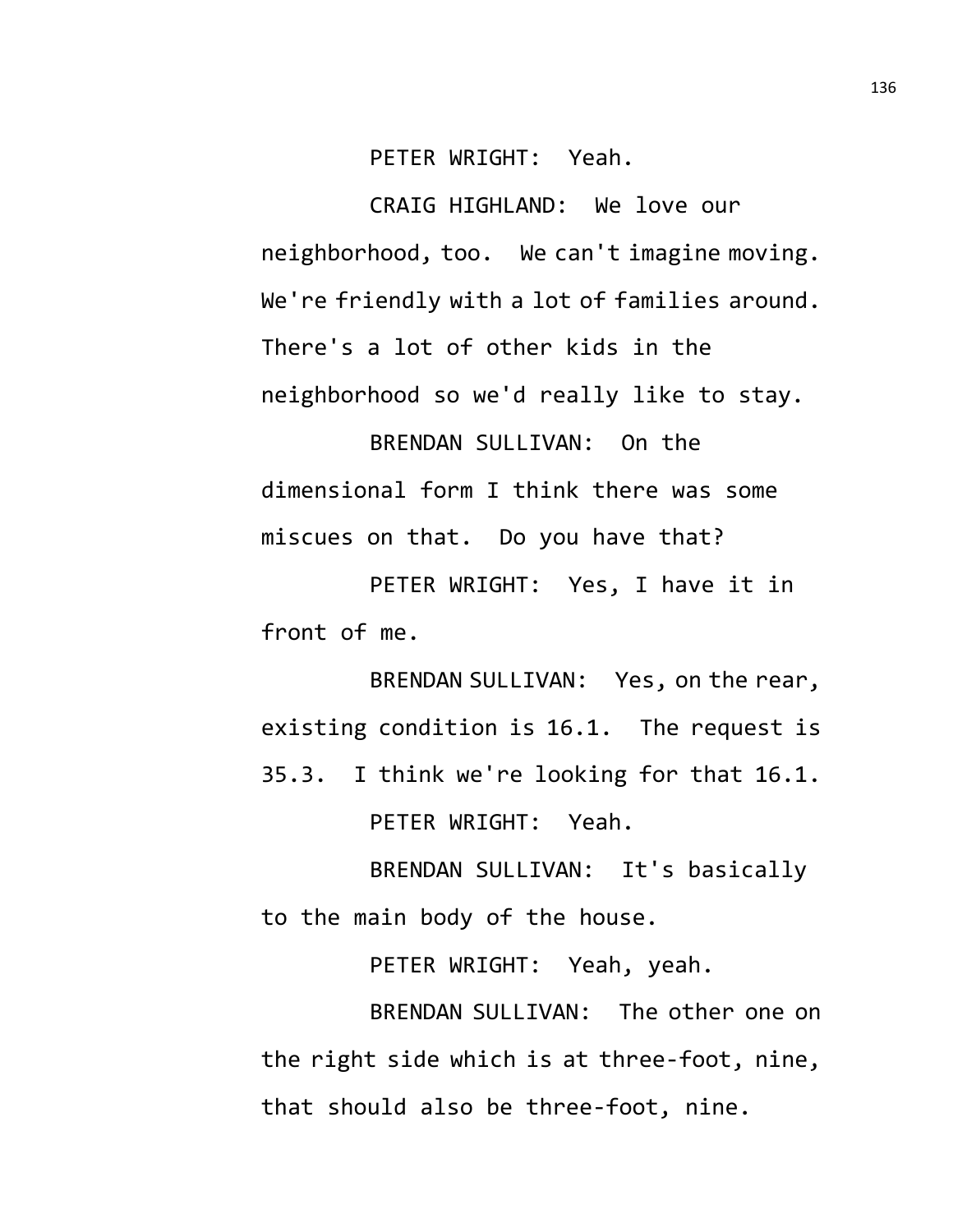PETER WRIGHT: Yeah, I wasn't sure. I asked Sean and I think he might have misunderstood me. When I asked for it, was it the addition?

SEAN O'GRADY: I think I probably gave you a wishy-washy answer. I've seen it both ways.

PETER WRIGHT: Yeah. To clarify I was -- on those two numbers it is the actual addition that was reflected there.

BRENDAN SULLIVAN: That's right. And you're going to go from 2424 to 2752; is that correct?

PETER WRIGHT: Excuse me, what's that for?

BRENDAN SULLIVAN: 2424 is the existing?

PETER WRIGHT: Yes. An additional 328 area above five feet and not including the mechanical.

BRENDAN SULLIVAN: So that's a 13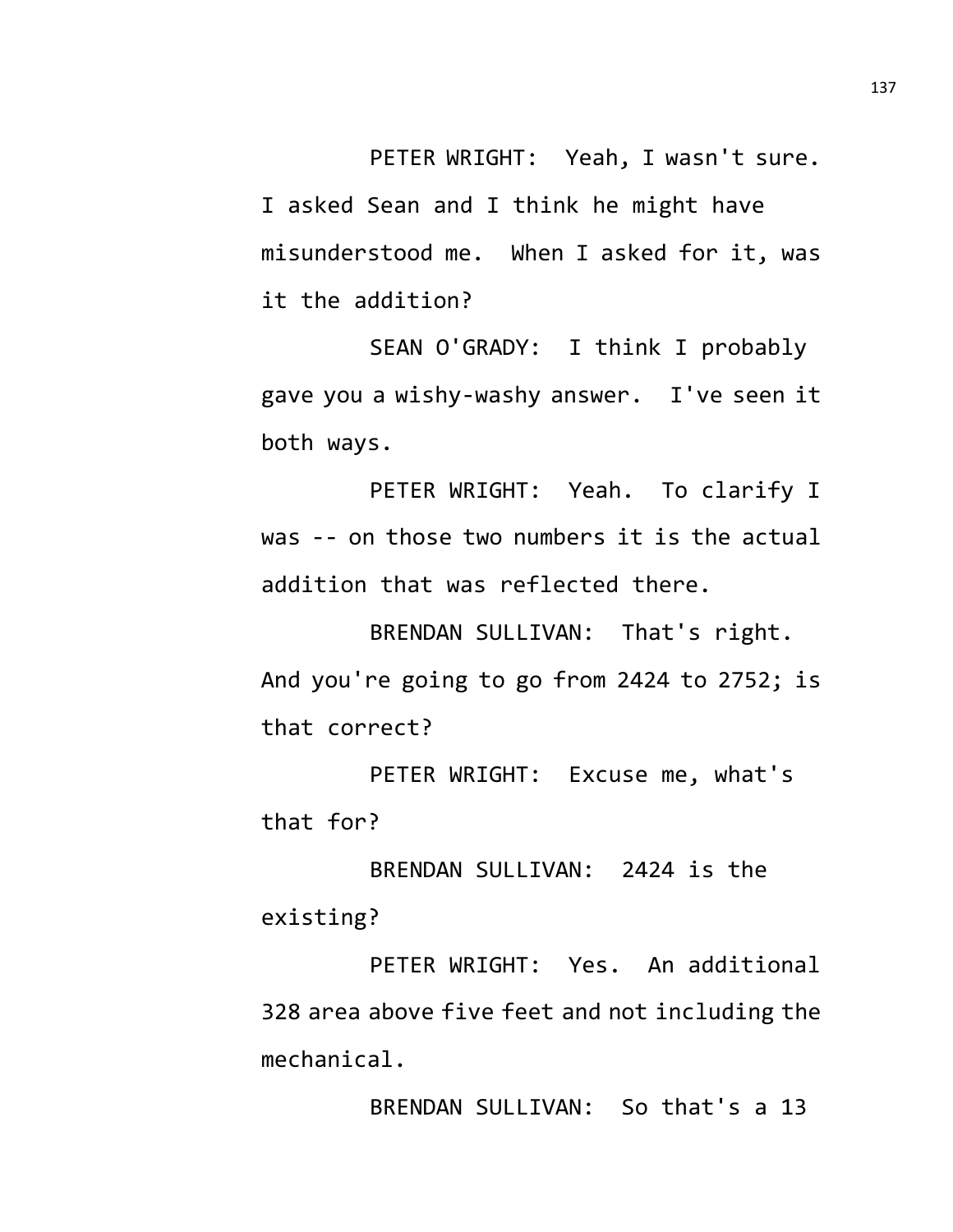percent increase?

PETER WRIGHT: Yes, it is.

TAD HEUER: And that's 0.97 to 0.11 in a 0.5 district?

PETER WRIGHT: Yes, it is. The lot is also non -- terribly non-conforming.

It's less than half -- excuse me.

TAD HEUER: It's 2512?

PETER WRIGHT: Yeah. And 5,000 is the suggested.

TAD HEUER: Required.

PETER WRIGHT: Required, yeah.

TAD HEUER: And originally in your

2004 -- 2003/2004 petition, you went, you

were at  $0.61$  and you went to  $0.91$  in a  $0.5$ .

PETER WRIGHT: Yes.

TAD HEUER: So we've already granted you a one-third increase above allowable increase, above the allowable minimum.

> PETER WRIGHT: Absolutely, yes. TAD HEUER: Right.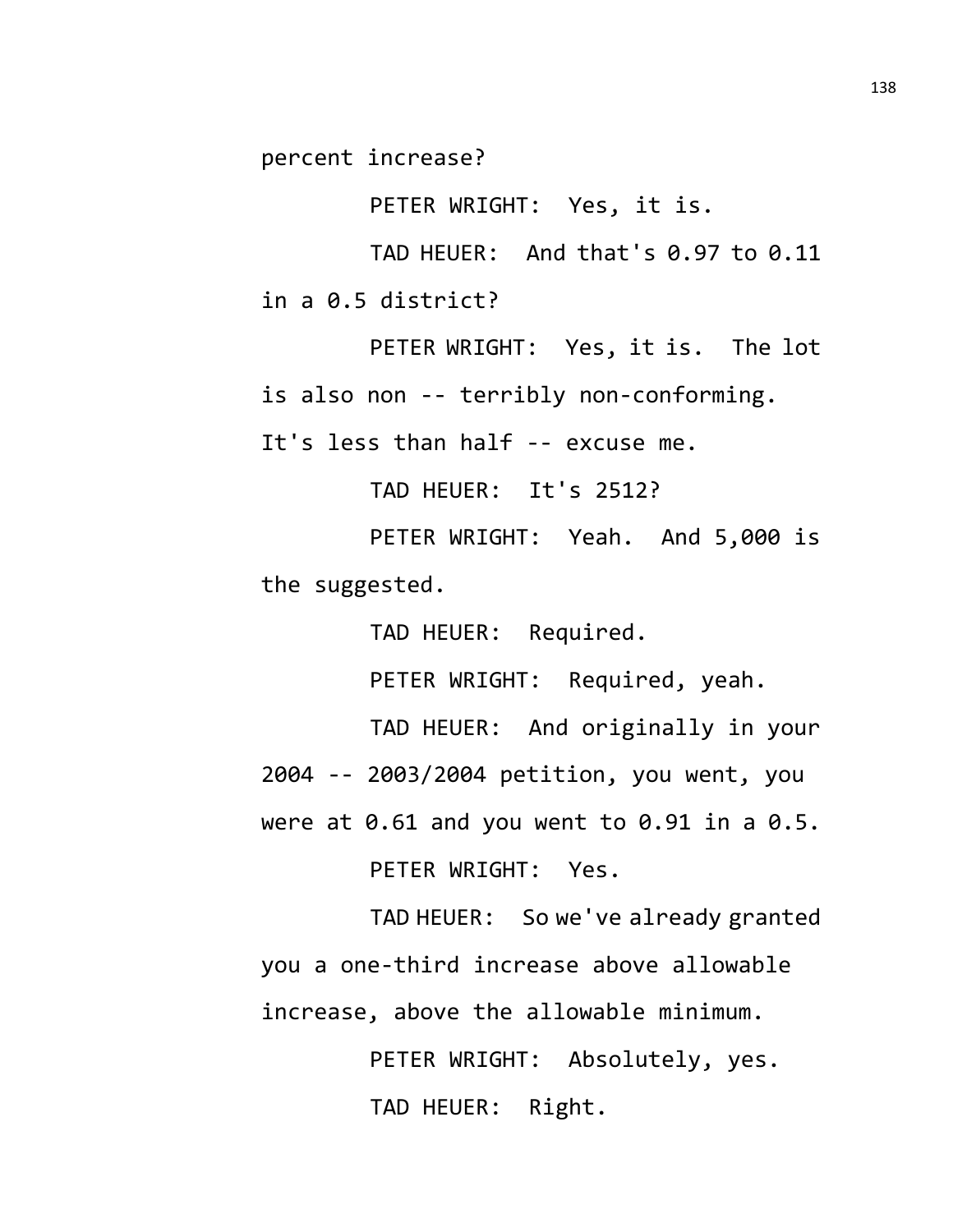BRENDAN SULLIVAN: Anything else, Gus, at this point?

CONSTANTINE ALEXANDER: I have no questions. I think you brought out the facts that I wanted to bring out; namely, about the nature of the relief being sought and the amount of the relief being sought. I'll save my observations until later on.

BRENDAN SULLIVAN: Tom, any questions at this point?

THOMAS SCOTT: Not right now. BRENDAN SULLIVAN: Mahmood? MAHMOOD FIROUZBAKHT: I would like to take a look at the plans.

BRENDAN SULLIVAN: I sort of dissected them here.

Tad, anything at this point?

TAD HEUER: No. I think I'm going to have significant questions about the scope of relief being requested, and the number of different types of relief that are necessary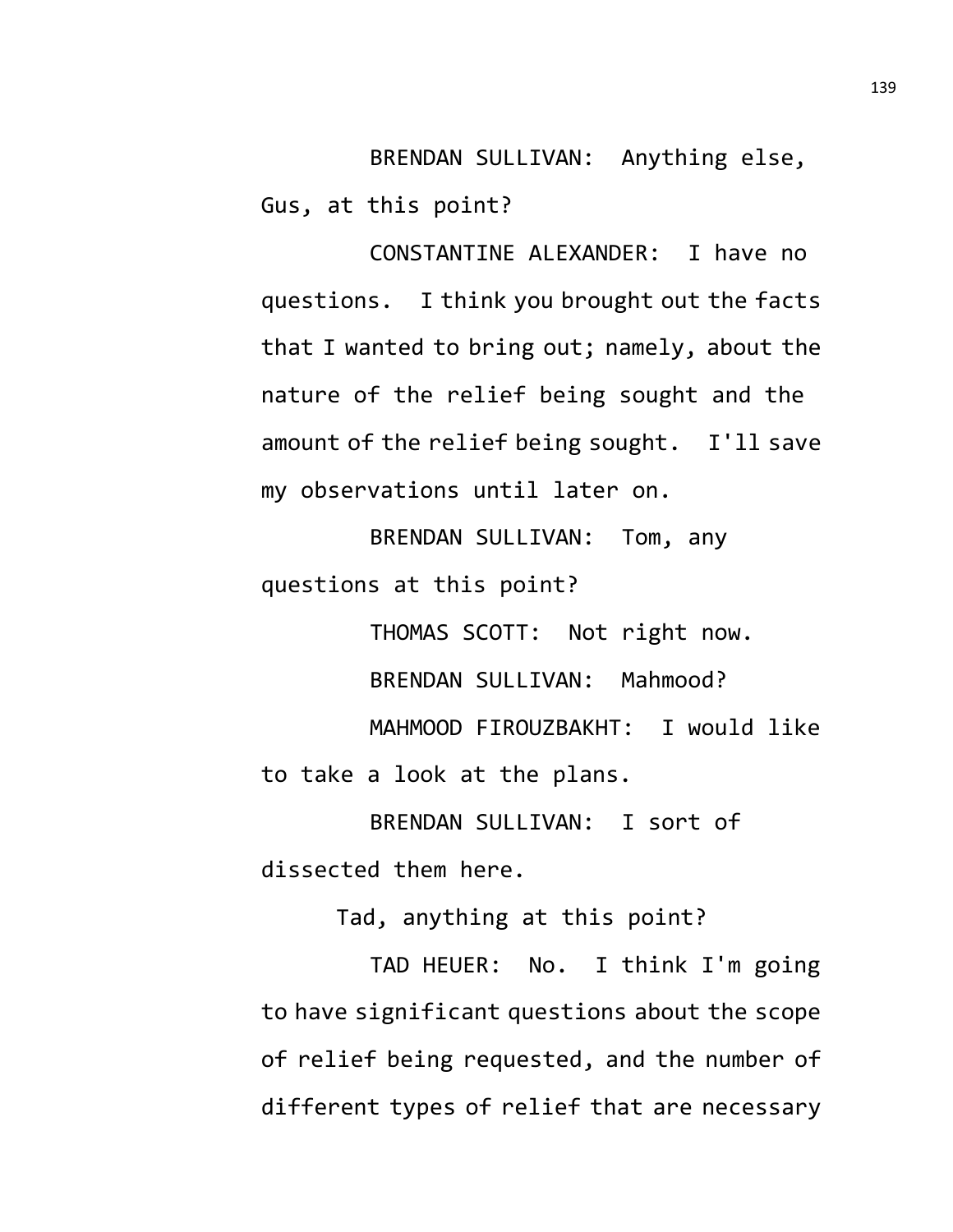for this project, but I think I would save those for later.

BRENDAN SULLIVAN: Okay.

Mahmood, I'll come back to you. Let me open it public comment.

Is there anybody here interested in commenting on case No. 10219, 31 Shea Road? (No Response.)

BRENDAN SULLIVAN: I see nobody in

attendance. There is correspondence --

CALVIN LEMORE: I would like --

BRENDAN SULLIVAN: Oh, I'm sorry. Come forward and state your name and give us your address.

CALVIN LEMORE: Calvin Lemore, L-e-m-o-r-e. I'm the neighbor on 17 Shea Road. I've got no objections to this. We wanted to come and find out what our neighbors were up to.

CHARLES BENT: I'll speak. Charles Bent, 36 Shea Road. We're actually right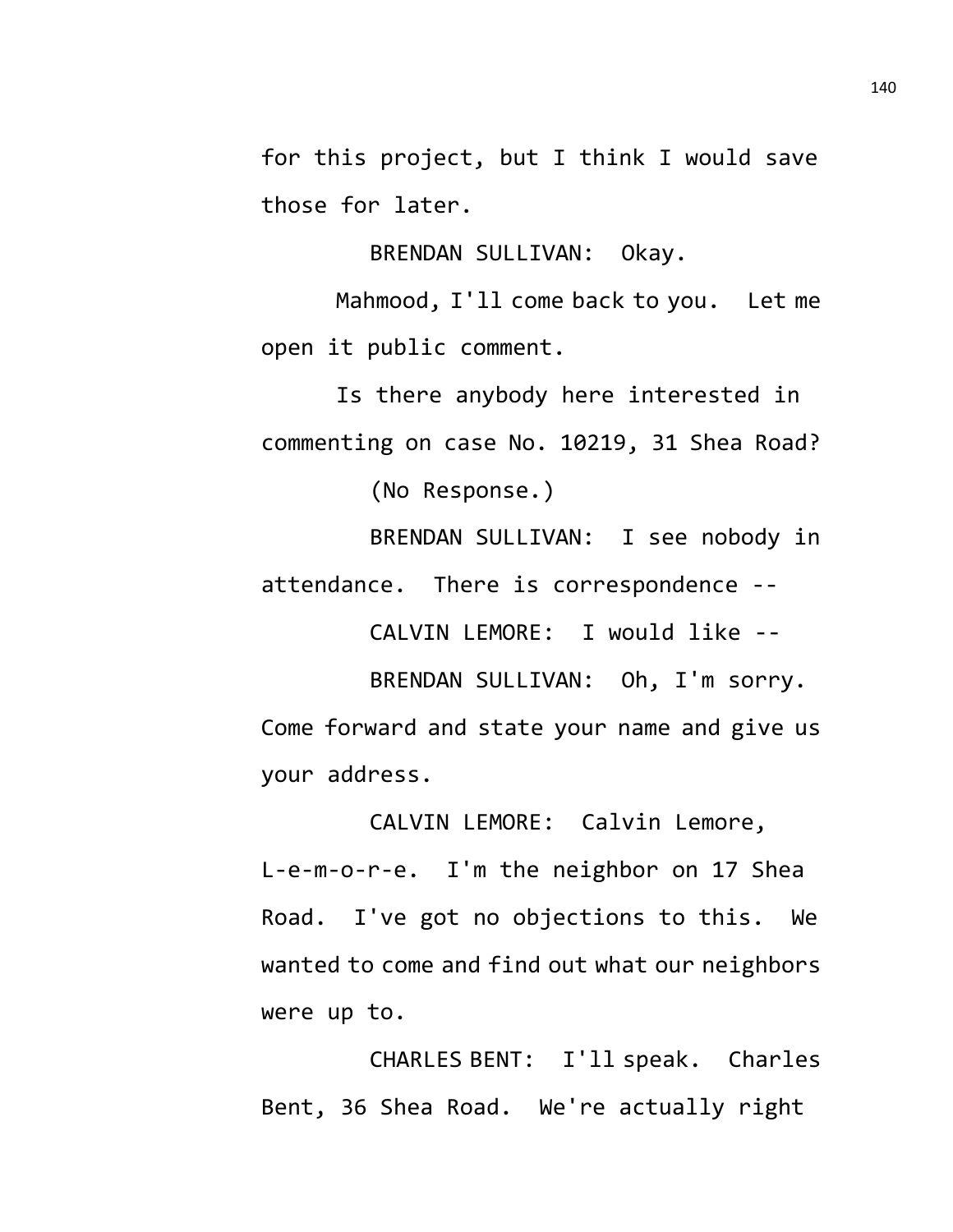across from these guys. Our two kids -- our two older -- our two kids are around the same age as their two older kids, and we want to say not only do we not have any problems with this, we hope it goes through because we're really close friends and we certainly would want them to not move away from the neighborhood.

> BRENDAN SULLIVAN: Okay, thank you. Anybody else who would like to comment?

(No Response.)

BRENDAN SULLIVAN: You okay with what he said?

PAMELA LEMORE: I echo. We'd like to see this happen.

BRENDAN SULLIVAN: Okay.

The Board is in receipt of correspondence from 16 Shea Road. (Reading) I'm writing to lend my voice in support of the planned renovation at 31 Shea Road. The Highlands have described the project to my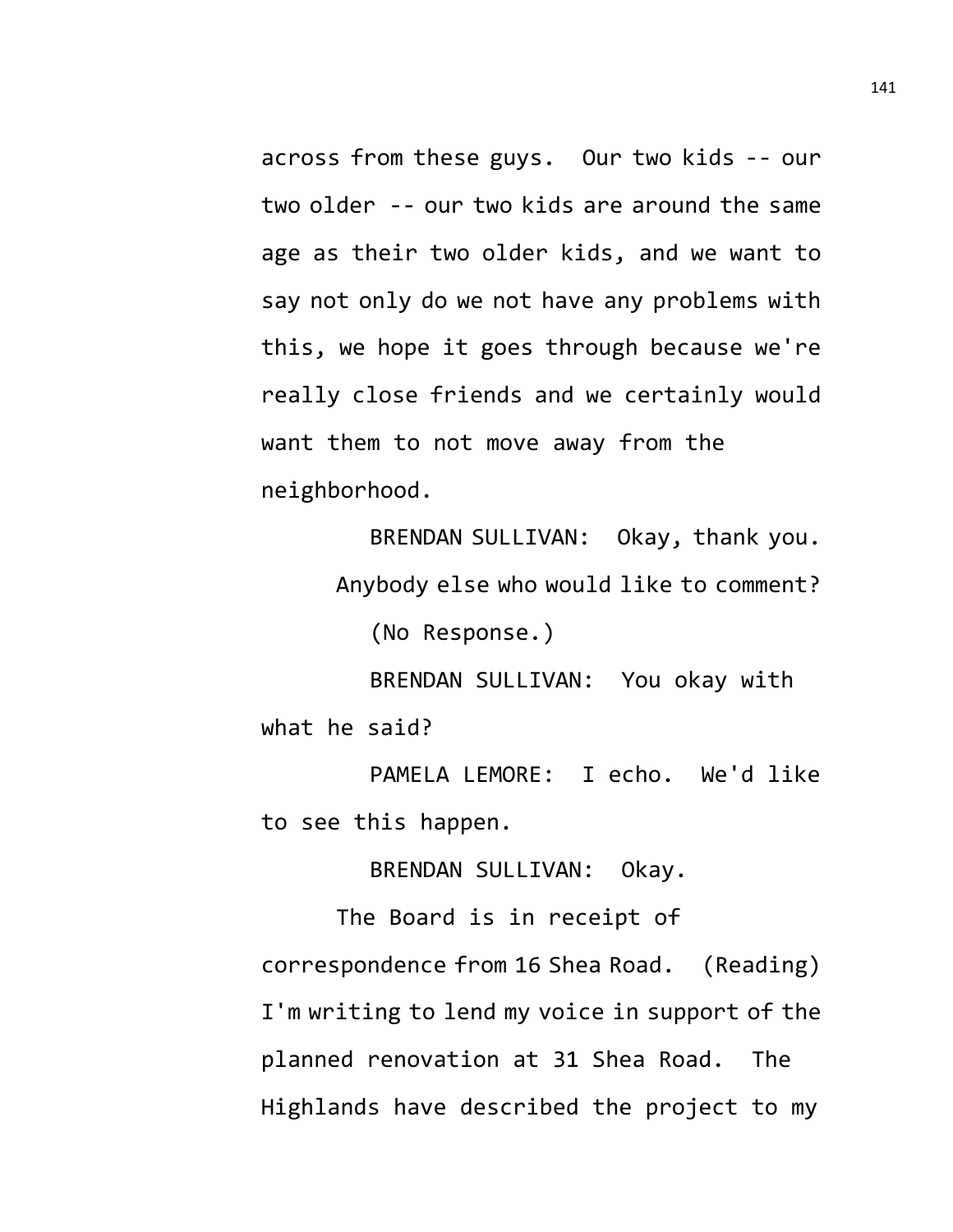husband and me in depth and we are fully in favor. We believe it is a good thing for our neighborhood and hope you'll permit to move forward. Karen Dempsey, D-e-m-p-s-e-y, 16 Shea Road.

Correspondence in the file from Kim Burke, B-u-r-k-e. (Reading) We are writing to express support for the Variance proposed by our neighbors Katherine and Craig. They have shared their architectural plans with us, and the project they propose strikes us as a logical and unobtrusive addition to their home. As such, we have no objections to the Variance as it will enhance their property and improve the value of the neighborhood. And she lives at 45 Shea Road.

There's correspondence in the file from Jill and Charlie Bent, B-e-n-t. (Reading) We would like to write in favor of our neighbors Craig and Katherine. We live across the street from the Highlands for nine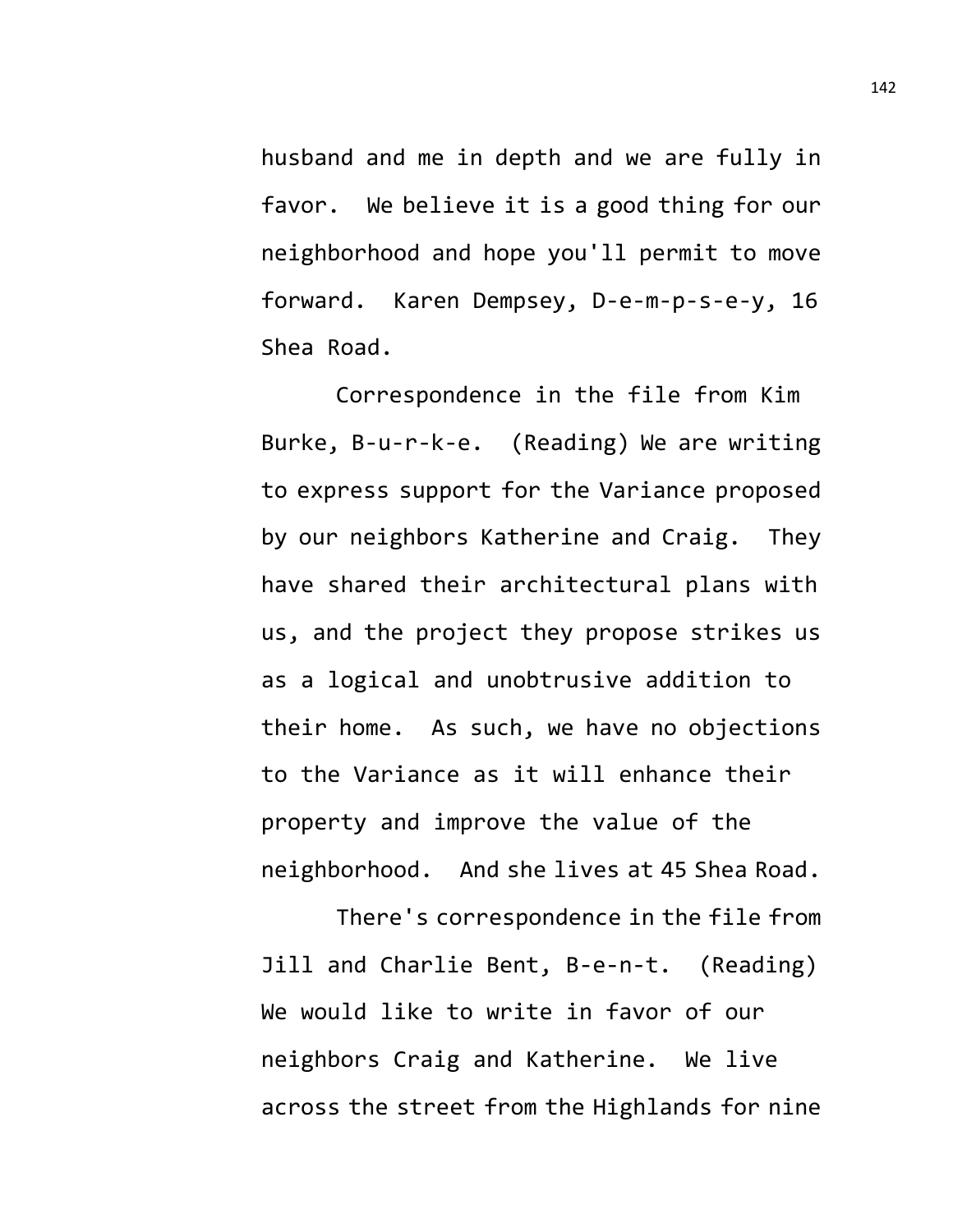years and have witnessed them making positive changes to their home which have enhanced the appearance of our street. We feel that this change in the roof line will only add to the curb appeal of their home and of our neighborhood. We know that it will make the living area in the interior of their home more spacious to accommodate their growing family. We hope that you will approve the Highlands' appeal for a Variance.

Correspondence from Ronald Levesque, L-e-v-e-s-q-u-e, 32 Shea Road. (Reading) In regard to the building proposal at 31, we live directly across the street on 32. We have no problem with this building project. The Highlands are a family who have recently grown and who need space as a family neighborhood, and the Highlands are very much a part of it. Moreover the addition that they propose will have a minimal impact on the neighborhood.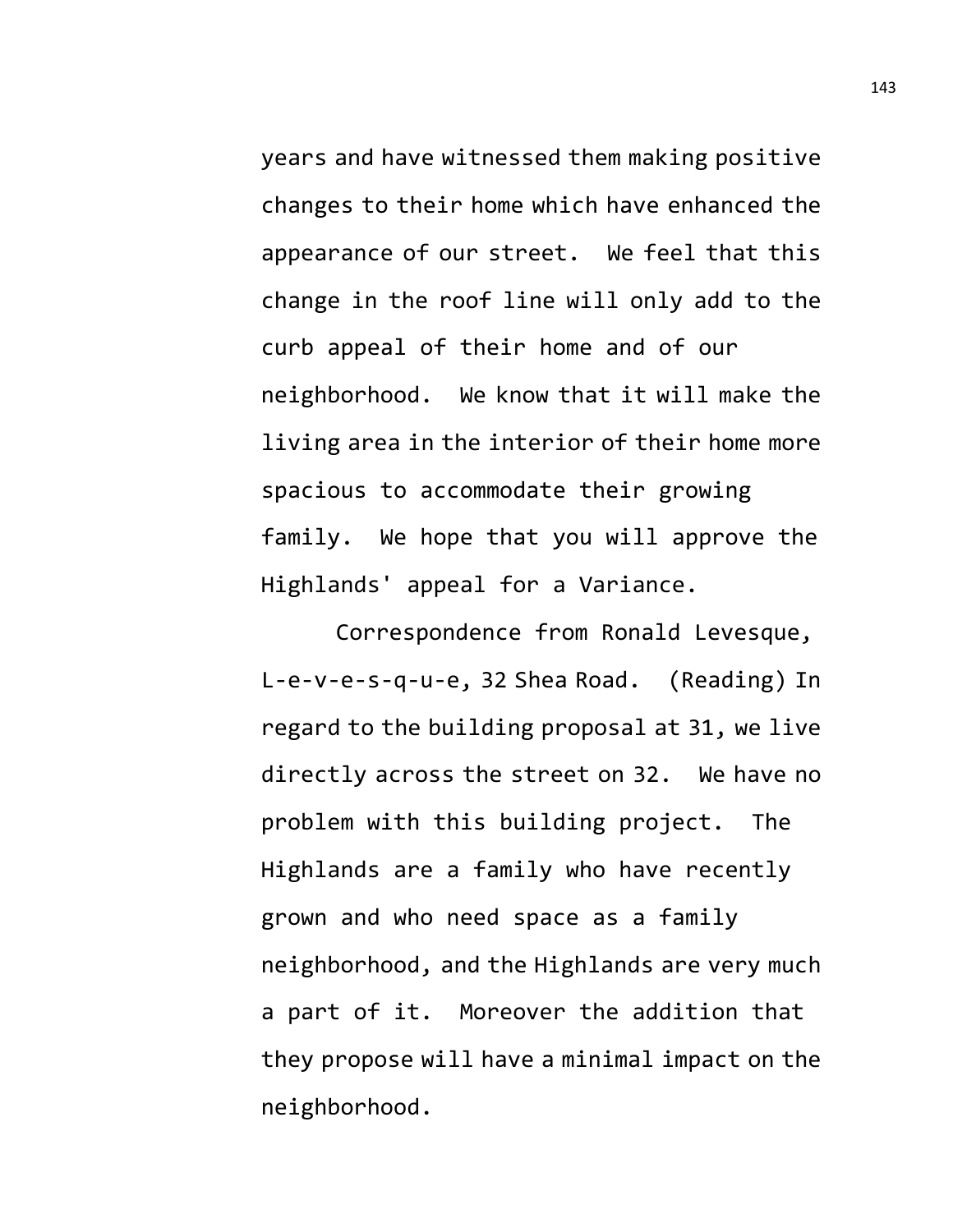There is correspondence from George Smith and Judy Smith who live at 35 Shea Road. (Reading) Dear members of the Board: Regarding the above-referenced case number and Variance we request, please be advised that we have reviewed the scope of the work and shadow study prepared by the architect and have no problem with the Variance being issued or the work proceeding as designed. And that's -- have I covered all the letters? Okay.

That's the some substance of the correspondence and I'll close public comment.

Mahmood, any questions at this point?

MAHMOOD FIROUZBAKHT: I think Tad raised some. How many bedrooms will be total in the house after the proposed renovation?

CRAIG HIGHLAND: One more. There will be four.

MAHMOOD FIROUZBAKHT: Four total.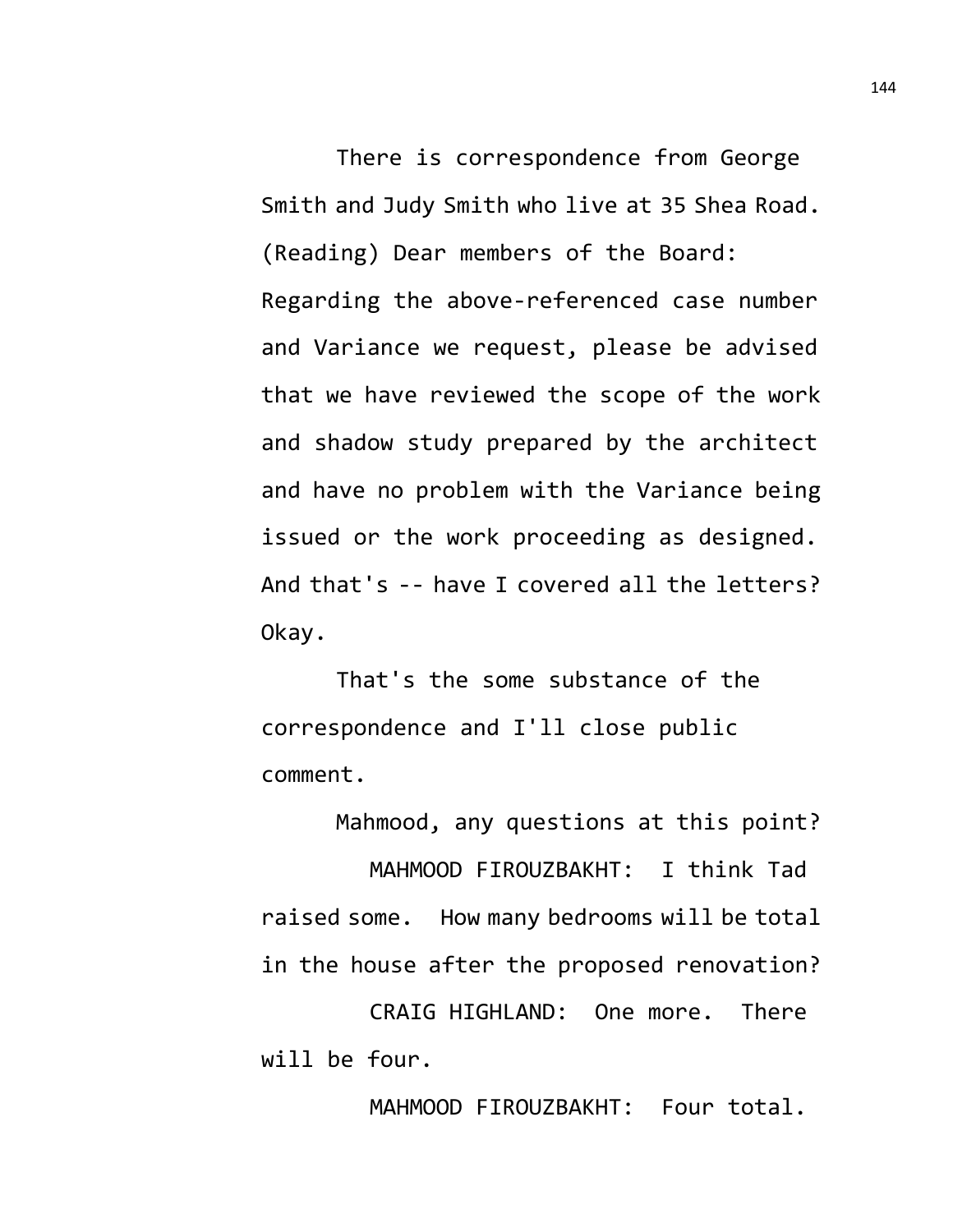And so there's one bedroom proposed for the third floor; is that right?

CRAIG HIGHLAND: That's right. And a bathroom.

MAHMOOD FIROUZBAKHT: How long have you lived in this house for?

CRAIG HIGHLAND: Oh, 10, 12 years.

KATHERINE HIGHLAND: 12 years.

MAHMOOD FIROUZBAKHT: Teach at the Baldwin School?

CRAIG HIGHLAND: Baldwin School, yeah.

MAHMOOD FIROUZBAKHT: Good school.

PETER WRIGHT: Because of him.

MAHMOOD FIROUZBAKHT: I don't have any other questions.

BRENDAN SULLIVAN: I don't know if you have anything to add or maybe you want to respond to some of the comments or something at this point.

PETER WRIGHT: Well, I don't know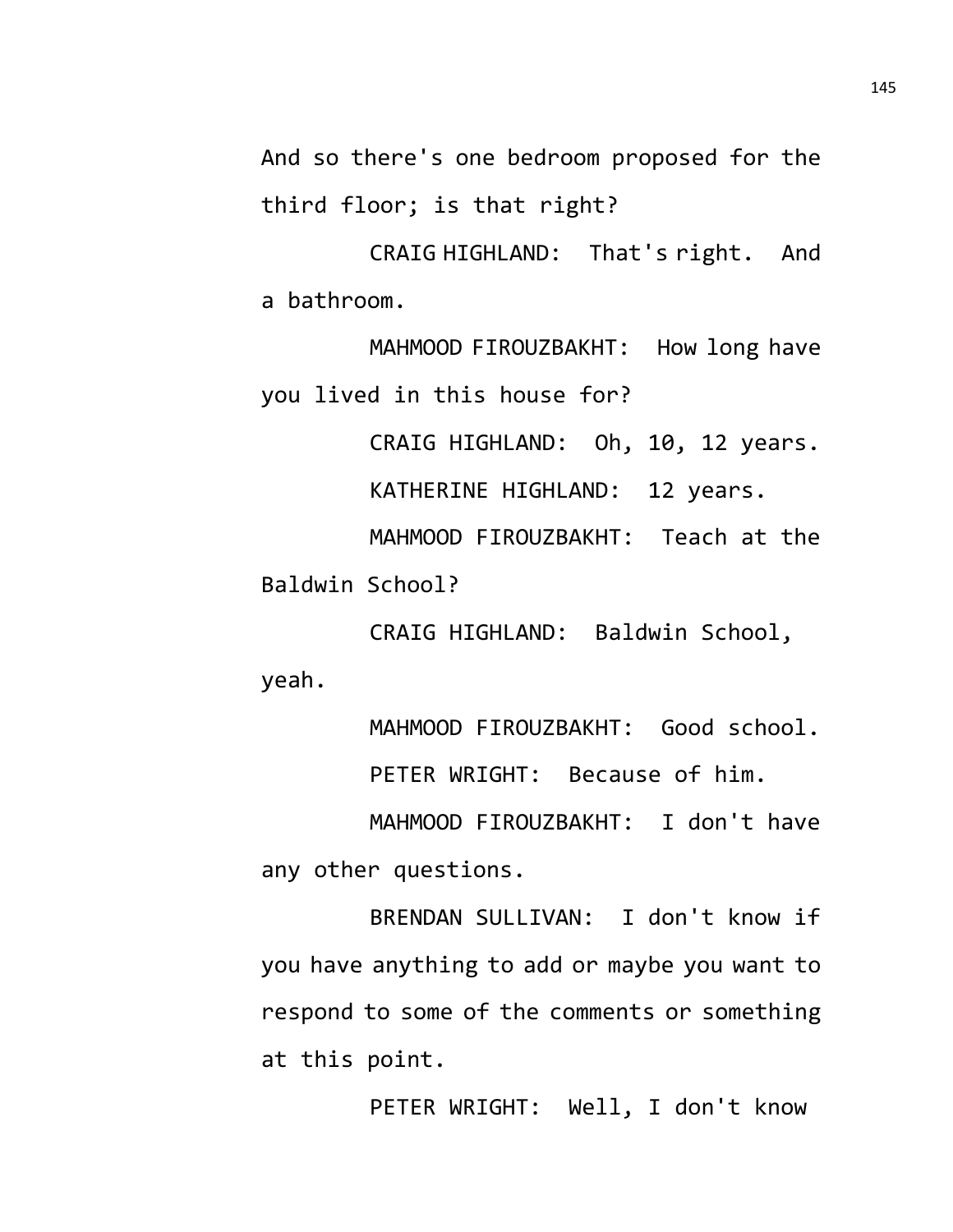how relevant this would be but concerning your bringing up the fact that we had previously gone through an appeal. This, if I may put some color to that. When I first met with the Highlands I recall Craig taking me upstairs in this old part of the house, and I remember the stair treads sinking down. And each tread was canopies as they went up. The house was, the house was in very, very bad shape. And the investment sadly was great. I mean, it was a lot of money and a lot of work, and it was, you know, certainly well done. So, it's -- I know you might think that well, why don't they go ahead and get a bigger house.

TAD HEUER: Indeed, that's going to be my comment you're going to hear it, but continue.

PETER WRIGHT: And I'm sure Craig can address it better, but their investment, of course, in the neighborhood, their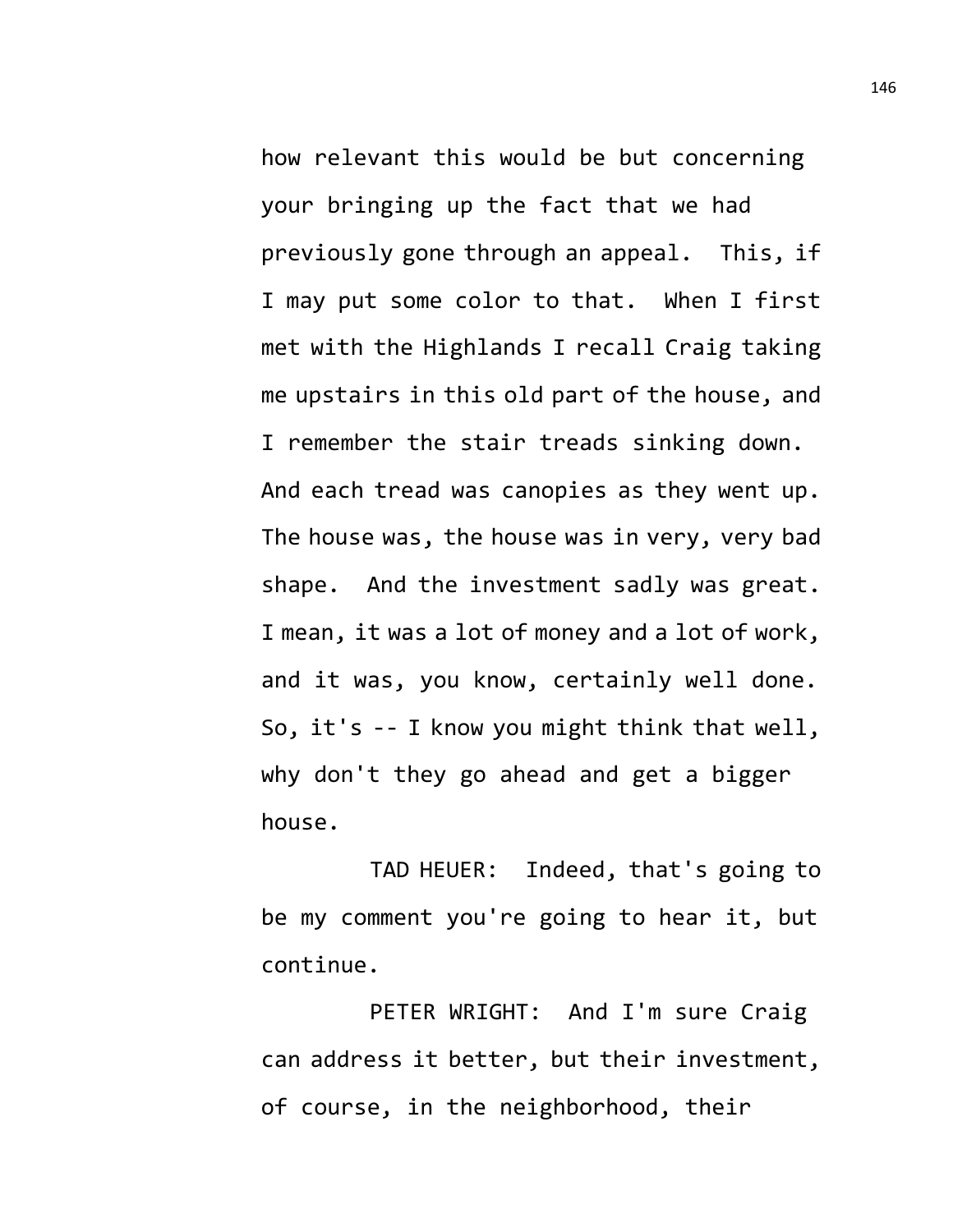children's and in their house which has some very nice loving detail, nothing fancy, but, you know, they put a lot of work into that earlier design, a lot of work. And it was gratifying that it came out nicely. That's why it's hard to leave.

CRAIG HIGHLAND: It's also the neighborhood. We've really grown to know a lot of the families in the neighborhood. Our kids play over in the Somerville side and down the other side. It's a great family neighborhood. We've really grown to be a part of.

BRENDAN SULLIVAN: Okay. Comment?

CONSTANTINE ALEXANDER: Yes. By the numbers, this is a gruesome case. I mean, you're seeking -- you're well over what is permitted now and you want to go even farther over. For me, the fact that you got relief once before that got you to where you are right now, is not that troublesome. You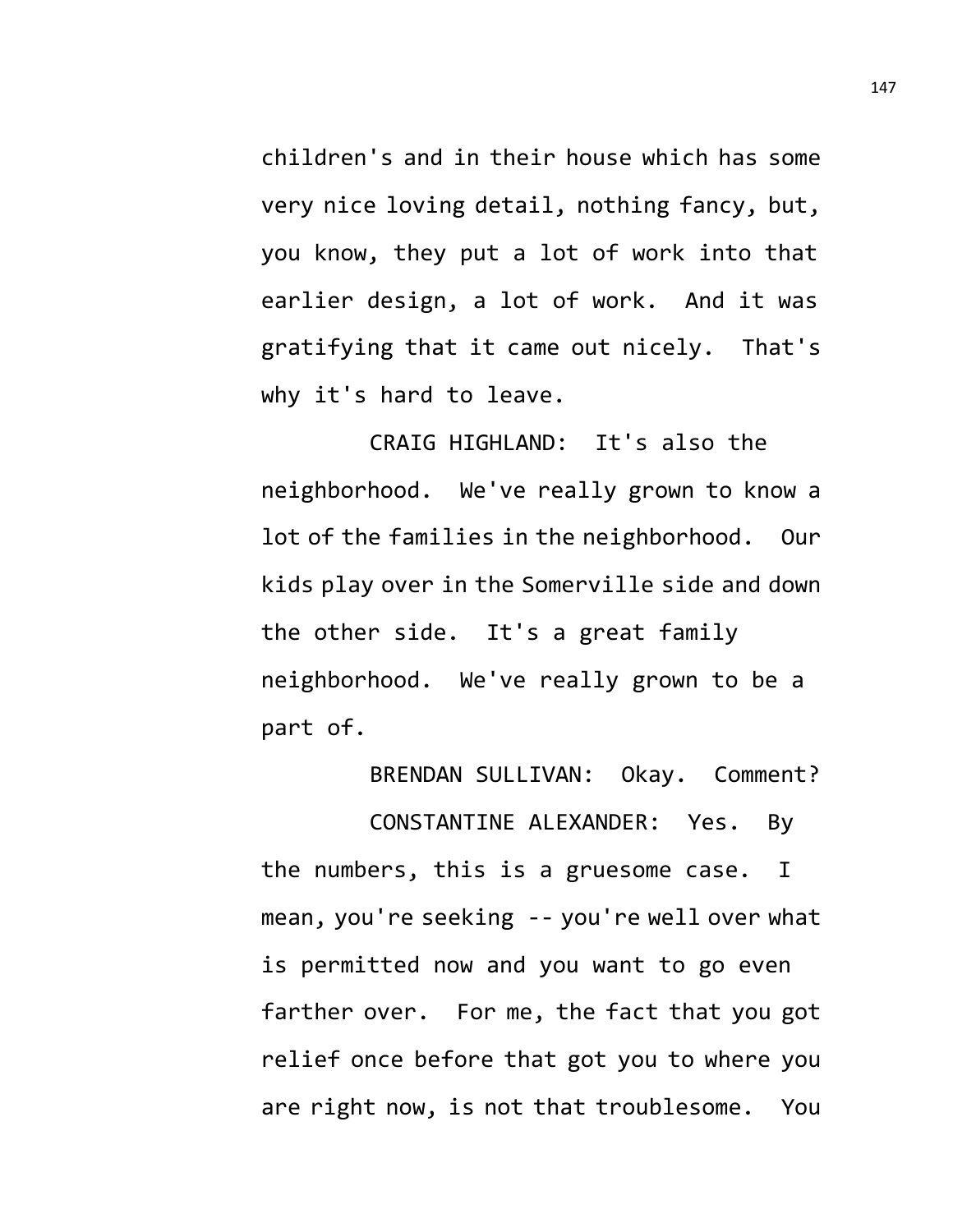did that many years ago. You did it at a time when your family situation was different. You have less kids it would appear.

CRAIG HIGHLAND: We only had two kids at that point.

CONSTANTINE ALEXANDER: I get concerned when we have these kind of cases, what I call a salami approach, where you really want to do a lot of work and you say, I'll get it by the Board by doing a little bit now and a little bit next year. To me this is not this case. So I don't put too much stock in that.

I think also the notion that you can always buy a bigger house and that will solve your problem. To me, it's very little bit of a fast analysis. You're invested in this neighborhood. You've got young kids. It's not that easy, even if you handle the economics, to find another neighborhood and uproot your kids. So I think again I don't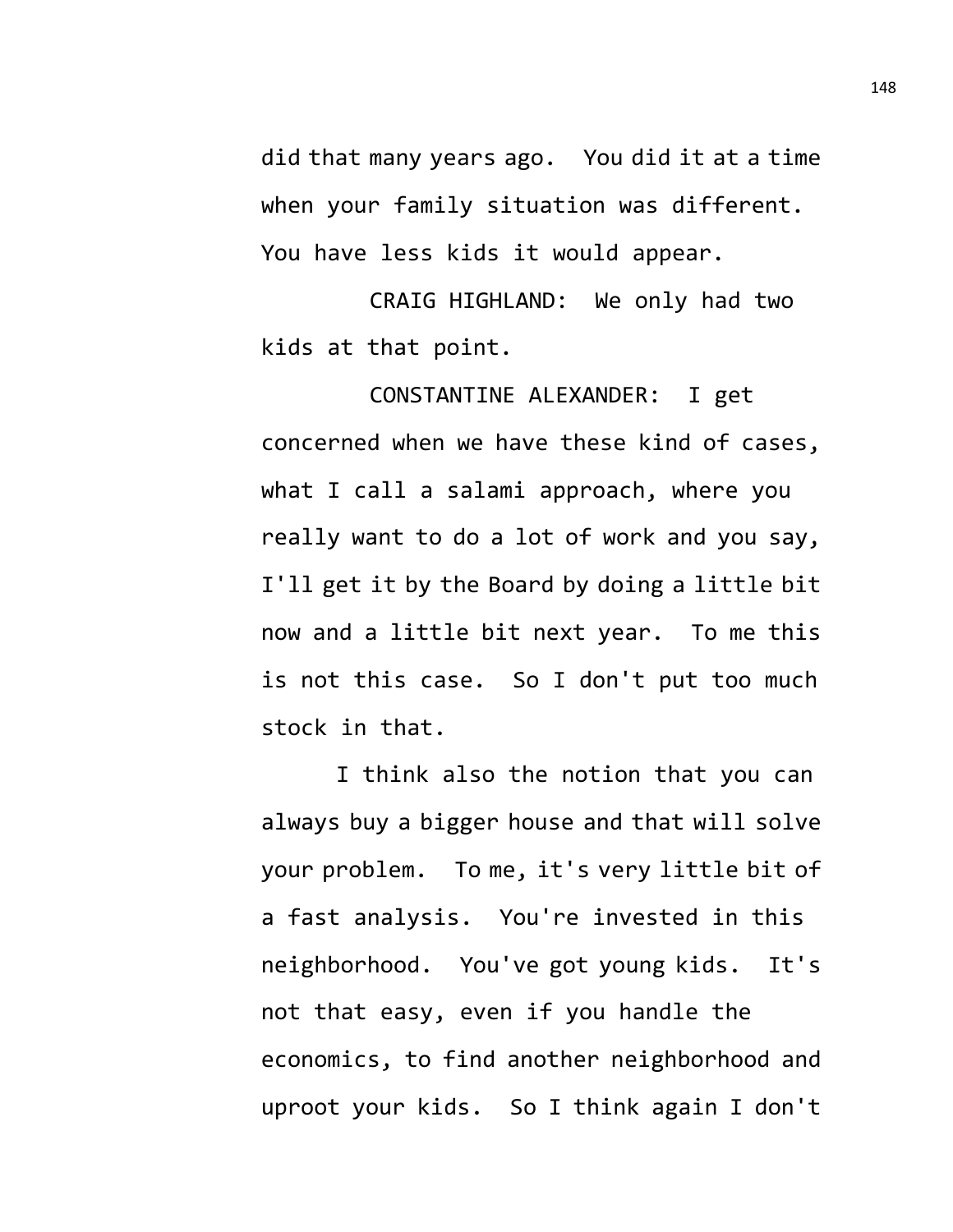put too much stock in that. I really wish the numbers weren't as severe as they are, but I think you also have, to me, substantial hardship. You do need more space. You -- your neighbors, and I think, I'm impressed by the fact that your neighbors are all enthusiastically it would appear in support of the petition. I do think this is a situation where it would allow citizens of the town, young citizens to continue in their homes and to make them adapt to the size of their family and their circumstances. So all in all, I would be -- somewhat reluctantly but I would be in favor of granting relief.

BRENDAN SULLIVAN: Tom?

THOMAS SCOTT: Did you talk about the height of the proposed addition? What's the -- are you under the 35 feet?

PETER WRIGHT: Yes, we are. We're going to 35 and no more.

THOMAS SCOTT: And the houses across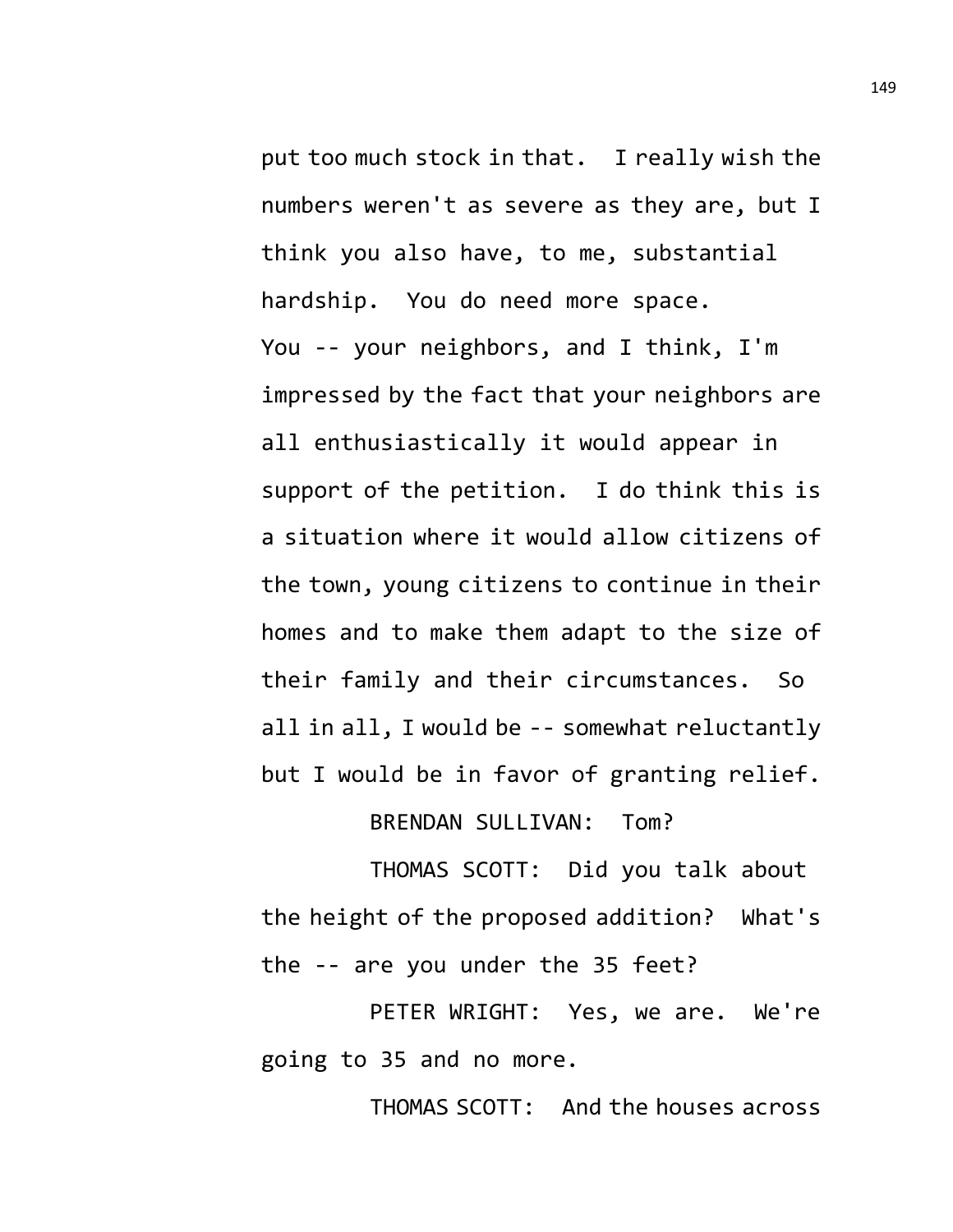the street, are they at or lower than 35?

PETER WRIGHT: I actually measured them. Most of them are 35, a few inches over if we were to go to the grade, actual grade. But they were all rather consistent. In fact, it's rather interesting as you drive down the one way street, you can see that they line up those gables.

> CONSTANTINE ALEXANDER: They do. PETER WRIGHT: Yeah.

THOMAS SCOTT: And I think the dormers are appropriate except for the fact that that wall is not broken, but I can understand why given the narrowness of the house.

PETER WRIGHT: I do understand how important that is, and aesthetically in other jobs. And -- but I couldn't do it here. I would be forced unfortunately.

BRENDAN SULLIVAN: The house is 20 feet wide?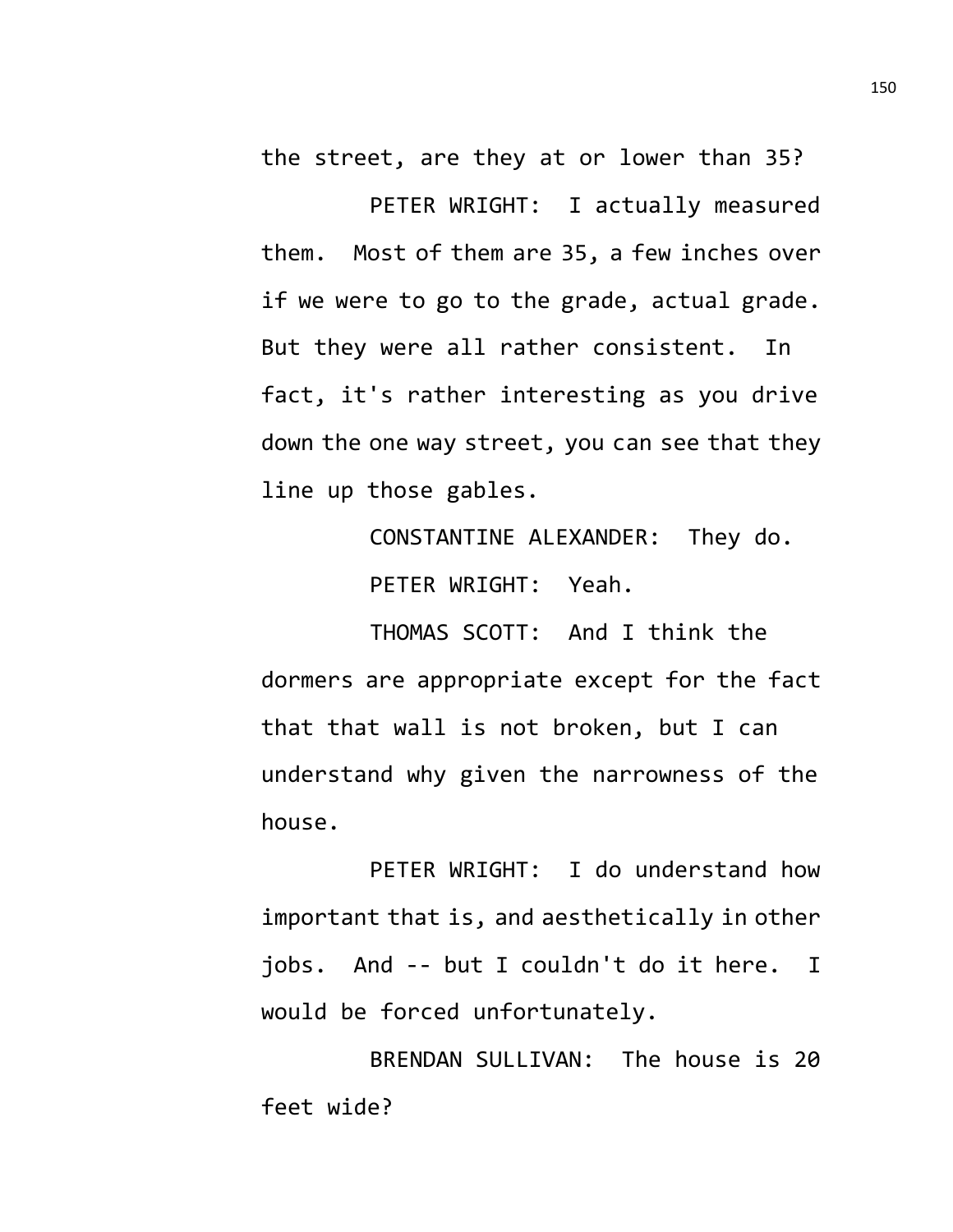PETER WRIGHT: Yes, it is. It was a rather -- it was a humble little house originally of course. The back was extremely rotten. We had to tear it off and it was like an old kitchen shed that you often see.

BRENDAN SULLIVAN: So your thoughts, Tom?

THOMAS SCOTT: I think -- I mean, I like what you've done to the house aesthetically. I think it fits along as the other houses in the neighborhood are appropriately or that this becomes appropriately scaled to them and doesn't exceed that. I think it's a reasonable proposal. I'm a little bit troubled by the FAR which, you know, we should be as Zoning Board members, but I can understand the family situation and why they need the additional space. So, I'm getting there I guess.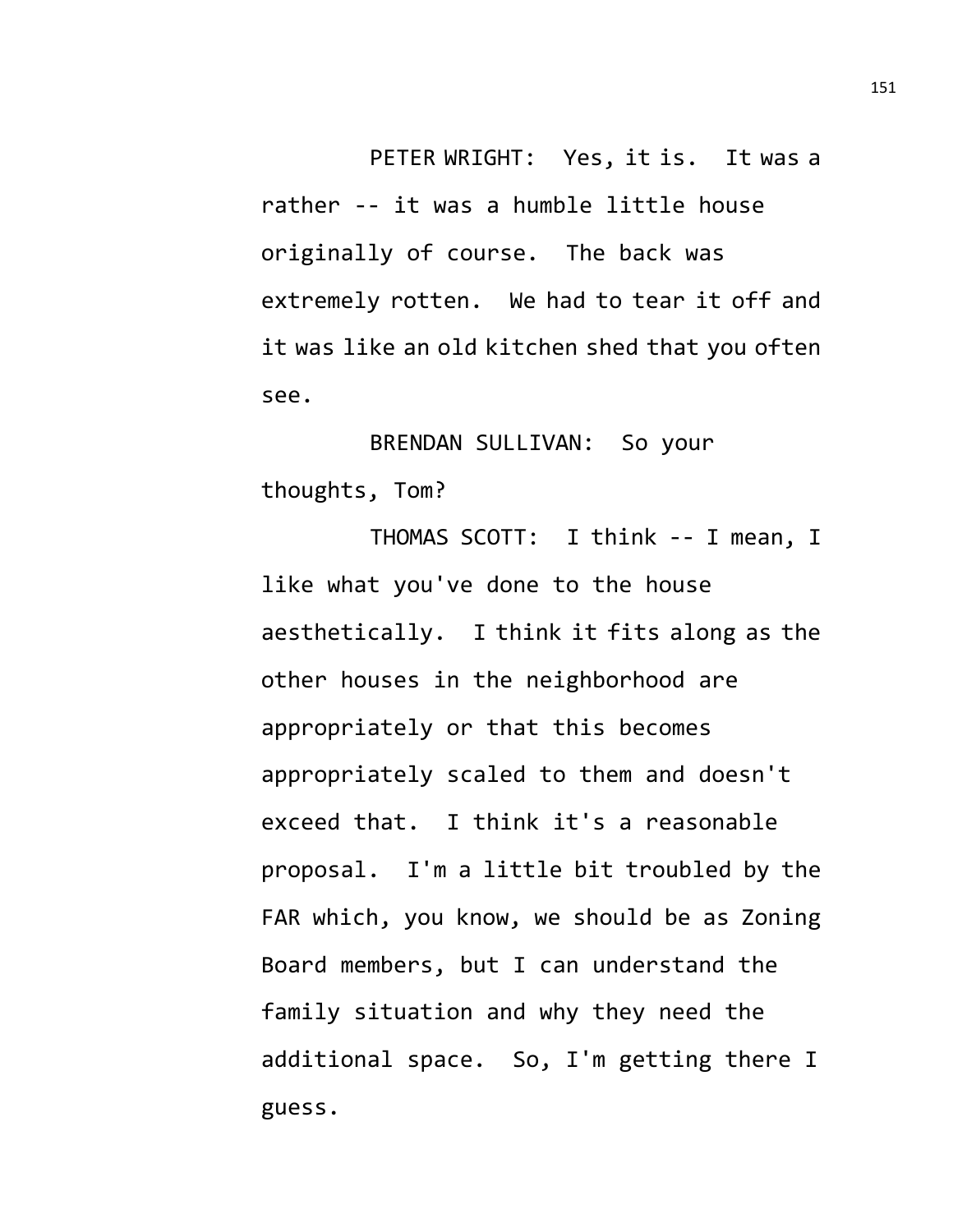## BRENDAN SULLIVAN: Mahmood?

MAHMOOD FIROUZBAKHT: I think I'm pretty much where Gus and Tom are. FAR is a little extreme. I mean, it looks worse than what it is because you're raising the roof. So I think in that regard impact is not as extreme on the surrounding neighborhood yet, you know, that captures a significant amount of FAR. I do wonder whether the space on the third floor could be used, you know -- I mean, you've got a fair amount of space there for HVAC. You've got a fair amount of space for storage up in the attic. So, you know, in that regard, I do wonder, gees, could you have paired this back and maybe been a little bit smarter use of some of the space there that's not living space per se on the third floor? But I think all in all, you know, given the other circumstances and the hardship, you know, I think I would be willing to support this case.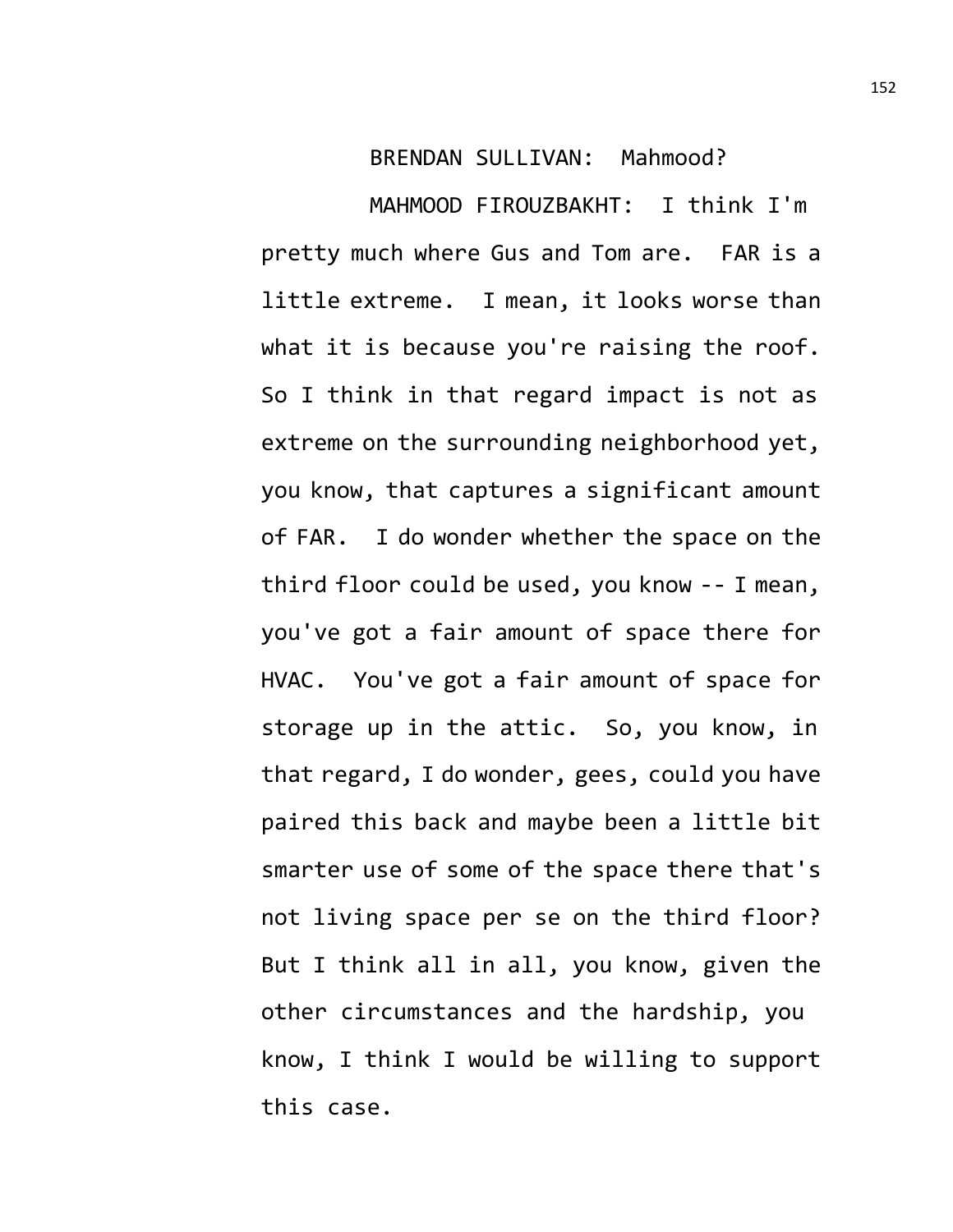BRENDAN SULLIVAN: Okay.

Mr. Heuer.

TAD HEUER: Are you planning your kids growing?

CRAIG HIGHLAND: Yes.

TAD HEUER: And if they get bigger than they are now, you'll have four kids but they'll all probably want their own room. Are we going to get another application saying --

CRAIG HIGHLAND: No. No, our kids -- actually we're really comfortable.

TAD HEUER: Two 16-year-olds in the same room.

CRAIG HIGHLAND: Are you guys good with that?

CONSTANTINE ALEXANDER: Put them under oath.

CRAIG HIGHLAND: They're good with it. They always -- it wasn't really a problem with the sharing. And the truth is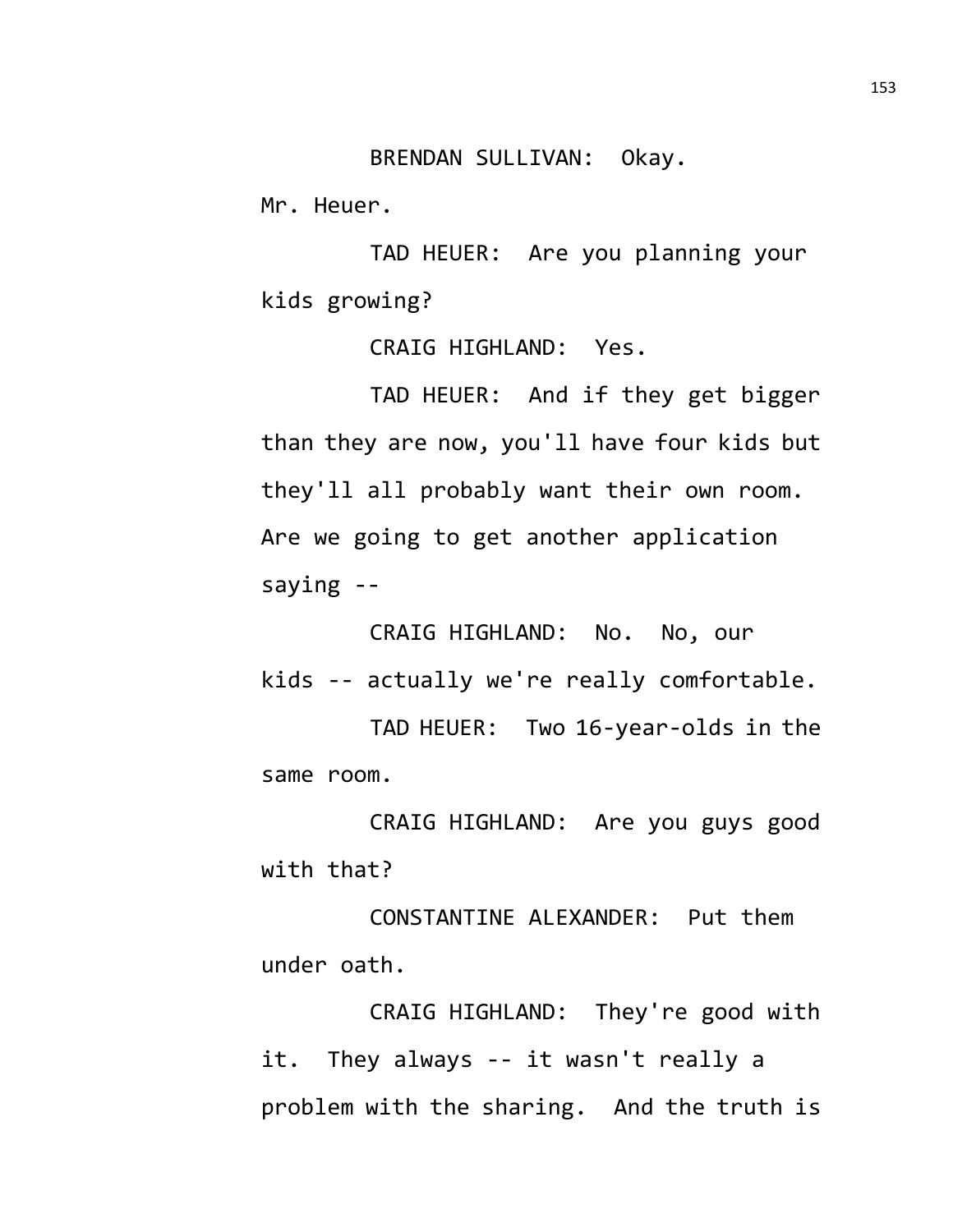if we had two boys and two girls, it wouldn't have been as big of an issue because -- and when -- if we do this, if we go up, I'm sure all three boys will go up and be in that room. They look to be together. So I think we'll always be sharing rooms at one point. And I think that's just part of how it is.

TAD HEUER: All right.

CRAIG HIGHLAND: And I'm fine with it. I'm fine with posing it, too.

TAD HEUER: So, to put this in somewhat perspective where I'm thinking and  $I'm$  not  $-$ 

CRAIG HIGHLAND: We couldn't go up further; right?

TAD HEUER: Indeed.

PETER WRIGHT: By the way, excuse me. Considering the previous addition, we kept that lower, we kept it as a flat roof because it was behind of course the original part of the house and we wanted to keep a lower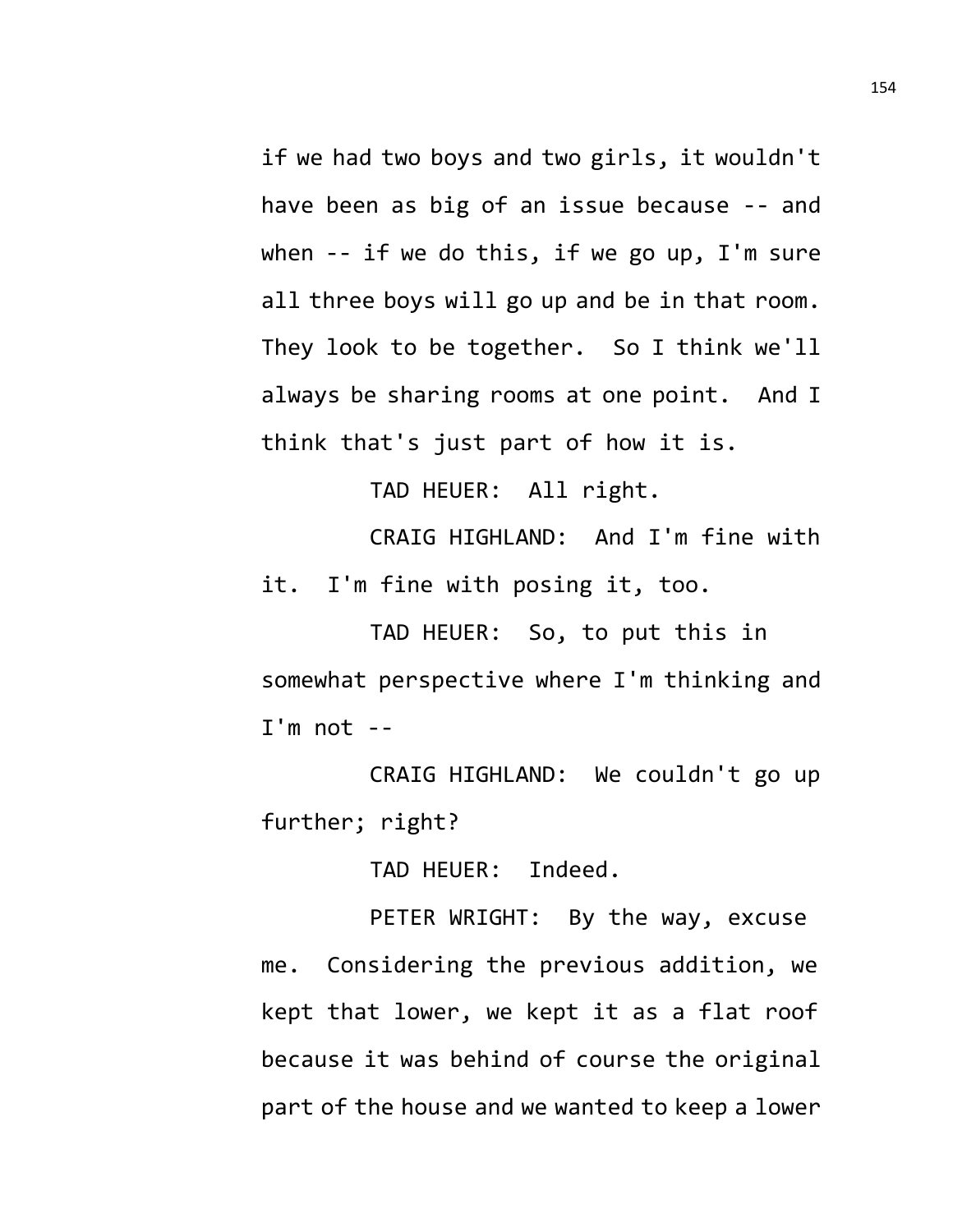profile there.

TAD HEUER: Indeed.

So for some perspective in addition of 328 square feet if I'm remembering the cases that I've sat on the last four years correctly, would be the second or third largest in terms of absolute square footage we have ever granted. Even more so because it is a 328 square foot addition to a lot that is half the size. It's not just a mildly undersized lot. You know, and so the previous case we had 120 -- 180 square feet or so on a 360 square foot lot, mildly undersized.

PETER WRIGHT: Understood.

TAD HEUER: Here we're talking about a lot that's half the size and we're looking at my recollection, I could be wrong, at least in the top five in terms of absolute square footage requested on a very small lot. So that does concern me.  $0.97$  to  $0.11$  in a  $0.5$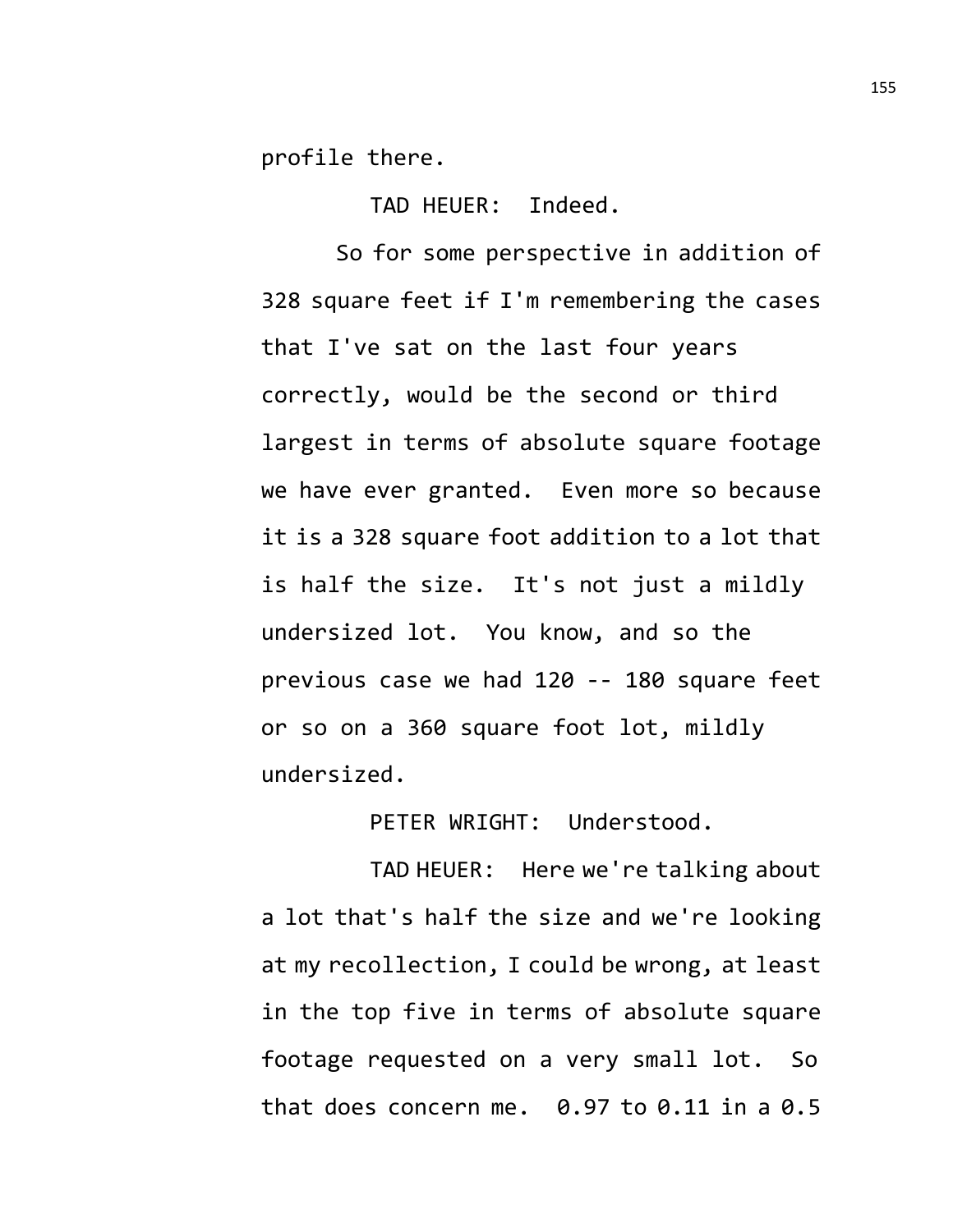is -- you're asking for twice the amount of house that the city is ordained should be there.

Now, and I certainly appreciate and, you know, everything I'm going to say is going to sound very negative. I want to make sure that you understand that I absolutely value what you've done with the house. I seem to recall the house in its previous state. It was delipidated is an understatement I suppose. What you've done with it is fantastic. And, you know, I think the first Variance you went from, you know, a 1500 square foot house up to, you know, 2300. That's big, but you're starting from a small house that, you know, is hard to live in with the family. It's essentially maybe one child in today's environment.

I think once we're looking at a house that's 2752, that starts to be a big house even by Cambridge standards for some of these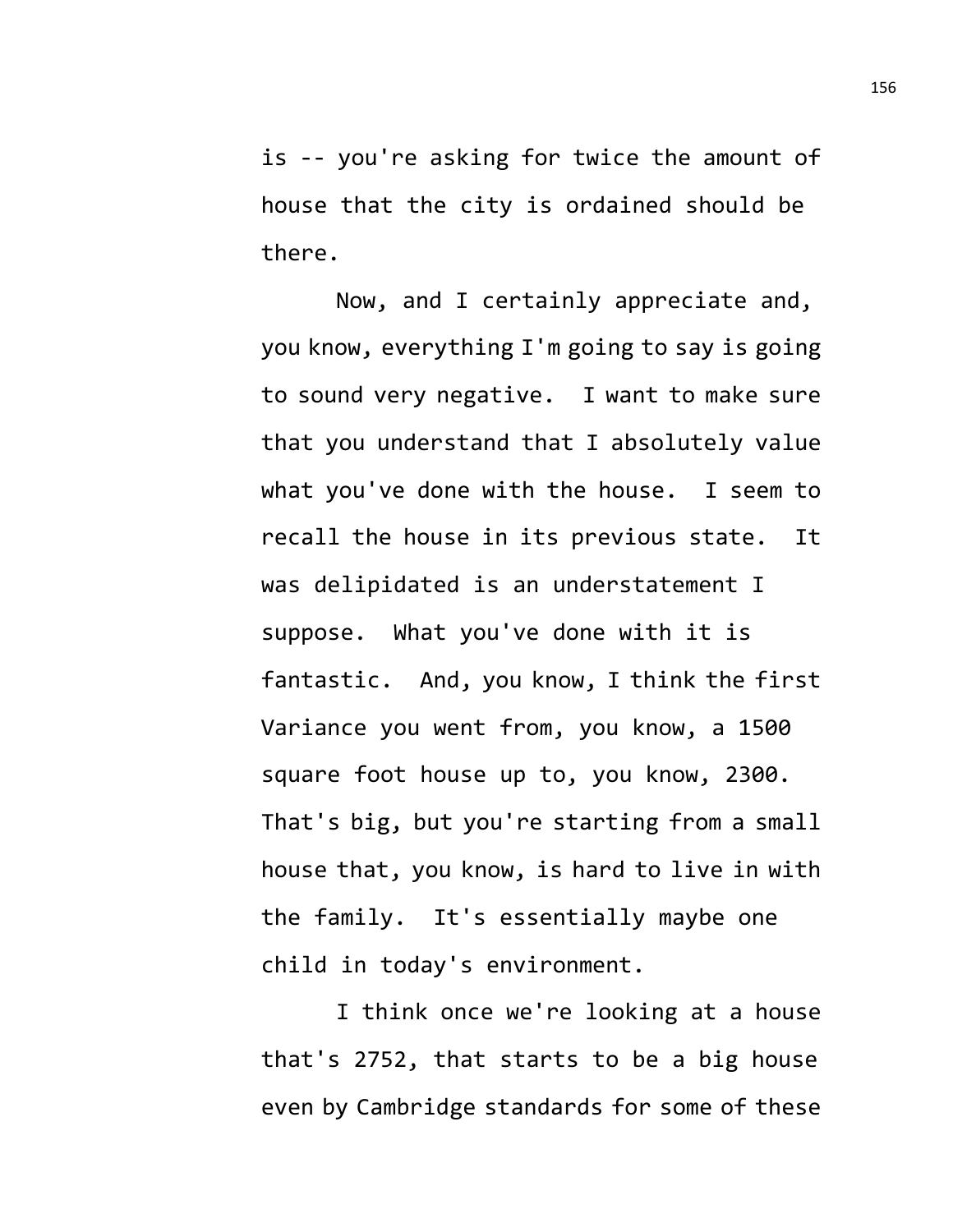neighborhoods for single-families that hasn't been split into a two-family. And the concern that I have, and I understand Mr. Alexander's point that, you know, it's somewhat (inaudible) to go find a new house. My concern is systemic for the City of Cambridge in that every time we start with a 1500 square foot house and we add 500 square foot to it because we want to enable a family to stay there, and that's great, and here we're being asked to add another 300 square feet to allow a family to stay there and that's great. When the family moves on or downsizes as kids go to college, what have you, we've then created a 2700 square foot house in Cambridge, very desirable, that's a house that a family starting out can't buy. Whereas the house that they started with, the 1500 square foot, maybe the 2,000 square foot house is one where we've essentially taken one of the limited housing stock in Cambridge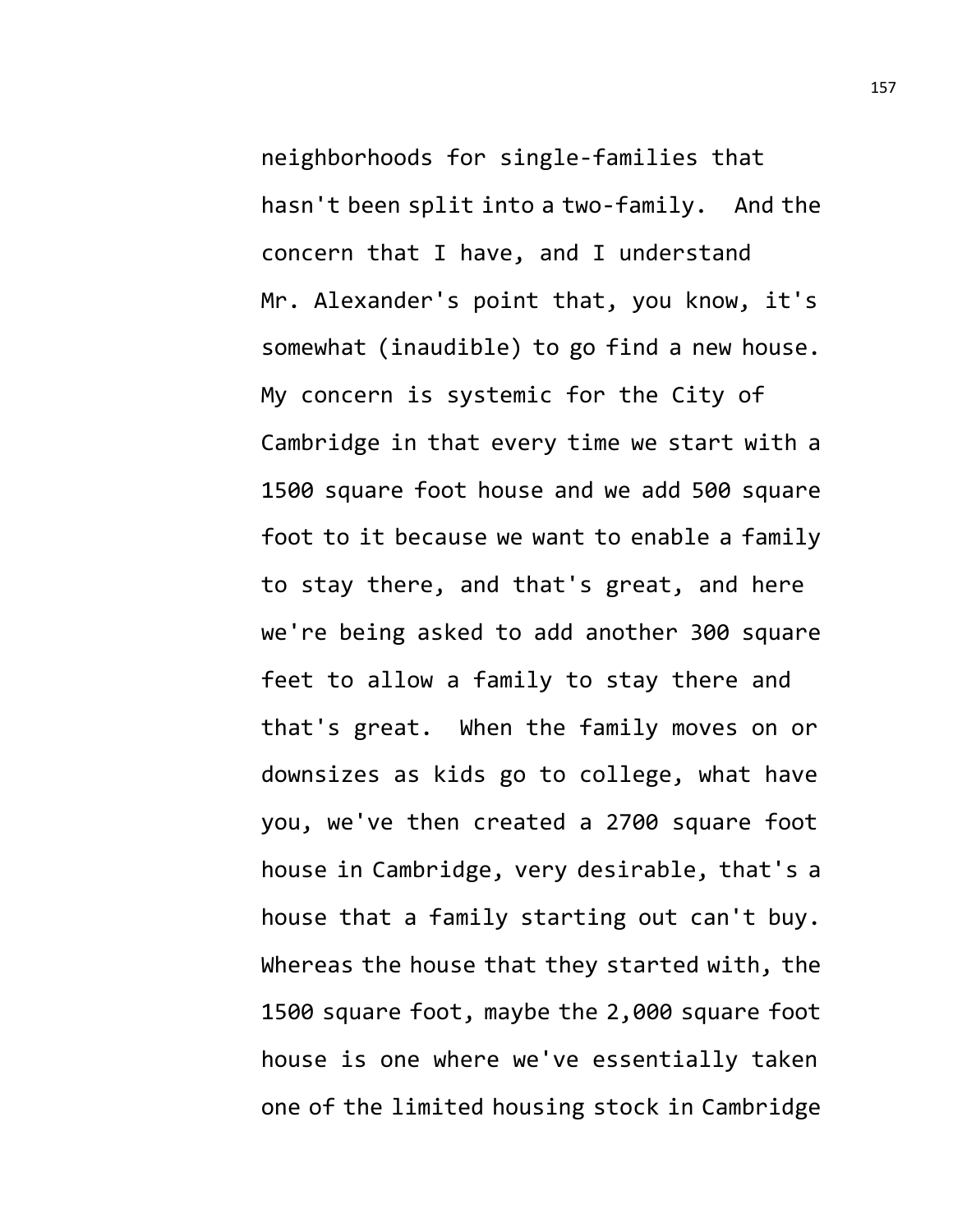of that kind of transitional house off the market because we've added well above what the FAR is. And I think the Board of Zoning Appeals does have an obligation to look at the housing stock of Cambridge as a whole and say we're not going to skew to the higher end because it would be great temporally for the family that's in it to be able to stay there, that there is certainly merit in saying the houses that are of the size of city as ordained are there for a reason and they're there at that size so that people can have transition. Essentially what we're being asked to do in many situations is to ossify a neighborhood in order to allow the people who are there currently to stay there. And while I agree that that's a value to have a neighborhood stability, I think that there's equally value in having houses that are able to be transitioned to different family sizes in different statuses in life. And, you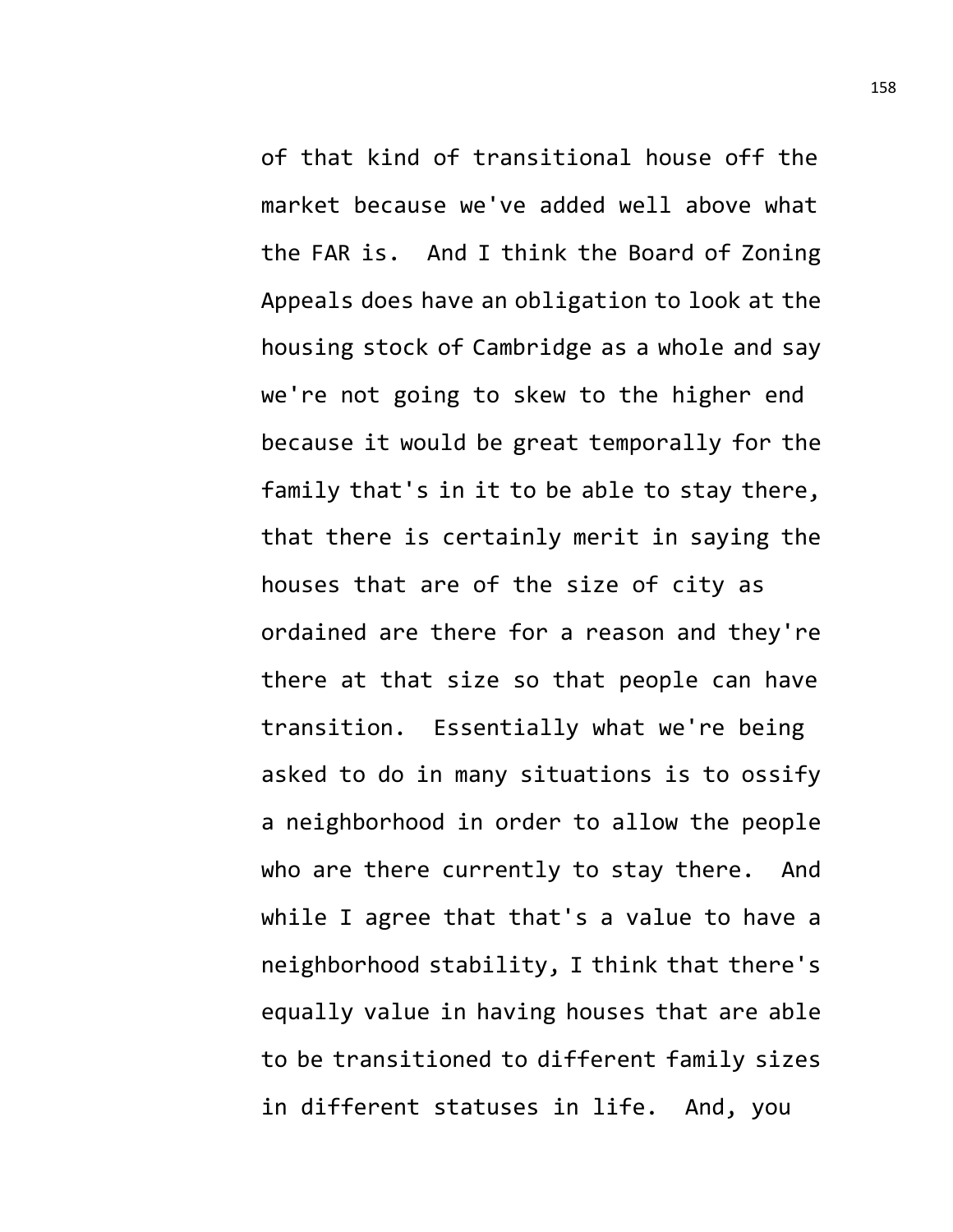know, when I joked to you are you planning on having your kids growing, you know, at a certain point there's a cut off that going finding a house is absolutely something that should be considered a necessity even though it's hard and maybe more expensive and may require some, you know, internal family tumult that at a certain point houses are too big for what the city is requesting on the lot size. And at a certain point moving has to be -- the Board of Zoning Appeal I don't think is not there to indefinitely expand houses to those who wish to expand them.

On the issue of height is 35 feet and that's where the neighborhood is. I think one of the reasons that we have a height limit is a proxy for massing. That the, you know, we look at FAR and we say is the FAR really as bad as it should be? And is it raising a knee wall and what have you. When you're looking at height, height is something that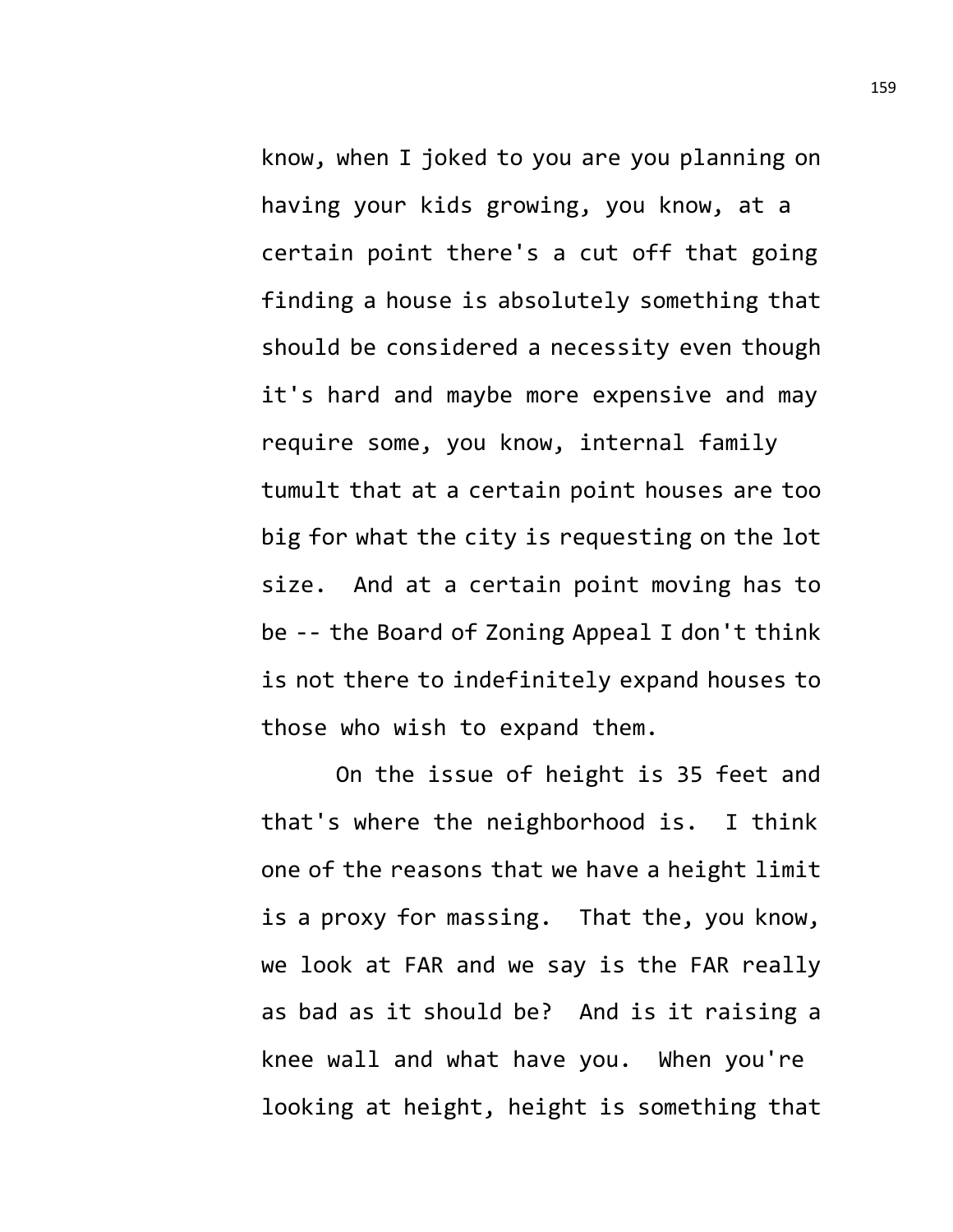says we're containing it with a certain level, literally putting a ceiling on it. And by putting a ceiling on it, the City Council has said we're trying to constrain and bulk of the massing of houses, and to the extent we're adding more and more FAR and the reason we can add the FAR is because we have the additional height that we can go up to. I don't think that's the intent and purpose of the Ordinance, that you can go up to 35 feet of height in order to say don't worry about FAR, the height is just fine, we're staying within the footprint. I think the FAR does matter in that situation because all these things are proxies for bulking on the site, overbuilding a site, over-massing a site. Certainly it's preexisting, non-conforming. But like I said, I think that's where some houses have to say that at a certain point you're pushing out to your lot lines, you're pushing up and bulking your site, and I don't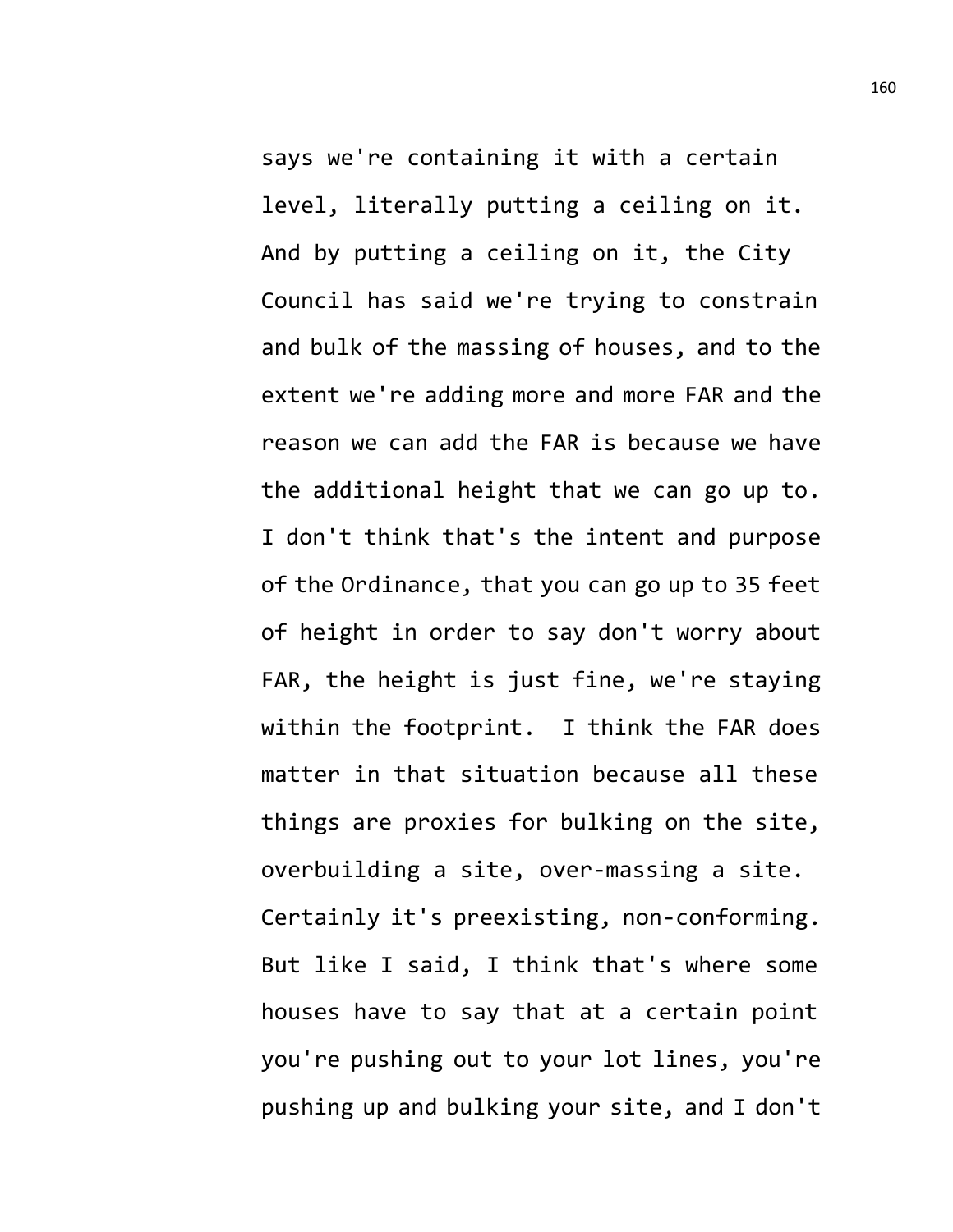think that's the intent of what the Ordinance is.

As to the dormer, I think I would share Tom's concern that the dormer essentially is creating an -- it's running through your wall, you're breaking the soffit. It's -- I think you do your best in the supporting statement to say, you know, we meet most of the dormer requirements. But I -- that one to the extent that we care about them, I do, is the one that we are frequently the most concerned about. We occasionally go on length. We occasionally go into the ridge line if there's a case that's made. It's very rare that we allow kind of two-story fronting of a dormer without any break in the soffit just because it kind of gives a sense of tacking a townhouse onto the side of a house aesthetically from the street. I understand the architect needed the construction reasons for doing it internally 161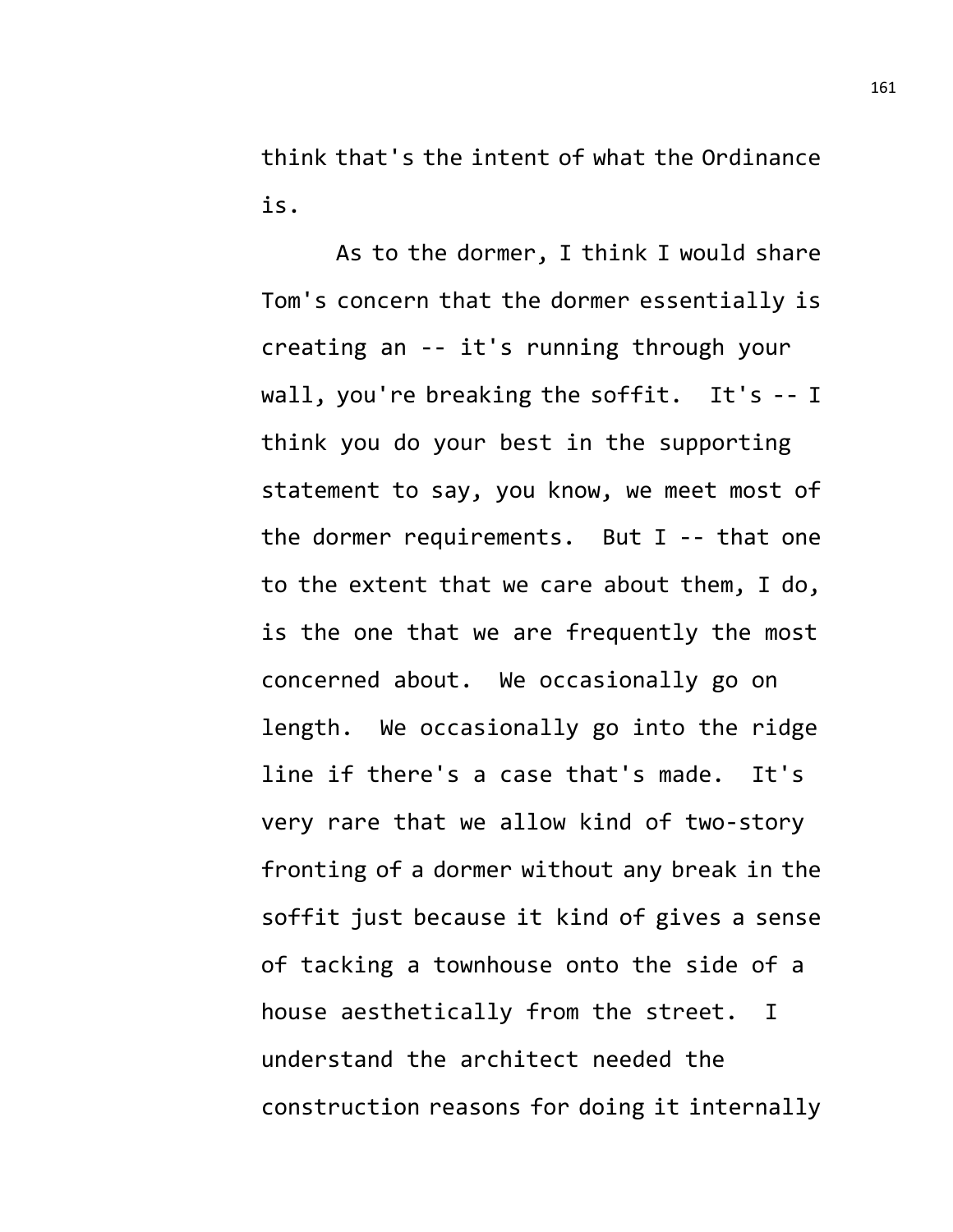and how it makes the house work. I just don't think that that's -- you know, it's yet another element to this.

So, overall my concerns are the FAR. The exceedingly high FAR both in terms of absent floor area and terms of percentage. My concern going up in the setback and, you know, creating a dormer that essentially is a two-story dormer is something that the dormer guidelines ask us not to do. And essentially, you know, overbuilding a lot that at 2500 square feet probably shouldn't be the size it is now. Probably shouldn't certainly be, in my opinion, be significantly larger. So, I entirely understand how you want to be in the neighborhood. I get it. I totally get it. I just think that this one is tipped over the balance for me on too many of the parameters that's difficult for me to overlook three or four different violations either of the coordinates or of the guidance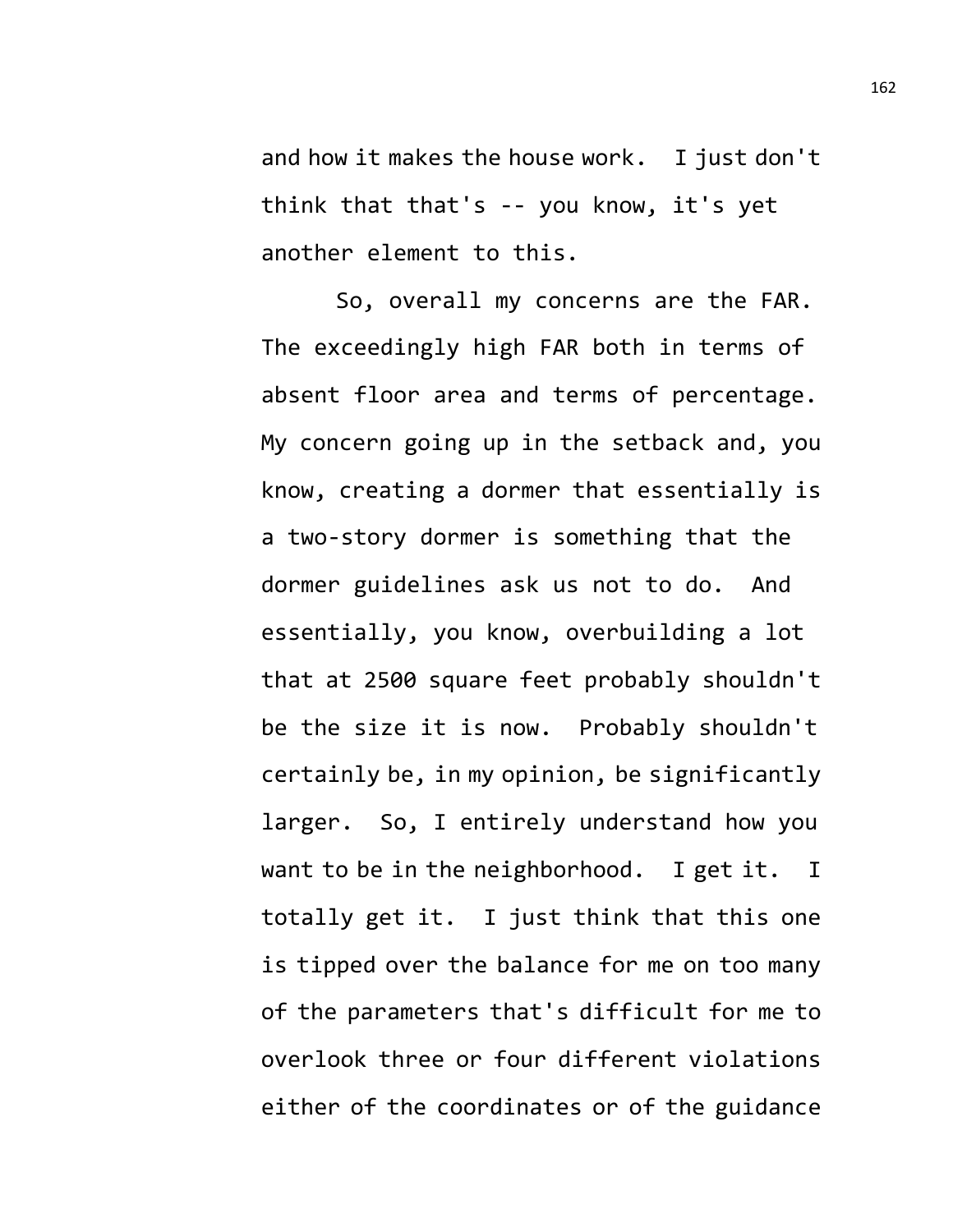to be able to say that being able to keep the family in the house at the size they are now is going to be a sufficient hardship to grant a significant amount of relief here. And again, relief that will remain on that site in perpetuity long after the family is grown, moved away, etcetera. That house is there. Stays at that size of that sizable shape and financial value. So --

KATHERINE HIGHLAND: Can I add anything or is it passed my time?

BRENDAN SULLIVAN: No, go ahead.

KATHERINE HIGHLAND: So this whole conversation about square footage, I totally get it. But part of I think what's going into the numbers is our basement. Which is we have a finished basement, you know, like half the area under the kitchen. So, yes, it counts for the FAR, but kind of if you look at the houses across the street and you go inside, they're significantly bigger than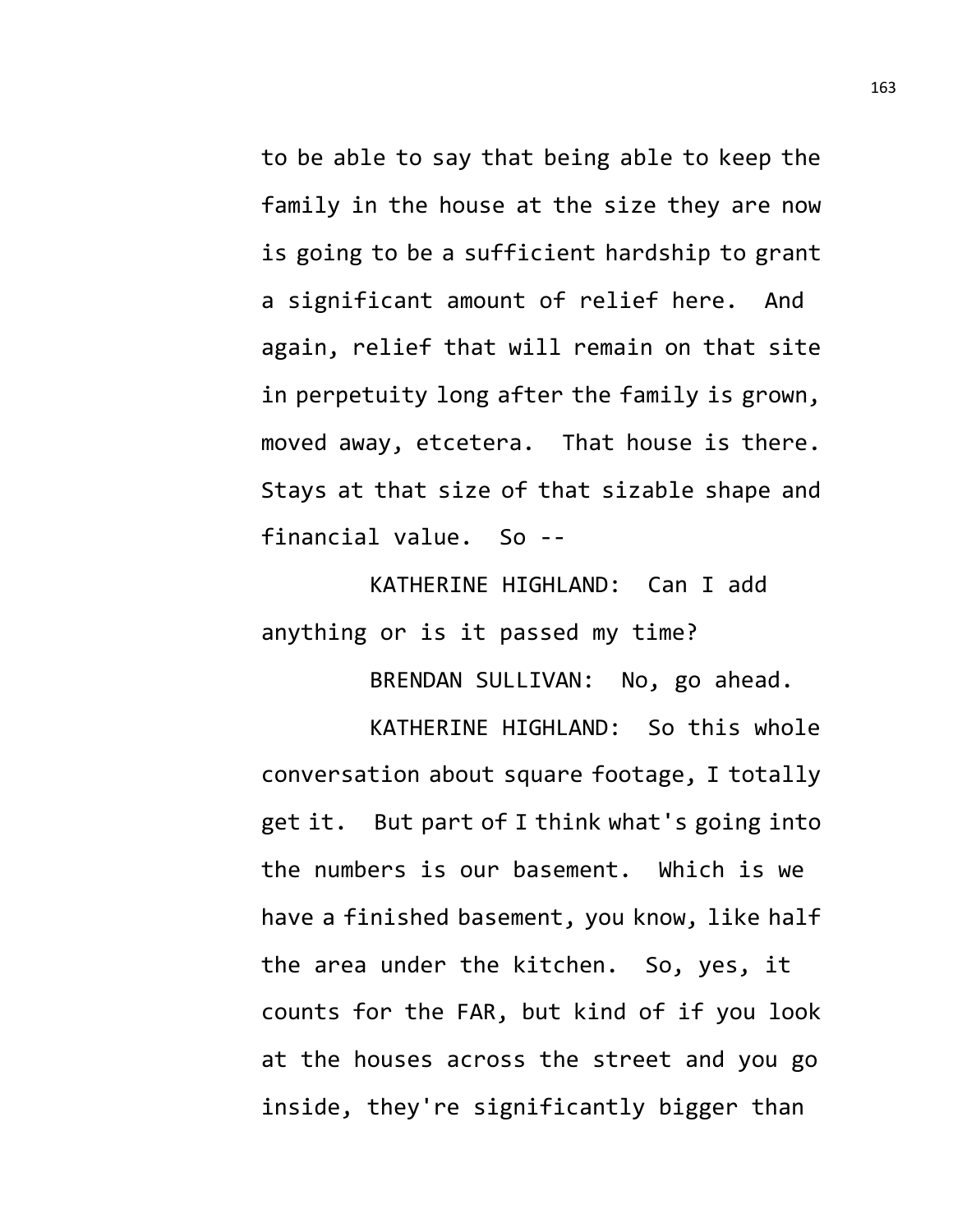our first and second floor. So I get the numbers and I understand that, but to me it's a little --

TAD HEUER: Is it a finished basement?

KATHERINE HIGHLAND: It is. But it's essentially it's a playroom.

TAD HEUER: So essentially it's again, as we discussed in one of the previous cases, and I understand that it's certainly different if you have had a flat slab and you were trying to get --

KATHERINE HIGHLAND: Or if we had a second living room or something. You know, we have a living room, dining room, kitchen and bedroom.

TAD HEUER: Sure.

KATHERINE HIGHLAND: We don't have a lot of --

TAD HEUER: And I think we heard on some of the previous cases, that, you know,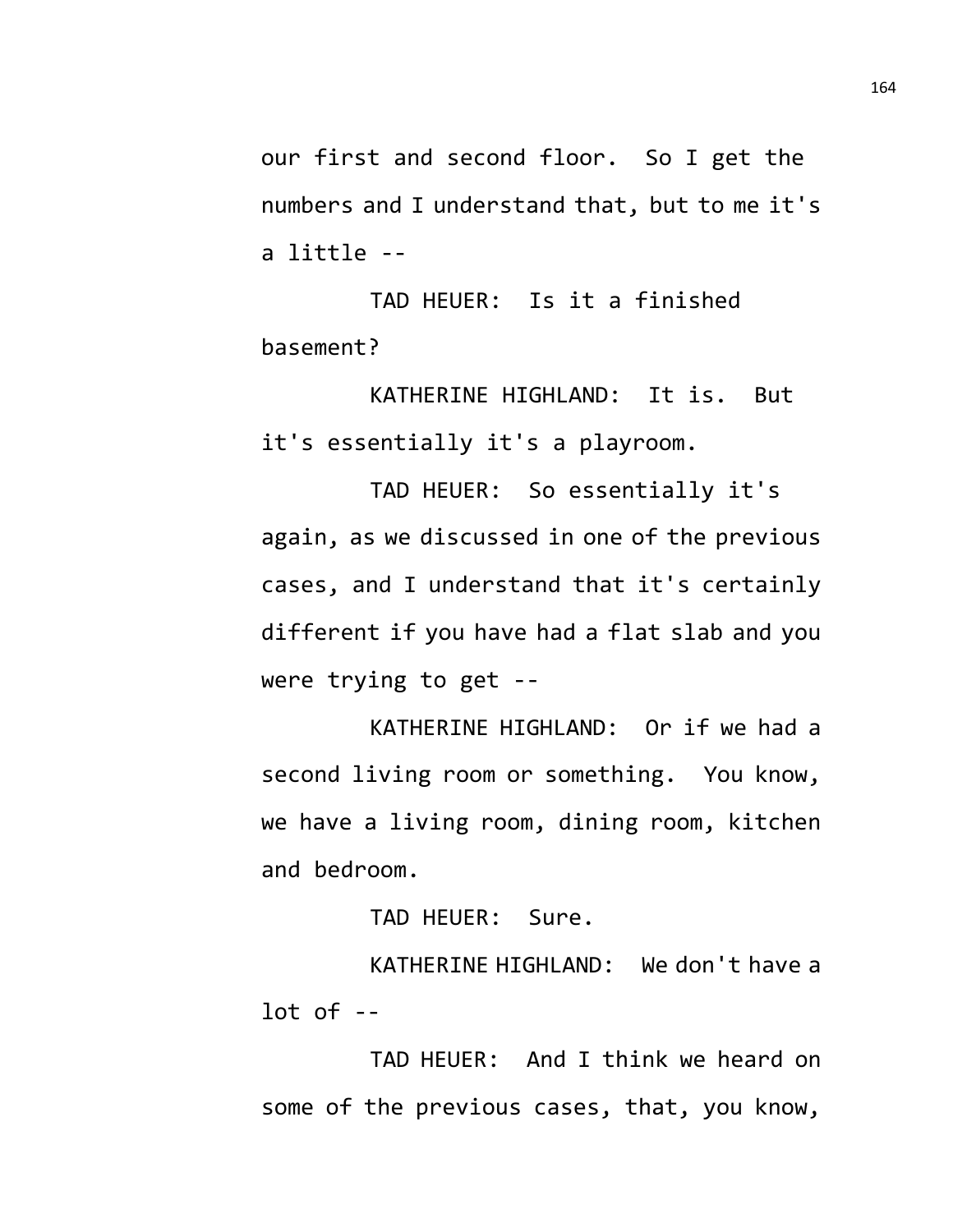FAR is fungible. Could you have taken it from somewhere and put it somewhere else? You're able to have a playroom in the basement because you don't have it where you have a bedroom on the second floor. If you had a lower than height basement and you said what we really need is a place to put the plastic, and a fellow Board member mentioned it, you'd have to put that where you have the bedroom now and you couldn't have a bed there. Yes, you know, it's in the basement and it doesn't contribute to the massing in that way, but you're -- the question for additional room going up is essentially more space because you're able to use the finished basement for something that otherwise would be used on the upper stories of the structure.

KATHERINE HIGHLAND: I guess my only point is in relation to the street in terms of the sizes of the houses --

TAD HEUER: Understood.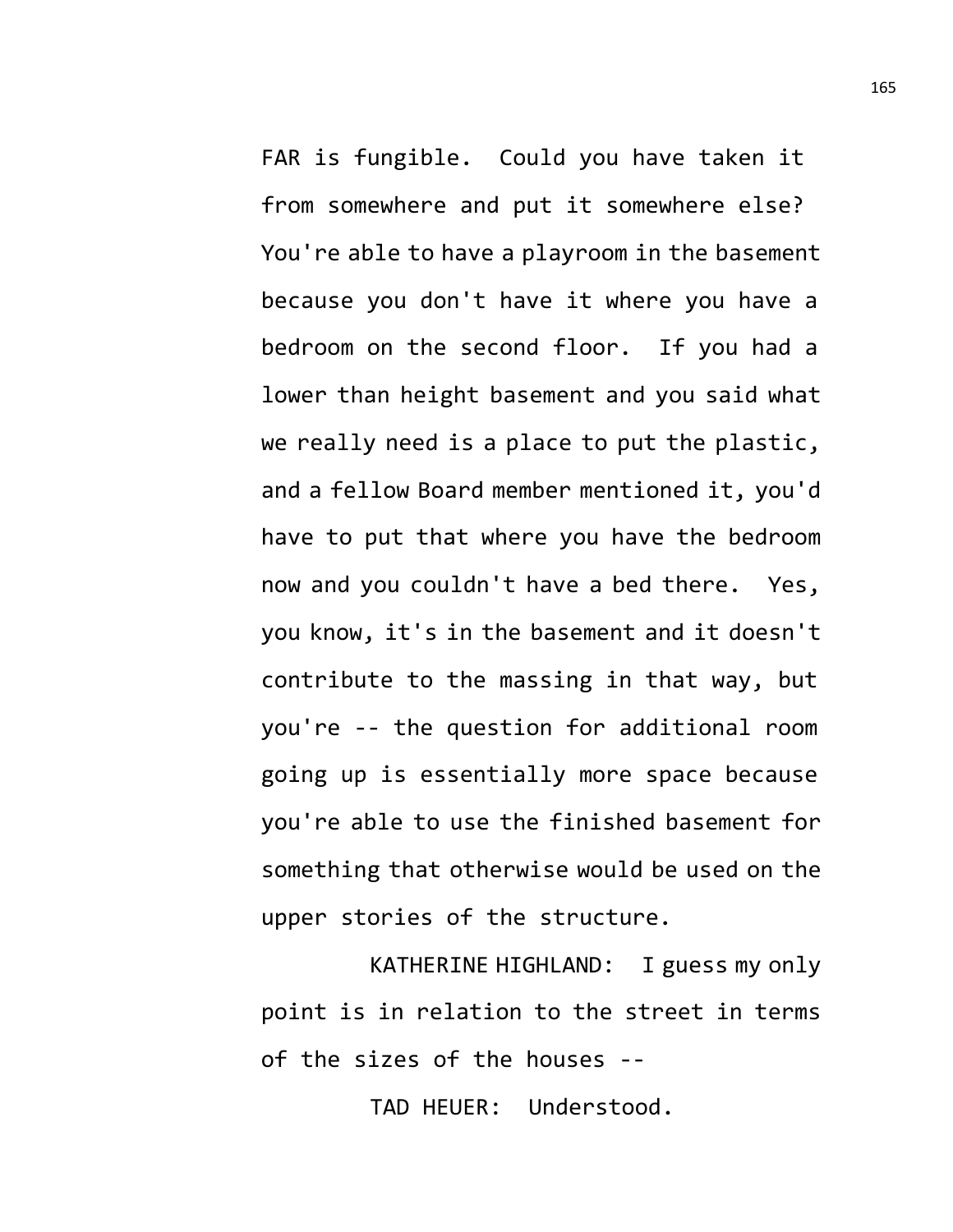KATHERINE HIGHLAND: -- adding this isn't going to make this the biggest house on the street by any means. So, thank you.

TAD HEUER: I understand.

BRENDAN SULLIVAN: So, I just have one question on the front of the house. As to what is this, is this glass?

PETER WRIGHT: No, just a panel. We're trying to break it up a bit.

BRENDAN SULLIVAN: Okay.

My only concern and, again I, I guess I would echo Mr. Alexander's comments earlier and the other members of the Board fully understanding why you need to do what you're doing. I'm very familiar with also raising the house up in order to get that space up in the attic which right now it's somewhat, according to my calculations, about 162 square feet that is really not accessible, not really usable. And living space which are in the calculations, now you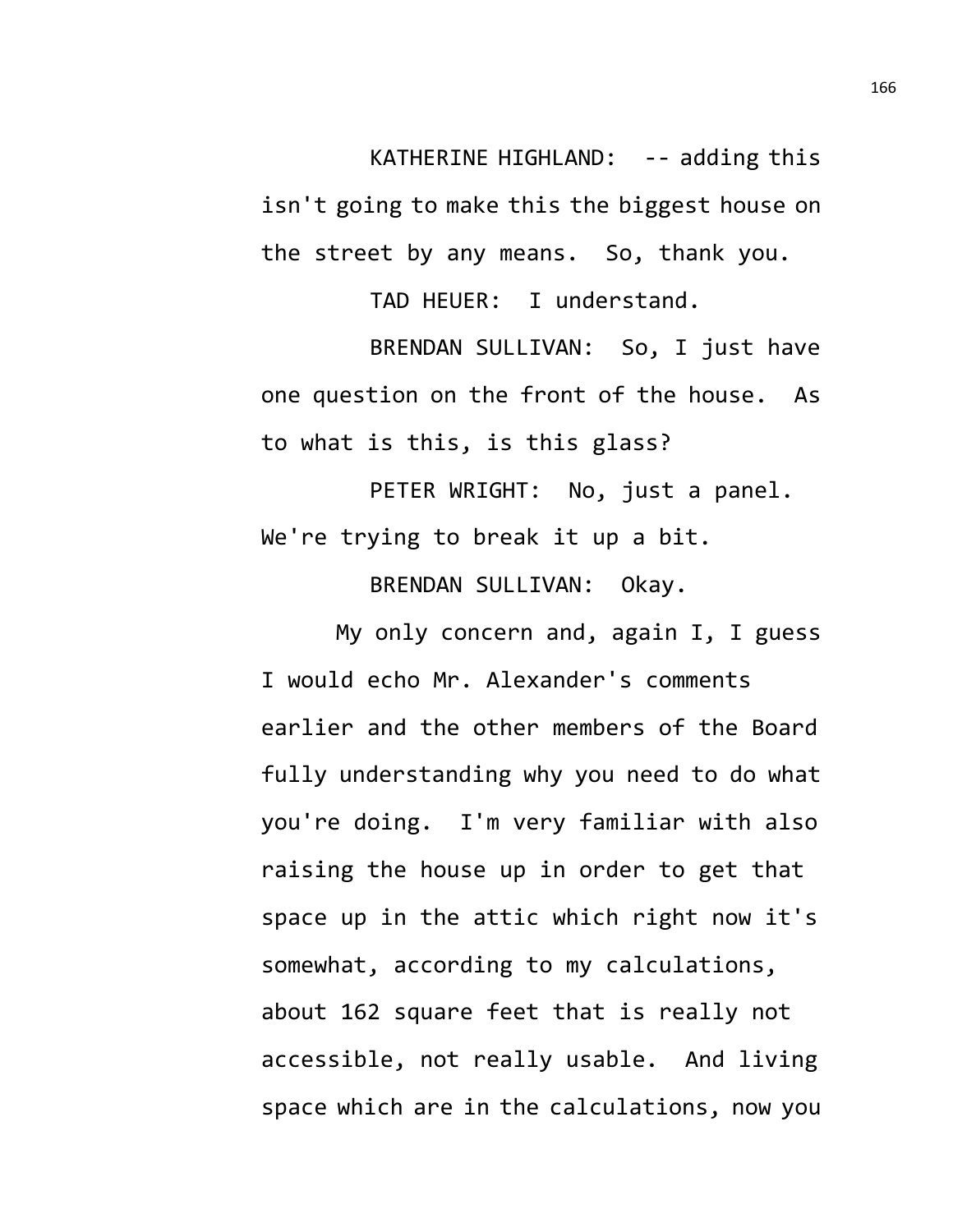obviously expanding upon that. But I'm concerned a little bit by the streetscape and how this house is viewed with the other houses. And I know you don't go across the street and you don't necessarily stand there and relate this to that as much as you did coming down and relating how you are and that's assisted living or whatever it is normally in the street. If that were glass, I think it would be sort of an overkill.

PETER WRIGHT: Sorry, I should have rendered it differently.

BRENDAN SULLIVAN: It would really to me shine a light too much so on the massing I think.

PETER WRIGHT: Right.

CRAIG HIGHLAND: I don't know how much this matters. I think the house before the assisted living house which is Pam and Cal's house, I think it's three full stories, too. And I don't know if that matters in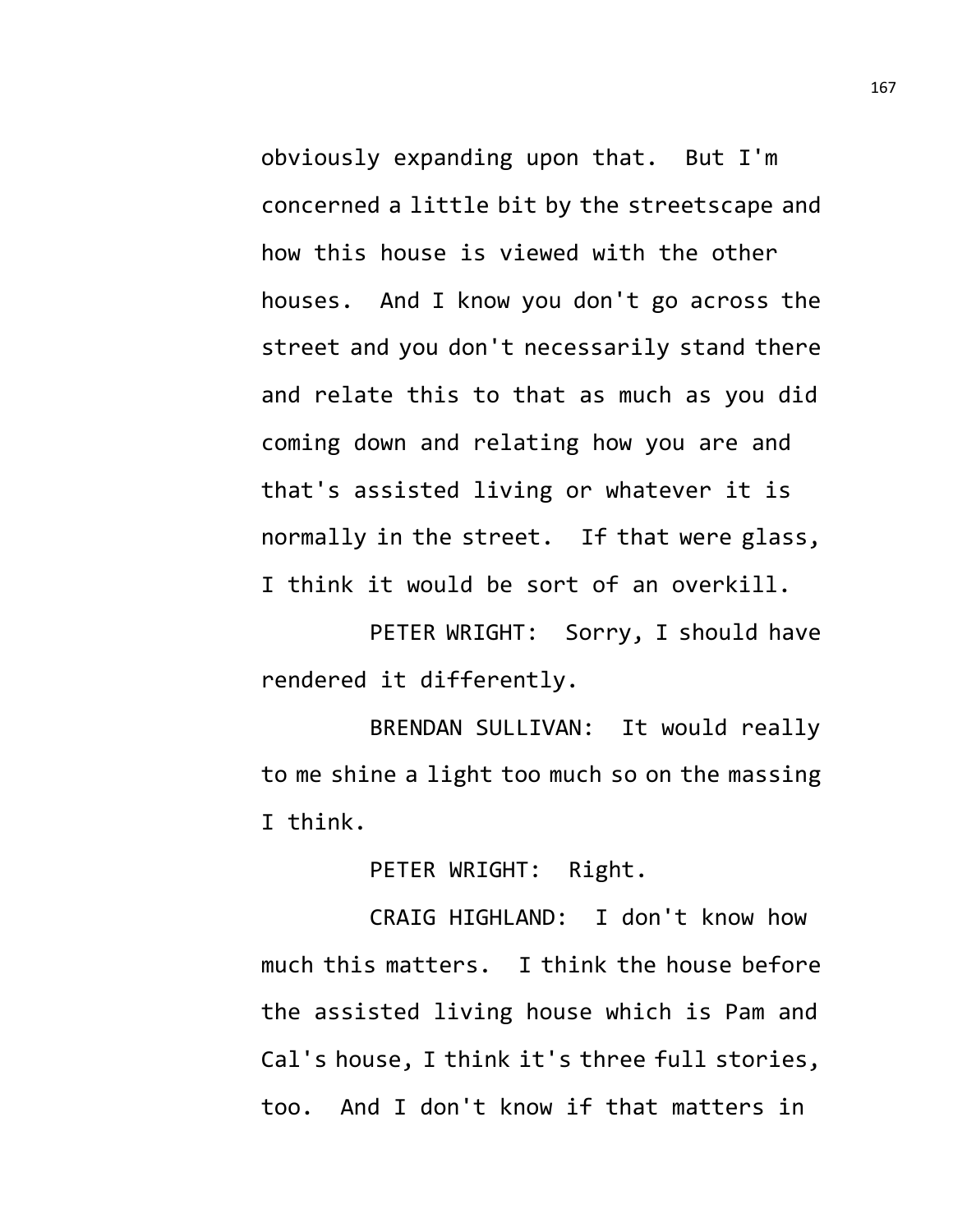terms of what you're talking about.

CALVIN LEMORE: I was pondering that, too, exactly how high ours is. As high as you're talking about if not more. And the other thing I'd just like to comment, every time I go passed their house, walk by all the time, I'm surprised at how small it looks from the street because it's in the back.

BRENDAN SULLIVAN: They were initially built as worker's cottages if you will, the original style.

PAMELA LEMORE: And our house is also we have a smaller porch and we're very, very close to the sidewalk.

BRENDAN SULLIVAN: And then all you do is walk around the corner and see on the adjoining streets that are maxed out.

PETER WRIGHT: In the previous appeal we had taken some of the old the porch back a bit. It was bigger than what we presently do have in our attempt to reduce the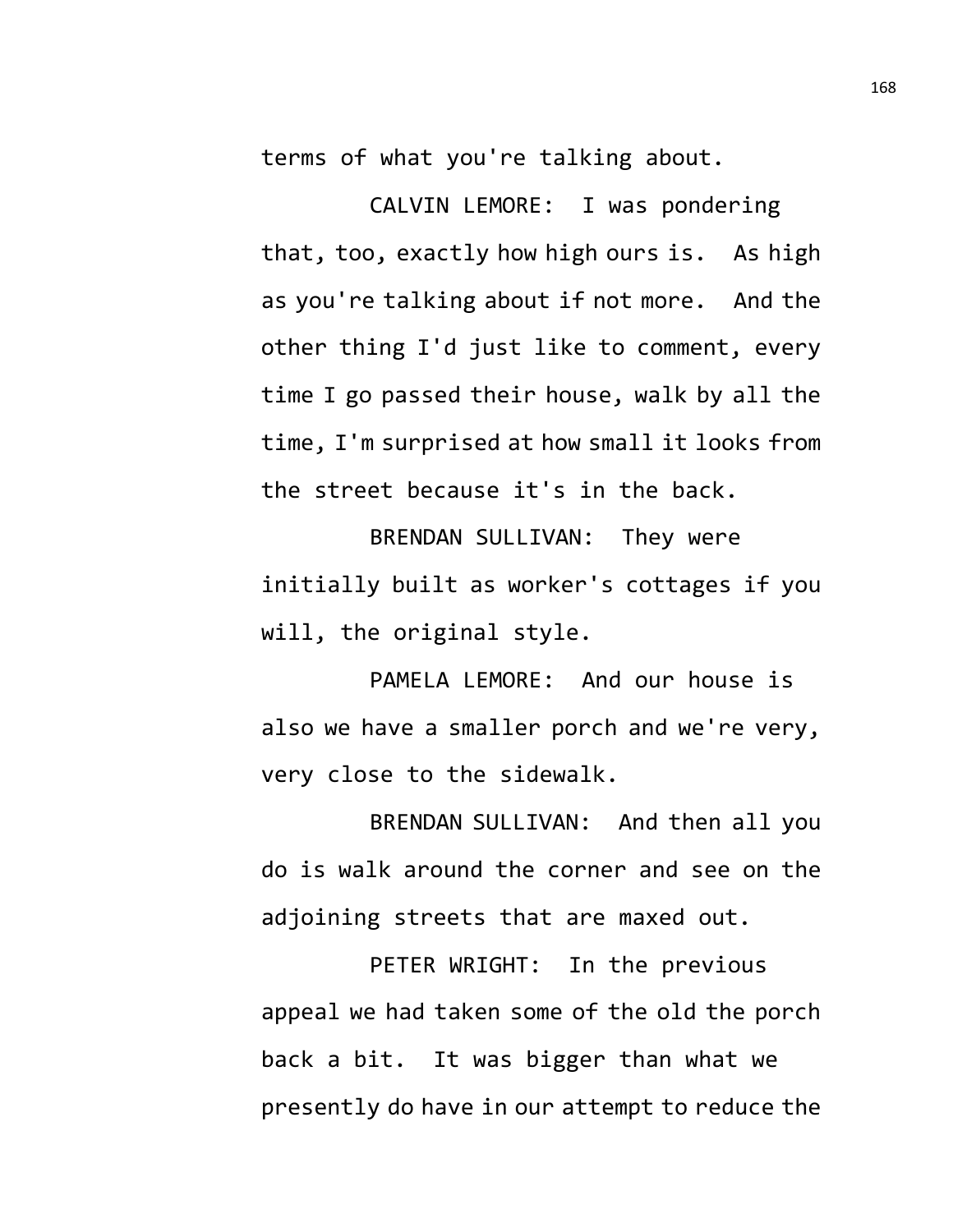massing on the street.

BRENDAN SULLIVAN: Okay. Let me make a motion.

Make a motion to grant the relief requested to raise the roof line and creating habitable space on the third floor. Also, to include the shed dormer on each side of the ridge as per the plans and the application submitted, the Board finds that a literal enforcement of the provisions of the Ordinance would involve a substantial hardship to the Petitioner and it would preclude the Petitioner from providing much needed bedroom space and living space for a growing family.

The Board finds that the hardship is owing to the existing non-conforming nature of the house, and the few inherent violations connected to that non-conformity. Hence any further additions to the house would require relief from this Board.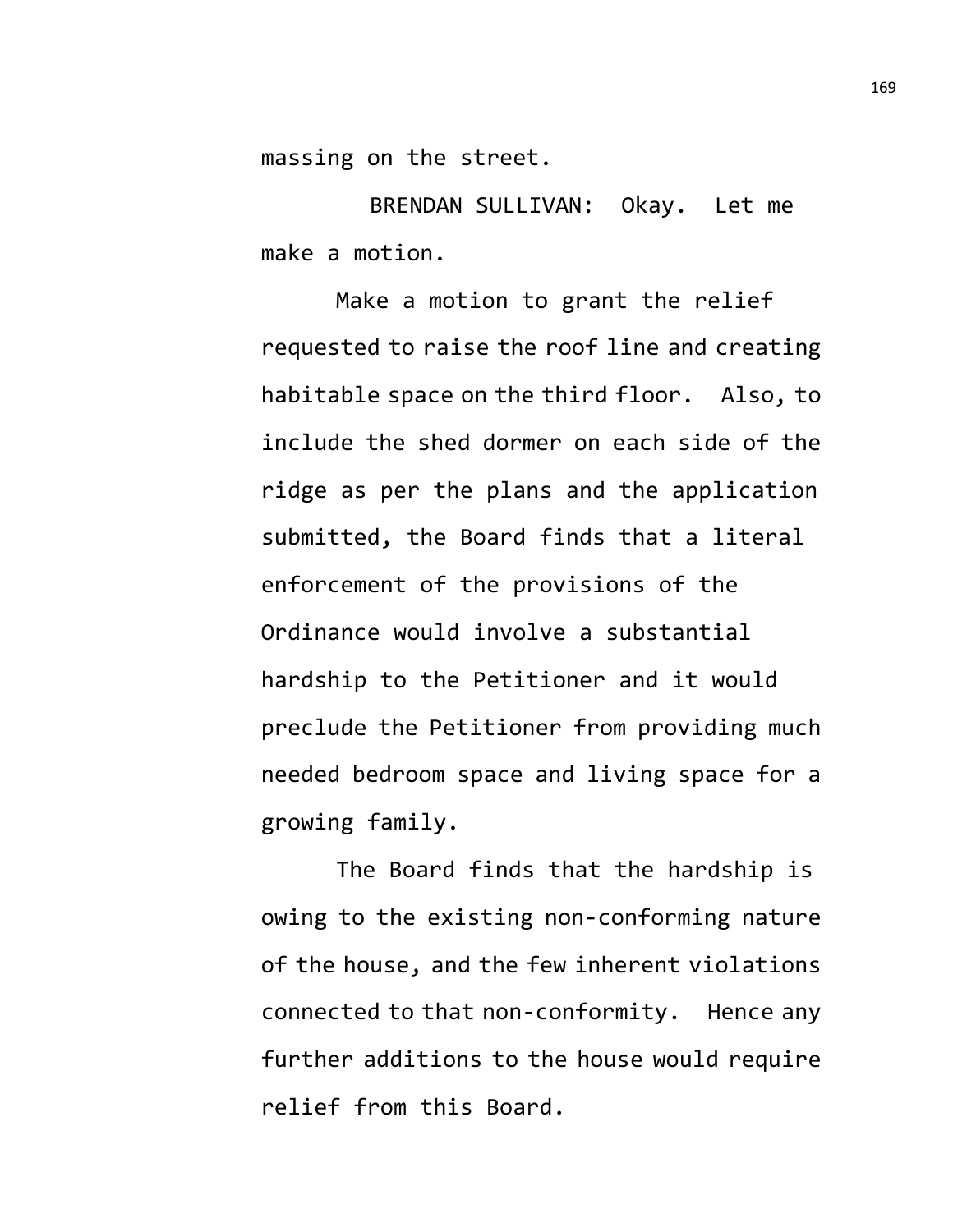The Board finds that the relief being requested is fair and reasonable.

The Board finds that desirable relief may be granted without substantial detriment to the public good.

The Board notes the letters of support from neighbors in the immediate area, and also the presence of people in the neighborhood to speak in favor of this proposal. And that granting of this relief would not nullify or substantially derogate from the intent and purpose of the Ordinance.

On the condition that the work be done in conformity to the plans and the related dimensional form as submitted with the application.

Anything else to add?

All those in favor of granting the relief.

> (Show of hands.) BRENDAN SULLIVAN: Four in favor.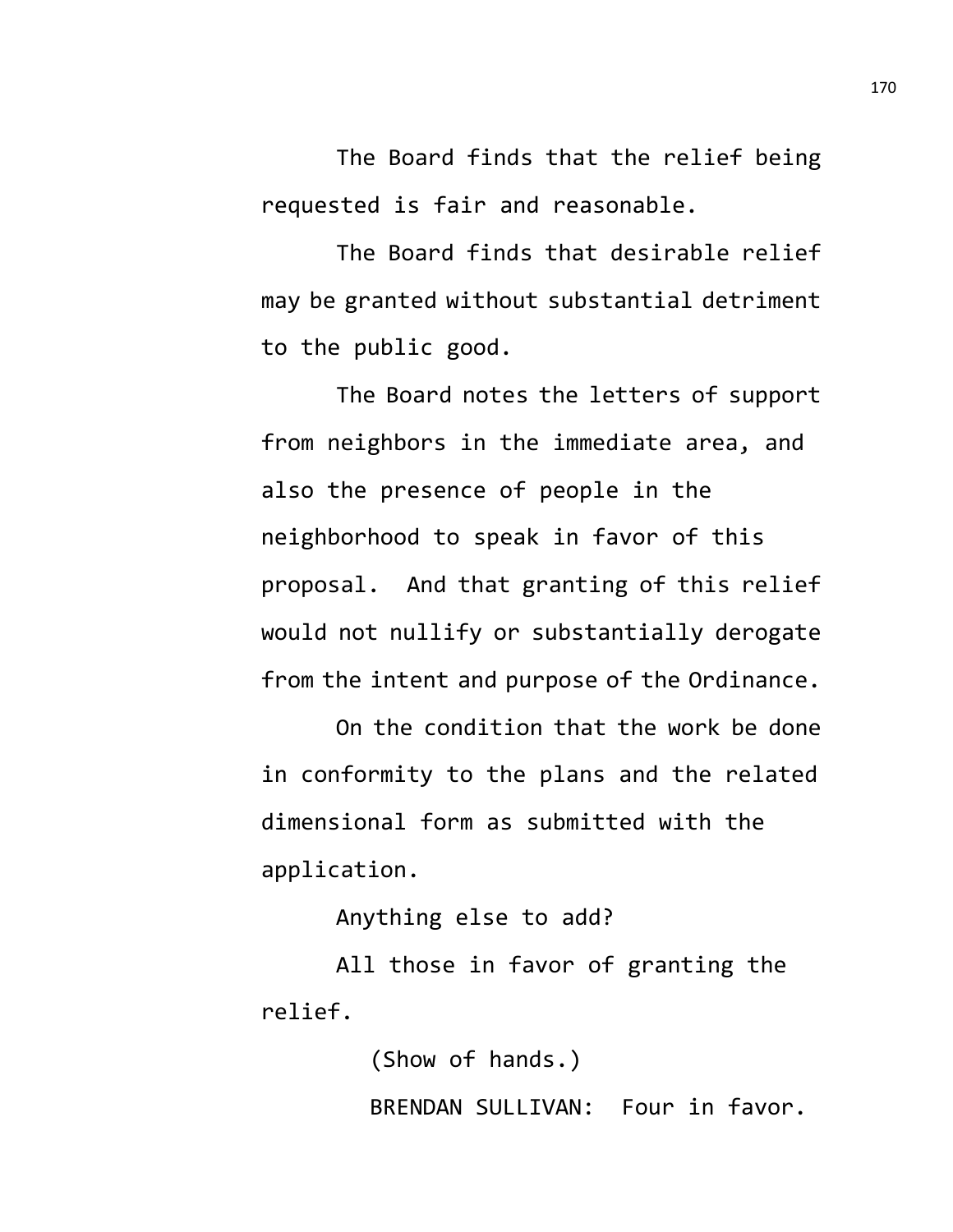(Sullivan, Alexander, Scott,

Firouzbakht.)

BRENDAN SULLIVAN: One opposed. (Heuer.)

BRENDAN SULLIVAN: Any other descending views other than what's on the record?

TAD HEUER: Only that in my opinion the relief is not due to the shape, size, or topography of the lot, or the structure sitting thereon. That the hardship is due to the size of the family inhabiting the house, it's not a requisite element of Chapter 40-A and therefore it does not meet the standard for a Variance as set forth in the General Laws.

BRENDAN SULLIVAN: Good. Granted. Thank you.

> CONSTANTINE ALEXANDER: Good luck. \* \* \* \* \*

(9:20 p.m.)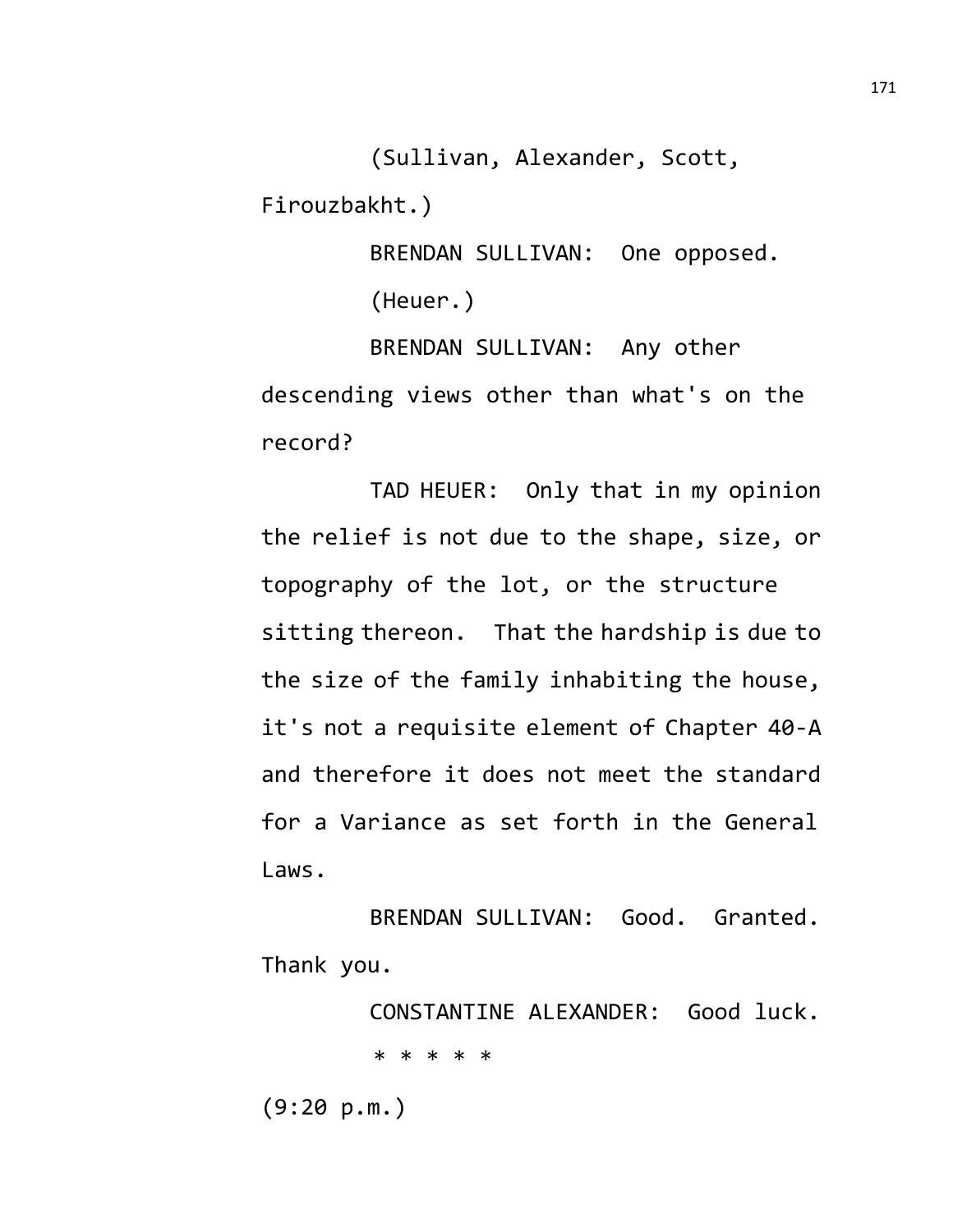(Sitting Members: Brendan Sullivan,

Constantine Alexander, Tad Heuer, Thomas Scott, Mahmood Firouzbakht.)

BRENDAN SULLIVAN: The Board will hear case No. 10221, 153 Brattle Street.

Is there anybody here interested in that matter?

(No Response.)

BRENDAN SULLIVAN: There is correspondence in the file if I can get to it on the letterhead of the Grassi Design Group (phonetic) to Mr. Sean O'Grady dated December 5th. (Reading) We would like to request a continuance for a Board of Zoning Appeal hearing for the aforementioned project. We are scheduled for March 8th, and would like to be rescheduled for the April 12th hearing.

My understanding is that the Historical Commission, which they have to have a full hearing and have a disposition, that they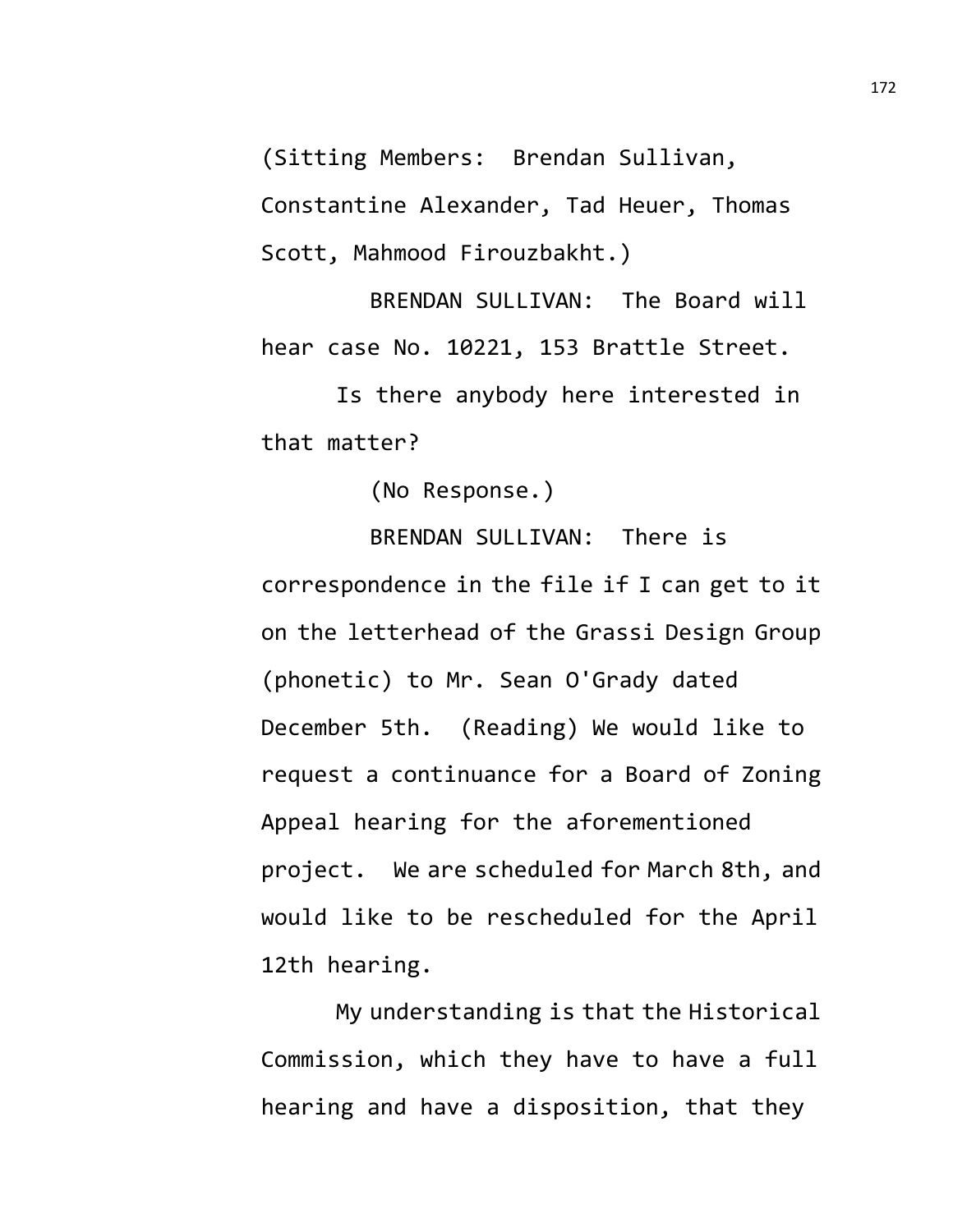have not concluded their hearing. They're not scheduled to hear it until next month; is that correct, with Historical?

SEAN O'GRADY: I'm not sure exactly. ATTORNEY JAMES RAFFERTY: For the record, Mr. Chairman, James Rafferty representing the Petitioner. As is so often the case, you are correct, Mr. Chairman. The Historical Commission did commence an initial hearing. A Certificate of Appropriateness is required, but they continued the hearing at their most recent meeting in March and it will be back before them in April. So, a date was coordinated with Ms. Pacheco that would fall after the April hearing of the Historical Commission, and that's the purpose for the request.

CONSTANTINE ALEXANDER: What is the date of the Historical?

ATTORNEY JAMES RAFFERTY: They meet the first Thursday of every month.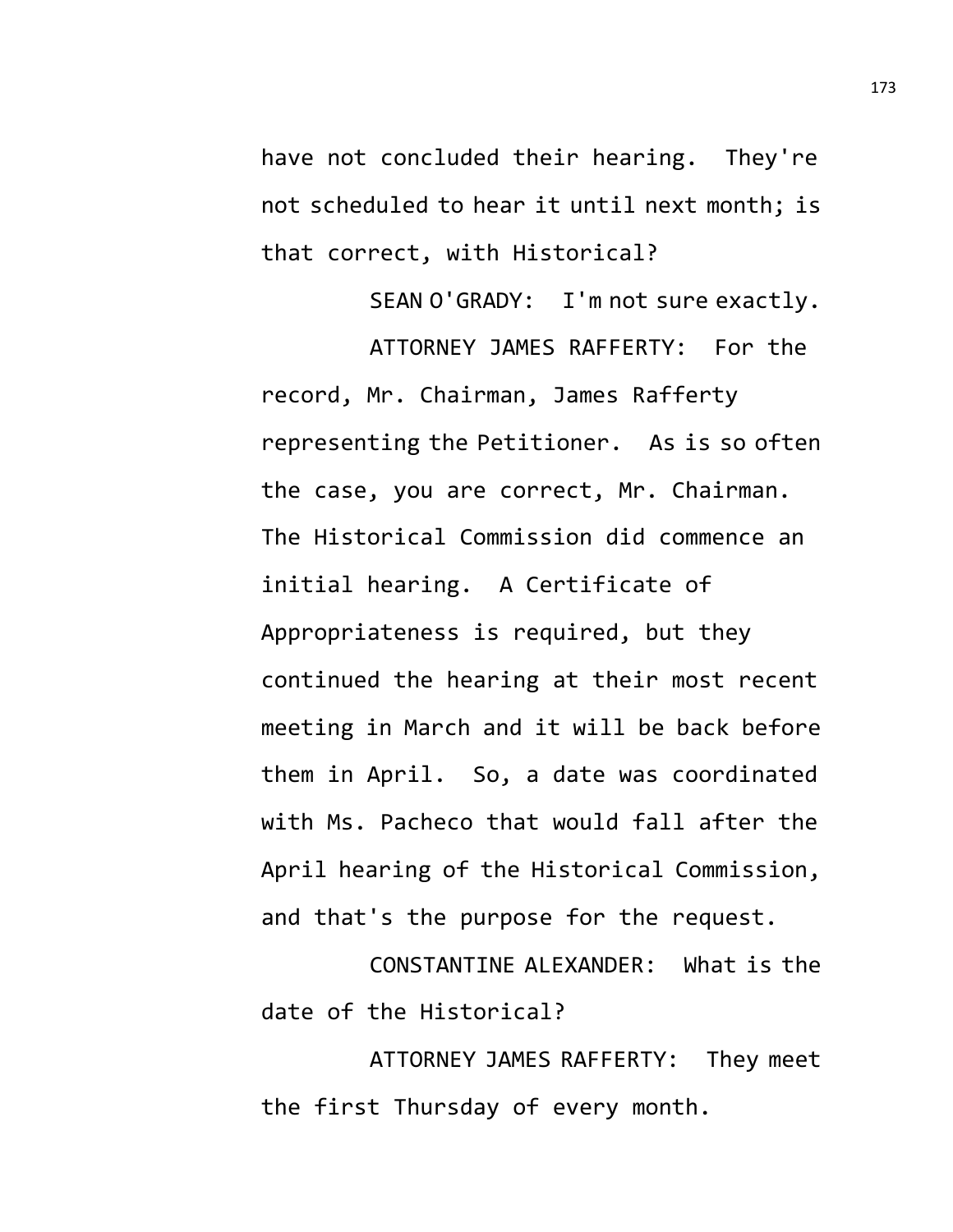BRENDAN SULLIVAN: They're on the April 5th.

CONSTANTINE ALEXANDER: Okay, we have a week then.

BRENDAN SULLIVAN: Yes. Is there anything to add? To basically they're asking for a continuance.

UNIDENTIFIED MALE: No, we just showed up for the hearing.

CONSTANTINE ALEXANDER: Is April 12th a convenient date for you?

SEAN O'GRADY: That's not a good date for us.

CONSTANTINE ALEXANDER: Don't answer that question.

SEAN O'GRADY: We're not open until May 10th.

ATTORNEY JAMES RAFFERTY: I wondered how that would be?

> BRENDAN SULLIVAN: May 10th? FROM THE AUDIENCE: Sure.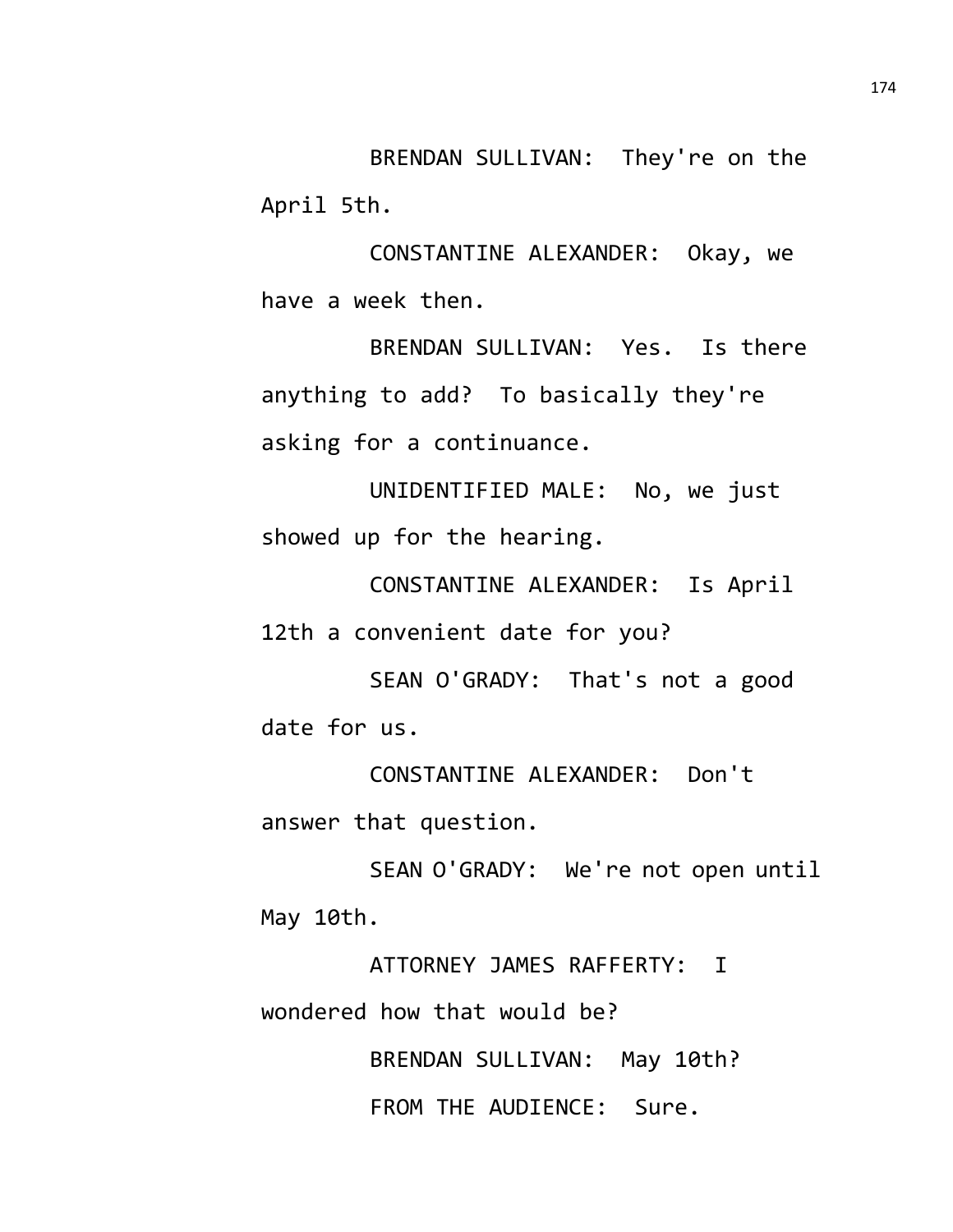BRENDAN SULLIVAN: At this point it seems okay.

Let me make a motion to continue this matter until May 10, 2012, on the condition that we have a waiver. Do we?

ATTORNEY JAMES RAFFERTY: I believe.

SEAN O'GRADY: Do we have one? ATTORNEY JAMES RAFFERTY: Yes, Mr. Grassi signed one he informed me. Ms. Pacheco sent him one.

SEAN O'GRADY: Yes, it says it right there. You're all set.

BRENDAN SULLIVAN: On the condition that the Historical have a deciding motion on this particular case before we hear it on May 10th. Also, that the posting sign be changed to reflect the new date of May 10, 2012, and the new time at seven p.m., Sean?

SEAN O'GRADY: Yes.

BRENDAN SULLIVAN: And also that the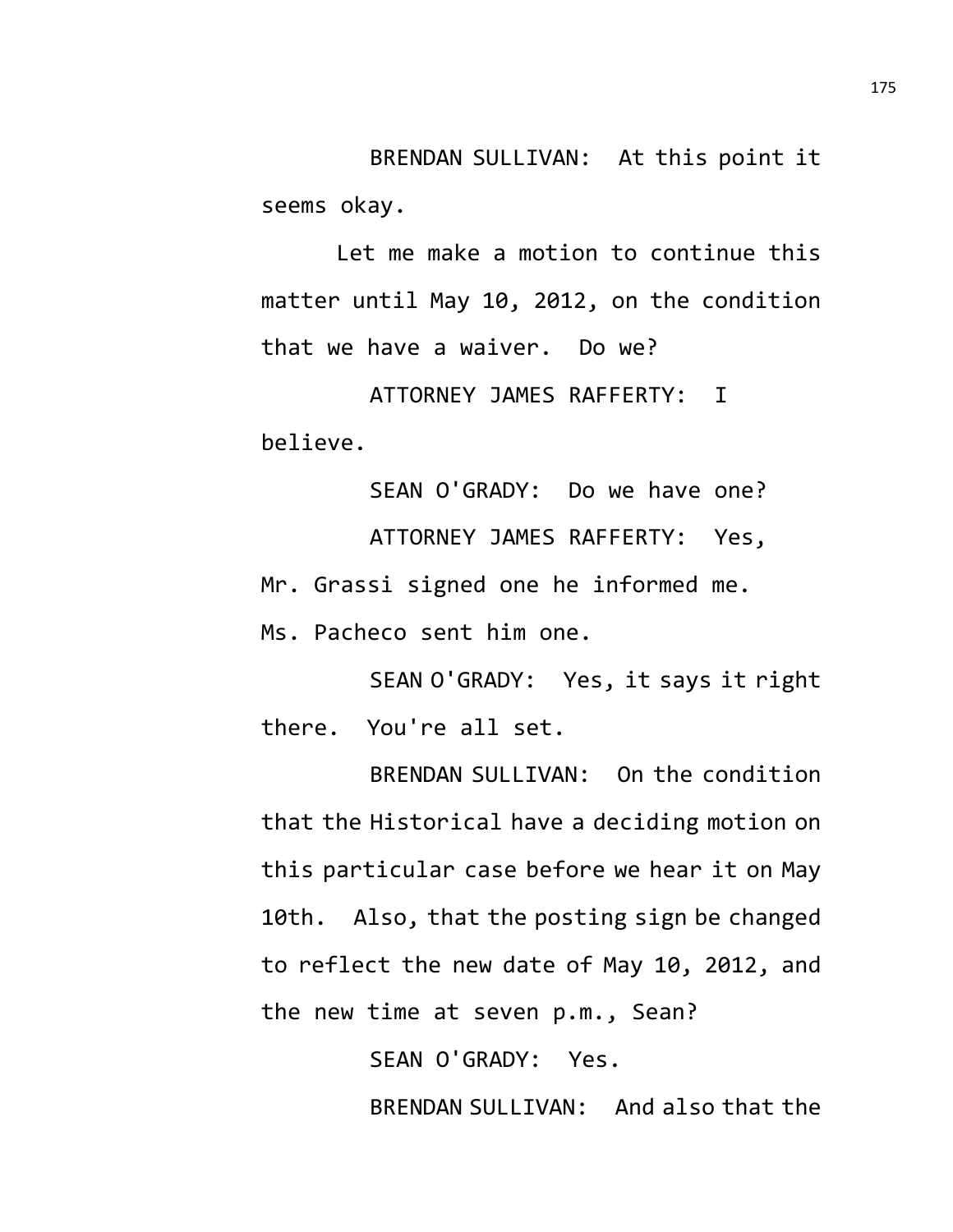posting sign be maintained as per Article 10, Section 10.421 of the Ordinance which requires posting 14 days prior to the May hearing, and that that it be posted within 20 feet. Both of which are in violation at this moment.

And so that it comply with that section of the Ordinance for posting requirements.

Anything else to add to it?

CONSTANTINE ALEXANDER: I just want to make it clear that not only do we want Historical Commission to have met on this matter before we have our hearing, but that we receive the decision of the Historical Commission.

BRENDAN SULLIVAN: That we have a final --

CONSTANTINE ALEXANDER: I just wanted to make it clear. Okay.

BRENDAN SULLIVAN: And that if there is there are any changes to the drawings in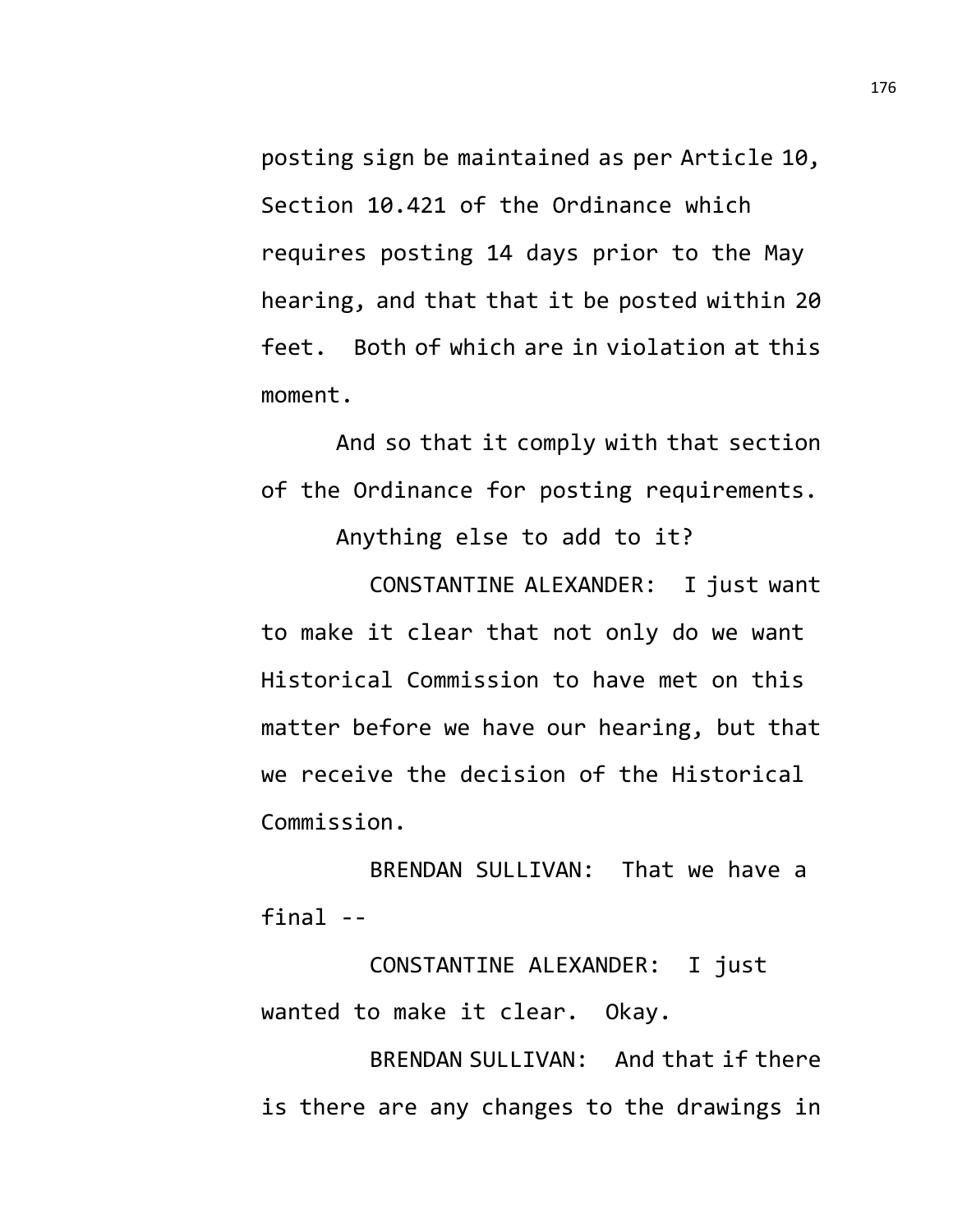the file and the application, that they be in the file on the Monday prior to the May hearing.

CONSTANTINE ALEXANDER: Fine. BRENDAN SULLIVAN: Okay. All those in favor of continuing this matter to May. (Show of hands.) BRENDAN SULLIVAN: Five in favor.

(Sullivan, Alexander, Heuer, Scott, Firouzbakht.)

UNIDENTIFIED MALE: There would be notification. And if the Historical Commission -- you may know about it, but the abutters will not know that that is changed? We've been here for an hour and a half tonight.

BRENDAN SULLIVAN: Yes, you should call the Building Department prior to the May hearing to see how it was disposed.

UNIDENTIFIED MALE: Under what circumstances will that be postponed for,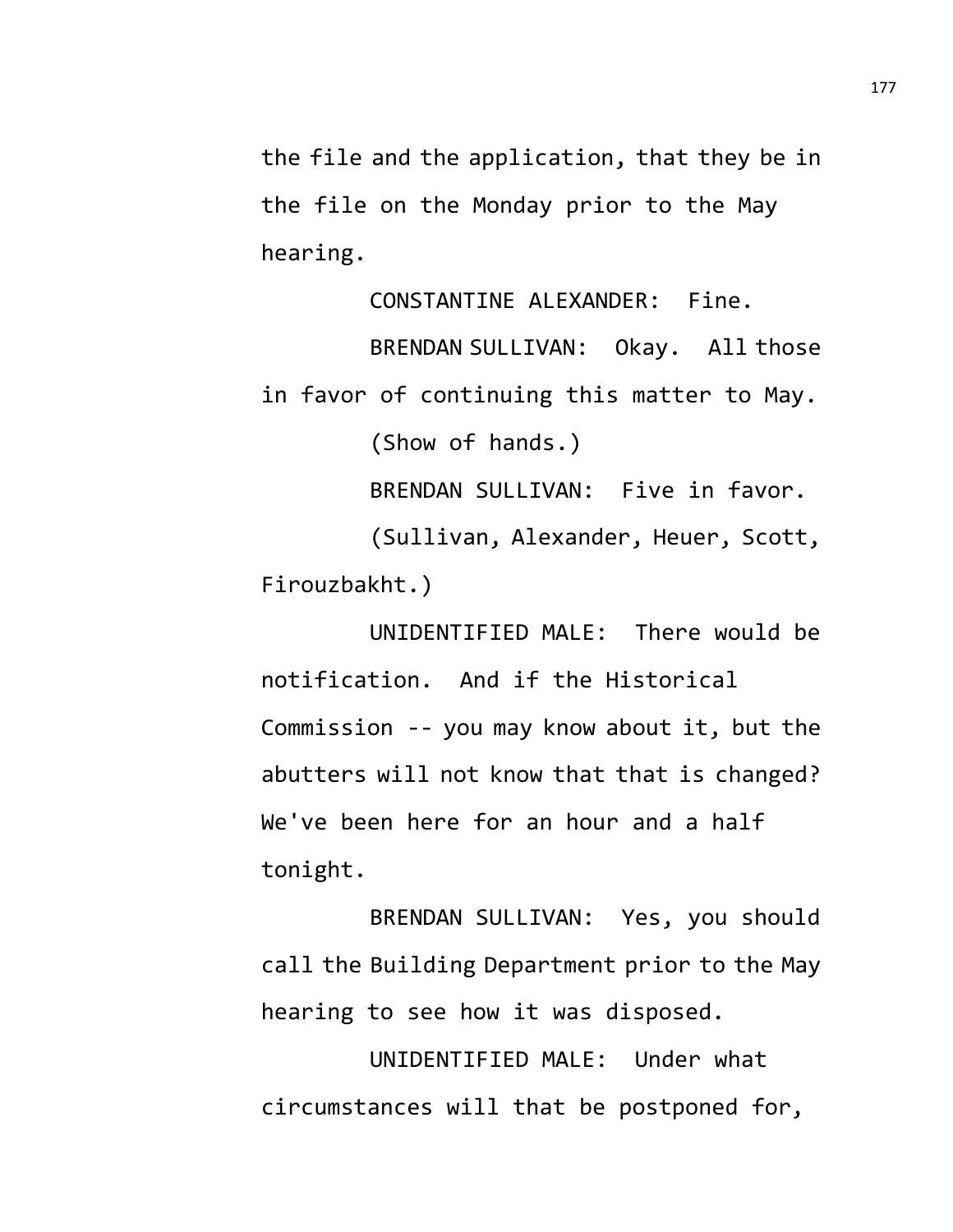i.e., the last minute like today.

BRENDAN SULLIVAN: Well, I won't know that until at the table basically.

UNIDENTIFIED MALE: : Okay. Thank you.

BRENDAN SULLIVAN: Contact the Building Department prior to the May hearing to see if it's still on the schedule Tuesday morning prior to the May hearing because there may be something coming in on the Monday night before five p.m. which could be some changes, No. 1. Or if some more submissions are not timely filed and we would continue it again. Okay? So the public really needs to be aware at least by five p.m. on the Monday prior to that May hearing.

ATTORNEY JAMES RAFFERTY:

Mr. Chairman, I'm happy to represent that I'll get the names of the abutters and any other interested parties, and we would be happy to keep you abreast of the proceedings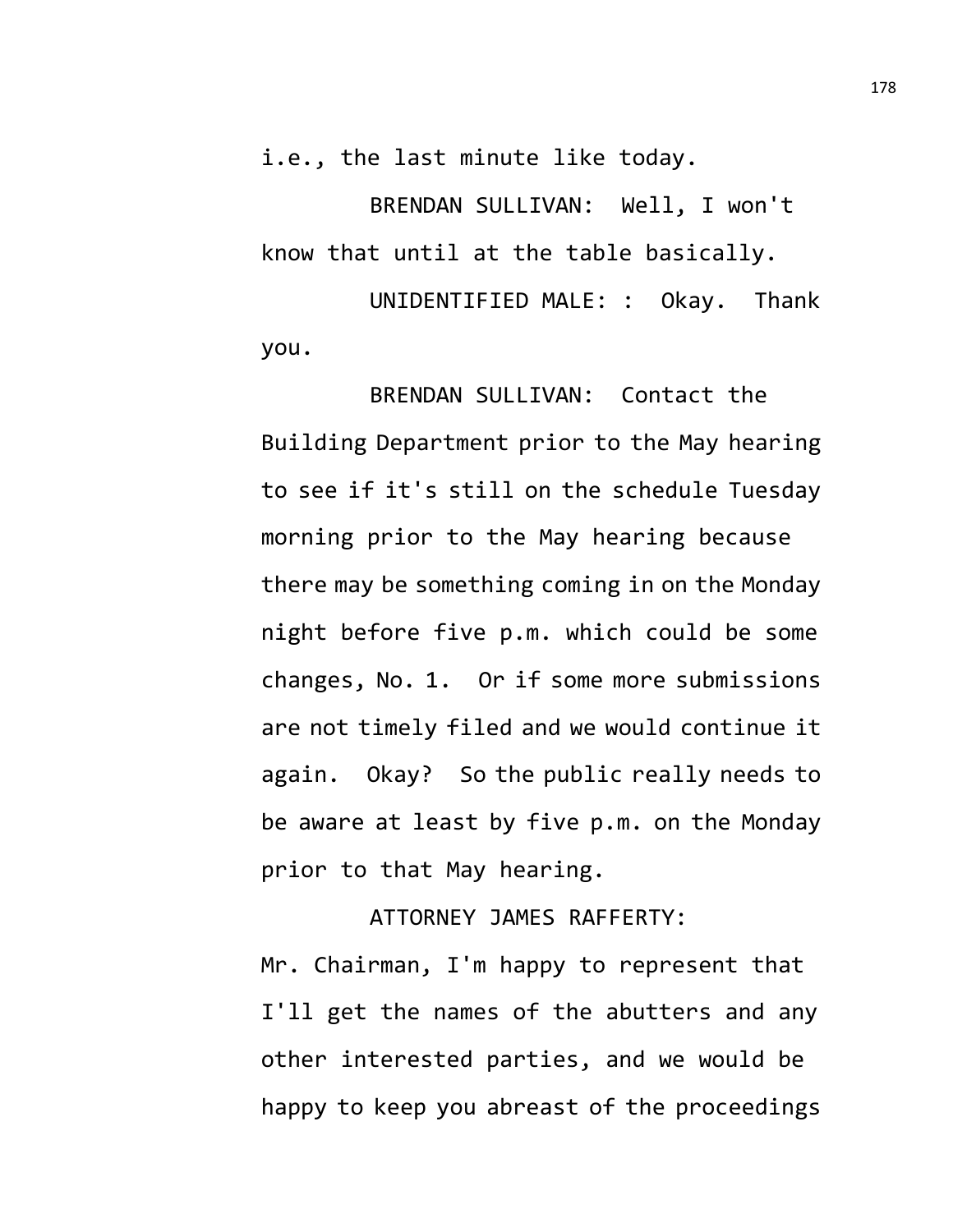both at the Historical Commission and this Board. I apologize I didn't realize, because the continuance was actually submitted a day or two ago and it was the result of the Historical Commission continuance.

BRENDAN SULLIVAN: And the final comment is that it will be behoove the Petitioner to have outreached to the community so that you would be fully apprized of what's going on.

UNIDENTIFIED WOMAN: We've never met them.

## CONSTANTINE ALEXANDER:

Mr. Chairman, just one observation, we sometimes don't get in writing the decision of the Historical Commission until maybe a day or so or even the day of the hearing. So if you call on Tuesday morning, we may not have the results in. We may know orally what it is, but we may not have it in writing.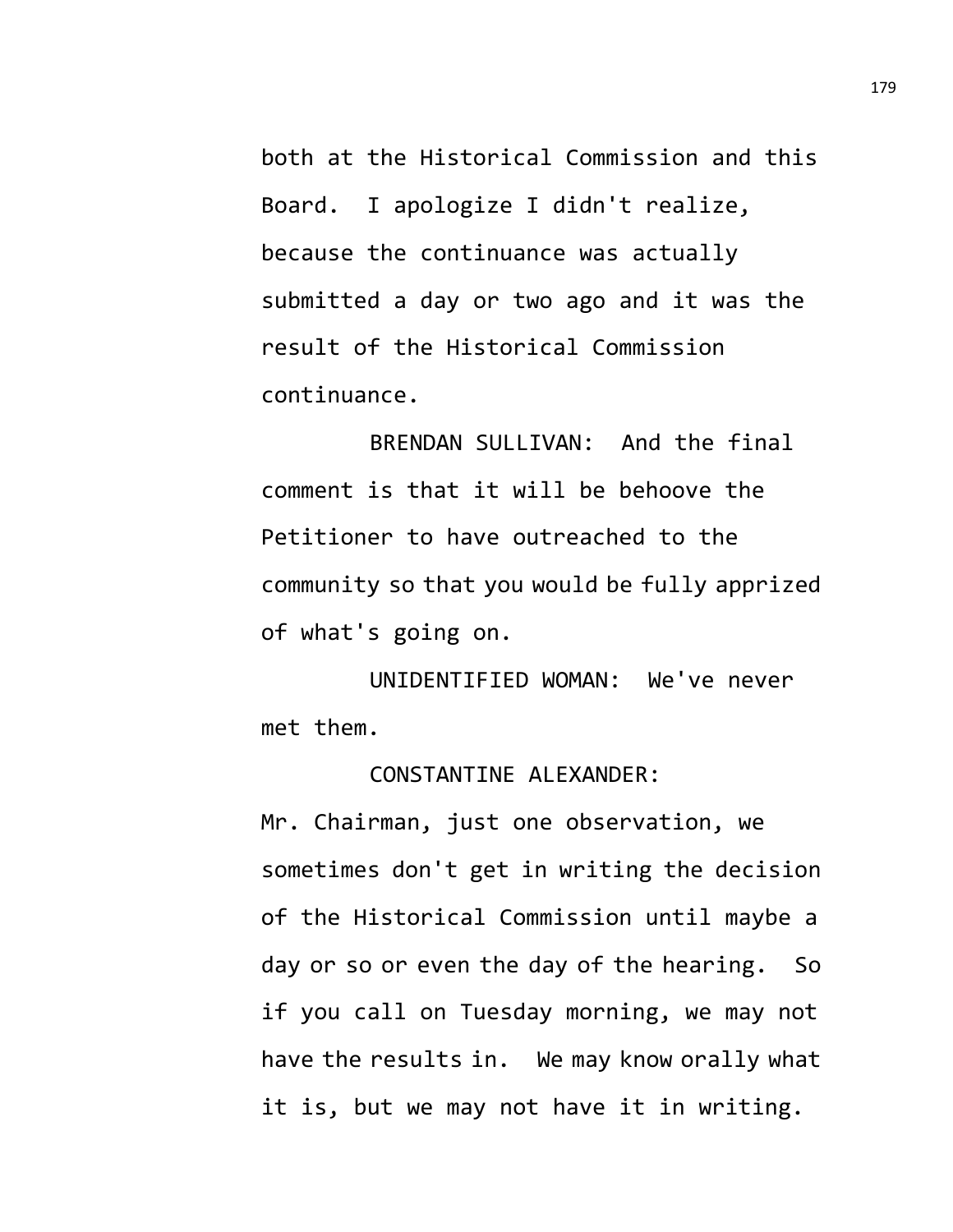We've had that issue in the past. Just to alert you. But Mr. Rafferty's pointed out he'll probably let you know at least orally what the decision was and give you some head's up and take it from there.

ATTORNEY JAMES RAFFERTY: But given this date now there should be nearly a month between the Historical Commission's decision and this hearing. Unless it's further continued.

CONSTANTINE ALEXANDER: You're right, Mr. Rafferty.

UNIDENTIFIED MALE: I live at 929 House and I live on the first floor. I just wanted to know what's --

BRENDAN SULLIVAN: That's the next case, okay? We're not there yet.

UNIDENTIFIED MALE: Okay.

BRENDAN SULLIVAN: We'll get to you in two minutes.

Anything else?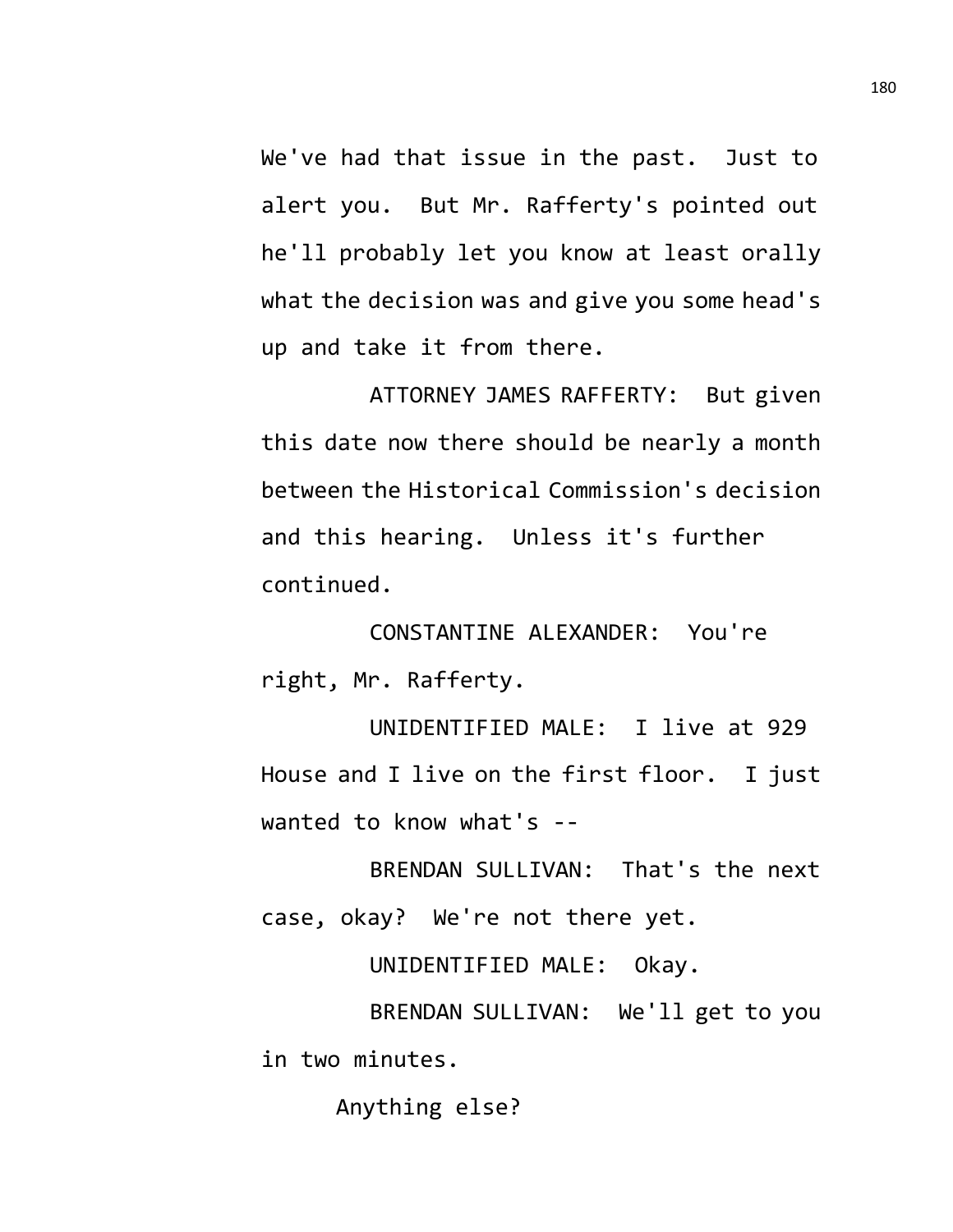On the motion, then, to continue this. (Show of hands.)

BRENDAN SULLIVAN: Five in favor. (Sullivan, Alexander, Heuer, Scott, Firouzbakht.)

\* \* \* \* \*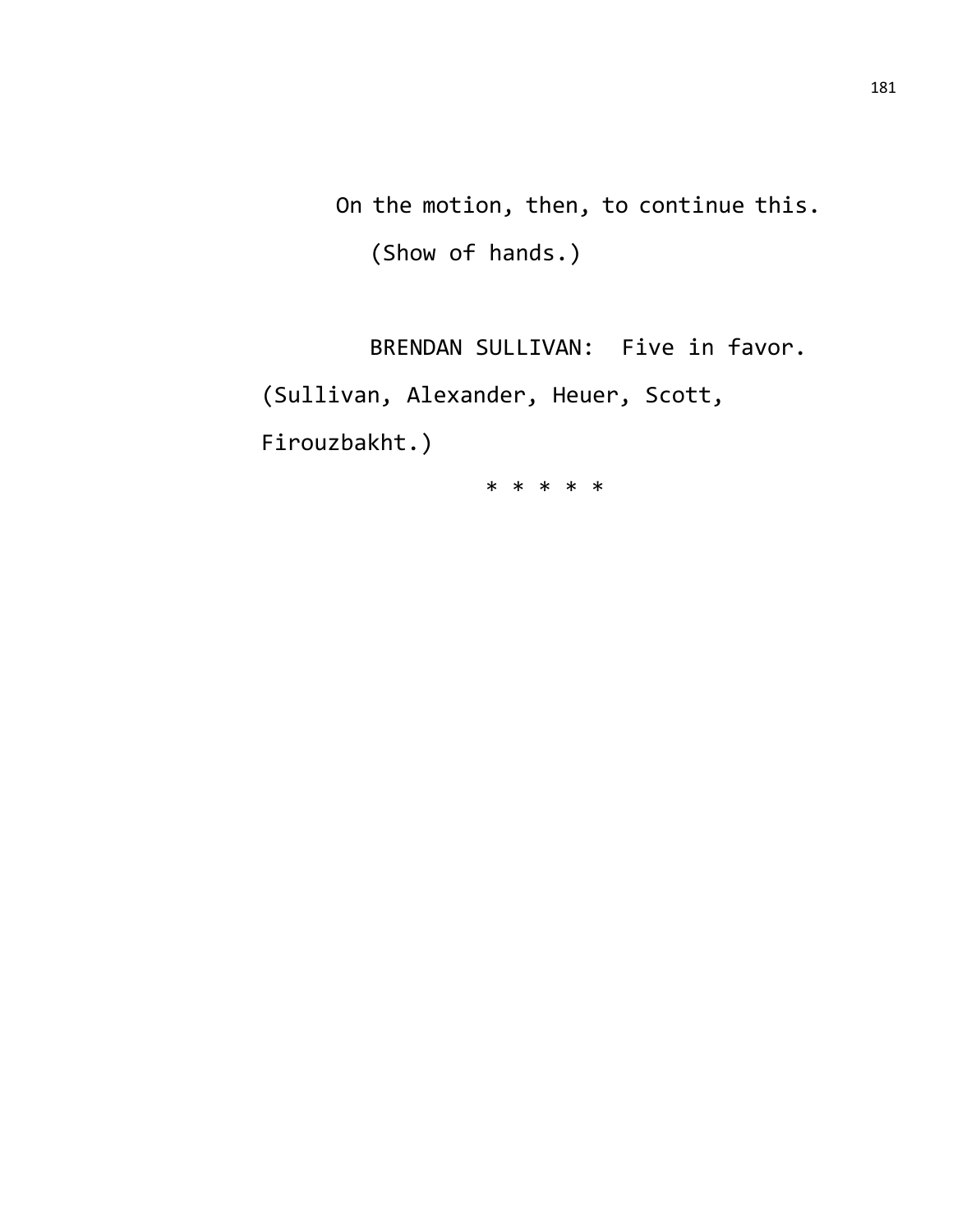(9:30 p.m.)

(Sitting Members: Brendan Sullivan, Constantine Alexander, Tad Heuer, Thomas Scott, Mahmood Firouzbakht.)

BRENDAN SULLIVAN: The Board will hear case No. 10220, 929 Mass. Avenue/10 Centre Street.

LOUIS MILLER: My name is Louis Miller and I represent the owner. L-o-u-i-s And I'm here with David Surface who is the property manager.

The building currently has 115 parking spaces built in the early seventies. The electrical switch was the original equipment and they decided it has to be replaced. And the new equipment is larger than the old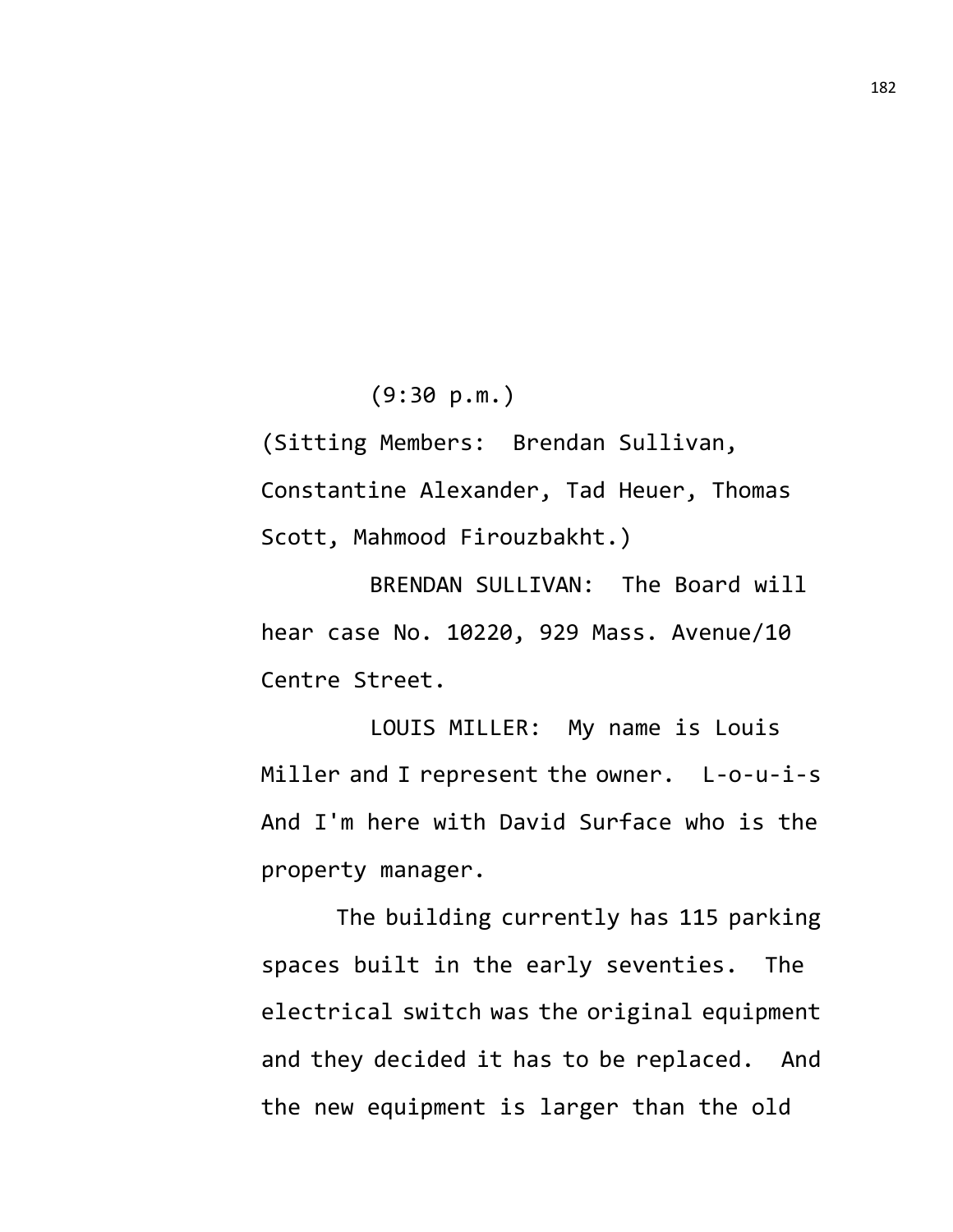equipment. So in order to accommodate the new equipment, they have to build a larger electrical room and a larger electrical room will impose on two of the parking spaces. So we're asking relief to go from 115 spaces which is currently required to 113.

The occupancy in the building tends to be less than 50 percent. Occupancy of the parking -- I'm sorry. Occupancy of the parking garage tends to be less than 15 percent. Occupancy of the building is close to 100 percent. So it's, I think it's a de minimus reduction and it's hard to see how it will have any affect at all on the neighborhood.

CONSTANTINE ALEXANDER: Where did the 115 parking spaces come from? Was it required?

LOUIS MILLER: I believe it was a 1971 Variance.

CONSTANTINE ALEXANDER: It was a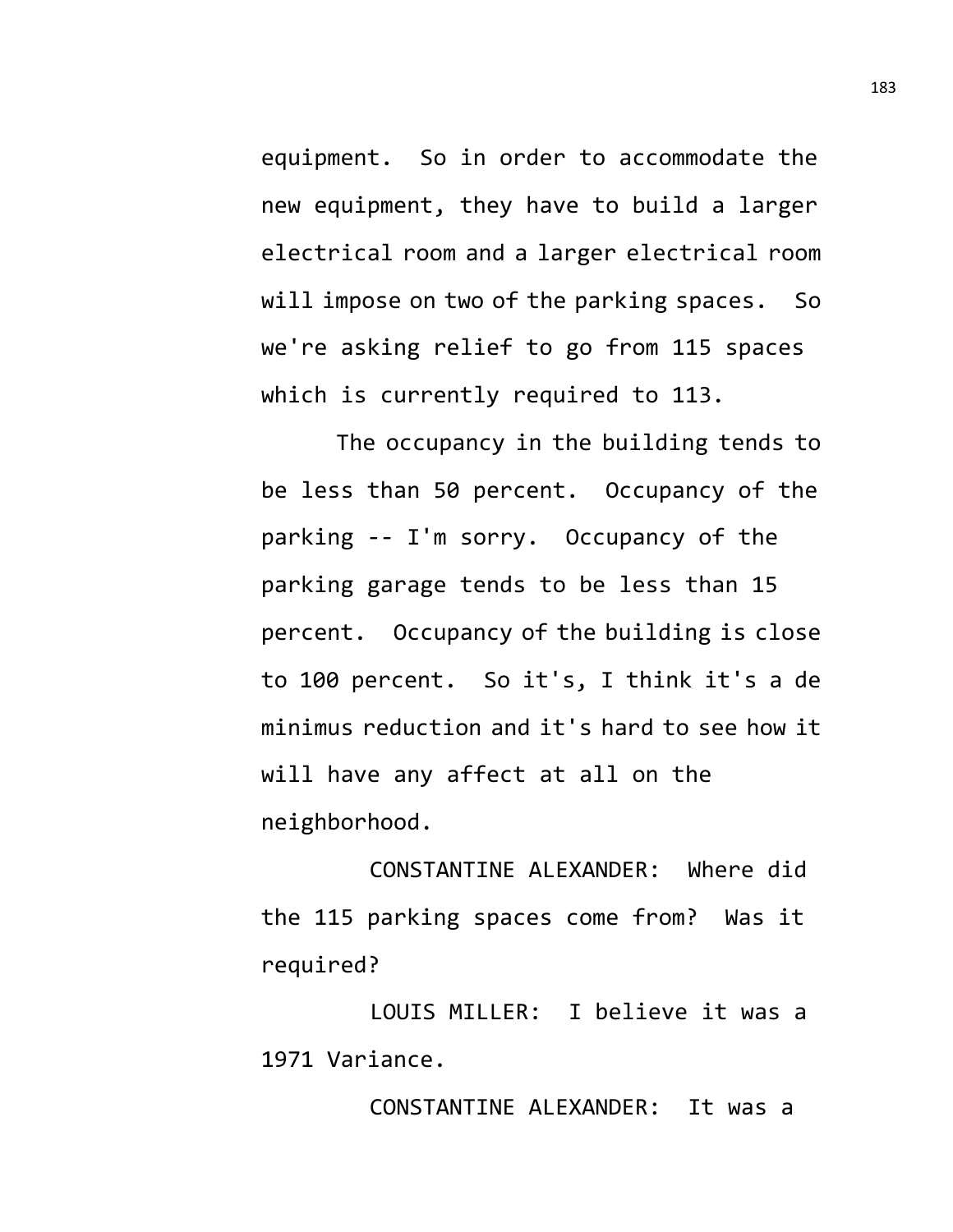variance?

LOUIS MILLER: Yeah.

CONSTANTINE ALEXANDER: You sure it was a Variance, it wasn't a Planning Board?

LOUIS MILLER: It was 1971 and before my time and we were unable to find it and we were told it was a Variance.

CONSTANTINE ALEXANDER: I checked with the Inspectional Department and they had no prior record given by this Board, that's why I'm curious.

LOUIS MILLER: Well, it was 1971.

CONSTANTINE ALEXANDER: That's not the issue. I just want to have the framework for this. As to someone thought it was significant that you should have 115 spaces.

LOUIS MILLER: It might have been -- I mean, it's less then what would have been required. I think they've got relief to do that. But again as I said, in fact, and during the day the occupancy tends to be about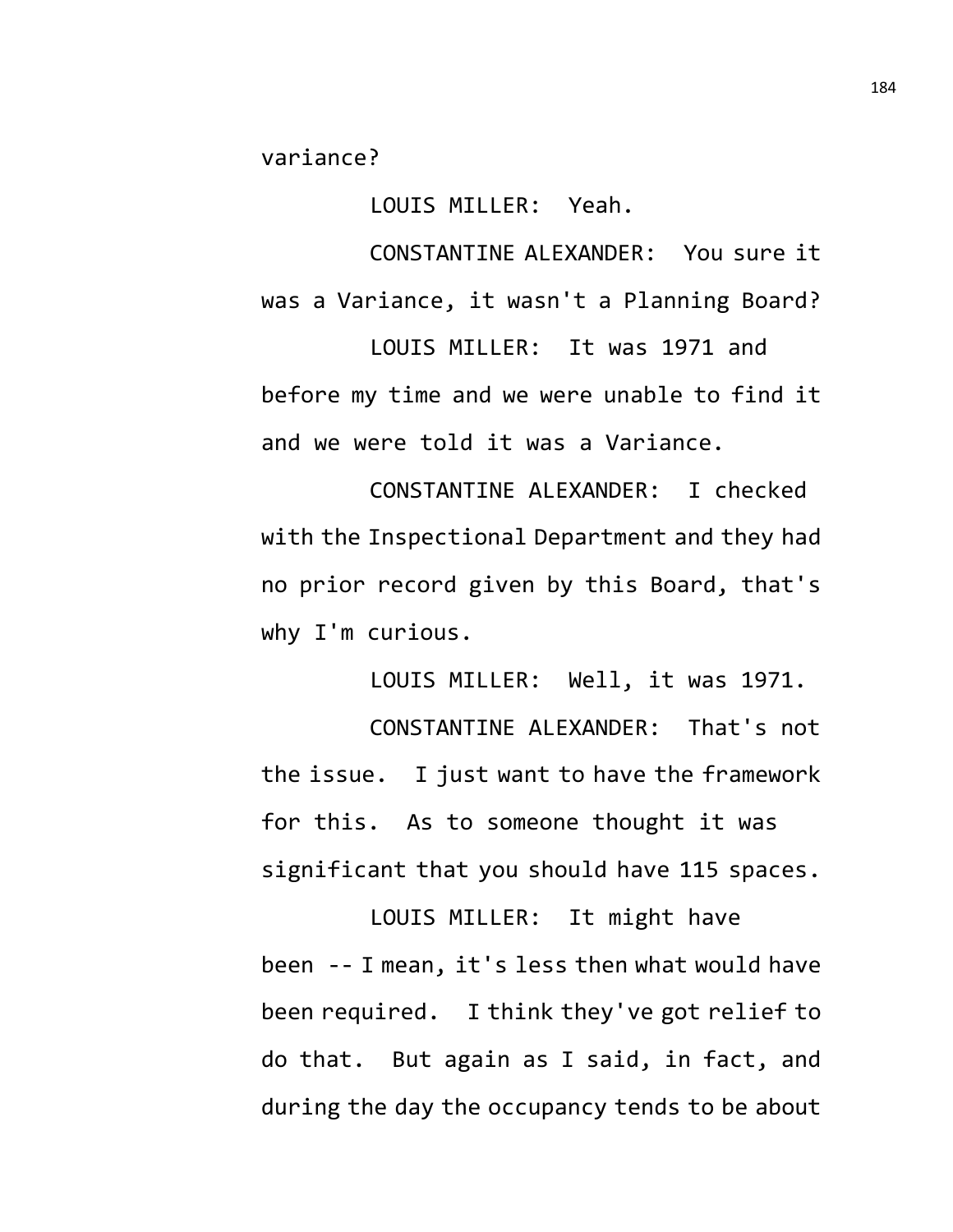39 percent of the parking spaces used at night. It's about 46 percent. Which is consistent with the when you look at the percentage of people that tend to use automobiles in that neighborhood, that's consistent with those numbers.

MAHMOOD FIROUZBAKHT: How many units again?

LOUIS MILLER: 127. Currently 126 are occupied.

MAHMOOD FIROUZBAKHT: And commercial space as well?

LOUIS MILLER: Yes. There's 12,300 square feet of commercial space at which 8,780 is occupied.

MAHMOOD FIROUZBAKHT: By what?

DAVID SURFACE: Law offices and then a research lab.

MAHMOOD FIROUZBAKHT: And how many spaces do those commercial uses get? DAVID SURFACE: Total between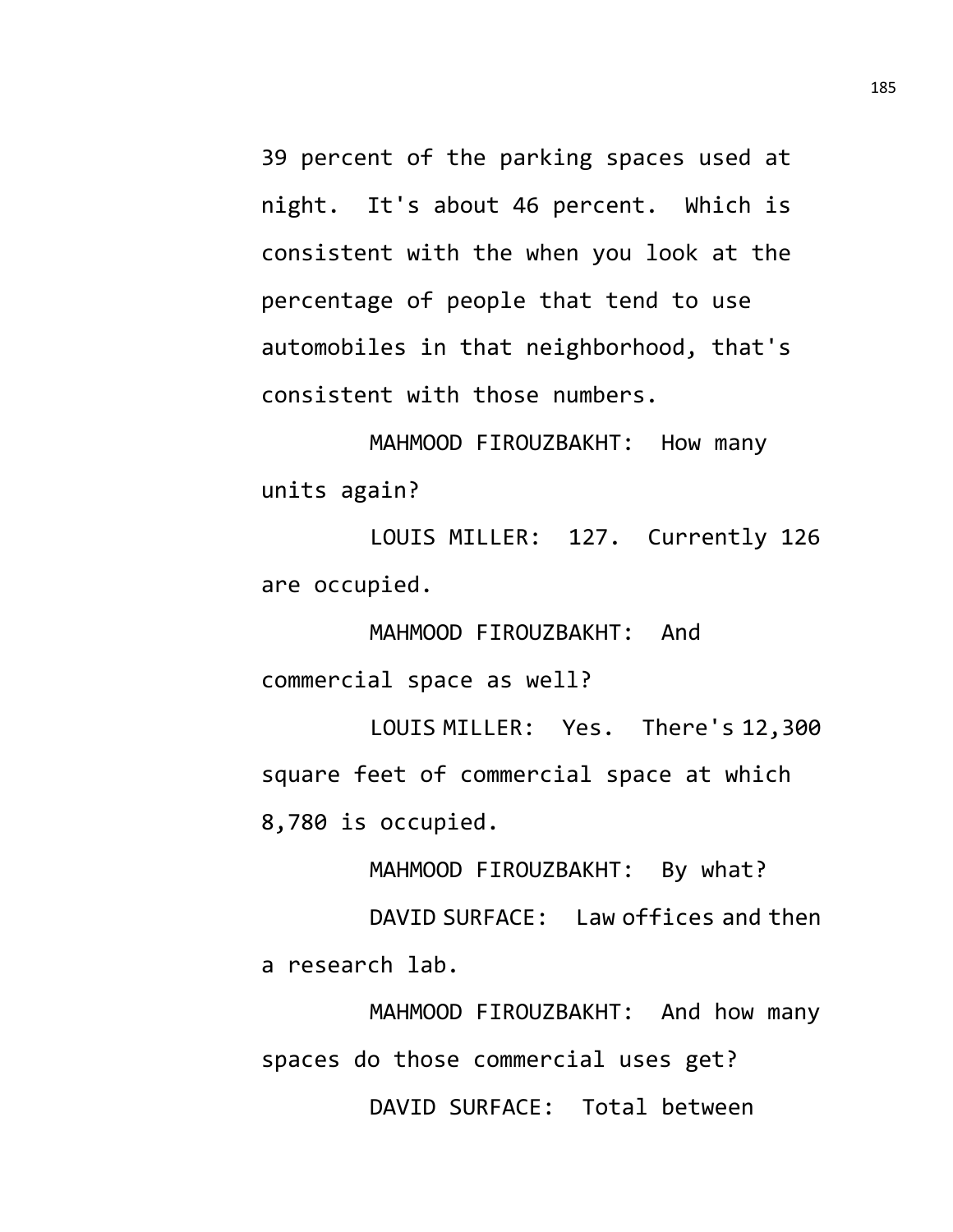everybody, they have about six spots in above ground not in the underground parking.

LOUIS MILLER: There are 14 assigned to the office. They use six. And according to the parking study, assuming full occupancy of the everything, it would still be somewhere between 40 and 60 excess spaces in the garage.

CONSTANTINE ALEXANDER: And your testimony, your representation to us is first that this new electrical work is necessary, it's not an optional item? It's something that you have to do.

LOUIS MILLER: It's a safety issue, yes.

CONSTANTINE ALEXANDER: Safety issue?

LOUIS MILLER: The equipment makes it what, 40 years old.

CONSTANTINE ALEXANDER: It doesn't necessarily make it unsafe.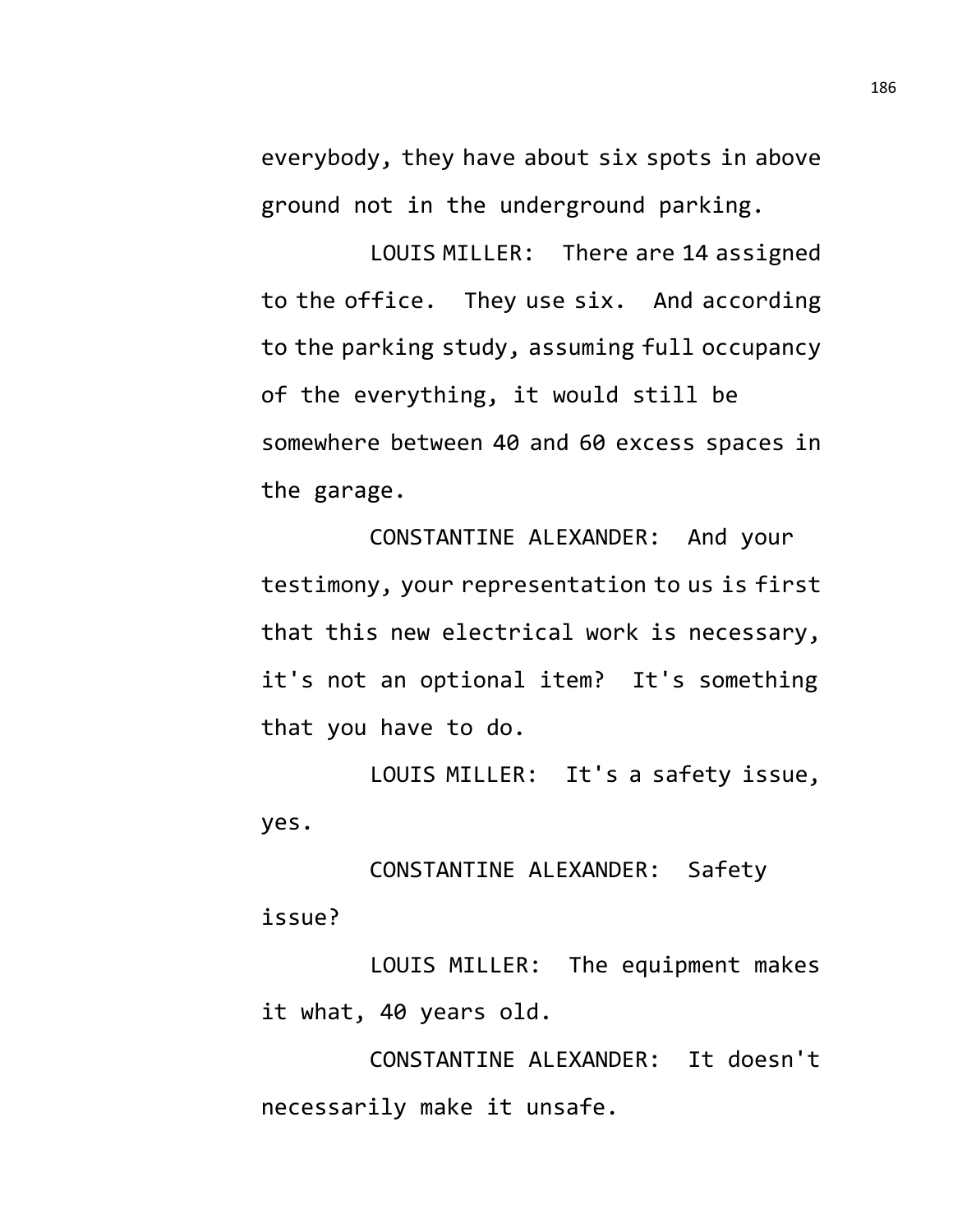LOUIS MILLER: But the company has determined that it's a safety issue, they have to replace the equipment.

DAVID SURFACE: The system is not efficient. The safety --

LOUIS MILLER: I was told it was both.

CONSTANTINE ALEXANDER: Let's be clear why you have to do this. Is it to make it more efficient or make it safer?

LOUIS MILLER: I was told it was both.

DAVID SURFACE: Both. So we've had -- we haven't had issues recently, but we've had issues in the past of electrical --

CONSTANTINE ALEXANDER: What kind of issues?

DAVID SURFACE: Outages, short outages.

CONSTANTINE ALEXANDER: I don't hear any safety issues. I'm sorry.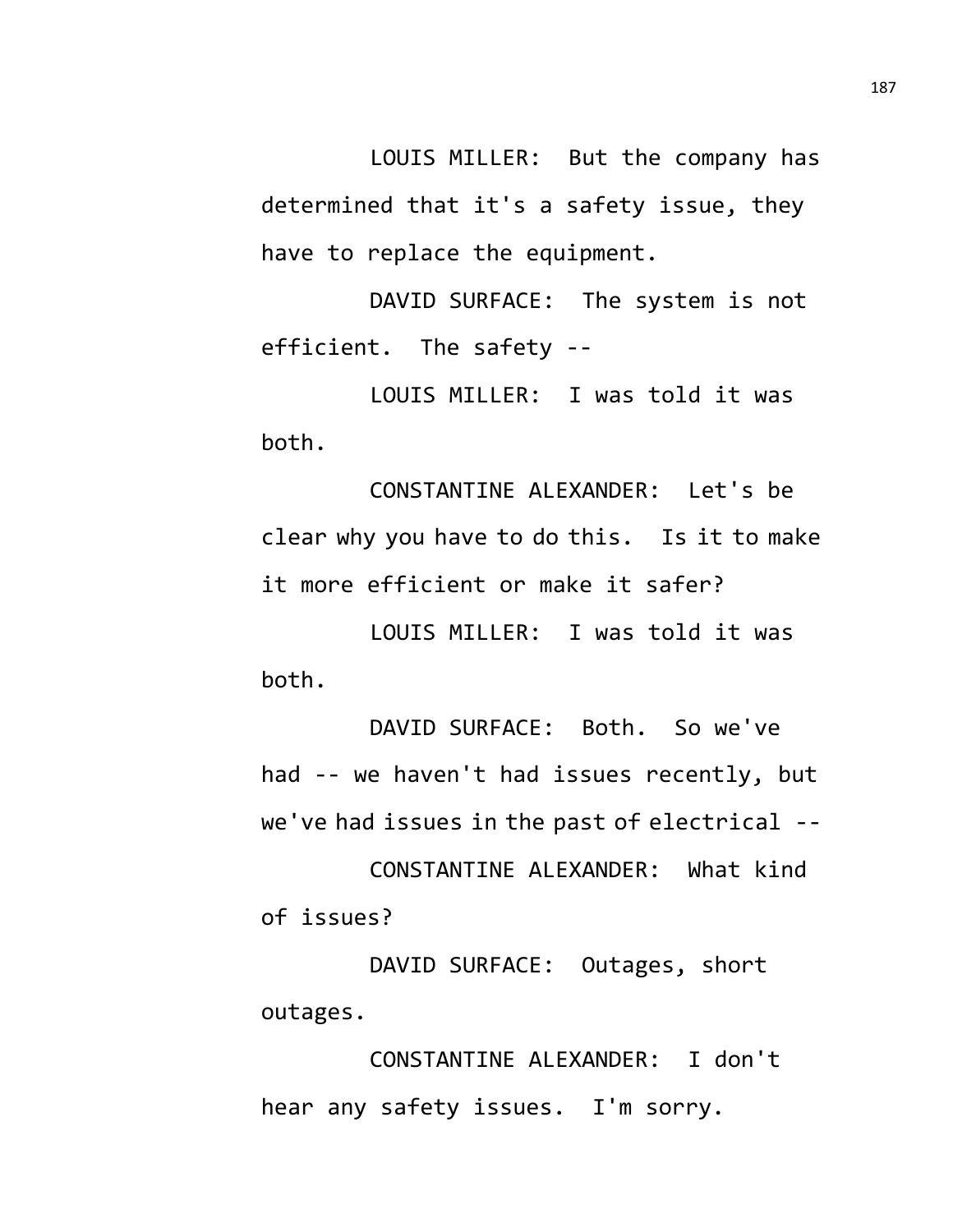LOUIS MILLER: Shortages.

CONSTANTINE ALEXANDER: Okay. You're making it work better. There is no other solution then to take away two other parking spaces? Have you explored other possibilities?

DAVID SURFACE: Yeah. I mean, there's no other spot. And these two spots are right where the existing switch is. So it would just be basically a cage and we would extend the cage further.

MAHMOOD FIROUZBAKHT: Are there additional amenities or upgrades that are contemplated for the building that are necessitating this upgrade to the electrical?

DAVID SURFACE: Nope, we have no. We have no amenities, no like gym or anything like that. We have no plans or even space that we want to put.

MAHMOOD FIROUZBAKHT: And correct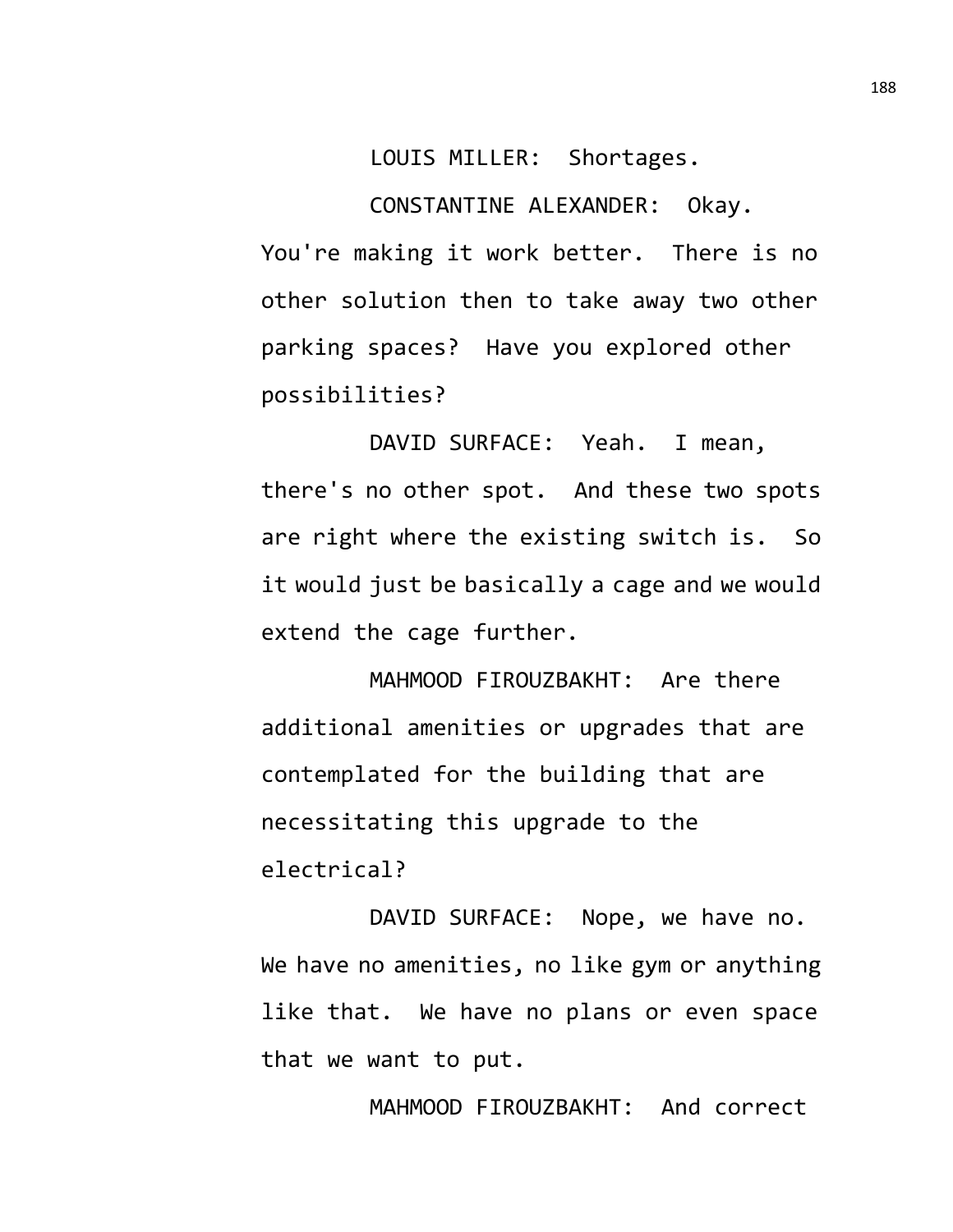me if I'm wrong, but the heat in this building is electric, correct?

DAVID SURFACE: Correct.

MAHMOOD FIROUZBAKHT: So is that part of what's driving the need for more capacity?

DAVID SURFACE: No. I mean, we've always had the same, same number of HVAC units. There's been no additions or subtractions to that. No.

BRENDAN SULLIVAN: You need to replace the equipment, the new equipment is larger?

DAVID SURFACE: Uh-huh.

BRENDAN SULLIVAN: Is there an issue with the new Building Code that you would have to then provide certain distance around the equipment for accessibility and hence the enclosure needs to expand, also? Is that become an issue? Or is that the engineers have decided that you need this new equipment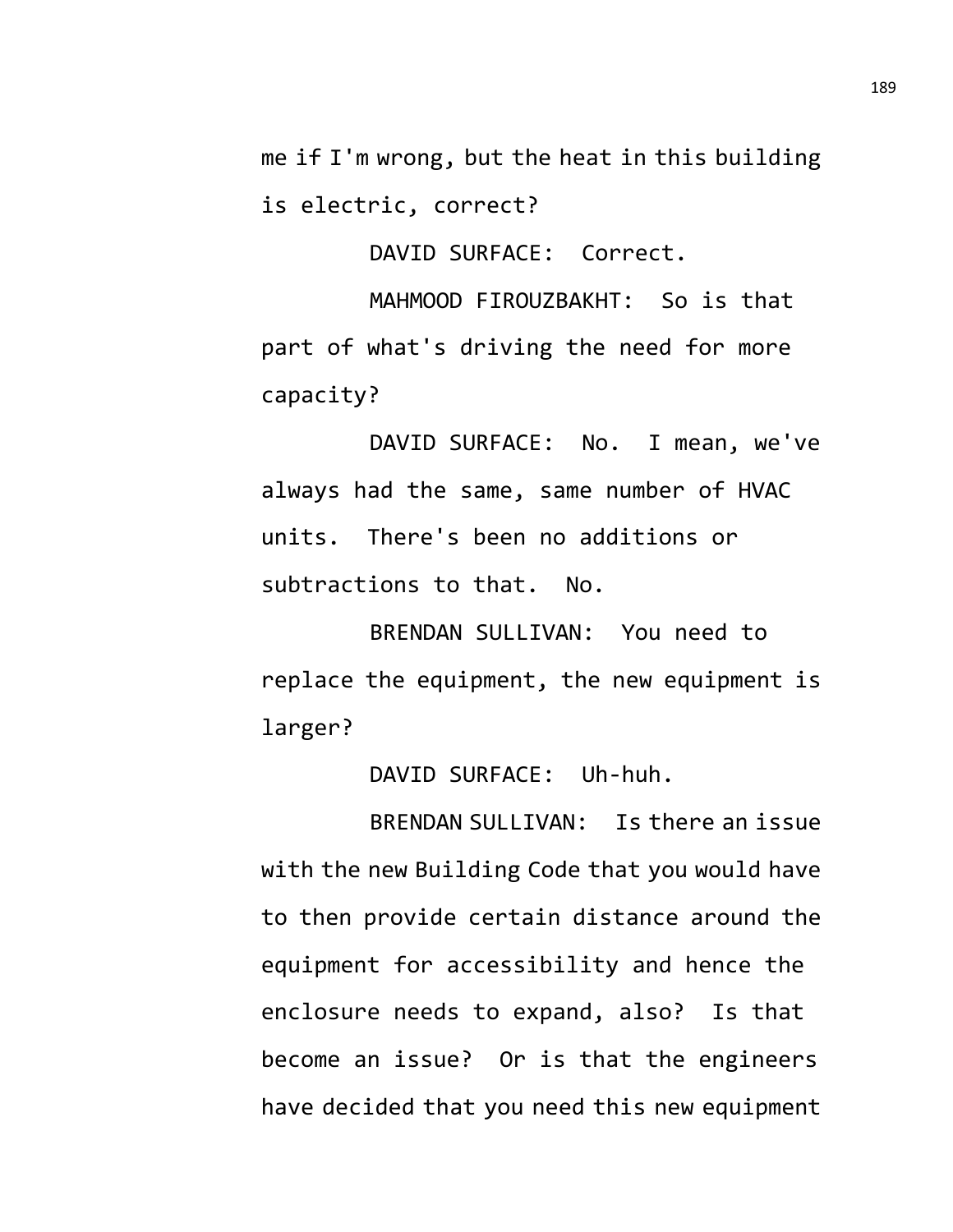and it needs to take up so much space?

DAVID SURFACE: Correct.

BRENDAN SULLIVAN: And you may not have gotten into the minutia of exactly why except that you accept it in fact. Because there may very well be a Building Code issue which is relatively new that in certain space around this equipment is required for maintenance.

CONSTANTINE ALEXANDER: That's what I was trying to elicit with my questions, but I haven't gotten the answers that I thought I was going to get.

DAVID SURFACE: I was told there needs to be an enclosure but they didn't specify why.

BRENDAN SULLIVAN: They didn't give you key element why? And I think that's really the reason why.

TAD HEUER: When you said it's the number of parking spaces below or the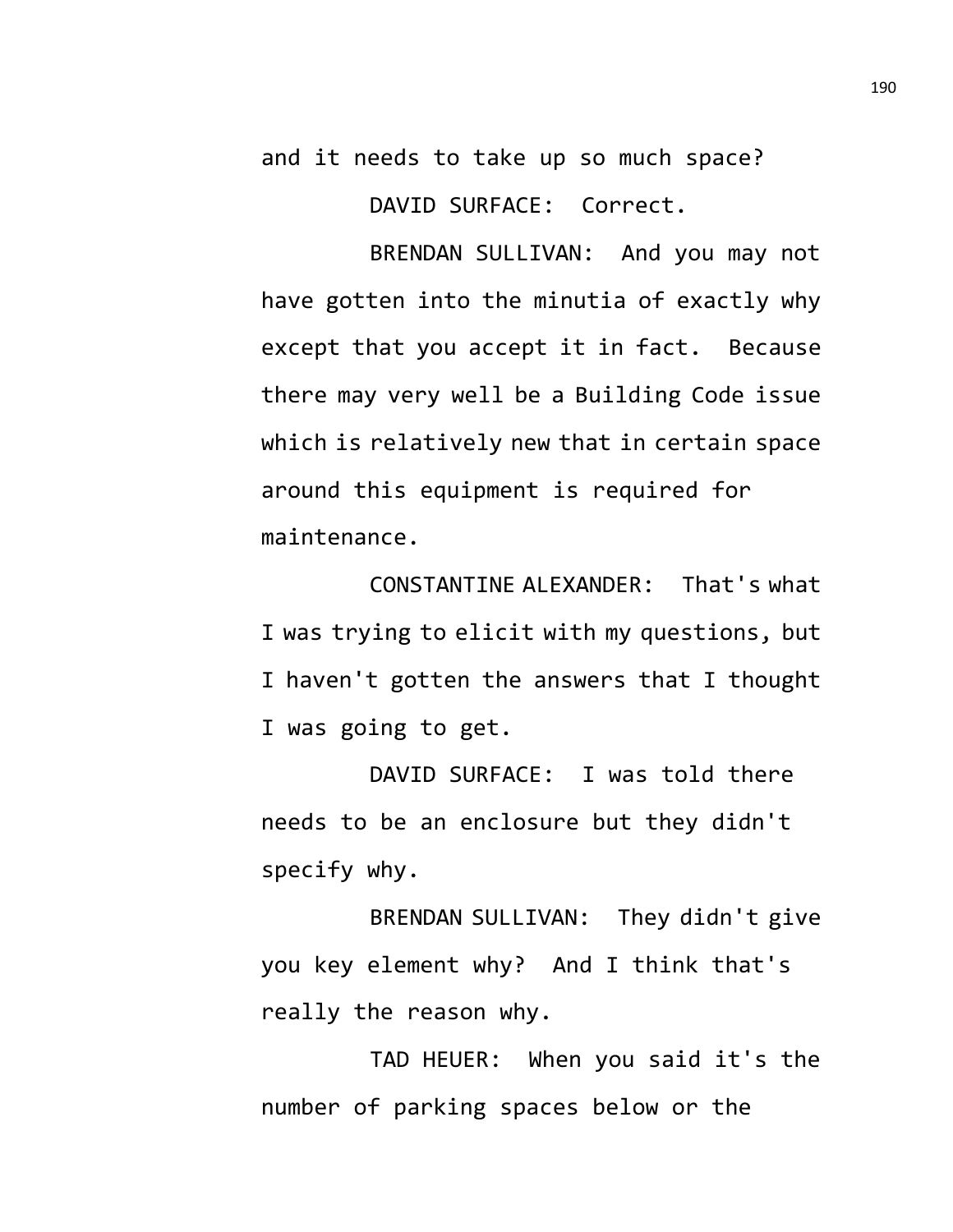utilization of your parking spaces is below your capacity, for the residential units does the parking space come with the unit?

DAVID SURFACE: No.

TAD HEUER: How much does a parking space cost?

DAVID SURFACE: \$150.

TAD HEUER: And what's your rent range for the use of the building?

DAVID SURFACE: Total, we have anything from studios to three-bedrooms. And then the average would be about 210.

TAD HEUER: What's your two-bedroom average?

DAVID SURFACE: About 25. Of the 127, 95 are bedrooms. So most of our apartments are one-person apartment.

TAD HEUER: What's your average one bedroom?

> DAVID SURFACE: Right around 2,050. TAD HEUER: Okay. So one question I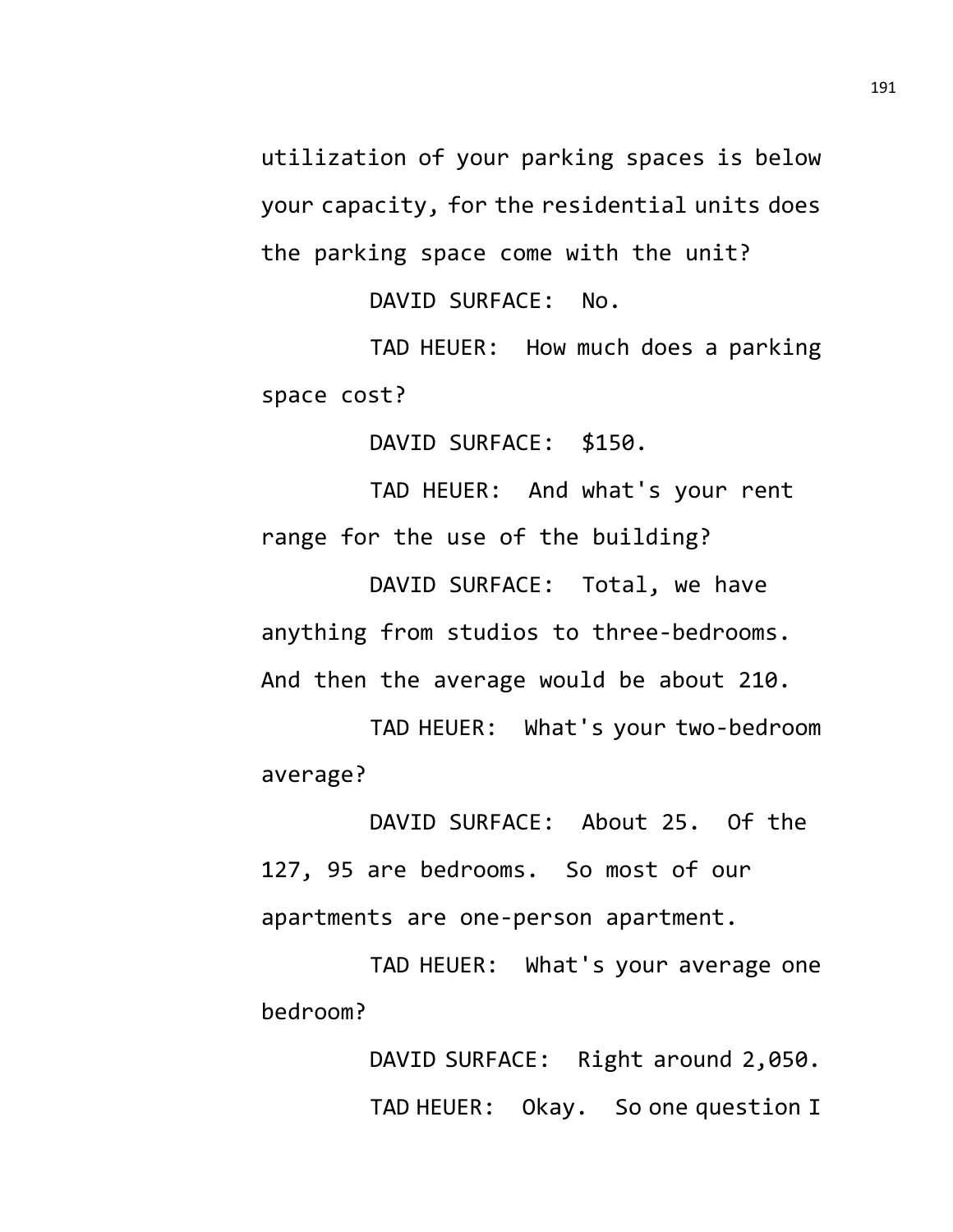have is how much of the lack of utilization is due to the fact that you're charging that rate for the parking space versus that at some point somebody determined that a hundred -- less than 148 is what you -- you needed 148, somebody at some point, either us or somebody else, said no, you don't need 148 but we have determined that 115 is the right number. Seems like a rather specific number that somebody has designated to give you relief from. They could have said 113 for instance. Somebody thought that 115 spaces was the right number for this building. You may have been able to artificially reduced it by setting a price that not everyone was willing to pay.

DAVID SURFACE: What I'll say is I don't know why it was 115 in the past, but just from working here in the last two years, most of our people don't have cars. They're taking the train to work. They're graduate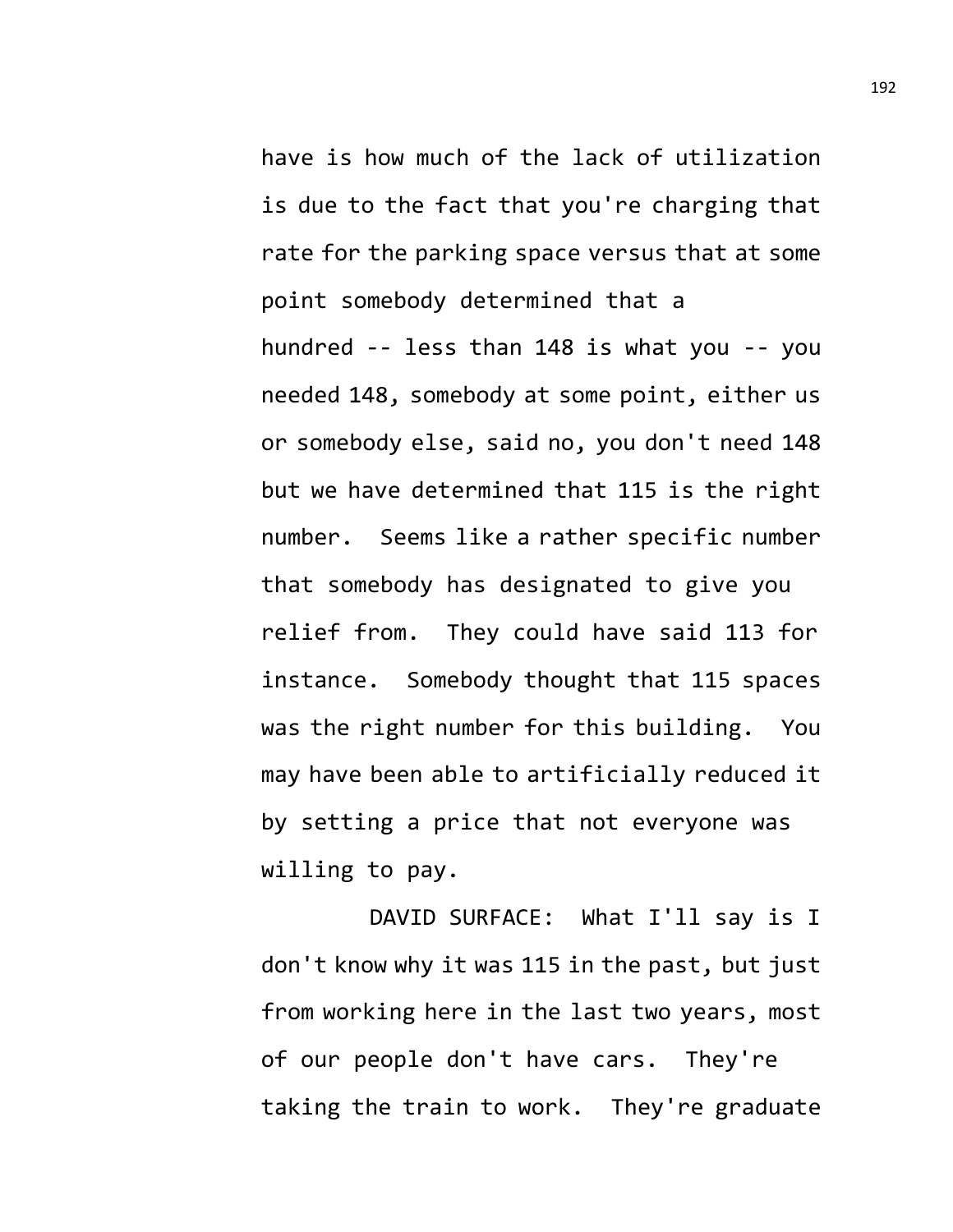students at MIT and Harvard, they walk. So we just -- most of the people that come in don't have a car. We have eight ZipCars that a lot of people use as well.

MAHMOOD FIROUZBAKHT: Do you make the spaces available to the public for rent?

DAVID SURFACE: We have a certain amount, yes, yeah, above ground spots. Not the ones that are underground that are secure that if anyone in the area wants to rent they'd rent.

MAHMOOD FIROUZBAKHT: Will this upgrade make the building more energy efficient?

DAVID SURFACE: Yes.

MAHMOOD FIROUZBAKHT: In what way?

DAVID SURFACE: I don't, I don't -- I know that anything as a company -- I don't know the specifics for this piece of equipment, but as a company, any electrical equipment that we order is required to be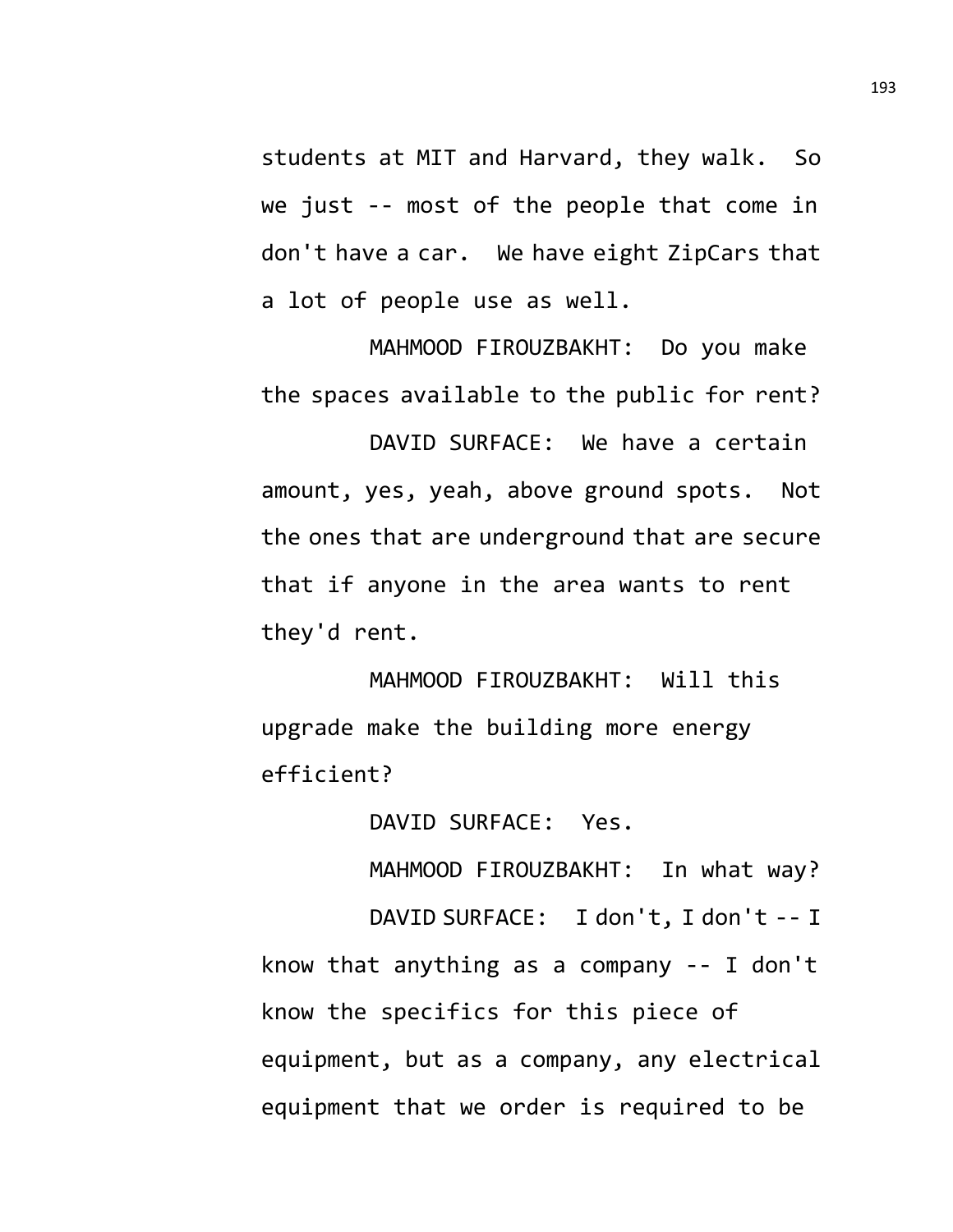Energy Star efficient. But I don't know the specifics on this exact case.

MAHMOOD FIROUZBAKHT: Word to the wise, you might want to bring more specifics to the hearings. I think it would be helpful to have someone on your team who's got some more information about the specifics of, you know, the mechanics of whatever this upgrade is. That would be helpful to members of the Board. I don't know if Counselor Rafferty will be able to play that part for you. It would probably have to be an engineer.

BRENDAN SULLIVAN: Well, I think that there are more questions than there are specific answers to some of other concerns, that's all. As to, you know, why do we need it? Well, we need it because someone told us. You know what I mean? I understand that -- they're leaving out some of the key elements, that's all, in order for us to formulate a lucid decision.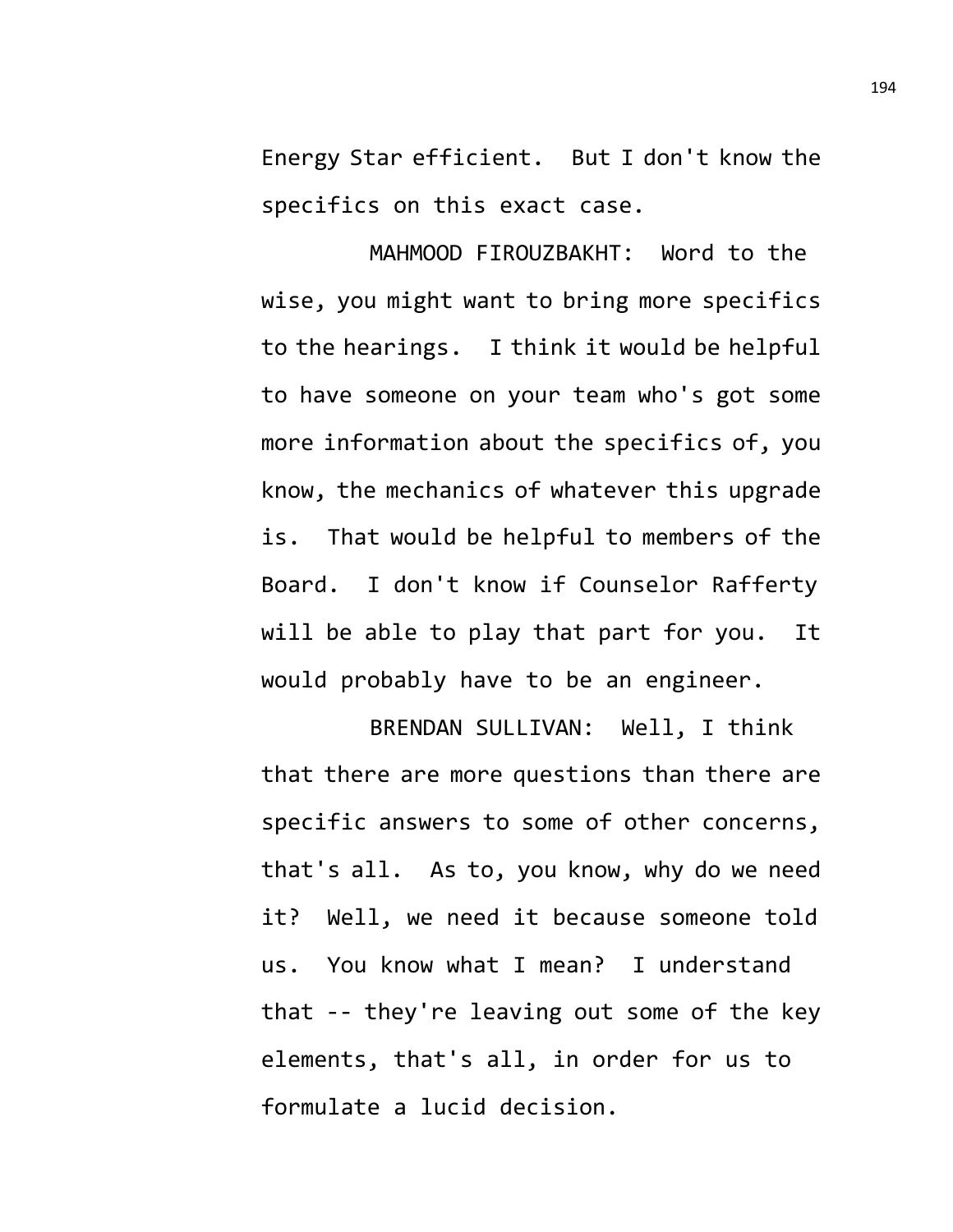Anything else at this point?

MAHMOOD FIROUZBAKHT: I guess obviously there's a resident in the crowd here. Are there any issues with respect to impact of this new equipment on the residents who are on the first floor, so can you elaborate on that?

DAVID SURFACE: The actual residential floors don't start until the fourth floor anyway. I don't see it impacting anybody, but the first three levels. The first level above our garage is our office for the staff. And then the two levels above is commercial. And then it goes to residential. So there's no residential floors below the third floor anyway. I don't see it impacting.

MAHMOOD FIROUZBAKHT: In terms of noise or anything like that the residential units would be --

DAVID SURFACE: Fourth floor and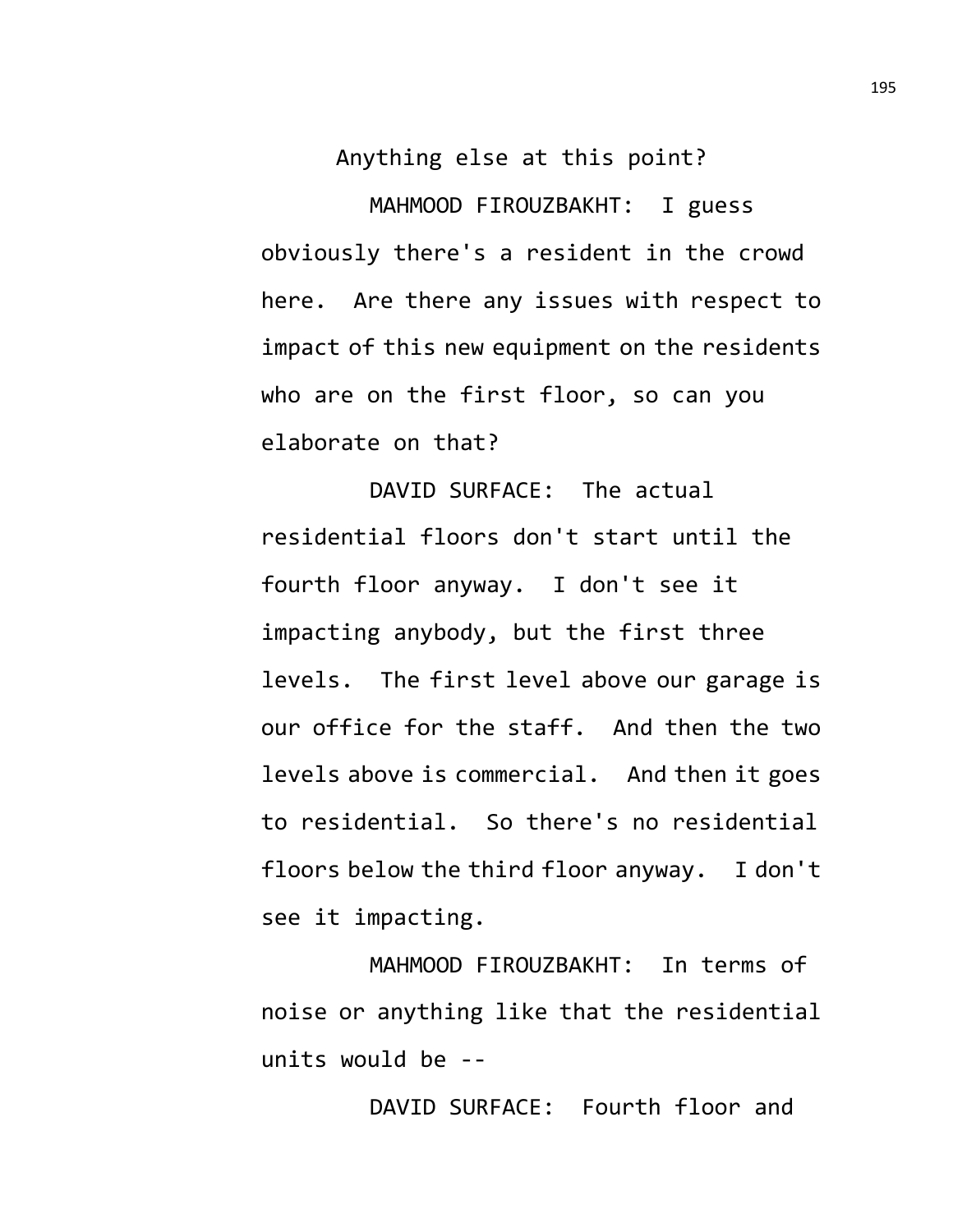above.

THOMAS SCOTT: I'd like to see a specific plan as to why you need the additional space. Like, there's nothing here that shows me the layout of the equipment and why you need the space. You're just saying we need this space, and I don't think that's sufficient, you know, to, you know, to build your case. I don't understand, you're missing information here.

CONSTANTINE ALEXANDER: This case is reminiscent --

BRENDAN SULLIVAN: We're trying to pull information out rather than --

CONSTANTINE ALEXANDER: This is reminiscent of our telecom cases where they come in and say we've got to do it this way. And we have no way of knowing whether that's true or not. And one second, sir. I echo what Tom said. I am distressed. I heard two different reasons why you need it from two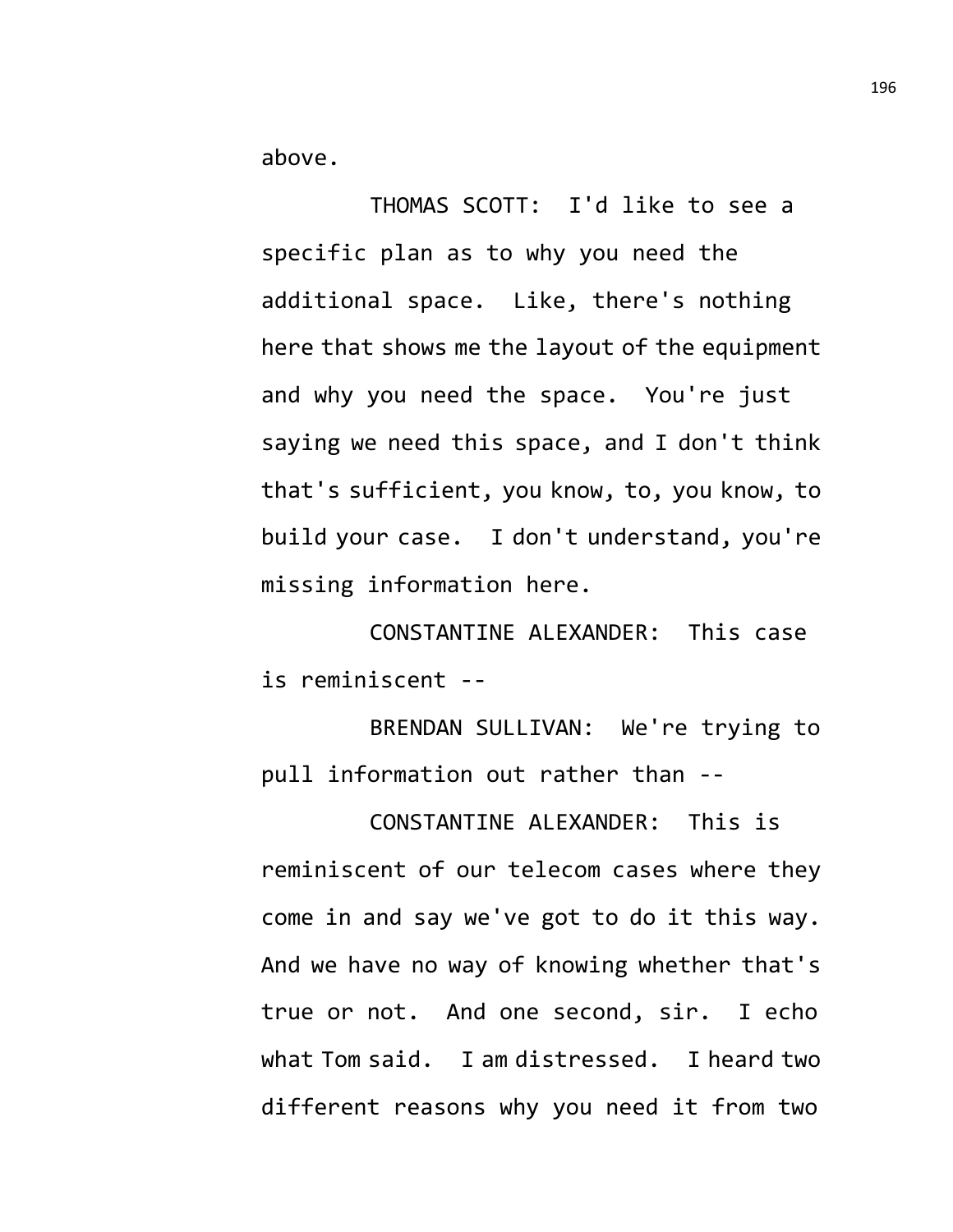different people who represent this. And I'm not persuaded by either one of them.

THOMAS SCOTT: There should be a blow-up plan of this room showing us the equipment, the existing equipment, whether it's being removed or not removed and the proposed equipment and why the room needs to be enlarged, you know, before we give up two spaces that were approved by this Board probably years ago, you know. We'd like to have more specifics.

BRENDAN SULLIVAN: Any other questions at this point?

Let me open it to public comments. Is there anybody who would like to speak on the matter?

UNIDENTIFIED MALE: Yeah, that's me. When I first --

BRENDAN SULLIVAN: If you can just give your name.

JAMES FLYNN: James Flynn. When I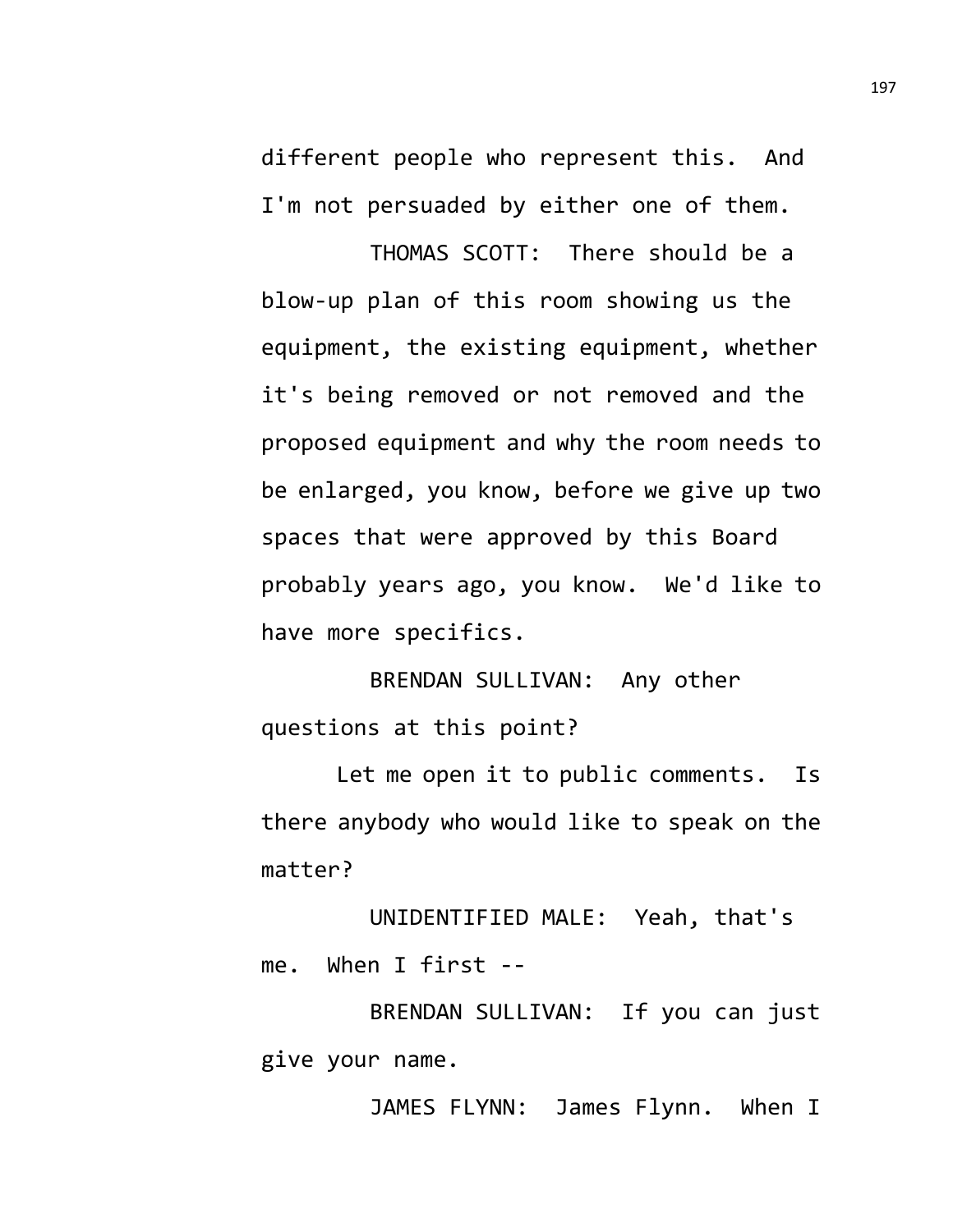first moved into 929 House before he took over for manager. I live on the first floor and I had a plumbing problem on the first floor. Somebody over me was throwing stuff down the toilet and clogged my, my first floor apartment, got flooded out. And I had to call the maintenance guys and everything to fix my apartment and everything. Then I had a couple of leaks. A couple leaks. I think somebody was leaving the windows open over me and when they had rainstorms, there was, like, leaks in my bedroom ceiling. That's all I want to say. That's all I want to say.

BRENDAN SULLIVAN: Okay, thank you.

CONSTANTINE ALEXANDER: Thank you.

BRENDAN SULLIVAN: There's no other correspondence in the file other than from Historical. The property's located in the Mid-Cambridge Conservation District where exterior alterations are subject to review and approval. After review of the plans of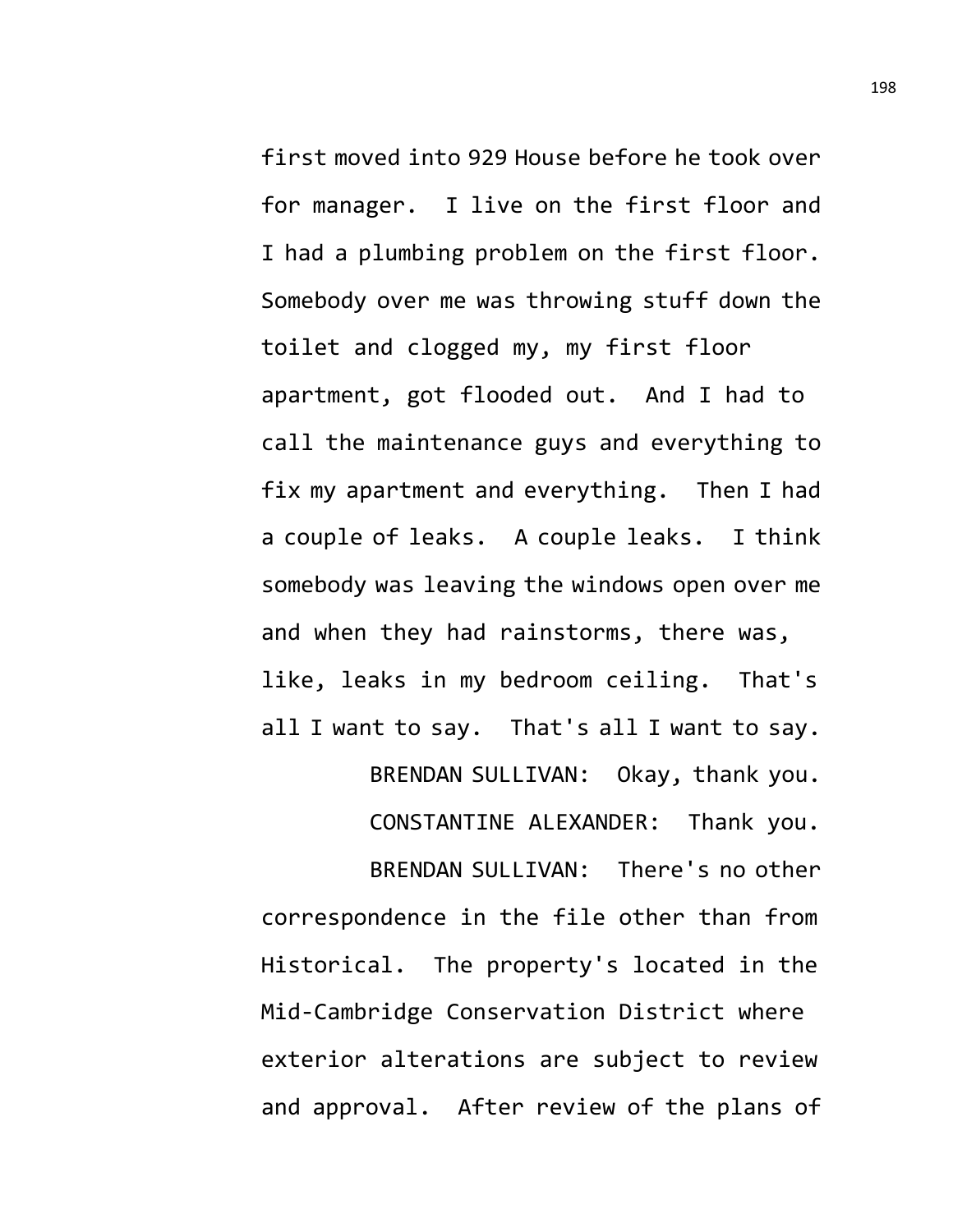the staff, a Certificate of

Non-Applicability was issued for the scope of the work. See the attached.

And that's the sum and substance of the correspondence. There is a memorandum from Howard Stein Hudson Associates regarding a parking supply and demand assessment of the 929 House, basically stating that it is underutilized for the residents and the occupants of the commercial space at this time.

Let me close public comment and the comment that I hear is that I think the Board is looking for some more specific.

LOUIS MILLER: We'll be happy to provide you with whatever you like about the -- about the equivalent -- we're really focusing on the statutory requirement is the effect of the parking on the building and the neighborhood which I think we've addressed. I think there's more than enough parking.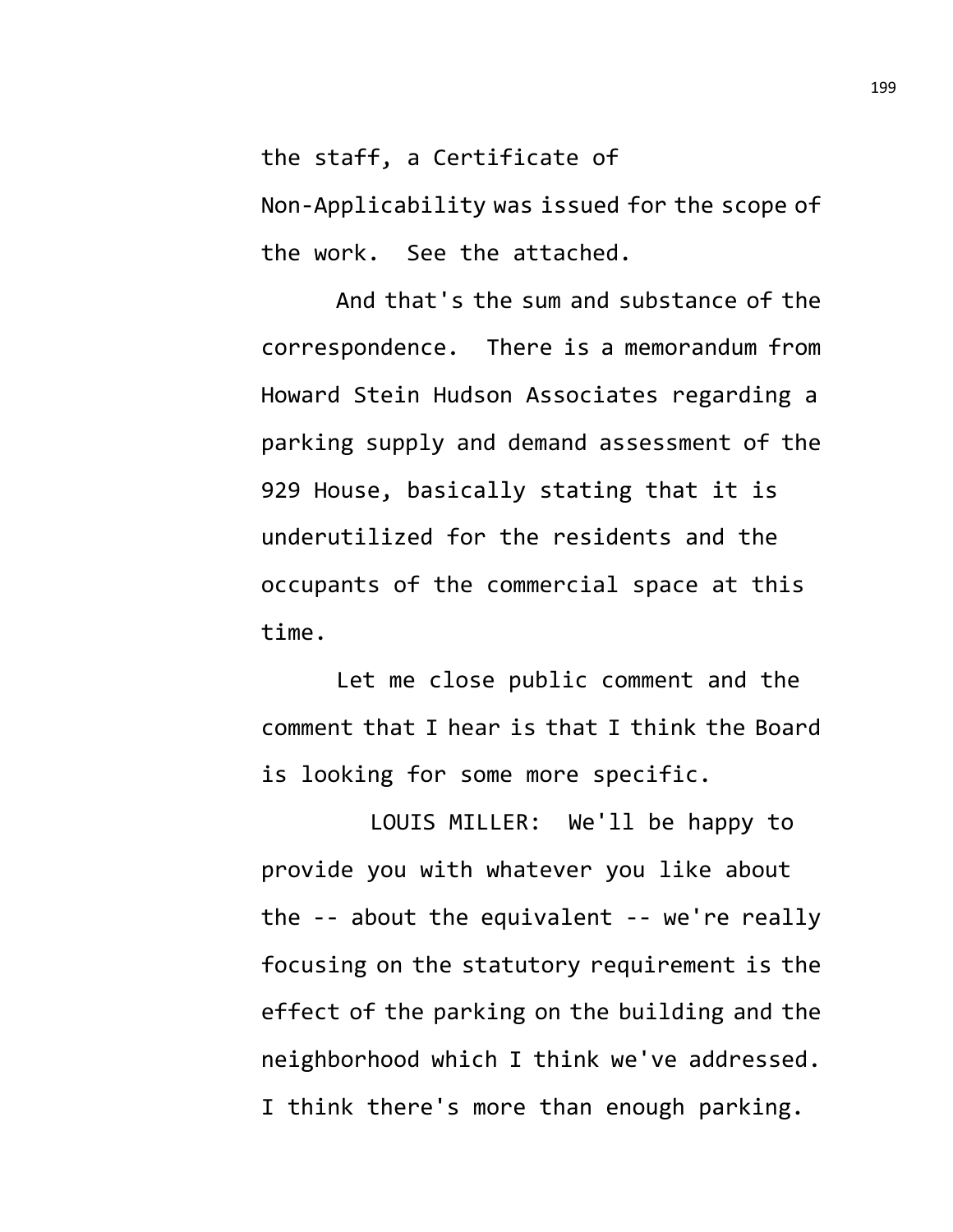The elimination of the two spaces will have any effect -- I think the statutory criteria for parking is certainly met. It's hard to argue that it's not de minimus. If the Board would like more information on the electrical equipment, we'd be glad to provide it. Well, we would be glad to provide it if the Board would like it.

In terms of the legal requirements of finding whether there is allowed or not, I am not sure it's relevant, but if you like it, we'd be happy to provide it to you.

BRENDAN SULLIVAN: Well, any time we take away parking that I think that we find that yes, it is relevant.

LOUIS MILLER: Then we're happy to provide it.

TAD HEUER: If you can try today if it was us or the Planning or something, if you can find some background on why 115 was a magic number or non-magic number.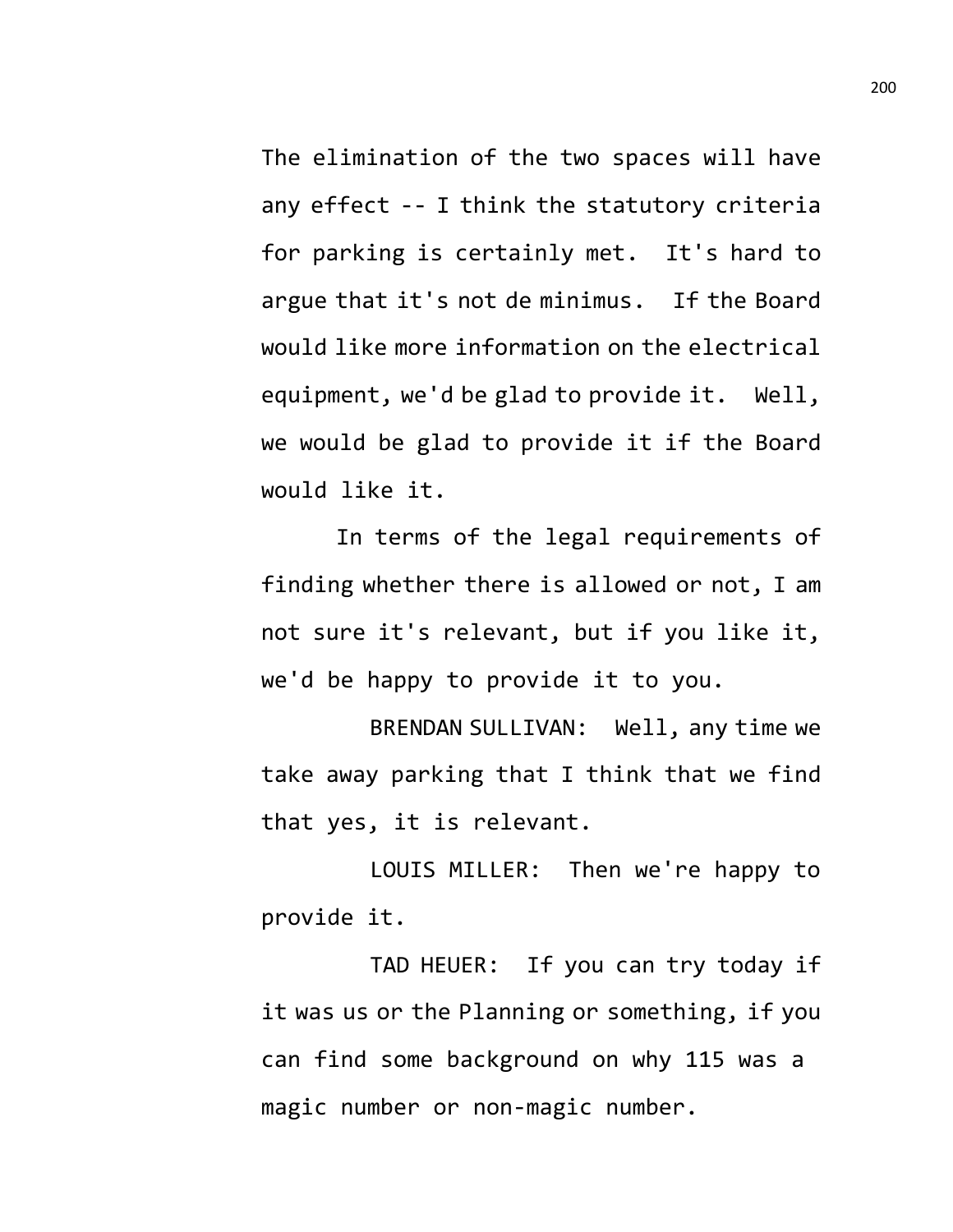LOUIS MILLER: I'll be happy to look into it. My very strong guess the decision -- I don't have any idea. These people weren't the original developers, I'm almost certain, of the building. So they didn't apply, they bought it subsequent to it being built.

TAD HEUER: Is this a 40-B project? DAVID SURFACES: I don't believe so. It's 8020.

BRENDAN SULLIVAN: A fellow by the name of Elon Ali Ogli (phonetic) developed this building who lived on Huron Avenue at this time.

LOUIS MILLER: I'll be happy to look into it. I can't promise anything, but I'll be glad to try.

CONSTANTINE ALEXANDER: Check with the Planning Board because Inspectional Services Department has no record of any kind of Zoning relief granted.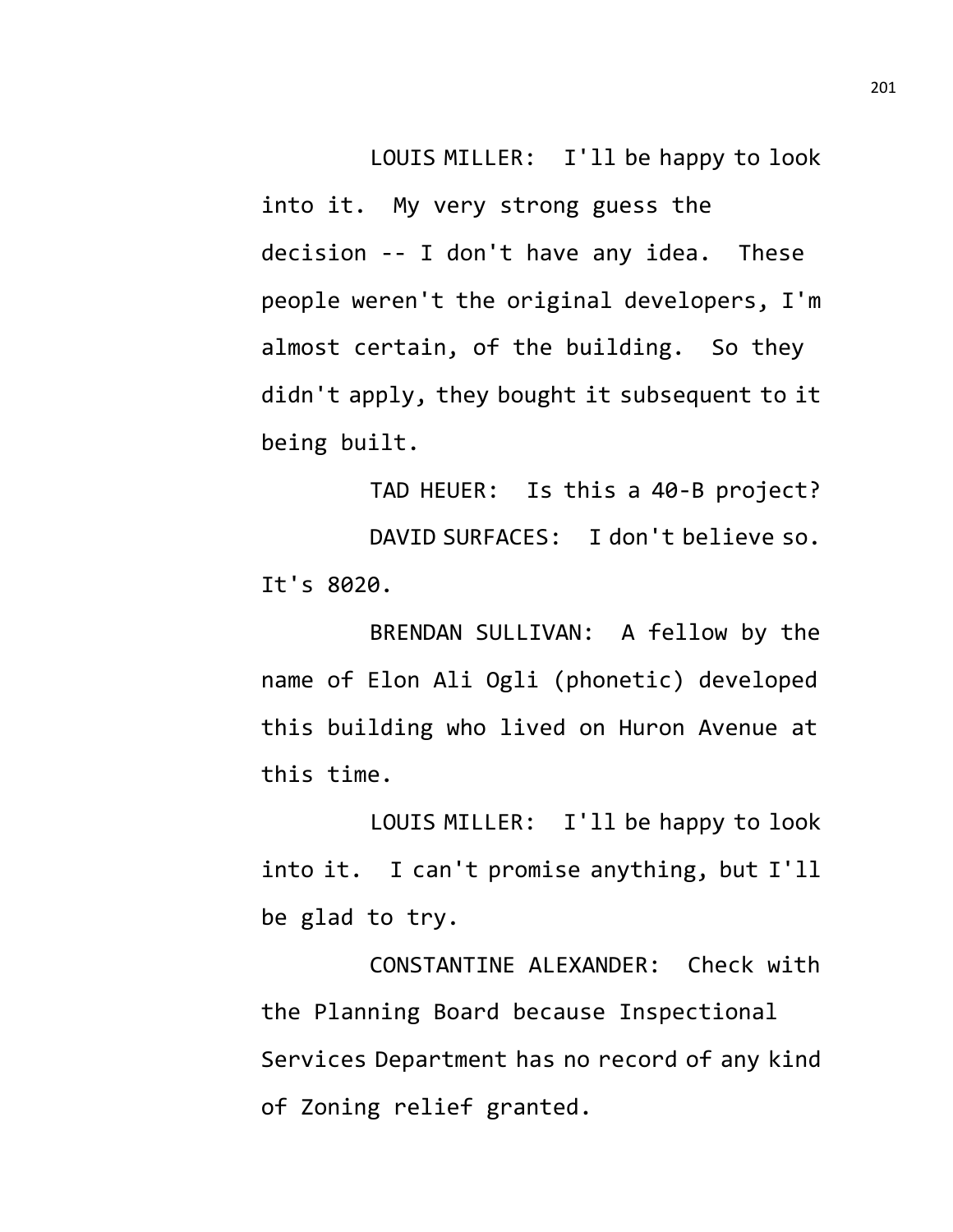LOUIS MILLER: We will. We will.

We asked, but we'll be glad to look into it.

BRENDAN SULLIVAN: Sean, what's the very earliest date?

SEAN O'GRADY: May 10th.

BRENDAN SULLIVAN: Is that creating a hardship, May 10th?

LOUIS MILLER: Well, whatever is convenient for the Board. We'll be happy to provide you with -- I mean, parking spaces. We will be happy to provide you with whatever you need.

BRENDAN SULLIVAN: Let me make a motion, then, to continue this matter to allow the Petitioner some additional time to respond to concerns of the Board and provide some additional information as requested by the Board.

On the condition that the petitioner sign a waiver of the statutory climate for a hearing of a decision to be rendered thereof.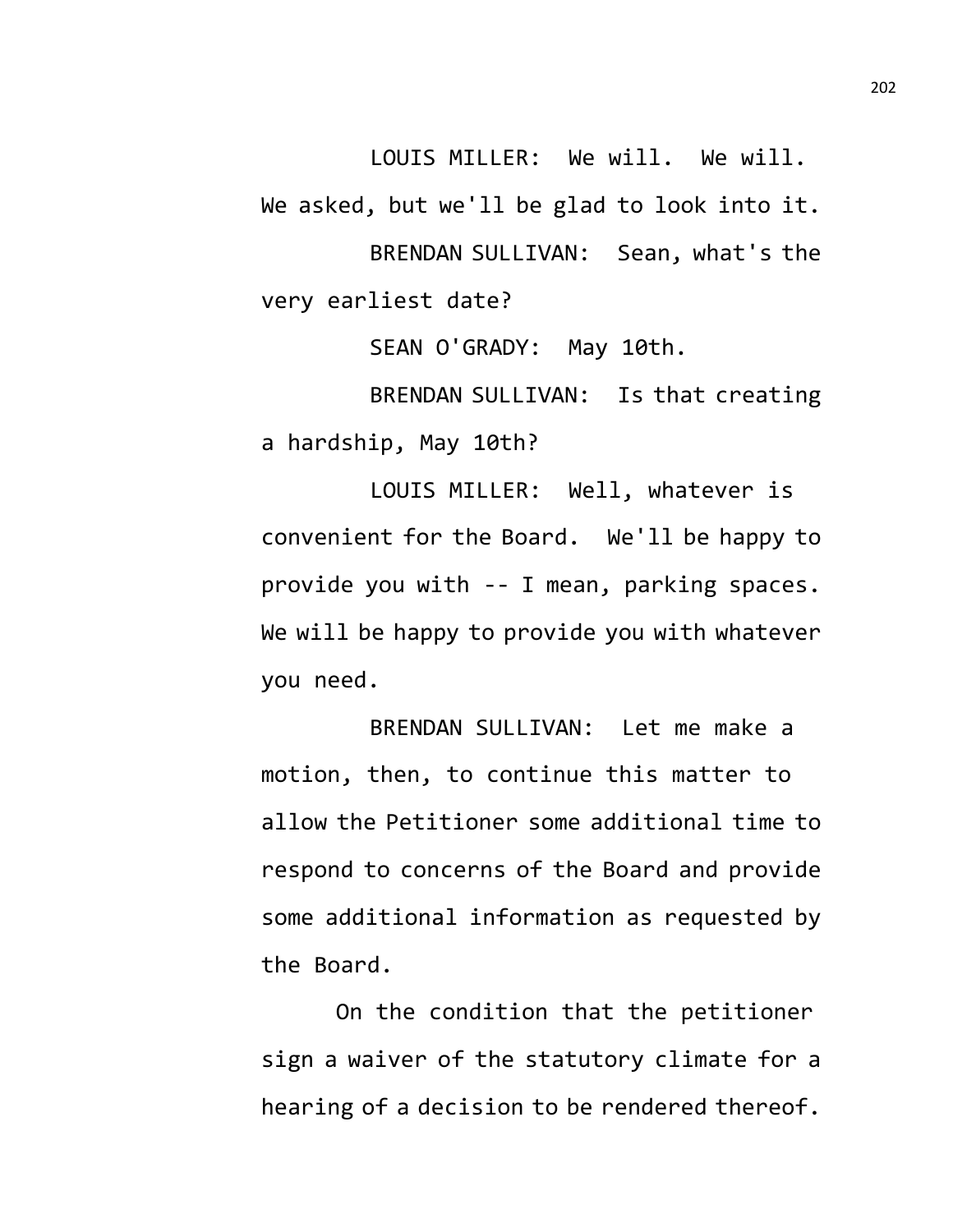And that the posting sign, which I would ask instead of it being on the second planter facing west, that it be on the first planter facing the street. Because I don't think it's in the proper location right now.

DAVID SURFACE: Yes, I know exactly. The other one is in good -- because there's two.

BRENDAN SULLIVAN: There's two. The one in the back is fine. The one in the front is facing the wrong way basically. And put it on the first planter so it's easily readable from the street.

That that sign be maintained for a period of 14 days prior to the May 10th hearing, and that it reflect the new date of May 10th and the time of seven p.m. And that all submissions be in by the Monday evening prior to the May 10th by five o'clock.

CONSTANTINE ALEXANDER: One submission that we're looking for as Tom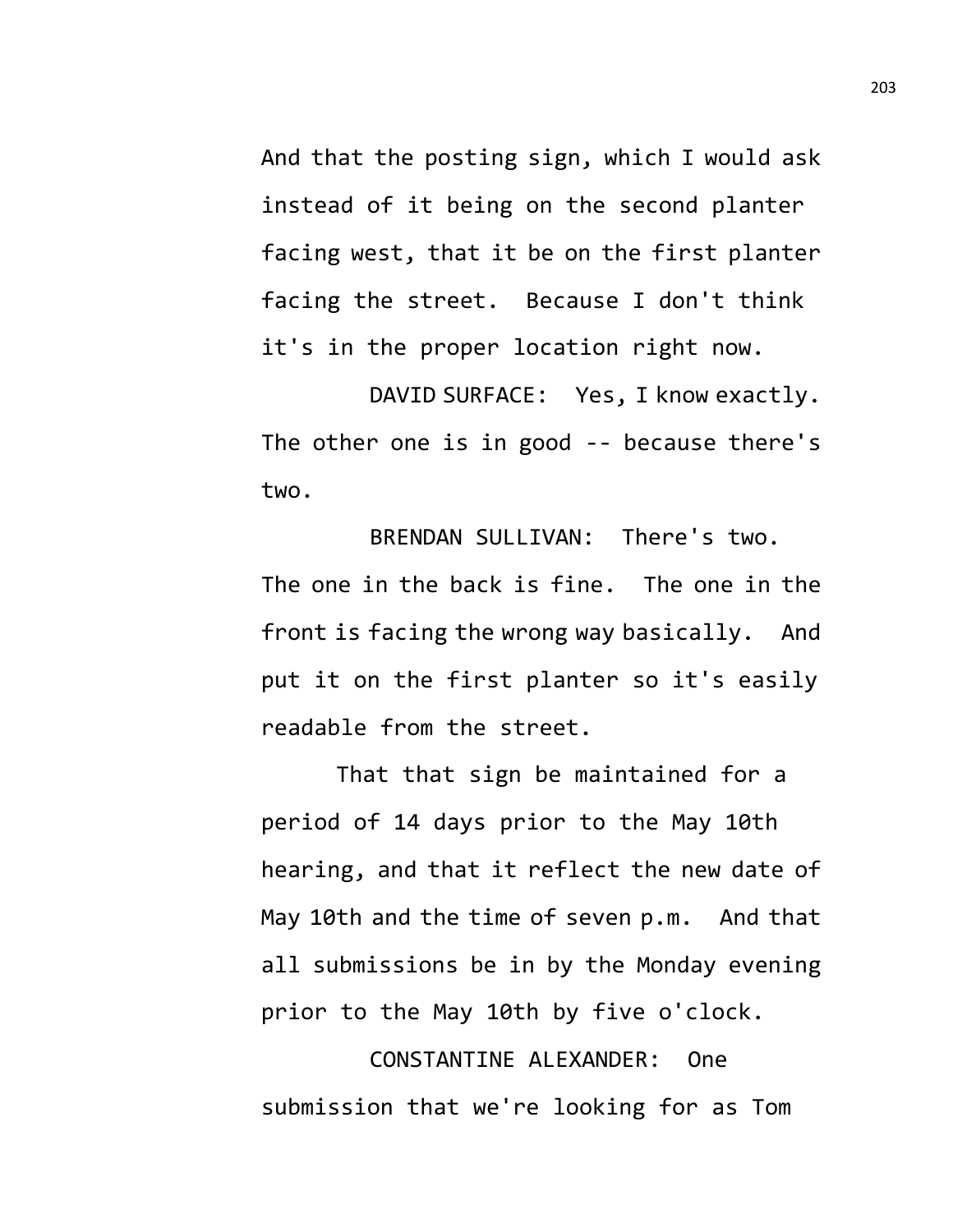pointed out, is a better sign of the room.

LOUIS MILLER: We'll be happy to do that.

CONSTANTINE ALEXANDER: Make sure you get it in by five p.m. on Monday before the hearing.

BRENDAN SULLIVAN: All those in favor of continuing the matter until May 10th at seven p.m.

(Show of hands.)

(Sullivan, Alexander, Heuer, Scott,

Firouzbakht.)

\* \* \* \* \*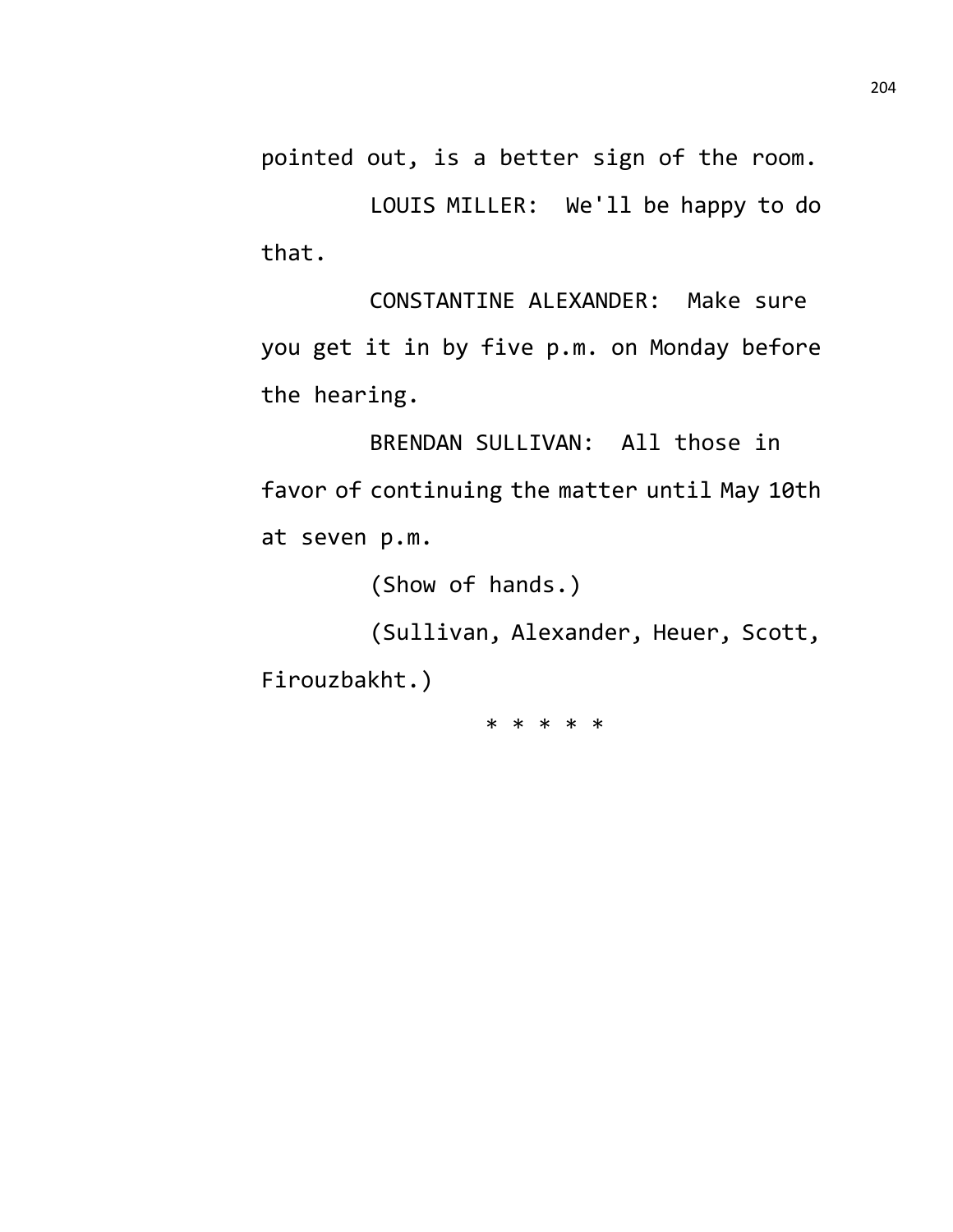(9:50 p.m.) (Sitting Members: Brendan Sullivan, Constantine Alexander, Tad Heuer, Thomas Scott, Mahmood Firouzbakht.)

BRENDAN SULLIVAN: The Board will hear case No. 10222, 1678 Mass. Avenue.

Mr. Rafferty, have you seen correspondence in the file?

ATTORNEY JAMES RAFFERTY: I have heard about it, but it wasn't there at four o'clock.

BRENDAN SULLIVAN: Want to take a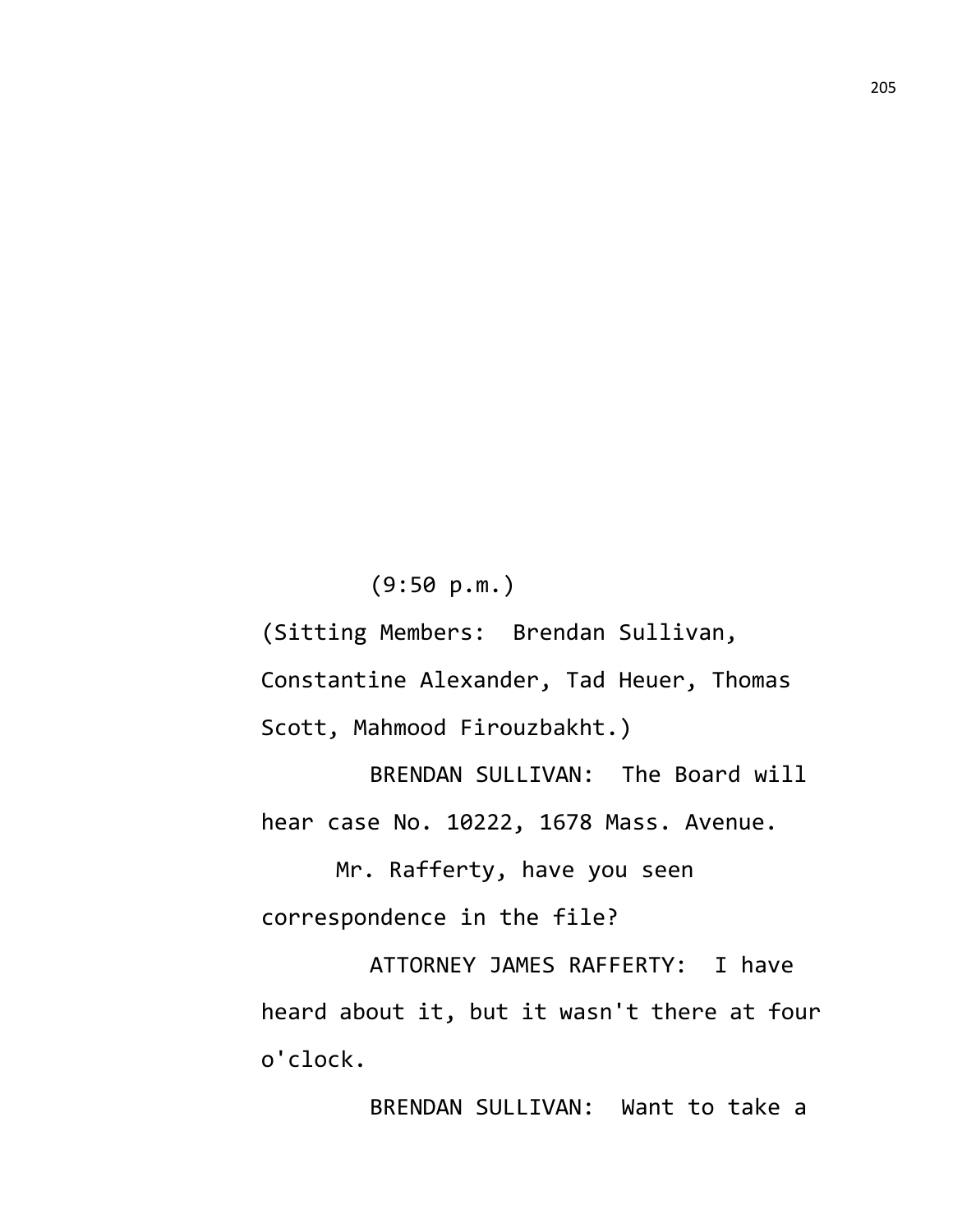minute to read it?

ATTORNEY JAMES RAFFERTY: Thank you.

BRENDAN SULLIVAN: The floor is yours.

ATTORNEY JAMES RAFFERTY: Good evening, Mr. Chairman, members of the Board. For the record, my name is James Rafferty. I'm an attorney with the law firm of Adams and Rafferty located at 130 Bishop Allen Drive in Cambridge. I'm appearing this evening on behalf of the Applicant Brandon Woolkalis, W-o-o-l-k-a-l-i-s. Mr. Woolkalis is seated to me right. Mr. Woolkalis has filed an application for a Variance to allow for a fast order food use at this location. Located in a Business A-2 District along a stretch of Mass. Avenue between Harvard Square and Porter Square.

The request is a Variance because in the BA-2 District a fast food uses are not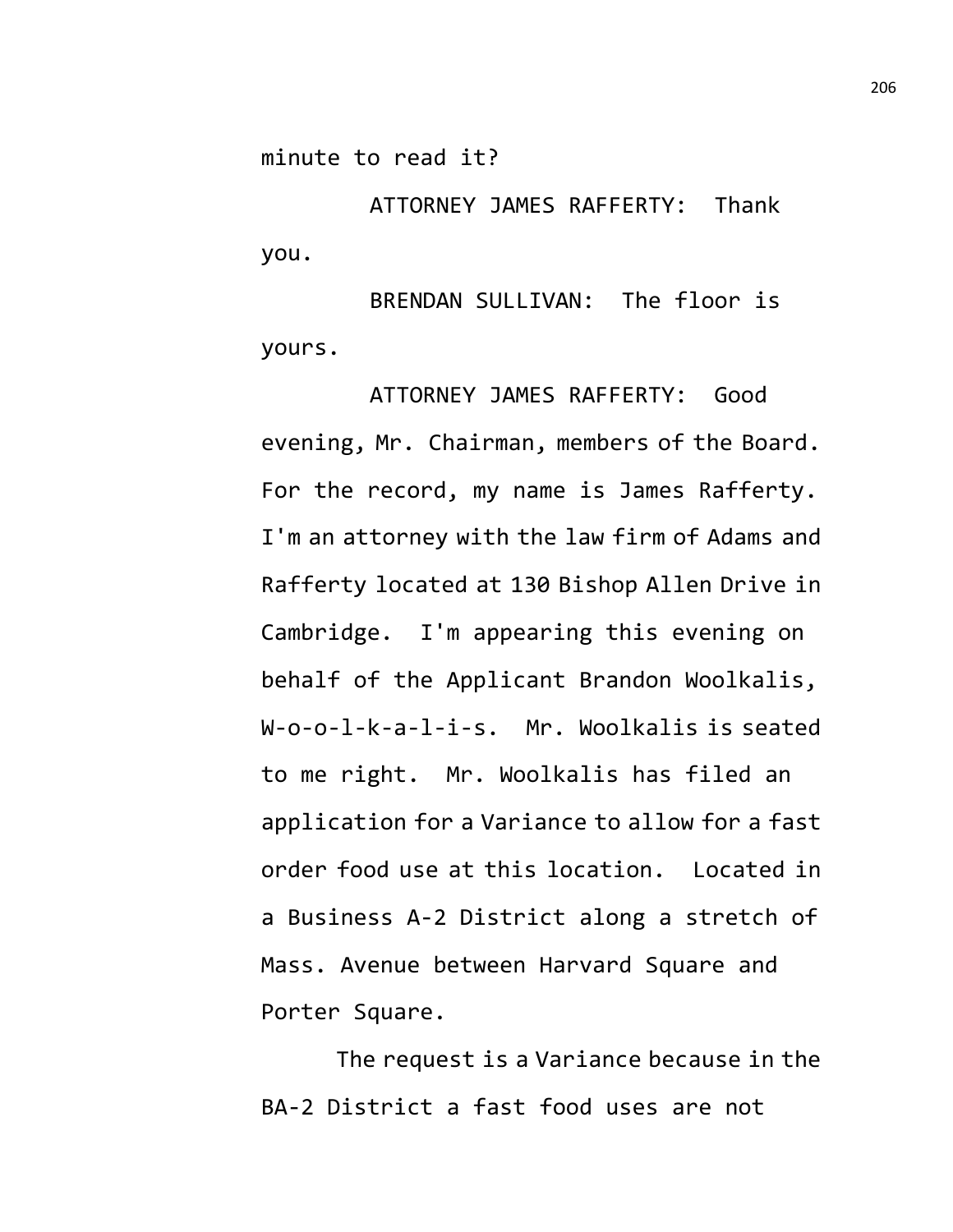permitted, but there happens to be quite a few of them in this stretch. Cafes and coffee shops and restaurants are permitted uses. And the reason Mr. Woolkalis has sought this relief is that he intends to operate this establishment very much as a sit-down style environment unlike some locations that have limited seating. If you look at this the floor plan, Mr. Woolkalis envisions a range of seating here, casual, soft seating, table seating, with seating to accommodate as many as?

BRANDON WOOLKALIS: Of up to 40.

ATTORNEY JAMES RAFFERTY: Up to 40 people. By contrast some uses of this type have four or five seats, and it's very much a take-out oriented establishment.

Mr. Woolkalis does operate two other Dunkin' Donuts coffee shops in Cambridge; one on Mass. Ave. near the Arlington line for which he received a Variance for several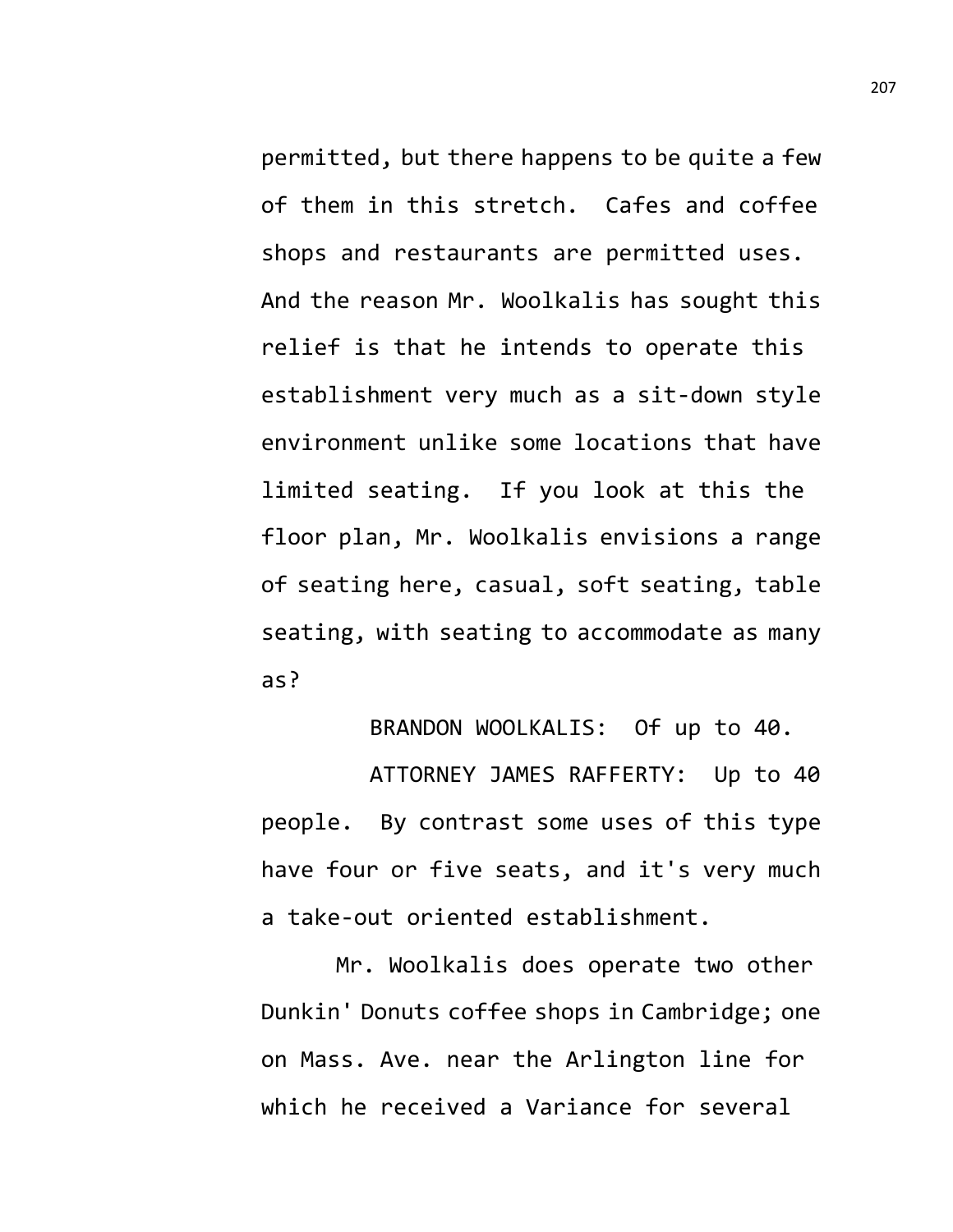years ago. We converted a former gas station to a space that really has become a neighborhood amenity. It's a gathering spot. It's popular with the range of residents in the area. The elderly, who have a housing project across the street, as well as students and business operators frequent it.

This location has an appeal to Mr. Woolkalis because of its close proximity to residential and institutional users. He has had conversations with area residents who live there, who work there, who attend school there. He believes that this would be a good opportunity for him to deliver a service to the neighborhood.

The space itself is rather narrow. It's a unique space in that its length runs from Massachusetts Avenue all the way to Bowdoin Street. And it has had a, it has had a few uses that have not succeeded there.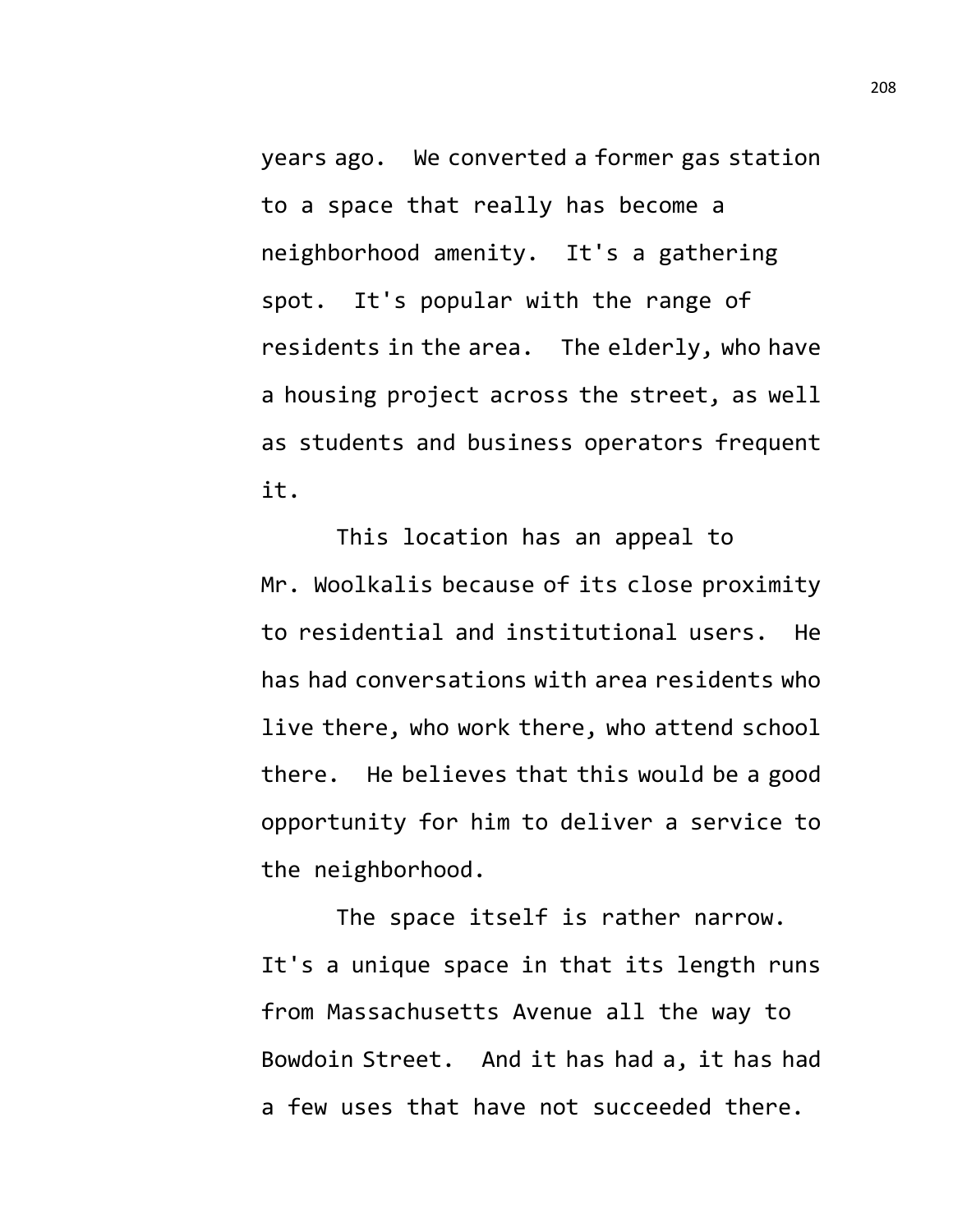The most resent was a for a small period of time it was annex of the Harvard Law School Bookstore. But suffice it to say there are certain challenges given the limited frontage. It has less than 25-foot frontage on the Avenue, so many traditional retailers would find it a challenge. I think the thinking here is that this is a location that would very much rely on walk-in trade. There is no parking. The Ordinance doesn't require parking because of the age of the structure, but in this case the reality is that the limited amount of on-street parking suggests that uses here and there, and there are several of them. There's a Starbucks down the street. There's a High Rise Coffee across the street. There's a Simon's Coffee Shop across the street. None of them provide parking, and that is the case for many of the retail establishments on that stretch of Mass. Avenue.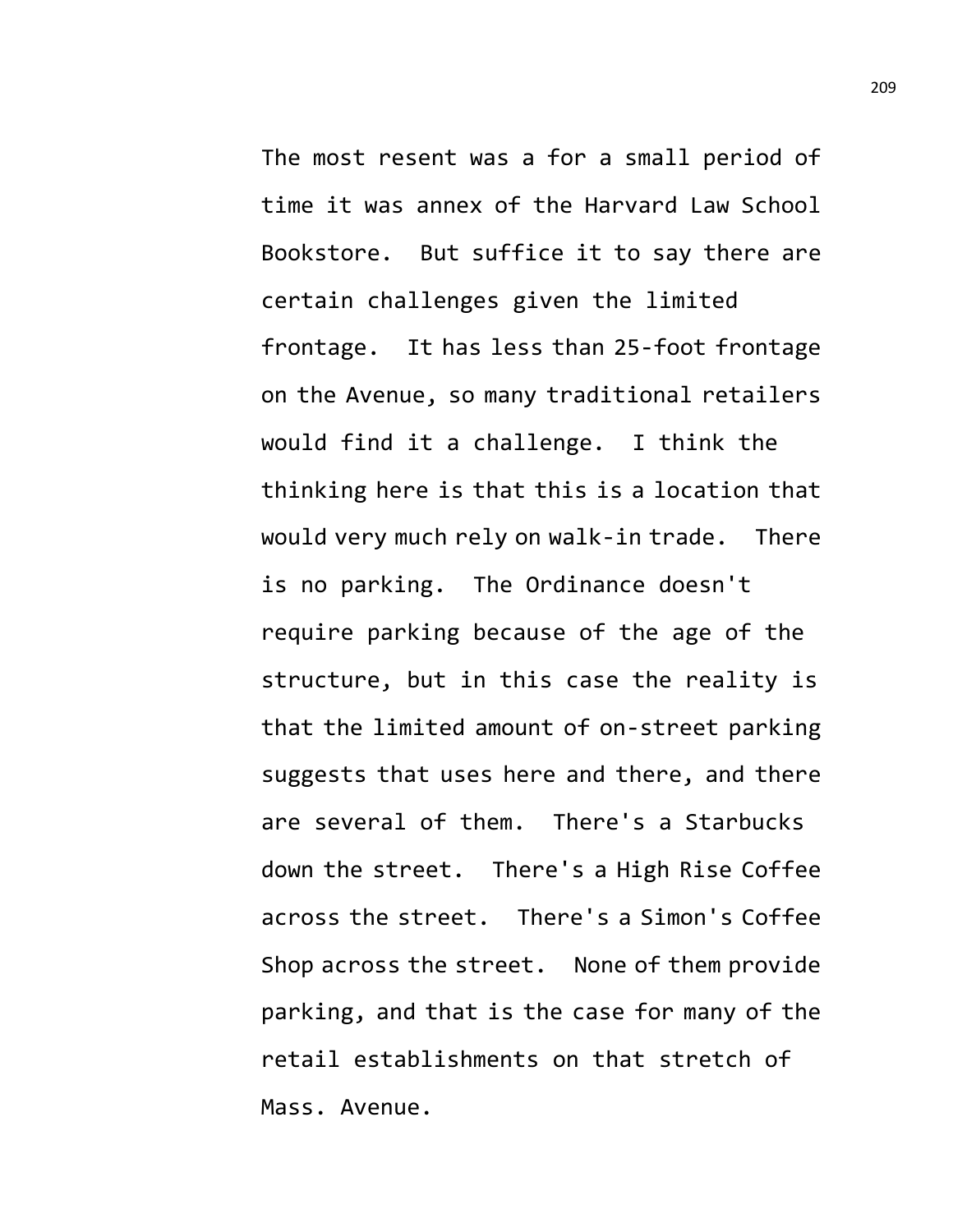So Mr. Woolkalis is an experienced operator, understands the challenges of deliveries, operational issues around trash and the like, and he takes great pride in the reception that his two stores have received in the communities that they're located. Board members might recall that when he initially came forward with his proposal at 808 Memorial Drive, a resident group came forward and they were concerned about the impact a food use would have in their building. And I'm pleased to report that after being in operation now for over a year, the people that appeared here in objection are actually some of his strongest supporters and customers.

Mr. Woolkalis grew up here, works in the city and takes great pride in his businesses. This would be the third opportunity. And he is here and eager to provide the service.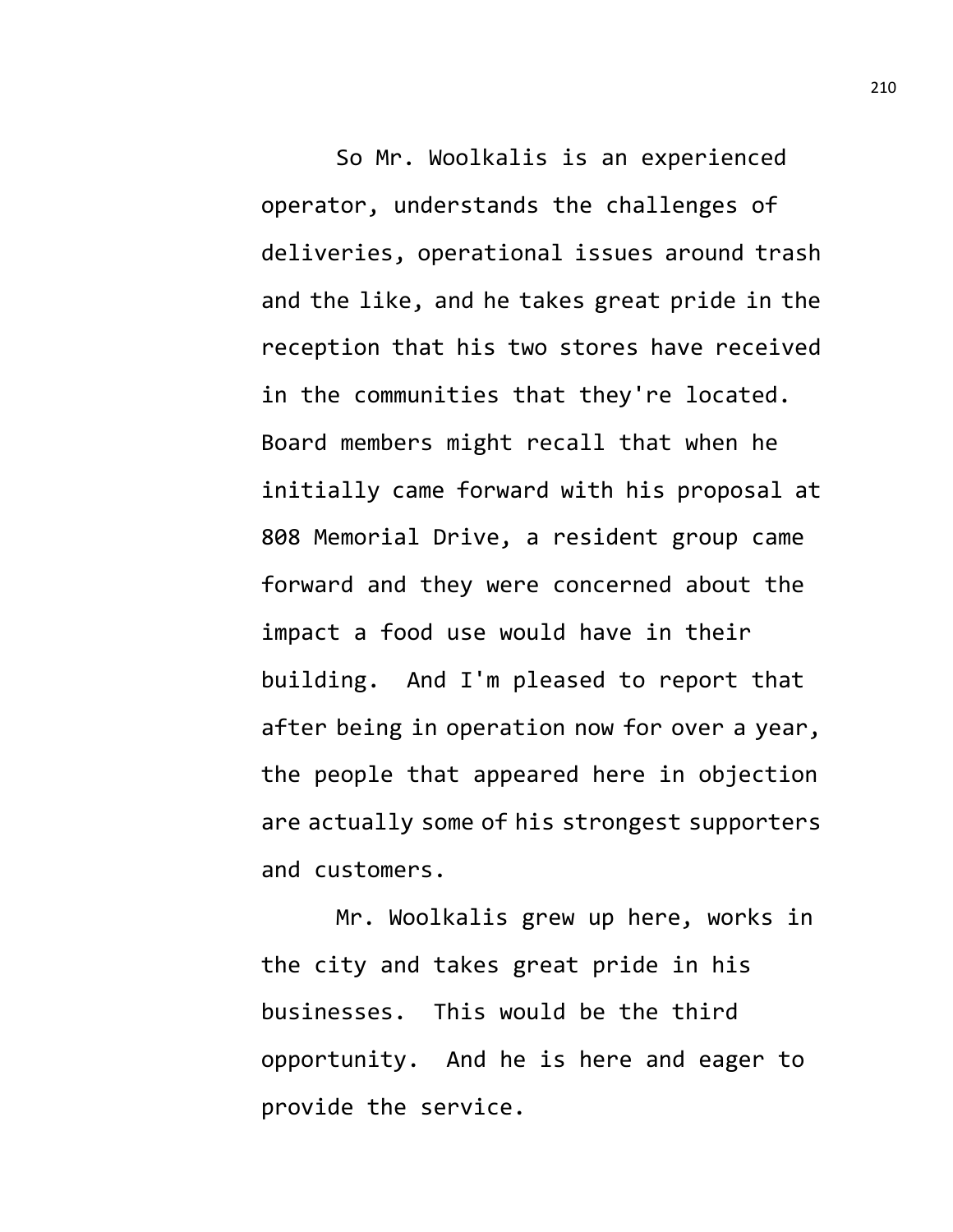As I said, the hardship is related to the unique size and dimensions of the space itself, and I think the question is to whether or not this is compatible with surrounding uses. I think it meets that test rather well in terms of his experience in providing gathering spaces. I think there are some voices that suggest that mom and pop operators should be distinguished from chains. To be candid the Ordinance doesn't recognize such a distinction, but this has vestiges of that because Mr. Woolkalis is an owner/operator. He is very hands on involved in the operation of the store, of his two other stores, and that will continue to be the case with this store. So for those reasons we're asking the Board to grant the relief to allow for this use at this location.

## CONSTANTINE ALEXANDER:

Mr. Rafferty, given the narrow frontage, store frontage, what about signage? Are you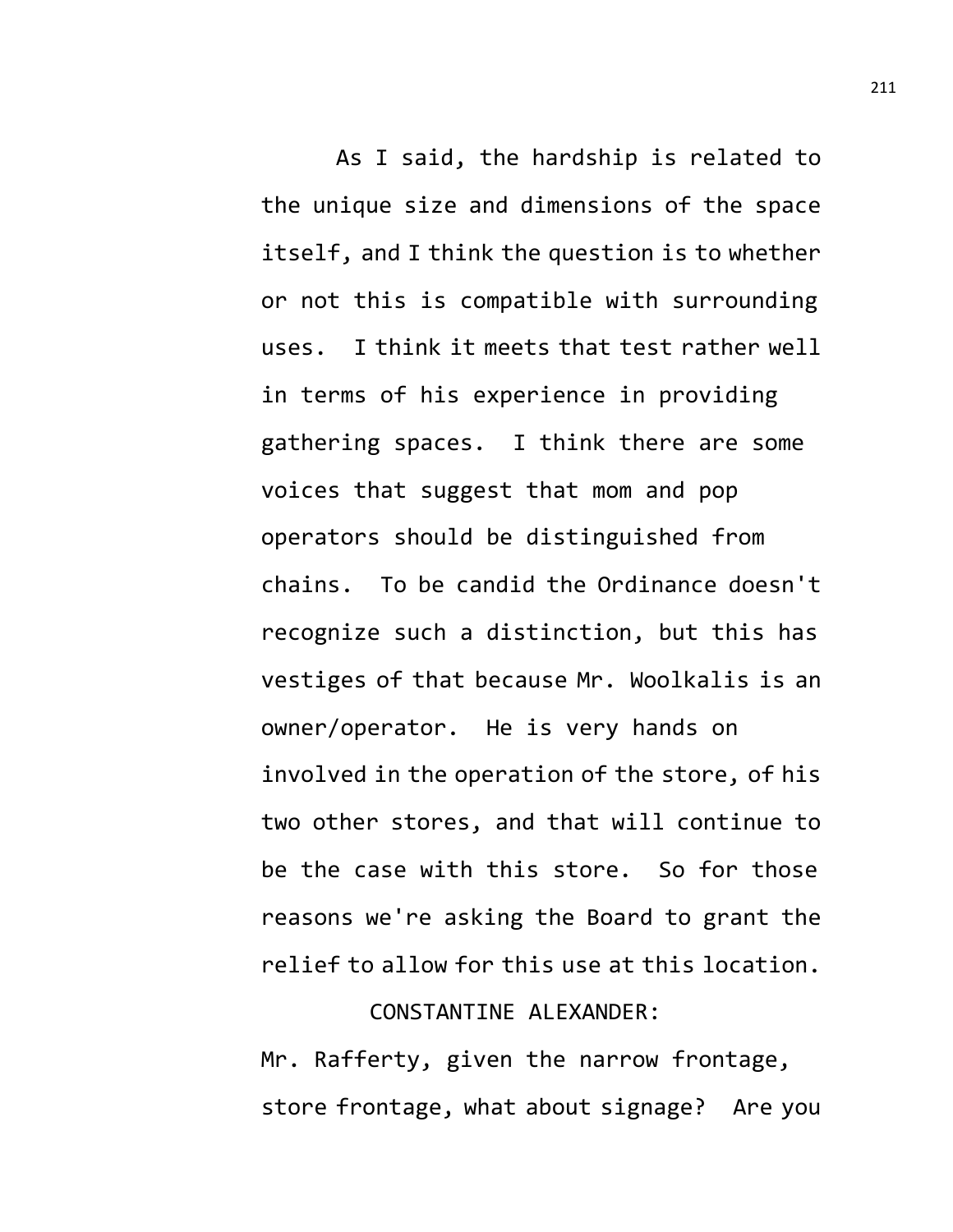going to be seeking relief or is your client seeking relief for a Variance in the future for a signage?

ATTORNEY JAMES RAFFERTY: I don't believe any relief is contemplated. I think it -- I think we're familiar with the standards associated with that. But I -- to be candid, we haven't discussed that at length. The application doesn't seek any relief and I did point it out to Mr. Woolkalis when he came to see me, that it would -- the application in its current form would presume that --

CONSTANTINE ALEXANDER: I'm aware of that. Obviously your application doesn't seek signage relief. I'm going to be frank, I don't want to see you six months from now if we grant relief tonight, saying oh, my God, I need to get a bigger sign or a different kind of sign that the Zoning Law allows, and I need a Variance.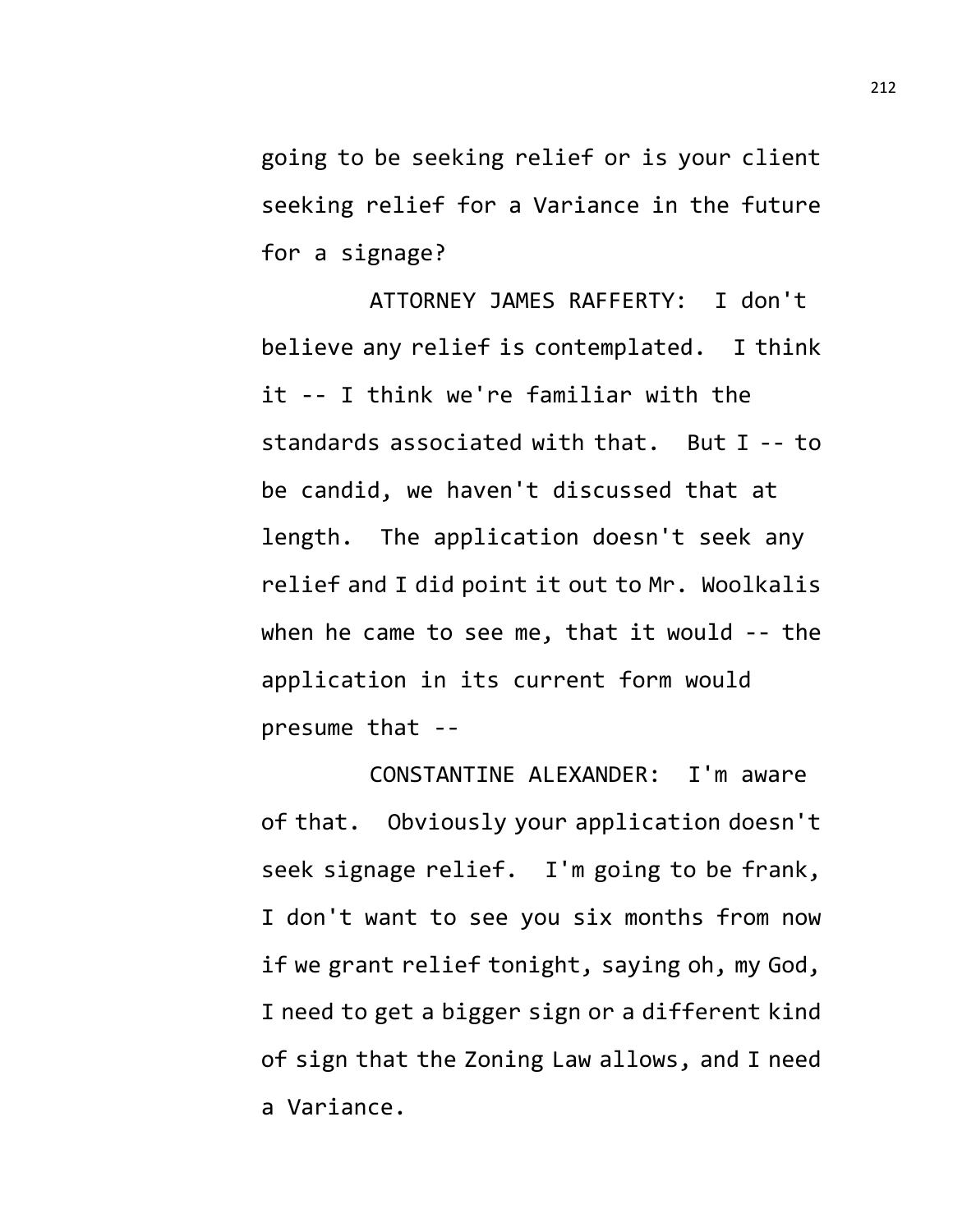BRANDON WOOLKALIS: Right, correct. CONSTANTINE ALEXANDER: You're not getting a sympathetic vote here.

MAHMOOD FIROUZBAKHT: What is the signage plan?

BRANDON WOOLKALIS: Just a standard Dunkin' Donuts sign. I'll show you actually something -- this is the newer sign that they have out. And it's like a cloud sign which is accepted by the city. The city -- actually, it's one of the ones that they like. That's the store on Memorial Drive.

MAHMOOD FIROUZBAKHT: You're not proposing awnings at this location, correct?

BRANDON WOOLKALIS: No. I think we're probably going to do an awning just because it tones down the exterior of the building. It looks nice. Those are a brown awning, and they're actually very pretty. And we plan to put, like, we're going to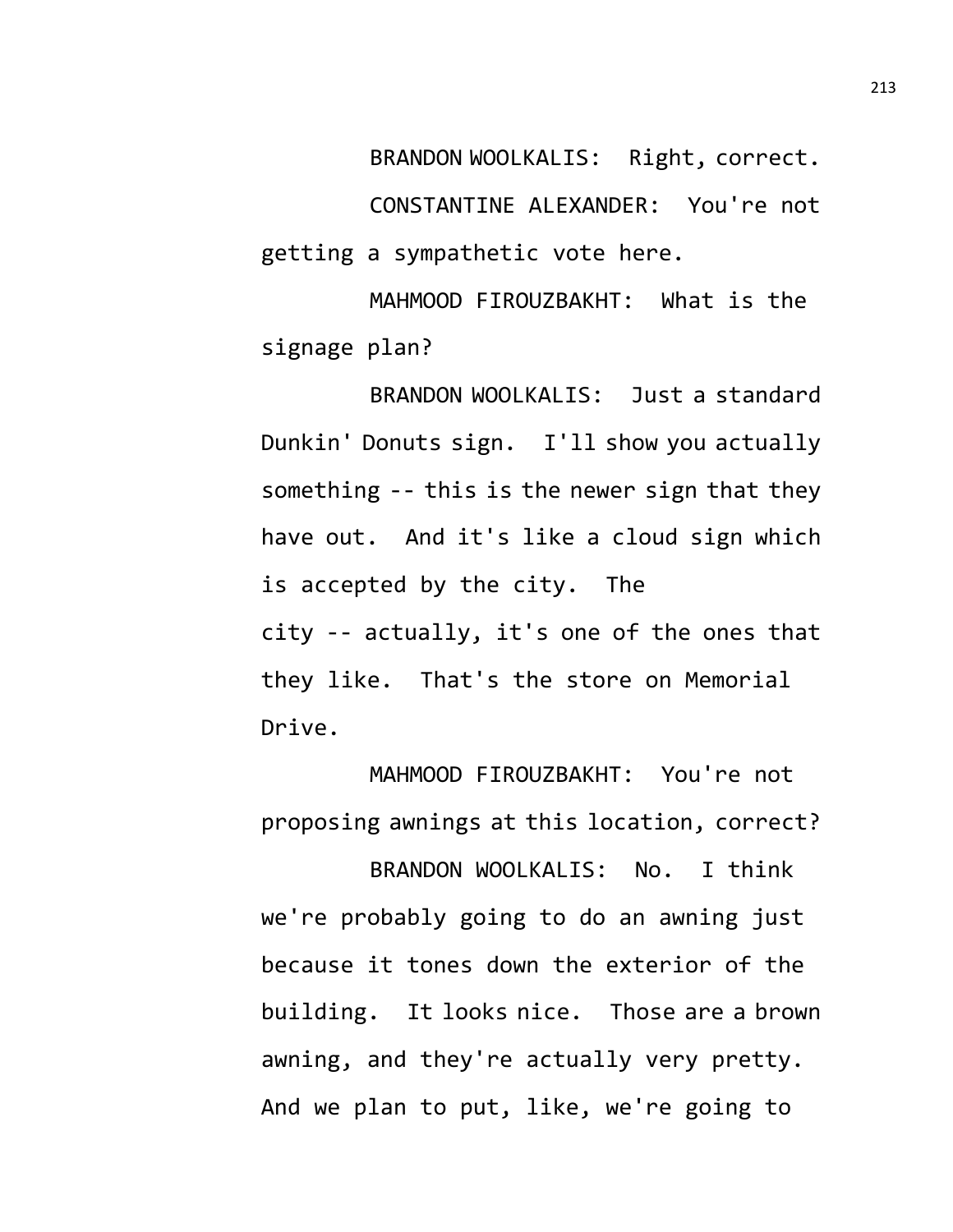heavily landscape the outside with planters because it's all sidewalk. There's not much, you know, green space. Trying to make like a little oasis in the front with that little small patio with like cafe tables and the wrought iron chairs.

Actually in the picture, you can't see there, we made a patio on the Memorial Drive store; it's in the corner, but it's really nice. It's all bricked out in wrought iron railings and patio tables and people love it. People come to the store and they're so happy that it's in the neighborhood, someplace for some people to go and enjoy and relax and just take a break during the day.

CONSTANTINE ALEXANDER: If you want to put tables on the -- I'm okay -- on the sidewalk would you need relief from the city, some other relief?

ATTORNEY JAMES RAFFERTY: There's a process for sidewalk seating. It involves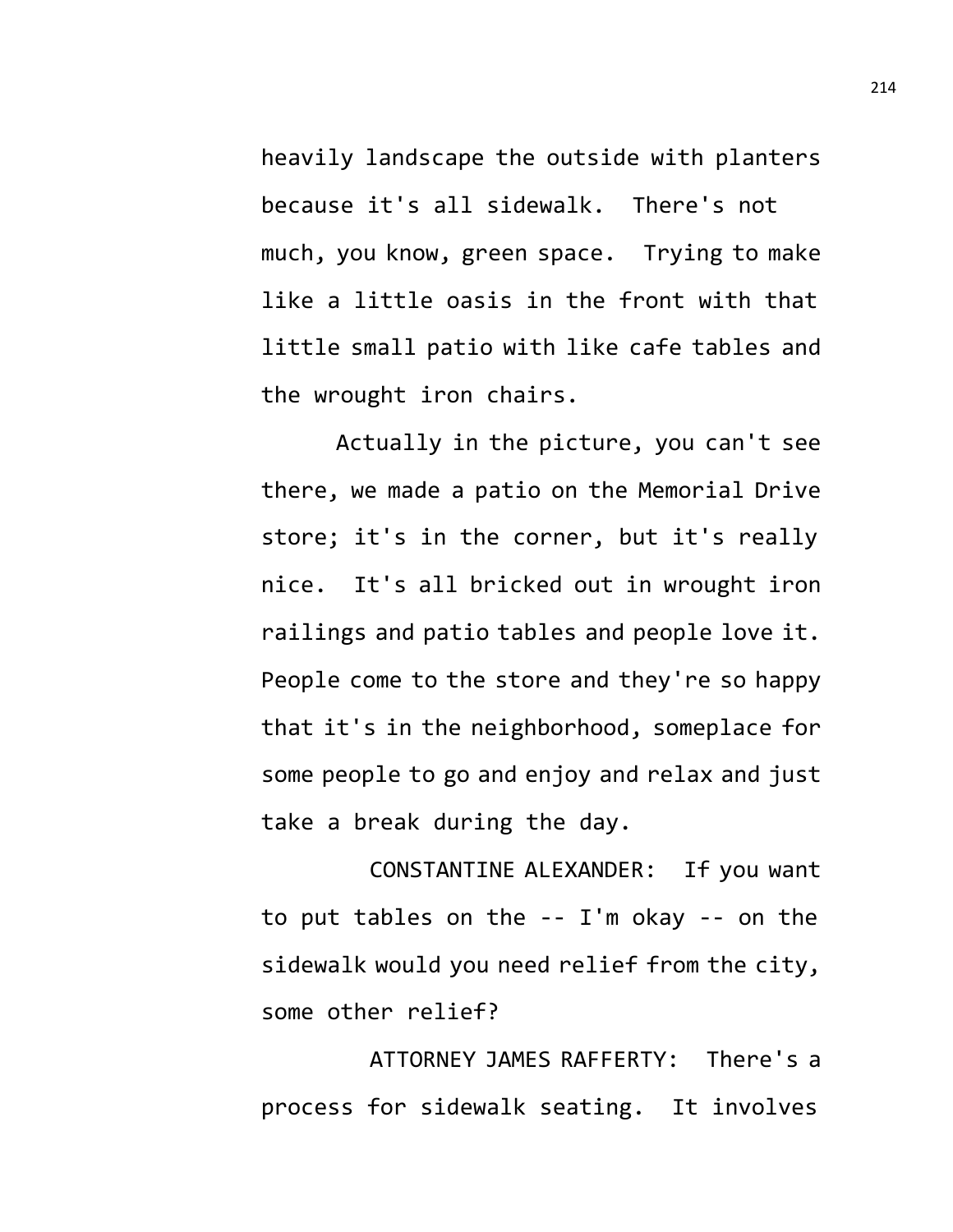the DPW, vote of the City Council, and ultimately the License Commission.

CONSTANTINE ALEXANDER: There will be other checks and balances?

ATTORNEY JAMES RAFFERTY: There is an established protocol, right.

TAD HEUER: Sir, if I'm reading my Zoning map right, you also -- this is -- the front of the building is in Business A-2.

BRANDON WOOLKALIS: Correct.

TAD HEUER: The rear is in Res B or no?

BRANDON WOOLKALIS: I think it's still BA-2.

ATTORNEY JAMES RAFFERTY: I don't know where the line --

TAD HEUER: And I could be wrong. I'm just looking at the not so accurate general map that's provided by the city in the in the back of our Zoning books.

ATTORNEY JAMES RAFFERTY: The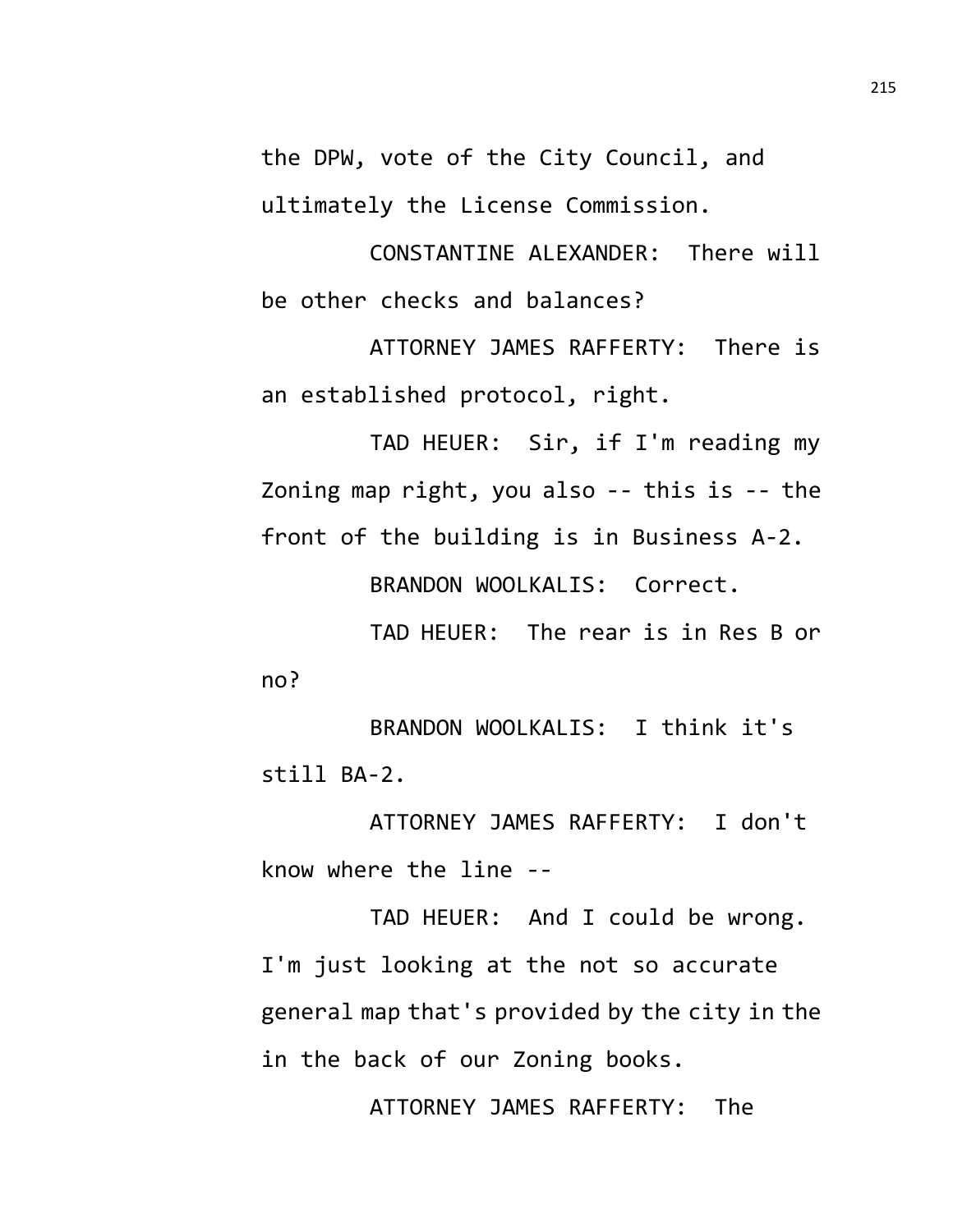general principle is that it's a hundred feet in from the avenue. So I'm looking at --

TAD HEUER: Right. I'm looking at kind of the dog leg part it have in the back. It would just be -- I mean, it's kind of surprising to me that on Bowdoin Street it won't be something that would have crossed into residential just to capture the residential side of Bowdoin Street.

ATTORNEY JAMES RAFFERTY: It might. It's a good point. Many of the commercial spaces between Hudson and moving towards Martin Run full length, they probably stop after this. But I know the two restaurants, the former Forest Cafe, the others, they all have entrances on the back side.

TAD HEUER: Right.

ATTORNEY JAMES RAFFERTY: You may be correct. There may be a point so --

TAD HEUER: I guess my question is does that mean anything for what we have here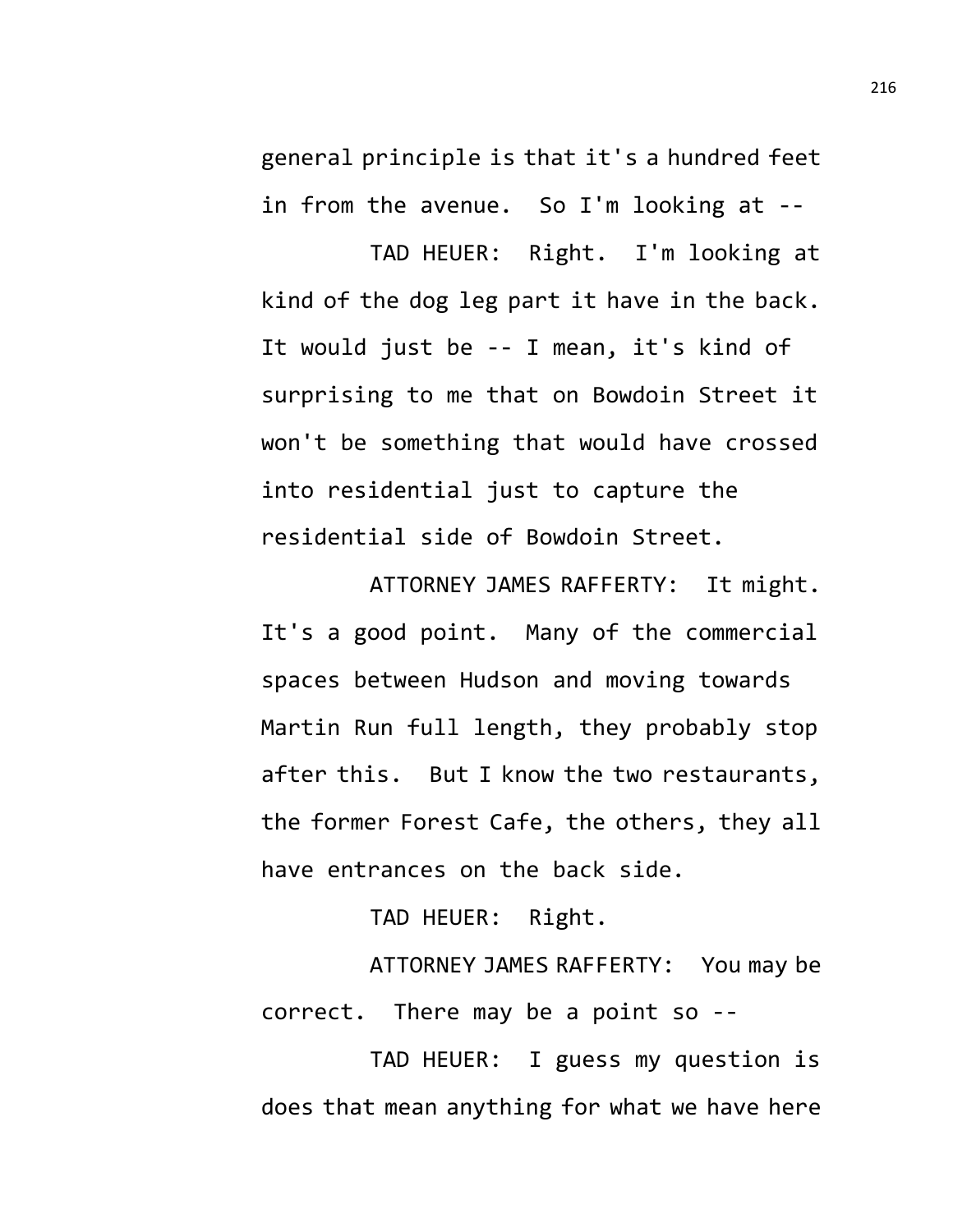tonight?

ATTORNEY JAMES RAFFERTY: Well, I think it's a Use Variance from beginning to end in that case. It's not permitted in the BA-2. If it was a fast food case, it might be suggested that a Variance was also needed. But the Use Variance D would --

CONSTANTINE ALEXANDER: Sorry, I didn't mean to interrupt you. We have down the street the Greek pizza place was, there were issues about using the rear of the structure because the impact on the residences to the rear.

ATTORNEY JAMES RAFFERTY: Well, that issue had been brought to our attention this evening. We were provided a letter by a neighbor in the rear. And Mr. Woolkalis quickly responded that he's -- he would be happy to abide by a restriction that there would be no deliveries in the rear. There would be no use of the rear as exit. Anything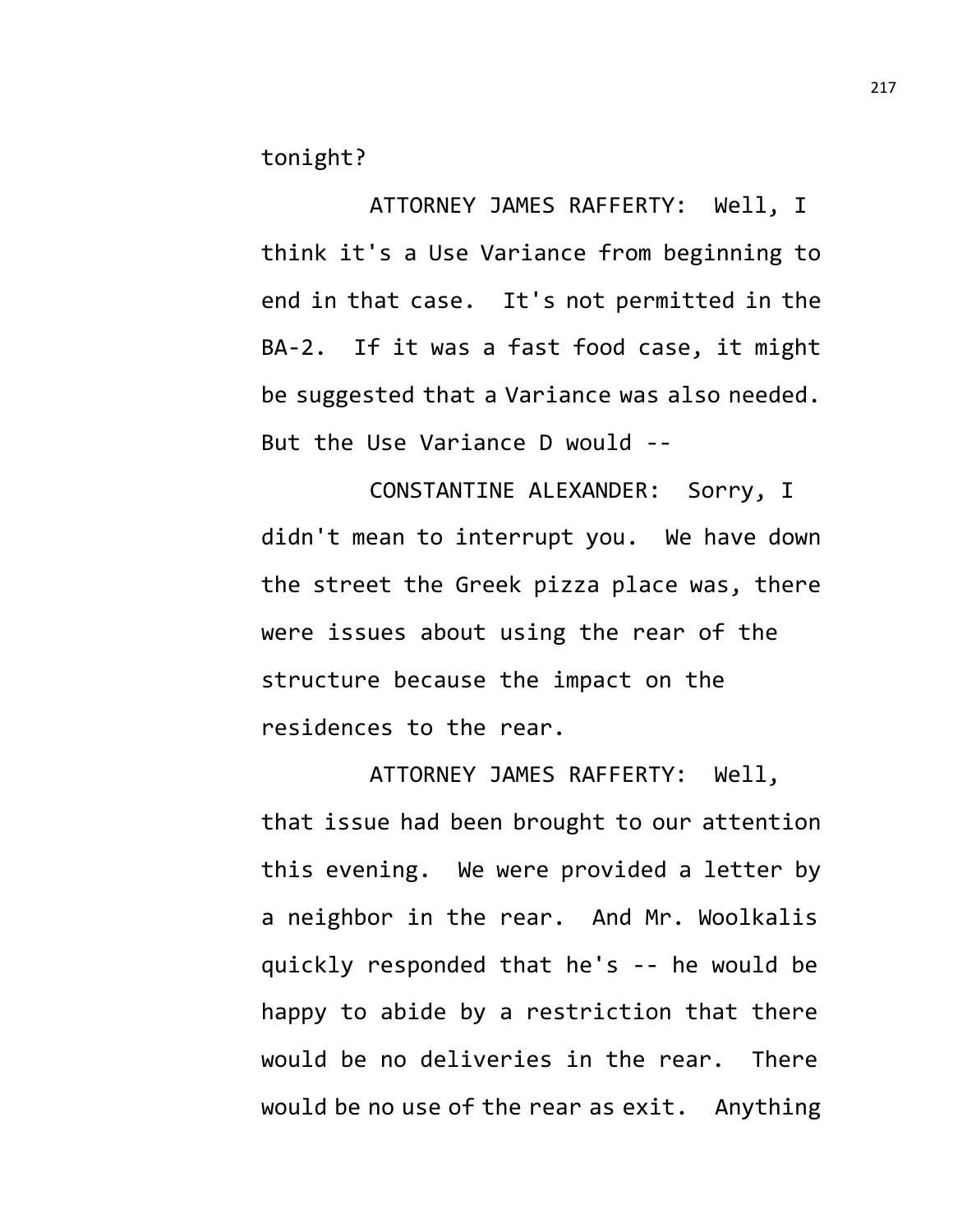beyond an emergency egress not unlike the case of the Turkish restaurant on Hampshire Street a few years ago where the neighbors -- there was a porting of the building that extended to the residential district and the concern was the rear door. So a limitation on the use of the door merely for a secondary means of egress emergency, not from employees to hang out and smoke and not for deliveries or any other activities associated with the business.

CONSTANTINE ALEXANDER: Good.

BRENDAN SULLIVAN: My great concern and one that I would make as a condition of the granting would be that the rear of that building not be used as storage and used to supply the other stores that you own.

BRANDON WOOLKALIS: Oh, no.

BRENDAN SULLIVAN: The last thing I would want if I lived on Bowdoin Street would be at five o'clock, six o'clock in the morning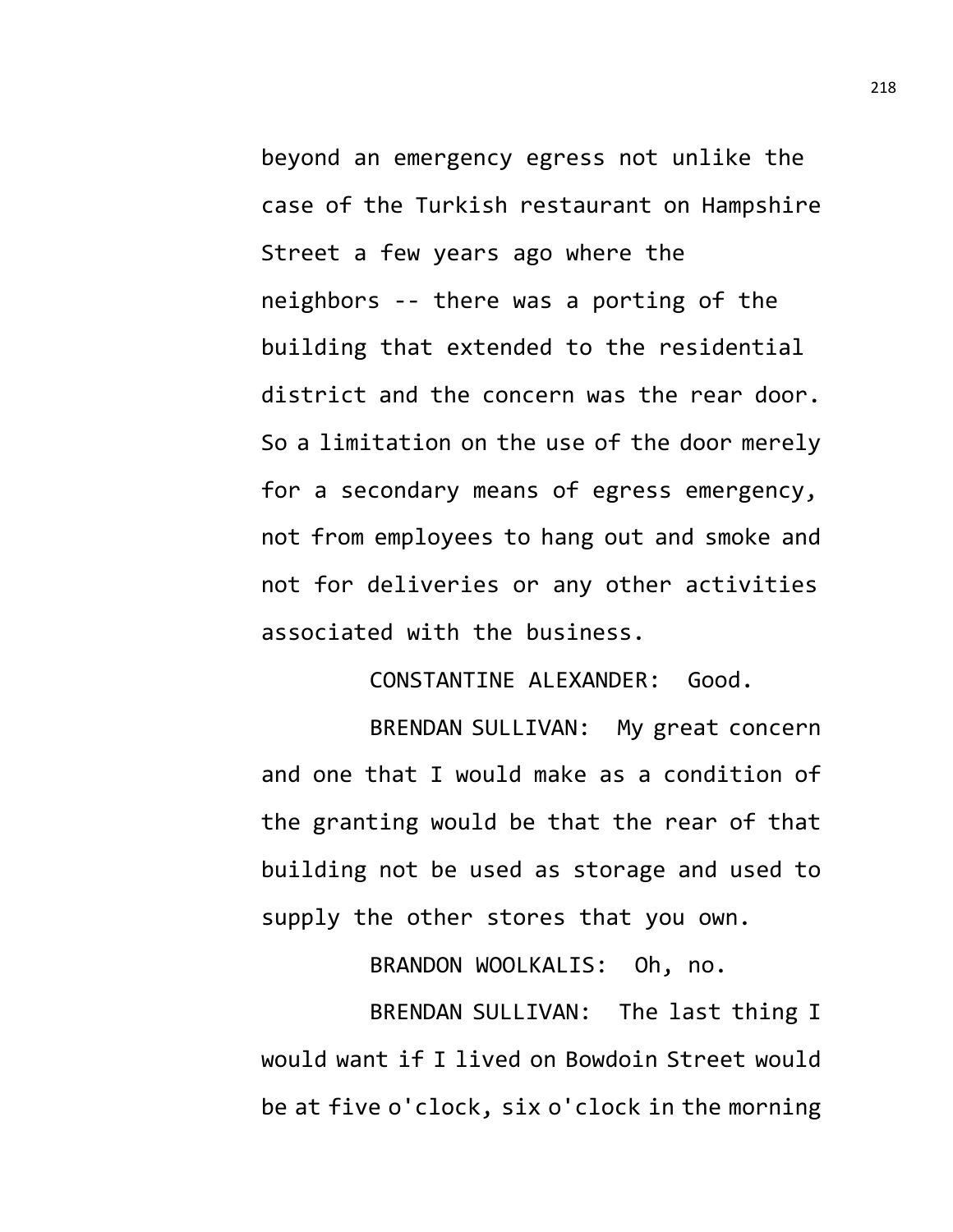to have, you know --

BRANDON WOOLKALIS: Trucks.

BRENDAN SULLIVAN: -- trucks, people, coming and going, taking material, stock to -- for other stores. The use of that back door would be emergency only. Everything comes through the front door.

BRANDON WOOLKALIS: Yes.

BRENDAN SULLIVAN: So that would be my concern anyhow.

ATTORNEY JAMES RAFFERTY: That would include trash and deliveries, and we made that known.

BRENDAN SULLIVAN: Correct. Correct. Okay.

TAD HEUER: The other uses, the Starbucks and High Rise, I can't remember how High Rise came to us, but were those also Use Variances or did they -- were they able to get under the -- they would be cafe's? Do you know?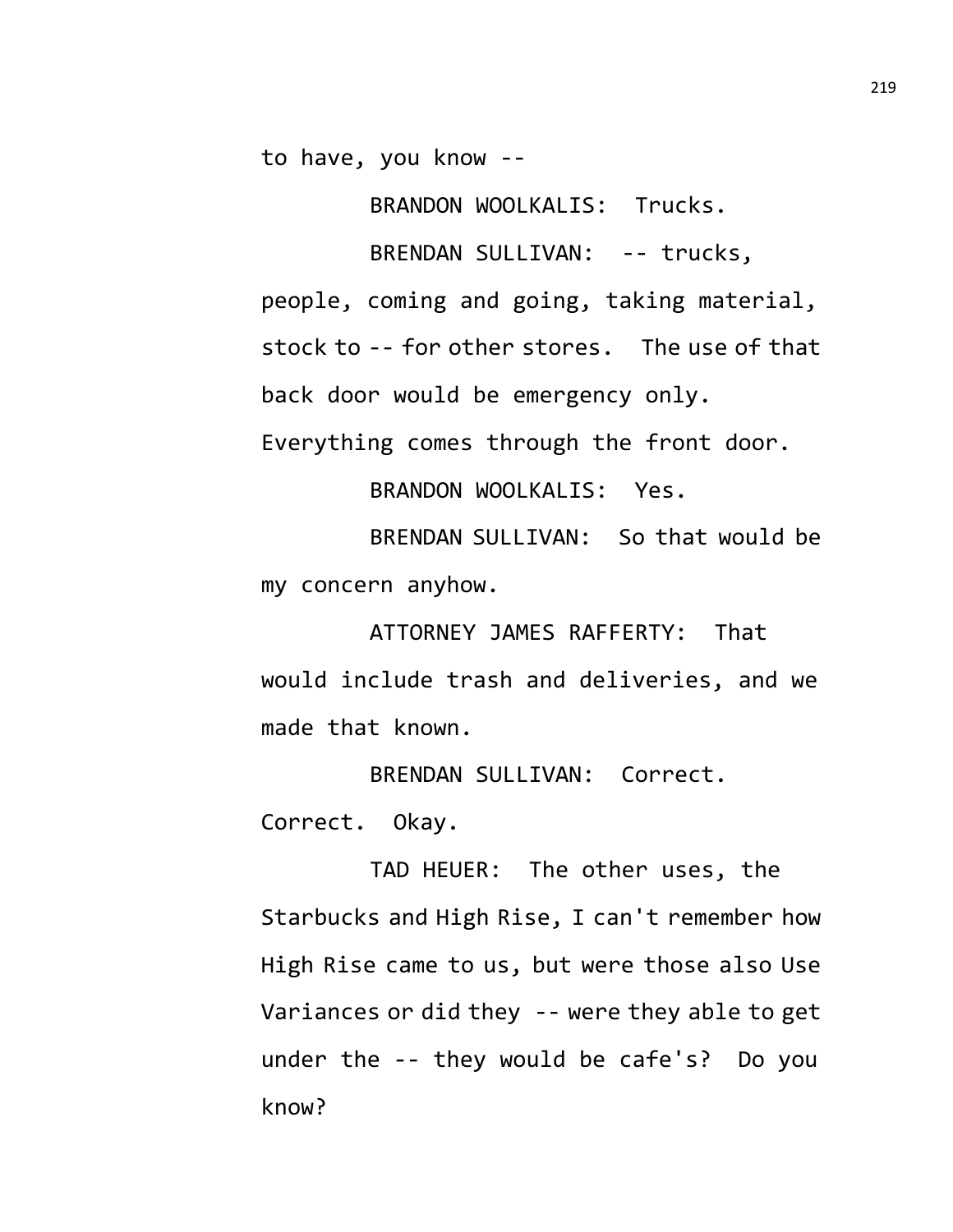ATTORNEY JAMES RAFFERTY: Well, my personal knowledge of Starbucks because I represented the applicant in that case. And we did obtain a Variance for there. I'm not sure of the High Rise. It's a recent introduction.

CONSTANTINE ALEXANDER: We didn't give any relief -- it may have fallen under the relief for Lesley to build the building in the first place. You represented them. There was a point where we thought we needed, High Rise needed relief but it was concluded by Inspectional Services that no relief was necessary. That came as a matter of right just so you know.

TAD HEUER: Okay.

I wanted to clarify that we have granted a Use Variance on this block for a very similar establishment in the Starbucks. Or this -- not this spot but this or two block vicinity.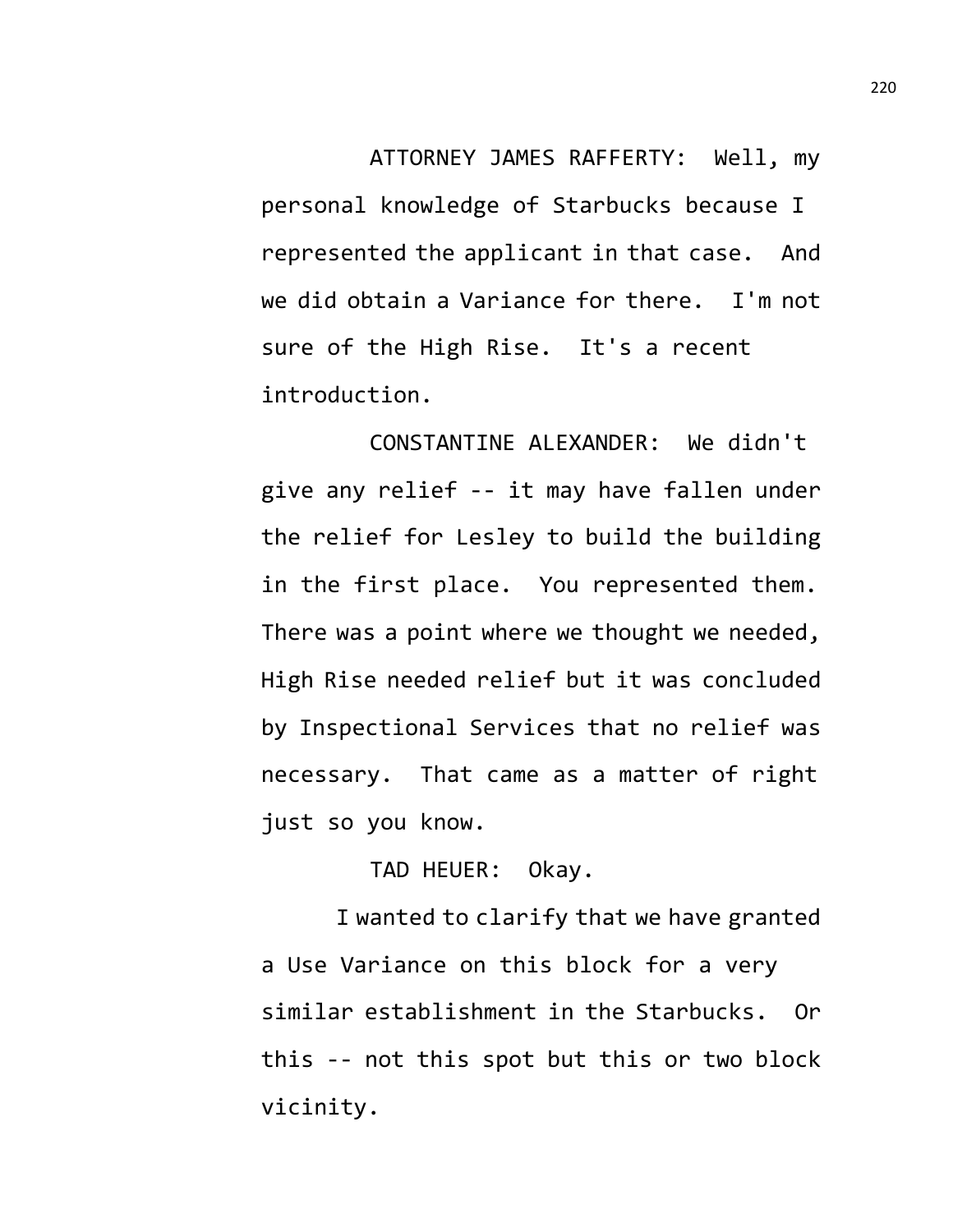ATTORNEY JAMES RAFFERTY: Right.

Two block, one block. And I believe recently did the pizza operator get a Variance?

BRENDAN SULLIVAN: Correct.

CONSTANTINE ALEXANDER: He did. It's also now in court. It's being appealed.

BRENDAN SULLIVAN: Tom, anything at this point?

THOMAS SCOTT: Just you say that the majority of the customers will be walking. There's no parking obviously.

BRANDON WOOLKALIS: Correct.

THOMAS SCOTT: Are you concerned about, you know, people trying to pull over or double park and how are you going to police that I guess?

BRANDON WOOLKALIS: I guess to bring it right to point is a big concern with my Mass. Ave. North store was of course a traffic issue. And, you know, I remember we had a detail there for three months or so. And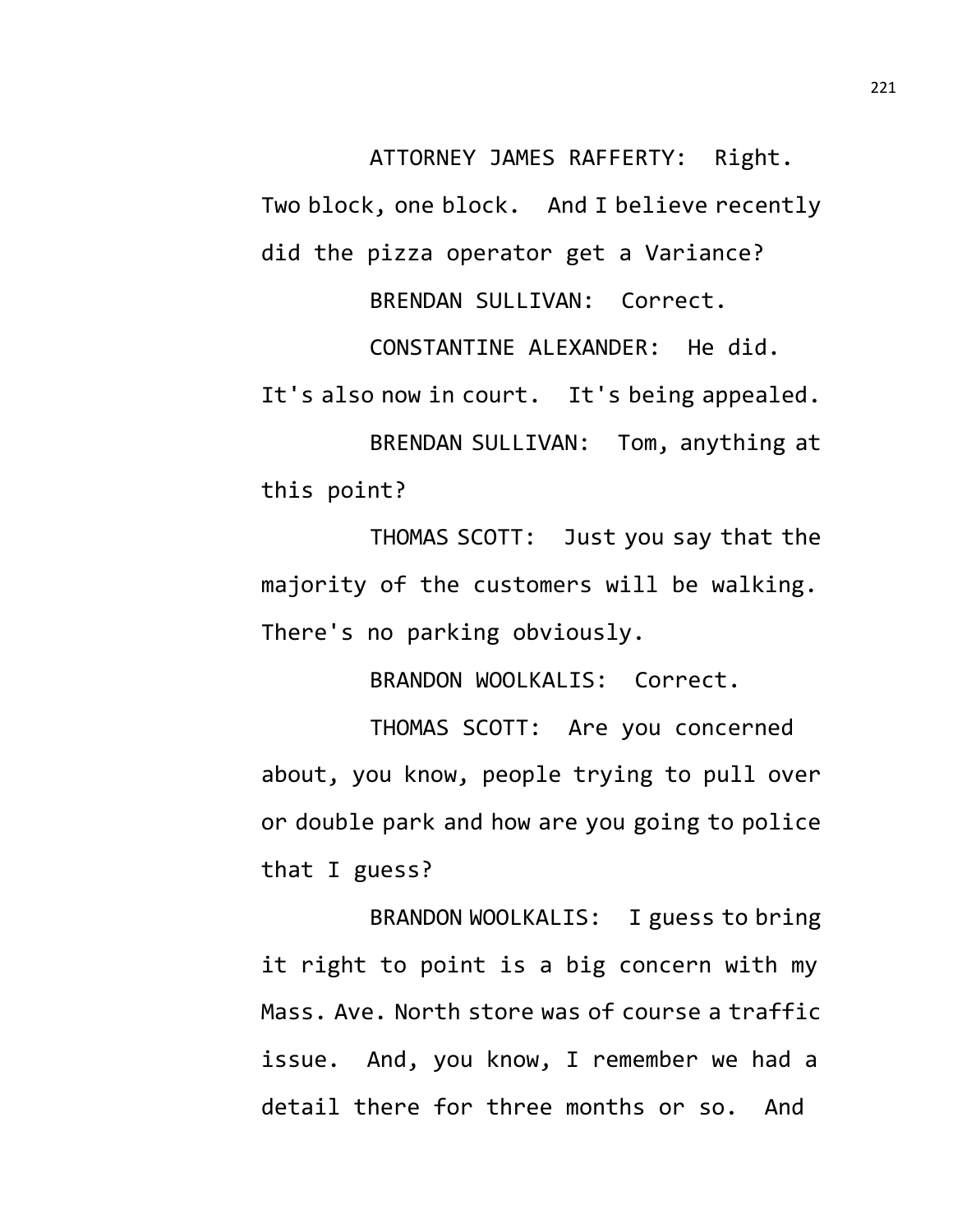there was no issue. And that was a concern of the neighbors. Like are people going to double park on Mass. Ave. and shut the lane down? It just doesn't happen there. In this site, I mean, you can go out there at seven in the morning, you can go out there at noontime or nine o'clock at night, and at nine o'clock at night I was shocked. There are people by the droves walking up and down the sidewalks. And it's primarily -- what I see -- and the reason why we're building it out like this, I mean, to have a store with 40 chairs is a huge, huge endeavor. I mean that's a lot of space to have people sit down. And that's what we're looking for. We want people to come in. We're going to have WI-FI. We want people to come in. We want people to relax, do business, do their homework, do their schoolwork or just hang out and surf the internet. And that's what we want with this feel. And at the Memorial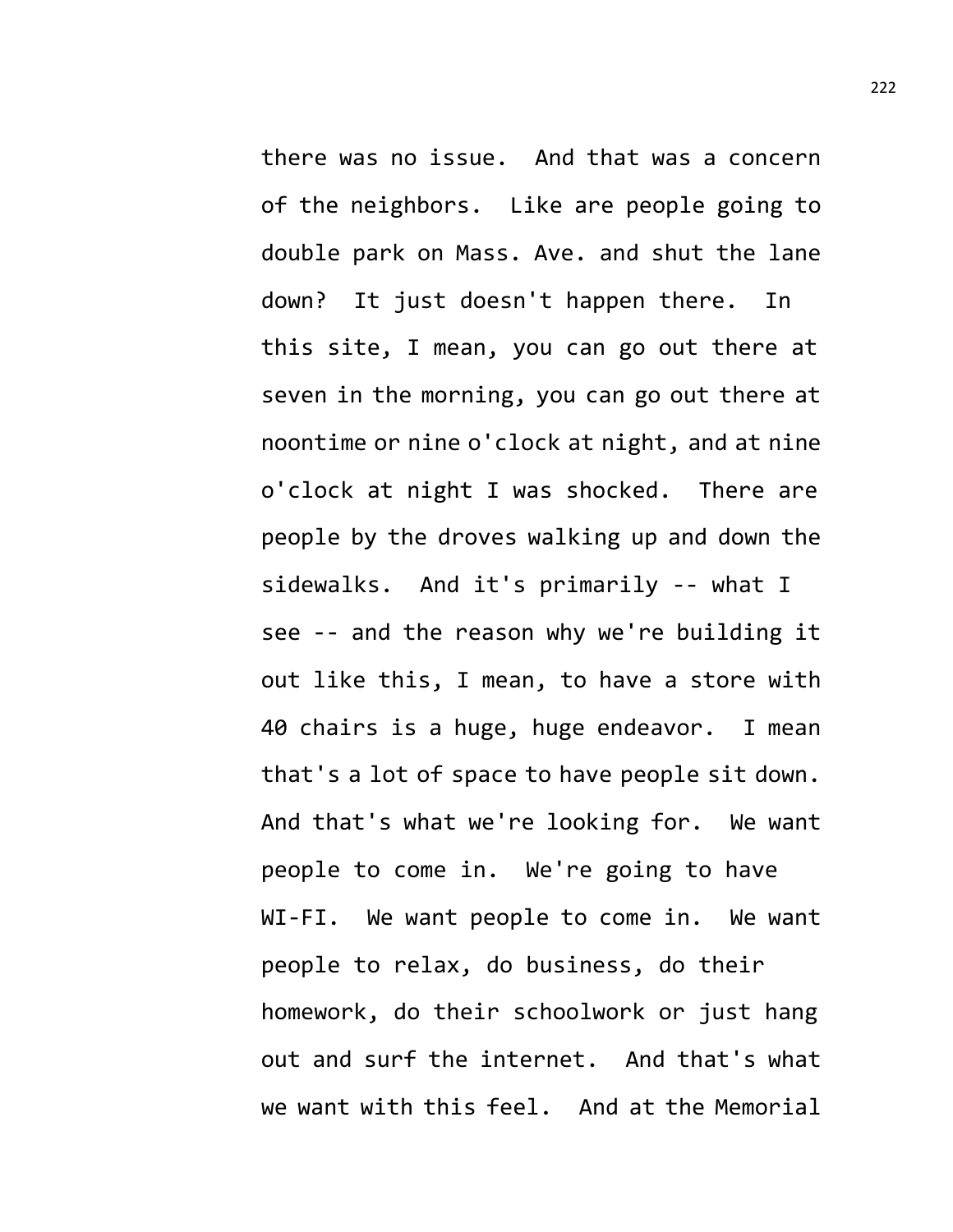Drive store we did something similar, we went to soft seating. So we have nice leather couches and marble tables and arm chairs. So, again, what I'm looking for is a cafe even more so than what we did in North Cambridge, because we have no parking, so we have to make money from people walking by that want to come in enjoy our services, enjoy our coffee, and just enjoy the day. That's why I'd love to do the patio in front as well to get people to come sit down and be able to watch people walk by. But, I mean, the inside with the 40 seats, and what I'm planning to do also, is have artwork on the walls, so it's just a real homey feeling. And it's just totally different than most of the Dunkin' Donuts. And I know some people in the neighborhood were talking about the Porter Square store, and that's not me. That's a franchisee. He's got lots of stores. He doesn't care. And it is, it's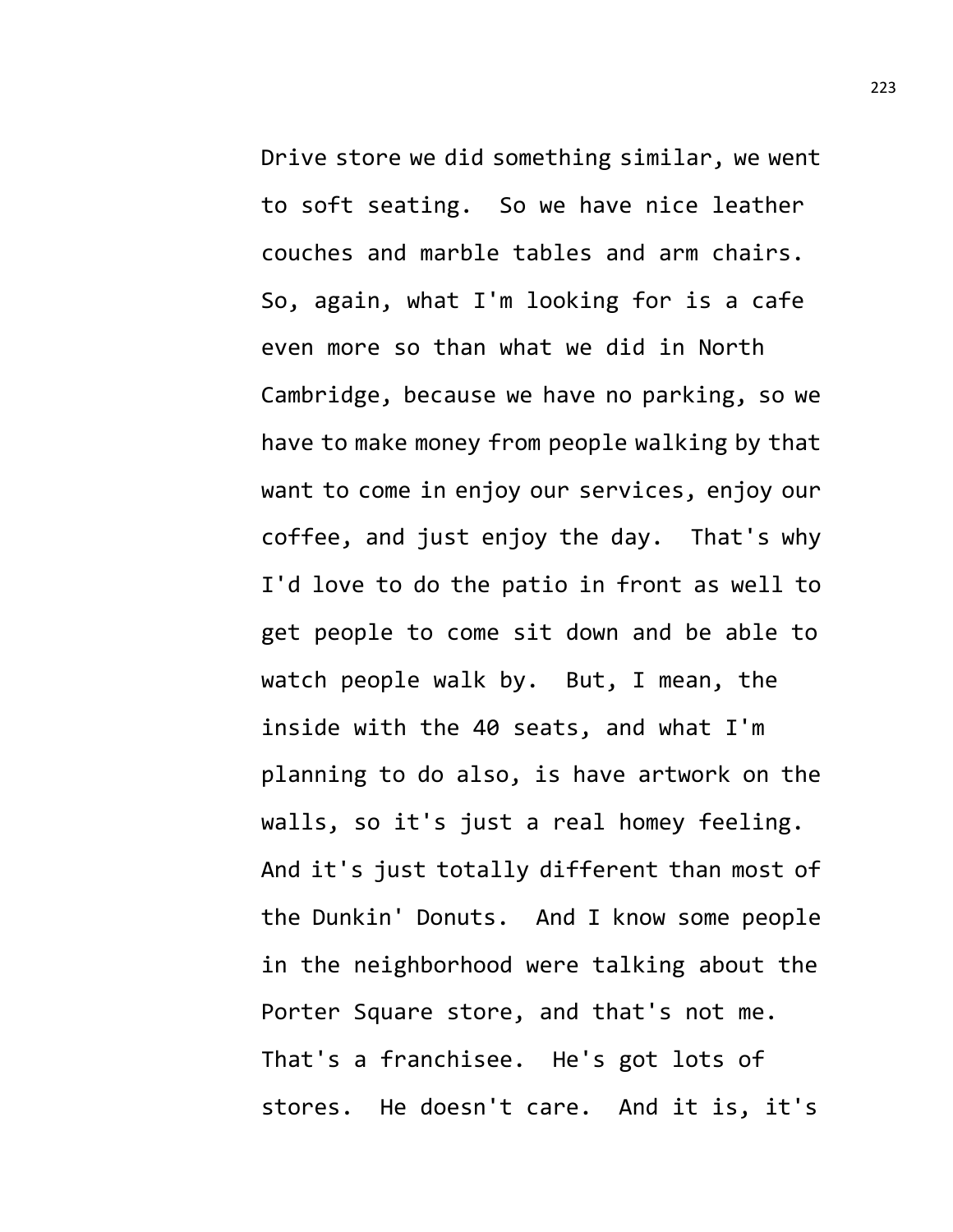dirty. And I'm ashamed that he runs it. And actually Dunkin' Donuts has been talking to him about it. But my stores are immaculate. And if you go to, you know, Mass. Ave. North or Memorial Drive, you'll see a spotless, you know, spotless store.

CONSTANTINE ALEXANDER: What would the menu be like in this -- given you want a cafe, are you going to have a typical Dunkin' Donuts menu or not?

ATTORNEY JAMES RAFFERTY: Only croissants.

CONSTANTINE ALEXANDER: That's Cambridge why not?

BRANDON WOOLKALIS: We'll have pretty much the same menu that my Mass. Ave. store has. We're trying to come out with a new line of afternoon sandwiches. Turkey and ham sandwiches. And actually a lot of them have been rolled out already. There's also about bringing soups in. And I've been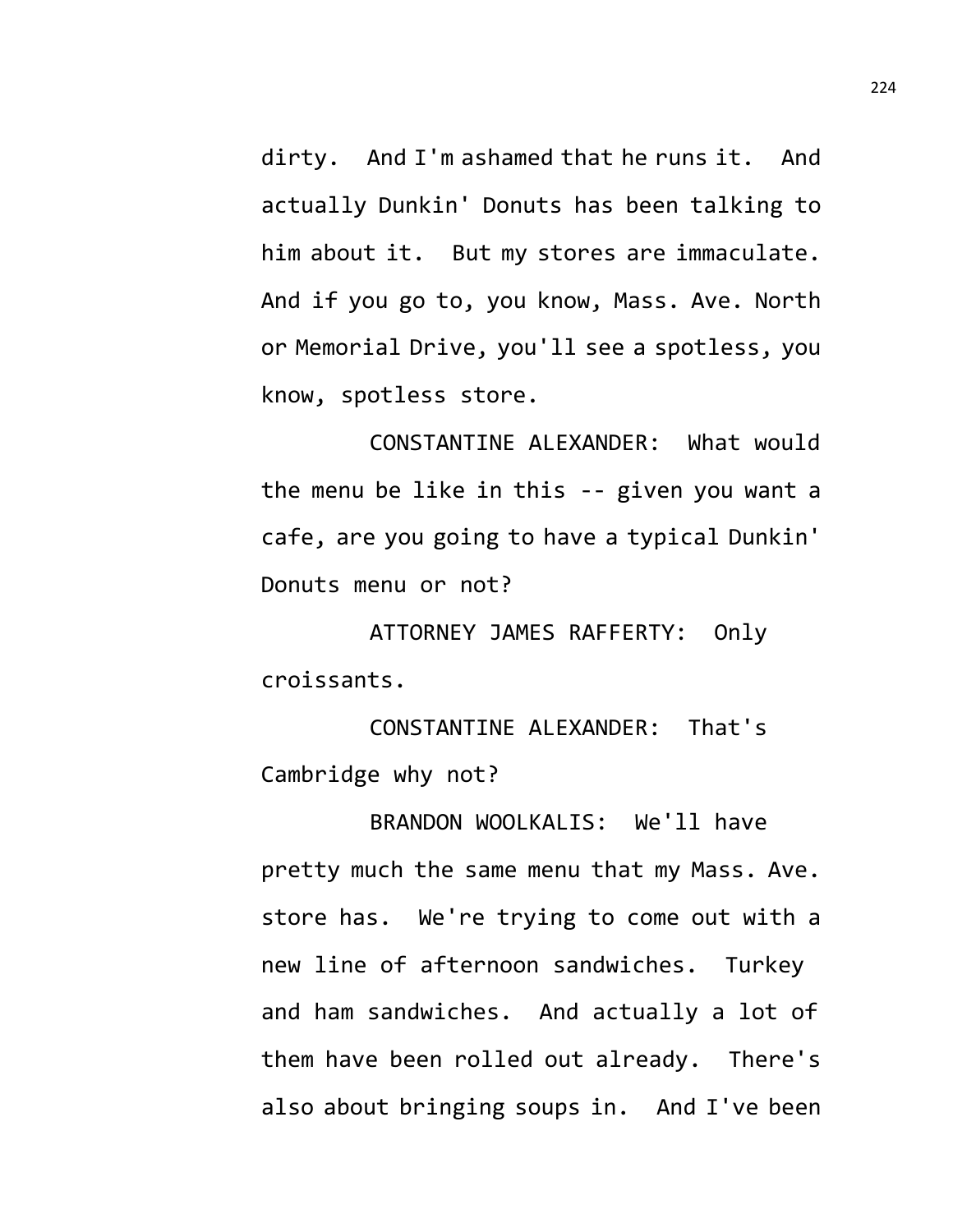a big advocate of that. I remember years ago Dunkin' had soups before -- way before I was involved, as a child, and they had soups and salads. And that's what I'd like to bring back. I've also pushed -- and we've been allowed to get yogurt and stuff like that. A lot of healthier options we're going to. We have, you know, egg white sandwiches and healthy flat breads.

CONSTANTINE ALEXANDER: Enough, enough. But what about the impact on the neighborhood in terms of odors, cooking odors, safety? I mean, you're talking about doing a lot more internally in the store that could have an impact on the neighborhood.

BRANDON WOOLKALIS: Yeah. Everything, all the doughnuts will be fried off site. So that's the biggest concern with like a donut shop is the smell from the Fryolators. And they're all cooked off site so you won't smell that. We do cook our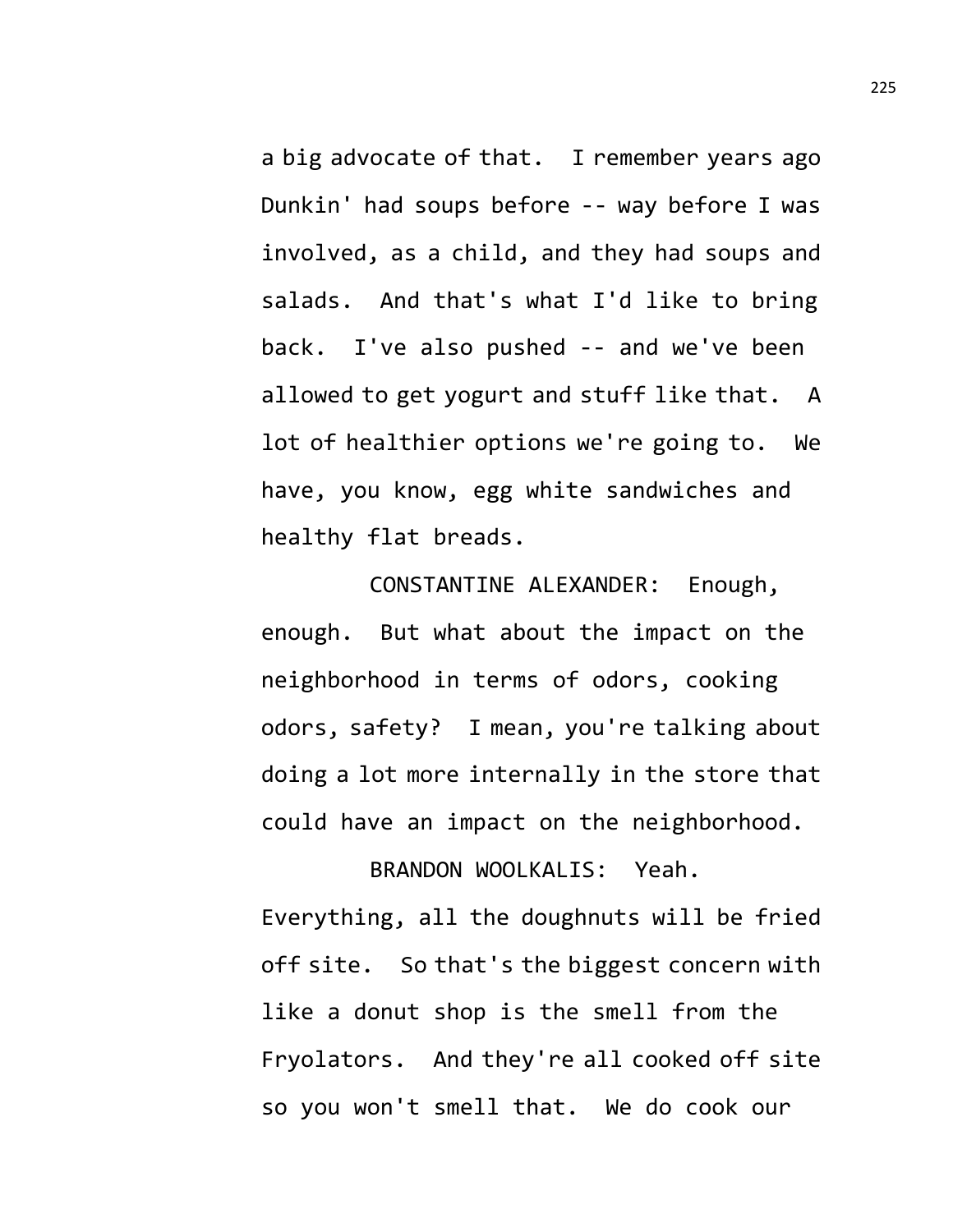bagels and muffins on-site fresh. But we use an electric oven so there's no venting of the smells into the neighborhood. That was a big concern actually on Memorial Drive. We had a lot of people worried about -- they lived right above, and they were worried, you know, it's going to smell. And they're very happy it doesn't.

CONSTANTINE ALEXANDER: Does your menu and your food offering here the same as on Memorial Drive? I'm hearing different.

BRANDON WOOLKALIS: Yes. The same to start with but we're pushing for more of a, you know, yogurt and healthier items. Because you realize that's a neighborhood that wants a little bit different. You know, a little bit more healthy, salads, yogurts, etcetera. And that's what we're trying to push into that field. And you have to get approval from Dunkin', and I've done it before. You just have to keep pushing back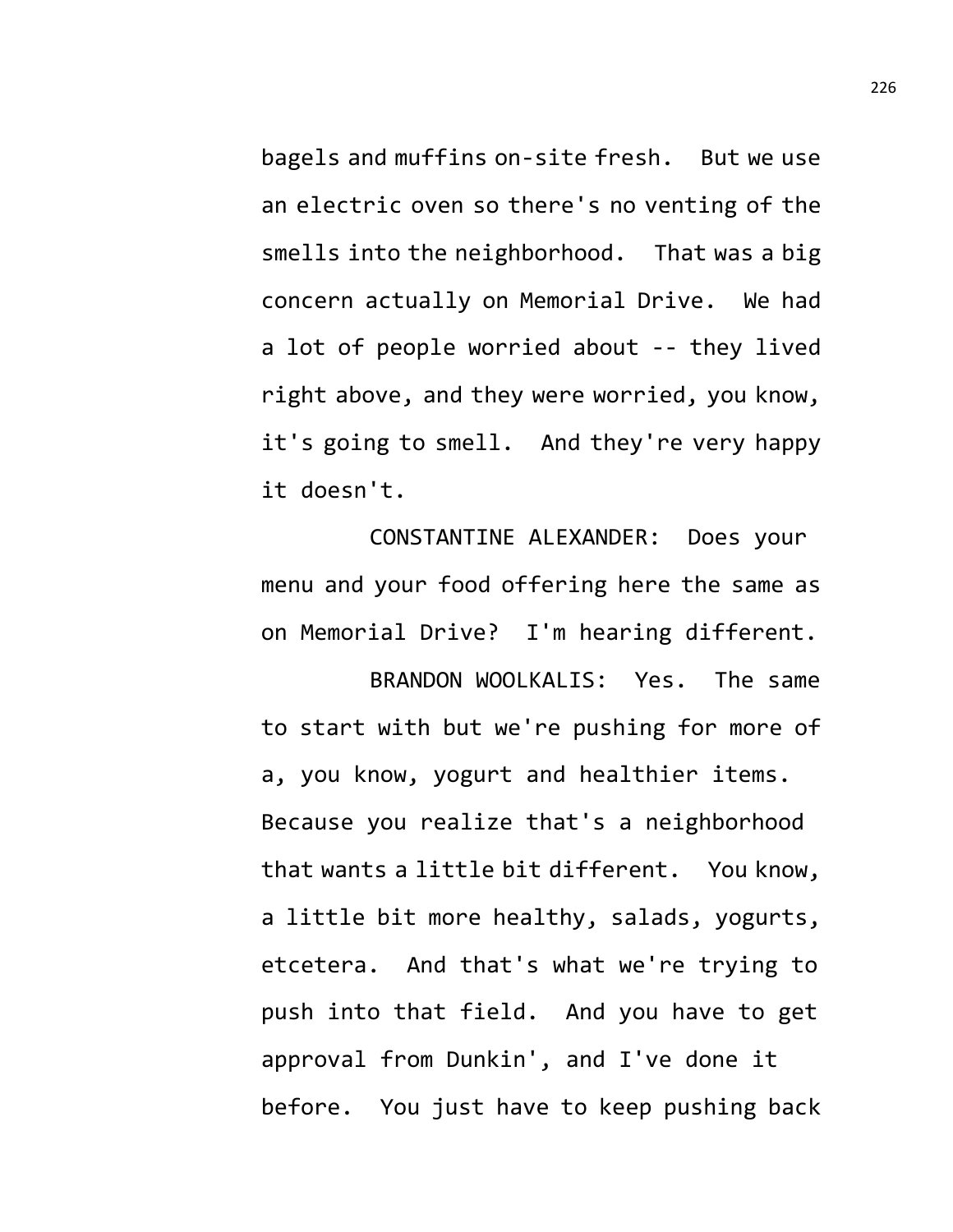on them and it works in the end.

ATTORNEY JAMES RAFFERTY: You know, think it's worth noting that the relief is tied to the fast food aspect of this. So cafes and restaurants, many of which may have the issues that you've been discussing, are a permitted use. So you could have a restaurant as you have on that block also. And if they weren't attentive to issues around odors and things, that that's all present. I think that the relief here is requested to fast food is put in a separate category because -- and we paint a broad brush with fast food, but different locations -- fast food is seen as harmful or I think regulated because how portable is it? Do people leave? Do people drop wrappers? Is it in and out? Is it dashing? Does it cause traffic problems? I think the attempt here to mitigate it and make it less fast food, and the more seating and the more time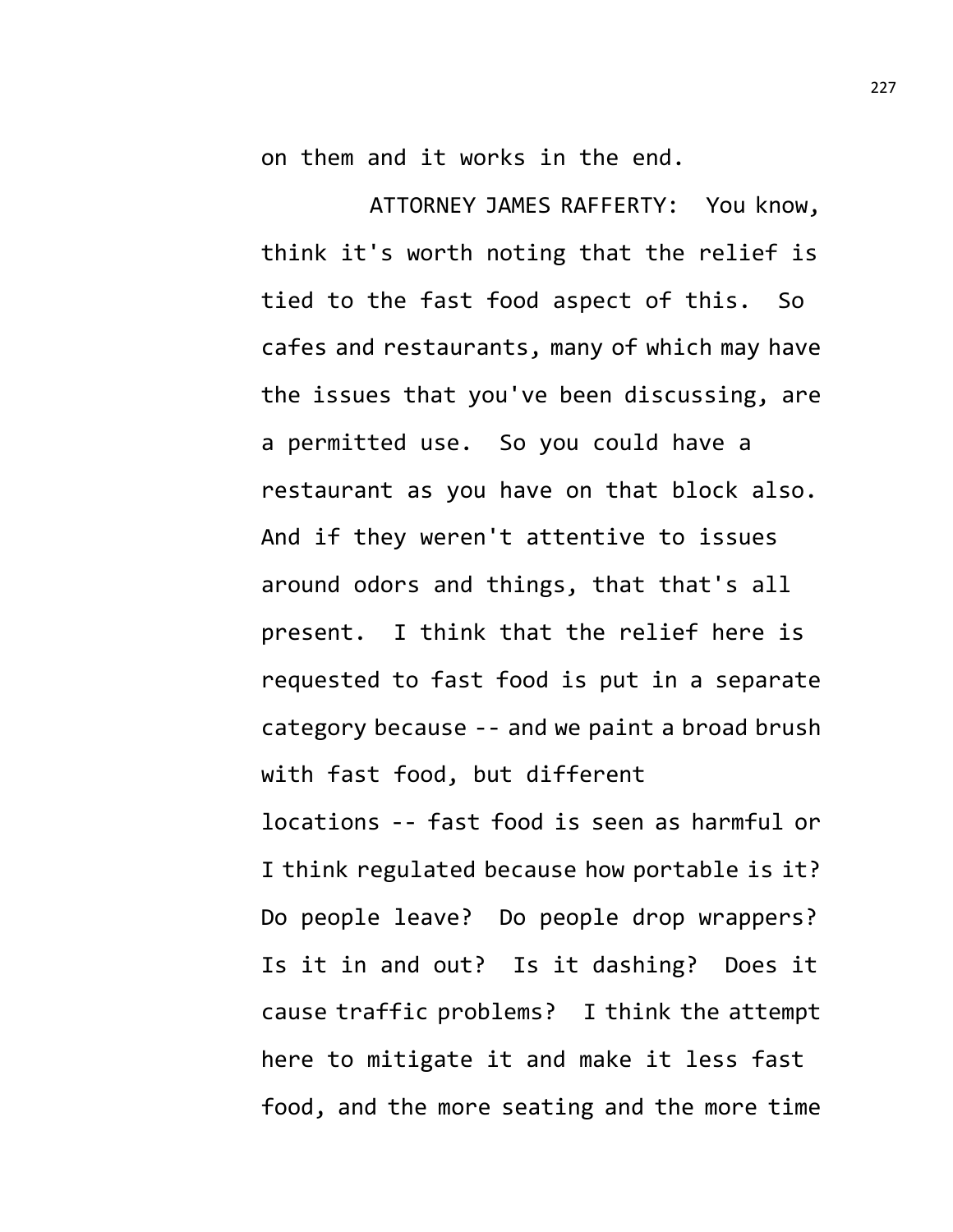people -- the more percentage of consumers or patrons that remain on premises the less fast food it becomes. The test in the Ordinance is more than 20 percent. I never really had an auditor come in and test that, it's a yardstick that I think frankly is hard to measure, but admittedly in the case with Dunkin' Donuts, it probably exceeds 20 percent. I think what Mr. Woolkalis is trying to demonstrate is the whole orientation of this store is going to skew it less towards fast food and more towards a sit-down style cafe which is a permitted use. BRENDAN SULLIVAN: Which would be

somewhat in sync with the neighborhood.

BRANDON WOOLKALIS: Exactly. And that's the way we want to keep the building. Basically there's not much going to be much done with the building. Just paint it like probably that tan color that you saw on the Memorial Drive store with the brown awning.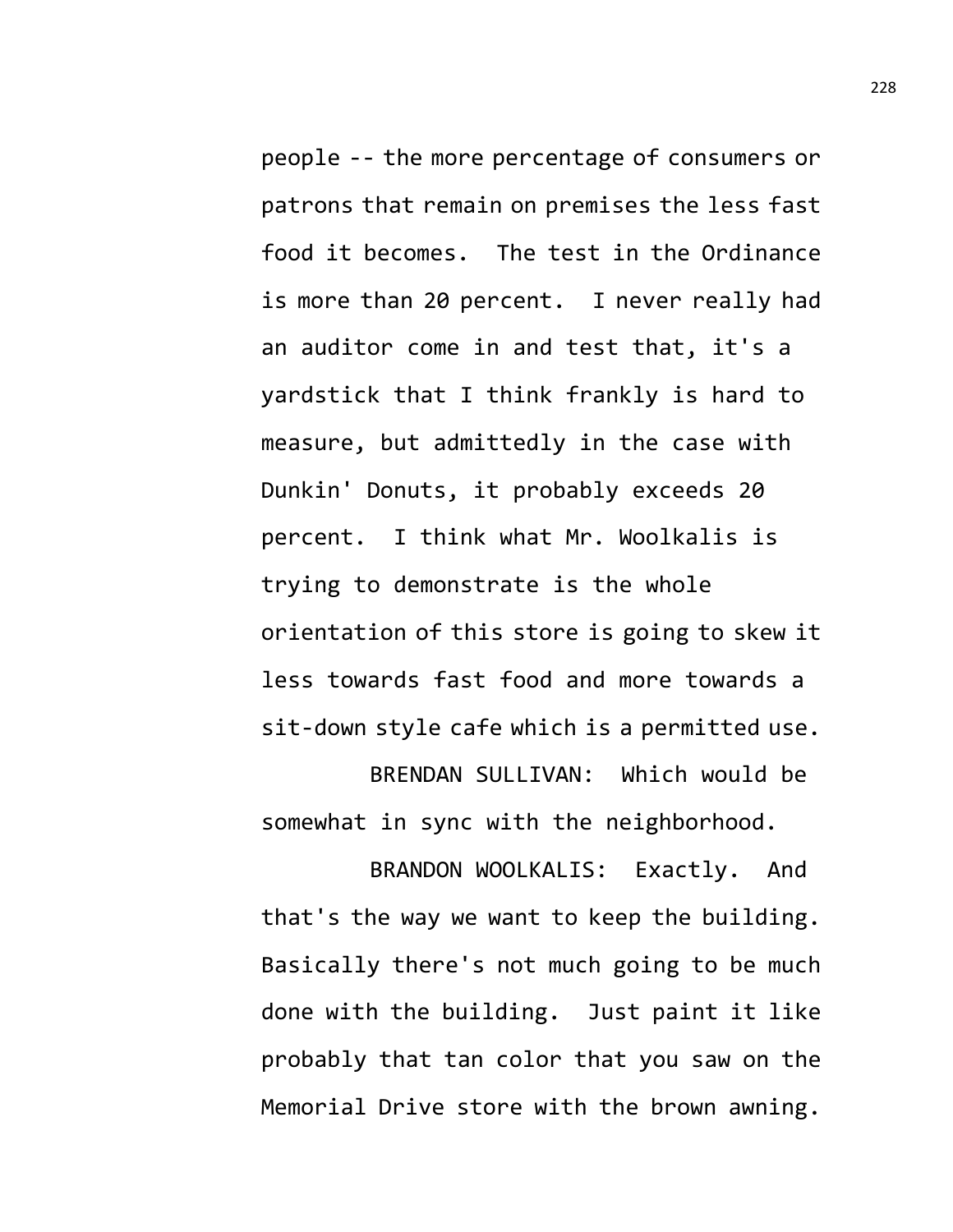Just make it blend in and make it nice and; look pretty just like I've done.

BRENDAN SULLIVAN: Well, and again, it's one of the requirements is that the Planning Board has commented on what the frontage is going to look like. And that makes me a little bit nervous because Dunkin' Donuts wants to distinguish themselves -- I mean, you can actually even see them from the space shuttle, and that's not exactly what I want to see when I come up Mass. Ave.

BRANDON WOOLKALIS: That's correct. BRENDAN SULLIVAN: You know,

blinking neon lights type of thing.

Anyhow, I'll focus on that in a minute. Mahmood, any questions at this point? MAHMOOD FIROUZBAKHT: Could you speak to the need for this proposed use in this neighborhood?

BRANDON WOOLKALIS: As you know, it's a big investment for me. I mean, it's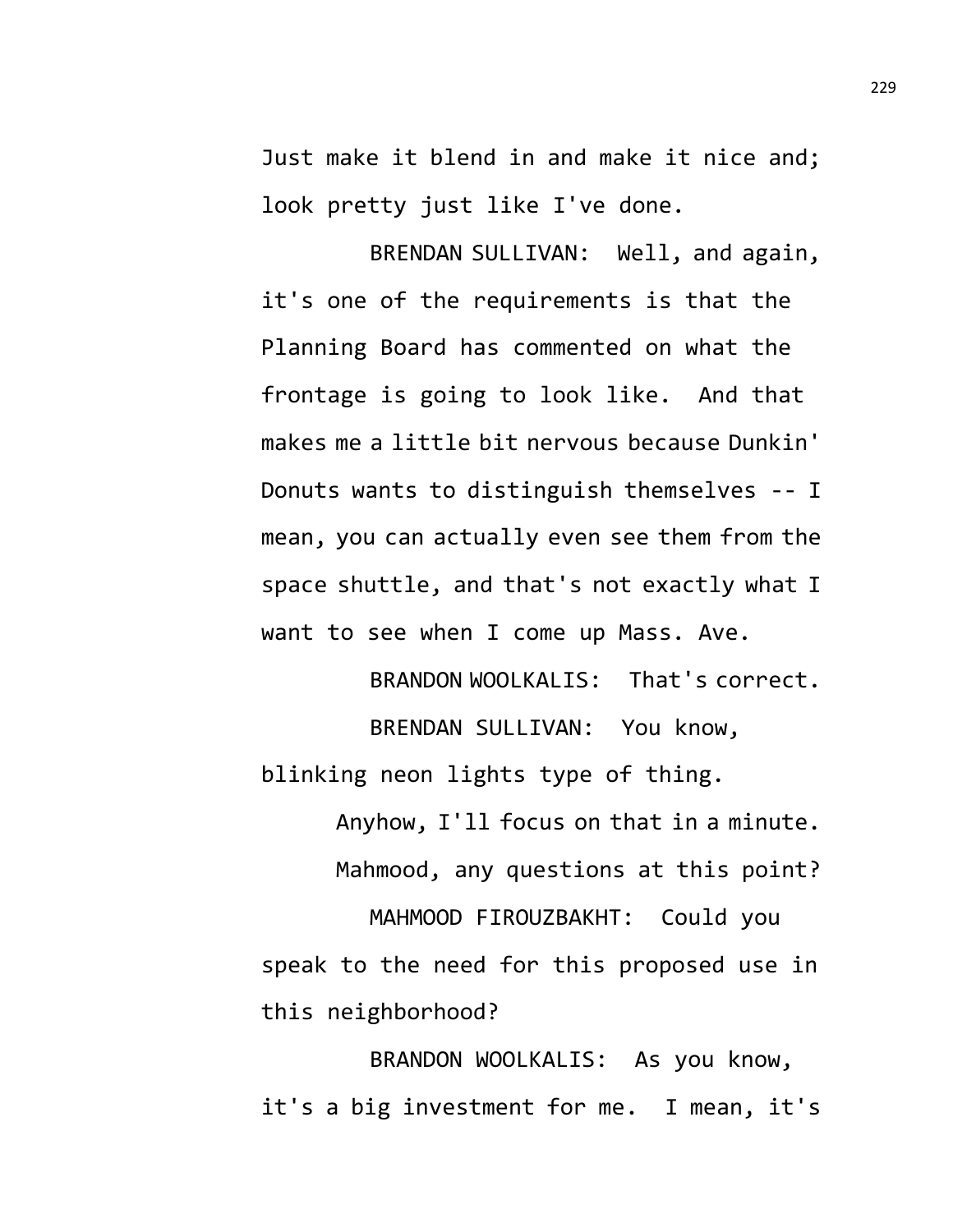really scrapping up everything I have to go forward with this. So, just on my own personal thing I know there's the need because I wouldn't put all that money on the line. But just by going out there and I mean going out there really and just standing on the sidewalk -- and I actually, you know, a key part of our business as you know morning, afternoon. I was shocked when I stood on that sidewalk at nine o'clock at night and there was just a flurry of people. What I didn't realize is, you know, people going to late classes and students and stuff. So I mean. I really think we're just -- it's going to be a really great store. And it's going to be a great -- the reason it's also a need is, you know, everyone has their own choices. You know, you can choose to go where you want to shop for your groceries. You can choose where you want to go to dinner. Some people like Starbucks. Some people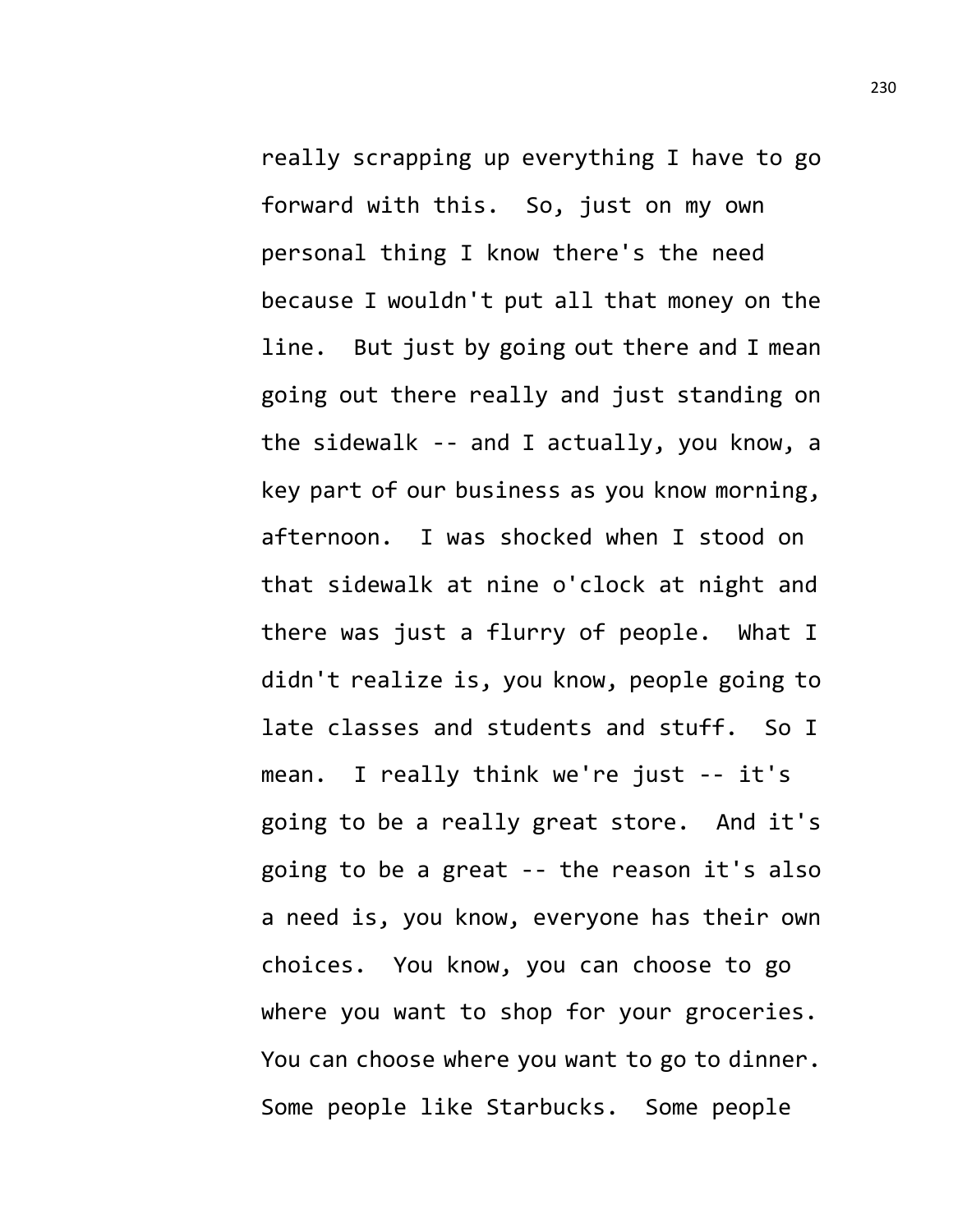like Dunkin' Donuts. And it's a different flavor, a different taste. It's also, you know, the pricing is a little bit better for students and people who are working class. So that's where I see the need. And also, not just a need, but we're going to bring 30 jobs to the neighborhood, 30 plus. And that's people -- it's a bad economy and it's something to help the neighborhood. And that's what we're trying to do is, not only are we providing a need -- fulfilling a need in the neighborhood, we're also giving back by giving jobs. And I mean, my other stores we always do charitable contributions. We sponsor Little League, City Sprouts. There's a bunch of things we do because we always want to give back. I've done ice cream socials. And it's what I like to do. I want my face to be associated with that store and people see me.

BRENDAN SULLIVAN: This will be the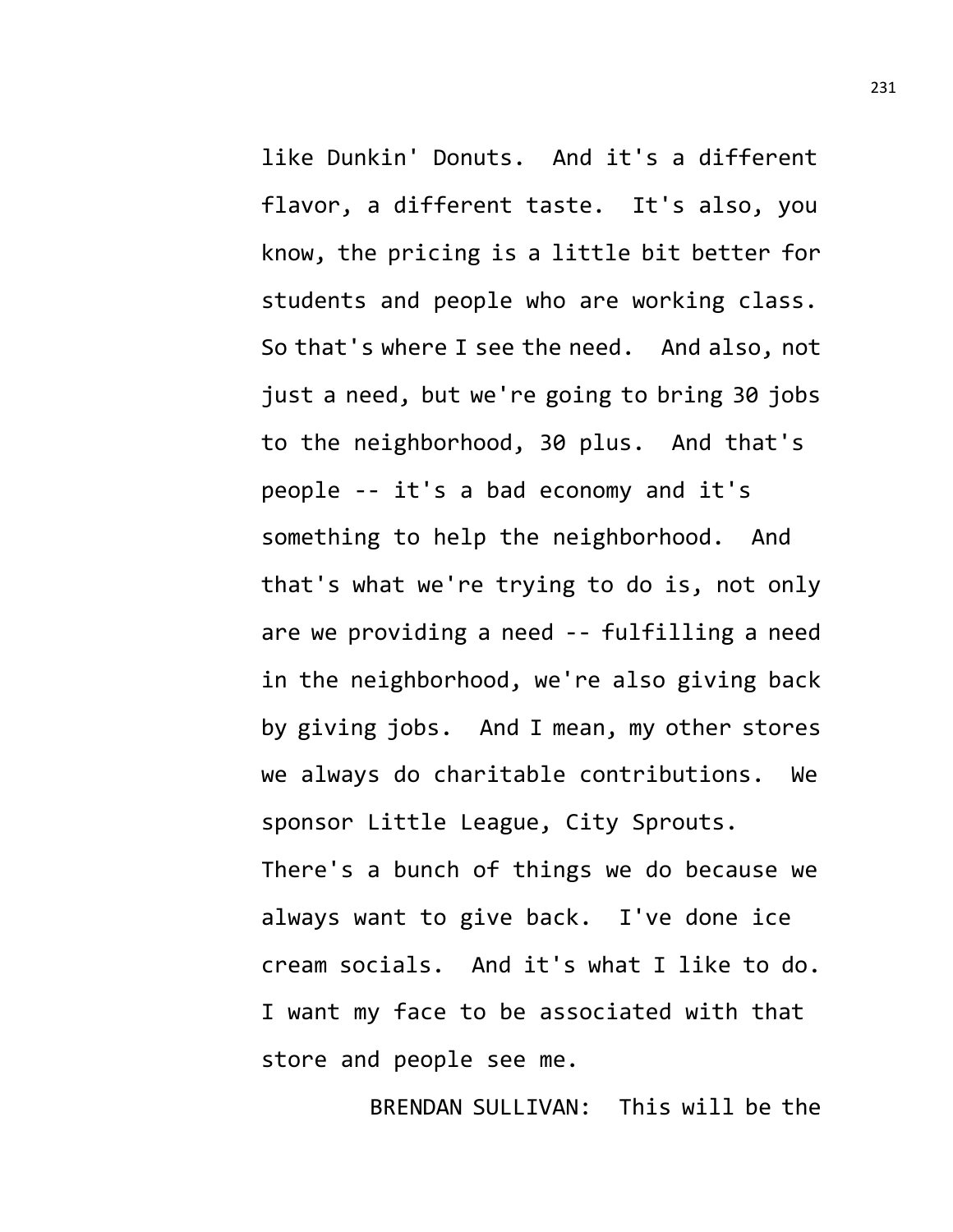west division now. Just as a little side commentary.

CONSTANTINE ALEXANDER: What would your hours of operation be?

BRANDON WOOLKALIS: We're looking for probably, you know, five a.m. to maybe ten or eleven o'clock at night. But usually the Licensing kind of gives me a better idea where they want to go. But that's kind of where we'd like to be, you know.

CONSTANTINE ALEXANDER: How late is Starbucks open till?

BRANDON WOOLKALIS: They're open pretty late. I think they're open passed eleven. But I don't know what time they open in the morning. I've only been there a few times. They have a good breakfast sandwich. Can't have mine all the time.

BRENDAN SULLIVAN: Anything else, Mahmood? No?

Tad.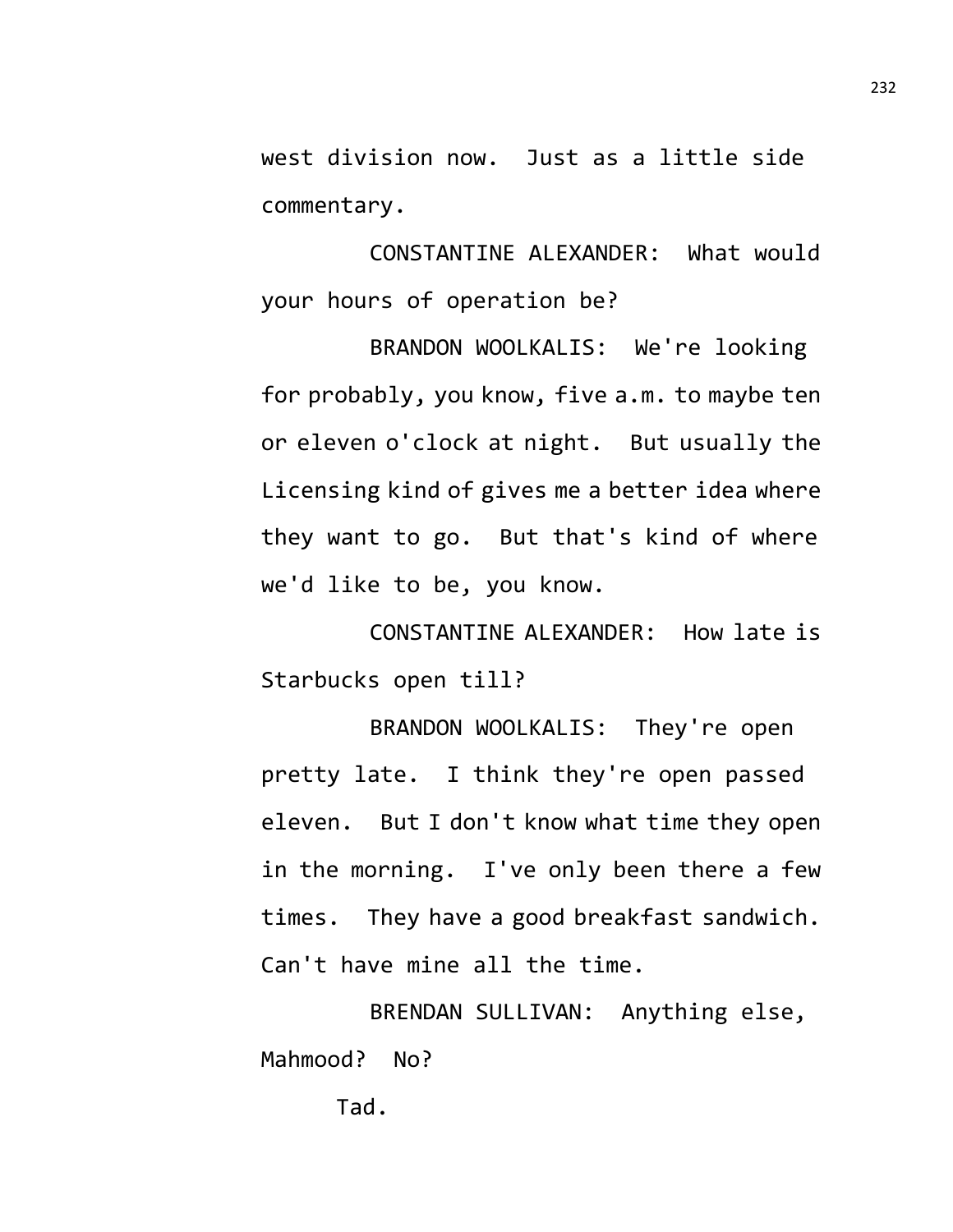TAD HEUER: So in the application it says you're using 220 square feet of the 33? BRANDON WOOLKALIS: Correct.

TAD HEUER: Where is the other 11? Is that in the rear?

BRANDON WOOLKALIS: 2200 and the 33. TAD HEUER: Did I read that right? BRENDAN SULLIVAN: Correct. ATTORNEY JAMES RAFFERTY: The

basement?

BRANDON WOOLKALIS: The basement maybe. That's what it is. Because upstairs actually measures 2150. The architect was in there and actually measured it out.

TAD HEUER: All right. You'll be utilizing the entire building, but your customer utilization space is just the 22 on the top floor?

BRANDON WOOLKALIS: Just the top floor. And that's why we've got a bunch of seating.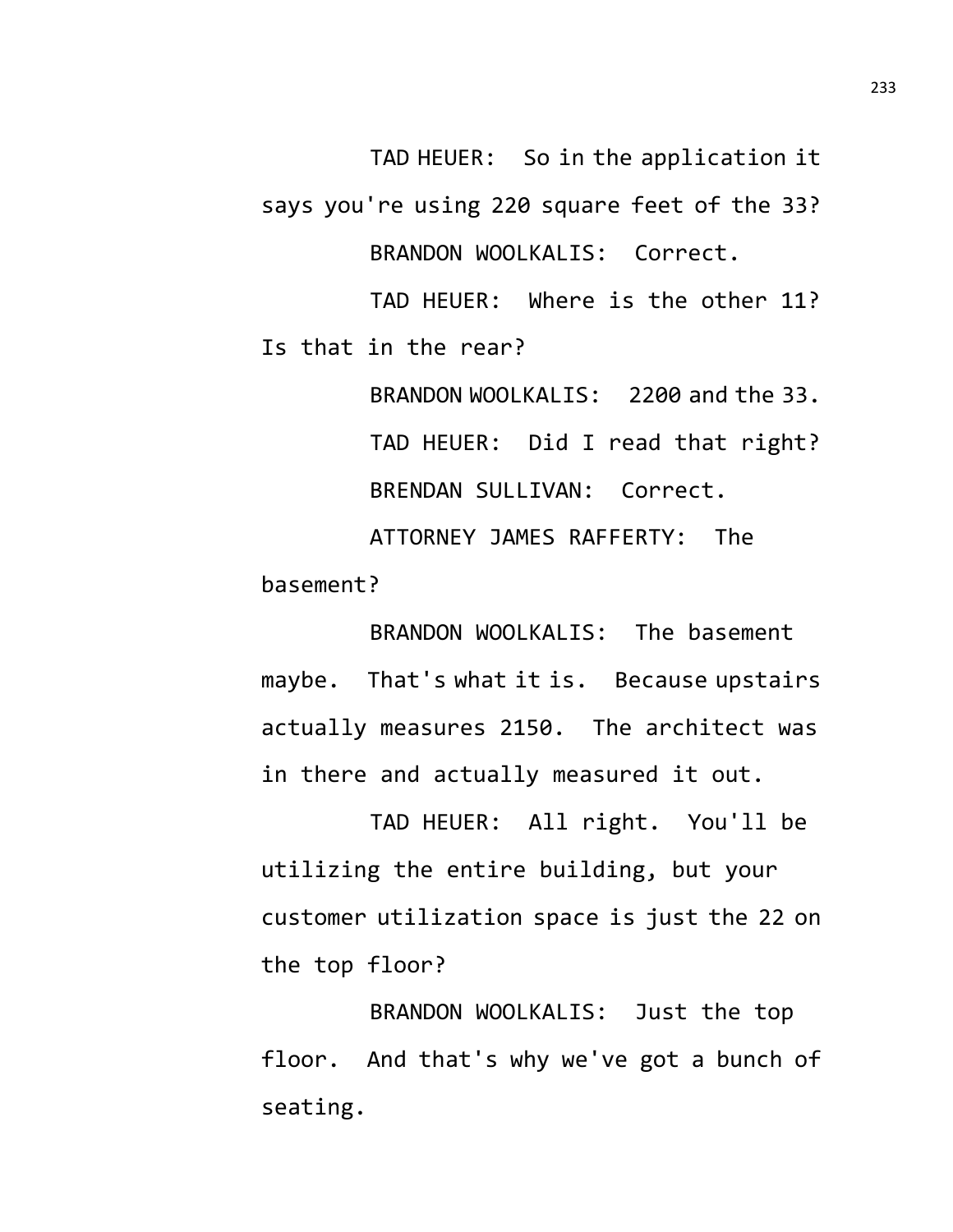TAD HEUER: Right. And as this is a Use Variance, this is better asked of the landlord than of you I suppose, but one thing that we would look at is unusually shaped building is the landlord had difficulty renting this to someone who could use it as a by-right space. For instance, renting it to a bookstore or a co-op.

BRANDON WOOLKALIS: He had it with a professional broker for a quite a while and didn't get any responses. That's when I picked up on it. He actually had his own sign on it and we talked about it. It is a difficult site. It was very narrow. It was difficult for me to do a floor plan. I mean, we're looking at it and we're, like, wow, we've got to stretch the kitchen area and office area out, and we've got to utilize the basement for a lot of storage which we don't like to because the employees have to bring stuff up from the basement. But what it did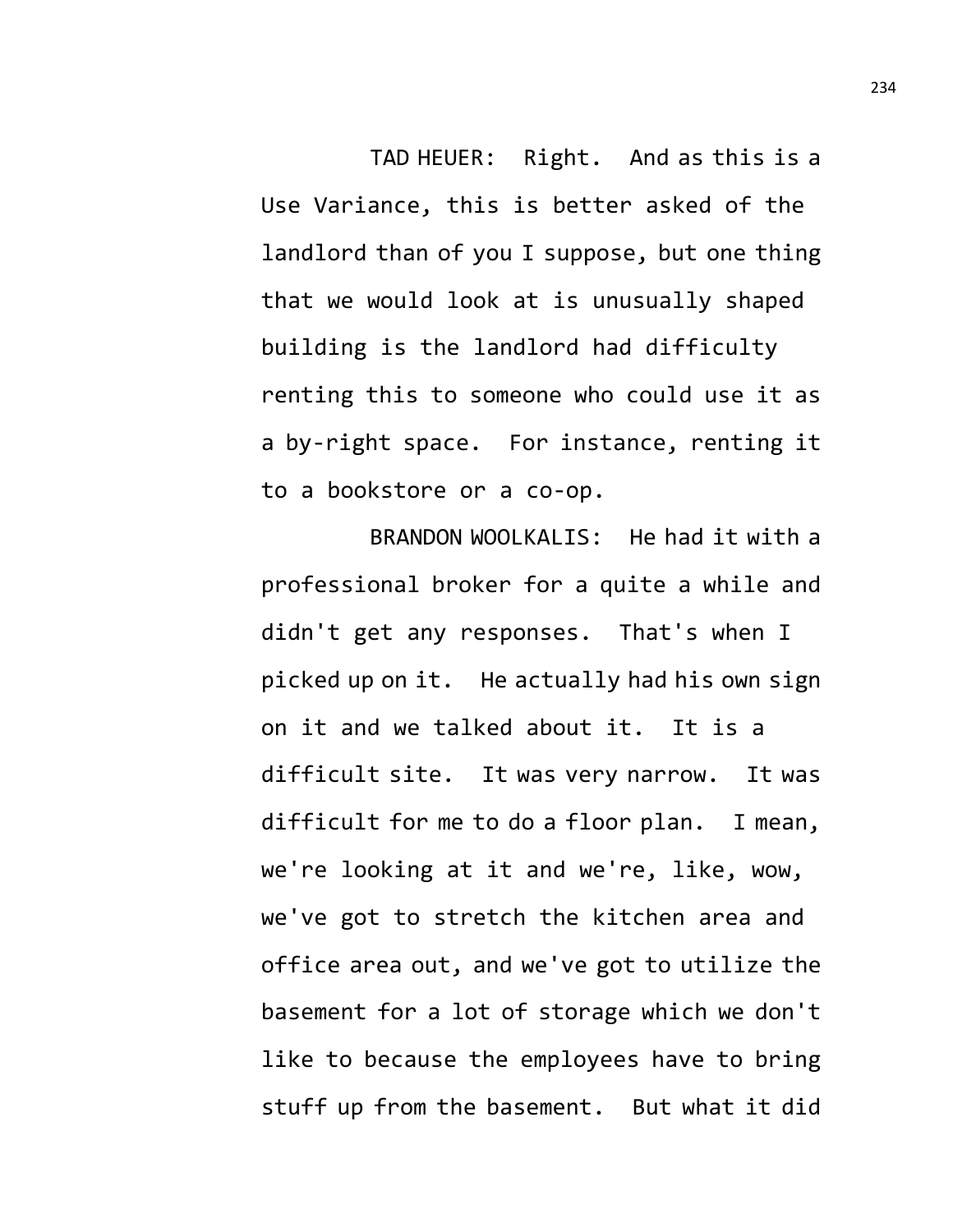help for us is it made a huge space for us to put seating in.

## CONSTANTINE ALEXANDER:

Mr. Rafferty, I have a question for you or maybe you don't know the answer or not. In certain of the business districts, fast food establishment is permitted with a Special Permit. Here it's prohibited. Why did the City Council draw the distinction between this type of business district and others?

ATTORNEY JAMES RAFFERTY: It is a good question. I don't know. You're correct. In the business districts there's Business A, Business A-1, Business A-2, and Business B. I think Business A-2 may be the only business district where it isn't permitted.

I think our views on fast food are somewhat antiquated frankly. It hasn't been looked at in quite a while, and bakeries are now often considered fast food. I could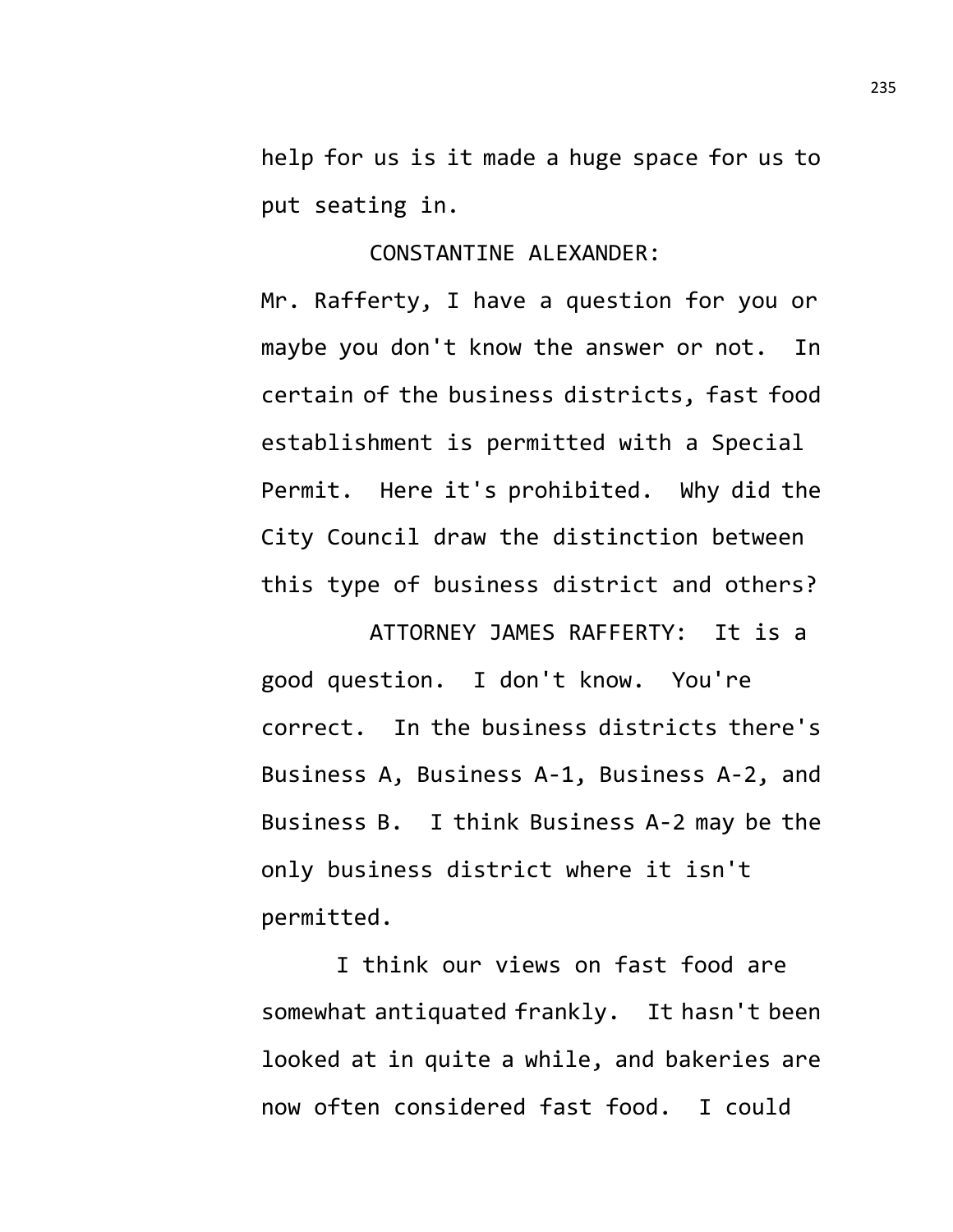never understand -- I represented Starbucks and got a Special Permit in Harvard Square which Ms. Gifford appealed with the defense fund. We had to litigate that in Superior Court, and along came Peet's Coffee and they didn't have to get a Special Permit. And I didn't understand why. I was told because they're a coffee retailer and Starbucks is -- I think those distinctions get blurred a bit. And I don't have an answer for why in this district. But I think it's a legitimate point of land use policy that's worth examination as to, you know, is this the case? Because some suggest that it has, you know, fast food is always associated with chains. But then when one off fast food, and a lot of entrepreneurs come along, they're embraced more readily.

CONSTANTINE ALEXANDER: Just as someone, someone, the City Council thought that there are certain business districts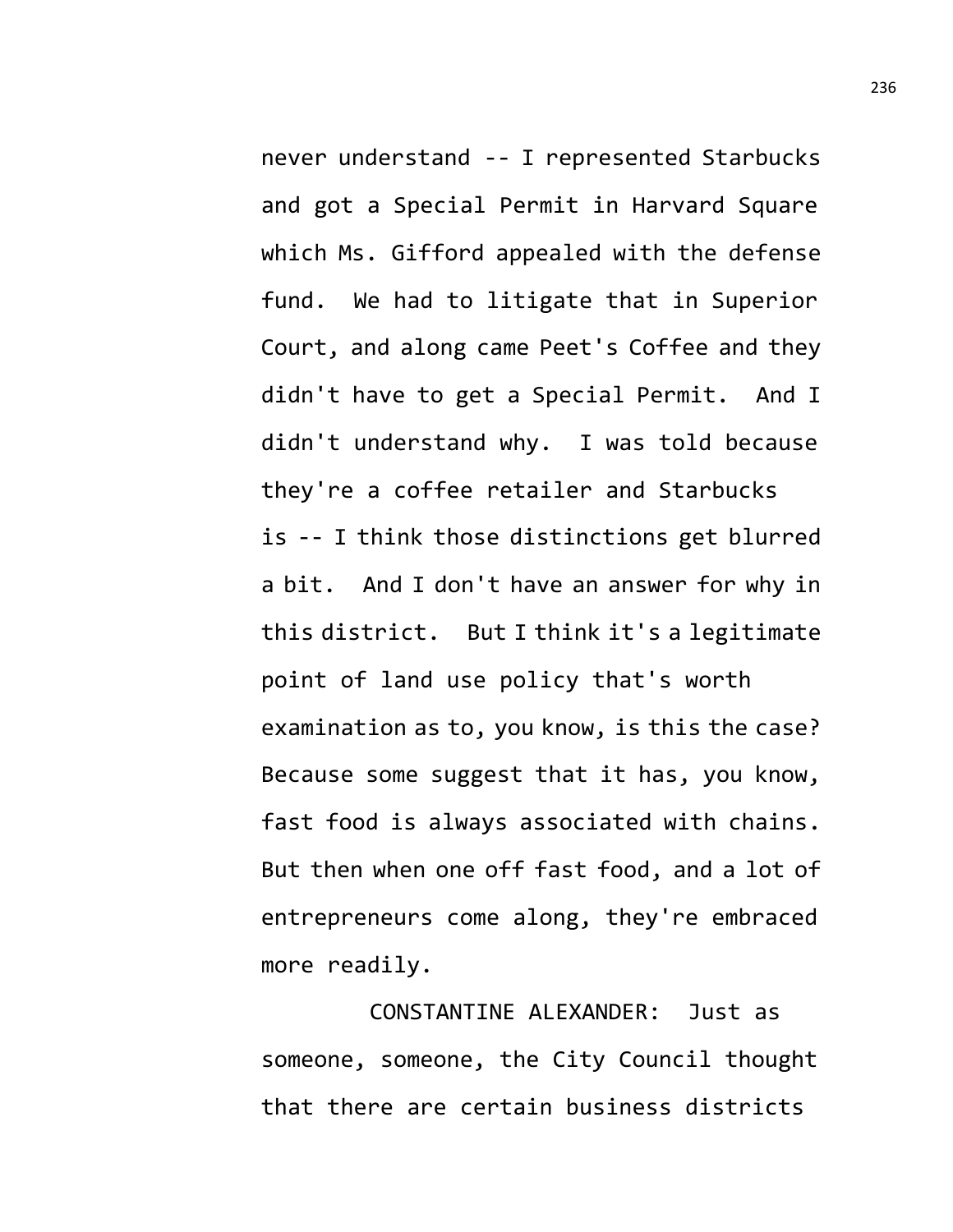where they don't want to have fast food establishments, this district is one of them.

ATTORNEY JAMES RAFFERTY: No, I think that's fair. I think that -- why that was the case and how recently it's been examined. I noticed some Councillors have weighed in support of this and other City Councillors haven't. So I, you know --

BRENDAN SULLIVAN: I think sometimes they do that, exclude an area or define an area as no, just for review purposes I would suspect.

CONSTANTINE ALEXANDER: Well, the review purposes are through the Special Permit; right?

BRENDAN SULLIVAN: Right. So that it would at least have a -- as opposed to an as-of-right that each case be handled individually and be subject to review.

CONSTANTINE ALEXANDER: I agree with it, but that's -- those are the districts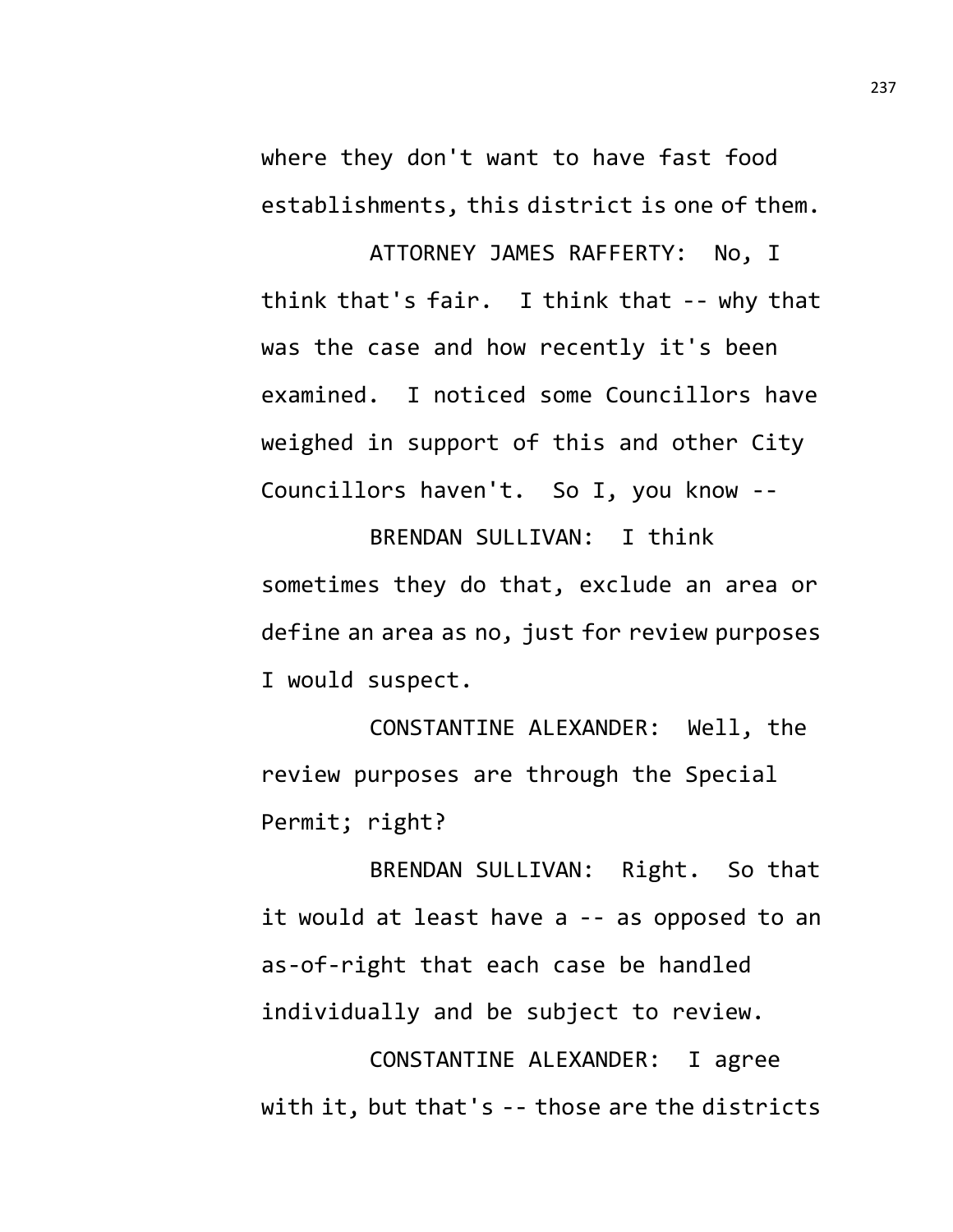where you have Special Permit review. Here they said no.

BRENDAN SULLIVAN: Correct.

CONSTANTINE ALEXANDER: Can't even do it by Special Permit.

BRENDAN SULLIVAN: Well, you're trying to figure out the wisdom of the City Council.

CONSTANTINE ALEXANDER: You're right.

BRENDAN SULLIVAN: Good luck.

ATTORNEY JAMES RAFFERTY: I've heard it said in down-zoning efforts as recently as this past month and a client of mine's property was being down-zoned. I was told by one of the advocates of the down-zoning petition. Don't worry, we'll down-zone it and then we'll work with you to get a Variance. And I tried to explain the shortcoming of such an approach and why they should come with me on a Thursday night if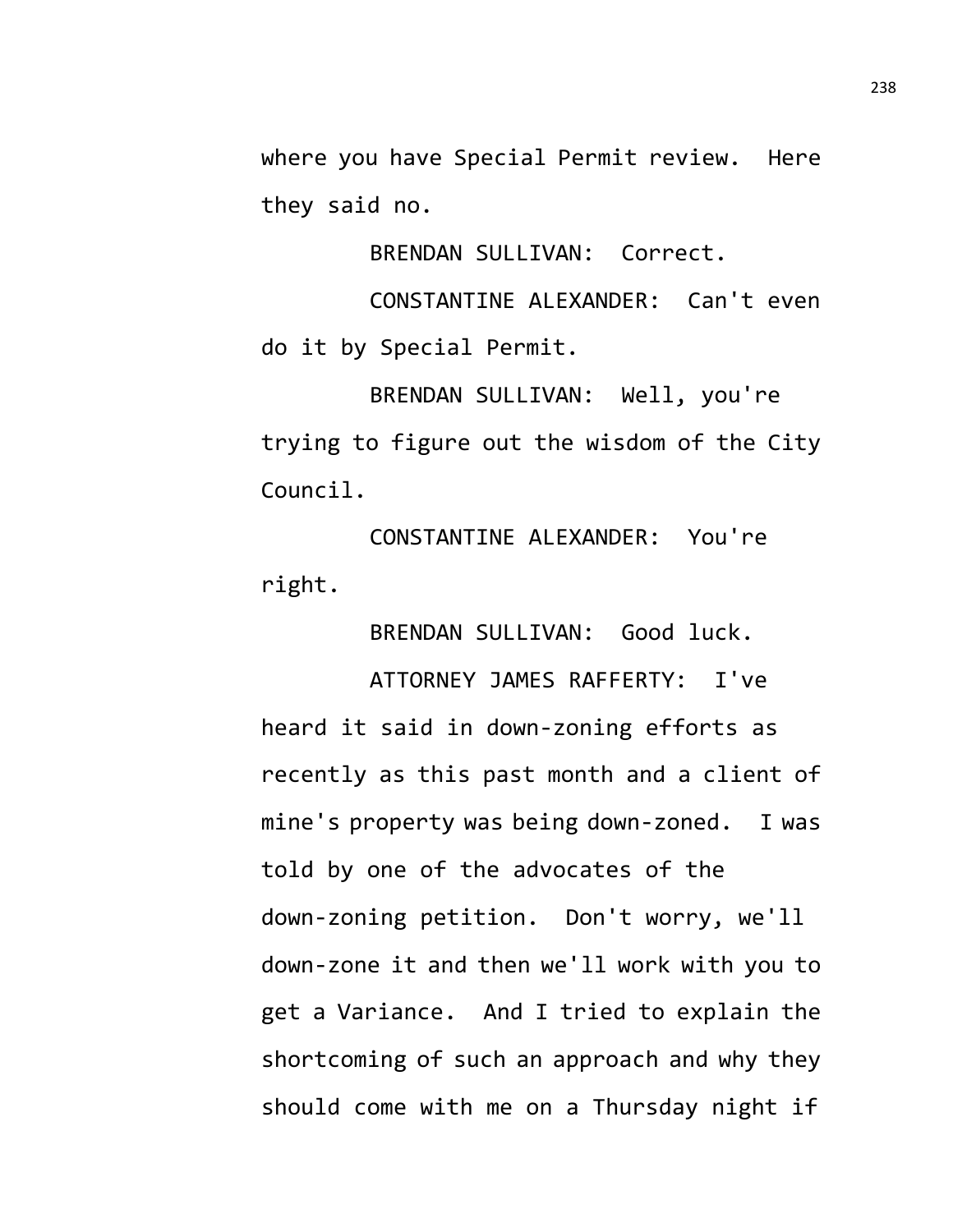they think it is something that's done easy.

I do think that sentiment has existed for a while. That you know what, we'd rather control it through a Variance without -- as opposed to a Special Permit.

BRENDAN SULLIVAN: Just for the Board's edification, the previous tenant in this space which was the Harvard University Employee's Credit Union was also subject to a Variance, which the Board granted. And having sat on that, I think one of the reasons was that it was a very difficult space to rent. And that what was happening along there, the places boutique places would take this small space, would open and close, open and close, open and close, and so it was sort of a large turn over. They thought that the credit union was going to be there for a while. I thought it was only going to be there until the law school built the building basically. But anyhow it is somewhat of a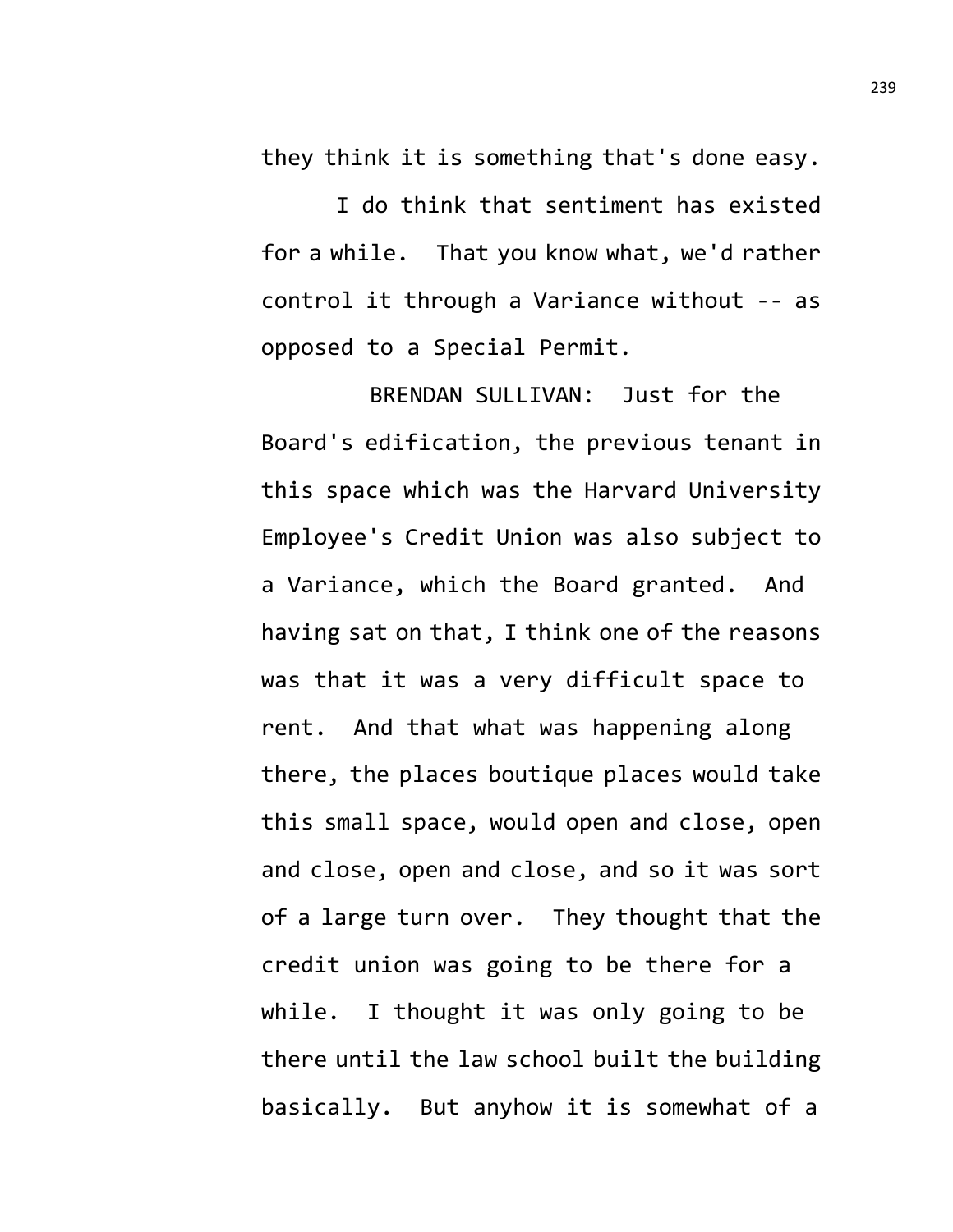difficult space.

CONSTANTINE ALEXANDER: Yes, I agree with that. I acknowledge that.

ATTORNEY JAMES RAFFERTY: It might be interesting to note the use on the second floor of the abutting building is a permitted use in the Business A-2 District. One might suggest it's not any more compatible with the residential use than the cafe.

> TAD HEUER: You don't frequent that? ATTORNEY JAMES RAFFERTY: No.

CONSTANTINE ALEXANDER: The tattoo parlor?

ATTORNEY JAMES RAFFERTY: One could have a tattoo parlor on the block but not a Dunkin' Donuts.

BRENDAN SULLIVAN: Okay. Let me open it to public comments.

Is there anybody here who would like to speak on the matter of 1678 Mass. Avenue? Yes.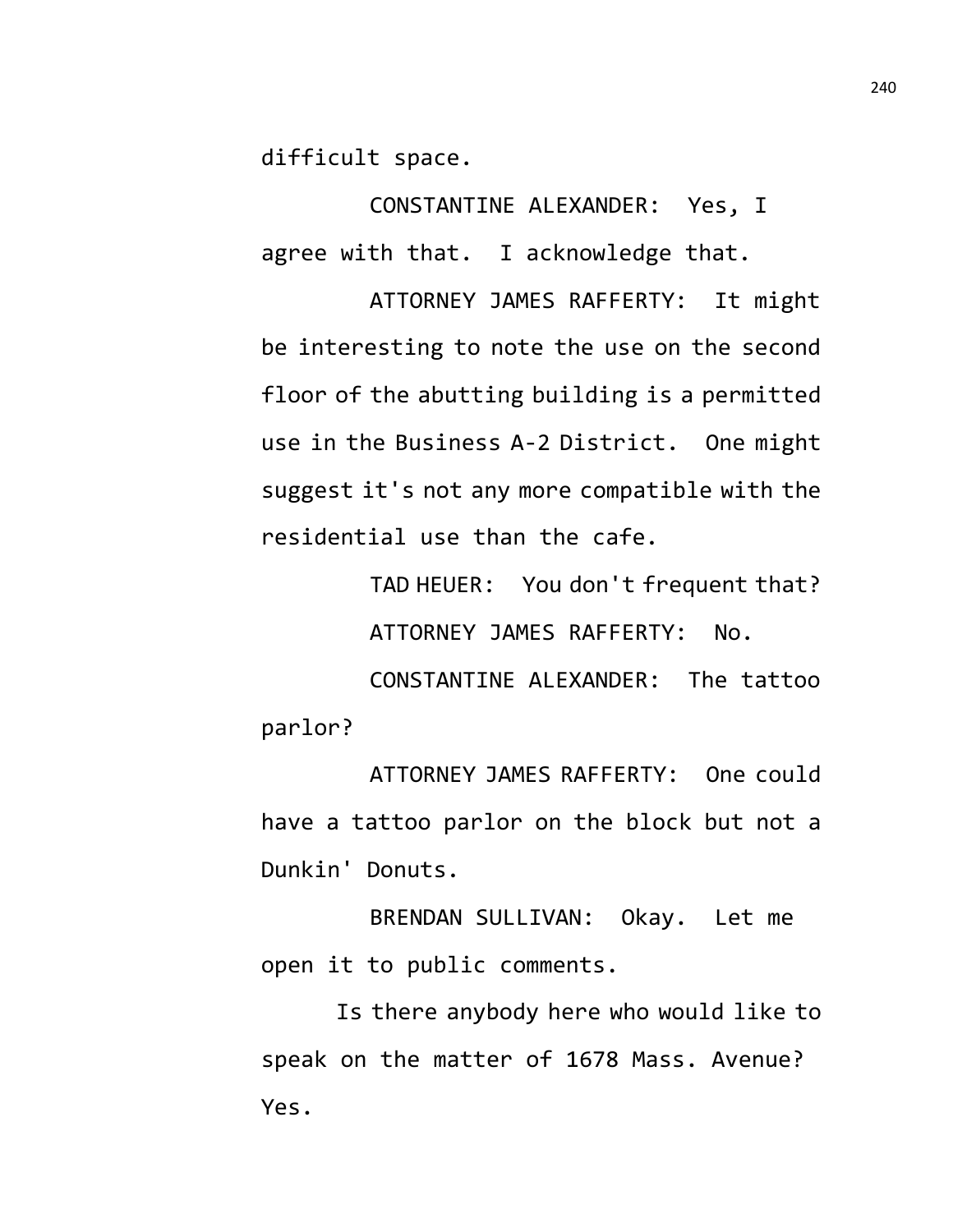RON AXELROD: Speak in favor or against?

BRENDAN SULLIVAN: Whatever, just general comment. If you would, give your name and please give your address.

RAN AXELROD: Hi. My name is Ron Axelrod. I live at 26 Shepard Street. I've lived there 35 years. It's just around the corner from this establishment. I'm here to speak against this establishment. The notice said it was to be a coffee shop and not a fast food restaurant. And so I'm sorry that it came across that way because we really didn't know that was happening. It has been vacant only about two months. The Harvard Coop moved out of there in January, January 1st. So there hasn't been a long vacancy period. In fact, the owner of the building had asked neighbors of what they saw as interest of what might be in that space. And many of us sent different comments to them.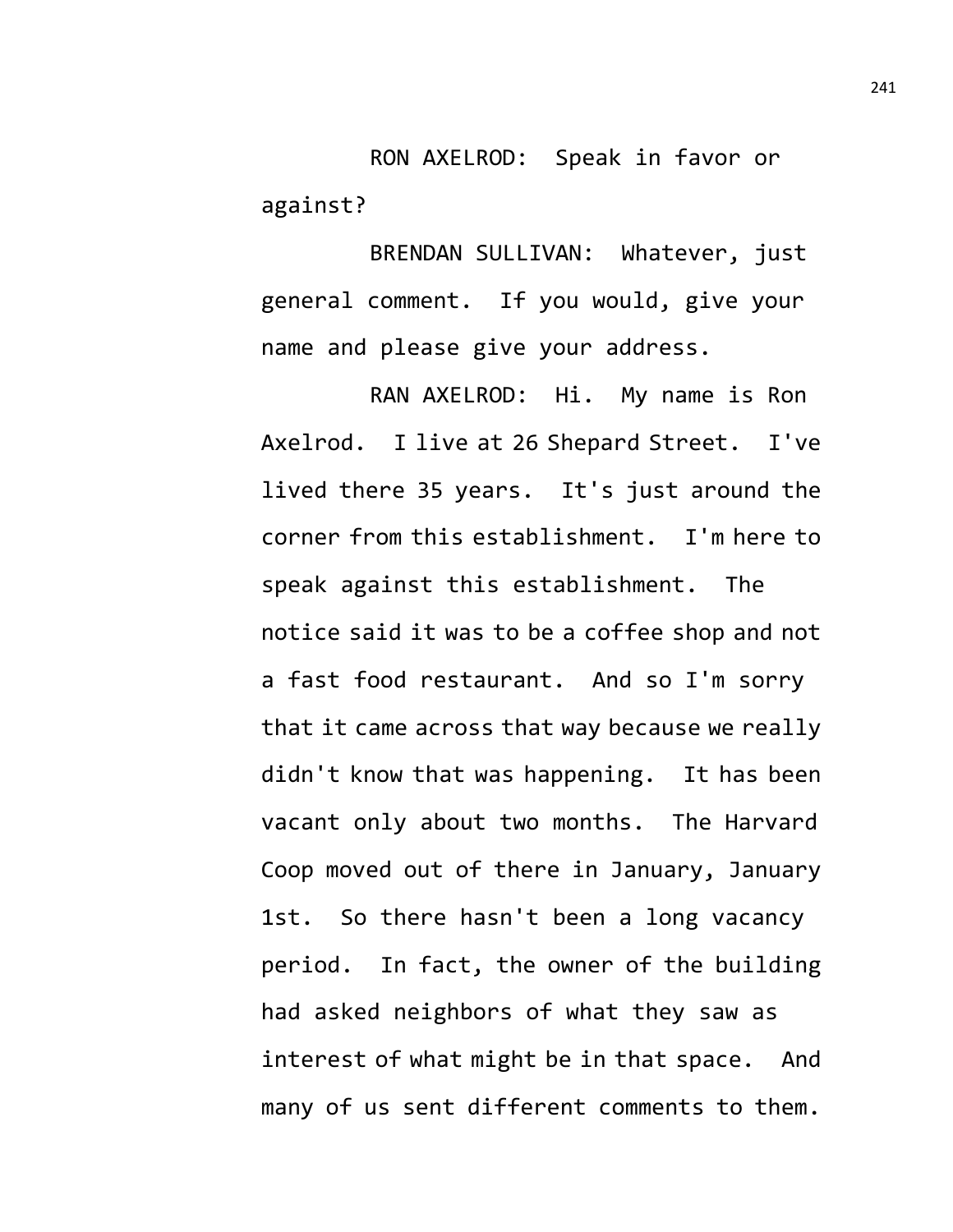Mostly more on a service basis in terms of shops that would be more applicable. Right now we have within 200 feet, less than a two-minute walk are three coffee shops and eight restaurants. I can't say that we're underserved in terms of food service facilities. There are -- concerning the parking, there is very little double parking available on Mass. Ave. This is an establishment that is going to have its food cooked off site, bring it along Mass. Ave., move it in and also bring all its garbage out on Mass. Ave. The loading zones are already allocated one to Evergood which has its -- it's our only real food store on the avenue between the law school and Porter Square, and we have been working on a master plan for Mass. Ave., a streetscape master plan that the city has funded, and part of that process -- and I sit on the steering committee with Fred Meyer representing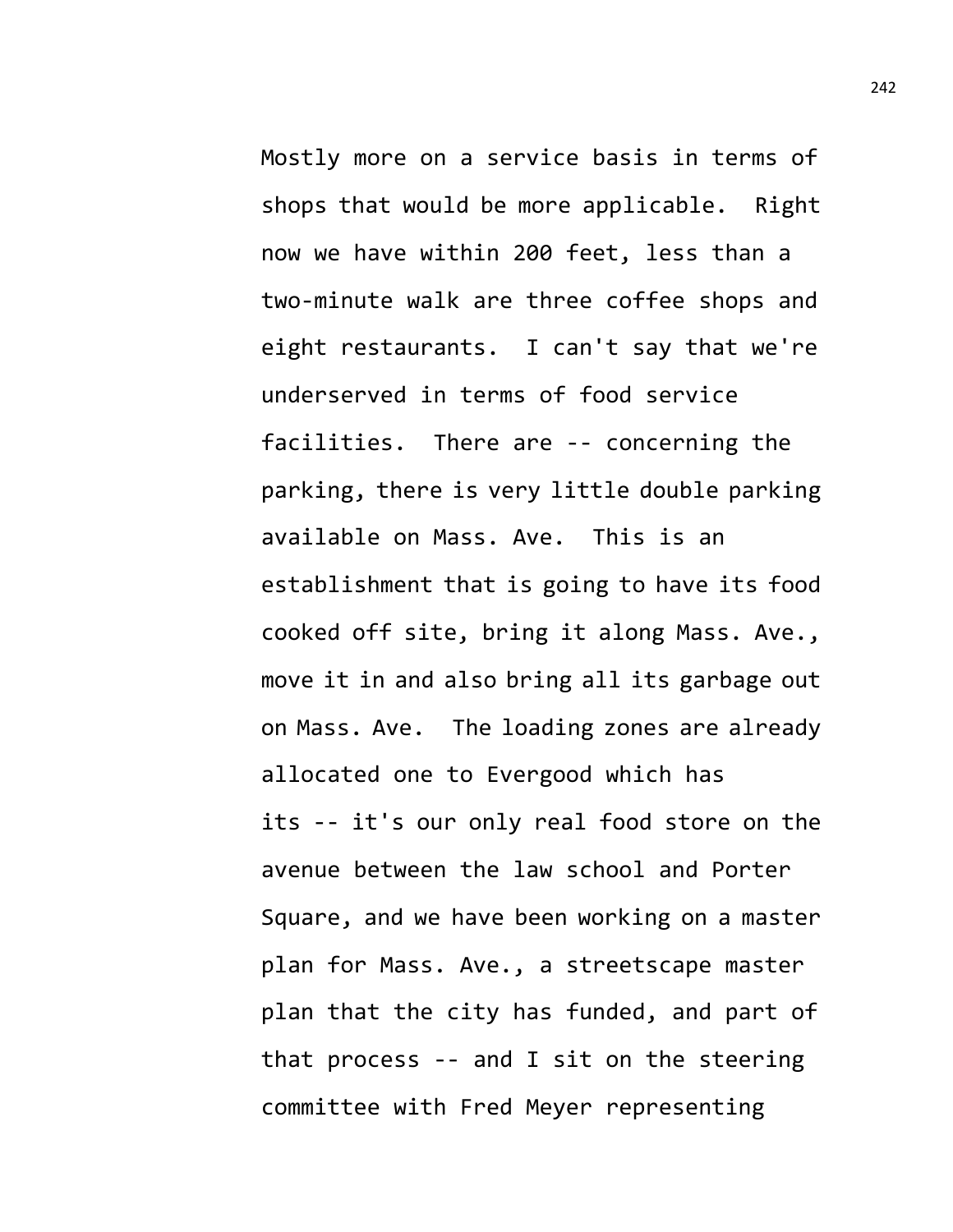Aggassiz, and I represent Neighborhood 9. And that steering committee consists of Community Development Department, three representatives, the Transportation Department, and the DPW. And the idea is to try to balance the parking and the loading zones along Mass. Ave. so that we don't destroy the businesses and allow them some opportunity to have parking along the way.

This business will obviously impact traffic along the avenue because people come to Dunkin' Donuts to buy a coffee and a donut and then move on. We have more than enough restaurants and coffee shops to serve our neighborhood.

One of the things that I also wanted to mention was that the continuity along the avenue is most important for the businesses so that they're not disrupted by the traffic that's gonna happen with the blockage that's gonna happen for trucks delivering and taking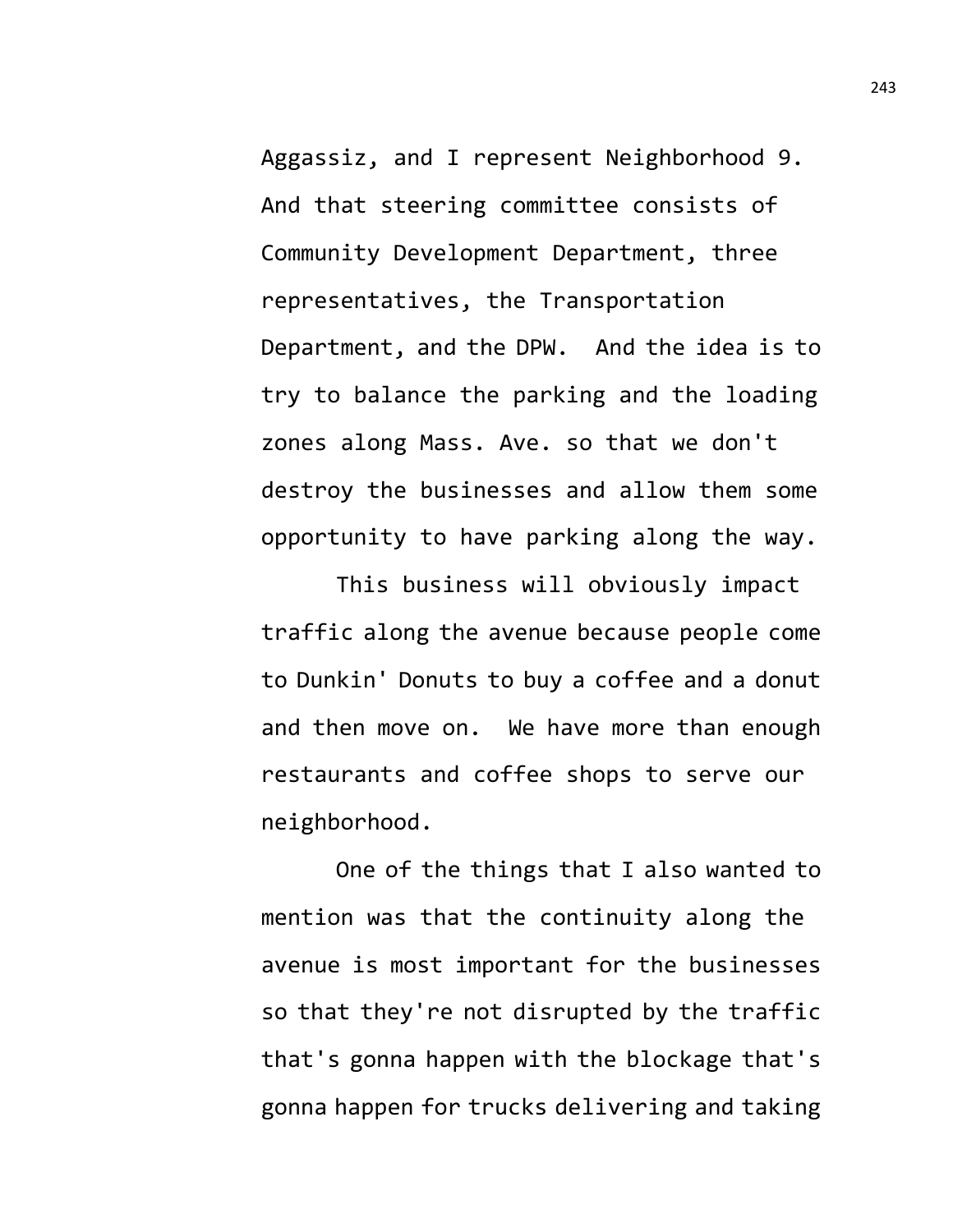out food, trash from this restaurant or this fast food operation. And I think it would be damaging to the other businesses along the avenue. Our master plan, and we're working with the businesses and we've done a survey to try to balance out the curbside accessibility for cars, for parking, for loading, and to work with the businesses. This would not help. This would only hurt those adjoining businesses because of that type of loading and unloading that would exacerbate parking and the loading situation.

So, I appreciate the person's interest in coming to the neighborhood and trying to serve us, but I have to say we've got quite a few restaurants and we're very well satisfied with the restaurants that we have and with the food service facilities that we have in terms of the coffee shops. So I would oppose this.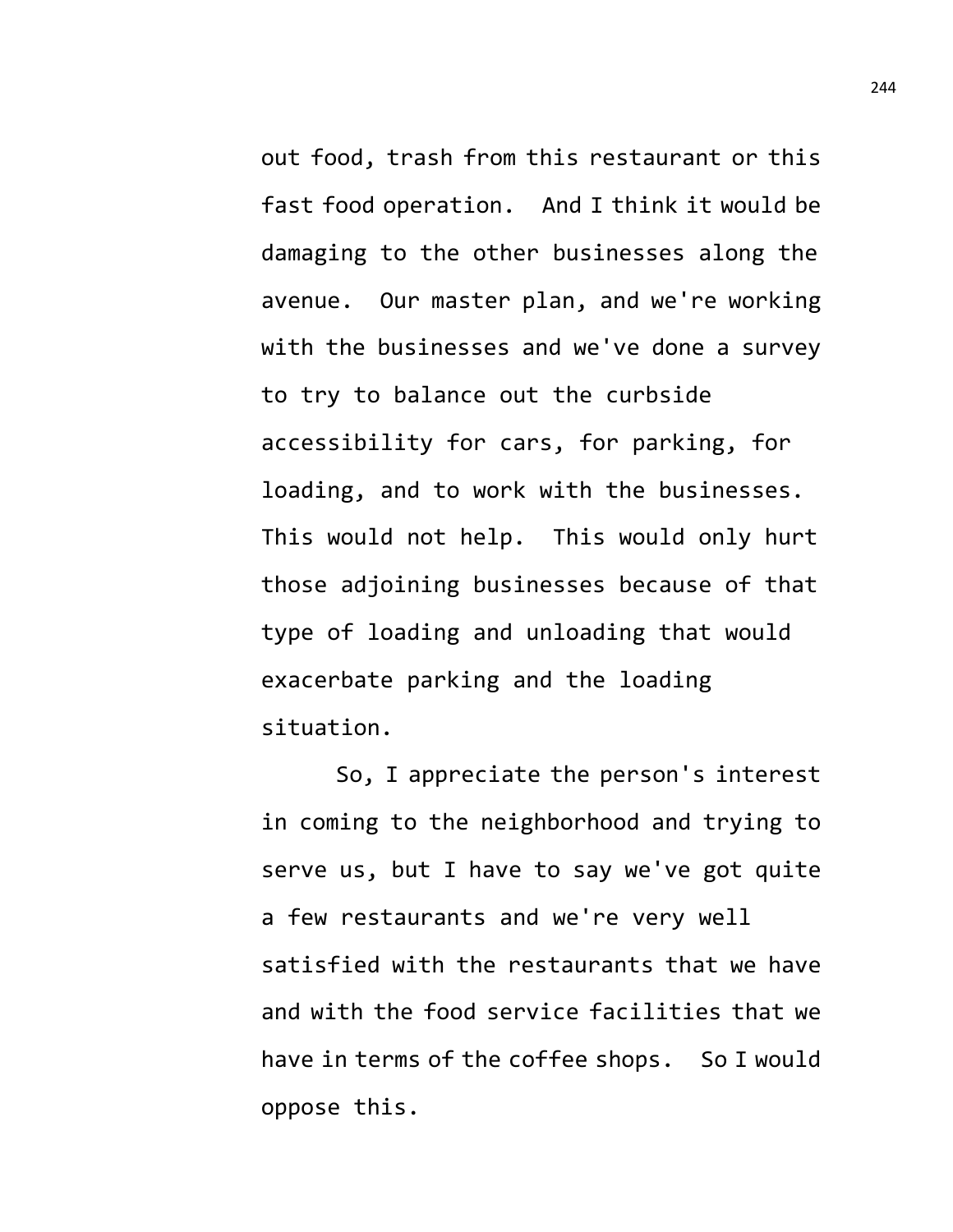CONSTANTINE ALEXANDER:

Mr. Axelrod, if my memory is correct you were a supporter of the Lesley dorm across the street.

RON AXELROD: I was.

CONSTANTINE ALEXANDER: And the reason you supported it was because of the retail space created along Mass. Ave.

RON AXELROD: That's correct.

CONSTANTINE ALEXANDER: And one of the uses as it turns out is a fast food enterprise; namely, High Rise Bakery. They didn't need relief from us.

RON AXELROD: Yes.

CONSTANTINE ALEXANDER: Are you rethinking your support of --

RON AXELROD: No, I'm not rethinking my support. We supported it because we wanted to have a continuity of retail along the avenue. One of the advantages of having a High Rise at that location is it's a loading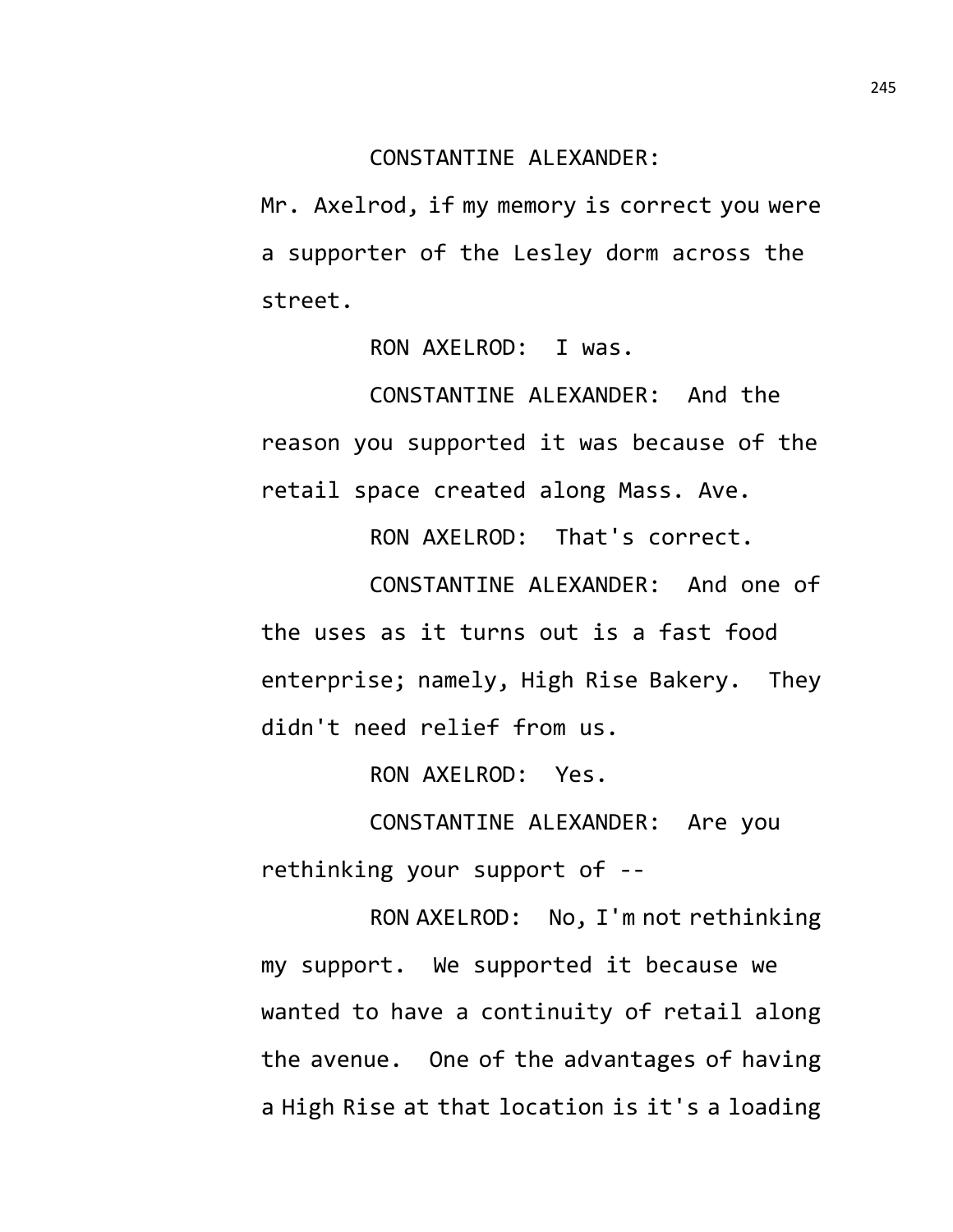zone in front of it. There's a loading zone also in front and on the side of Starbucks. Those places and even further down over at Tommy's and at our 7/Eleven. And so those places are served by those loading zones, not only for their loading but also for people as you know, we can park 15 minutes in a loading zone. So those conditions work well. There is no opportunity for a loading zone there in front of -- because it's gonna take away a significant amount of parking spaces. And I think what we did in support of Lesley, my friend here was supportive of that, too, was very beneficial to the neighborhood. The people have enjoyed having that continuity of space, and it's been very helpful to us.

CONSTANTINE ALEXANDER: Okay, thank you.

BRENDAN SULLIVAN: All right, thank you. Anybody else who wishes to speak? Somebody? Yes, come forward. Just your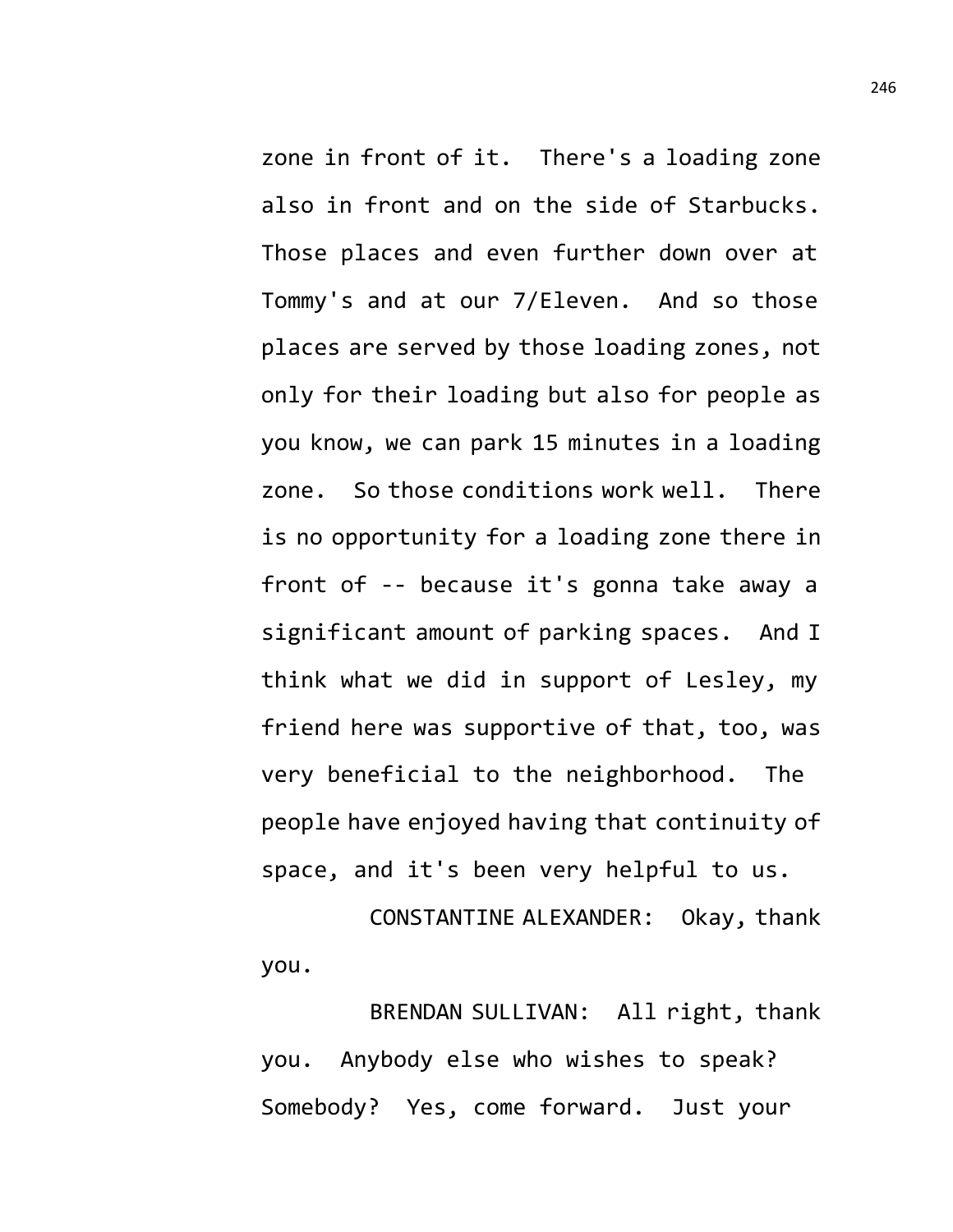name and address for the record.

CAROL WEINHAUS: My name is Carol Weinhaus. I live at 64 Oxford Street and I thank you for the opportunity to talk tonight.

I'm coming here not only as a neighbor that's lived in the Aggassiz neighborhood since 1978 and Cambridge since 1969. In addition, I'm a very active member of the Aggassiz Neighborhood Council and I'm actively involved in setting the agenda for each meeting. And I've been a member of the Mass. Ave. Master Plan for improvements along Mass. Ave. which is Ron. I've also been part of the three neighborhood groups that produced the map when people shopping along Mass. Ave. and, you know, this has been ongoing work for over ten years of the neighborhood actively trying to have a wonderful retail stretch along the avenue. I've also been part of ten years of

247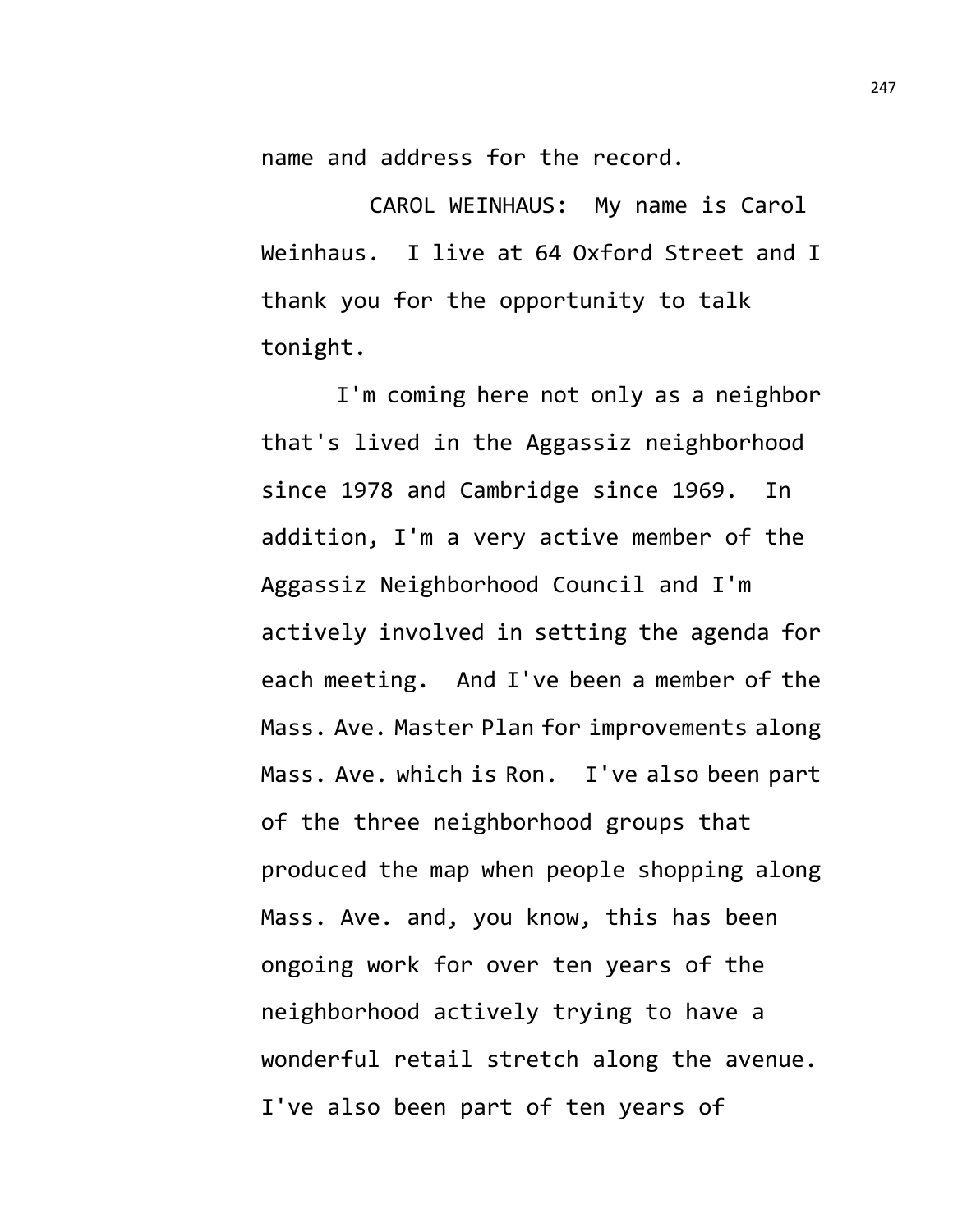negotiations with Harvard University and Lesley University and we -- a lot of us in the neighborhood get along with the universities and have a wonderful relationship the. You've seen me here for the Lesley University. We've actually asked for more housing for the students, because we felt that would add to the neighborhood. So part of what I would like to say about what Ron said and, sir, I don't know your name, but your question about the loading zone, is that stretch had already had loading zones because of the teller machine. And so even before Lesley thought of the dorm, the neighborhood had as part of a ten year part of group planning, asking for the teller machines and retaining the loading zones and we moved the bus thing. So it wasn't just, you know, a kind of this building is going up, it's been part of a very long process of looking at the avenue, its loading zones, and how things get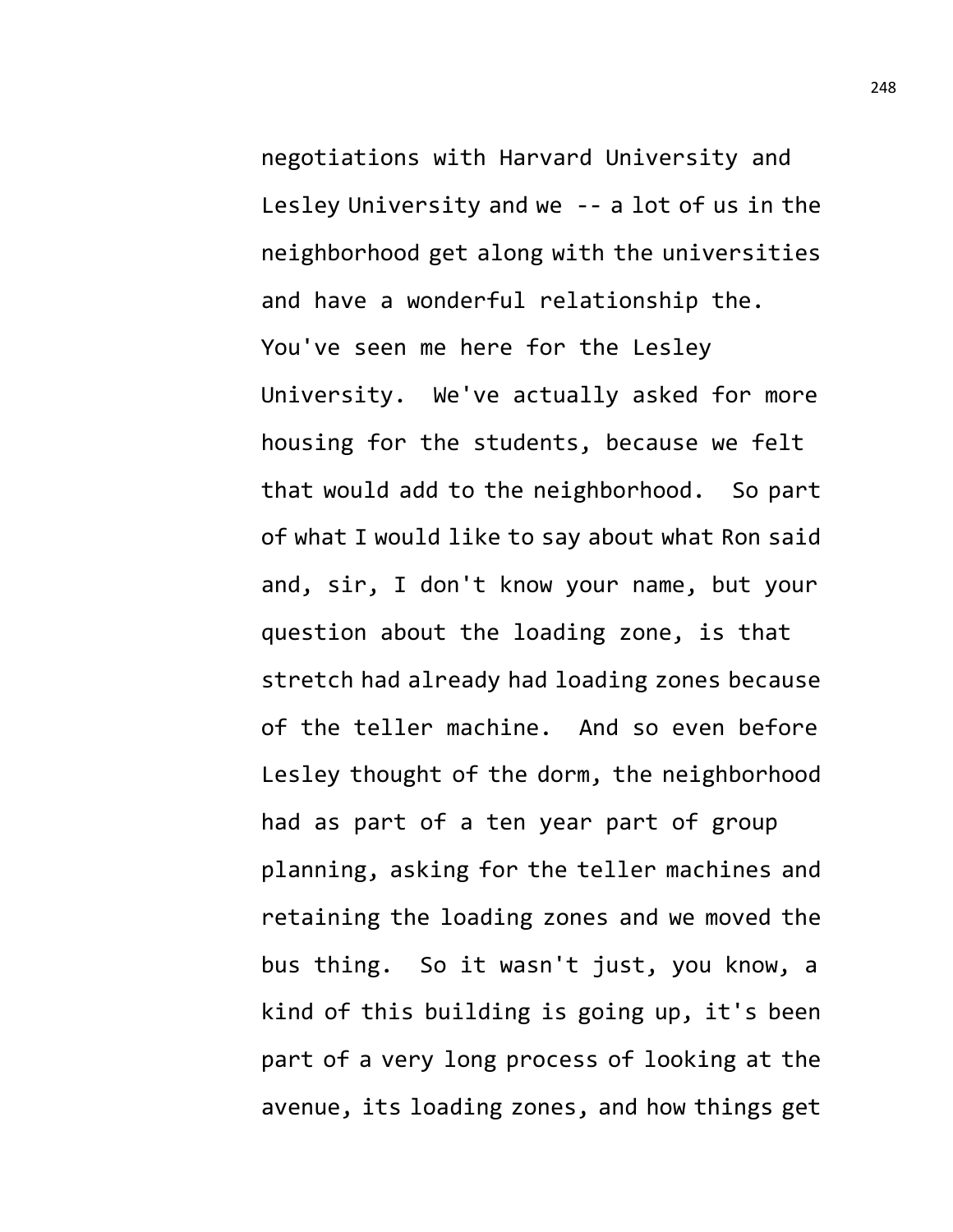impacted.

One of the things I wanted to say is that I found out at 6:15 about this. So I can tell you that without Craig Kelley's e-mail to some of the neighbors, I can tell you that nobody that I know in Aggassiz even knew about this happening. That the listing does not say fast food. It says coffee shop. You know, it doesn't say Dunkin' Donuts. This was the listing from the BZA website of the agenda. So there's no way that anybody in the neighborhood would know. So although I'm personally against this, and this is nothing against you as a person. And, you know, it has to do with the needs of the neighborhood rather than, you know, you personally. I also believe that the neighborhood was not given any notification. And I think that certainly I know people in the neighborhood would want to know and talk about this at minimum. But based on my years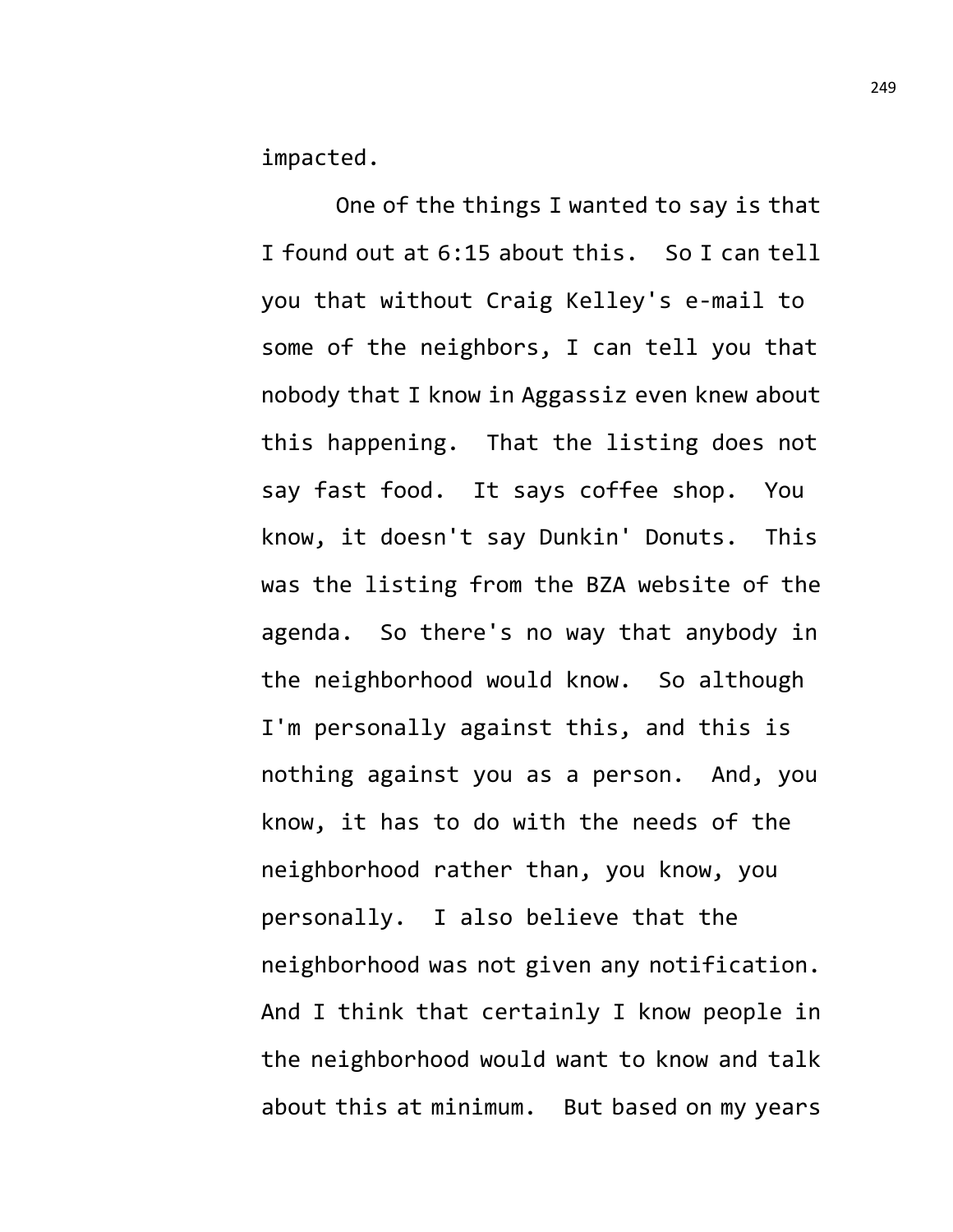of experience working on these issues, a lot of us have been actively promoting local businesses. And I would say it's wonderful that you, you personally want Dunkin' Donuts there to have yogurt, but you said you would have to pressure the company. It's not like the company is already doing this. So that when we've been asking for things in the neighborhood, we're trying to get more services, more things, that actually are not just become a restaurant row. And as Ron said, there's all kinds of other issues we've been looking at.

The other thing I would tell you is that in addition to the one's Ron mentioned, there's also the Oxford Spa that does food and has coffee. There are a lot of places that serve meals that go beyond, you know, just the coffee shop. Plus Urban Coffee has gone in and up by Porter Square.

Let me just see if there's anything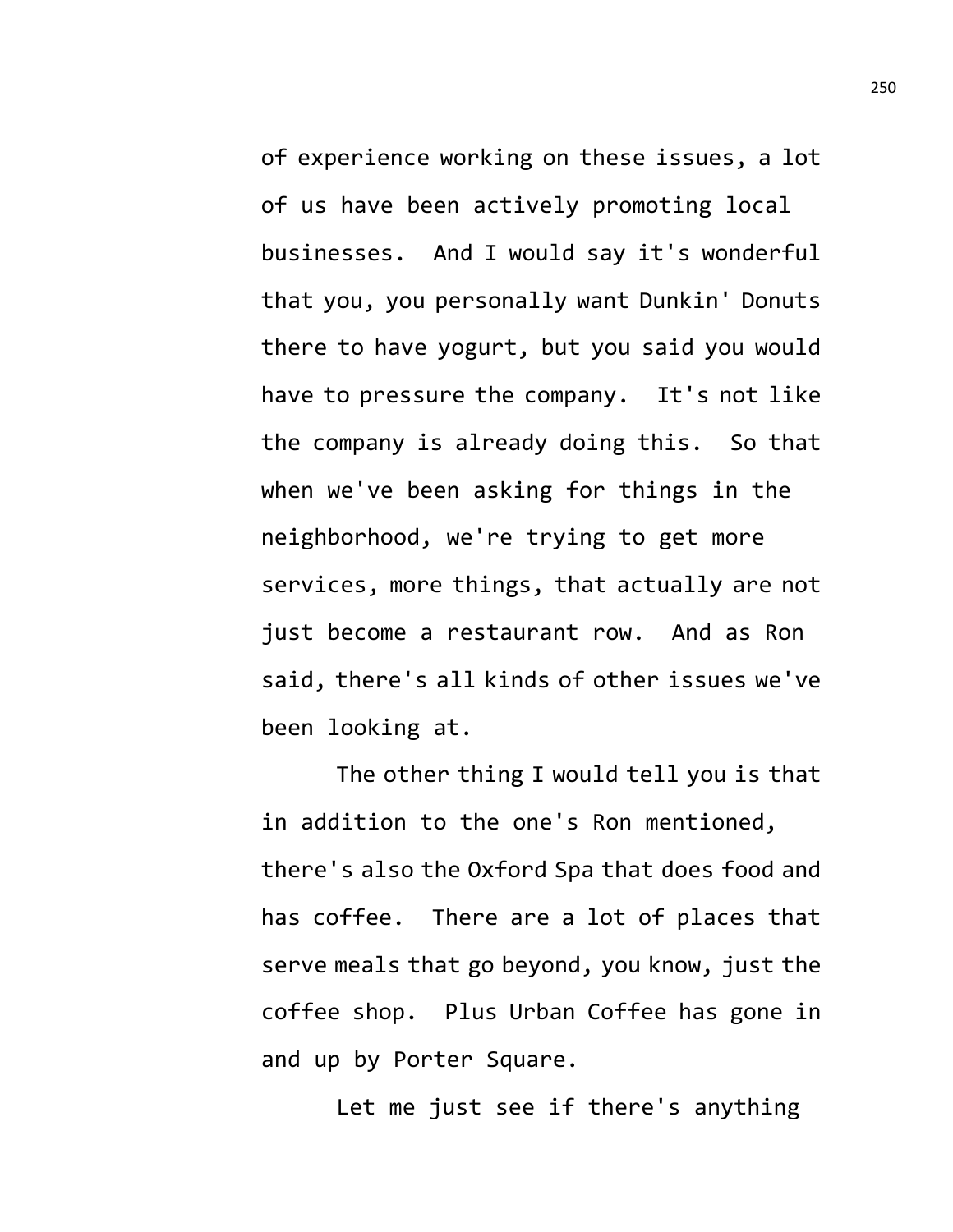else. Basically I really would request that you didn't grant the Variance. And, you know, I didn't come very much prepared because this was such brief notice.

> CONSTANTINE ALEXANDER: Thank you. CAROL WEINHAUS: Thank you all.

BRENDAN SULLIVAN: Thank you. Anybody else like to speak on the matter? Yes.

CHARLOTTE MOORE: I'm Charlotte Moore. I live at Nine Rutland Street. My house -- I've been in it for 35 years. It backs on to the Montrose spot. So we've become pretty friendly with the owners of the Montrose Spa.

I did want to respond to your question about why there's no fast food in our particular neighborhood. And I think it's frankly because the whole trust of everything we've been trying to do in this neighborhood is first of all, careful planning as Ron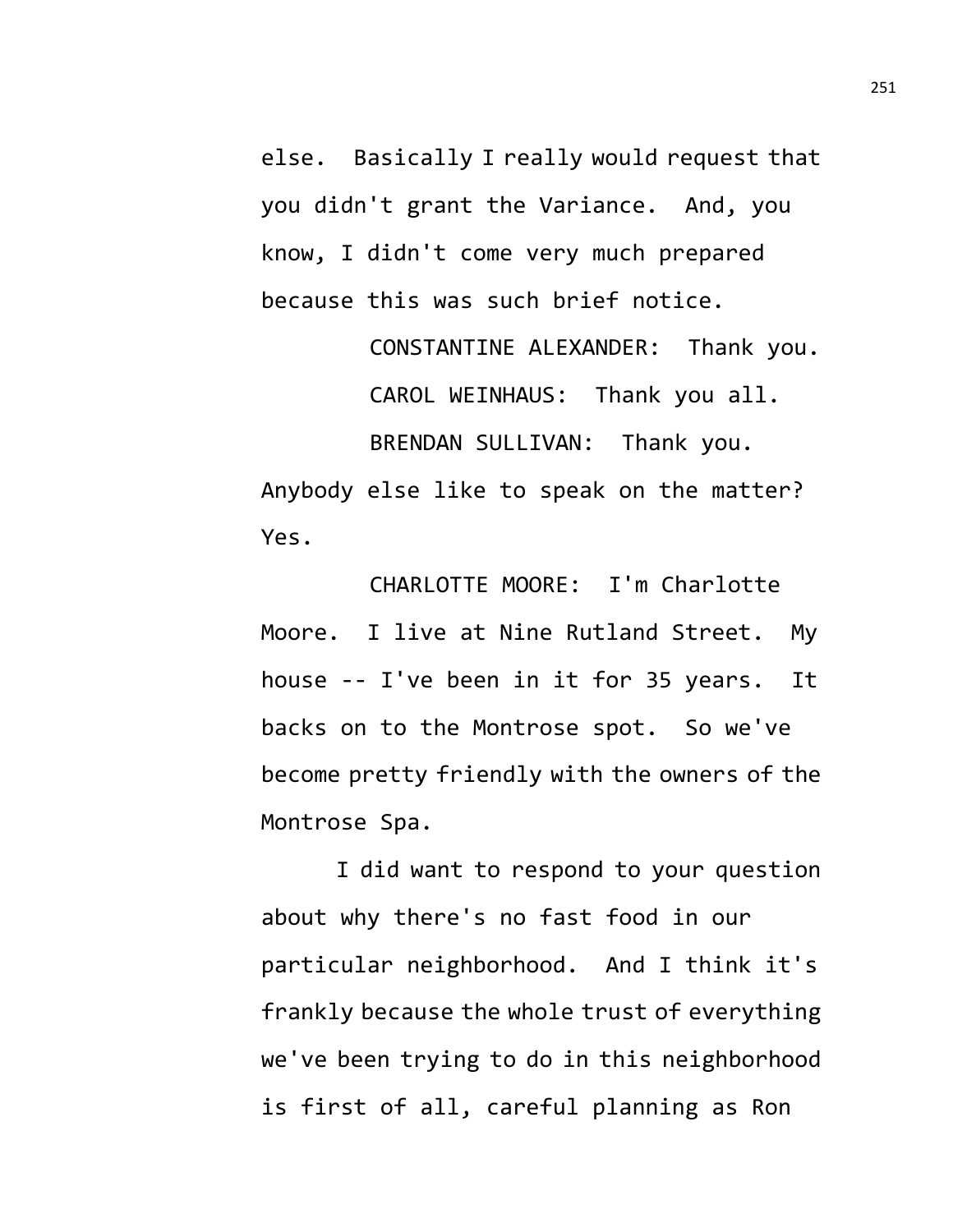Axelrod pointed out, but also the buy local. Cambridge first -- Fred Kramer who started that, who started that is also in our neighborhood. And we've been thinking about this for a very long time for the planning for Neighborhood 9 which I sat in all those meetings, and when the neighborhood was surveyed, the neighborhood was insistent that we have local, very local and individual mom and pop shops rather than franchises of one sort or another.

I did want to respond. I walk my dog everyday and I end up in front of the High Rise everyday around the same time, four o'clock, five o'clock in the afternoon, and it isn't busy. It does serve food but it is not busy and I don't know why. Starbucks is. Starbucks is packed. Simon's is packed. Simon's is a wonderful place where you can sit and relax. Some of these places are empty. The New Bourbon is not -- has not caught on.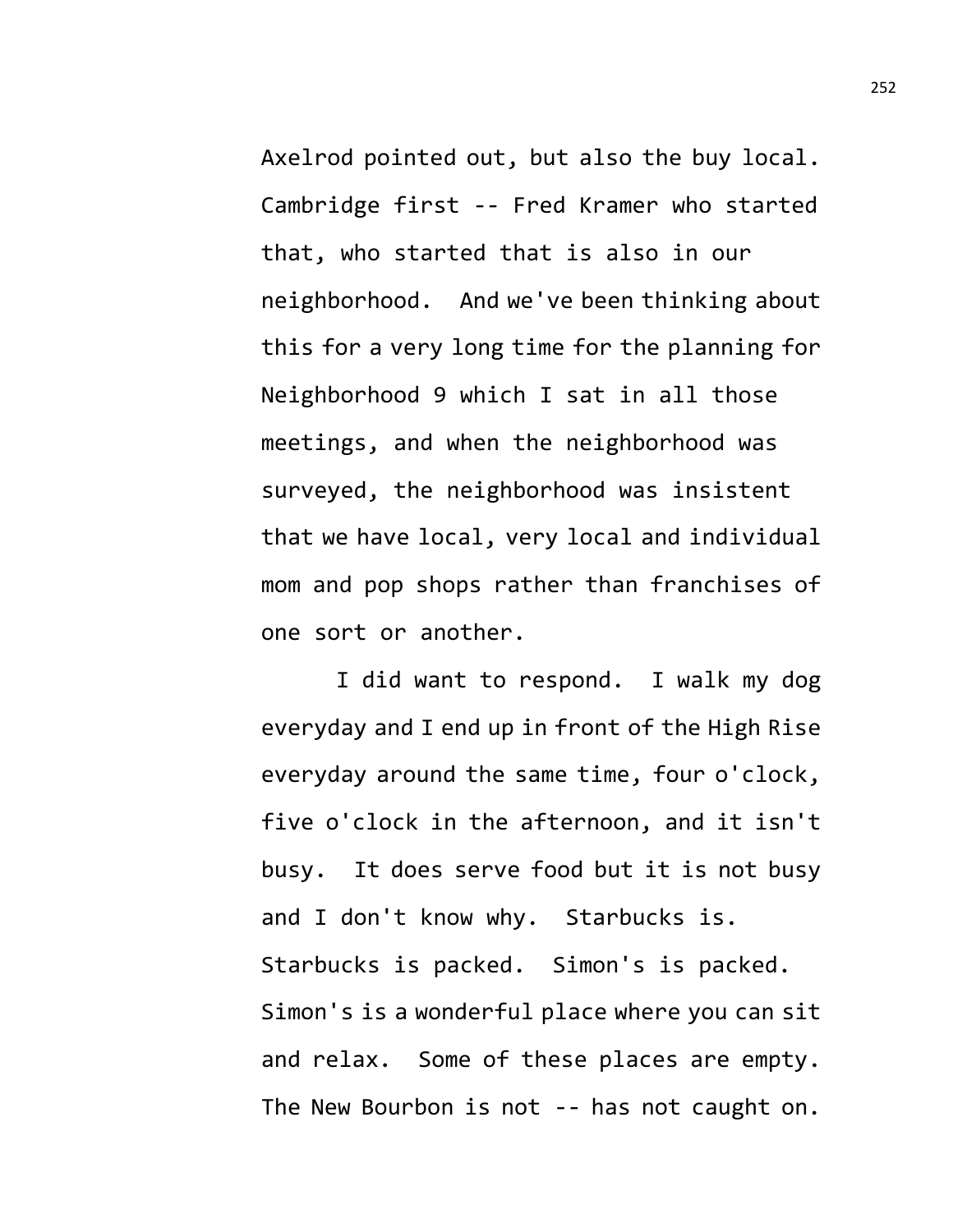And that's actually in a university building. So, I just wonder why we have to have yet another -- add another Dunkin' Donuts. There's one in the subway station in Harvard Square. There's another one on the river in Harvard Square. There is the one in Porter Square. I don't know whether we need another one frankly.

BRENDAN SULLIVAN: Okay.

CHARLOTTE MOORE: The other thing I was curious about is how big you plan to make this patio? Because there's this little restaurant, the Lebanese restaurant. They only have two tables. So it's not where a lot of people can hang.

BRANDON WOOLKALIS: Yeah, unfortunately the sidewalk's not that wide -- I'm sorry, go ahead.

CHARLOTTE MOORE: The sidewalk is not that wide and your building is, your space is very narrow. So you're not going to have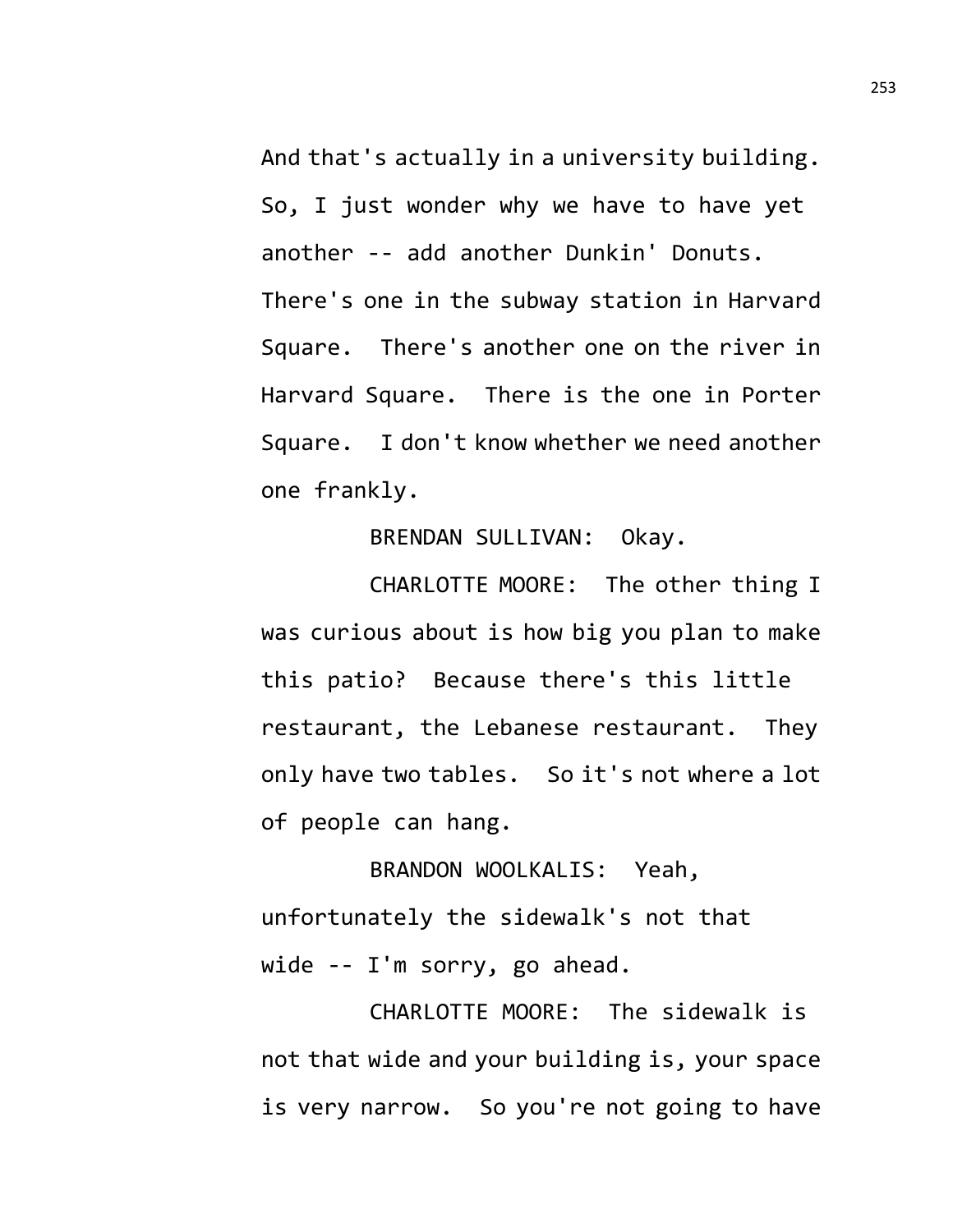much room. So it's not going to be like up the street, was it the Temple Bar or something like that.

CONSTANTINE ALEXANDER: Okay, thank you very much.

BRENDAN SULLIVAN: Anybody else? BHUPESH PATEL: I'm Bhupesh Patel, and I'm representing approximately 18 neighbors. We just wrote a letter --

BRENDAN SULLIVAN: If you could just give your address for the record.

BHUPESH PATEL: The address is Three Bowdoin Street.

CONSTANTINE ALEXANDER: Mr. Patel, you're giving us this letter for the first time right now?

BHUPESH PATEL: It is, yeah.

CONSTANTINE ALEXANDER: You did this the same time with regard to the Greek pizza place and we weren't pleased with it then.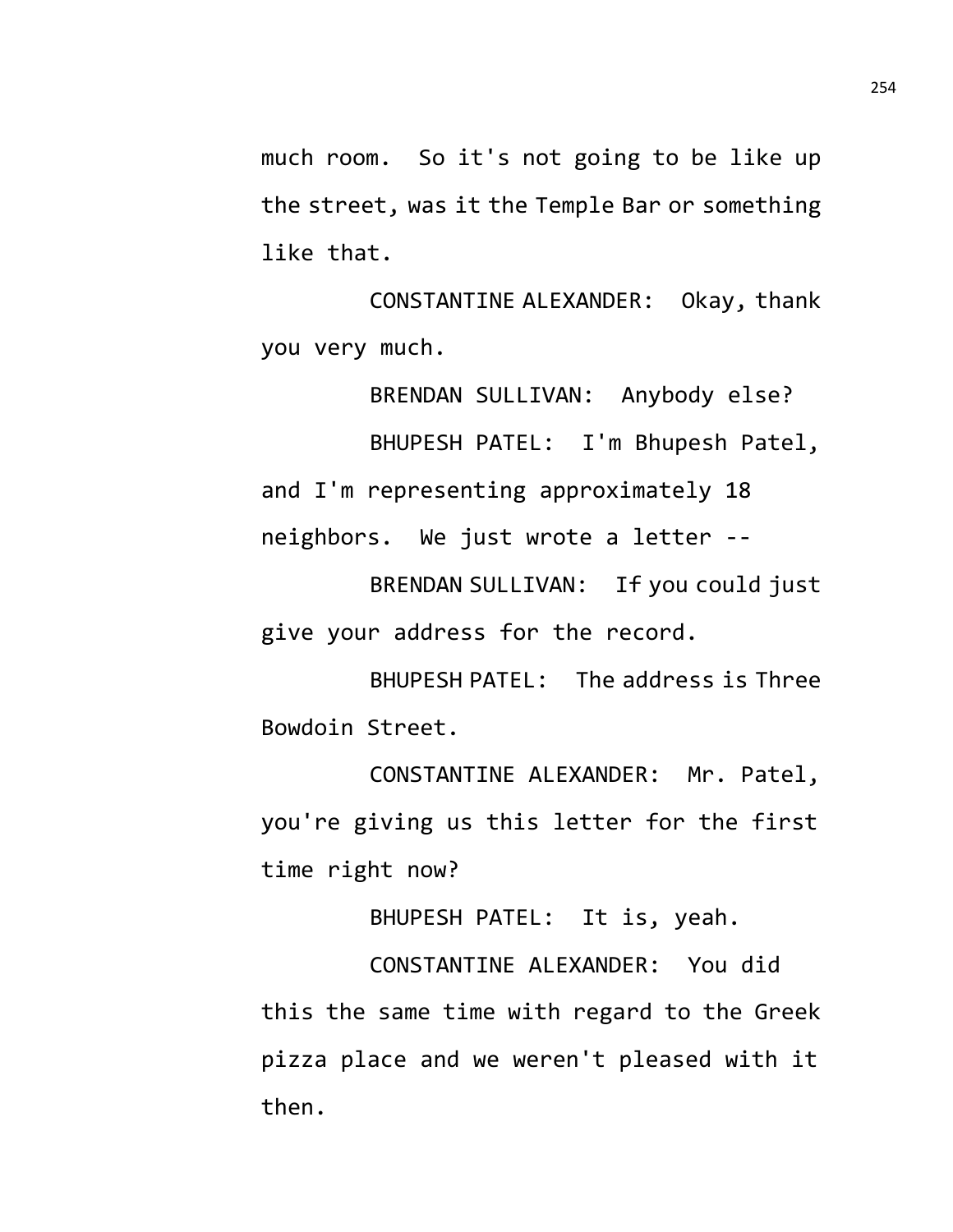BHUPESH PATEL: To be honest with you --

CONSTANTINE ALEXANDER: Wait a minute. Let me finish. It's not fair to the Petitioner or to this Board to give us these long letters at the time of the hearing and asking us to react or asking the Petitioner to react. I'm not very happy with it. I'm not even going to read the letter. You can hand it out, but that's my view. I'm sorry.

BHUPESH PATEL: Yeah. Nobody actually knew it was, again, a Dunkin' Donuts. And that's mainly the reason why letter is here today rather than earlier. It's the exact same letter submitted in the past for the other business. There's no difference in the letter relatively speaking. So it's the same exact concerns basically.

I got a lot of e-mails today but they're basically saying all the same thing. We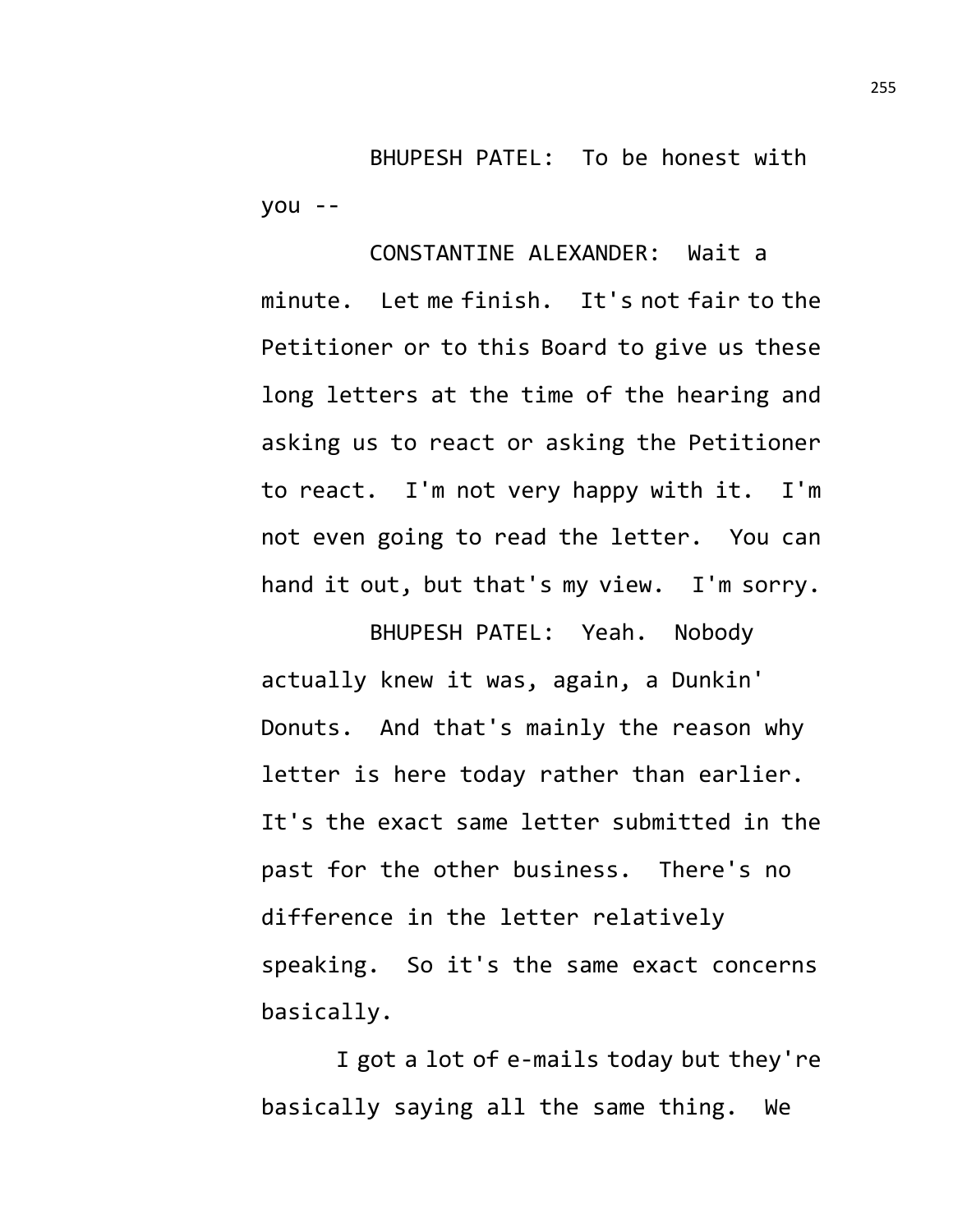didn't know this was a Dunkin' Donuts. We'd like to be able to speak to the owner about it. What I did was basically try to point to the fact that we've already addressed all these issues. If it's going to make it one letter and focus on what we've already addressed as an agreement between all the neighbors, so basically we tried to keep the letter to the six conditions that were with the other retailer that was proposing what is fast food on the street. And they all have to do with restrictions of the back door use. And basically the idea is not to use the back door for anything except for emergency egress. So the letter denotes that.

A lot of individuals wanted to write a separate letter concerning specifically the Dunkin' Donuts and how this restaurant would be used as a Dunkin' Donuts as opposed to another vendor in the space. I said we would submit this letter as the same letter as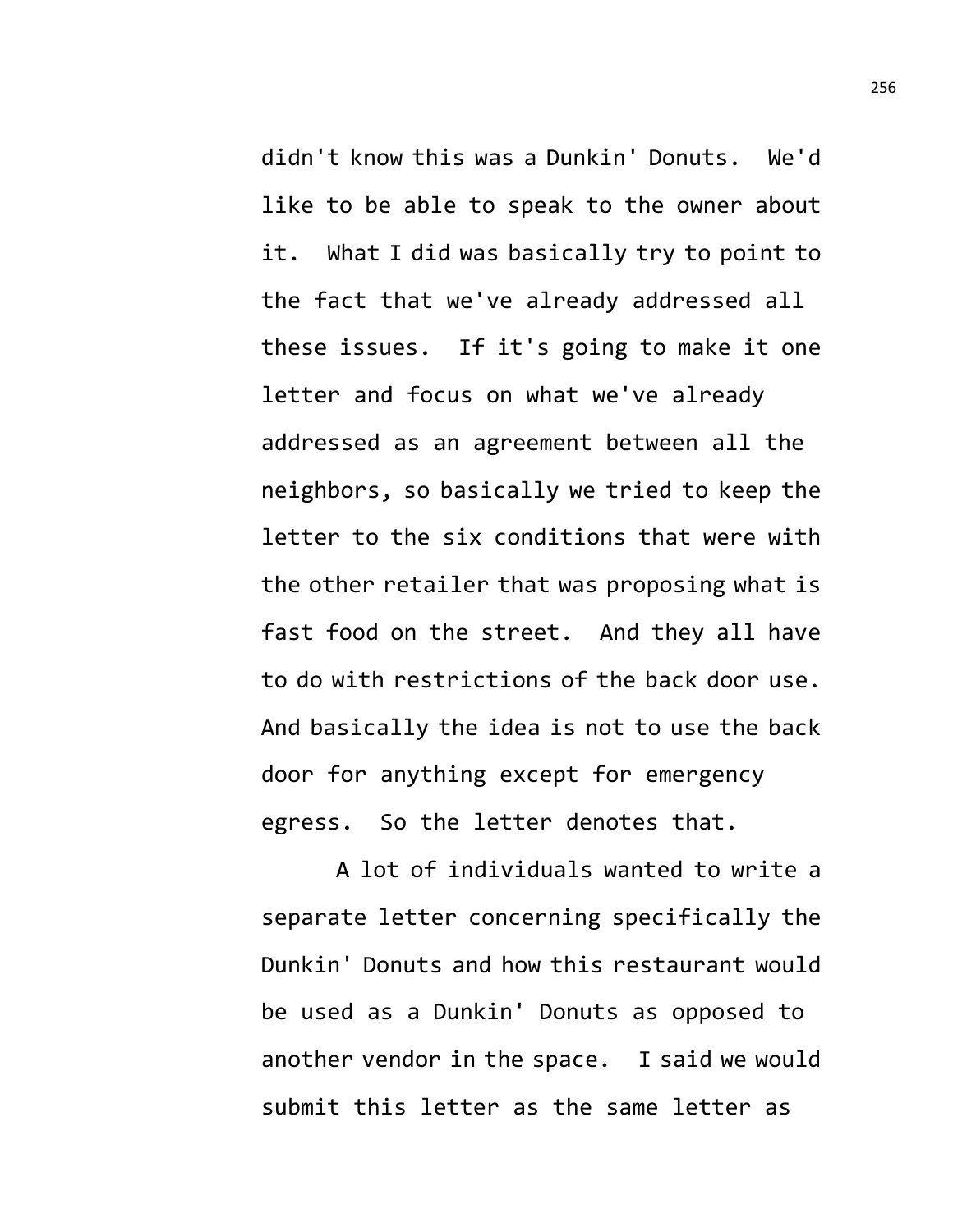before to be consistent, and that even though it's short notice, if the committee feels that there's not enough time for it, that they would continue it to be actually voice something beyond that. It's relative to something specifically Dunkin' Donuts. Everyone was strongly opposed mainly because they just assumed there was going to be a lot of impact relative to the back of the establishment as well as the front of the establishment. And this letter again is only focusing on the back of it.

Simply the six uses are very basic. Basically the most frequent thing to the least frequent thing. The most frequent thing, meaning employees loitering at the back of the building on an hourly basis going to truck deliveries to trash pick up to servicing of equipment in the back to changing of equipment which could be once every six months. That's the general sense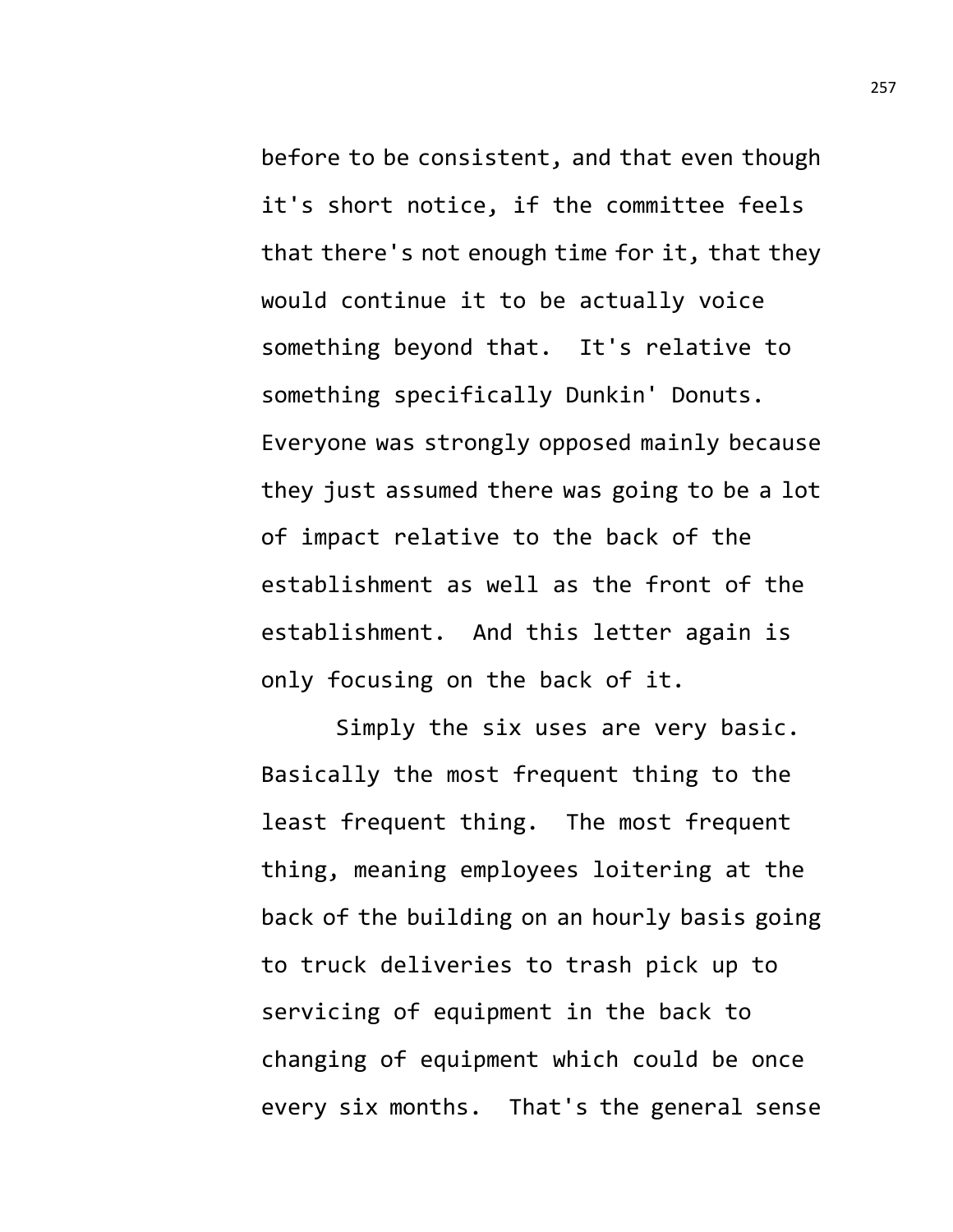of what that letter basically says.

Everyone was more focussed on the fact that it was fast food and the fact that that impact would be more aggressive than what the restaurants are. I didn't get into all that in the letter basically because it was something new. But relatively speaking that letter basically just points out to the fact that the four restaurants that are there already which are the Rafiki West Side Lounge and Temple Bar and Wrapro which is all the way over next to Starbucks and the liquor store, basically don't abide by what the neighborhood has asked them to do. Meaning there's basically mostly truck deliveries in the back. Trash is still in the back. Rafiki had actually said they would put the trash in totes and taken out. They'd wheel it out so it could be picked up in the front. That's never happened. Now, granted all these conditions were based on them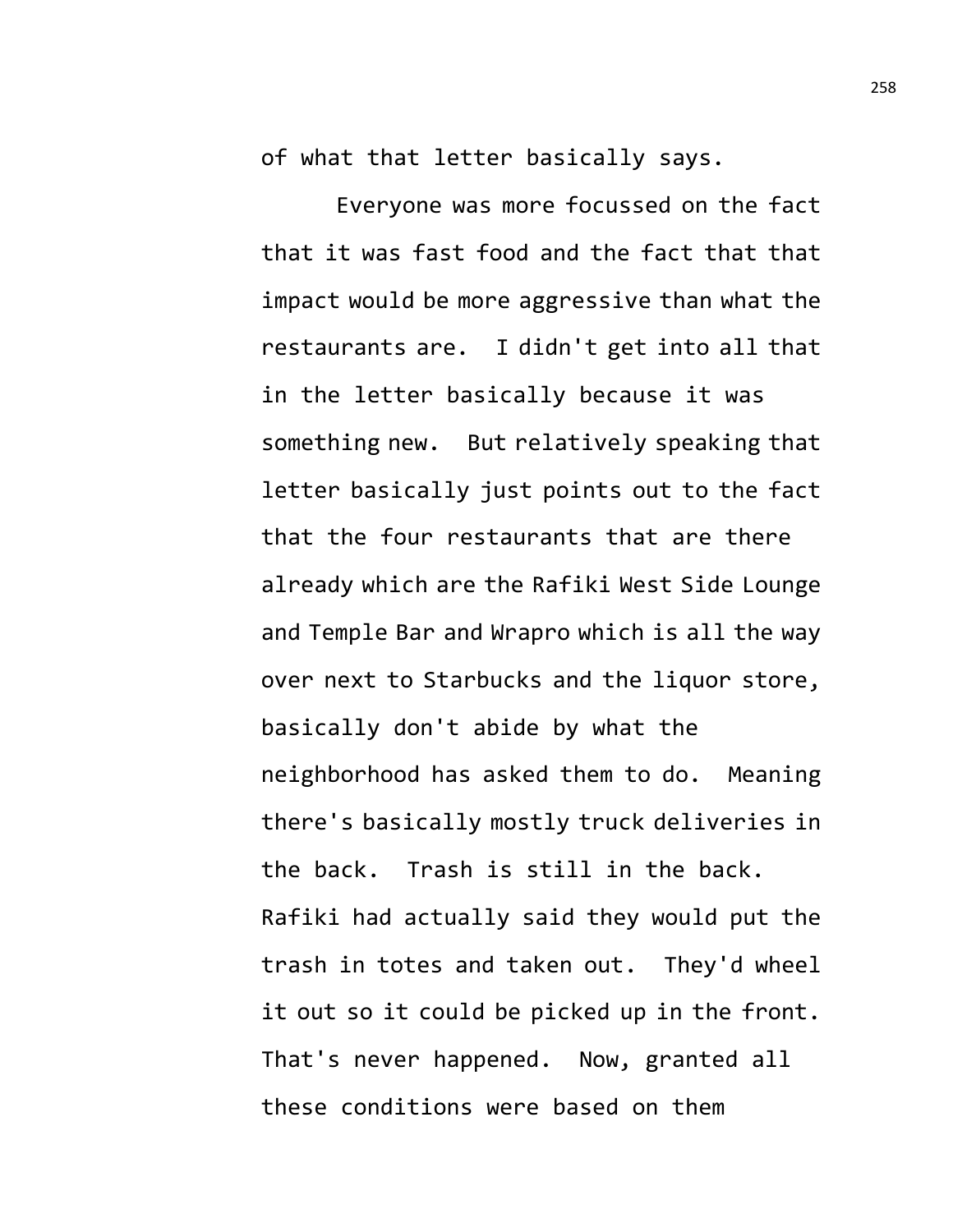submitting to the Licensing and it wasn't to a hearing relative to dealing with Variance issues. So the neighborhood has those concerns as issues that have never been met, but they weren't under the conditions of the Variance. So I clarified to them that that's not something that we're necessarily addressing as an apples to apples relationship without having the ability to regulate it relevant to the last time. Even with that in mind and the fact that it is a coffee shop, but everyone realizes they just have a right to be a coffee shop just as much as the other two vendors that are in the neighborhood as a coffee shop. They still feel like the impact would be hard to control relative to the amount of uses that would happen in the space.

So we actually focussed on the fast food word today basically because they wanted to define what fast food was. We've pulled it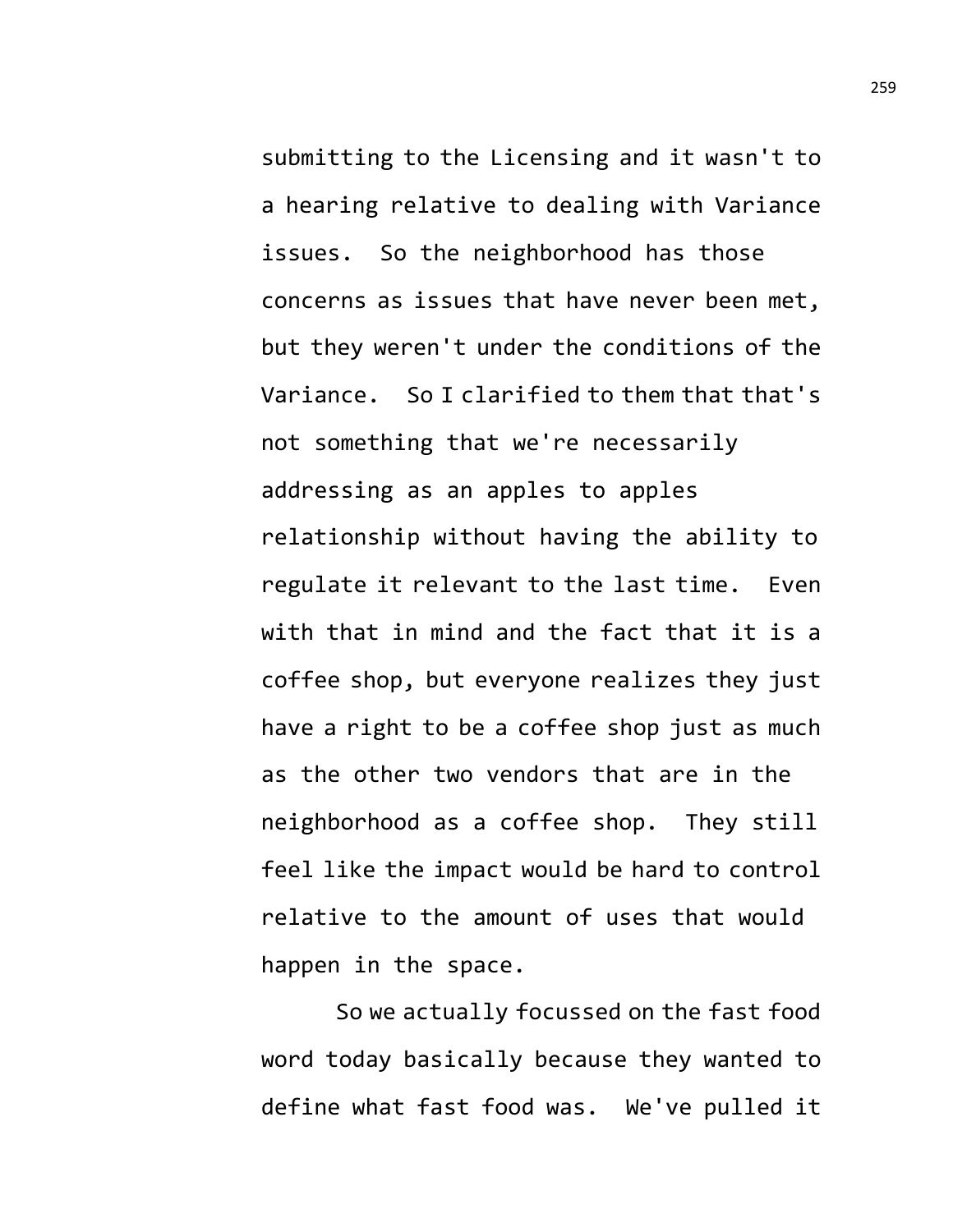down to the fact that basically fast food to them has to do with the fact that there's quick pick up. And if it's quick pick up, it's basically people that want to stop for five or 15 minutes and get in on out of their car. That's the issue that a lot of them have. And that's what we have with Starbucks, people coming in in the morning and basically occupying the loading zones so they can't get used correctly, and that's why people end up coming in in the back. Because after a while they realize the loading zones aren't accessible because people are parking there to do quick pick up so the truck deliveries happening in the back. That's their biggest issue. This is basically something that's going to be categorized as fast food and there will be a lot of quick pick up. And then relatively speaking if that was licensed in this space, they would basically be adding on to the nightmare that we're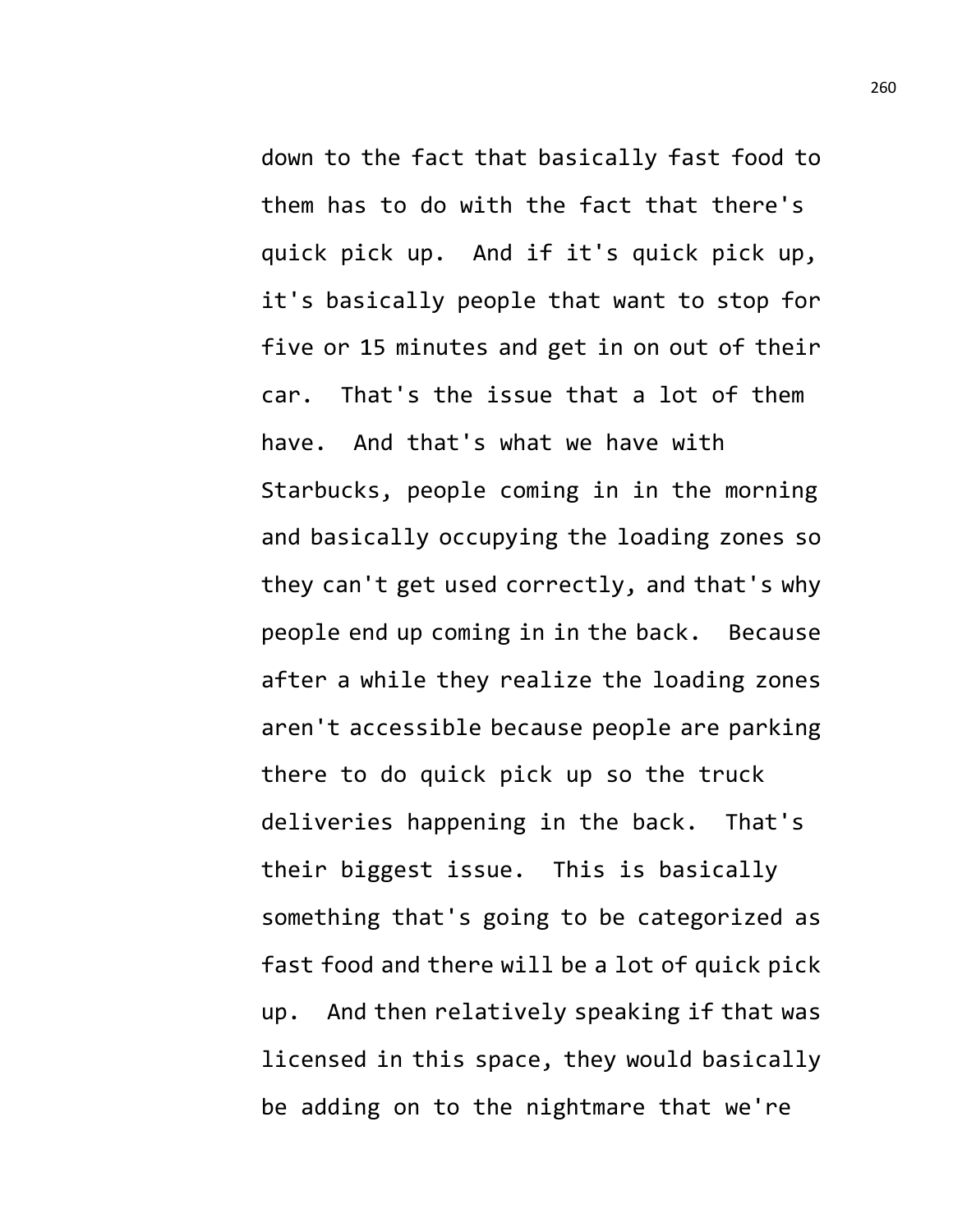dealing with when it comes to parking. So that's what I got them to focus on, but to put that in a letter and get everybody to agree upon it today would be impossible to do and that's why we wrote the same letter that we had before.

I would actually ask that it get continued to allow this person Brandon to meet with the neighborhood and walk through what he's going to do with the space and resolve how he's gonna help resolve an issue that we haven't been able to resolve. I mean, the city themselves have tried to do it by adding a loading zone, but that's from dealing with the fact that the Starbucks has a lot of people, approximately 45 to 55 cars in an hour and a half in the peak period they're basically calling roughly 7:45 to 8:45. Only that hour that they have excessive cars that it's backed up on in corner and people are parking all over.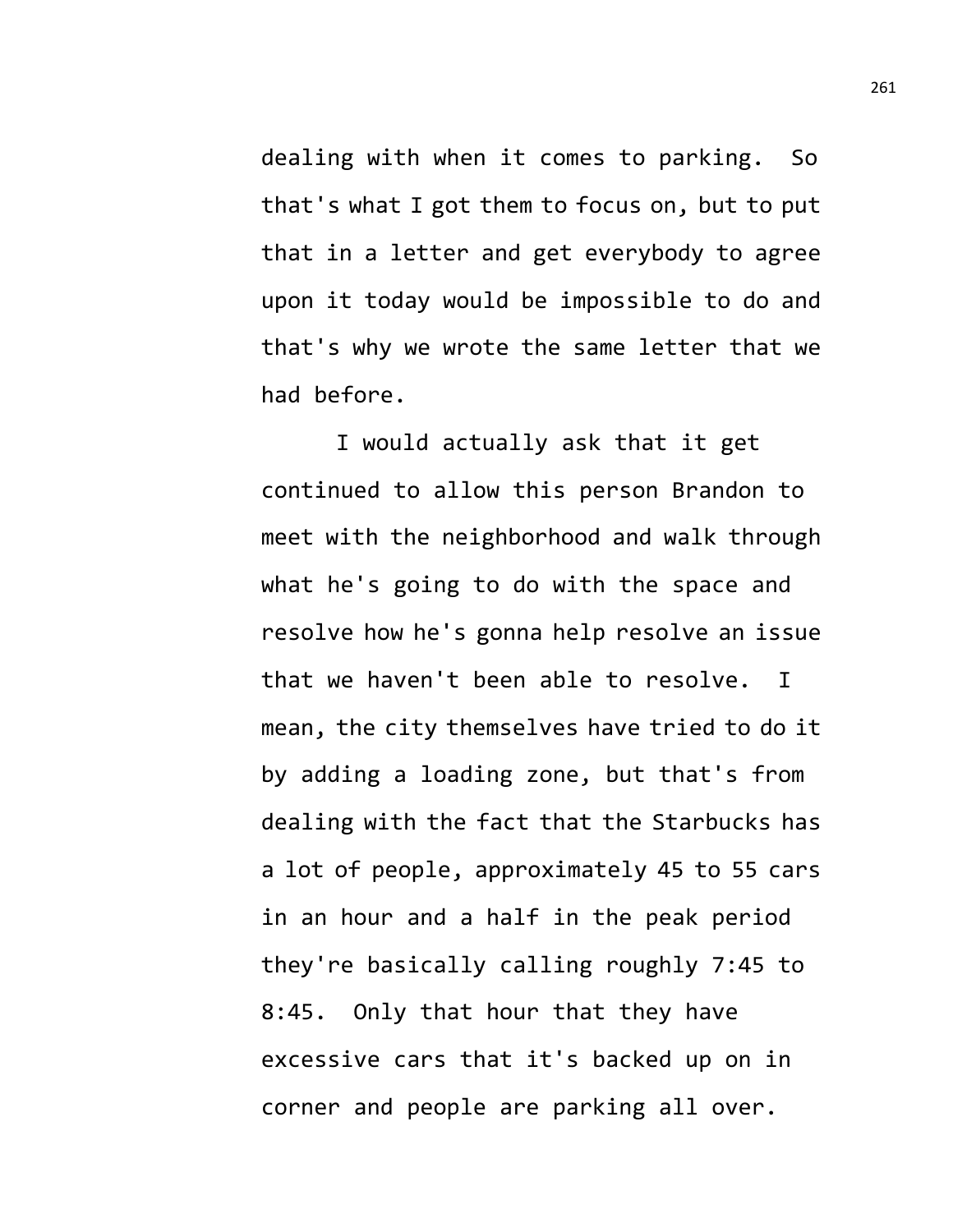BRENDAN SULLIVAN: Well, I think even the dry cleaners has that same problem where people, you know, drop off and there's all that double parking. I mean, the whole neighborhood is inundated because it abuts that commercial district. And the very nature of that commercial district and abutting it, you get the repercussions of it which is the -- and again, noticing the cleaners, it's the same thing constantly all day long. If this was the Brandon Coffee --

TAD HEUER: Brandon's Beans Coffee Shop.

BRENDAN SULLIVAN: Right. Would it be any different?

BHUPESH PATEL: What do you mean, as far as pick up and drop --

BRENDAN SULLIVAN: Well, somehow I get the sense that this is being tainted by the Dunkin' Donuts marker.

BHUPESH PATEL: No. I think it's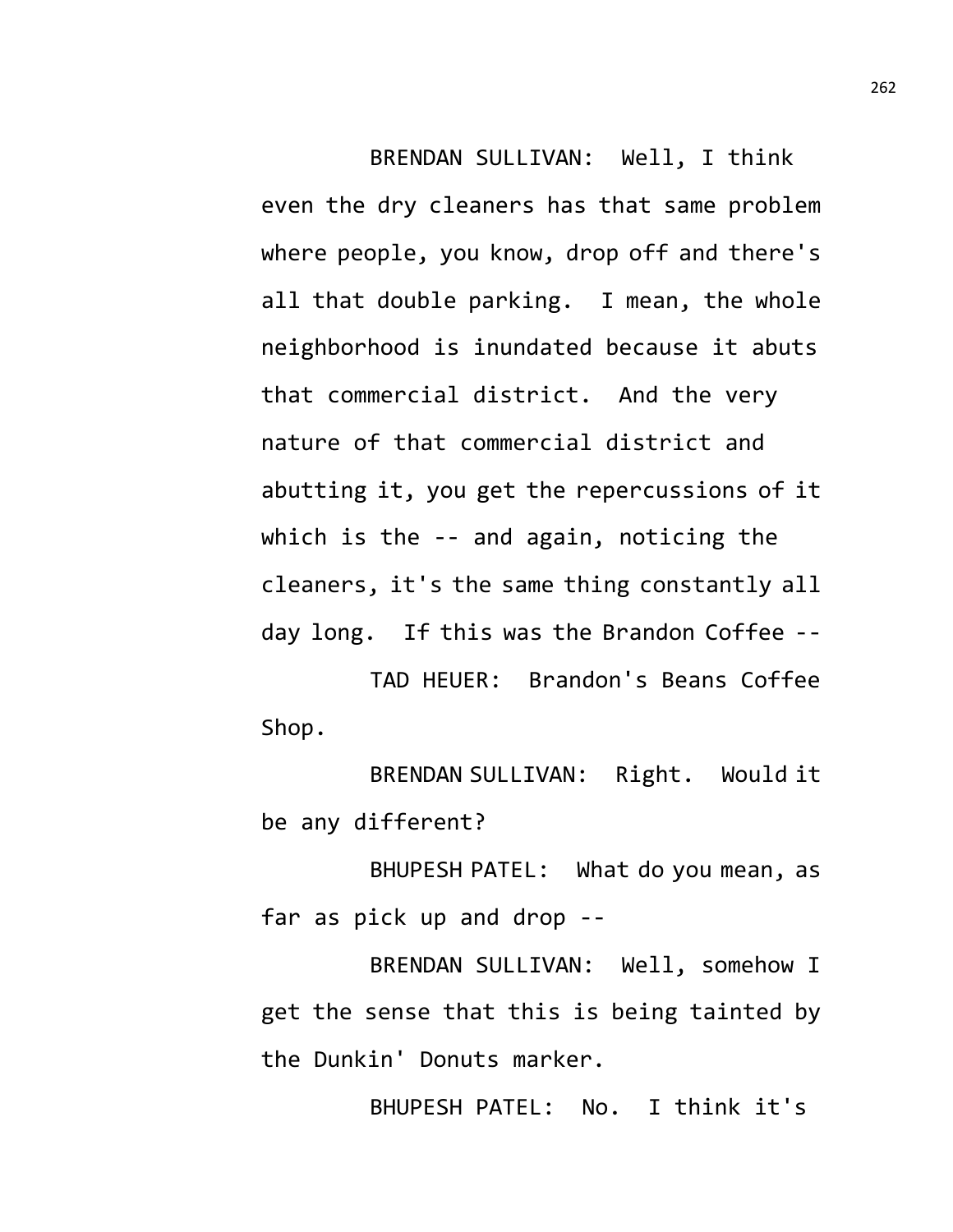being tainted more by the fact that they figured it was going to be a lot of pick up and drop off. It is known as cafe coffee shops. They thought it was mostly cafe.

TAD HEUER: Well, let's say it were true. Let's say it was a cafe. They need to get food into the building so people can purchase it and eat it; right?

BHUPESH PATEL: Sure.

DAVID SURFACES: I mean, if it were a cafe allowed by right, someone would have to drive a truck up and bring stuff into the front door for sale; right? Like, what -- I'm trying to -- I kind of see where you're going, but I also am have difficulty because my sense is that Dunkin' Donuts, and I guess I'll direct this to the petitioner as -- since we've been discussing loading zones, can you describe how frequently things are delivered and at what times they're delivered so that we're all on the same page?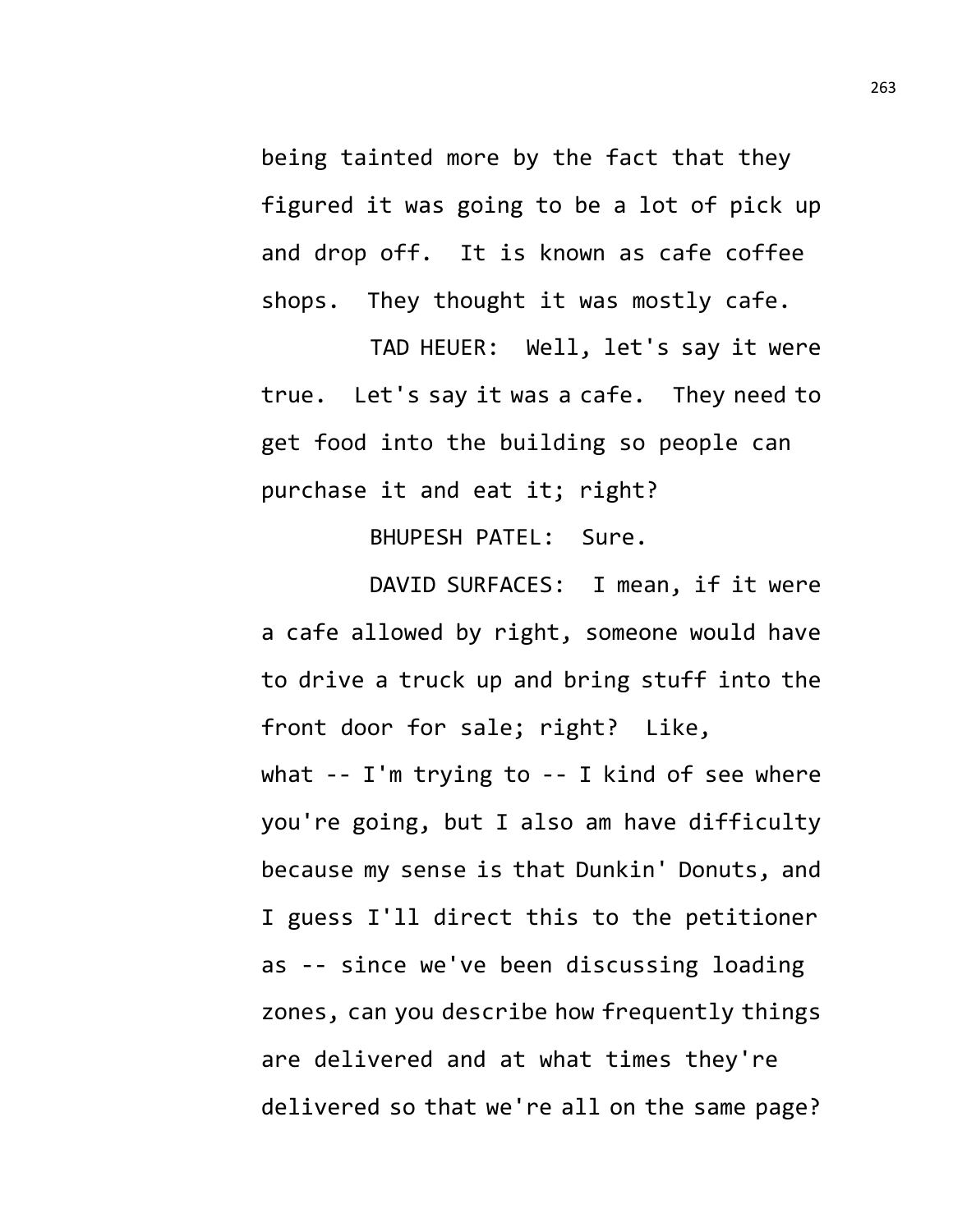And then I'll continue.

BRANDON WOOLKALIS: Myself and Mr. Patel were talking earlier about the concerns you guys had about his neighbors, all the concerns about the back door. And I have no problem making that a no zone. You know, I don't allow my employees to smoke anyways. So, we can use that as a fire exit only. There will be no deliveries by the back door. And how we get our deliveries, we generally have one truck a week that brings in all of our coffee beans, our paper wares, our cups. And that comes, you know, we can schedule that -- it's a very flexible system. That was a big concern at my Mass. Ave. store, and we haven't any complaints about it. It comes at like five o'clock in the morning. It pulls right in front and everything's wheeled everything through the front door. And, you know, do they damage things in my store? Yeah, I have to re-wallpaper the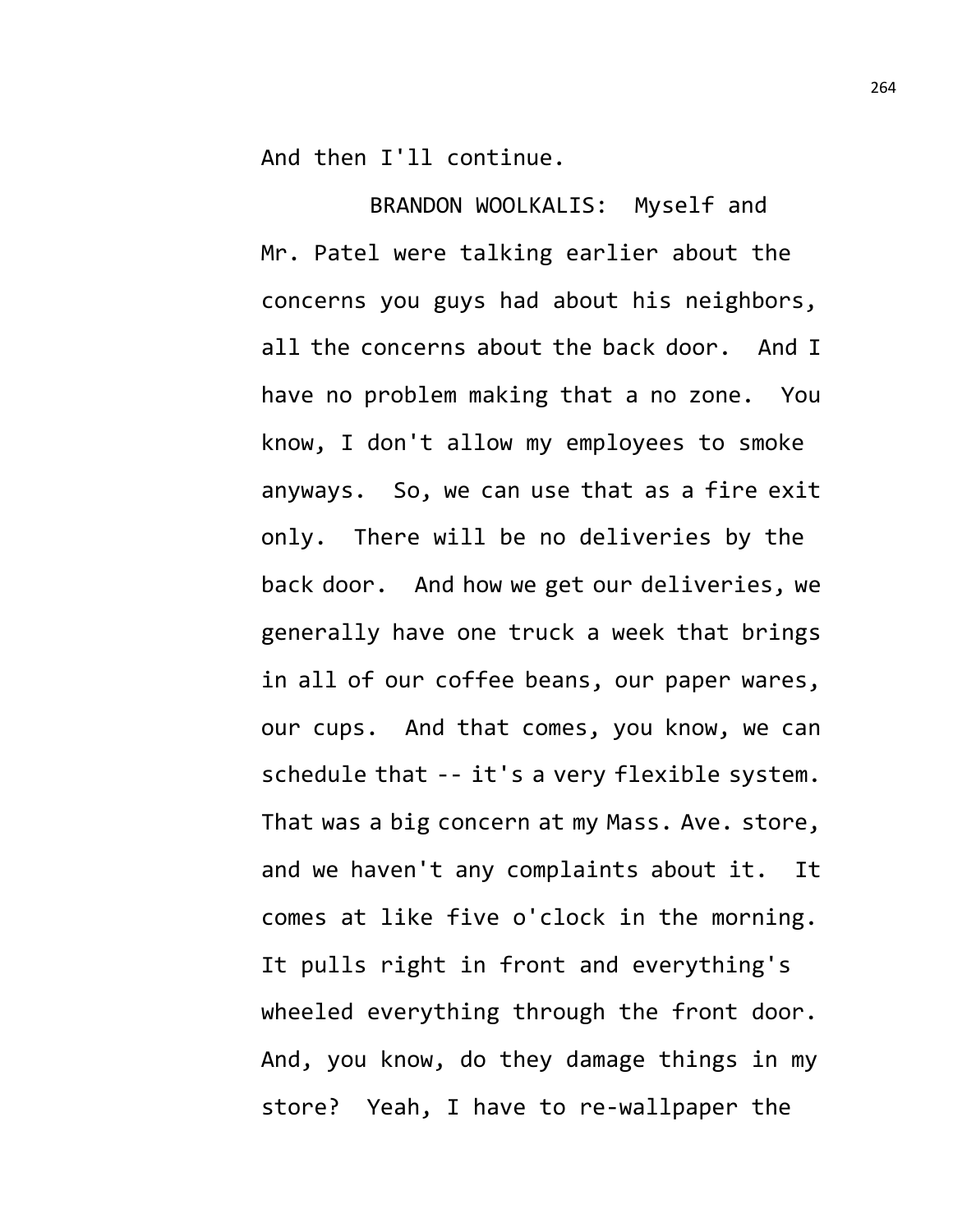walls, but you know what, my neighbors are happy. And that's the same thing I'll do for you guys. Is I'll pull right in front, have them unload that once a week.

And then the doughnuts -- the only thing we get everyday is we get a delivery of doughnuts. And that usually happens the half hour before the store opens, and that's just a little van and it's in one cart of doughnuts. It's literally three minutes. He'll open the front door, he'll put it inside, lock the door, and leave. And he'll be right in front and we won't use the back door at all. I'll promise that he can put it in writing and whatever.

TAD HEUER: And so you've got once a week you've got a delivery of dry goods.

BRANDON WOOLKALIS: The delivery truck, yeah, with beans and paper goods.

TAD HEUER: Right. And how long does he take or she take to --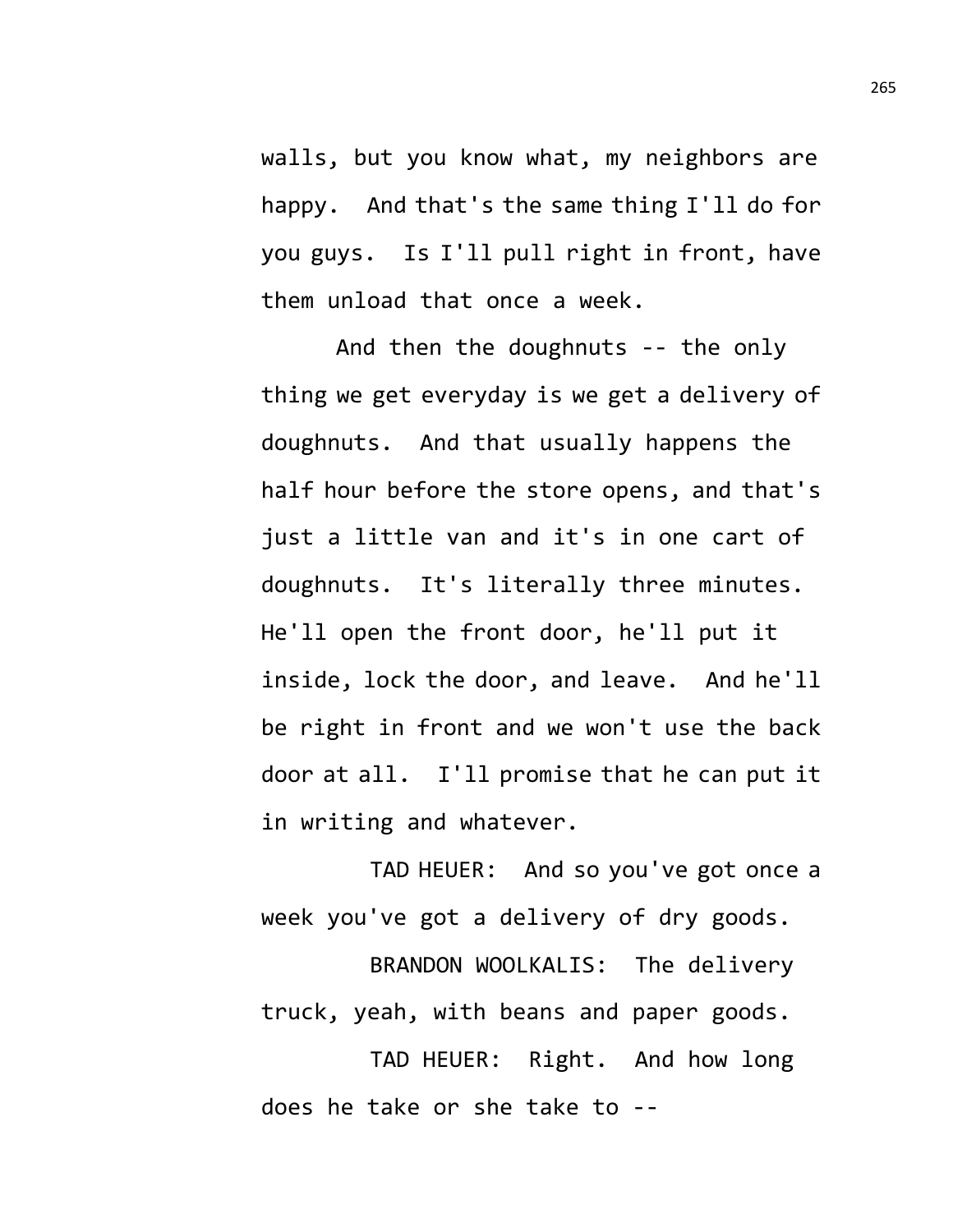BRANDON WOOLKALIS: There's usually two people that work the truck. And they're usually in and out in 20 minutes.

TAD HEUER: Okay. And then you have the doughnut truck that shows up every morning before opening; right?

BRANDON WOOLKALIS: That's just a little van though, yeah, that's every morning.

TAD HEUER: What about the, you know, the egg whites for your egg white flat bread sandwiches?

BRANDON WOOLKALIS: That comes in the big truck.

TAD HEUER: That comes in the big truck?

BRANDON WOOLKALIS: Yeah.

TAD HEUER: So you've got eight deliveries a week?

BRANDON WOOLKALIS: Correct.

TAD HEUER: A daily and then a once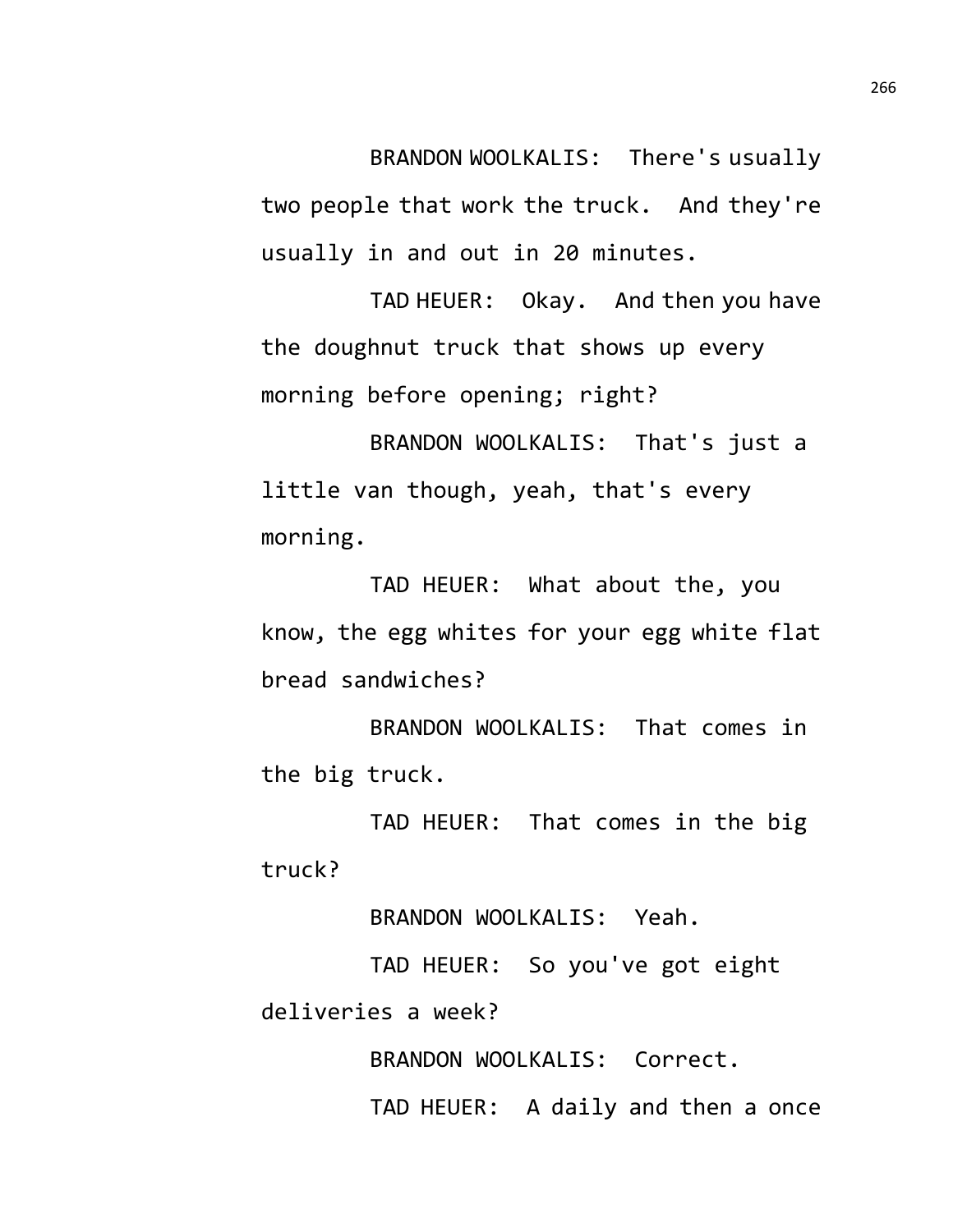a week?

BRANDON WOOLKALIS: Yeah.

MAHMOOD FIROUZBAKHT: What about trash?

BRANDON WOOLKALIS: Trash, we don't have a spot for a dumpster in the back, so we wouldn't be having it in the back. My goal is to -- everyone's -- my initial thoughts were to put it outside every -- we're going to have like a wheelie, like the recycle bins we have in Cambridge.

BHUPESH PATEL: (Inaudible).

BRANDON WOOLKALIS: Yeah, exactly. I was going to put that in back. But I've heard some of the neighbors here, they didn't want it outside. And I understand that, because, you know, they get to look at it from their house. So we'll put it out in front by Mass. Ave. and they can pick it up from there. And you can write that as a condition of the Variance as well. And what I'd like to do is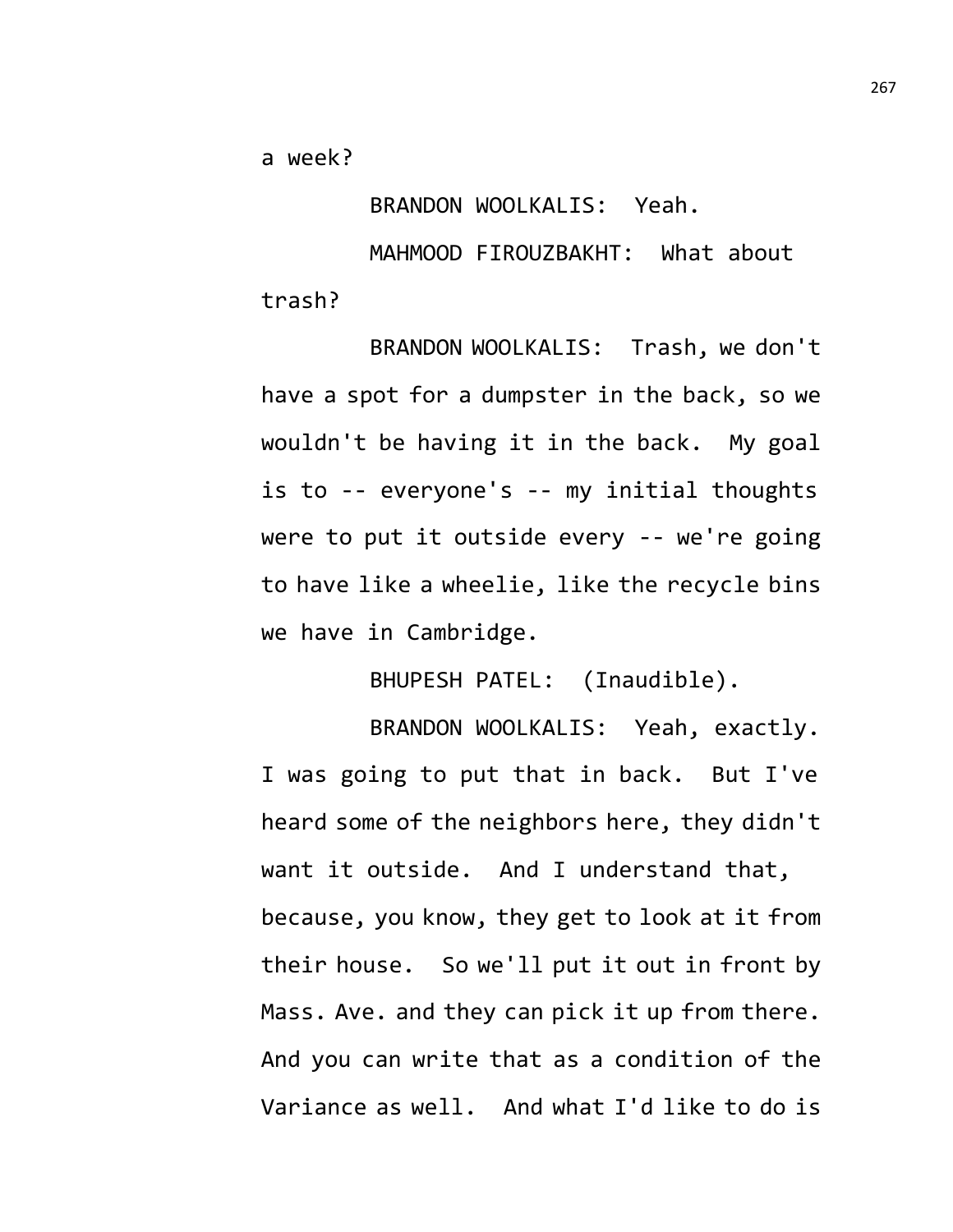maybe find someone in the neighborhood who has a dumpster and share their dumpster, help them pay for their dumpster. And a lot of times it works out for both of us. It's a little bit cheaper for everybody. I actually share a dumpster with the Mobil Station on Memorial Drive. It works out great for us. If that doesn't work, I'll put the tote in front. Because I'd rather not have a tote on Mass. Ave. at all. You know, they're kind of unsightly. But I'd like to get, you know, share a dumpster with somebody. And I was even thinking maybe the Evergood Market if they had -- I saw they had two dumpsters in the back, and if they have room, I'd love to share the cost with them. Help them out and help me out and it's clean. They seem nice clean.

MAHMOOD FIROUZBAKHT: So that would be on a daily basis, the trash pick up? BRANDON WOOLKALIS: If it was a tote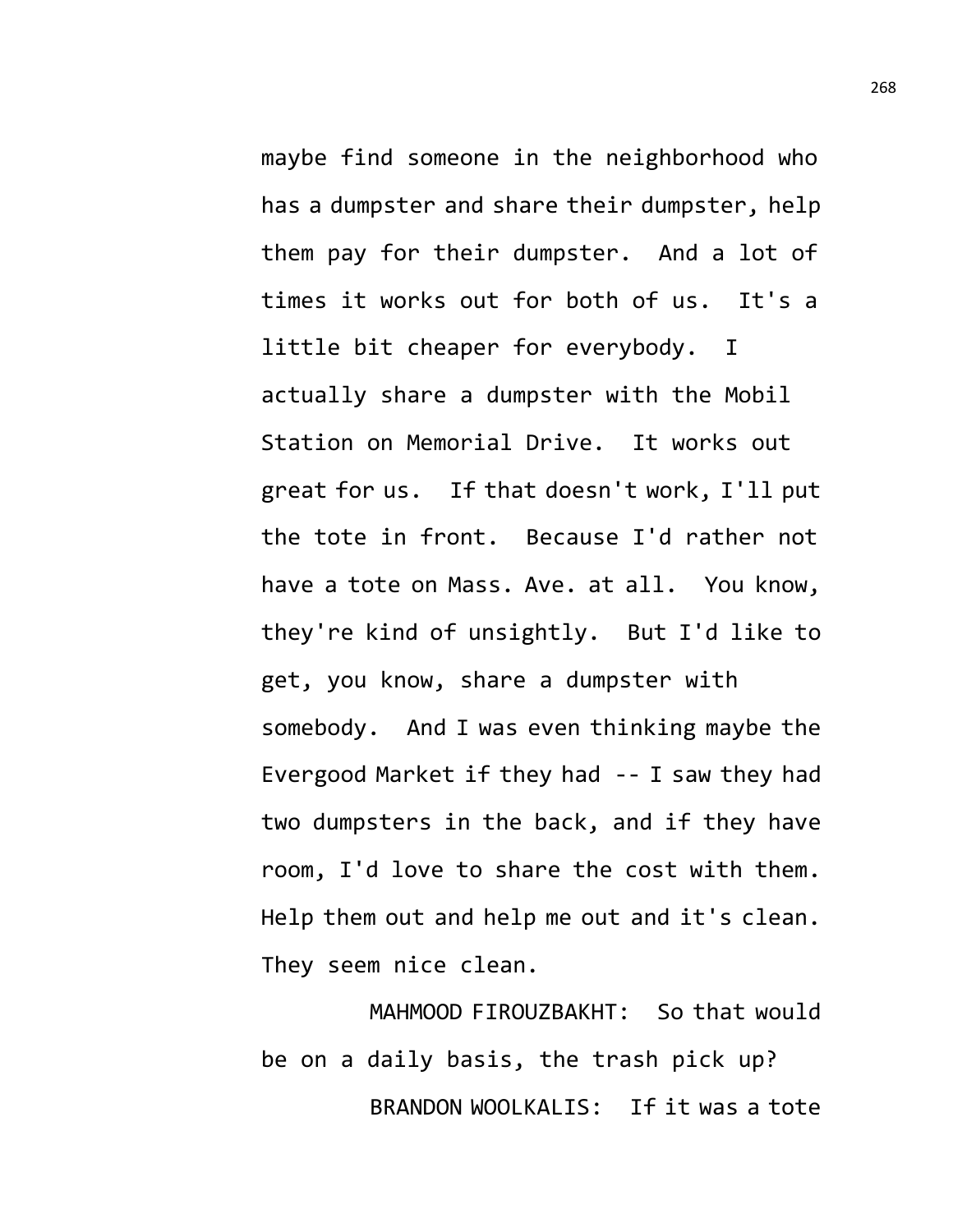in front, it would be on daily basis, yeah, or every other day probably.

MAHMOOD FIROUZBAKHT: When would that happen?

BRANDON WOOLKALIS: I would have them pick it up in the morning before people get out there. Probably like a five a.m. pick up. That way no one's bothered by it. You know, there's no truck in the way and stuff like that. Plus we want to bring the barrel in before we open so it's not this gross thing sitting outside the store in the morning, you know.

TAD HEUER: So I guess my question having heard that, if this were Brandon's Beans local purveyor of fine durapica (sic), he would need stuff showing up once a week to bring in his plates. And he was a cafe coffee shop, local proprietor, he'd need someone showing up once a week to give him his cups and plates. He would need someone to show up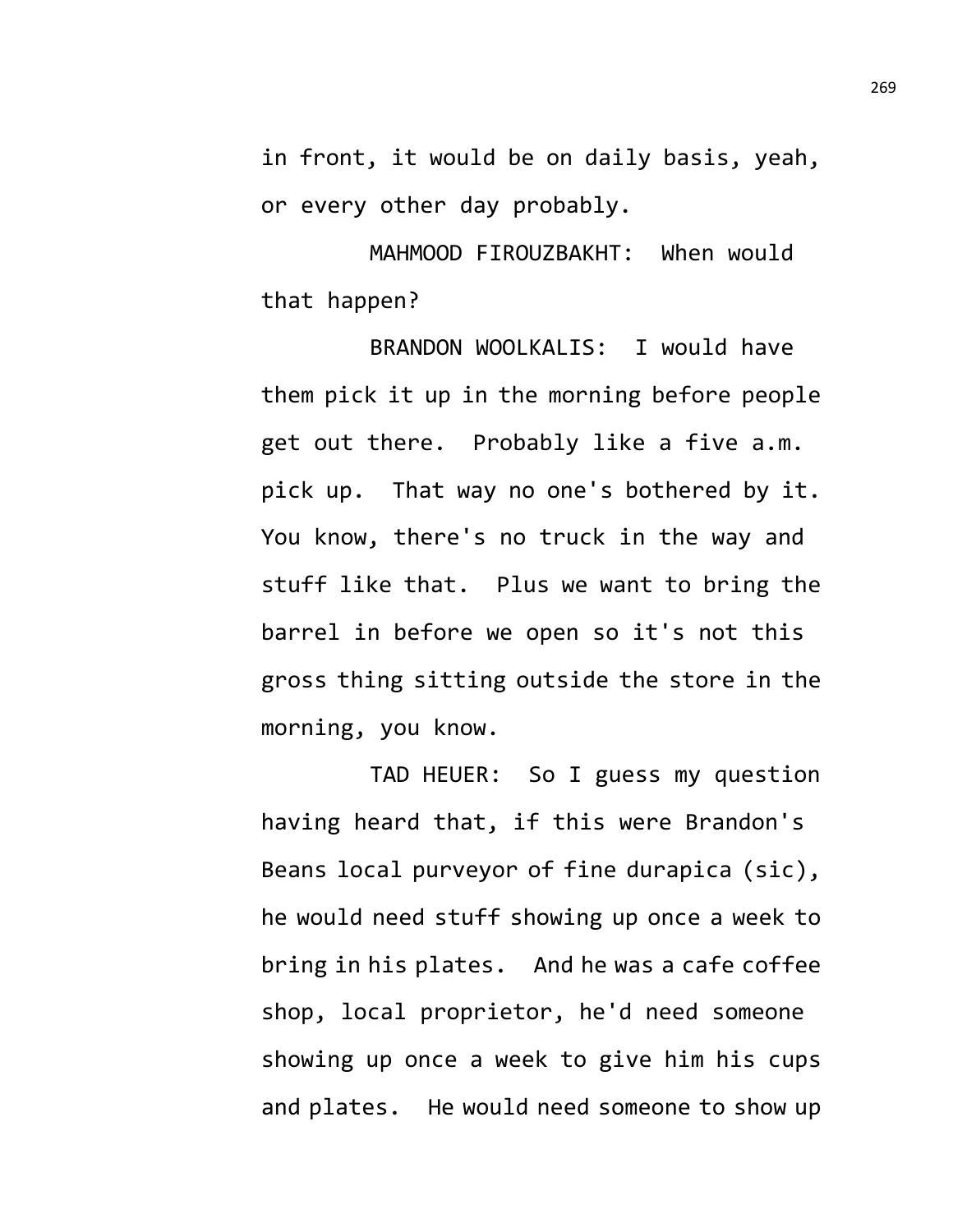once a day to bring him his food. Isn't that essentially -- I mean, when we say, you know, when we heard it was a cafe copy shop we were okay, and then we found out it was fast food, so we weren't. Isn't that putting form before substance to some extent?

BHUPESH PATEL: Well, that would be easy to say. I work in the retail market, and you know, you take on -- well, here's a good example, the Zoning for Assembly Square. I was part of that Zoning for almost 15 years. They zoned what is basically kind of a mixed use back there. Staples wanted to come in, they pretty much got permitted for a space that wasn't even existing yet within a year. But it took the whole 15 years. Now they're both vendors and they both can't really be discriminated against, but they knew -- the people knew the general uses of Ikea. Well, you know, Jack's Coffee Shop compared to Dunkin' Donuts have the same relationship.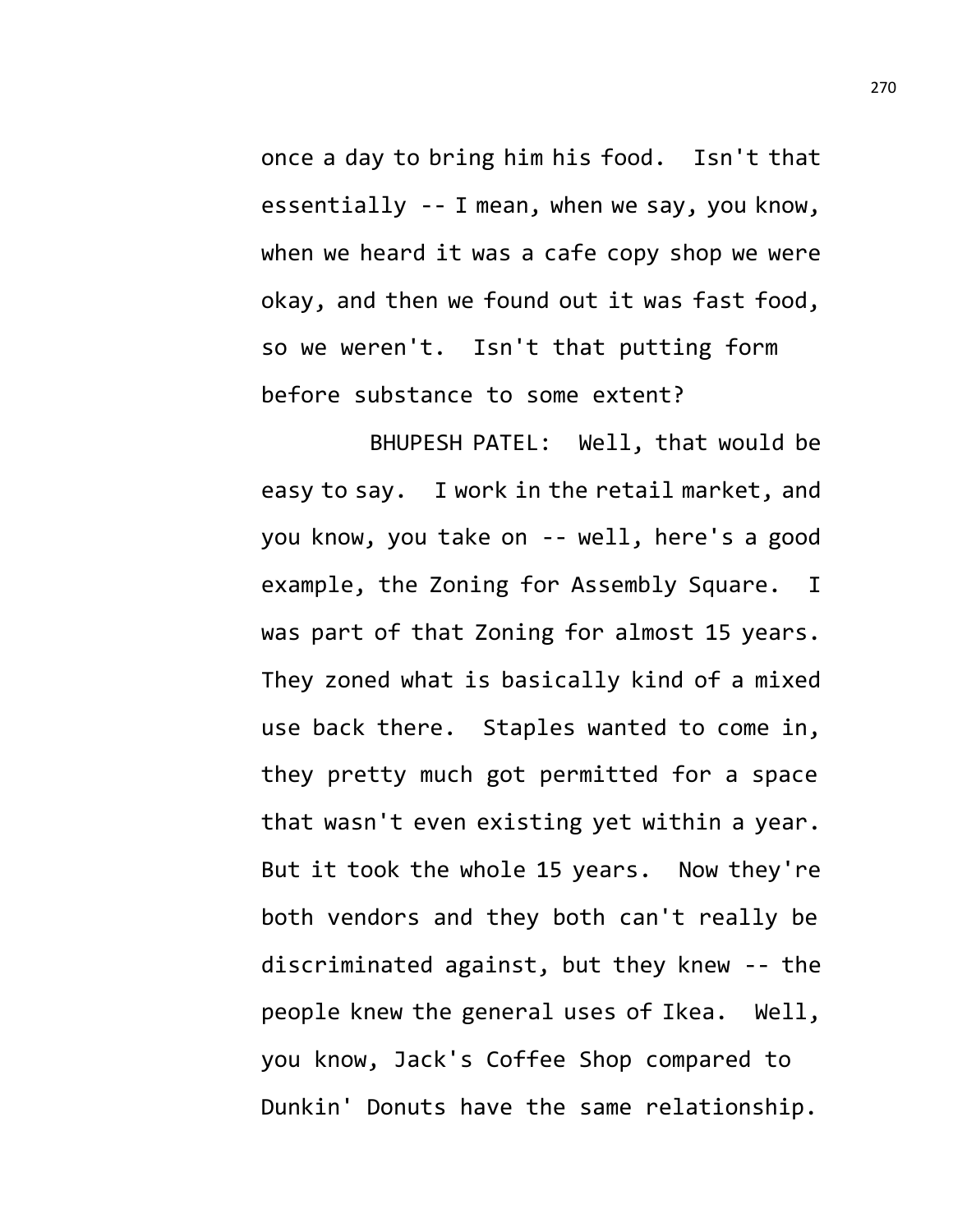People have a sense of use of what they're pick up with traffic and parking but we lay out something new relative to the Dunkin' Donuts in Union Square. Maybe you redesign the Union Square because of the amount of 15 minute pick up at Dunkin' Donuts. Granted it's not a big space, it's a big -- it's the Ikea, not the Staples. So that's what people are reacting to. And it was upon talking to everybody that it was clear, it wasn't the fact that it was Dunkin' Donuts. It was the fact that it was a fast food and the impact that it had on a situation that we're already dealing with, and we've been dealing with this for almost ten years, and the city has yet to resolve this. We have to share the spaces between two our parking spots, one hour parking spots. 30 minute parking spots. We're not going to have any less than that. And on top of that we have bus loading zones. And I helped lobby the MBTA to get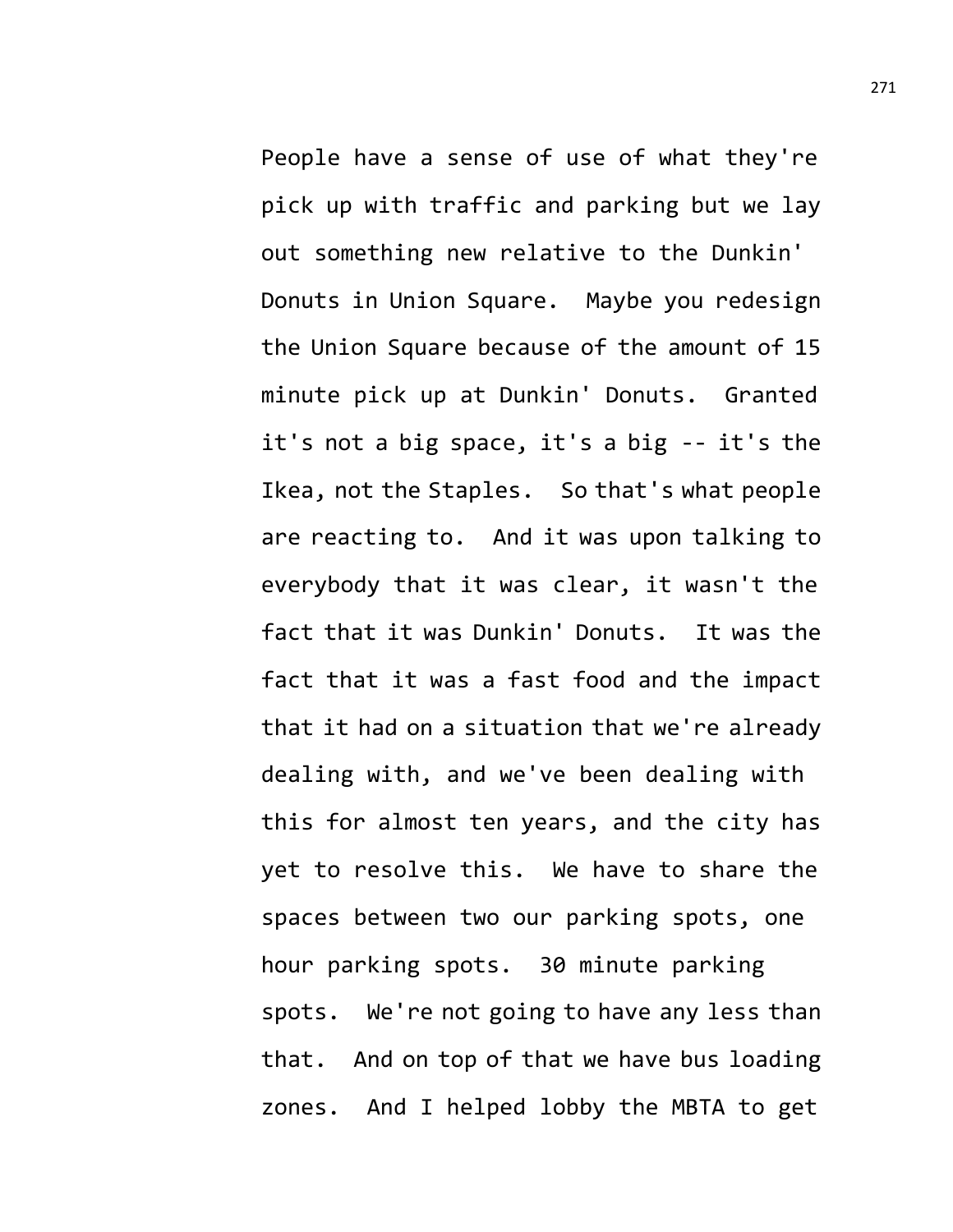more bus areas on Mass. Ave. So we were on the other side of the fence with that. At the same token as a neighbor, I wanted to have 15 minute parking spots. But we don't have that. It creates too much of a degradation with the parking. We don't have that much real estate. So the city is also more -- as far as traffic and parking is concerned, I think they're more concerned about the fast food being something that restricts the kind of parking that happens on Mass. Ave. because it's so limited on what you can and cannot do relative to parking up and down the street with the retail that's existing already. And less to do with the fact that saying fast food is not allowed, allows it to be a restrictive process to case by case, a lot of people review what's being proposed.

BRENDAN SULLIVAN: Here's an observation. On the corner of Norris Street and Mass. Avenue, everybody loves Verna's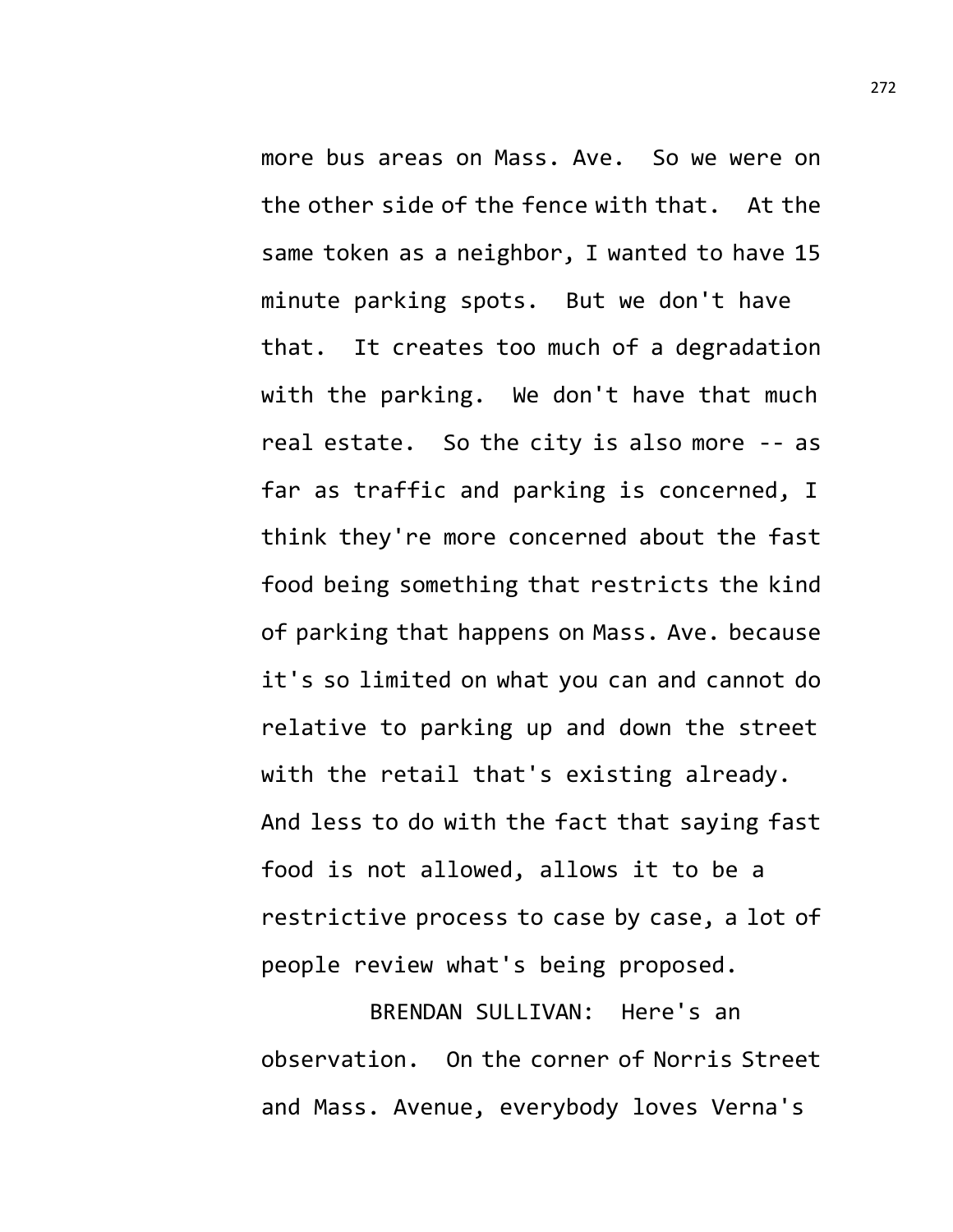Doughnuts, and the entire neighborhood turned out against that conversion to a Dunkin' Donuts. Same operation.

BHUPESH PATEL: Right. And granted, I frequent his Dunkin' Donuts all the time.

BRANDON WOOLKALIS: Thank you.

BHUPESH PATEL: The dance symposium space in the back that all the kids use. All the parents go there and we all walk to Dunkin' Donuts and get our coffee from that Dunkin' Donuts. It is a bit of a neighborhood Dunkin' Donuts. Relative to that I think he's basically, you know, a very good proprietor. If you're going have a proprietor, you're going to want somebody like him. But we're dealing with a situation where you already have a lot of neighbors who have basically when it boils down to are quite upset about what's going on with the parking that's there, and the city hasn't been unable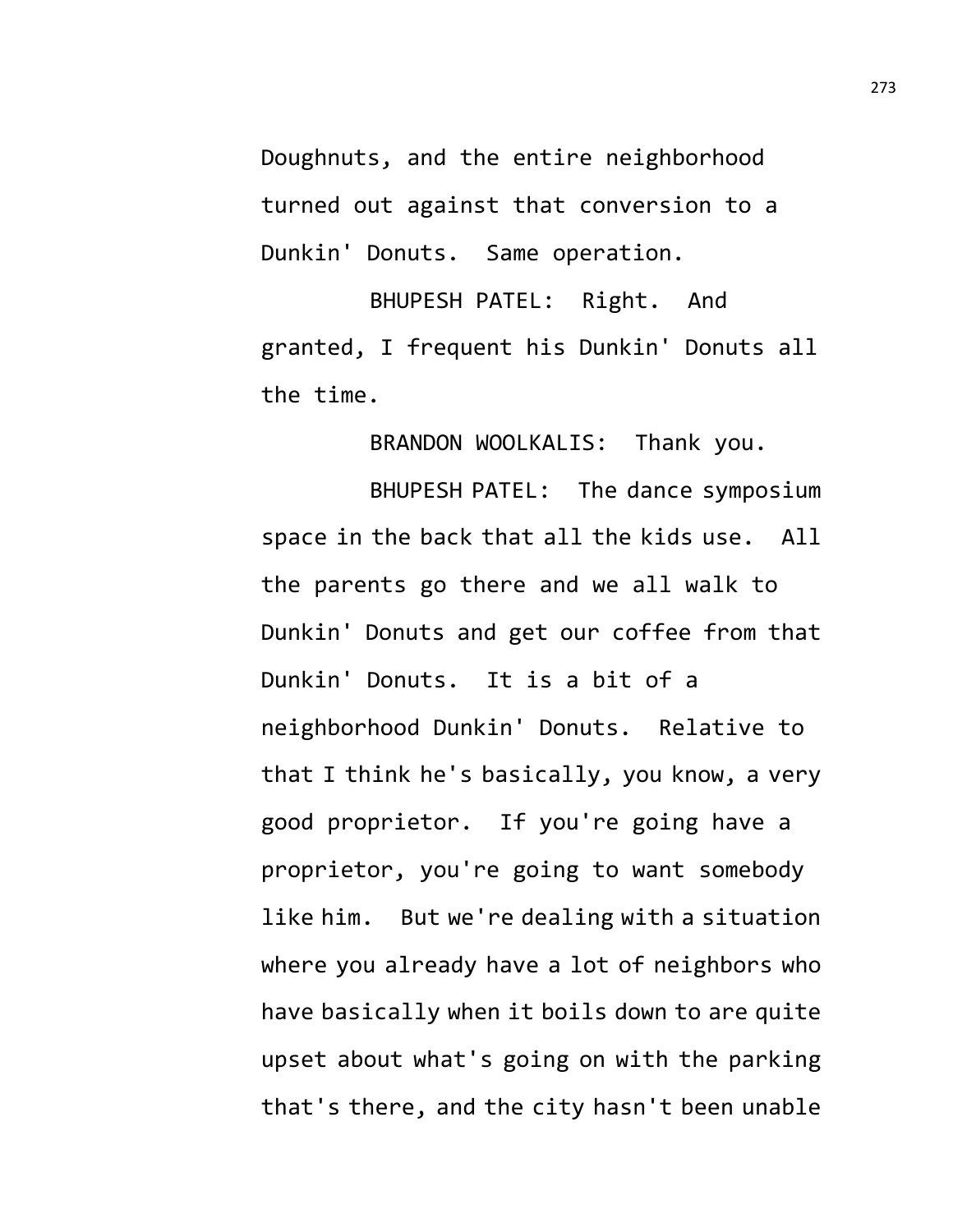to resolve it.

BRENDAN SULLIVAN: Okay.

BHUPESH PATEL: And if anything, he should be able to make his case with the neighbors and have the time to do that. And if it boils down to well, it's just common delivery, let it boil down to. But I'm telling you right now that's exactly not what that issue is.

BRENDAN SULLIVAN: You might want continue. But anyway we'll continue. Let me -- are you all set for this?

BHUPESH PATEL: Yes.

BRENDAN SULLIVAN: Okay.

Anybody else? People who have been waiting to speak. Yes.

ANNA MARIA CARDENAS: Lynn and I are at 10 Bowdoin Street.

BRENDAN SULLIVAN: If you just give your name.

ANNA MARIA CARDENAS: Anna Maria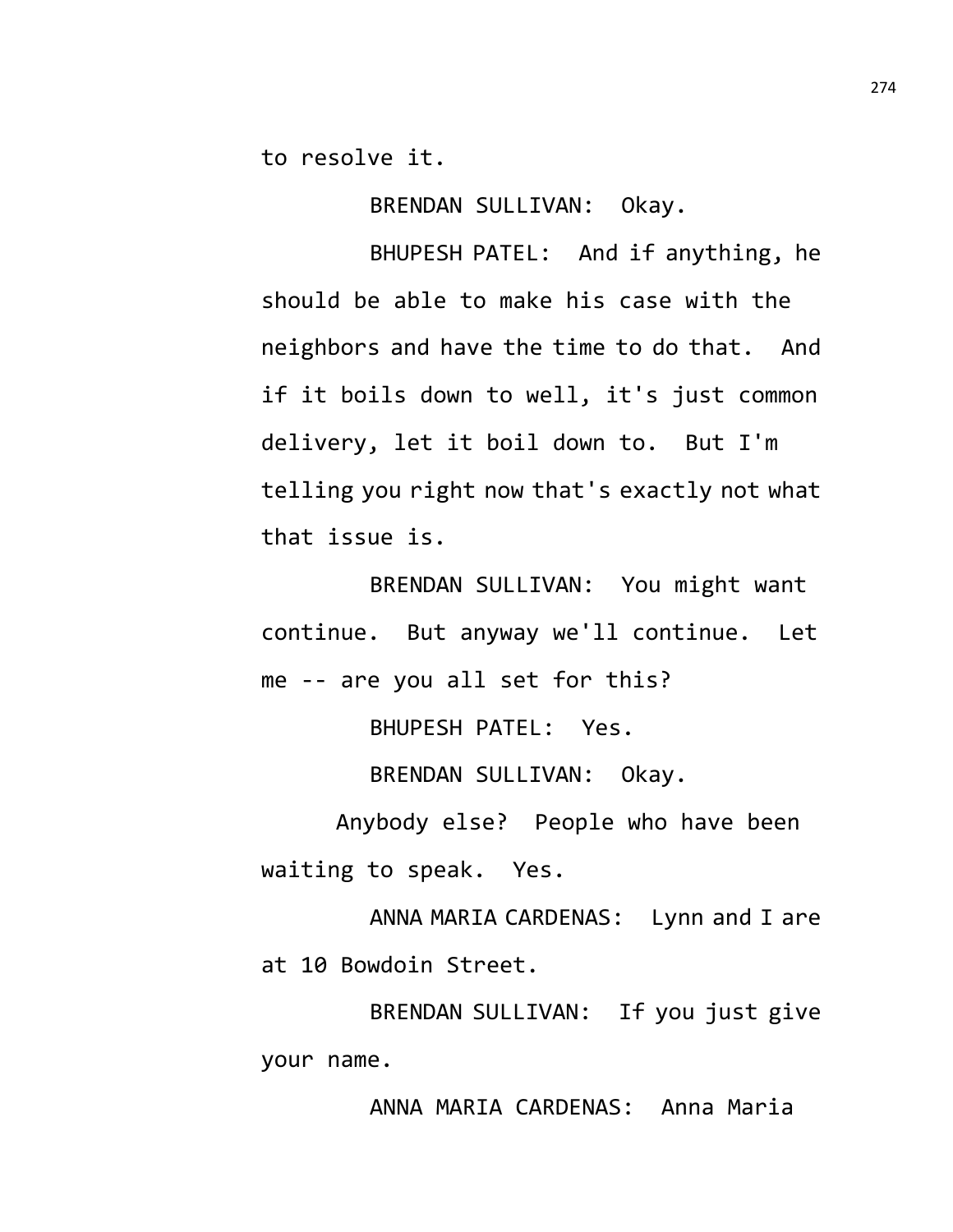Cardenas.

LYNN MEYER-GAY: Lynn Meyer-Gay.

ANNA MARIA CARDENAS: We're both at 10 Bowdoin Street. It's a six-unit condo unit essentially on the other side of the driveway, on the back side of the property in question. We voice all the concerns that the rest of the neighborhood. This is our building. This is proposed space. This is a driveway, and this is the area that's Variance in the back side and this is the front space with the cafe shop. We voice the same concerns that everybody else has. The parking issues, the volume of trucks and deliveries. Parking that we have to deal with that when people get hip to it, they come drive down our street and create a lot parking issues for our street. The master -- I mean, everybody has already kind of voiced it. I want to point it out we are essentially your first residential neighbors on the Bowdoin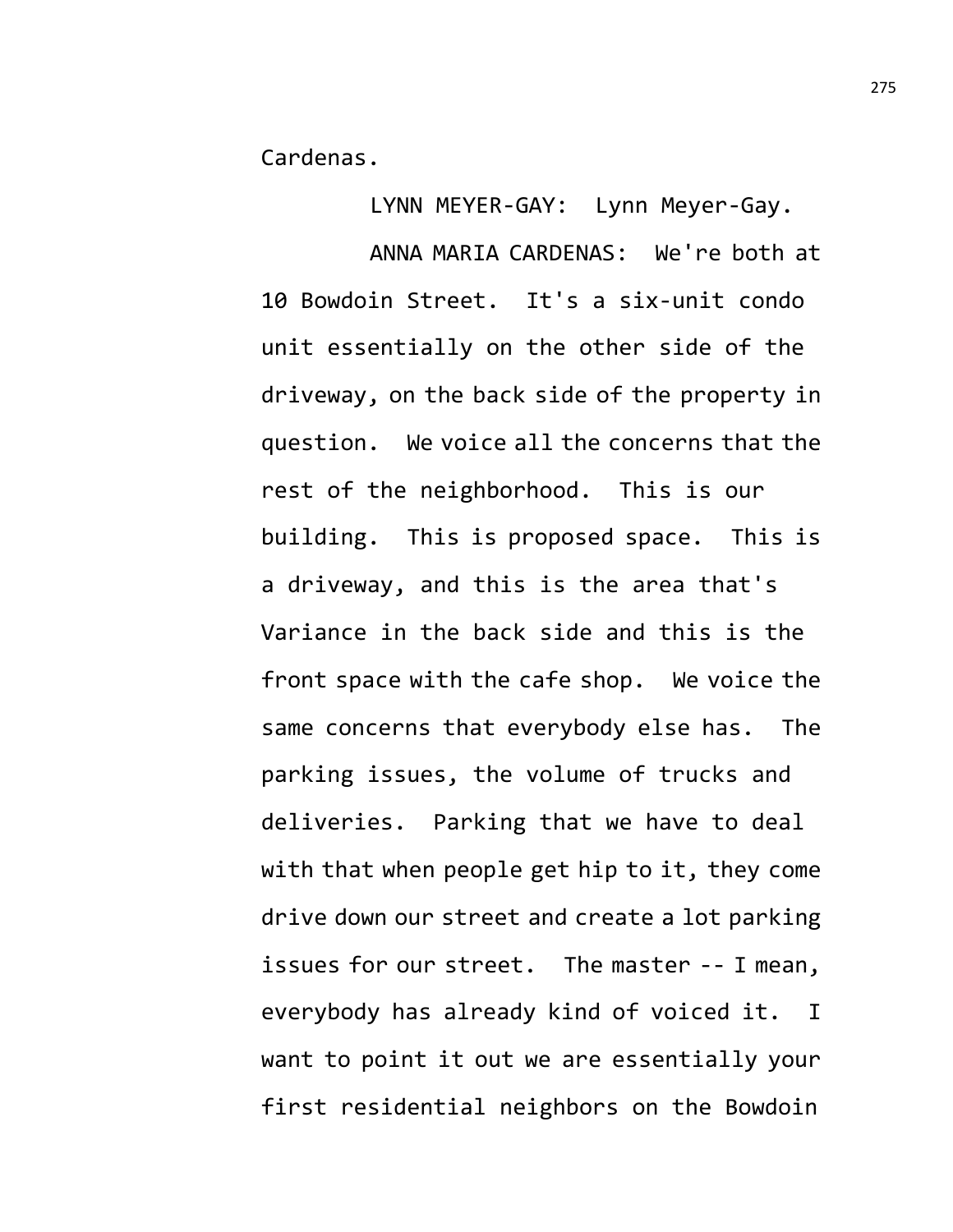side. And I think we just feel that we have enough coffee shops in the neighborhood already. It's stated that the Starbucks is there, the High Rise is there. There's three restaurants right there. Rafiki does coffee as well. Simon's and Rosie's are down the street. There's a Dunkin' Donuts in Porter. There's a Dunkin' Donuts in Harvard. We're sort of serviced by the cafe, coffee shop. We would really appreciate a little diversity in the neighborhood. A bookstore would be nice. We've already had the -- I forget what the other bookstore was that left and it went to Porter Square. Now the Coop has gone out. You know, we're kind of getting to the point where it's -- we're just a coffee shop corner. A little diversity would be greatly appreciated.

BRENDAN SULLIVAN: All right, thank you.

Does anybody else wish to speak?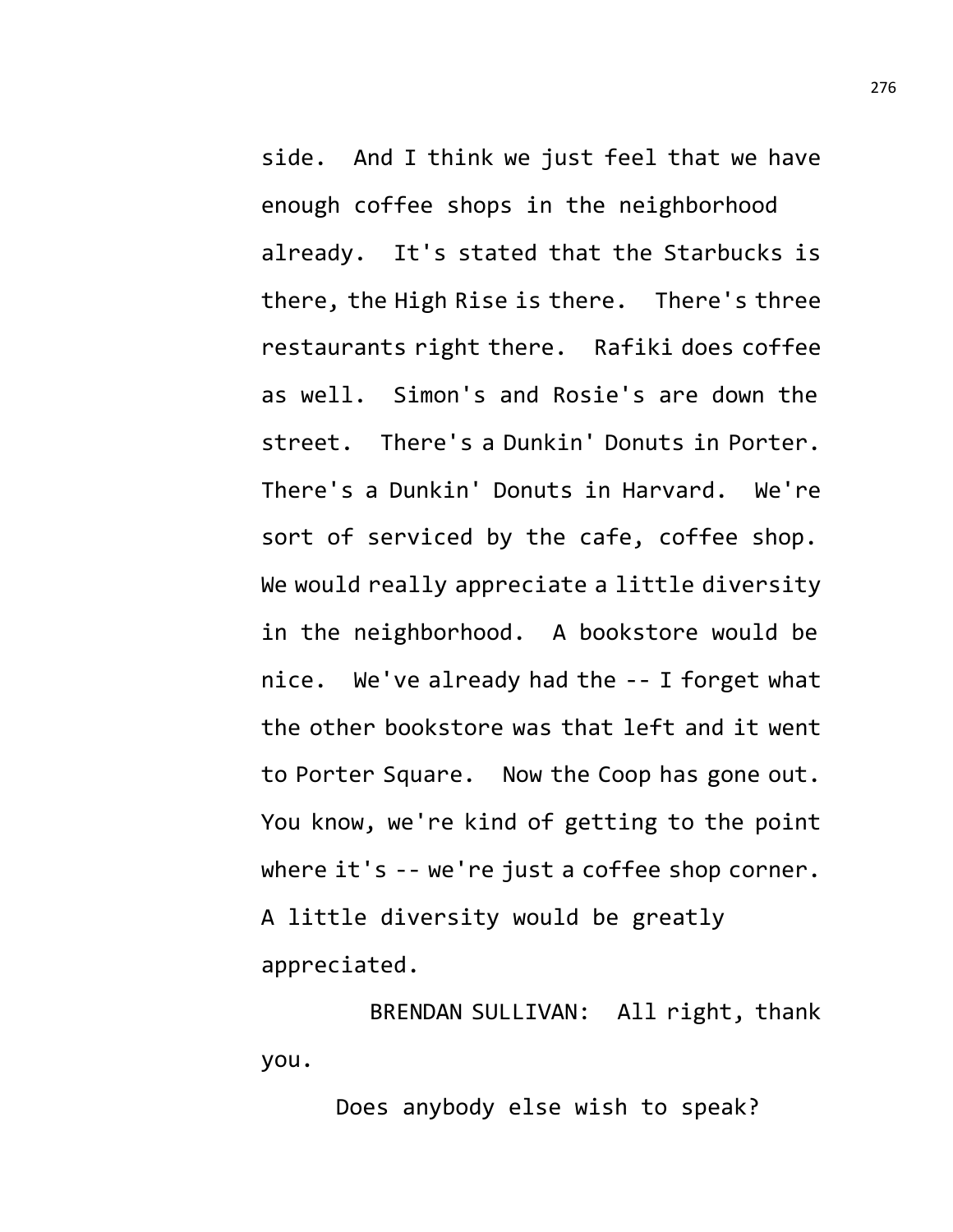FRED FANTINI: Mr. Chairman, members of the Board, my name is Fred Fantini. I live at Four Canal Park. I'm a lifelong resident of Cambridge and I'm serving my 29th and 30th years in the Cambridge School Committee. I'm Brandon's cousin. This testimony will obviously be prejudiced, but I have to tell you I think of him more as a nephew. I've watched the two shops that he has that he is owner/proprietor of. He does -- he does an excellent job at those. He's a good businessman. He loves neighborhoods. He's embraced the neighborhoods. He's run many, many activities in different neighborhoods. He sponsored, except for the West Cambridge, he sponsored the North Cambridge Little League. He is a fantastic negotiator with the neighborhoods. He values neighborhoods. He knows neighborhoods. He mitigates issues in a way that I've never seen anybody else do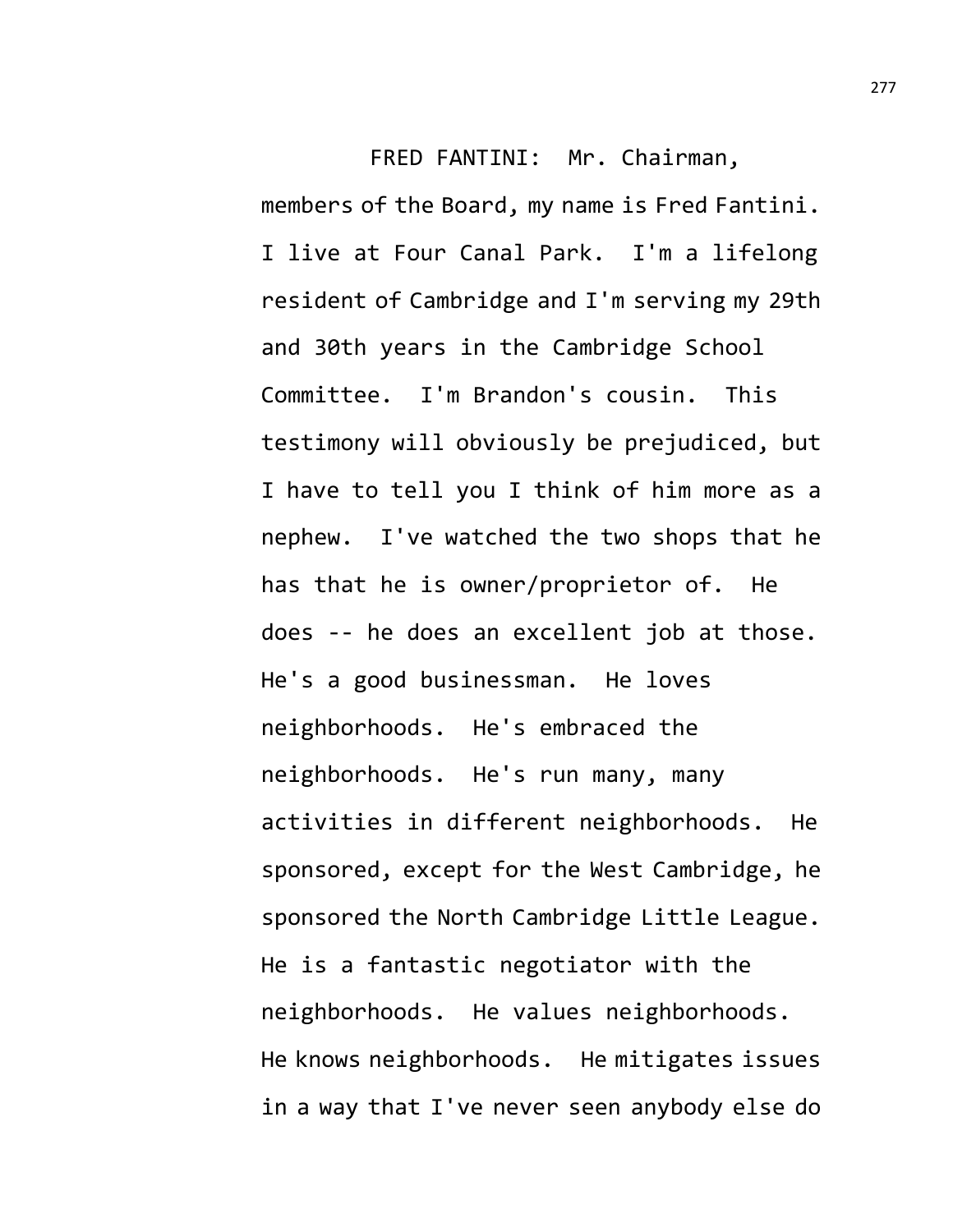it. And as every year continues that he's in business, neighborhoods get to love his place more and more and they consider it almost like a mom and pop shop.

You see his mother behind me. She's the one that arrives at the stores during the holidays and she decorates them and she cleans them. You know, we're just a family that believes strongly in neighborhoods. And so you've got a tough decision before you. I think when you're dealing with somebody with quality, proven quality, I just don't think you can go wrong with that philosophy.

BRENDAN SULLIVAN: Thank you. Anybody else who wishes to speak on the matter?

BHUPESH PATEL: Just one thing there are two lawyers in our neighborhood that pointed out the fact that the hundred feet for that zoning area takes up sort of two-thirds of the building and the kink is what's in the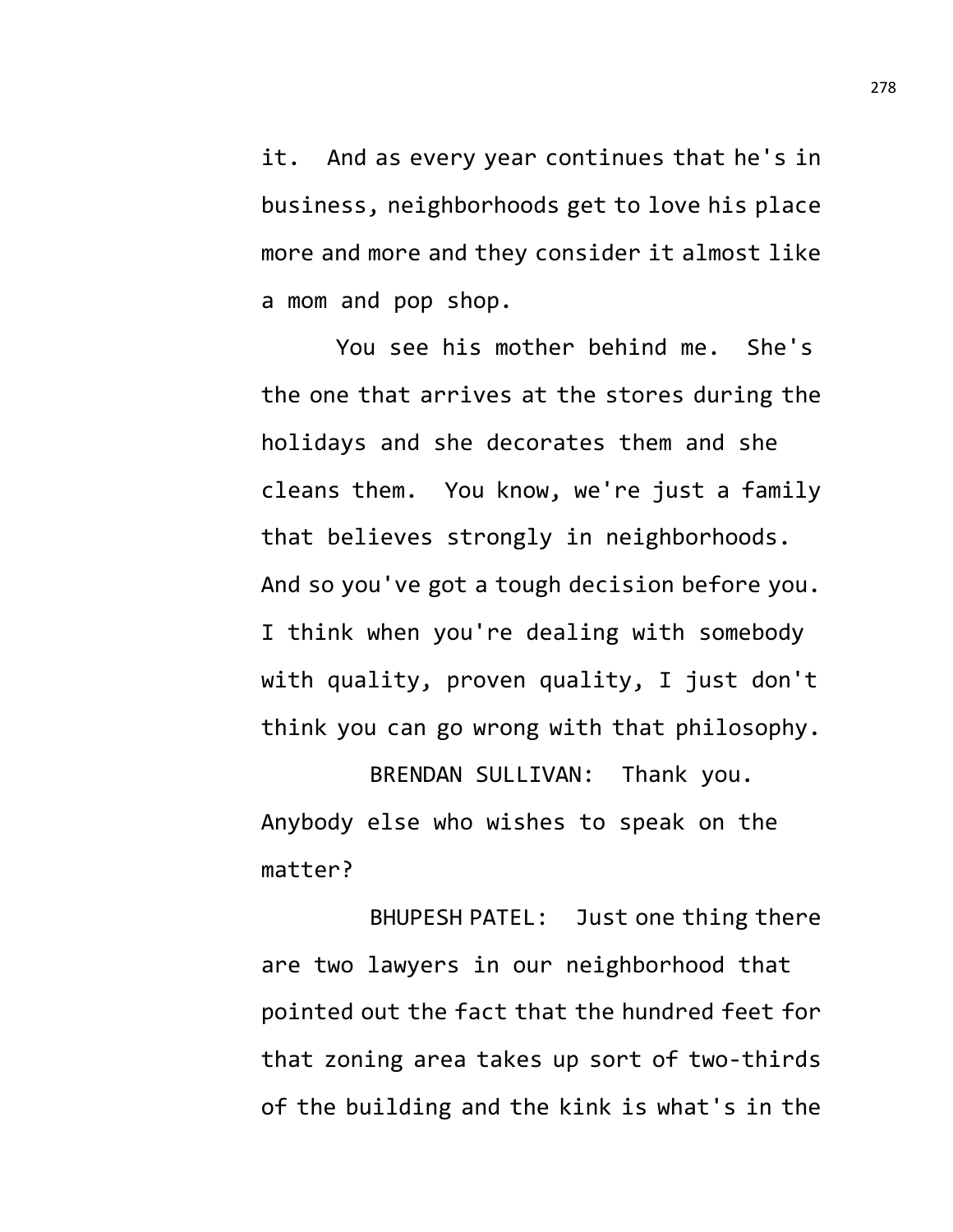Residential B Zone. So there's a question earlier about it. So it's 100 feet off of that. 100 feet just falls where this blue line is essentially. This red line, that's the thing. That again, it's not all in the letter, but I basically everyone felt that there would be a chance to speak to the owner about these issues relative to that. And I have to clarify, I know you're upset we sent this letter. You have to understand that most of the neighbors are quite upset that there's nothing in the literature.

CONSTANTINE ALEXANDER: I have to respond to that. Okay, we -- it's against the law if we were to say to people you can't build a Dunkin' Donuts because you're a chain and you can have a mom and pop shop.

BHUPESH PATEL: In the neighborhood --

CONSTANTINE ALEXANDER: Let me finish. Let me finish. I've had a lot of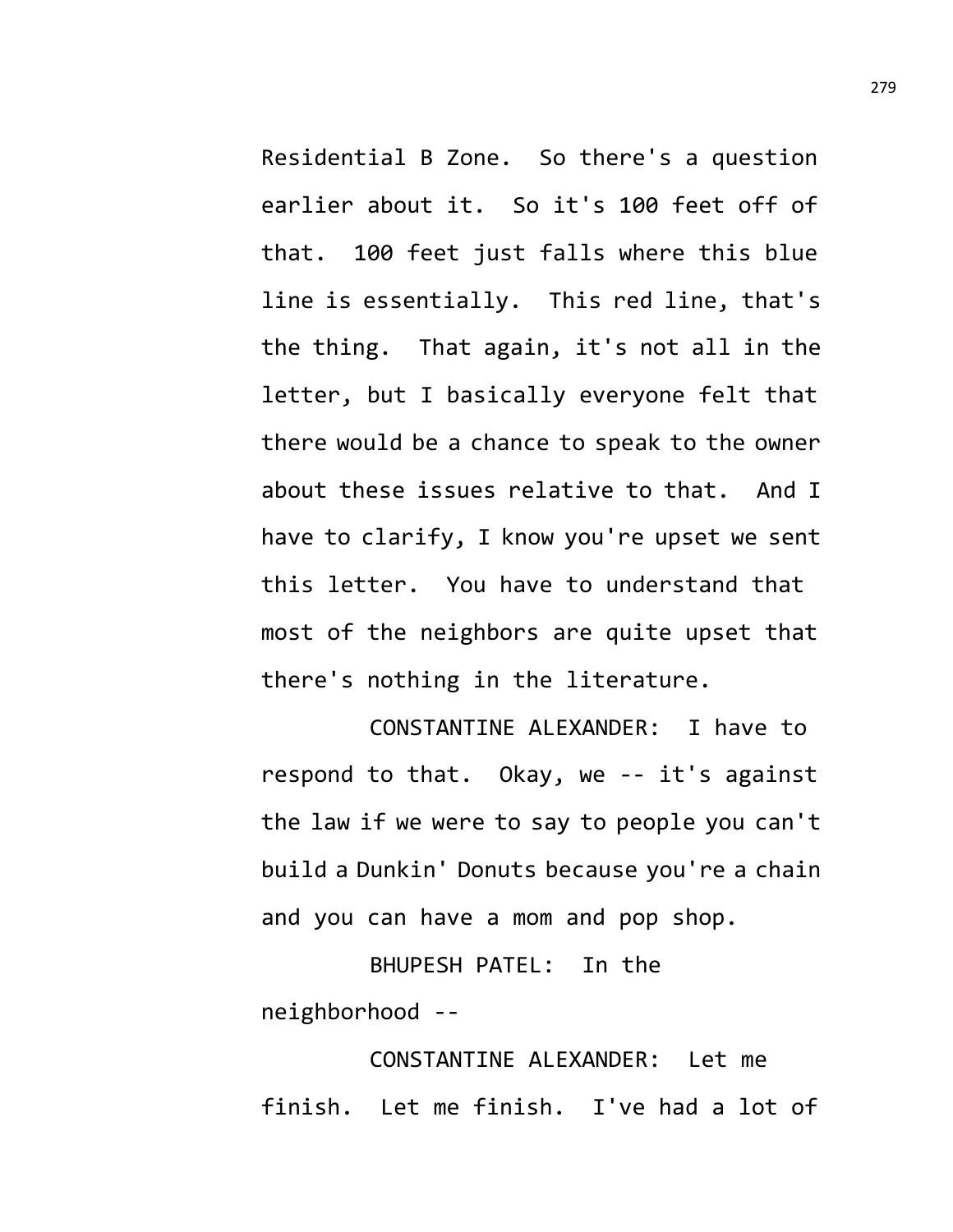problems with the dialogue tonight because most of it has been irrelevant. What is going on here is a lot of objection to a Dunkin' Donuts. That's irrelevant from the Zoning point of view. And I -- let's dismiss the notion of a Dunkin' Donuts. What you're telling me is that people had no problem with this until they found out it was a Dunkin' Donuts. Hey, that's not the way the Zoning works. And if we did try to make the Zoning work that way, we would get ourselves in violation of the law. So let's drop the Dunkin' Donuts surprise issue. I don't want to hear it any more because it's not relevant.

BRENDAN SULLIVAN: All right. There is correspondence in the file from Craig Kelley. (Reading) Dear BZA Members: I write in opposition to the Variance requested at 1678 Mass. Avenue. This Variance is a first step into turning this store into a fast food Dunkin' Donuts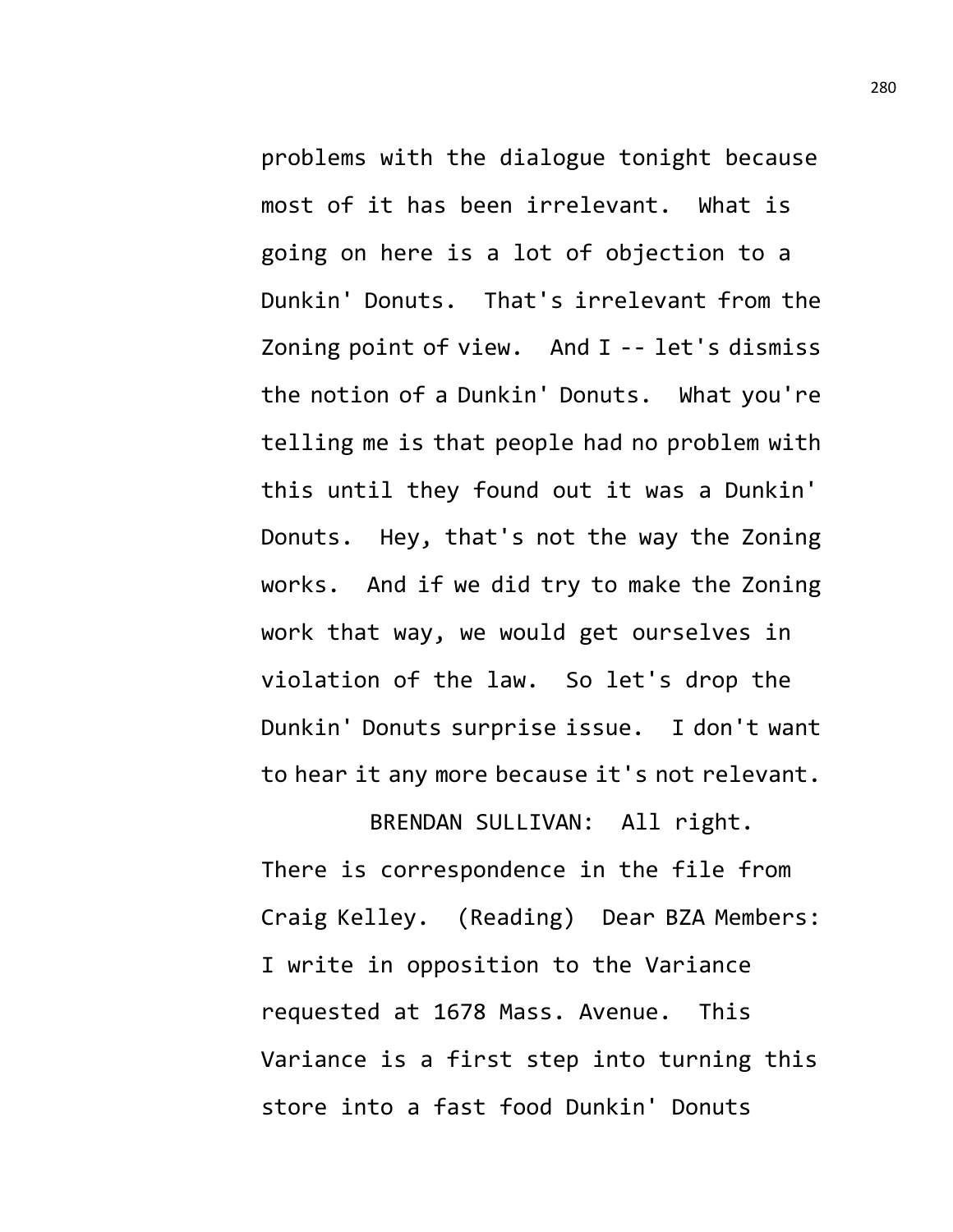franchise similar to the one within which the applicant is associated with on North Mass. Avenue. Going on about some issues on that.

Granting this Variance would, I feel, alter the basic character of this stretch of Mass. Ave. in a problematic way working against ongoing planning studies and pushing the area toward becoming a generic strip of road rather than the unique environment -- rather than the unique and vibrant neighborhood-based retail district we now enjoy. It is not unreasonable to expect other fast food franchises such as Wendy's, Burger King, or any of a number of similar featureless uses to want to follow suit should the Variance now before you be granted. The cause of a lack of hardship, the lack of any meaningful benefit, and the problematic precedence -- well, I respect that you deny this application.

The Board is in correspondence from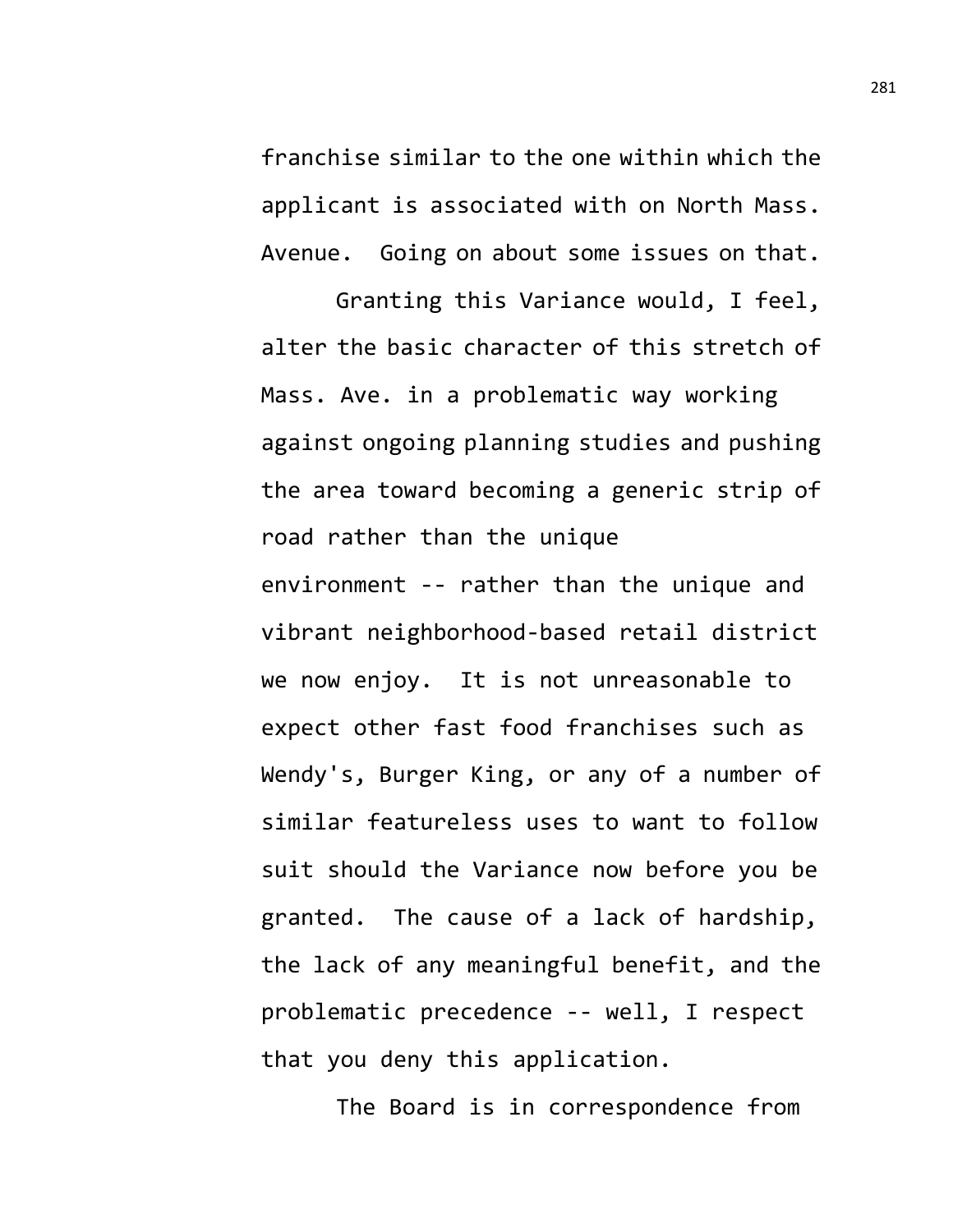Councillor Tim Toomey. (Reading) I'm writing in support of case No. 10222 regarding 1678 Mass. Avenue. A change of use at this location will allow the applicant the opportunity to establish a Dunkin' Donuts cafe which will encourage a lively atmosphere along this stretch of Mass. Avenue and serve the many pedestrians already in the area. Thank you for your attention to this matter.

The Board is in receipt of a correspondence from the Planning Board. (Reading) The Planning Board reviewed the Variance application for this type of active use along Mass. Avenue. The Planning Board would suggest that if the Board of Zoning Appeal grants this Variance, all signage should comply with the sign regulation in Article 7, and that the overall character of the sign be in keeping with the abutting business uses.

I will close public comment.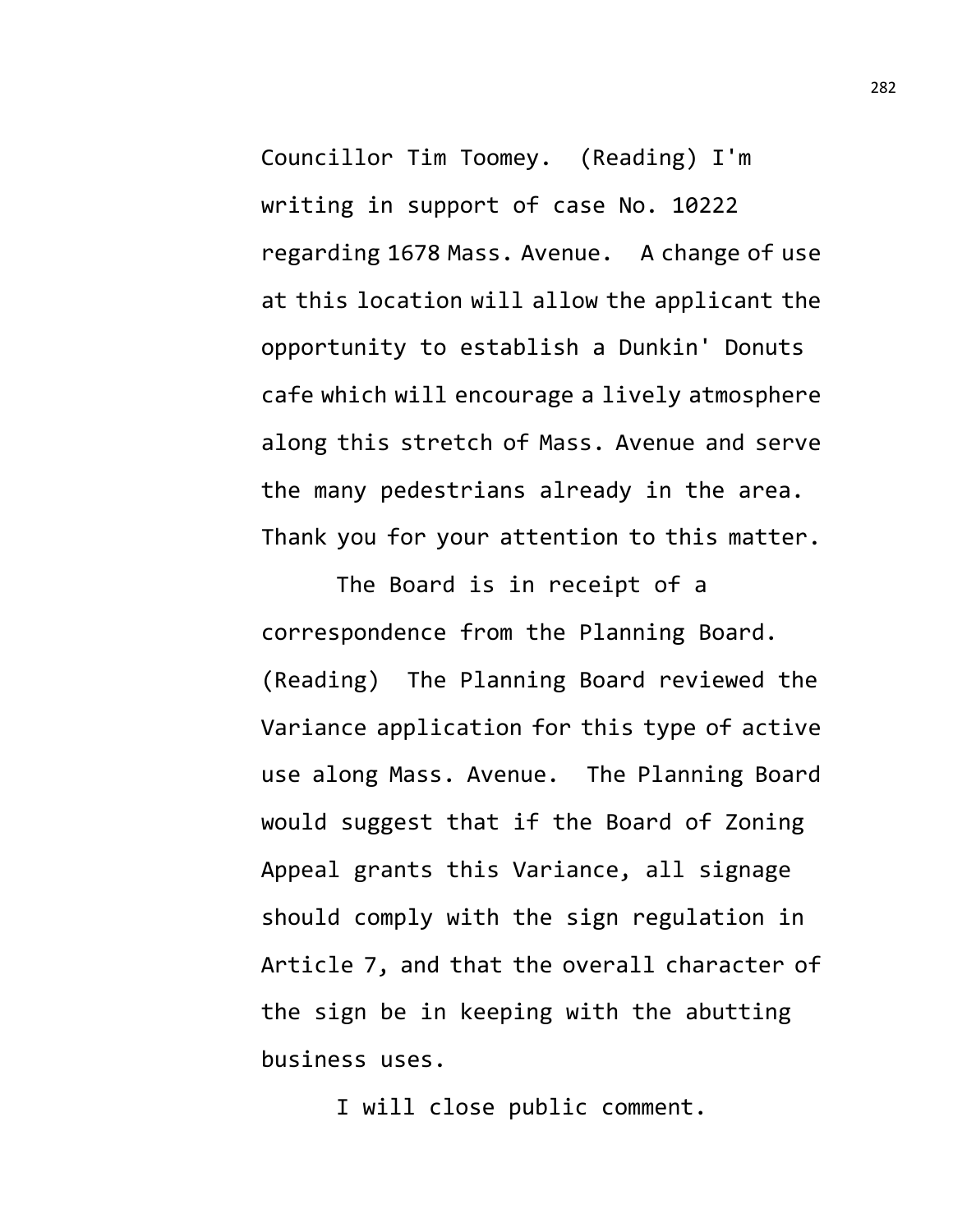Obviously acknowledge the receipt of correspondence from the Bowdoin Hudson Street Community comments dated March 7th.

Okay, close public comment. Mr. Rafferty, do you want to add anything?

ATTORNEY JAMES RAFFERTY: Well, thank you just briefly. I think the issues have been vetted. It has been noted the Ordinance does not distinguish between single operators or chains, and I think some of the concerns expressed around food uses actually involve as-of-right food uses; the restaurants that were referred to by one speaker did not come before the Board, Rafiki. Temple Bar and other restaurants, they're as-of-right uses, and it's important for those uses to manage their operations in a way that did not create conflict with the residential abutters. The License Commission has a process that's set up for that as well. So I think there is ample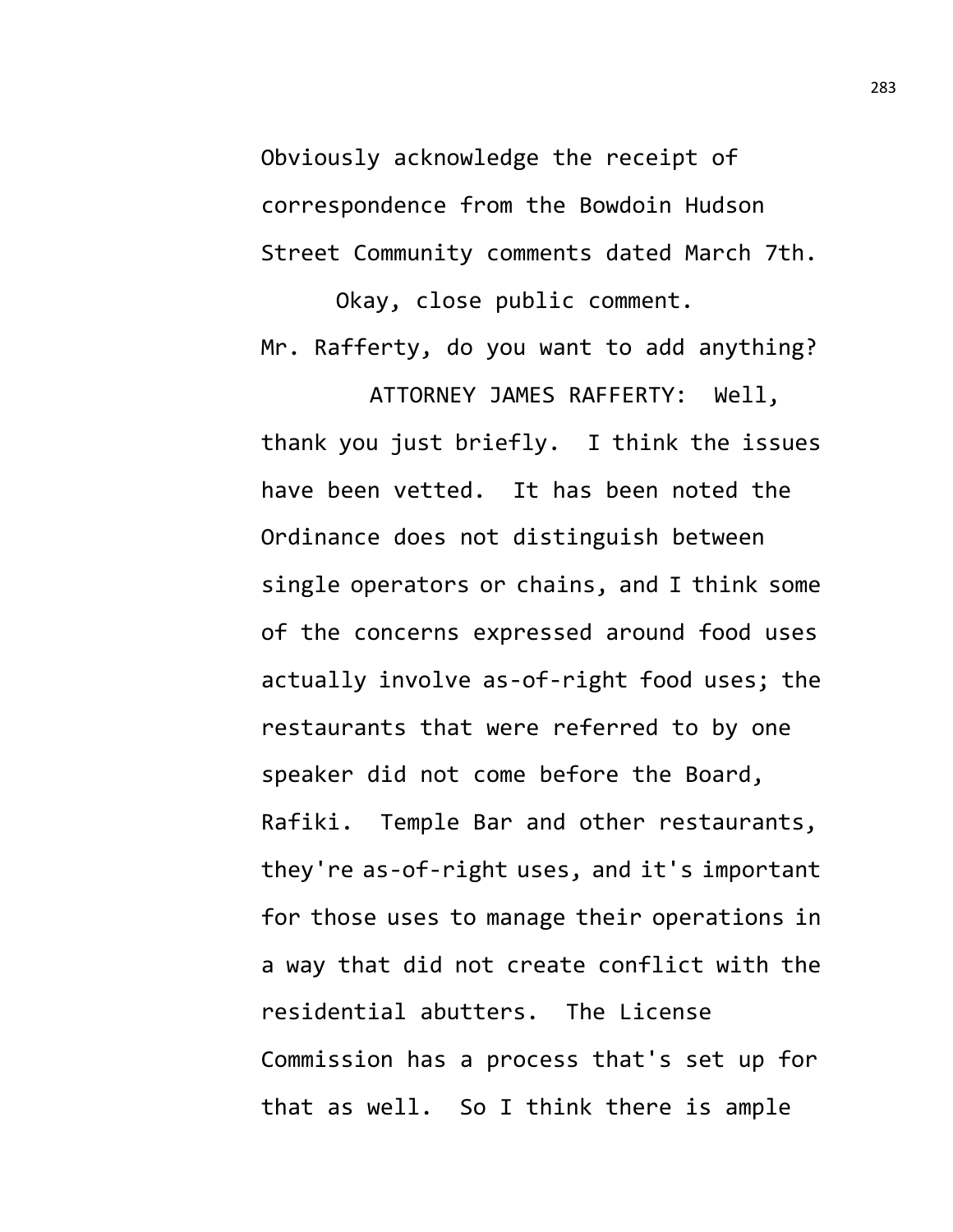testimony to suggest that this operator has a track record that will allow him to deal with that effectively. And that while it does stand as a franchise, this -- there is a track record here of active direct involvement. I think the size of the space, the narrowness of it, the unique configurations, the challenges of making it serve as a successful, active space is noted by the Chair. Some of the prior uses required Variances. And the cafe concept does, is consistent with the overall planning goals of the Mass. Ave. Overlay District to have active streetscapes. We all love banking but another bank or another credit union along Mass. Avenue or a cellphone store which is a permitted use I don't think provides the type of vibrant, vibrancy or street activity that's envisioned in the planning for the overlay district. So I think it would not be incongruous with the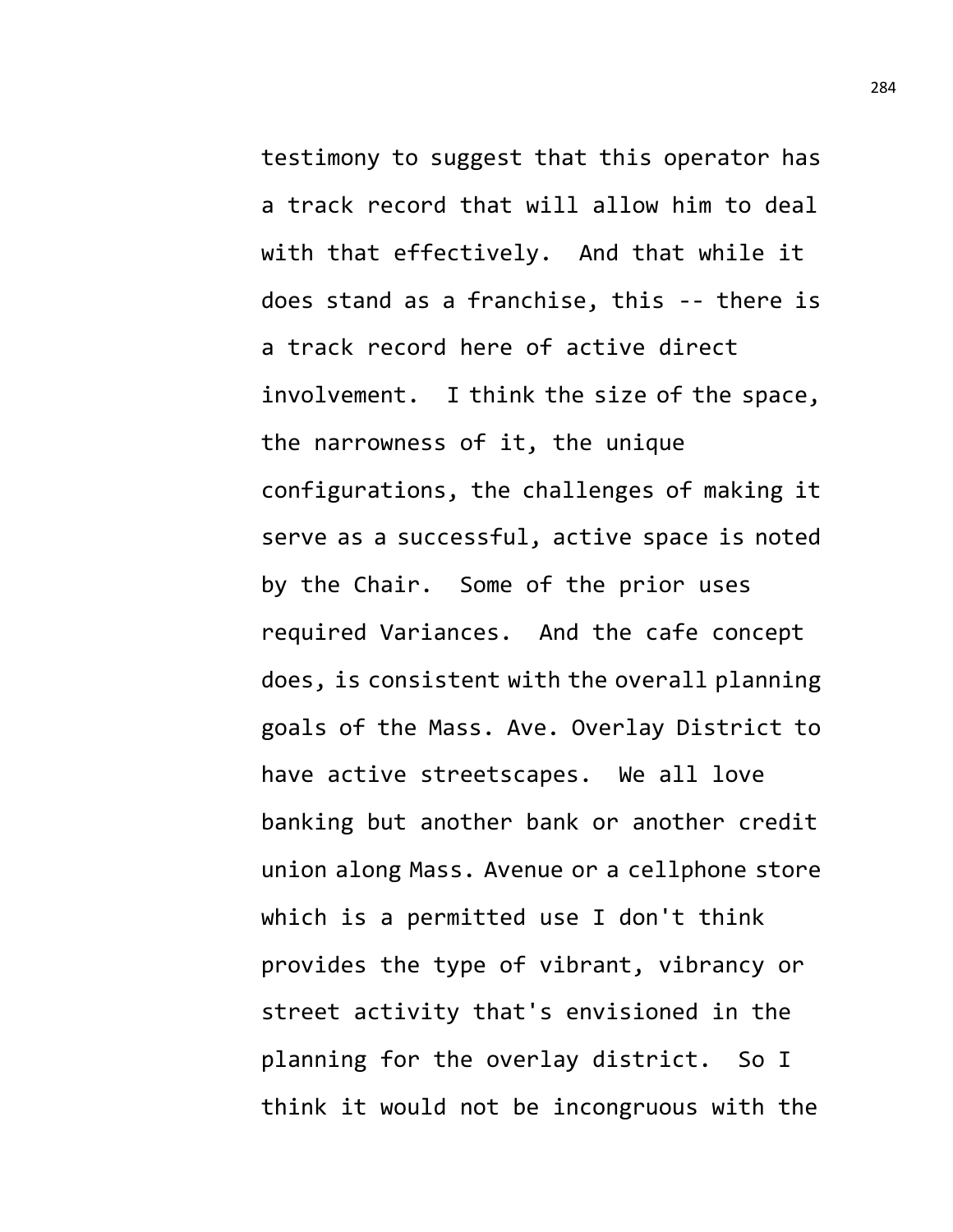intent of the Ordinance for the Board to grant the relief requested.

Thank you.

BRENDAN SULLIVAN: Okay.

Do you find that there would be any benefit to continuing this matter to another day and have the Petitioner meet with concerned people in the immediate area of the Bowden Street?

BRANDON WOOLKALIS: Absolutely.

BRENDAN SULLIVAN: You can huddle if you want for a couple minutes.

BRANDON WOOLKALIS: Is there anyone that wants to speak to me?

CONSTANTINE ALEXANDER: That's not what you meant. I think he meant you and Mr. Rafferty might want to huddle.

BRENDAN SULLIVAN: I guess what I'm offering is a suggestion, if it would be helpful, to meet with the Bowdoin Street Hudson Street community who have voiced some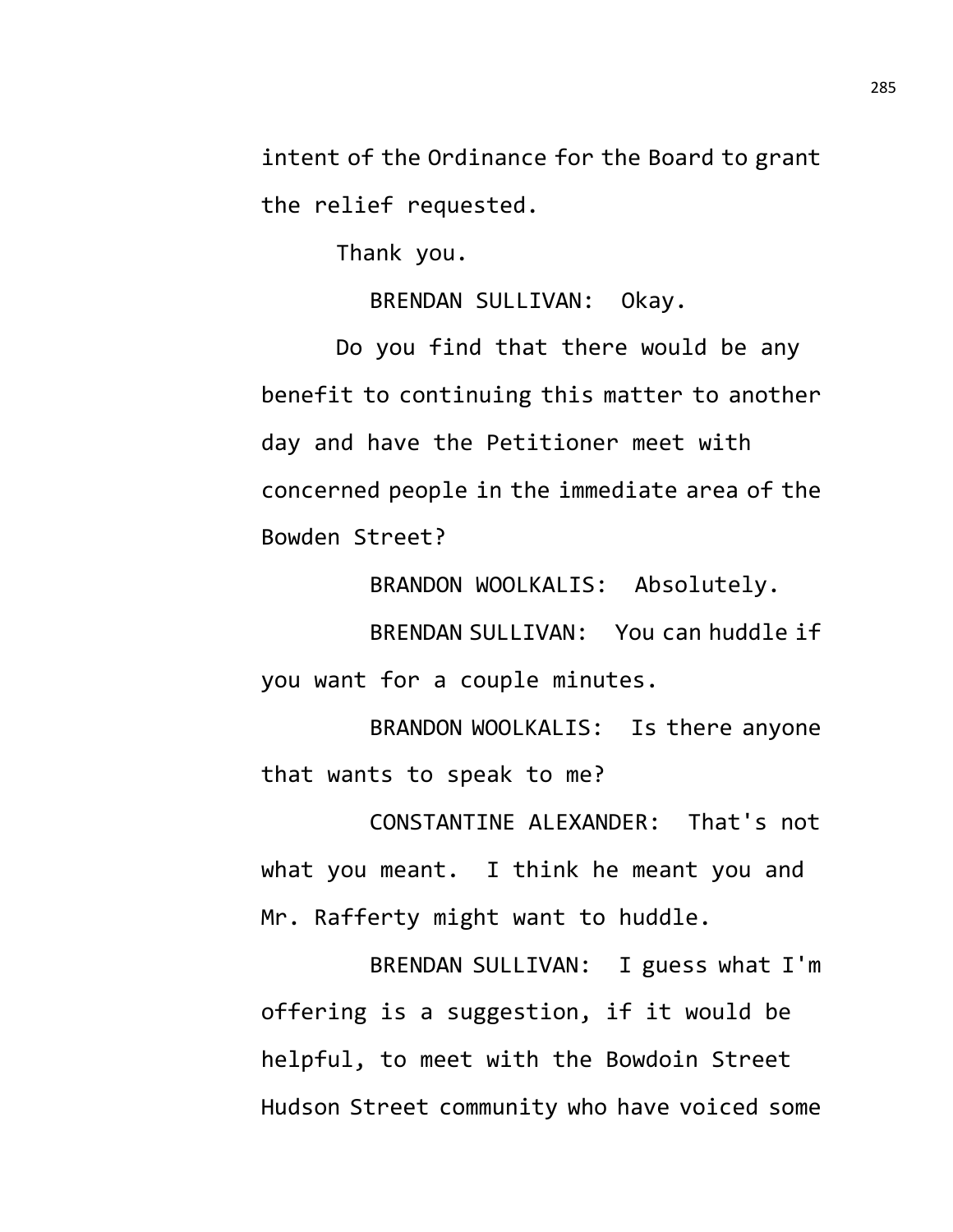concerns, that's all.

ATTORNEY JAMES RAFFERTY: Well, I would say that's always the case. But even in the short time that Mr. Woolkalis has had to review the request, he's prepared to accept all of the restrictions set forth in the correspondence. I think the use is known. And I do think there are economic issues here that a continuance would create a further hardship. I mean, a determination here is necessary. I think people of good faith can agree or disagree, but I think Mr. Woolkalis, I know him, he'll be reaching out to these people tomorrow if this Board were to grant the relief. But he's also prepared to accept conditions which -- and Mr. Patel has done an effective job in characterizing them. It essentially involves restrictions on the use of the rear of the premises. And I think that's an appropriate way to create a buffer,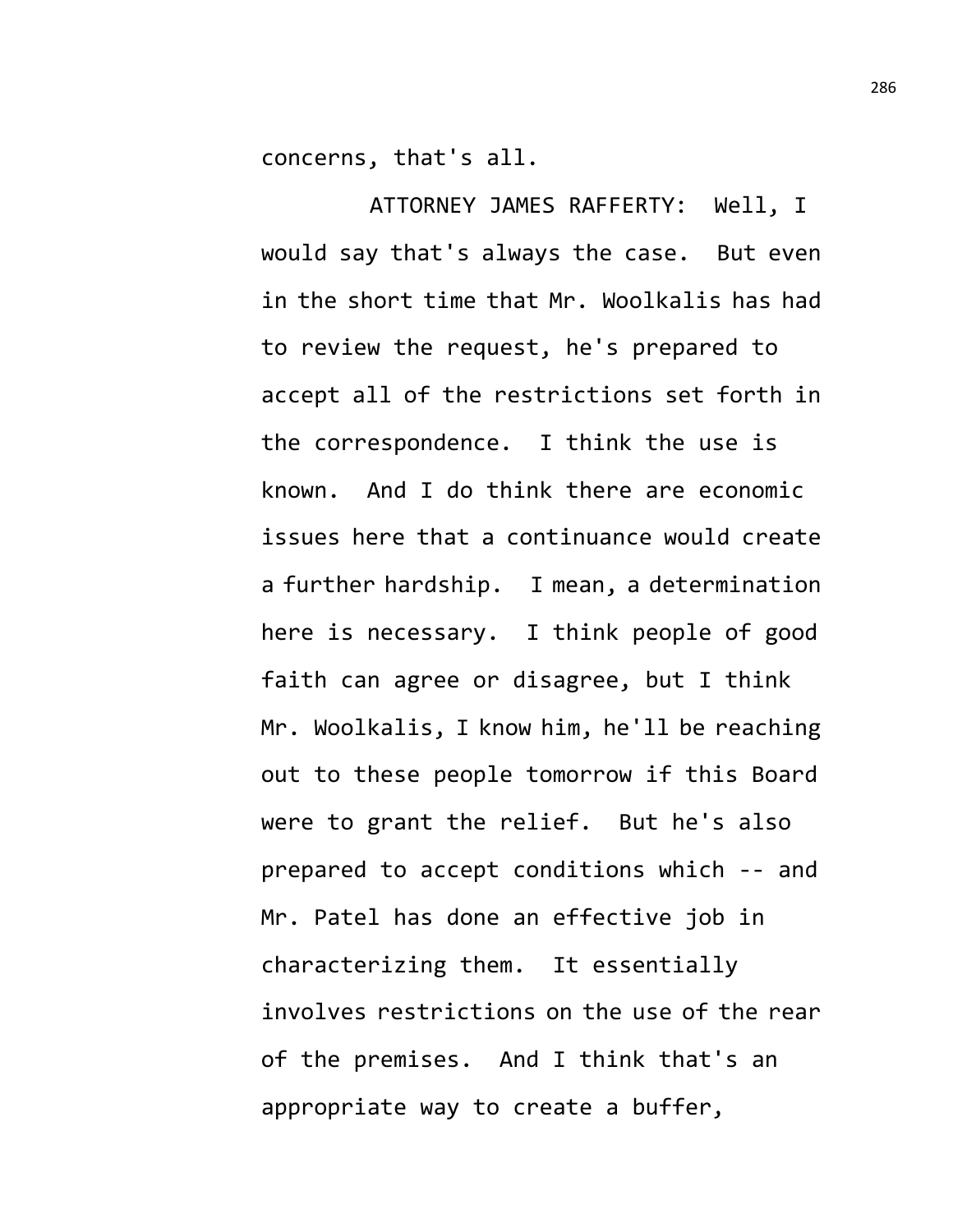particularly since the rear of premises would appear to not even be in the business district but actually to be in a residential district. So for that reason I think we could willingly accept the conditions and agree to them without any further meetings.

BRENDAN SULLIVAN: Okay, all right. CONSTANTINE ALEXANDER: You want me to go first?

BRENDAN SULLIVAN: Sure. Set the tone.

CONSTANTINE ALEXANDER: There's been a lot of talk tonight, but we have a very narrow and legal issue before us should we grant a Use Variance? I.e. should we allow a fast order food establishment in a Zoning District where a City Councillor said no, you should not have one. You can have other kinds of business use, but you can't have a fast food order establishment. Use Variances legally are a high bar to satisfy.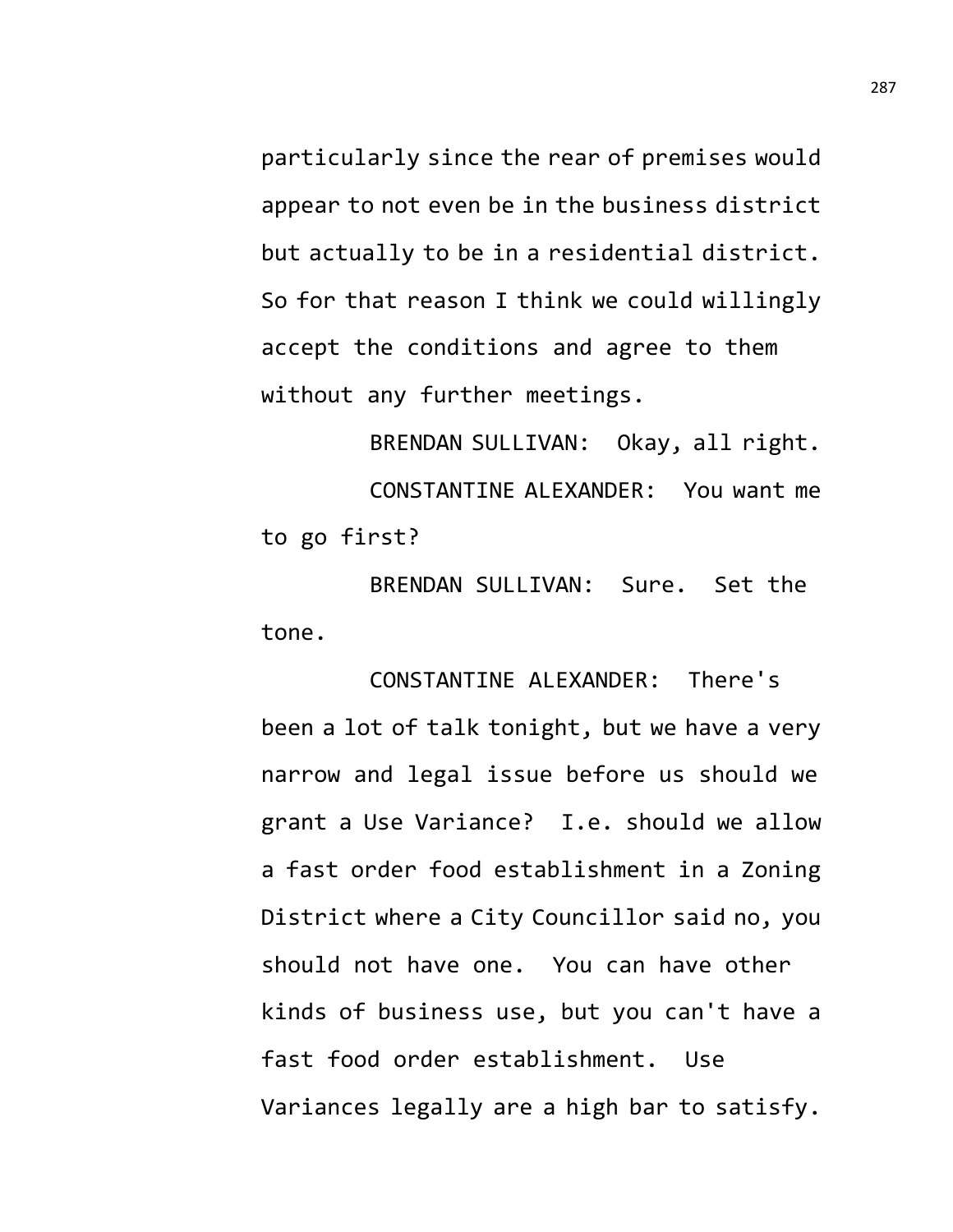The premise are unusual. But it can be used for a lot of retail uses of a different kind. Maybe people think they're not favorable, but they're permitted as a matter of right. And in fact over the years that property has been mostly occupied by various businesses. Given all that, I don't see how you meet the requirements to get a Use Variance. You don't have the hardship. All the conditions in the world are not going to address the basic complaint in which I think is reflected in the Zoning is that for this area, this Zoning District we don't want to have fast food enterprises. Restaurants, fine. Bookstore, fine. Telephone cell stores, fine. But not fast food enterprises. I don't know why the City Council did that, but they did. And I think we have to work with what the City Council gives us. And, again, I don't think you satisfy the requirements, therefore, I would vote against granting of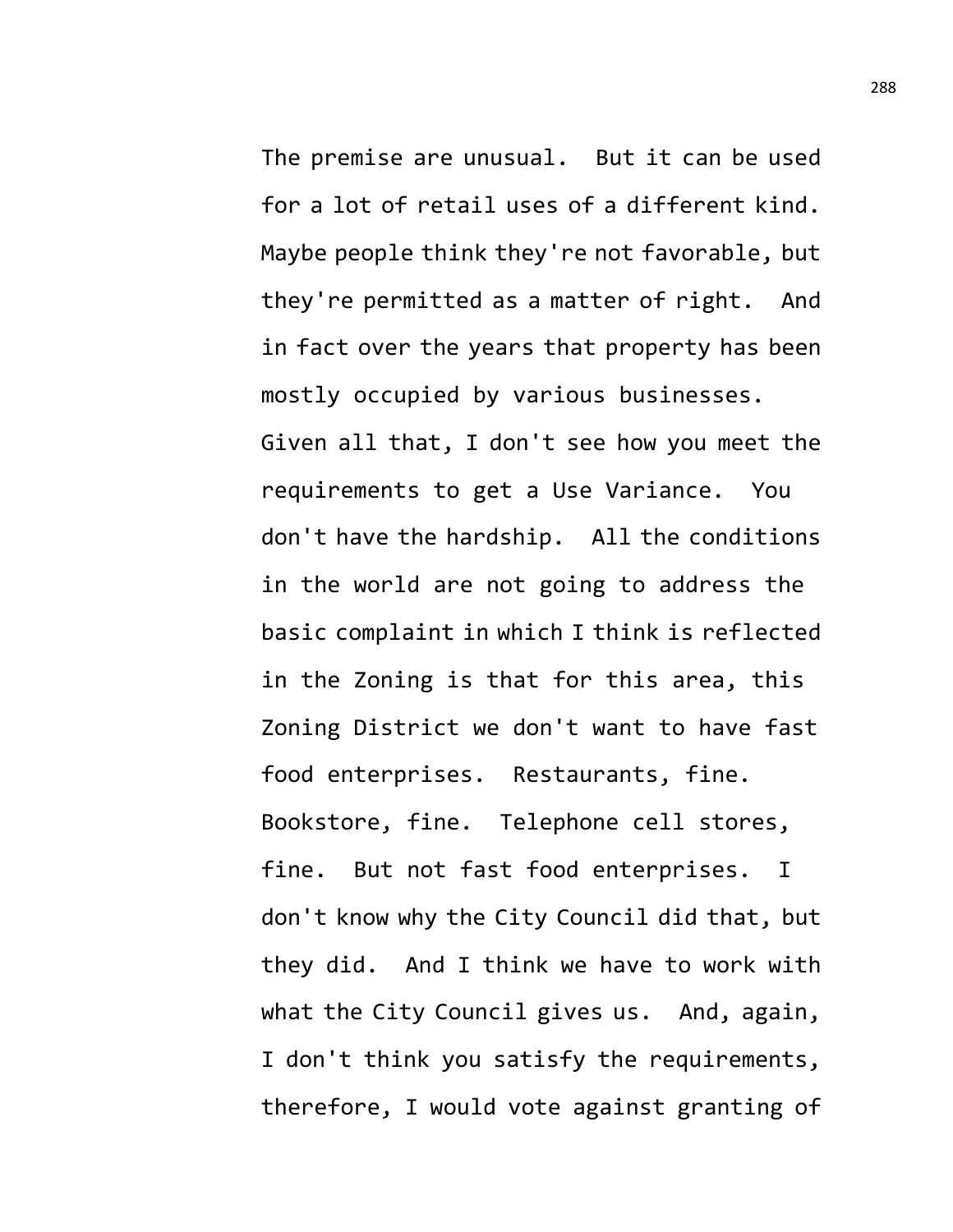the Variance.

BRENDAN SULLIVAN: Tom, what's your thoughts?

THOMAS SCOTT: I'm still thinking. I'll pass.

MAHMOOD FIROUZBAKHT: Well, you know, this is a difficult one because I certainly think it's a tough standard to meet, but I think there is some legitimate needs here in the neighborhood. I think, you know, I think there's a track record and there's a precedent here that this Board has set by approving other establishments similar to the one that's before us. And so, you know, obviously there's a recognition that, you know, that in those instances, that those standards were met, those requirements, those statutory requirements were met. And frankly I don't see what the big difference is between a Starbucks on the corner and this location. Not to say that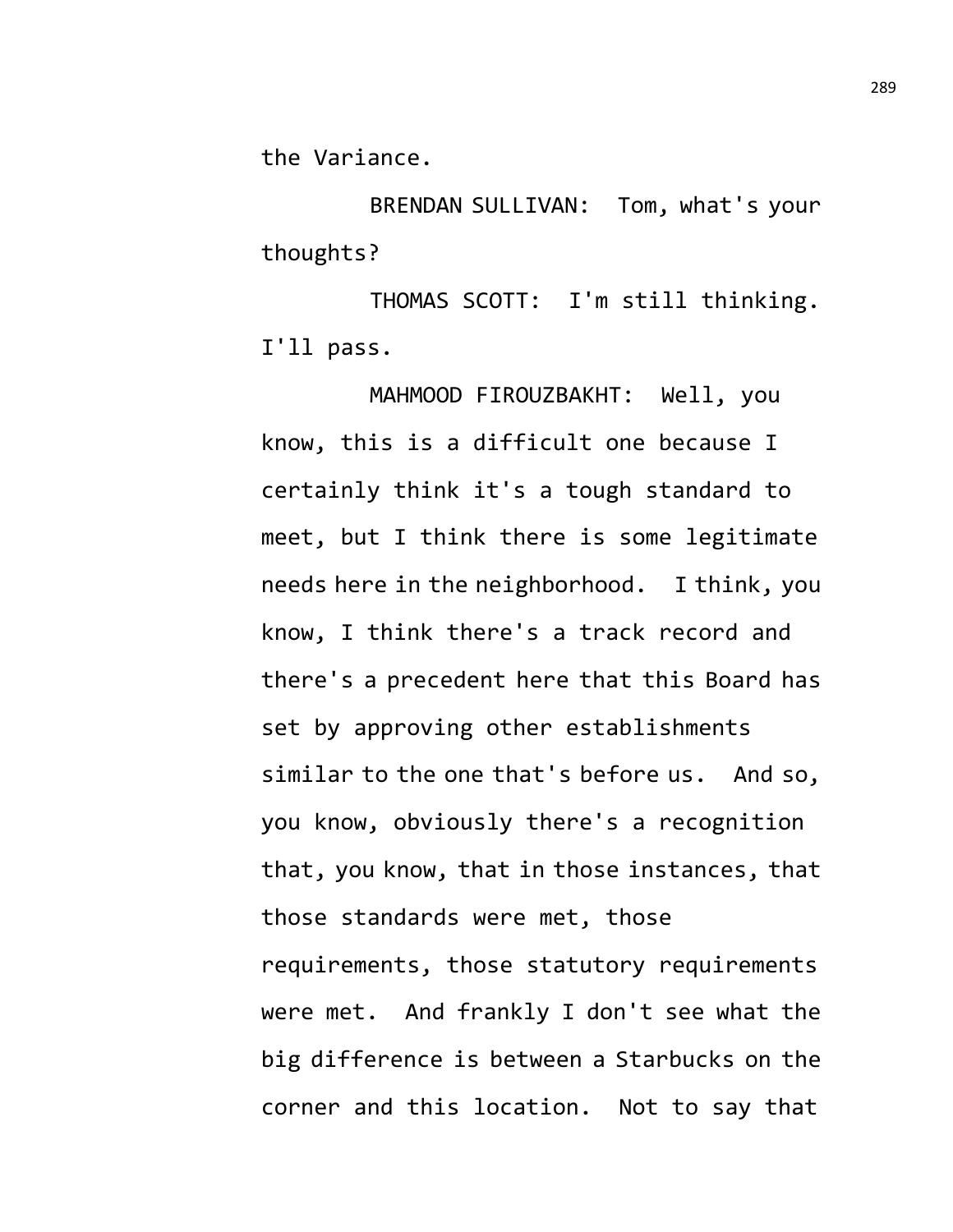just because we did it in the past we should do it again, but I think that, you know, there is some value in having this kind of a different establishment in this location. Personally High Rise Bakery is frankly just way too expensive.

BRANDON WOOLKALIS: They are expensive.

MAHMOOD FIROUZBAKHT: It is. And I, you know, this would serve a different kind of clientele and serve a need in that neighborhood. And I think that if this were a mom and pop applicant in front of us, I think it would be a different tenor and I don't necessarily think that that should negatively impact our approach and decision tonight. So, I think the hardship standard is difficult, but this has been a difficult space to rent. It's oddly shaped, located, sized. I think this does meet certain needs of the neighborhood so I would be in support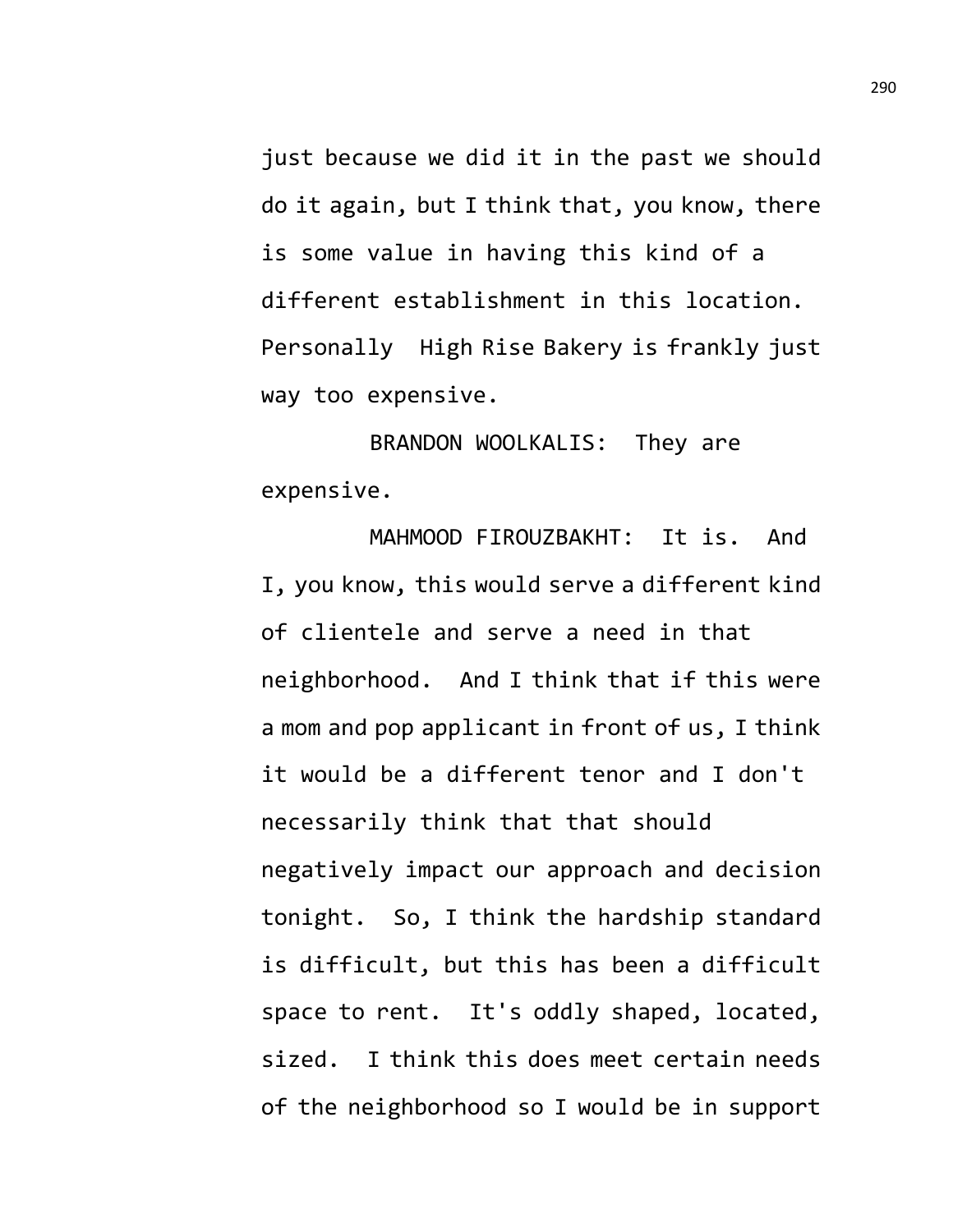of it.

BRENDAN SULLIVAN: Mr. Heuer.

TAD HEUER: So, I agree with Mr. Alexander on a number of points. I'm not quite sure where I'm going to come out actually. I agree that this is a -- that it is irrelevant whether it's a Dunkin' Donuts or Brandon's Beans. This is an issue about the fast food ordinance to the extent that it was passed by the City in an attempt to guise to attempt to avoid McDonald's and Wendy's and Burger Kings, so be it. I'm not sure if it would hold up if challenged in the courts today, but that's what we've got. I think that the -- to the extent that this is a chain which is a non-chain issue, I think that's a non-issue. That's not something legally that we can, or I'm comfortable in adjudicating one way or the other. I think that it's a fast food entity regardless who owns it, and what corporation stands behind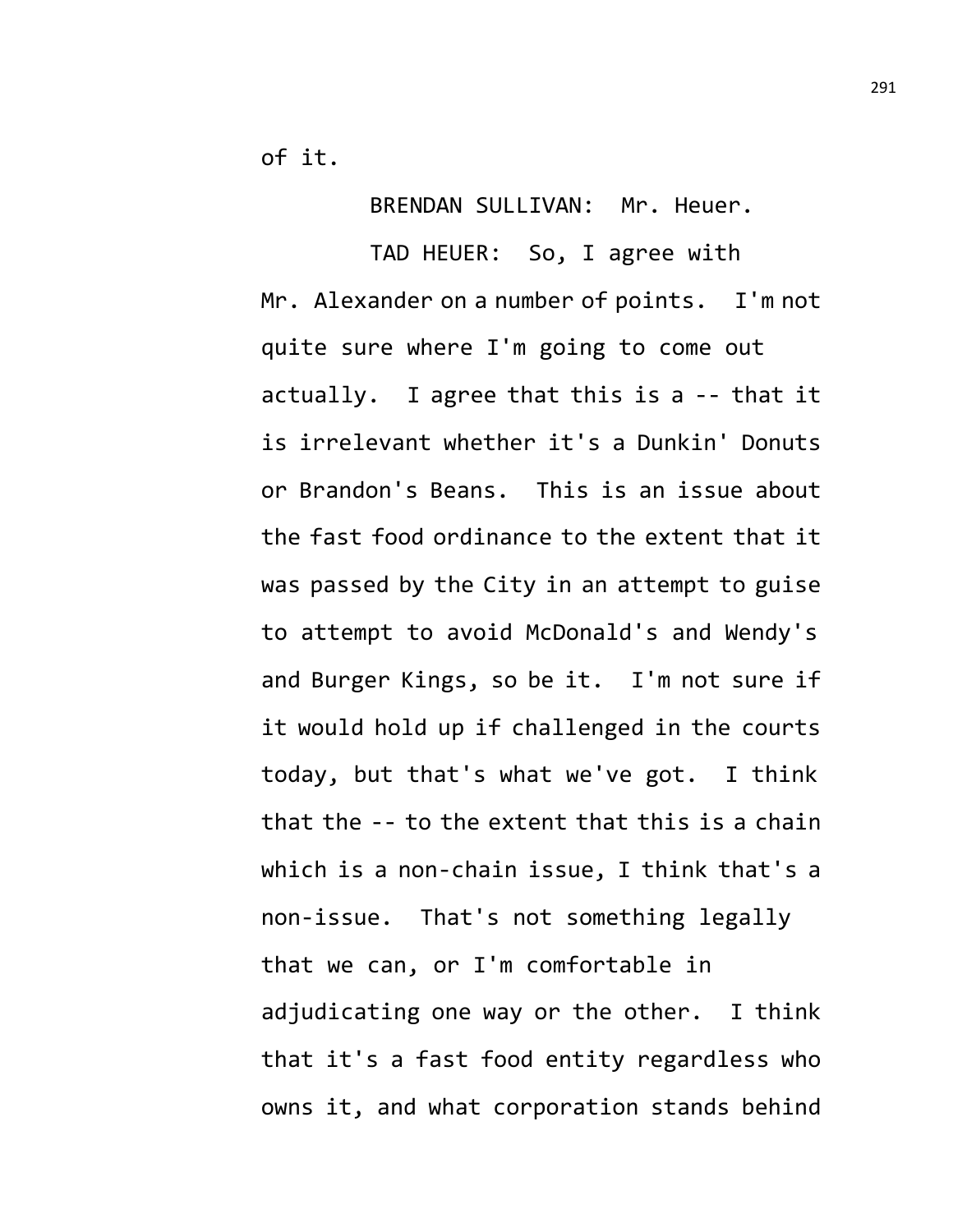it.

As to the traffic issues that have been raised. I think the loading issues to me are a non-issue because of the equivalent if not more intense uses that for loading purposes that would be required for something that was allowed as of right. If this were a something that, you know, you had table cloths and menus and the other things that are required to make you a cafe as opposed to a fast food entity, and you didn't have the doughnuts there but you were doing more flat bread sandwiches, you'd have the same number of deliveries, same times of day, and you would be an as-of-right uses. So in my mind, the concerns about loading zone uses are just not applicable here because you would be allowed to do them as of right with many other types of uses perhaps with even more intensity.

In looking at the Use Variance, I very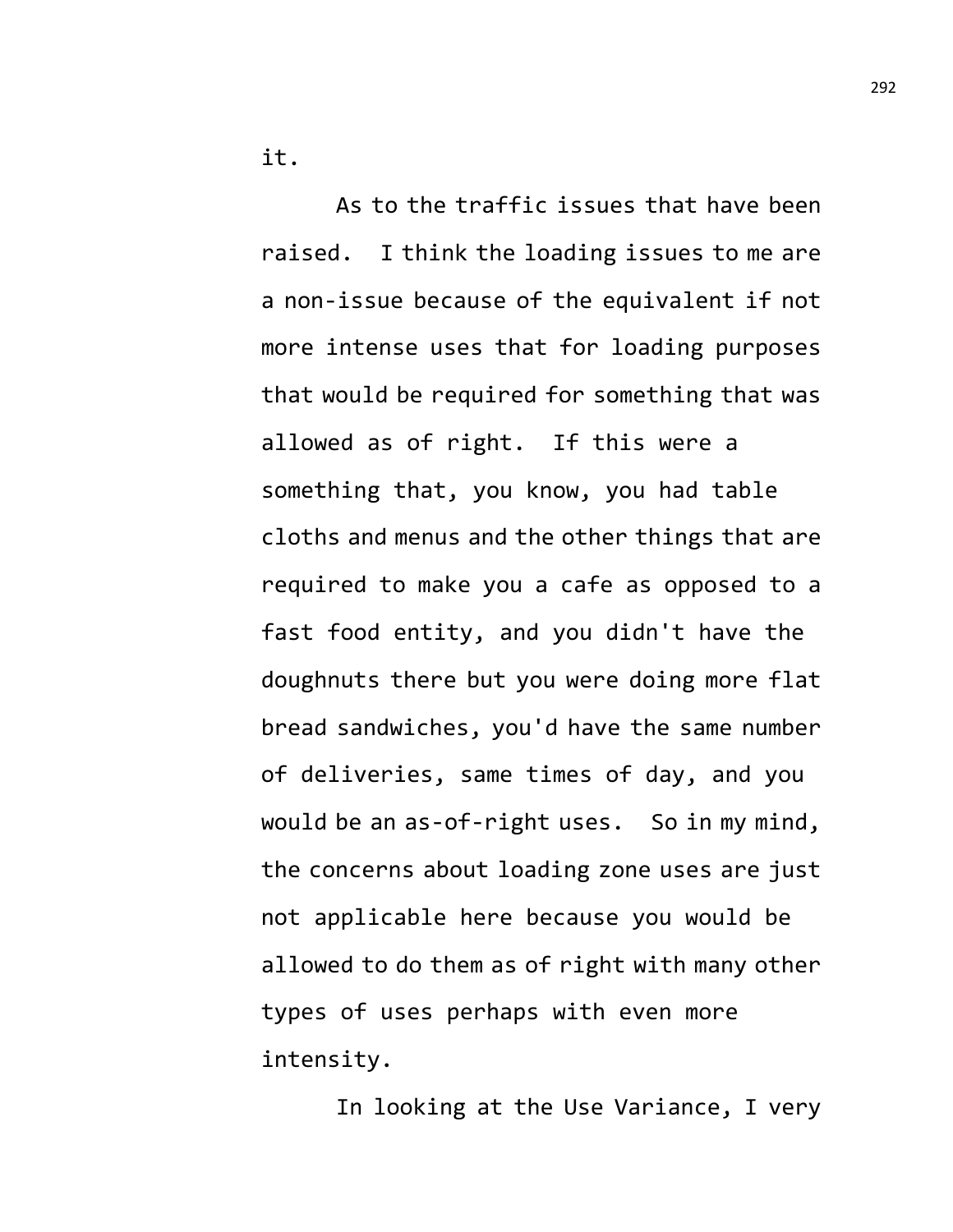much hear what both Mr. Alexander and others on the Board have said, which is a Use Variance is a very high standard. That we don't know why the City decided that some districts you get to do some things and some districts you don't. But that's the perks of the Zoning. The City Council is plenary in determining what it puts where and then we're the enforcement authority that generally says yep, you got it right unless there's some real reason why this should be, you know, treated differently. And in looking at the Zoning map, and I guess just briefly, it appears that Business A-1 is essentially upper Garden Street. There's the Business A-2 which is essentially all of Mass. Ave., Harvard Square, and Business A-3 is River Street. So, and Business A, which is in many more places is non-restrictive but it's a Special Permit situation. So, to the extent that the City was looking to do something on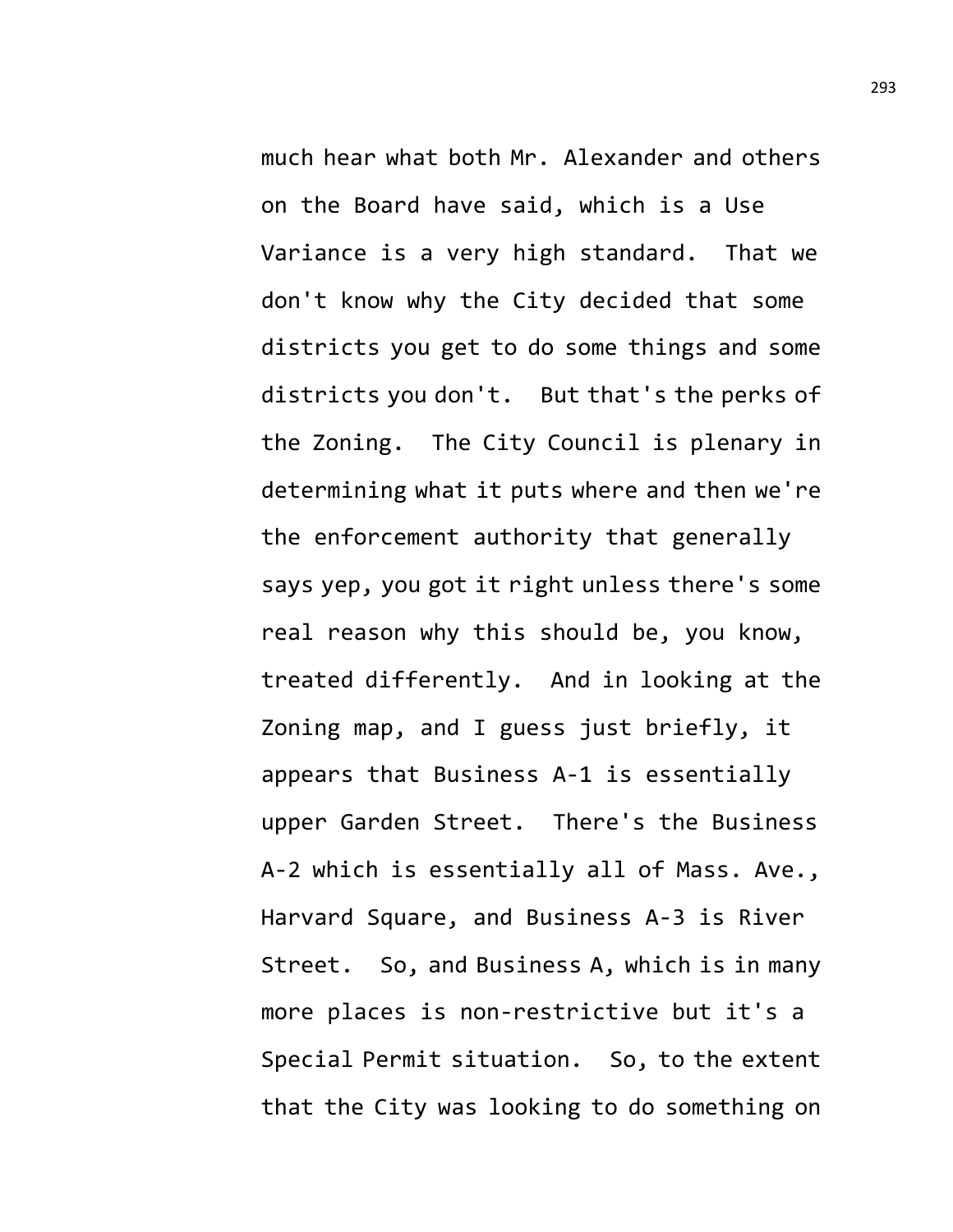those three thoroughfares into the extent that that was something that could be reasonably viewed to be dealing with parking, that they're concerned about the ability to park in those areas, I could see it. As Mahmood has pointed out though, Cambridge Street is a one way versus a one lane, and it's a Business A. You can get a fast food permit with a Special Permit there. So, it's not quite clear to me exactly what the rationale behind the Business A-1, 2 and 3, and Business A is seeing as you can get what would seem to be more congested traffic area, but not in these areas. One thing that's suggested to me is that traffic wasn't necessarily a concern there. That, again, this more of an issue about drive-throughs and other types of situations, not in and out per se. But I

would, what is somewhat troubling me is that, you know, this is a Use Variance and also that it's a two-month time period to me isn't a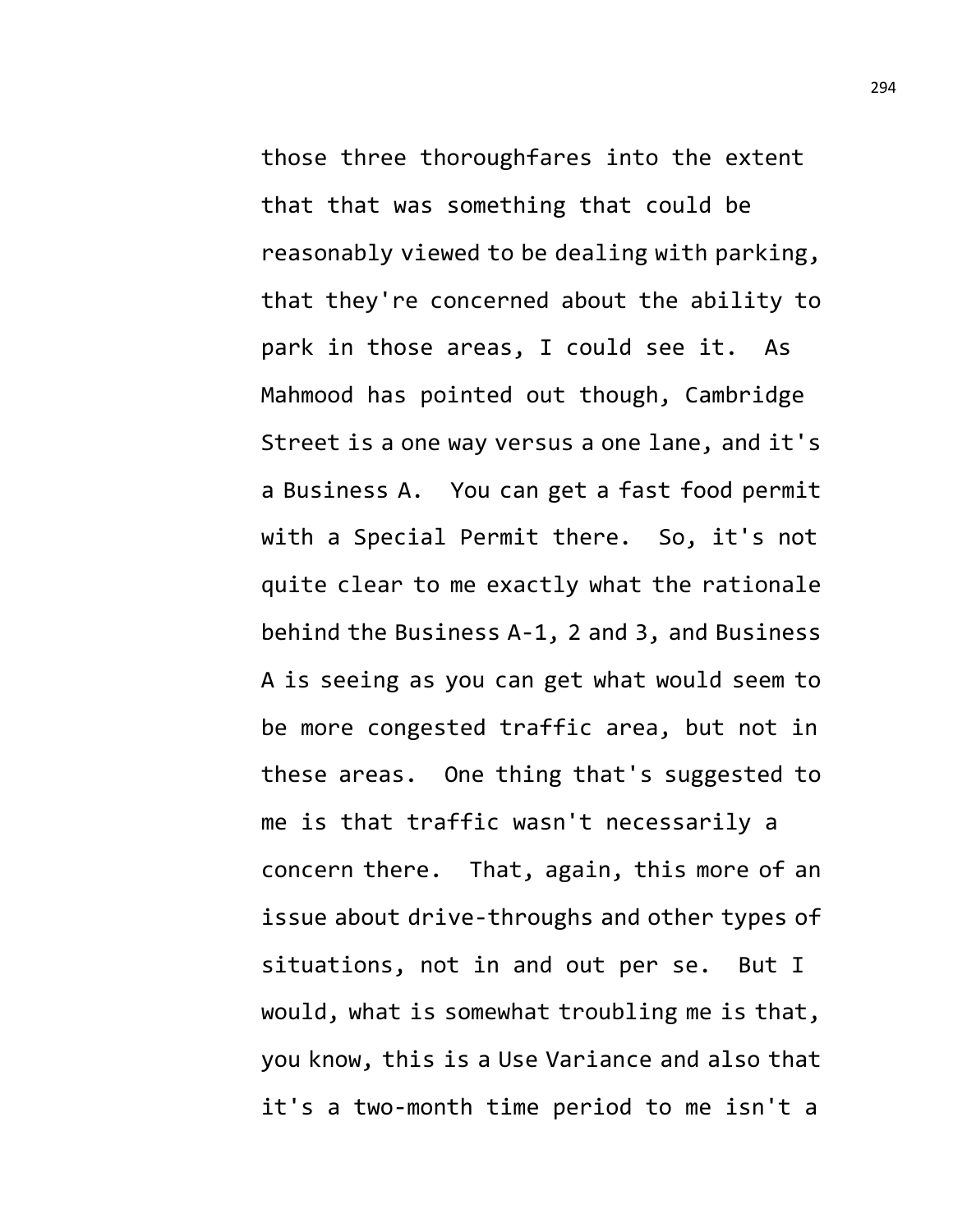huge one. One of the things that I would be concerned about, and where we granted other Use Variances, is where people say that this site is unrentable as it is in the district I'm in. For instance, it was a residential district but it was a pre-existing commercial building that fell out of use for a couple years. People would come in and say, and we had one of these a couple months ago, I think it was a hair salon. And people come in and say this building can never be used for residential use. It's a commercial structure, it's commercial space. In that situation we granted a Use Variance because it was clear that it was a commercial space. There was no possibility anyone would want a plate glass window to be their living room.

Here we have a situation which two months have gone by and it's an unusually shaped space which works in its favor. But I'm still on the fence as to whether that's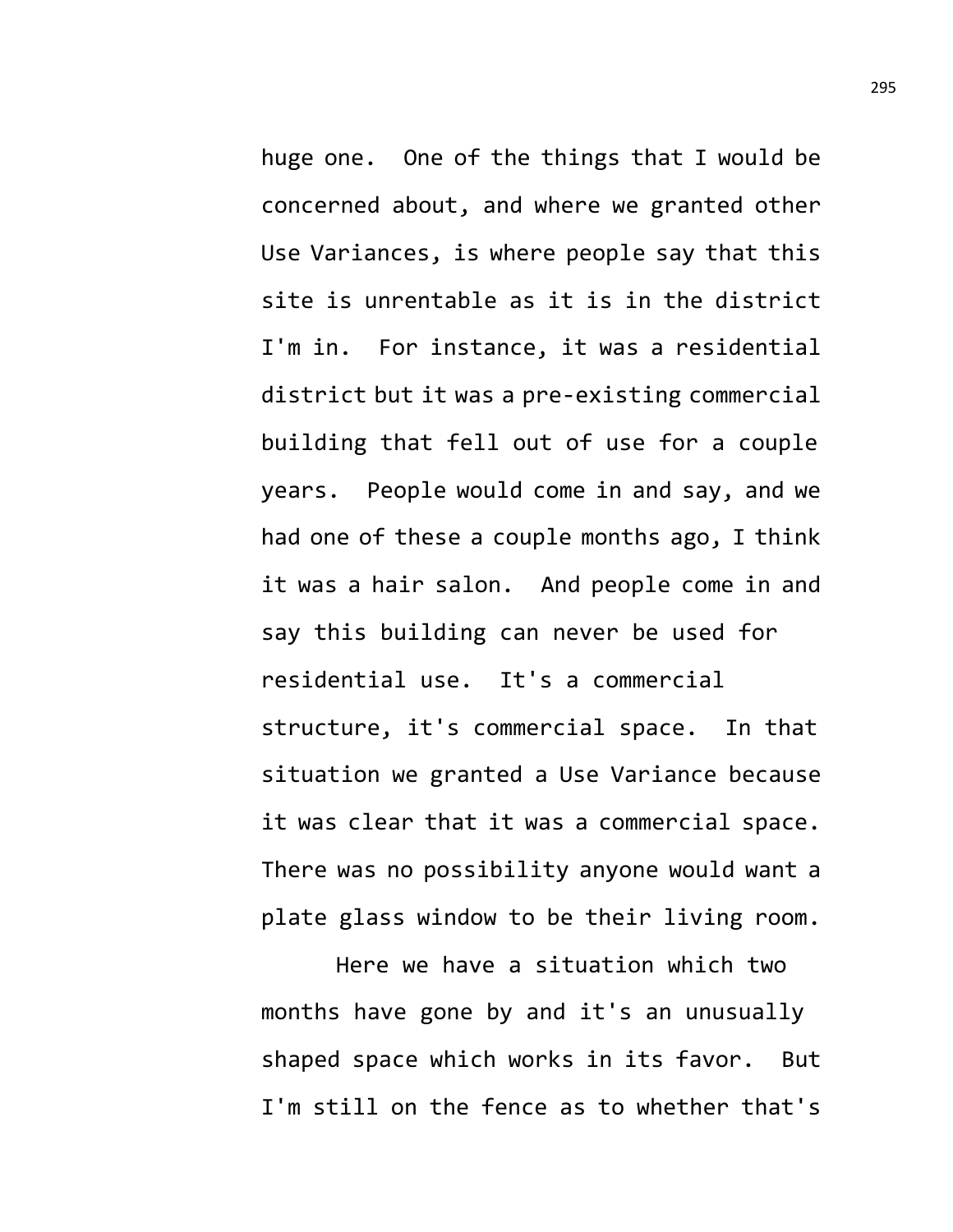sufficient for me to say that it's a space that is essentially very difficult to rent and, therefore, a Use Variance would be merited because it's not getting the uses that the City Council intended to go in there or that it couldn't.

So I'm having a bit of trouble. I think the Board did grant a Variance down the street to the 1776 Mass. Avenue pizza folks, Corporate House of Pizza, to move down to Jack's Stereo. I voted against it because I thought it was a Use Variance that didn't meet the standard. I thought that it was moving as a restaurant use that did have many of the problems that quite frankly I'm not seeing here on the substantive level. Whereas there were concerns about significant in and out late night traffic. That there were concerns about being literally in the front of a residential building and acting as the frontage of a residential building and an

296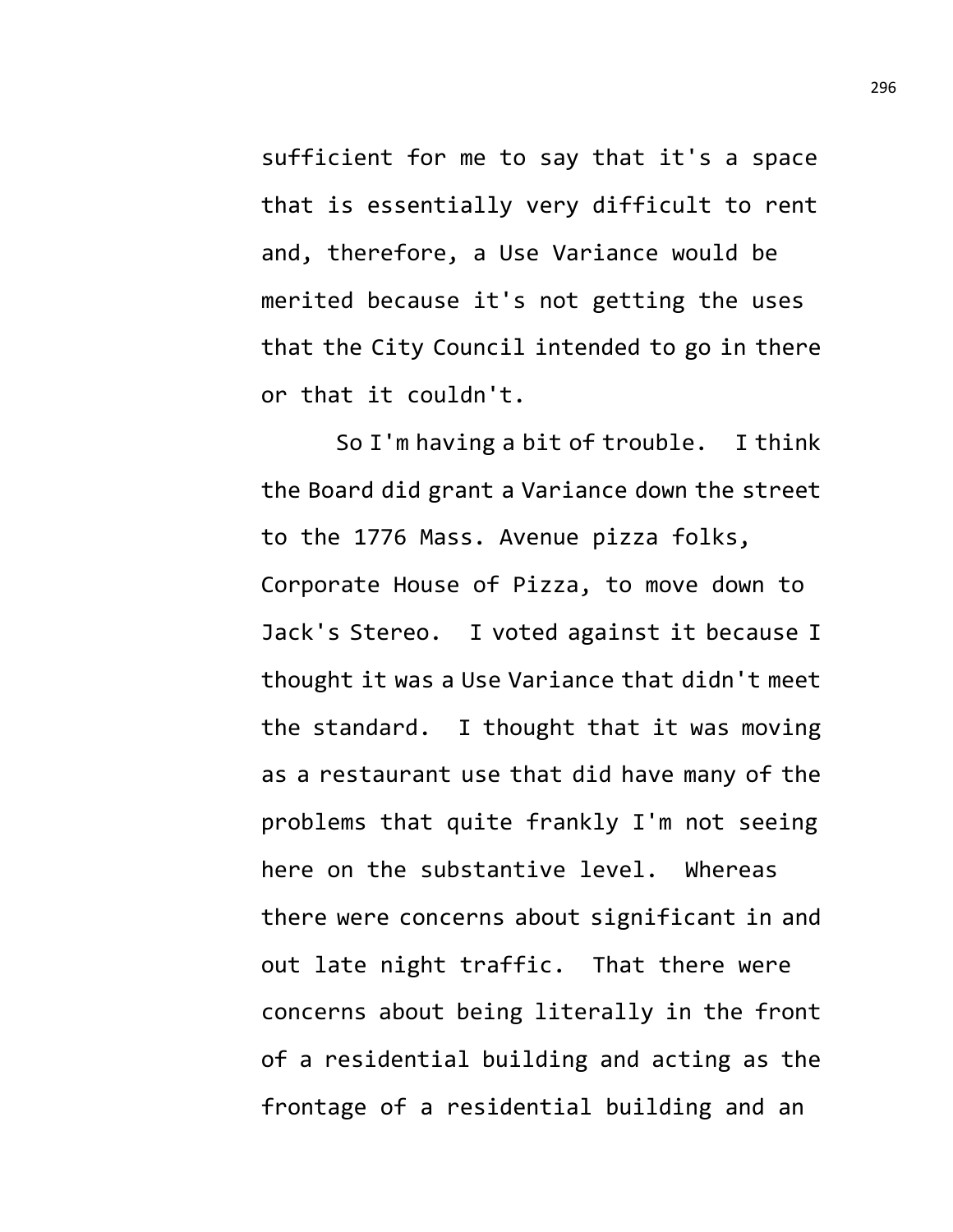office space as opposed to something that was fronting onto Mass. Ave. and the residential was in the rear. And there are also concerns about venting, about odors, about trash removal, that simply in my mind were not anywhere near addressed to the extent that the thoroughness that have been addressed here. So in my mind voting against the Corporate House of Pizza, I think I was the only one who voted against it, it was an easy case. Here I think I'm with Mahmood that it would be a closer case because of the efforts put in by the Petitioner.

BRANDON WOOLKALIS: Sorry to interrupt. The landlord has tried that since May 1st. He had hired a broker and was not -- had no luck with it. And that's when he started trying to solicit people on his own. And that's how I got --

ATTORNEY JAMES RAFFERTY: The landlord's present at the hearing. And I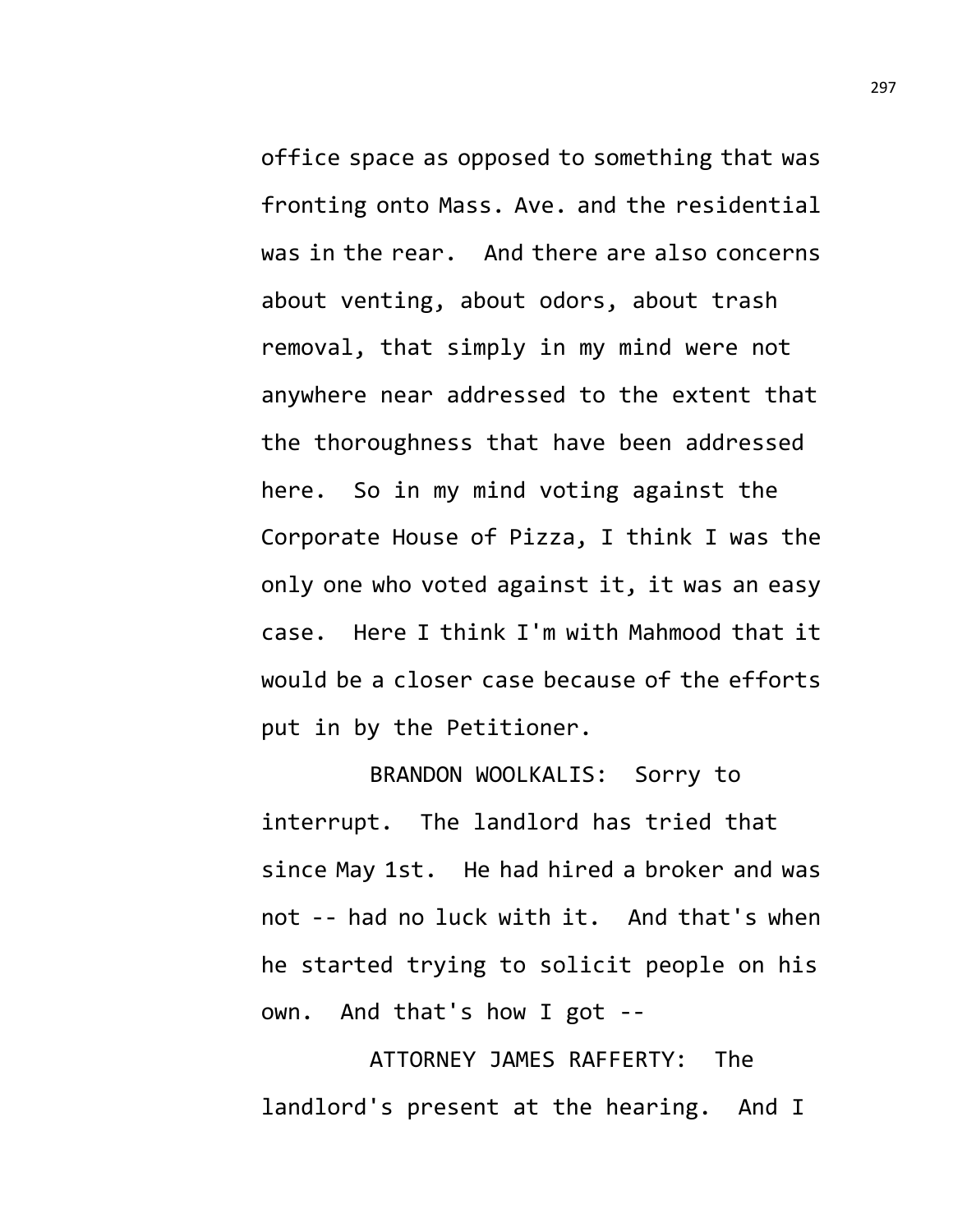asked Mr. Woolkalis because I didn't have -- I know there were some reliance on an assertion about the two months. And our understanding, and perhaps the landlord can correct this, is that the departure of the prior tenant was six months in advance and there was an active attempt to market it since May and it was unsuccessful until Mr. Woolkalis.

TAD HEUER: So it was known that the tenant was leaving, but there was no vacancy until January 1st?

BRANDON WOOLKALIS: January 1st it was vacant, but he was marketing it May 1st. Brokers and --

TAD HEUER: Would you mind putting that on the record?

ATTORNEY JAMES RAFFERTY: Can you come forward?

BRENDAN SULLIVAN: Just identify yourself for the record.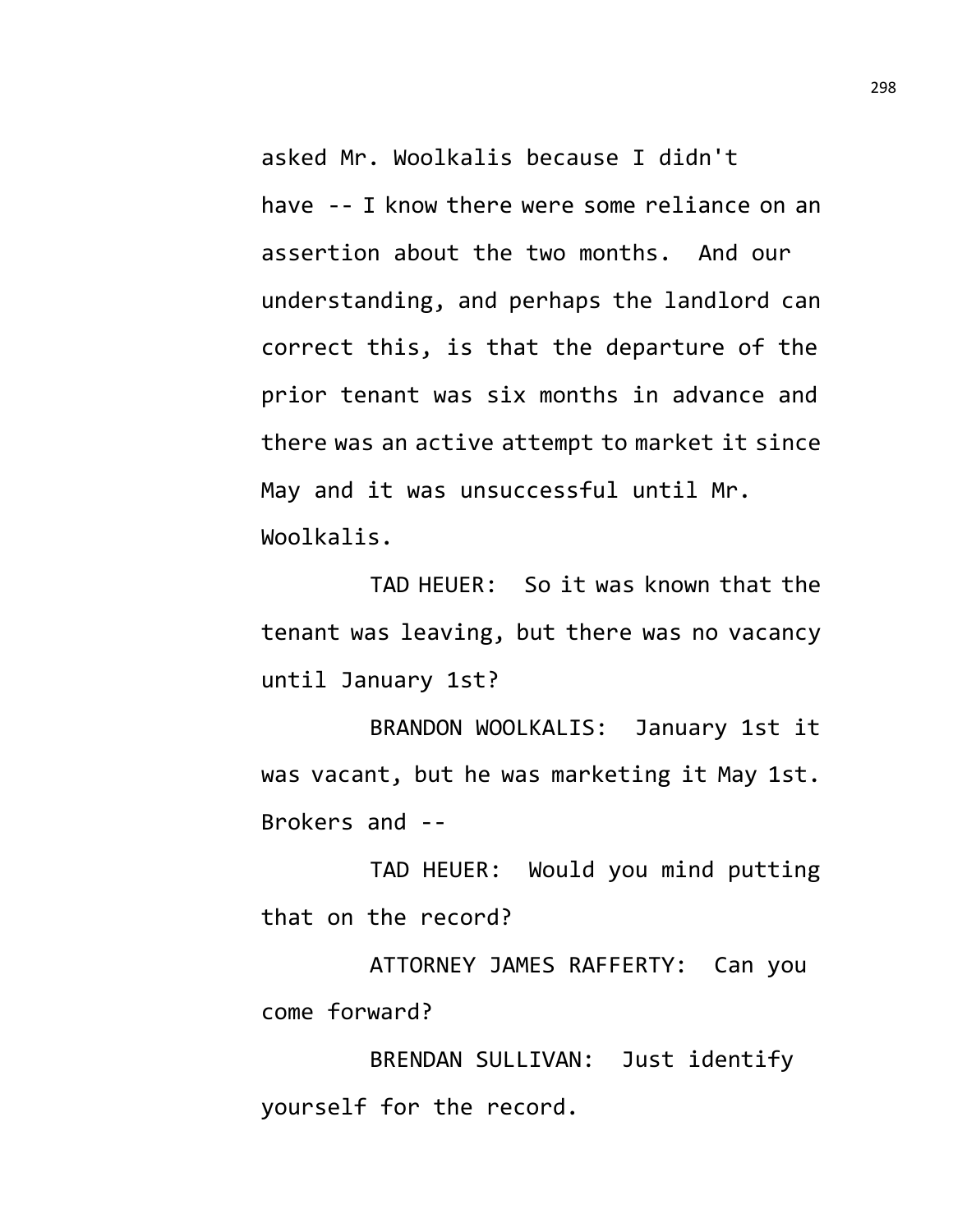ATTORNEY JAMES RAFFERTY: Give your name and address for the record.

PETER GIVERTZMAN: Sure. Peter Givertzman, 55 Academy Street, Arlington.

ATTORNEY JAMES RAFFERTY: You may need to spell that.

PETER GIVERTZMAN: Oh.

G-i-v-e-r-t-z-m-a-n. There was no sign on the street.

TAD HEUER: So I take it you're the landlord for the premises here; is that right?

PETER GIVERTZMAN: Yeah.

TAD HEUER: Could you just explain for the record the who the former tenant was, when you knew they were going to be vacating the property, and the efforts that you put in to seeking a tenant for this property before Mr. Woolkalis approached you and you engaged in negotiations.

PETER GIVERTZMAN: Sure. Harvard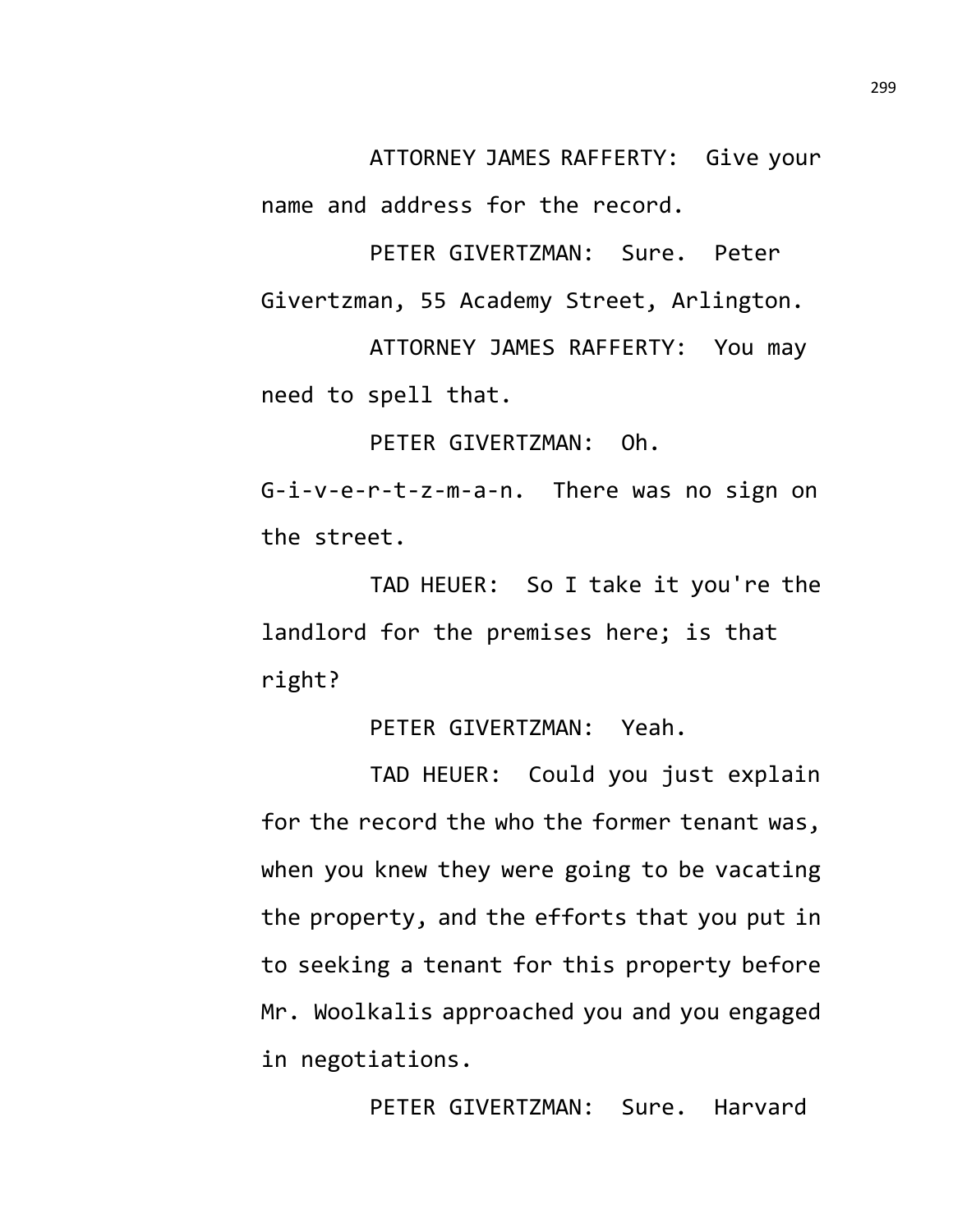University Coop Law School Bookstore was the tenant at the time. And they had been, they wanted to stay, it just wasn't working for them. And so, they gave me their final decision sometime in April or May.

> TAD HEUER: Of last year? PETER GIVERTZMAN: Yeah, last year. TAD HEUER: 2011.

PETER GIVERTZMAN: And I put it on the market no later than June 1st, but I knew a month before that approximately.

TAD HEUER: Did you get inquiries? What was the extent of the inquiries for the space? Walk through --

PETER GIVERTZMAN: It was extremely light, and I was surprised actually. It was extremely light. There was one tenant that was a -- would have been a superstar tenant that had an interest, and then suddenly walked away. And I don't -- it didn't get to you guys, I'm not sure why.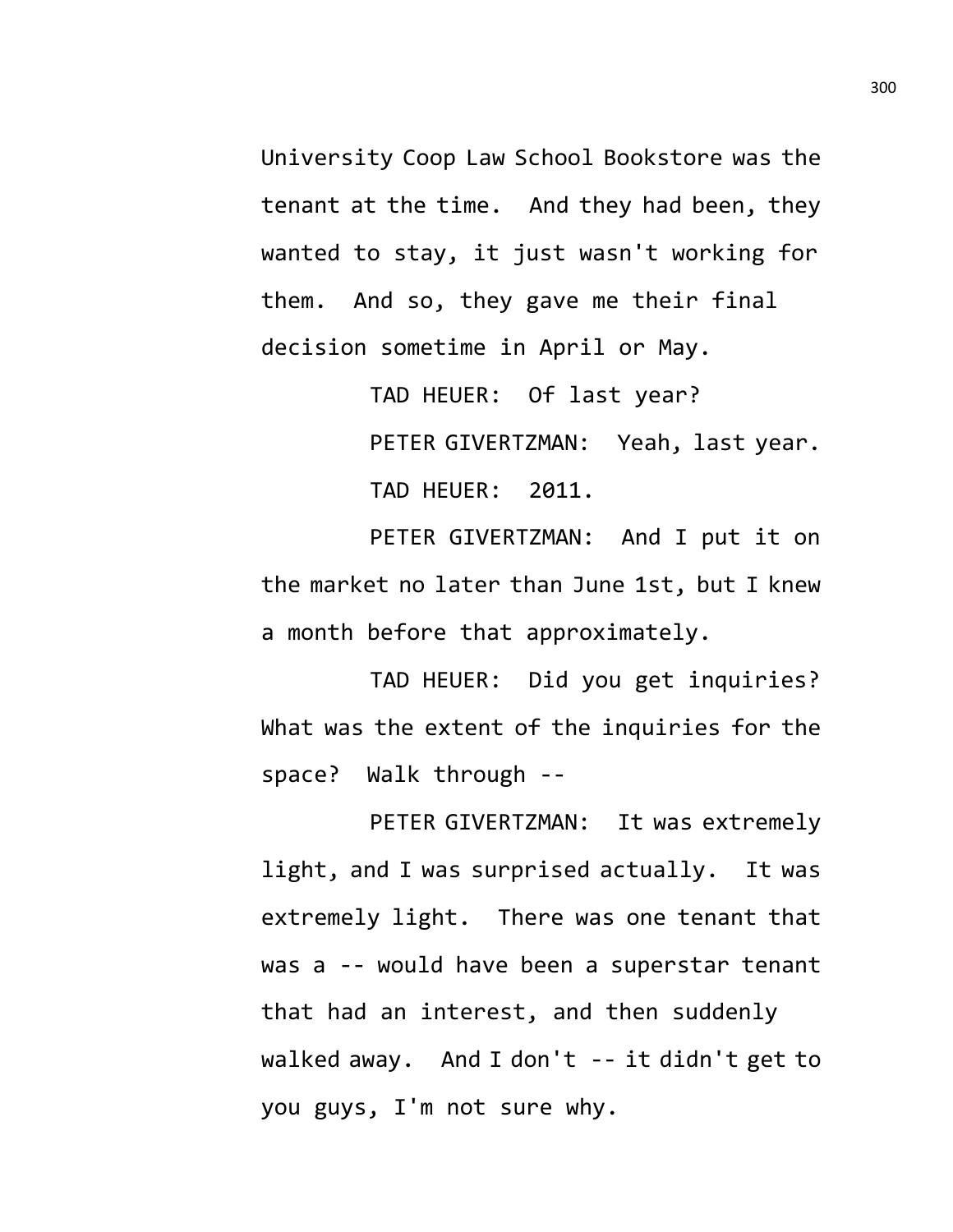TAD HEUER: Right.

PETER GIVERTZMAN: And that was it. I hate to admit that, but that is the reality. CONSTANTINE ALEXANDER: Who was the

on the premises before of Harvard?

PETER GIVERTZMAN: The Harvard Coop took over for the Harvard University Credit Union.

CONSTANTINE ALEXANDER: Before the Coop.

PETER GIVERTZMAN: The credit union.

CONSTANTINE ALEXANDER: Sorry.

PETER GIVERTZMAN: Carol's Hairdresser. It was a barber shop for women.

TAD HEUER: And then Mr. Woolkalis saw the sign in the window and approached you and that was you said January, February? BRANDON WOOLKALIS: We started working on it, yeah.

PETER GIVERTZMAN: Recently. Not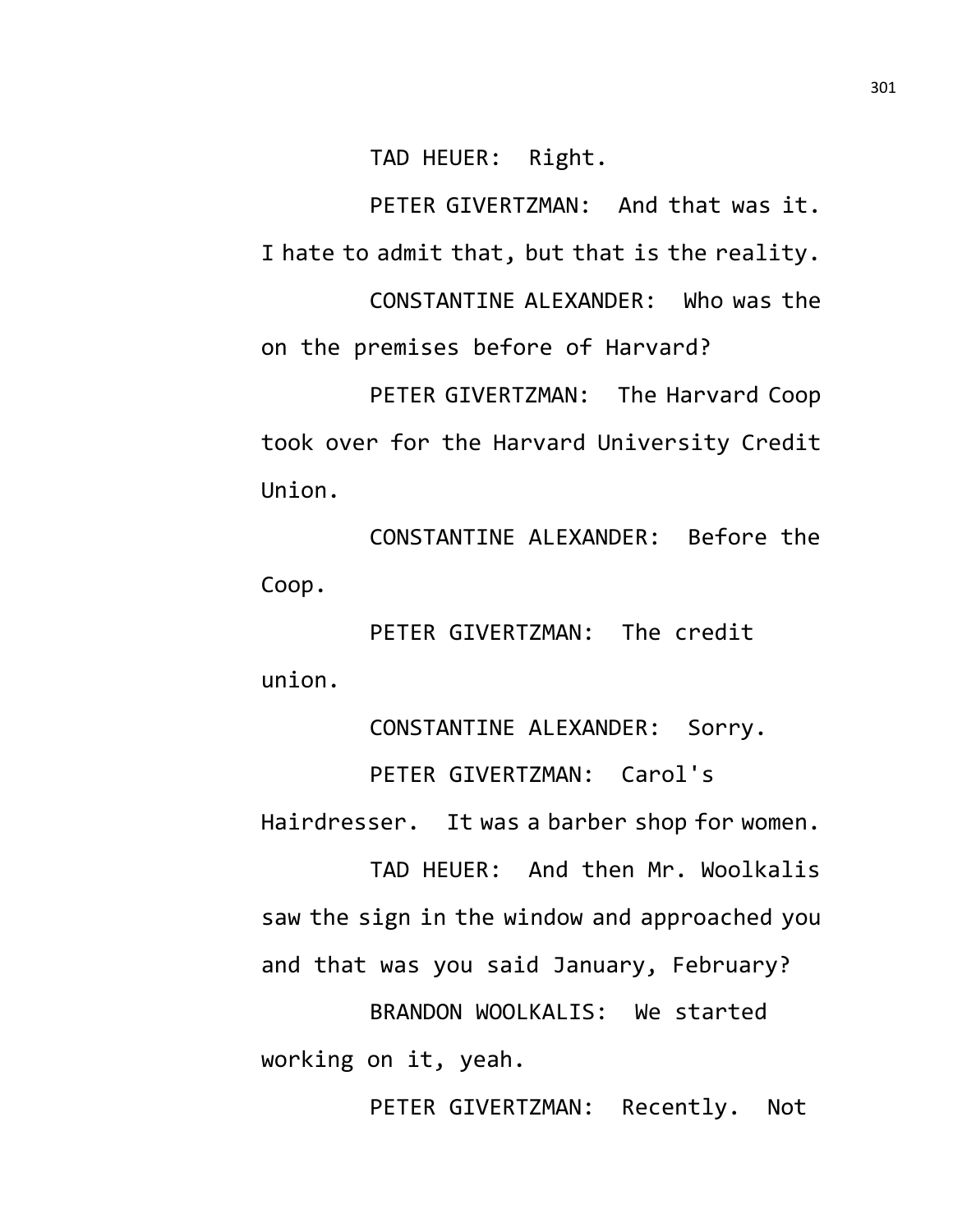too long ago.

BRANDON WOOLKALIS: One or two months ago.

TAD HEUER: And could you just, just roughly describe the marketing efforts that you go through when you put up property? When you get a notice from a tenant and you make that property available.

PETER GIVERTZMAN: Personally I normally do it myself. I was nervous I couldn't pull it off so I did hire a broker and so I put it in their hands. And he had six months and it didn't --

ATTORNEY JAMES RAFFERTY: Maybe you could explain for the Board what you told us about the size of this premises and how it was determined as tenants looked at it.

PETER GIVERTZMAN: Well, everybody wants a wider space. And it's long. And it's a tough use. And I don't -- what can I say? I mean, I'm in the retail business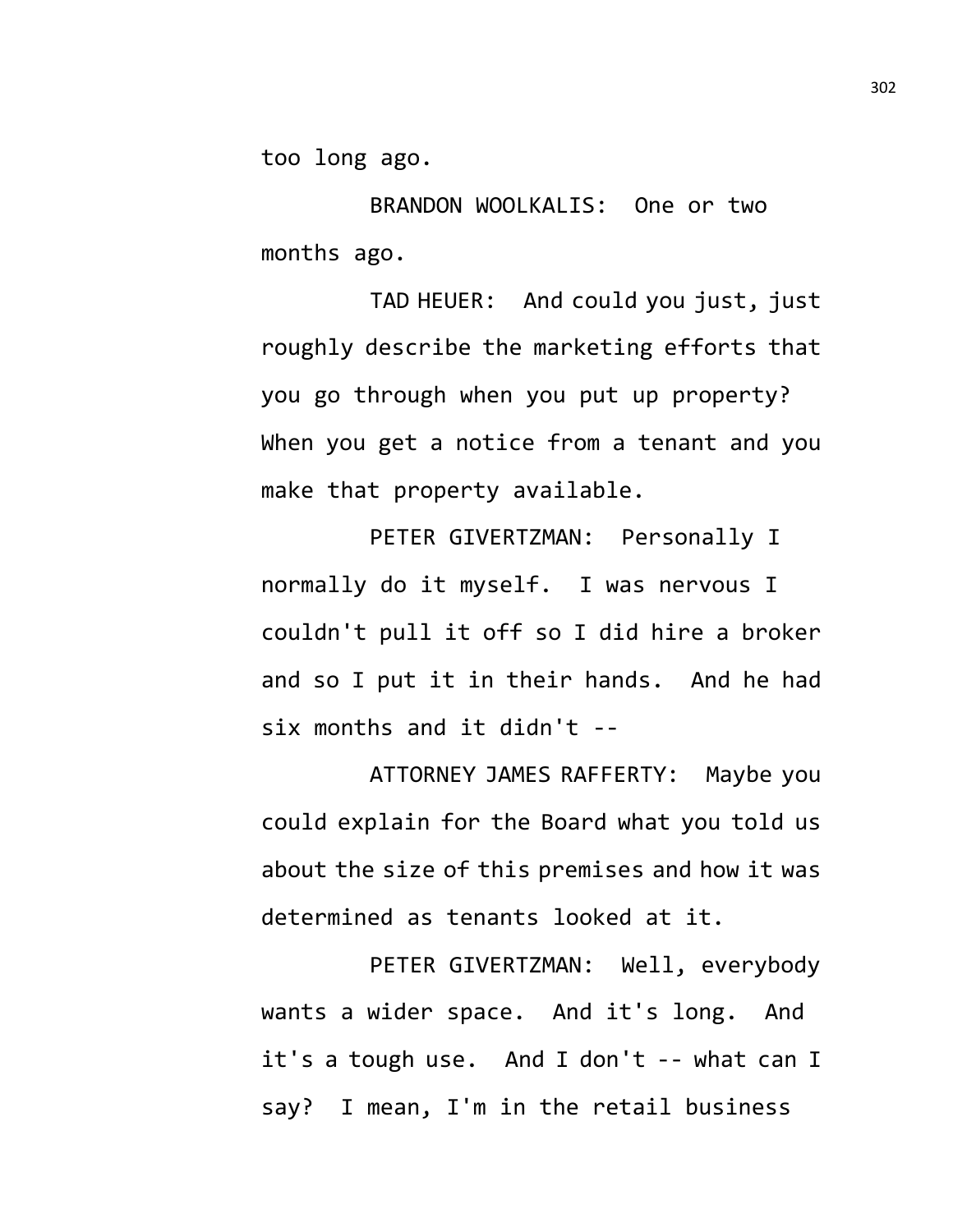personally and it's tight. You know, it's long and deep and it's not that wide. And it had a bank machine in the front window which made the front appear even smaller, so it was a visually very tough. They just recently took out the bank machine.

TAD HEUER: And, of course, saying this knowing the answer, there's no way to subdivide this space and allow back use, front use predominantly because the rear is a Res. B District?

> PETER GIVERTZMAN: I have no idea. TAD HEUER: Right.

ATTORNEY JAMES RAFFERTY: I would note that the frontage on Mass. Ave. is only 22 feet. And I think the average storefront is probably closer to 30, 40 feet.

BRANDON WOOLKALIS: If you measure the interior, it's 18 feet inside. It's very, very narrow.

BRENDAN SULLIVAN: Okay. Anything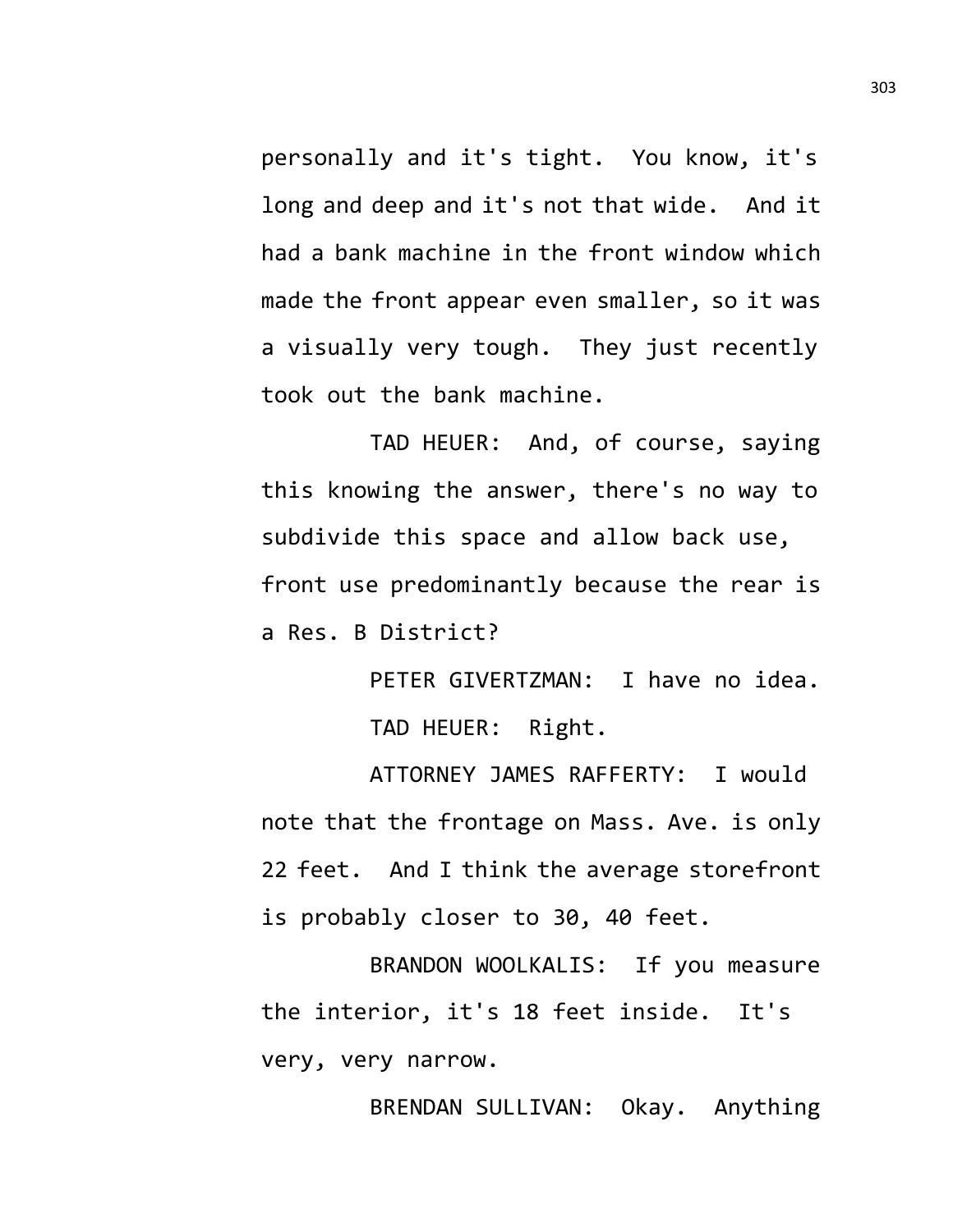else to add?

TAD HEUER: No, but I would say that pushes me slightly more towards voting in favor. I understand the desire for an eclectic mix of stores in the neighborhood. But I think one of the other things the Board and the City Council has asked us to look at is, you know, stability and not having gap-toothed retail districts. And there's always an issue of the really nice cute, boutique store that everyone loves to browse but nobody likes to buy from. And having something that does provide life and, you know, consistency in retail in those areas that are -- that prove difficult to fill and I think that's one of the things that the Board needs to look at.

MAHMOOD FIROUZBAKHT: Mr. Chair, can I just add to my comments?

> BRENDAN SULLIVAN: Yes. MAHMOOD FIROUZBAKHT: I certainly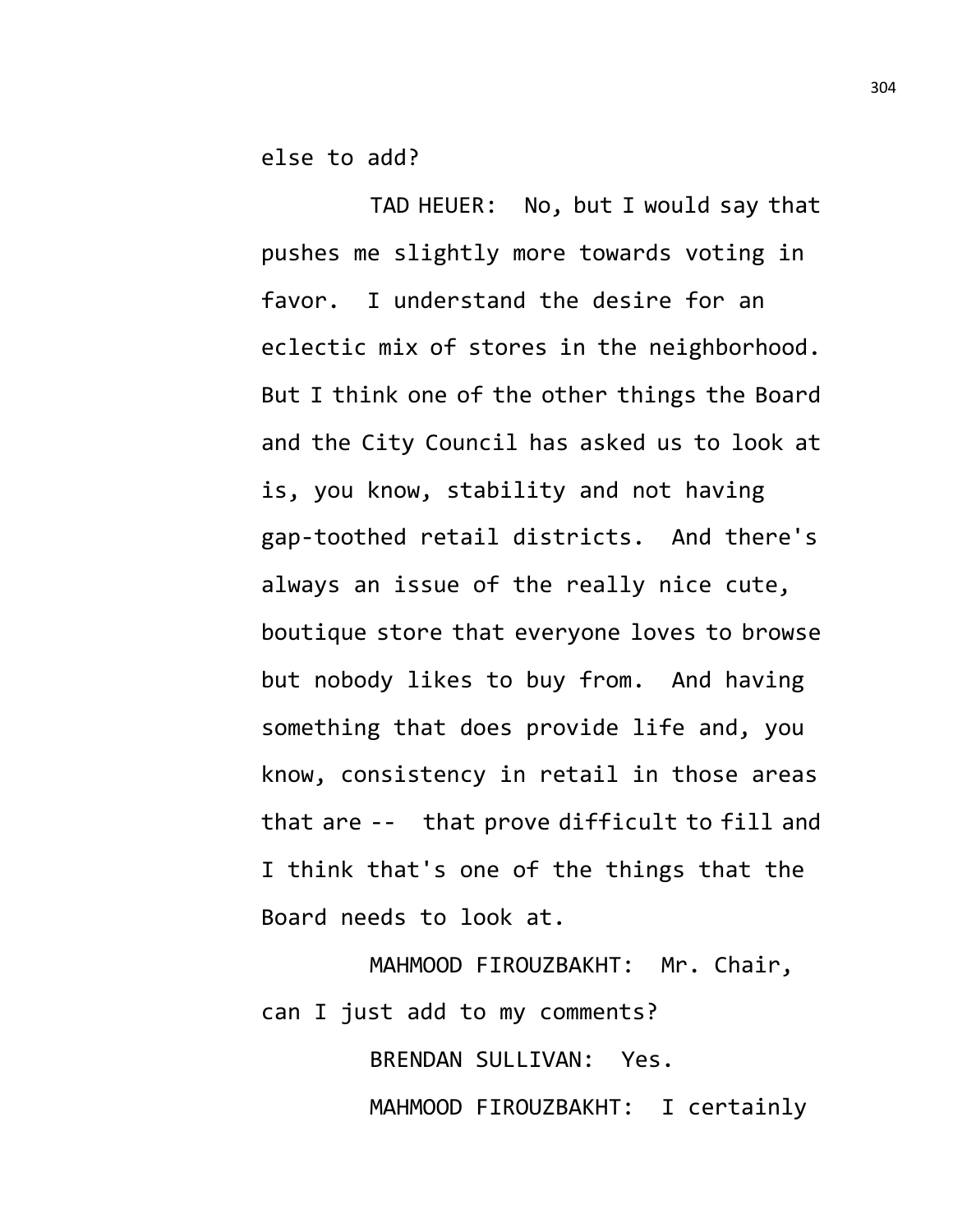understand some of the concerns that were raised in the crowd, and not that I want to at all come off as being dismissive, but given the testimony and given I think the conditions that we perhaps were put on an approval, in terms of some of the traffic concerns, I feel like, you know, scheduling deliveries and pick up prior to those peak hours that were commented on would mitigate the concerns raised about sort of pick up, drop off and the use of the loading zones. And so in that regard I feel comfortable that some of the concerns that were raised can be addressed by scheduling pick up and drop off. And I think that given the testimony that we've heard, this operator in particular sounds -- and from the evidence is pretty clear, is very responsible given the track record with the other stores, that, you know, that he's going to be mindful and responsive to neighbor's concerns. And I think it would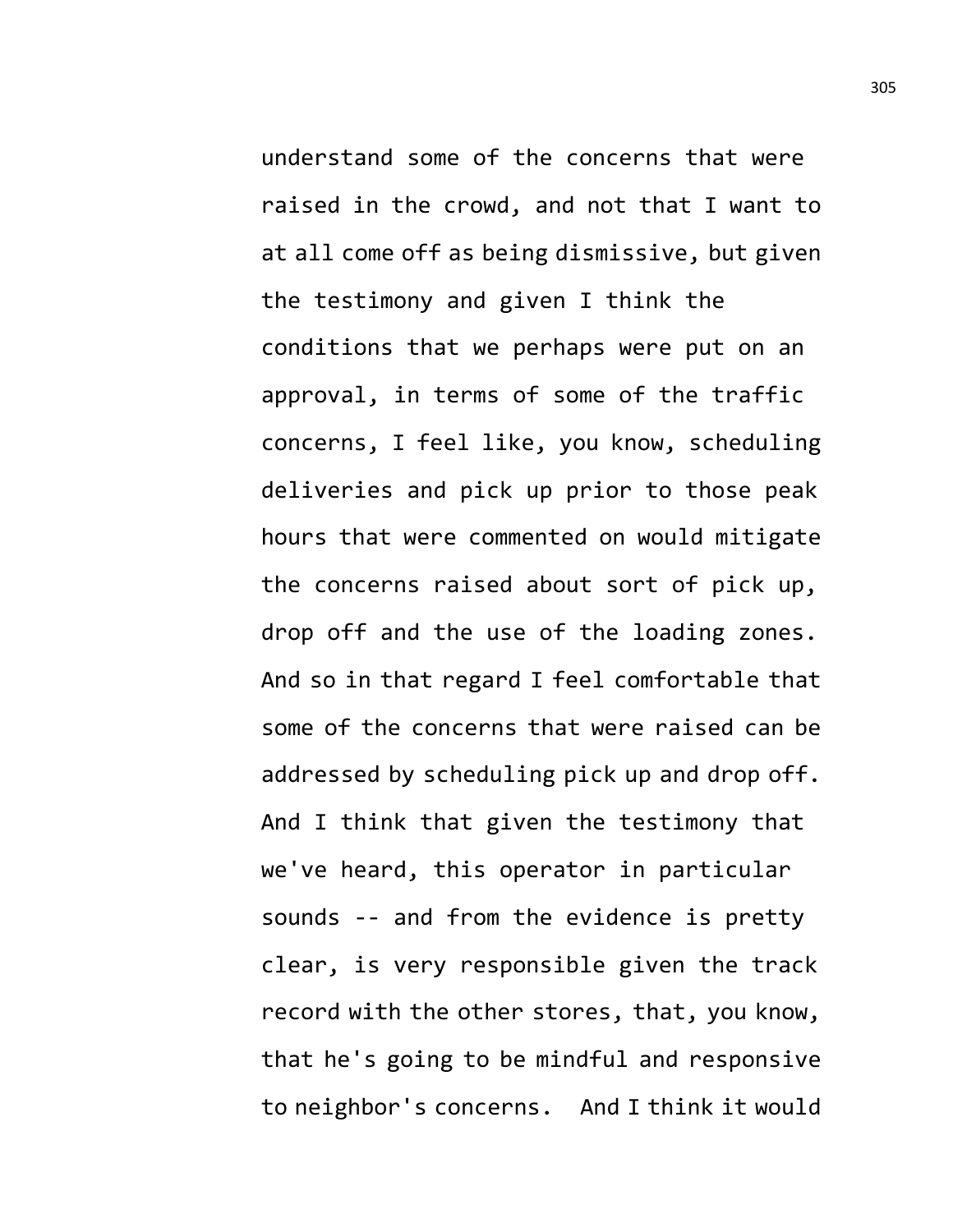be very appropriate to condition any approval on this particular operator, and any change in the operator of this particular location would require approval from this Board and I think that would certainly, you know, give a little bit more protection.

BRENDAN SULLIVAN: Okay. Tom.

THOMAS SCOTT: So I guess the way that the store is going to be operated has a big impact on how I feel about it. And given all the things that you've talked about that you're going to introduce here, kind of operating it like an internet cafe almost, there's no difference than the Starbucks right down the street. Introducing the new food items, I think it's really, you know, that commitment is important I think for the neighborhood as well. I think the small storefront, it's going to have a really minimal impact on the neighborhood or on that stretch especially your signage is going to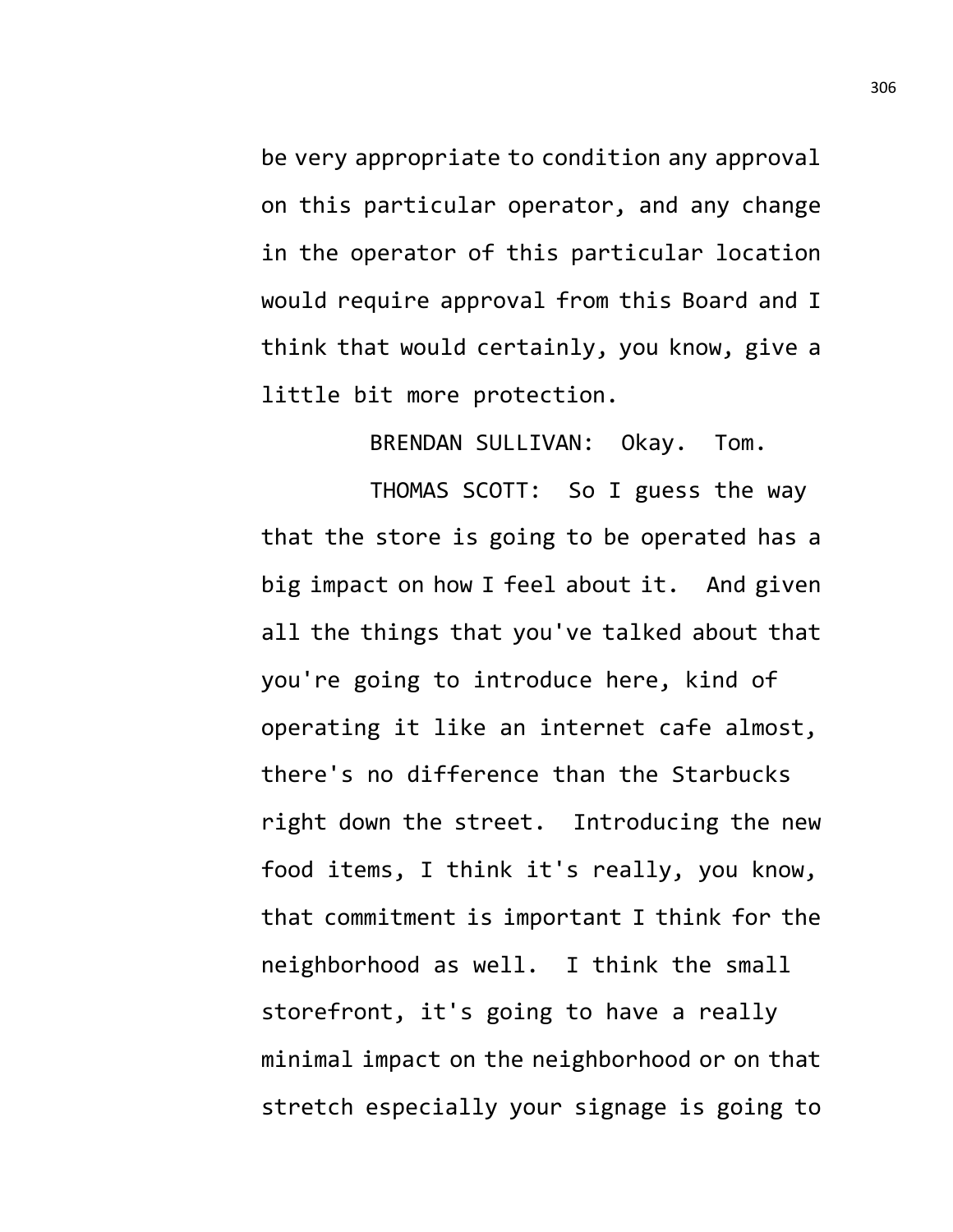be limited, and the storefront itself is going to be so limited that it's not going to appear to have the stigma of a fast food restaurant of some kind. So, I'm definitely kind of getting there. I think -- I guess that's pretty much most of the things that I think --you know, your track record I think is another thing that's critical here knowing that you're operating two very successful locations now, and that there's, you know, little to no complaints. They're clean operations. You seem to be doing a great job there. I don't see any reason why you wouldn't do the same here.

BRANDON WOOLKALIS: Thank you.

BRENDAN SULLIVAN: I'm not necessarily prepared to vote in the affirmative for this tonight. I'm not adverse to the petition before us, however, my main concern is that one of the -- under the Fast Food Ordinance, 11.31B, the physical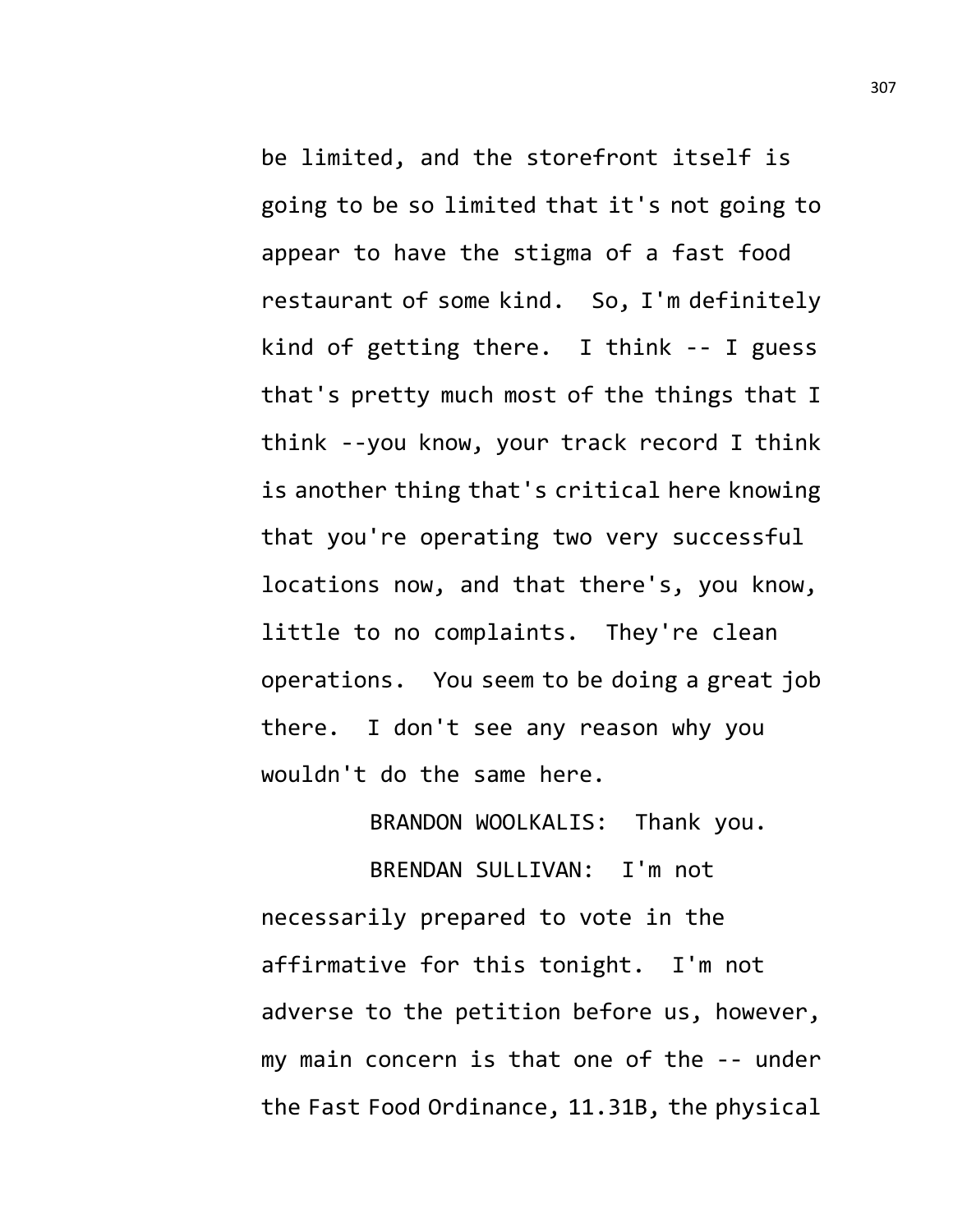design including color and use of materials of the establishment shall be compatible with, and sensitive to the visual and physical characteristics of the other buildings, public spaces, and uses in the public location. And I think that was sort of alluded to in the Planning Board report. And I know you're going to do it well, but beauty is in the eye of the beholder. And I sat on the one up at Mass. Avenue and I'll be honest with you, I probably would not have approved all of this.

BRANDON WOOLKALIS: The striping on the awnings? We're not going to do that this time.

BRENDAN SULLIVAN: All right. And, you know, the \$21.99 for coffee and all that other stuff. I would not have.

What I'm looking for is something that goes from North Mass. Avenue, Memorial Drive to something more akin to across from the K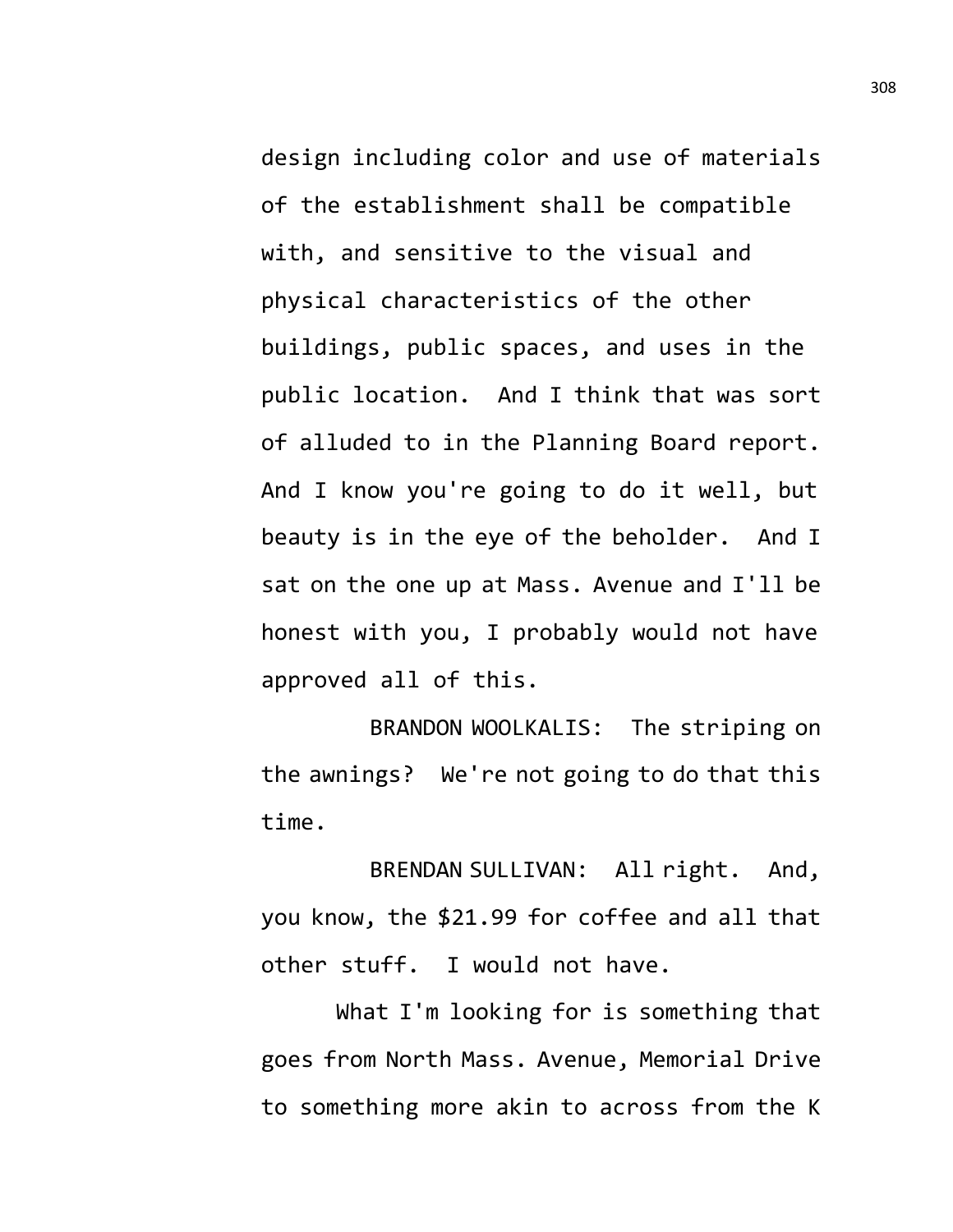School.

BRANDON WOOLKALIS: The K School? BRENDAN SULLIVAN: Downtown, yes. MAHMOOD FIROUZBAKHT: Harvard Square, the Kennedy School.

ATTORNEY JAMES RAFFERTY: The Eliot Street Cafe.

BRENDAN SULLIVAN: The Eliot Street Cafe. But in the absence of having something before us that I could actually look at and hang my hat on and be comfortable with, I'm not prepared to vote in the affirmative for this tonight.

BRANDON WOOLKALIS: Could we condition it upon your approval of --

BRENDAN SULLIVAN: Well, no, I would want the entire Board to look at it. Basically what I'm saying is that I really would push for some graphics of exactly what you're doing to the -- well, to identify yourself again. And Dunkin' Donuts, as I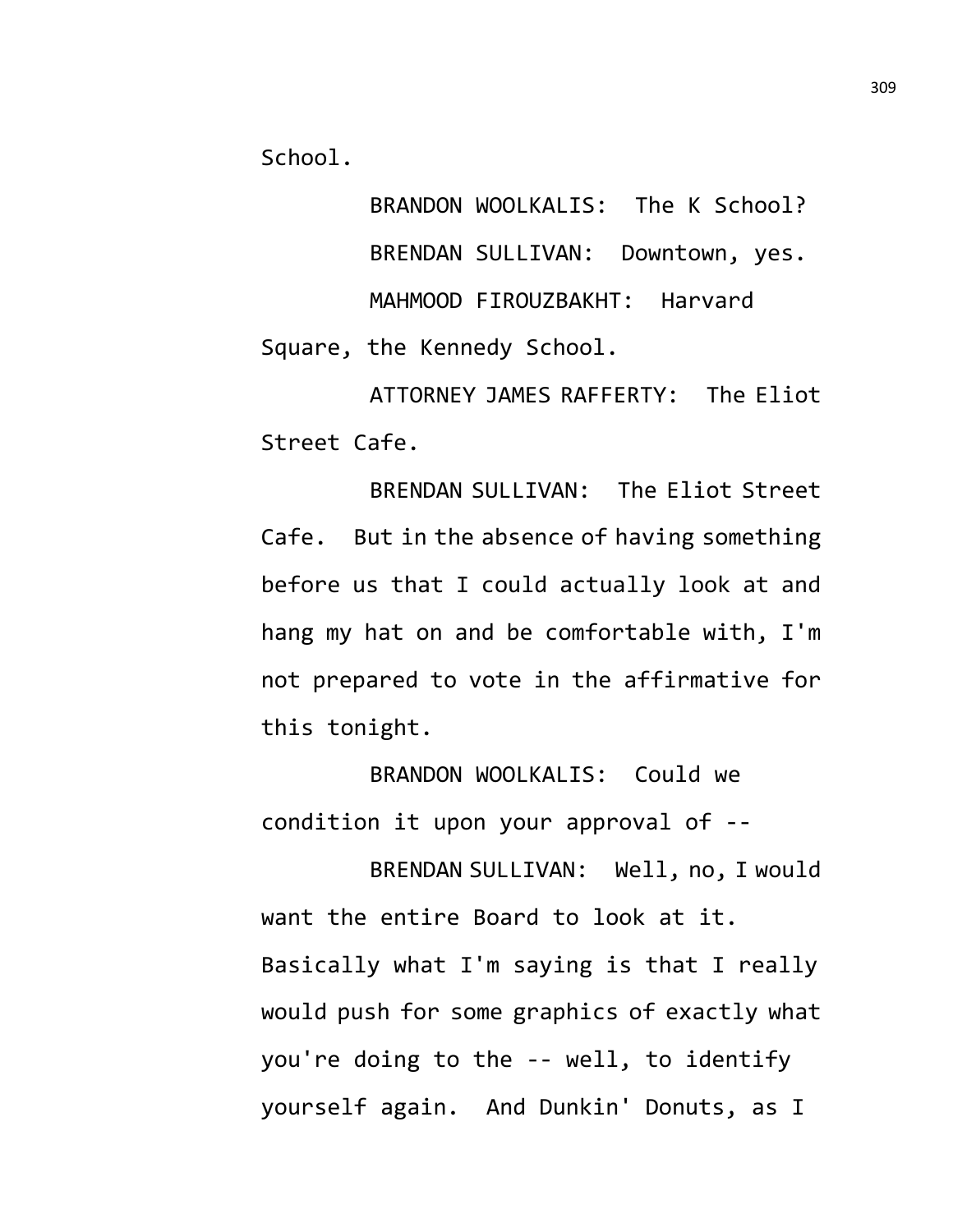said earlier, wants to be prominent and you can see it from the space shuttle. I don't want to see it from the space shuttle. I really want it to blend in with the rest of the adjoining stores. I'm not adverse to you going in there, but I don't absolutely trust that it's going to be comparable to what's going in there until I see it.

## CONSTANTINE ALEXANDER:

Mr. Chairman, I think also, I think your thoughts are wise, and it also would give you and the Board an opportunity to craft some more care of other conditions assuming relief is going to be granted.

BRENDAN SULLIVAN: There's too much a little bit in front of us that I really need to also step back. It's two-fold I'll be honest with you. It's really my main thing is what the front of the store is going to look like because I'm very sensitive to that. The other thing is that there's a lot of

310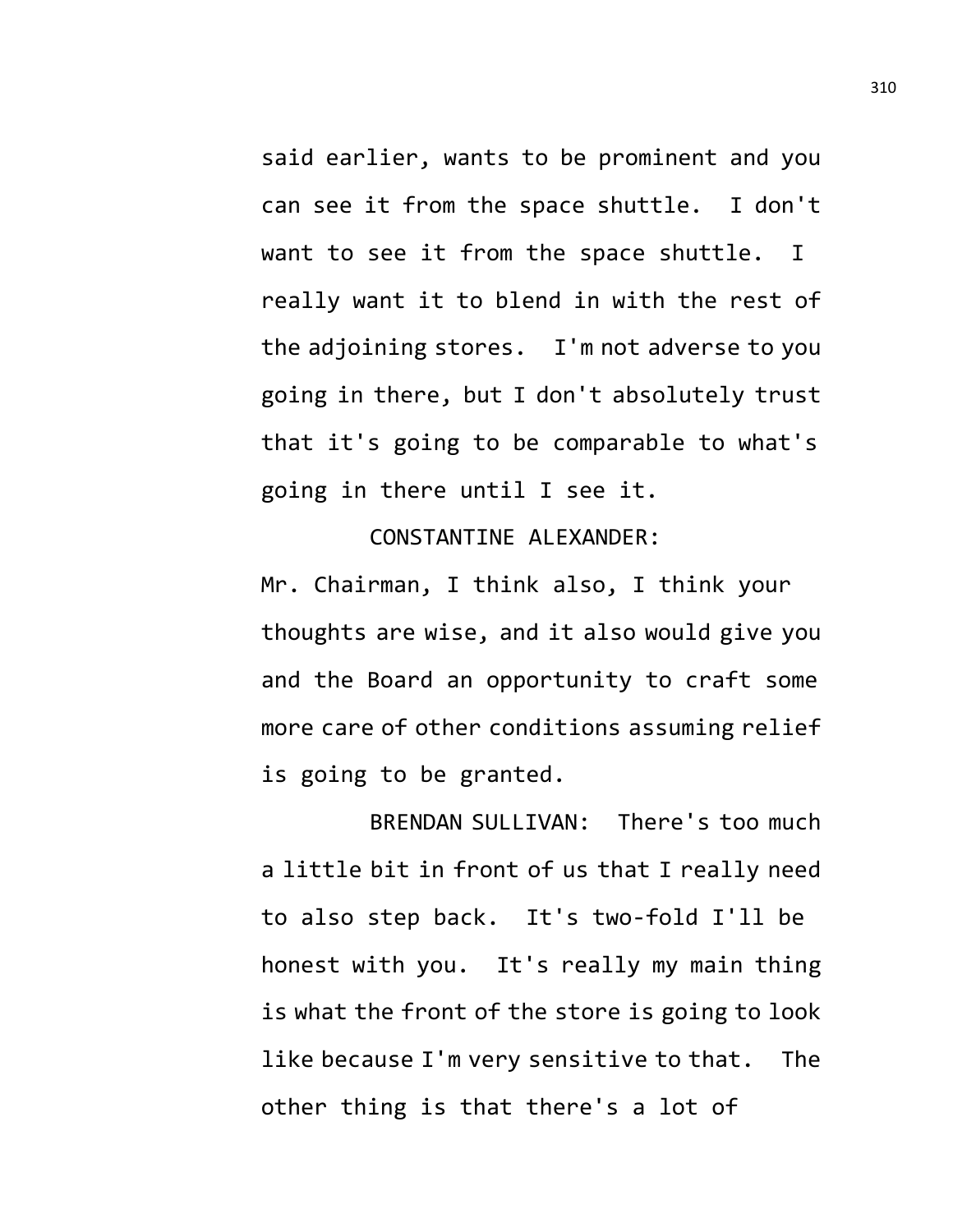information that needs to be digested and I want to do the thing properly. For your sake, for our sake, for everybody's sake.

So with that in mind --

SEAN O'GRADY: Can I go on the record on the conditions? Same speech as always.

BRENDAN SULLIVAN: Right.

SEAN O'GRADY: Just so the neighborhood understands: Behavior, transient behavior and the like, people smoking, just can't do that.

BRENDAN SULLIVAN: Can't do good behavior.

SEAN O'GRADY: D, E, and F.

BRENDAN SULLIVAN: I would like to do this in April. Even if it -- I think we can move somewhat quickly. Is that correct? SEAN O'GRADY: Yes. I'm trying to think which is going to the sure --

ATTORNEY JAMES RAFFERTY: Fair to say that public testimony has concluded and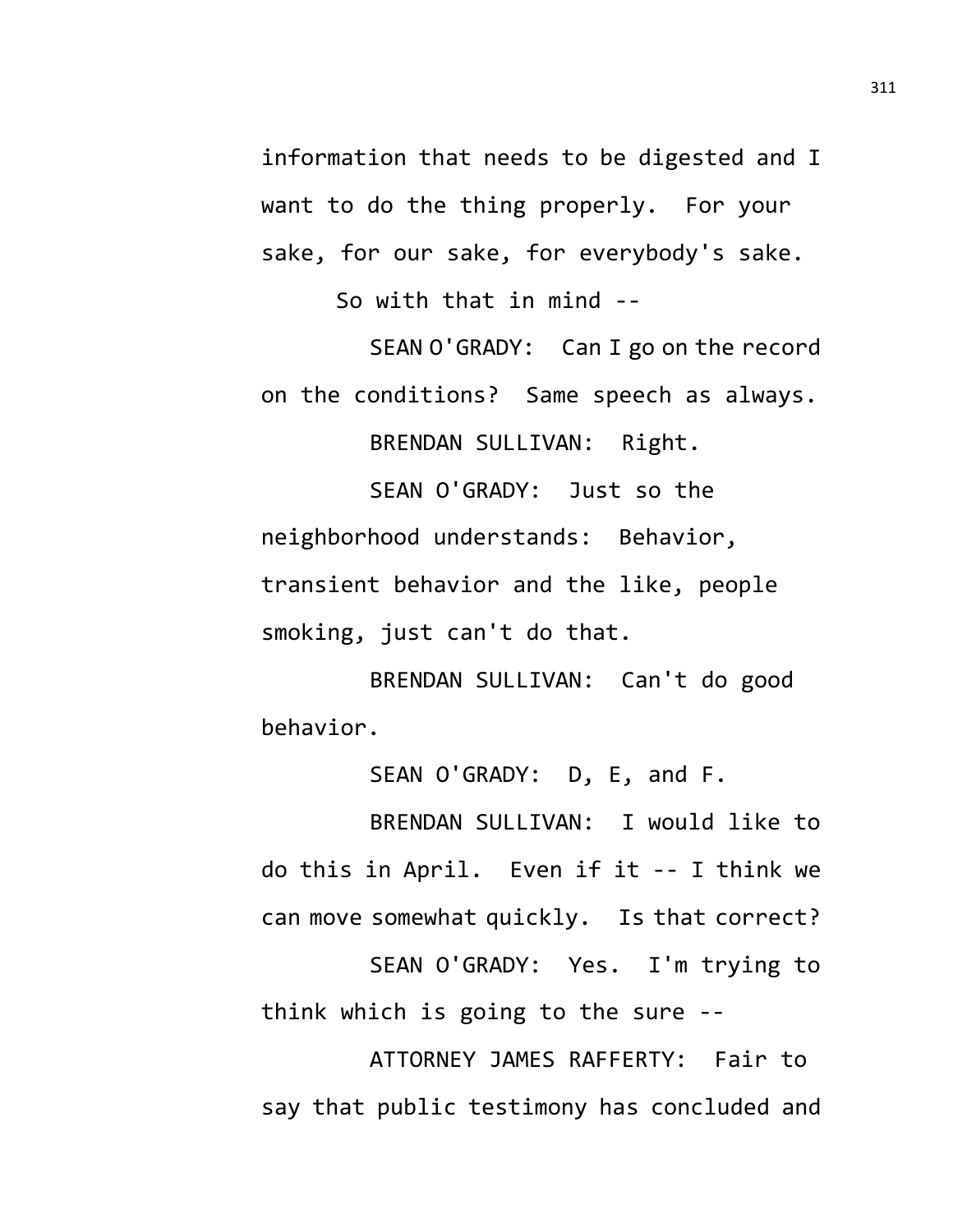this would be deliberation and review of the design?

BRENDAN SULLIVAN: That's what my next statement is going to be, right. I don't want to open it up to -- I'm sorry. April?

SEAN O'GRADY: Okay, so we have Hampshire Street, Concord, and Union on one night. Coolidge Hill, Avon Place and Sciarappa on the other. Coolidge Hill I'm fairly certain is going to die on the vine. And nothing else is --

ATTORNEY JAMES RAFFERTY: Already been buried.

SEAN O'GRADY: April 26th.

BRENDAN SULLIVAN: That's the earliest?

SEAN O'GRADY: Well, you have an April 12th.

BRENDAN SULLIVAN: Let's do April 12th.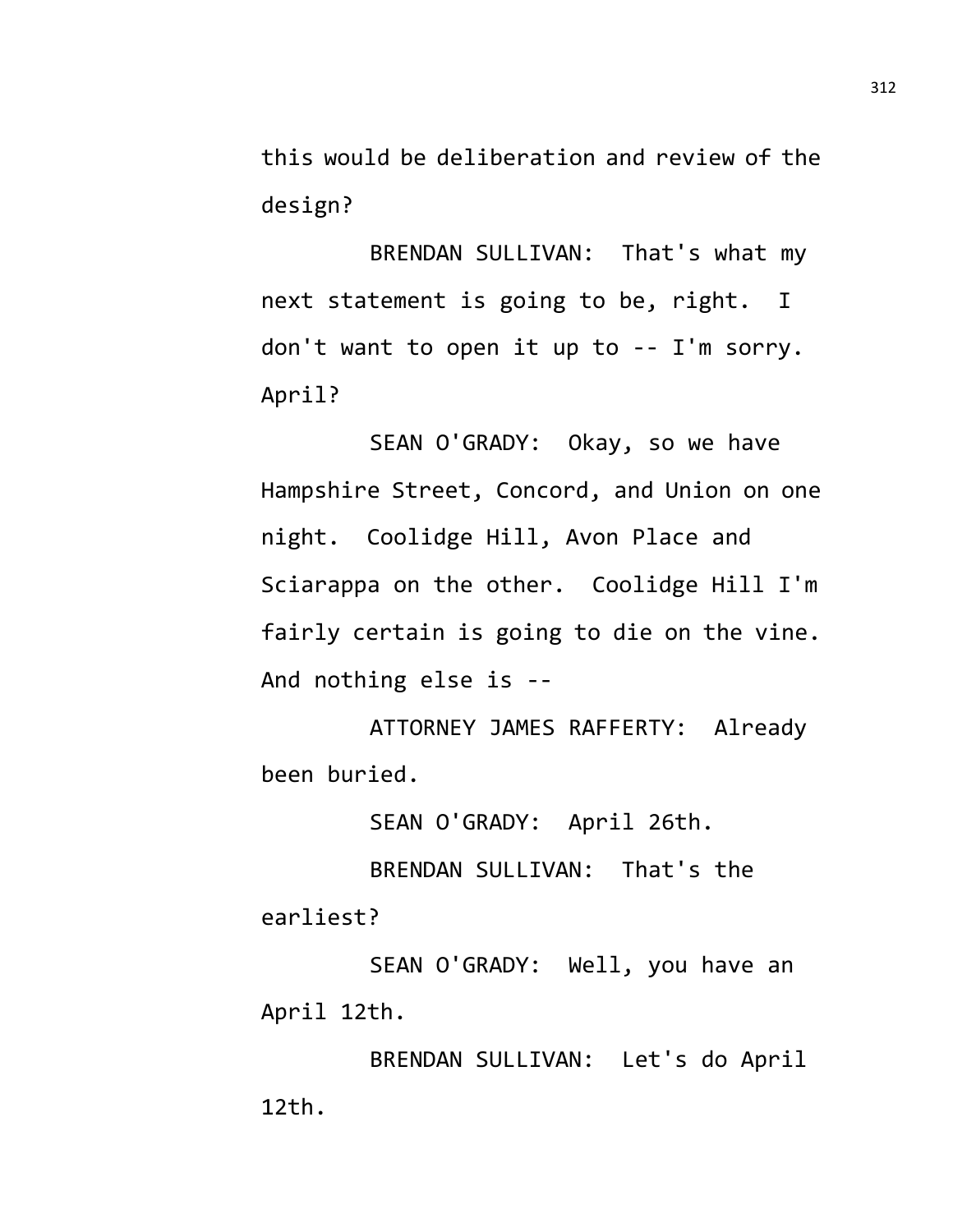Let me make a motion, then, to continue this matter until April 12, 2012, on the condition that the Petitioner sign a waiver to the statutory planning of the hearing and a decision be rendered thereof.

Also to change the posting sign to reflect the new date of April 12, 2012, at seven p.m. and the sign be maintained as per the requirement of the Ordinance.

Further, that I have concluded public testimony regarding the material before us. Should anybody -- I will accept written correspondence from any concerned citizen. The only other further testimony will be to the signage on the front of the store.

ATTORNEY JAMES RAFFERTY: The applicant would submit a facade elevation showing proposed conditions.

BRENDAN SULLIVAN: Correct.

RON AXELROD: Excuse me, because of the nature of the sign that said a coffee shop 313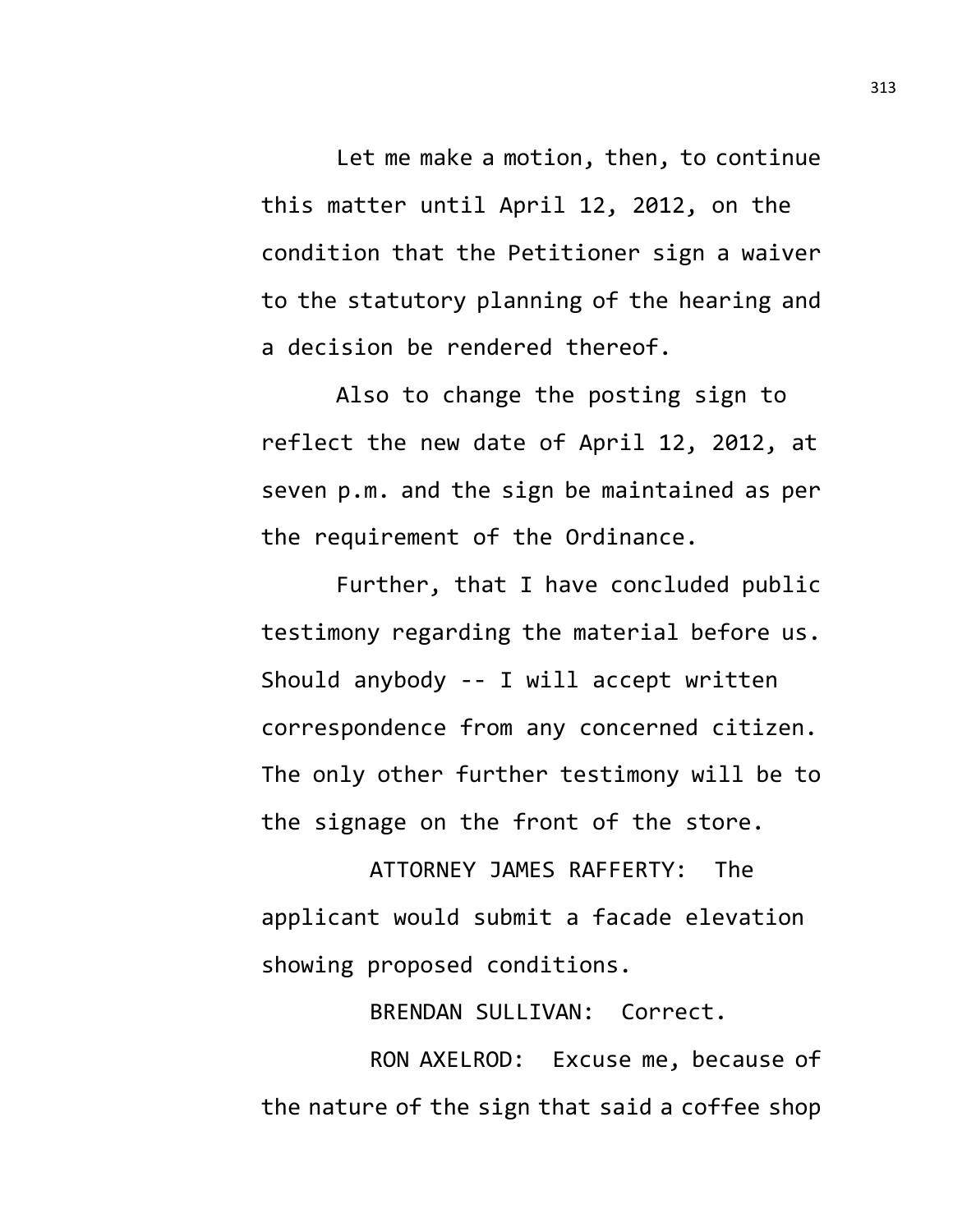was not part of the Ordinance and was sort of deceptive I must say, could you still allow public comments because a lot of us did not know what the situation was?

BRENDAN SULLIVAN: I will accept written communication.

RON AXELROD: Okay.

CONSTANTINE ALEXANDER: And I want to make it clear, I think the written communications have to be in our files by five p.m. on the Monday before.

BRENDAN SULLIVAN: Right.

The further conditions that any submittals from the Petitioner be in the file by five p.m. on the Monday prior to the hearing in April. And that any communication from any concerned citizen, entity, party, be in the file on the Monday prior to the April hearing also to allow the Board to review it and also to allow the Petitioner time to review any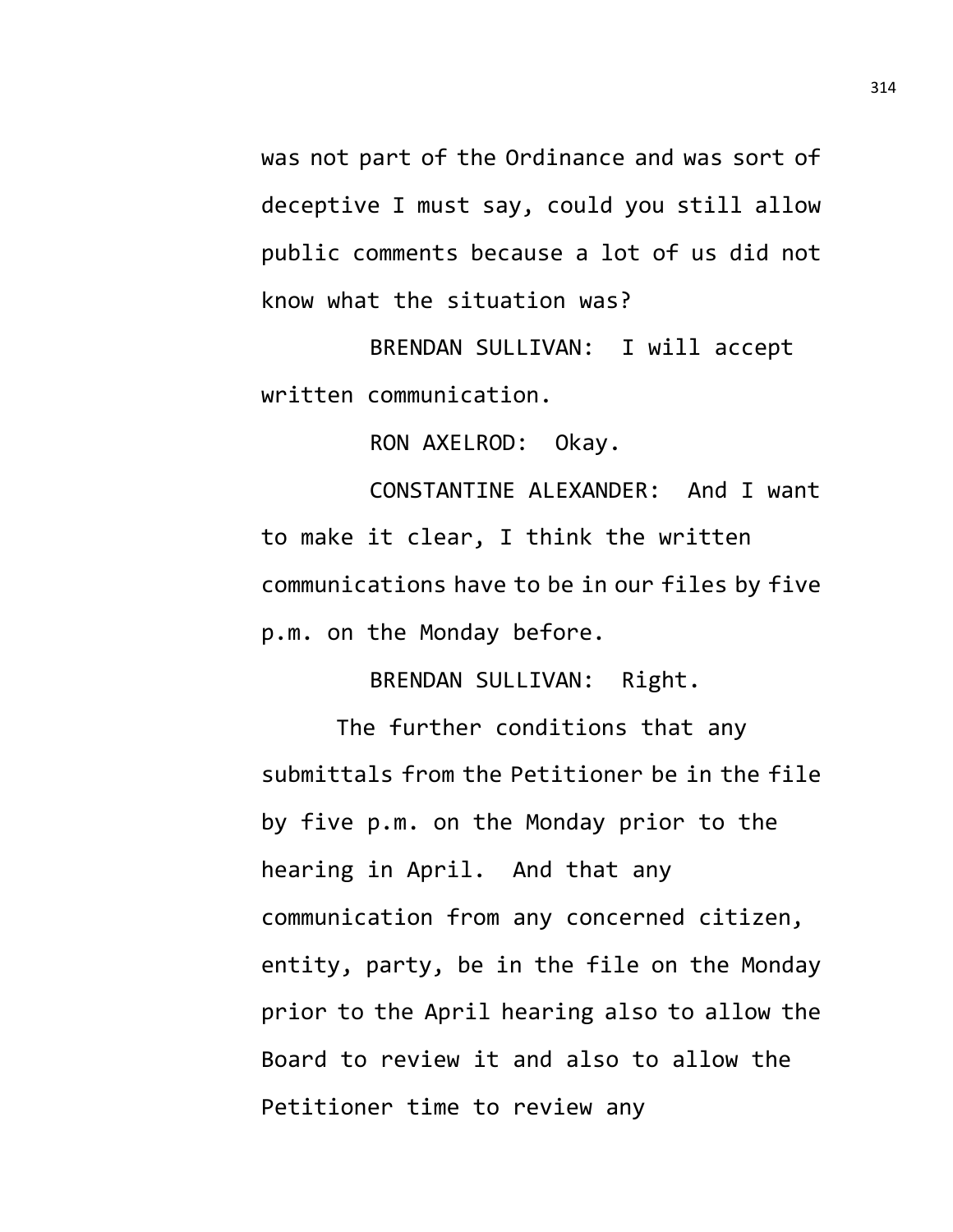correspondence.

Is there anything else?

TAD HEUER: Can I just make a technical point? That if we have a deadline for the Petitioner to submit something by that Monday, it will be impossible for anyone to comment on that submitted petition at the same time. That they would need to --

CONSTANTINE ALEXANDER: I would make the same comment, yes.

ATTORNEY JAMES RAFFERTY: We'd accept a week earlier than that.

CONSTANTINE ALEXANDER: For your submission?

ATTORNEY JAMES RAFFERTY: For our submission.

RON AXELROD: What would that date be?

BRENDAN SULLIVAN: I realize it's somewhat contradictory. Okay, so your submittals will be in by --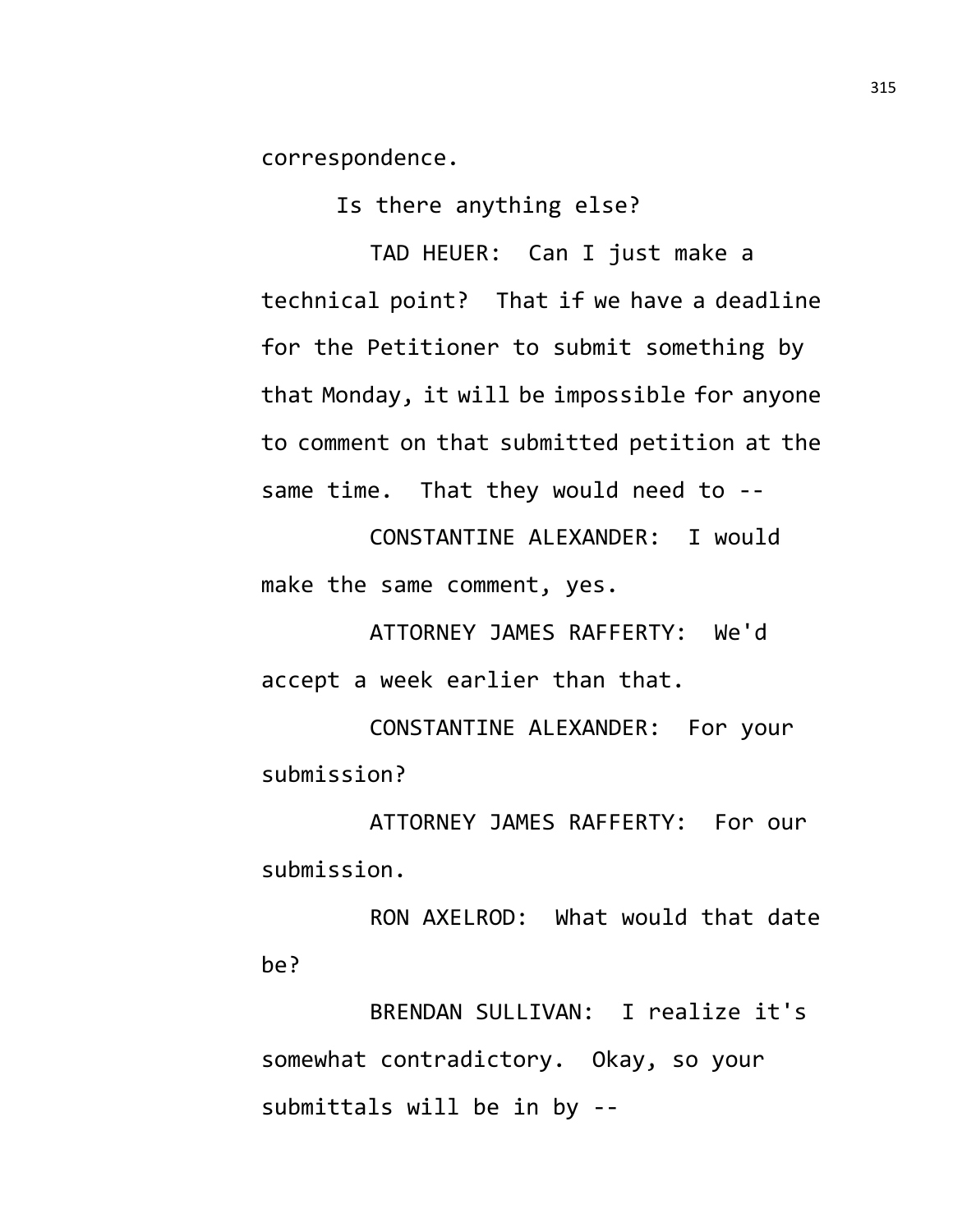SEAN O'GRADY: Two Mondays before the hearing.

BRENDAN SULLIVAN: Which is 14 days prior to the April 12th, which is March whatever.

ATTORNEY JAMES RAFFERTY: Well, 14 days. We've got it.

CONSTANTINE ALEXANDER: That's enough time?

ATTORNEY JAMES RAFFERTY: Yes, I think so.

BRENDAN SULLIVAN: Which will be available for the public to review.

BRANDON WOOLKALIS: Is there any way to meet -- if I get it done quicker, just to bring it before the Board. If you don't like it, you'll tell me.

BRENDAN SULLIVAN: You can submit it. I mean, I will look at it.

> BRANDON WOOLKALIS: Okay. BRENDAN SULLIVAN: I review these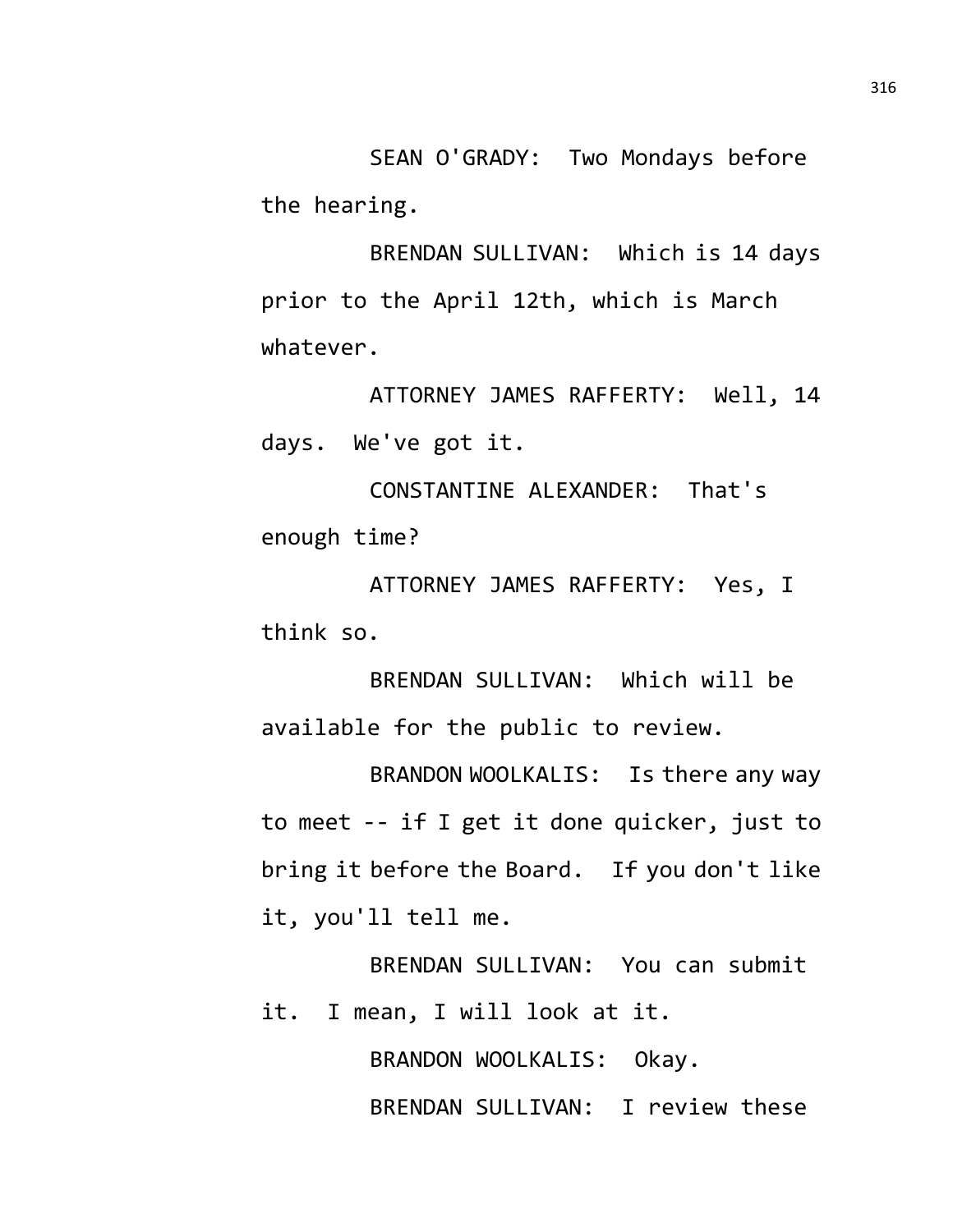cases two weeks before they happen and a week before they happen and three days before they happen and in the afternoon of.

TAD HEUER: That's April 2; is that right?

CONSTANTINE ALEXANDER: I want to be clear, he's not saying he's going to give you on behalf of the Board, response or reaction to what you submit. I just want to make sure he understood that.

ATTORNEY JAMES RAFFERTY: Monday, April 2nd is two Mondays prior to Monday, April 12th; am I correct?

TAD HEUER: Anyone else want to correct me?

BRENDAN SULLIVAN: Is there anything else to add.

MAHMOOD FIROUZBAKHT: Correct.

CONSTANTINE ALEXANDER: Did you understand what we just said?

On Monday, April 2nd, by five p.m. on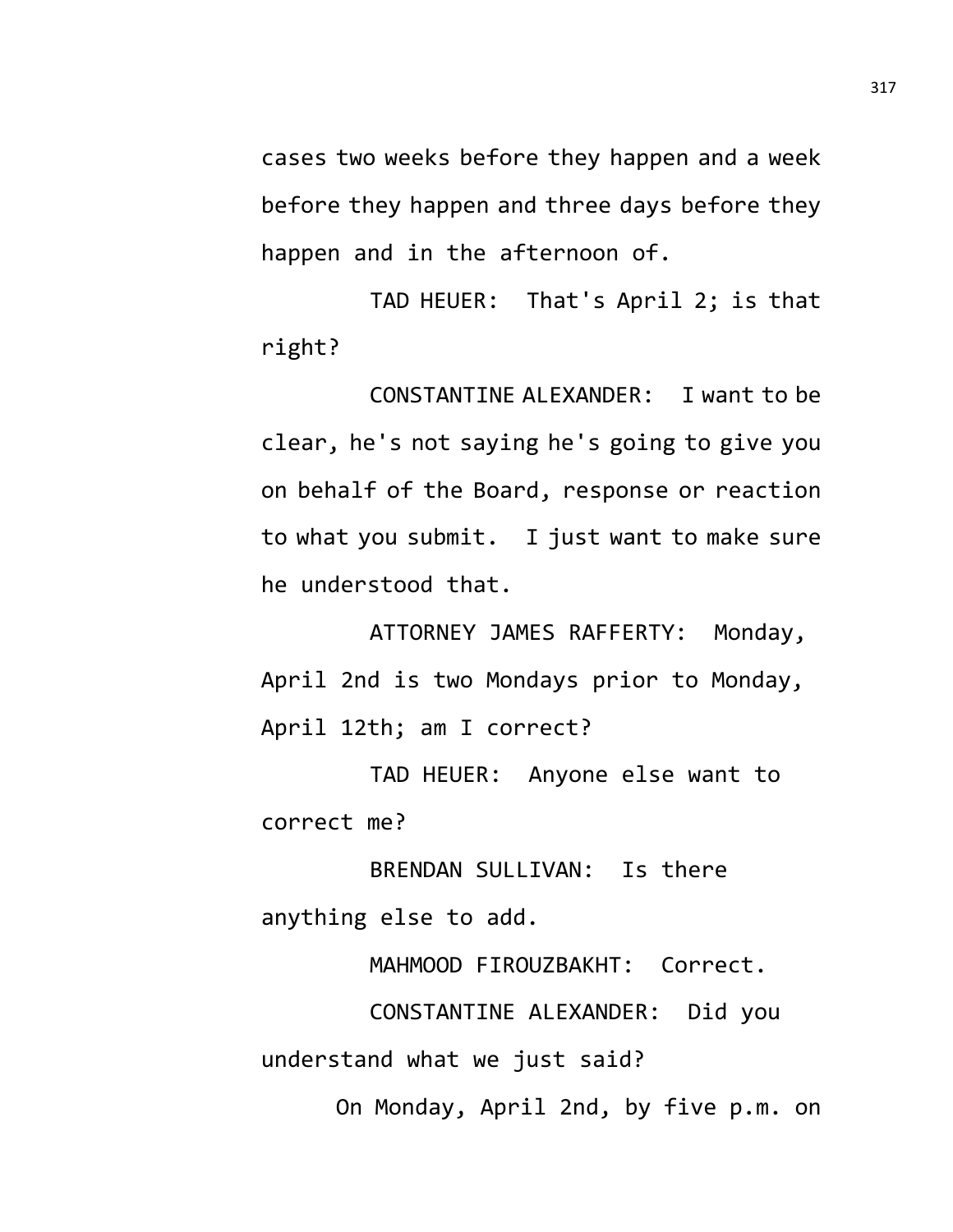that day, they have to submit their signage. You will go to the Inspectional Services, you'll be able to see it, to the extent they're going to distribute it anyway.

ATTORNEY JAMES RAFFERTY: I'm going.

CONSTANTINE ALEXANDER: You will have a week later to give any comments in writing. You have a week to study it. You can't come in like tonight with a written letter for the first time.

RON AXELROD: We understand that.

CAROL WEINHAUS: Can I ask something because what I don't understand is normally, like, when the gas station, you know, because I've been active in Porter Square neighbors, they came in, they presented to the neighborhood about what the signage was going to look like. Given that looking at all the dates, there's no way the neighborhood association could look at the signage and say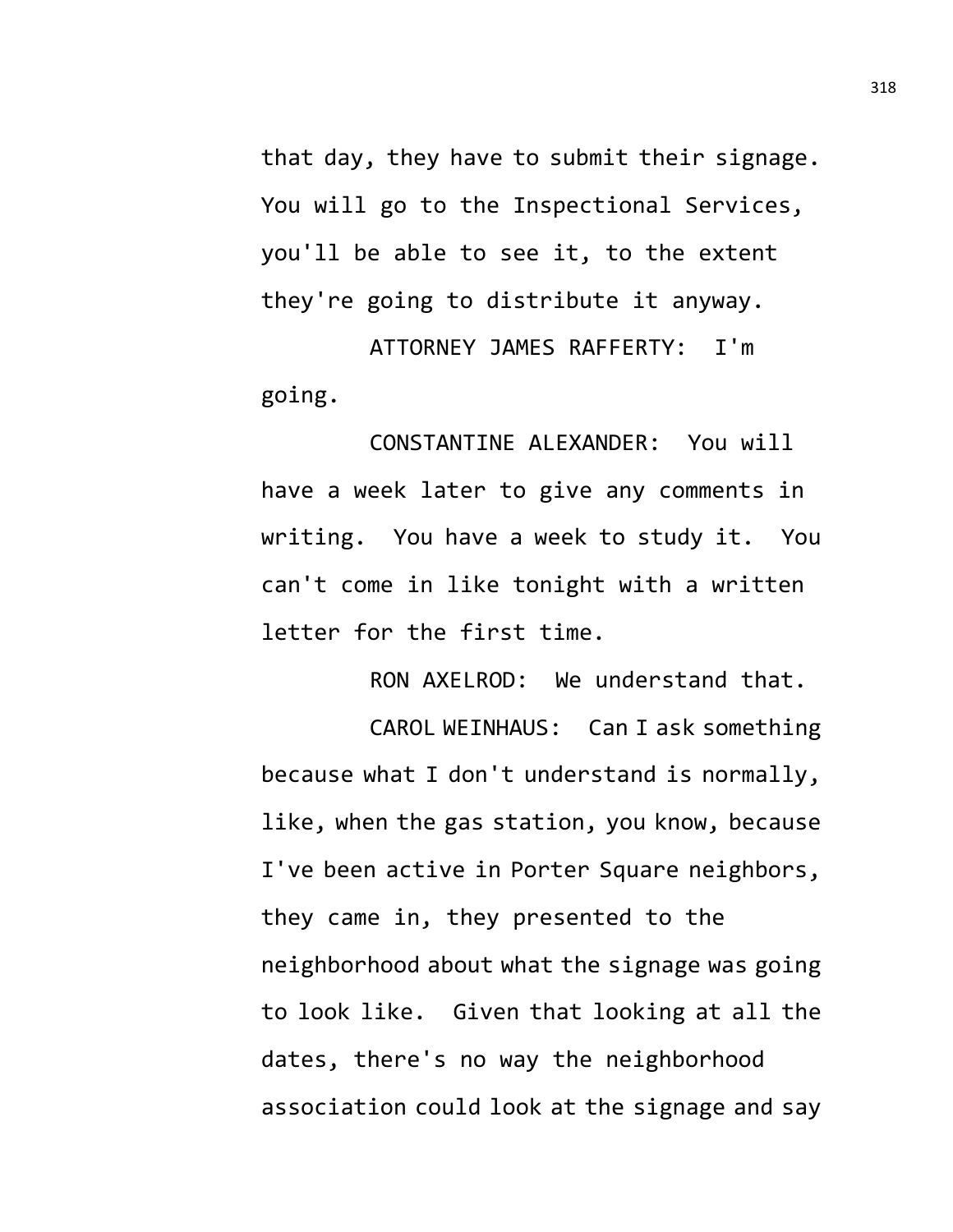yes, we like it or we don't like it. I mean, part of the reason I came is just that the neighborhood doesn't know about it, you know? The -- I'm just wondering how the, how it's -- you know what I mean? With the short time frame the neighborhood meets every month.

CONSTANTINE ALEXANDER: You'll have to change your schedule for the neighborhood group. Our rules and procedures are such that people, plans, and stuff have to be in our files by the -- usually by the five o'clock, five p.m. on the Monday before. And then neighbors have between that five p.m. on Monday, the office is open until eight, until the Thursday hearing to review them and put their comments together. You'll have an extra week per Mr. Rafferty's generous offer.

> CAROL WEINHAUS: What is the day? BRENDAN SULLIVAN: I guess in a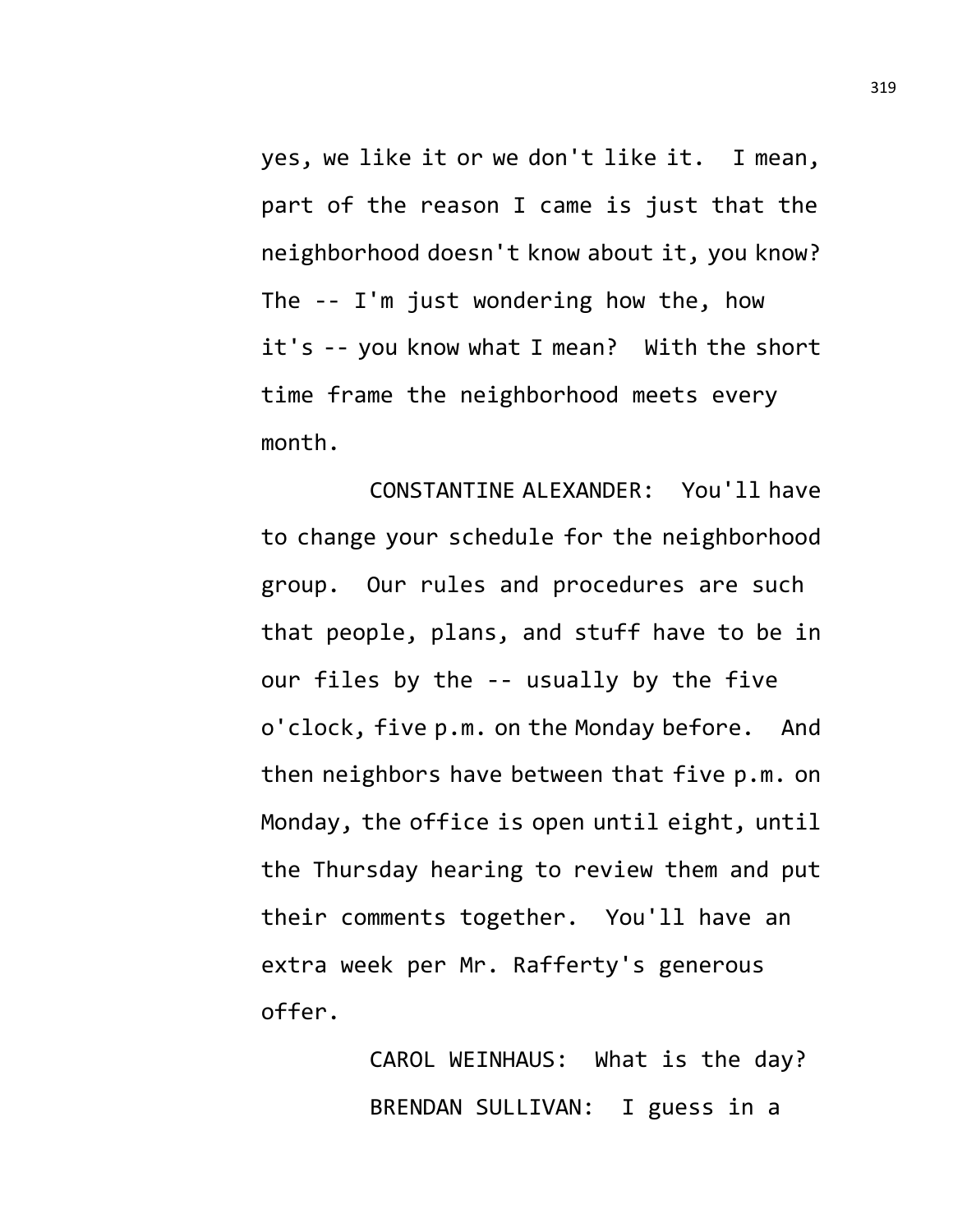perfect world.

CAROL WEINHAUS: I'm trying to understand.

BRENDAN SULLIVAN: Yes, right. In a perfect world, the notifications were sent out to abutters, to abutters within 300 feet. That's the standard. That's what we're required to do.

The posting sign on the establishment was clear notice to the general public anybody beyond that 300 feet, to look at it. Now, if it wasn't exactly totally clear, that may be another issue, but I think that it also behooves the general public if they have inquiry about oh, exactly what is going in here, then they can inquire at Inspectional Services. But the notice, sometimes it's somewhat short, maybe somewhat deficient, but it's basically, you know, all they really have to do is to notice what the relief being requested is for. The fact that, again, that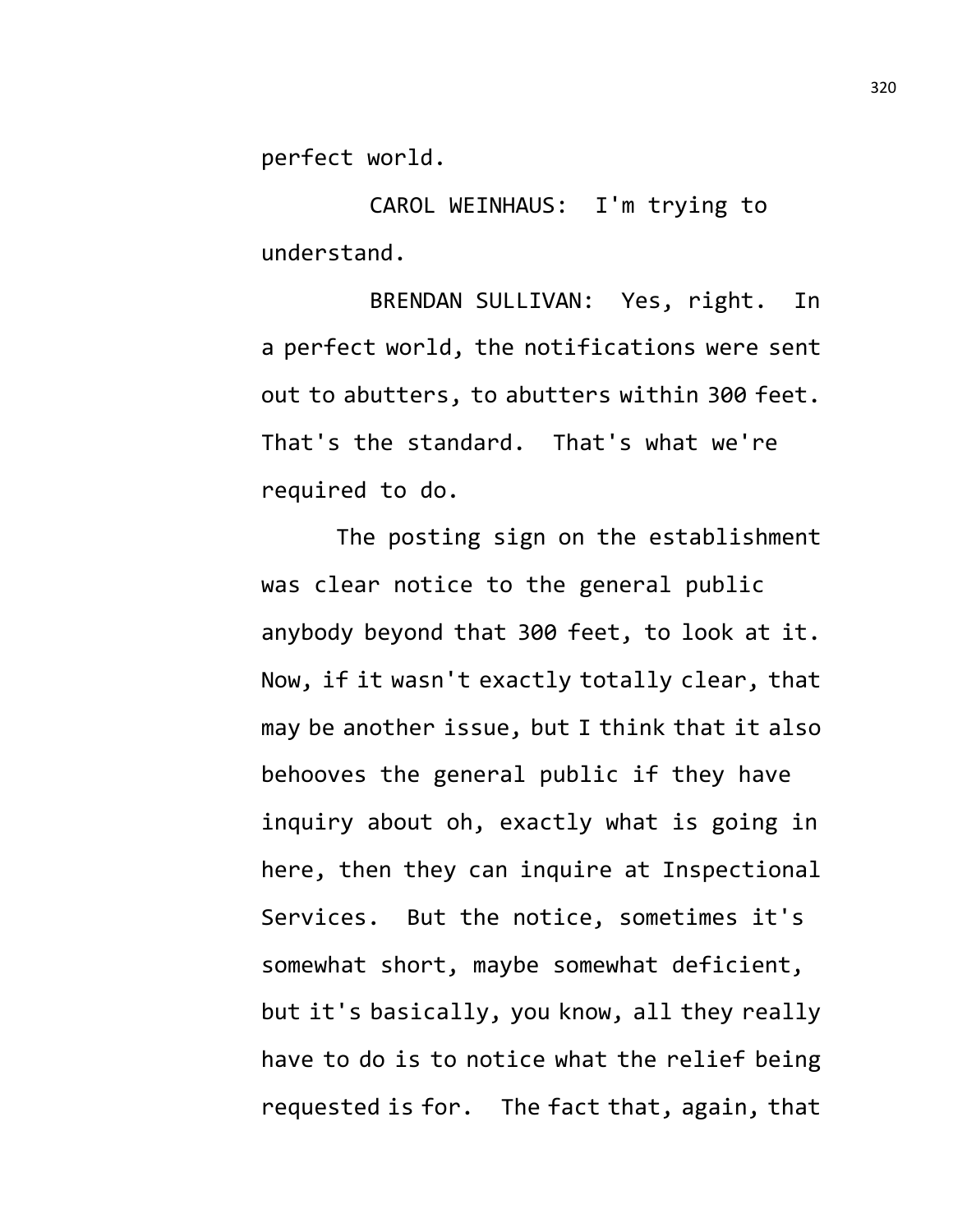it's a Dunkin' Donuts and what have you, doesn't have to be -- nor does any establishment have to be named in the notice. So it gets sent out as per the law, abutter to abutter within 300 feet, and the posting sign, which is a relatively new idea within the last few years, notifies the general public, and it's really up to the general public, people in the Aggassiz neighborhood if they were concerned about it, then inquiries could have been made.

CONSTANTINE ALEXANDER: Let me just point out one of the things, the notice that went out, and I believe also the sign that's posted does say fast order food establishment. So this is not something that just all was sprung at the last minute. This was in the notice. And people may not have realized it, and maybe you didn't realize it was Dunkin' Donuts and you got upset.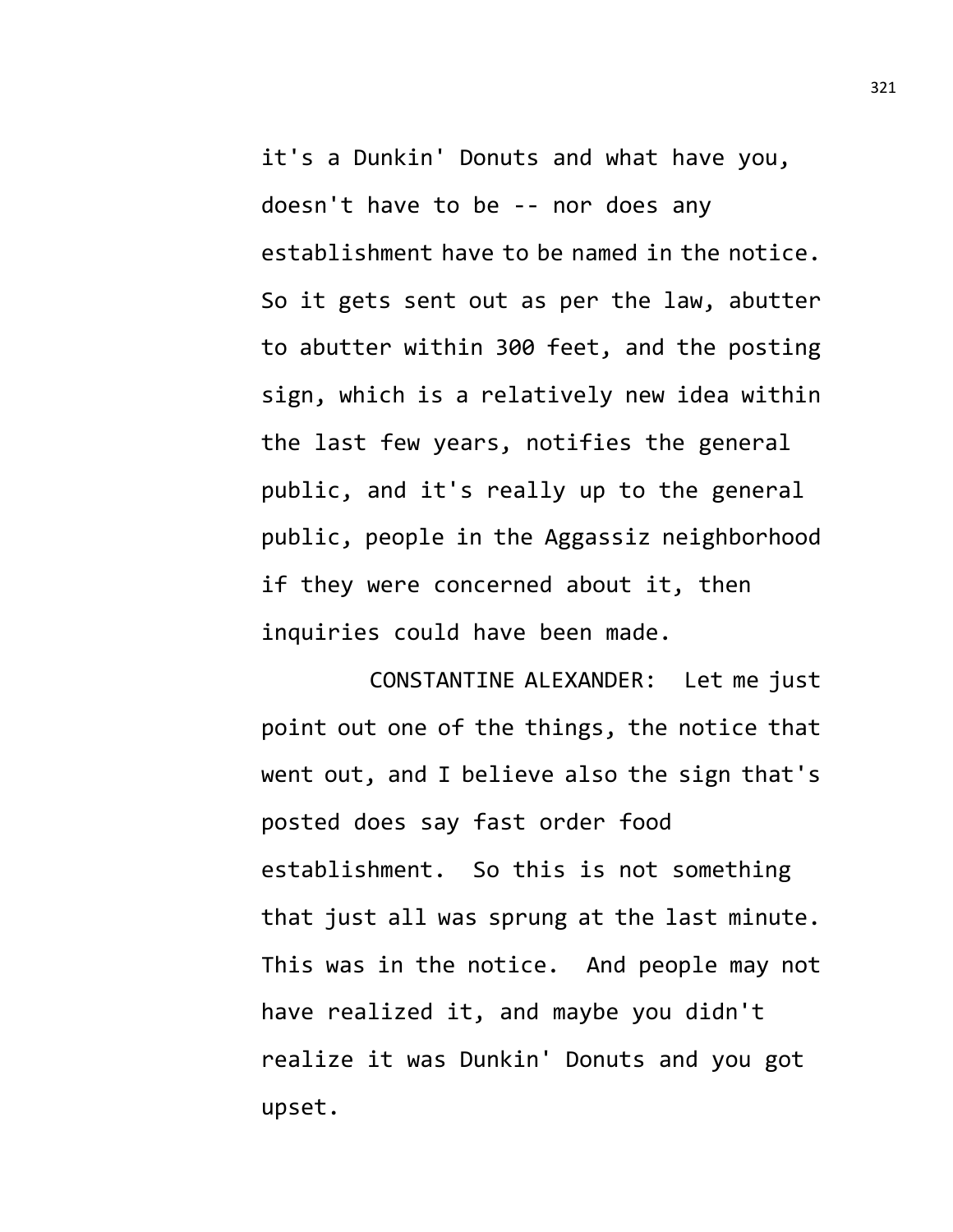RON AXELROD: It said coffee shop. CONSTANTINE ALEXANDER: You've got to read the rest of the notice. It cites the sections they're seeking relief. And in Section 11.30, (fast order food establishment). It's right in the notice. ATTORNEY JAMES RAFFERTY:

Mr. Chairman, I would conclude by saying -- RON AXELROD: As the sign is -- ATTORNEY JAMES RAFFERTY: Mr.

Chairman, there's a month between now and the hearing and we will look for opportunities to meet individually and collectively with neighbors, organized neighborhood associations. Mr. Woolkalis is very committed to that process. We will spend the next 30 days in communication. So no one will be able to claim that they're unaware of this next month.

> BRENDAN SULLIVAN: Okay. On the motion, then, to continue this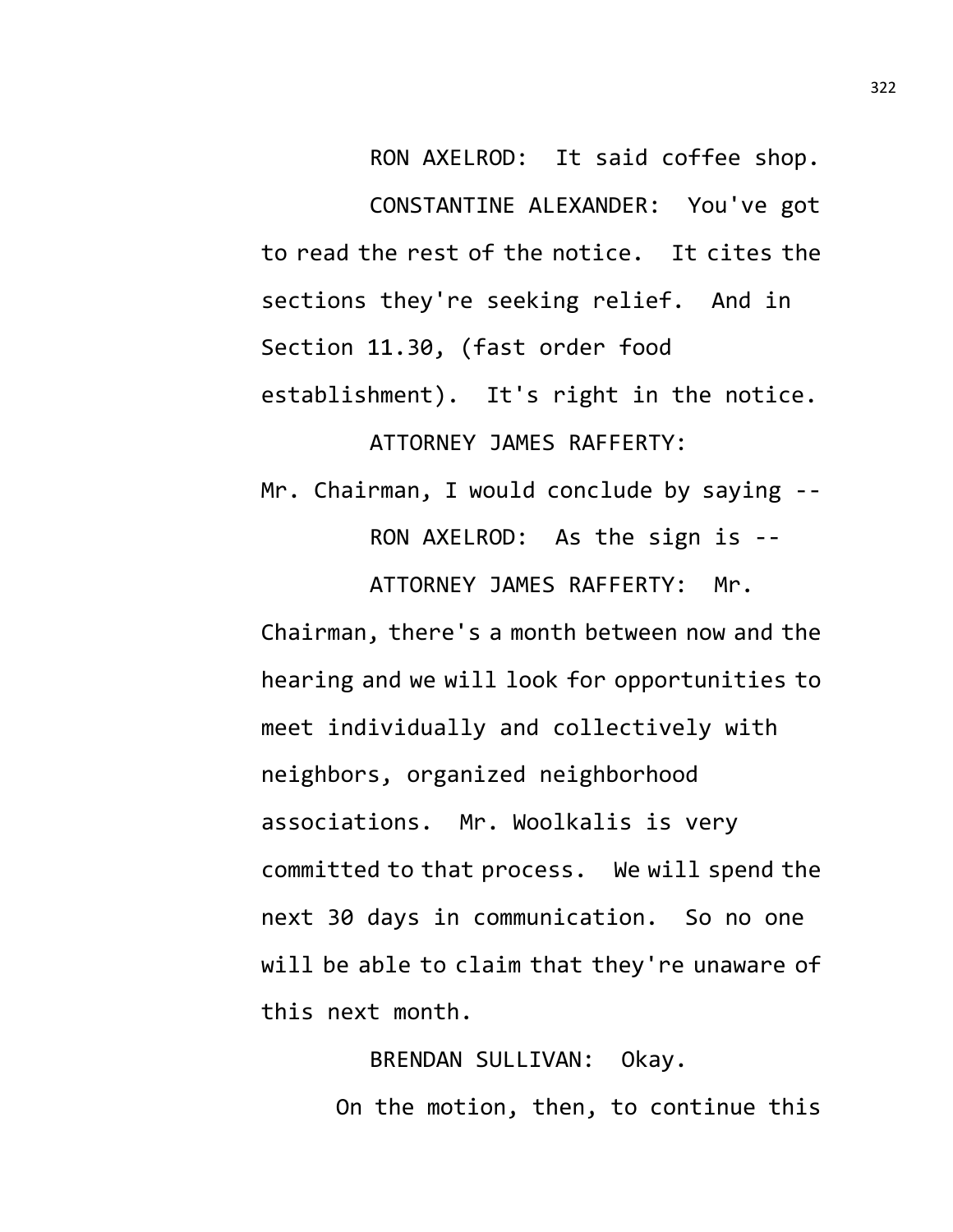as per those applicable conditions.

(Show of hands.)

BRENDAN SULLIVAN: Five in favor.

(Sullivan, Alexander, Heuer, Scott,

Firouzbakht.)

(Whereupon, at 11:30 p.m., the

Board of Zoning Appeals

Adjourned.)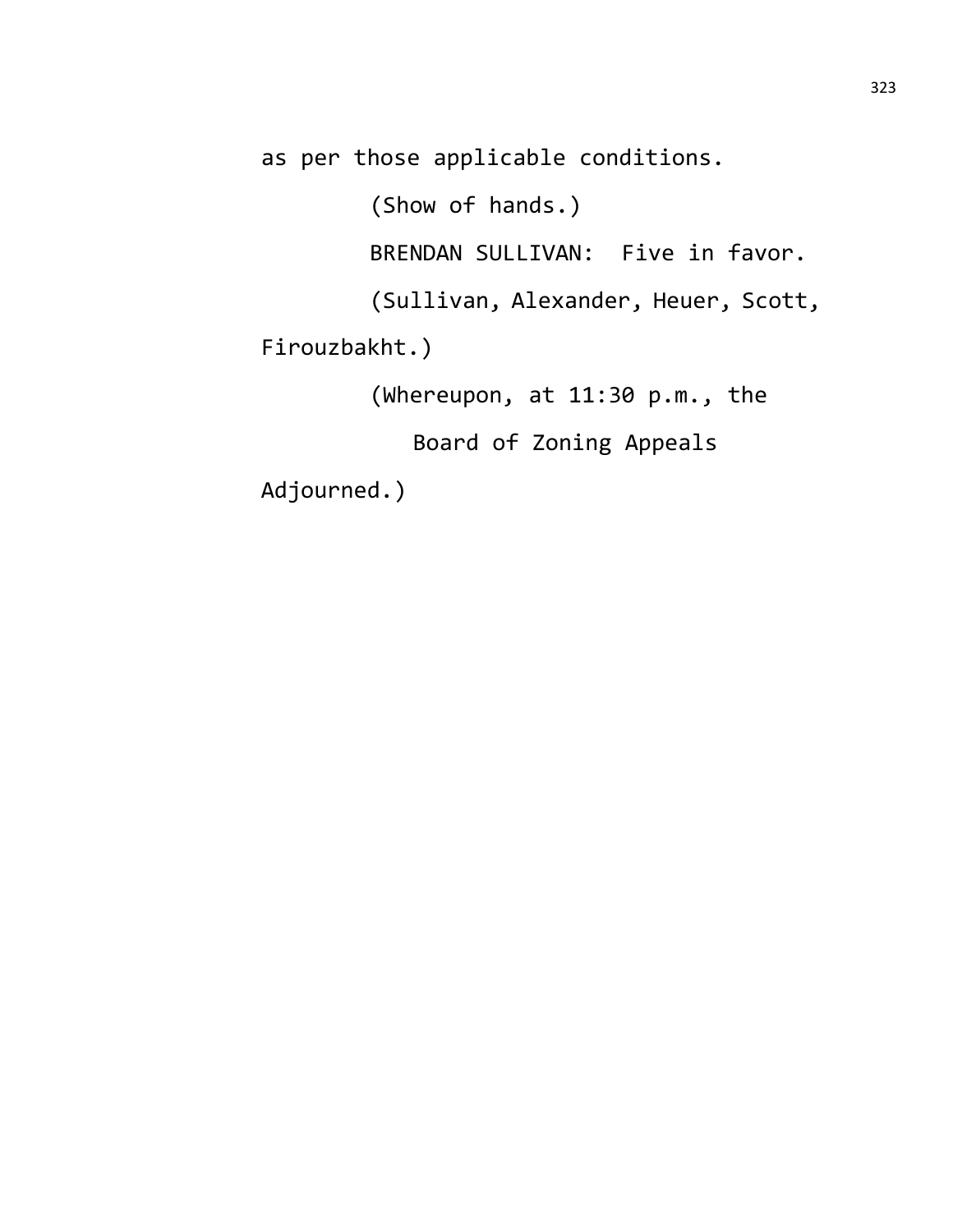## **ERRATA SHEET AND SIGNATURE INSTRUCTIONS**

The original of the Errata Sheet has been delivered to City of Cambridge Inspectional Services Department.

When the Errata Sheet has been completed and signed, a copy thereof should be delivered to the City of Cambridge Inspectional Services Department, to whom the original transcript was delivered.

## **INSTRUCTIONS**

After reading this volume, indicate any corrections or changes and the reasons therefor on the Errata Sheet supplied and sign it. **DO NOT** make marks or notations on the transcript volume itself.

**REPLACE THIS PAGE OF THE TRANSCRIPT WITH THE COMPLETED AND SIGNED ERRATA SHEET WHEN RECEIVED.**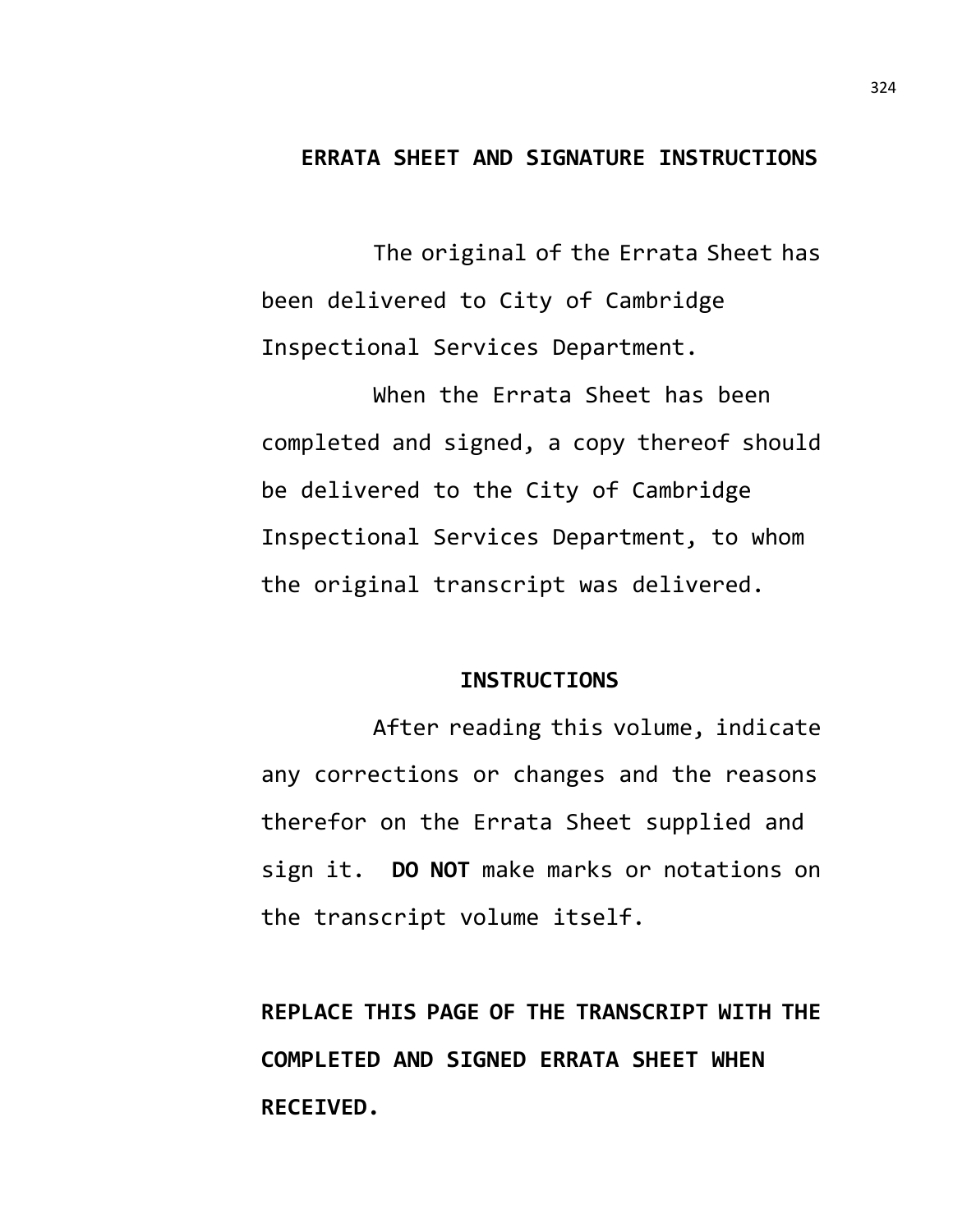## **ATTACH TO BOARD OF ZONING APPEAL DATE:** 03/08/12  $REP:$ **ERRATA SHEET**

**INSTRUCTIONS:** After reading the transcript note any change or correction and the reason therefor on this sheet. **DO NOT** make any marks or notations on the transcript volume itself. Sign and date this errata sheet. Refer to Page 323 of the transcript for Errata Sheet distribution instructions.

| <b>PAGE</b> | <b>LINE</b> | <b>CHANGE:</b>                   |  |
|-------------|-------------|----------------------------------|--|
|             |             | <b>REASON:</b>                   |  |
|             |             | <b>CHANGE:</b>                   |  |
|             |             | <b>REASON:</b>                   |  |
|             |             | <b>CHANGE:</b>                   |  |
|             |             | <b>REASON:</b>                   |  |
|             |             | <b>CHANGE:</b>                   |  |
|             |             | <b>REASON:</b><br><b>CHANGE:</b> |  |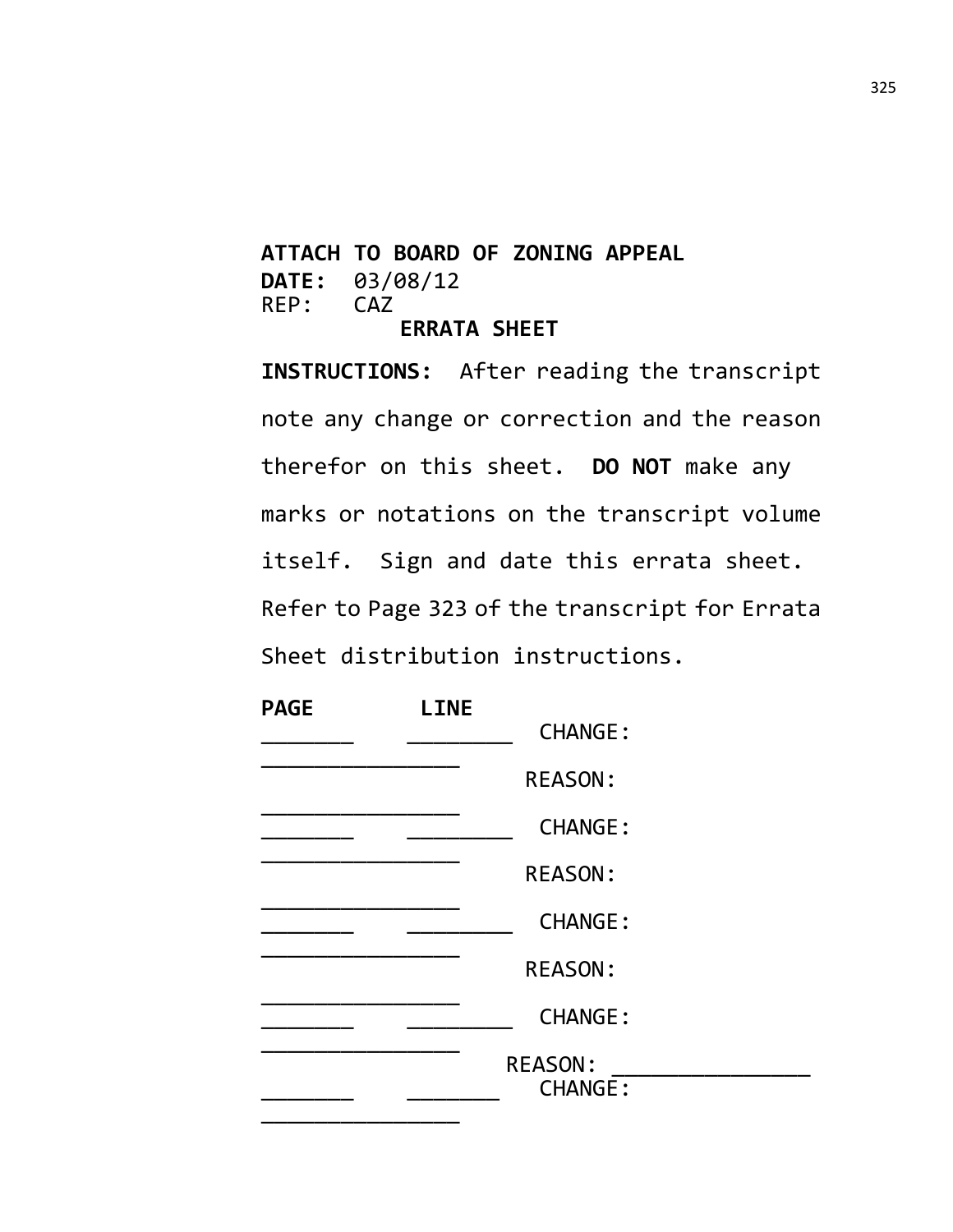| <b>REASON:</b> |
|----------------|
| <b>CHANGE:</b> |
| <b>REASON:</b> |
| <b>CHANGE:</b> |
| <b>REASON:</b> |
| <b>CHANGE:</b> |
| <b>REASON:</b> |
| <b>CHANGE:</b> |
| <b>REASON:</b> |
|                |

I have read the foregoing transcript of the Board of Zoning Appeals, March 8, 2012, and except for any corrections or changes noted above, I hereby subscribe to the transcript as an accurate record of the statements made.

## **C E R T I F I C A T E**

## **COMMONWEALTH OF MASSACHUSETTS BRISTOL, SS.**

I, Catherine Lawson Zelinski, a Certified Shorthand Reporter, the undersigned Notary Public, certify that:

I am not related to any of the parties in this matter by blood or marriage and that I am in no way interested in the outcome of this matter.